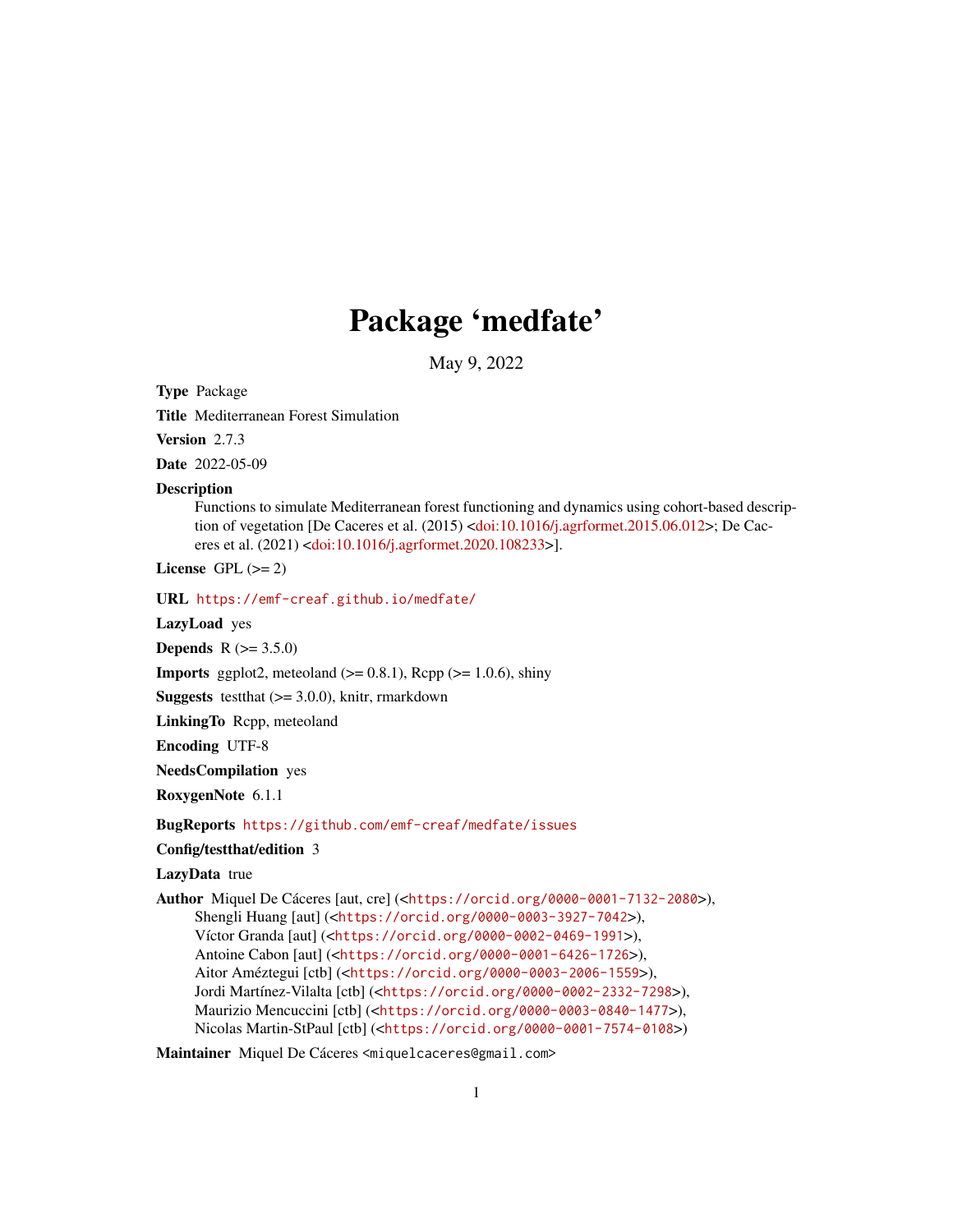Repository CRAN Date/Publication 2022-05-09 14:50:04 UTC

# R topics documented:

| 3                                                                                                                      |
|------------------------------------------------------------------------------------------------------------------------|
| 5                                                                                                                      |
| $\overline{7}$                                                                                                         |
| 9                                                                                                                      |
| 14                                                                                                                     |
| 16                                                                                                                     |
| 17                                                                                                                     |
| 18                                                                                                                     |
| 22                                                                                                                     |
| 22                                                                                                                     |
| 23                                                                                                                     |
| 24                                                                                                                     |
| 25                                                                                                                     |
| 26                                                                                                                     |
| 30                                                                                                                     |
| forest<br>33                                                                                                           |
| 35                                                                                                                     |
| 35                                                                                                                     |
| 38                                                                                                                     |
| 42                                                                                                                     |
| 44                                                                                                                     |
| 46                                                                                                                     |
| 49                                                                                                                     |
| 54                                                                                                                     |
| 56                                                                                                                     |
| 57                                                                                                                     |
| 61                                                                                                                     |
| 62                                                                                                                     |
| 63                                                                                                                     |
| 66                                                                                                                     |
| 69                                                                                                                     |
| 70                                                                                                                     |
| 74                                                                                                                     |
| 77                                                                                                                     |
| 79                                                                                                                     |
| 79                                                                                                                     |
| 80<br>root                                                                                                             |
| 83<br>scaling conductance $\ldots \ldots \ldots \ldots \ldots \ldots \ldots \ldots \ldots \ldots \ldots \ldots \ldots$ |
| 86                                                                                                                     |
| 87                                                                                                                     |
| 88                                                                                                                     |
| 90                                                                                                                     |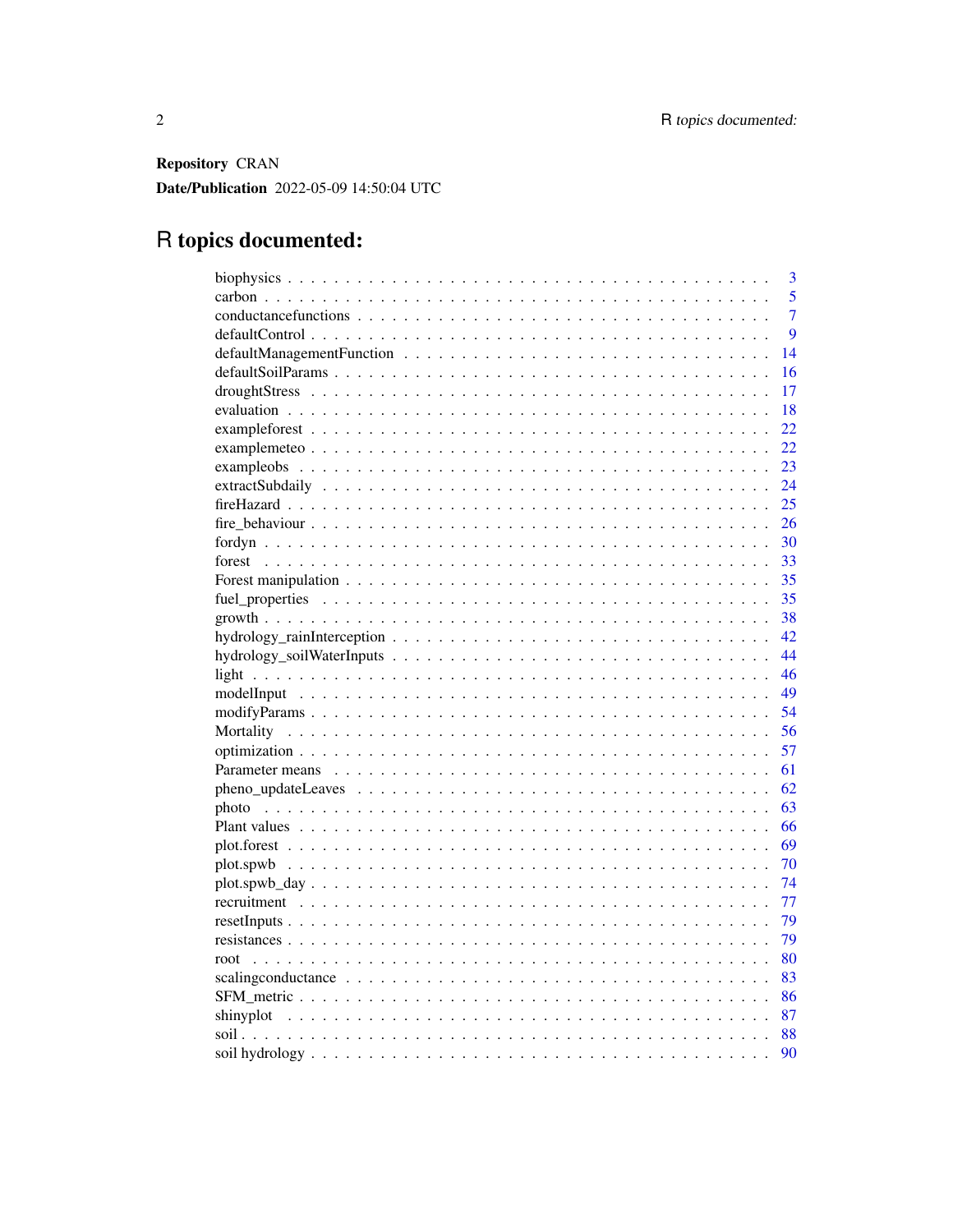# <span id="page-2-0"></span>biophysics 3

#### **Index** 2003 **[143](#page-142-0)**

biophysics *Physical and biophysical utility functions*

# Description

Utility functions for the calculation of biophysical variables.

## Usage

```
biophysics_irradianceToPhotonFlux(I, lambda)
biophysics_leafTemperature(absRad, airTemperature, u, E, leafWidth = 1.0)
biophysics_leafTemperature2(SWRabs, LWRnet, airTemperature, u, E, leafWidth = 1.0)
biophysics_leafVapourPressure(leafTemp, leafPsi)
biophysics_radiationDiurnalPattern(t, daylength)
biophysics_temperatureDiurnalPattern(t, tmin, tmax,
                                     tminPrev, tmaxPrev, tminNext, daylength)
biophysics_waterDynamicViscosity(temp)
```
# Arguments

|        | Irradiance (in $W^*m-2$ ).                         |
|--------|----------------------------------------------------|
| lambda | Wavelength (in nm).                                |
| u      | Wind speed above the leaf boundary layer (in m/s). |
|        | airTemperature Air temperature (in $^{\circ}C$ ).  |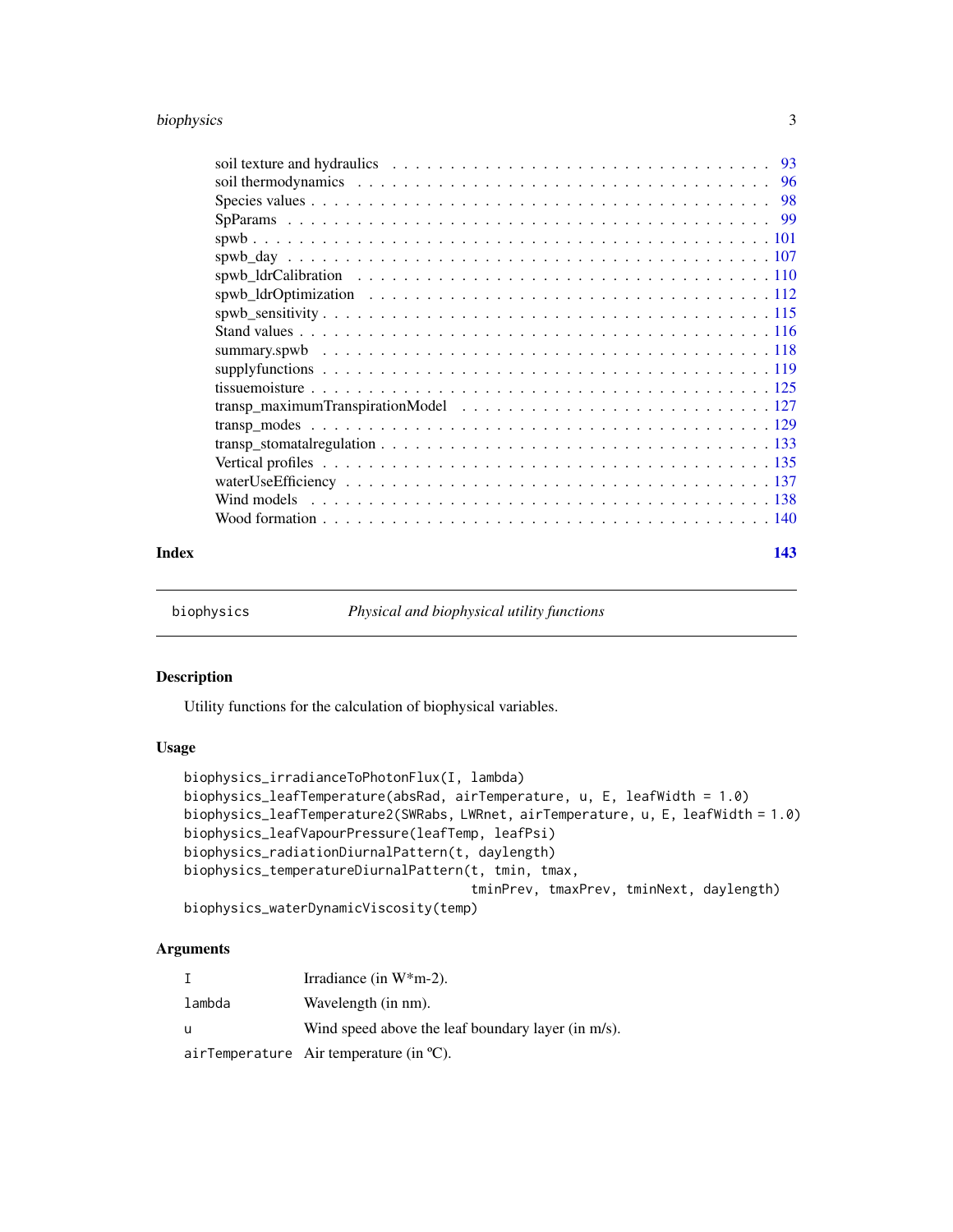| tmin, tmax                   | Minimum and maximum daily temperature $(C)$ .                                                |
|------------------------------|----------------------------------------------------------------------------------------------|
| tminPrev, tmaxPrev, tminNext | Maximum and minimum daily temperatures of the previous and following day<br>$(C^{\circ}C)$ . |
| absRad                       | Absorbed long- and short-wave radiation (in $W \cdot m-2$ ).                                 |
| SWRabs                       | Absorbed short-wave radiation (in $W·m-2$ ).                                                 |
| LWRnet                       | Net long-wave radiation balance (in $W·m-2$ ).                                               |
| E                            | Transpiration flow (in mmol H20·m-2·s-1) per one sided leaf area basis.                      |
| leafWidth                    | Leaf width (in cm).                                                                          |
| t                            | Time of the day (in seconds).                                                                |
| daylength                    | Day length (in seconds).                                                                     |
| temp                         | Temperature $(^{\circ}C)$ .                                                                  |
| leafTemp                     | Leaf temperature $({}^{\circ}C)$ .                                                           |
| leafPsi                      | Leaf water potential (MPa).                                                                  |

#### Details

Function biophysics\_leafTemperature calculates leaf temperature according to energy balance equation given in Campbell and Norman (1988). Function biophysics\_radiationDiurnalPattern follows the equations given in Liu and Jordan (1960). Function biophysics\_temperatureDiurnalPattern determines diurnal temperature pattern assuming a sinusoidal pattern with  $T = T$ min at sunrise and  $T$ = (Tmin+Tmax)/2 at sunset and a linear change in temperature between sunset and Tmin of the day after (McMurtrie et al. 1990). Function biophysics\_waterDynamicViscosity calculates water dynamic viscosity following the Vogel (1921) equation.

#### Value

Values returned for each function are:

- biophysics\_leafTemperature: leaf temperature (in ºC)
- biophysics\_leafVapourPressure: leaf vapour pressure (in kPa)
- biophysics\_radiationDiurnalPattern: the proportion of daily radiation corresponding to the input time in seconds after sunrise.
- biophysics\_temperatureDiurnalPattern: diurnal pattern of temperature.
- biophysics\_waterDynamicViscosity: Water dynamic viscosity relative to 20ºC.

# Author(s)

Miquel De Cáceres Ainsa, CREAF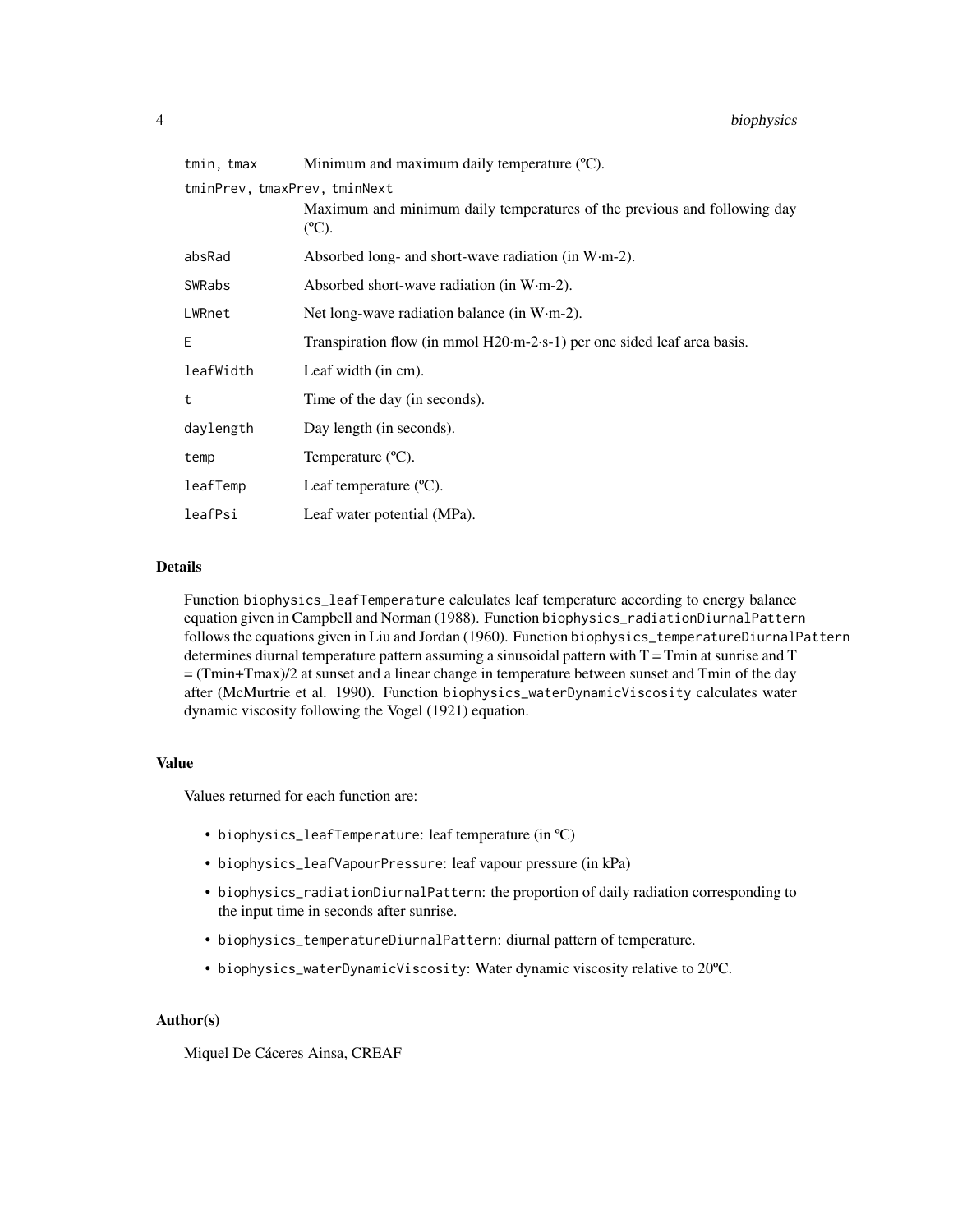#### <span id="page-4-0"></span>carbon 5 and 5 and 5 and 5 and 6 and 6 and 6 and 6 and 6 and 6 and 6 and 6 and 6 and 6 and 6 and 6 and 6 and 6 and 6 and 6 and 6 and 6 and 6 and 6 and 6 and 6 and 6 and 6 and 6 and 6 and 6 and 6 and 6 and 6 and 6 and 6 and

#### References

Campbell, G. S., and J. M. Norman. 1998. An introduction to environmental biophysics: 2nd edition. (eqns. 14.1 & 14.3)

B. Y. H. Liu and R. C. Jordan, "The interrelationship and characteristic distribution of direct, diffuse and total solar radiation," Solar Energy, vol. 4, no. 3, pp. 1–19, 1960.

McMurtrie, R. E., D. A. Rook, and F. M. Kelliher. 1990. Modelling the yield of Pinus radiata on a site limited by water and nitrogen. Forest Ecology and Management 30:381–413.

H. Vogel, "Das Temperaturabhangigkeitsgesetz der Viskositat von Flussigkeiten", Physikalische Zeitschrift, vol. 22, pp. 645–646, 1921.

#### See Also

[spwb](#page-100-1)

carbon *Carbon-related functions*

#### **Description**

Set of functions used in the calculation of carbon balance.

#### Usage

```
carbon_leafStarchCapacity(LAI, N, SLA, leafDensity)
carbon_leafStructuralBiomass(LAI, N, SLA)
carbon_sapwoodStarchCapacity(SA, H, L, V, woodDensity, conduit2sapwood)
carbon_sapwoodStructuralBiomass(SA, H, L, V, woodDensity)
carbon_sapwoodStructuralLivingBiomass(SA, H, L, V, woodDensity, conduit2sapwood)
carbon_sugarConcentration(osmoticWP, temp, nonSugarConc)
carbon_osmoticWaterPotential(sugarConc, temp, nonSugarConc)
carbon_relativeSapViscosity(sugarConc, temp)
carbon_sugarStarchDynamicsLeaf(sugarConc, starchConc, eqSugarConc)
carbon_sugarStarchDynamicsStem(sugarConc, starchConc, eqSugarConc)
carbon_carbonCompartments(x, biomassUnits = "g_m2")
```
#### Arguments

| LAI         | Leaf area index.                                                           |
|-------------|----------------------------------------------------------------------------|
| N           | Density (ind ha-1).                                                        |
| <b>SLA</b>  | Specific leaf area $\frac{\text{mm2}}{\text{mg}} = \frac{m2}{\text{kg}}$ . |
| leafDensity | Density of leaf tissue (dry weight over volume).                           |
| <b>SA</b>   | Sapwood area (cm2).                                                        |
| Н           | Plant height (cm).                                                         |
| L           | Coarse root length (mm) for each soil layer.                               |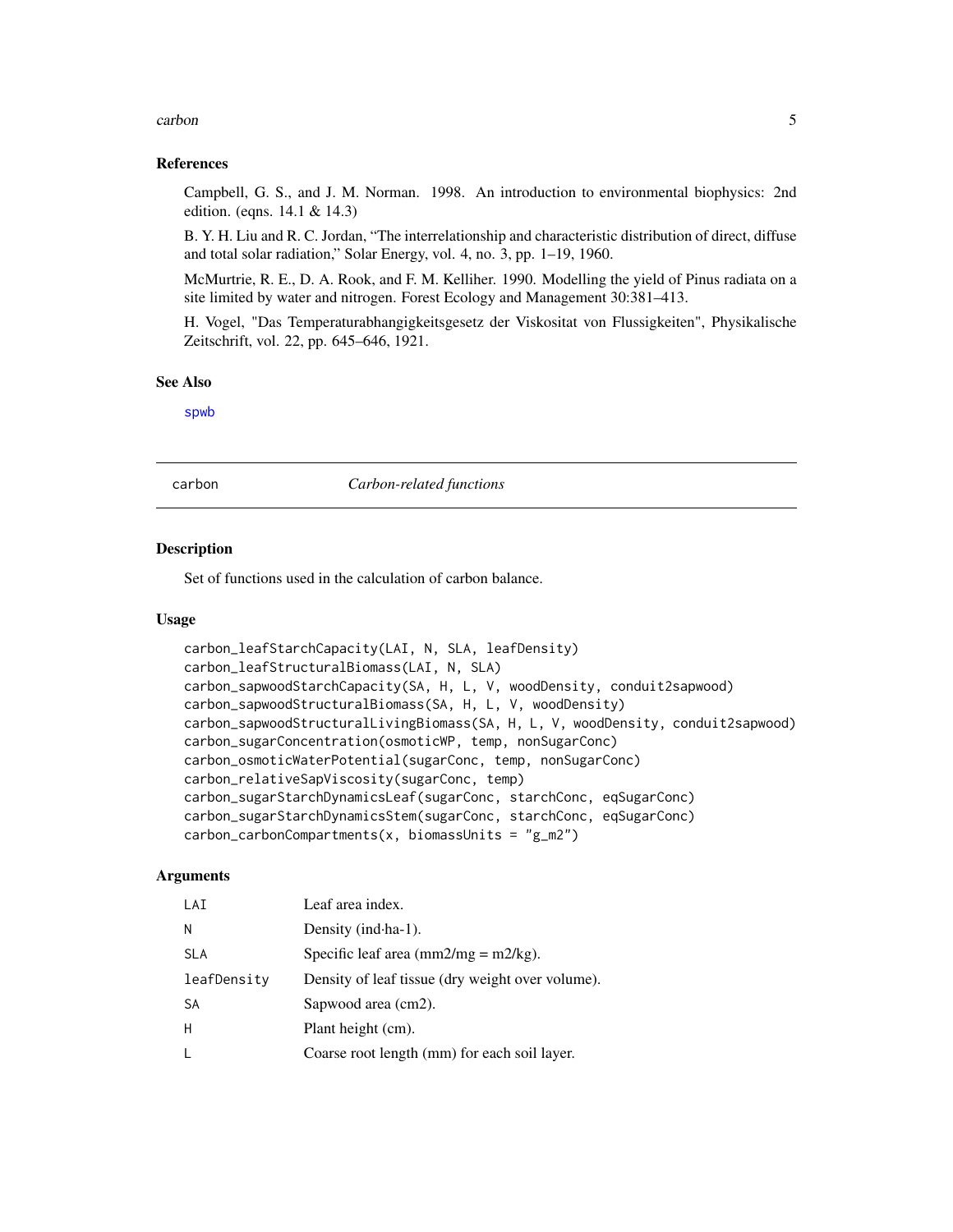| V               | Proportion of fine roots in each soil layer.                                                                              |  |
|-----------------|---------------------------------------------------------------------------------------------------------------------------|--|
| woodDensity     | Wood density (dry weight over volume).                                                                                    |  |
| conduit2sapwood |                                                                                                                           |  |
|                 | Proportion of sapwood corresponding to conducive elements (vessels or tra-<br>cheids) as opposed to parenchymatic tissue. |  |
| osmoticWP       | Osmotic water potential (MPa).                                                                                            |  |
| temp            | Temperature (degrees Celsius).                                                                                            |  |
| nonSugarConc    | Concentration of inorganic solutes (mol/l).                                                                               |  |
| sugarConc       | Concentration of soluble sugars (mol/l).                                                                                  |  |
| starchConc      | Concentration of starch (mol/l)                                                                                           |  |
| eqSugarConc     | Equilibrium concentration of soluble sugars (mol/l).                                                                      |  |
| X               | An object of class growth Input.                                                                                          |  |
| biomassUnits    | A string for output biomass units, either "g_ind" (g per individual) or "g_m2" (g<br>per square meter).                   |  |

#### Value

Values returned for each function are:

- carbon\_leafStarchCapacity: Capacity of storing starch in the leaf compartment (mol gluc/ind.).
- carbon\_leafStructuralBiomass: Leaf structural biomass (g dry/ind.)
- carbon\_sapwoodStarchCapacity: Capacity of storing starch in the sapwood compartment (mol gluc/ind.).
- carbon\_sapwoodStructuralBiomass: Sapwood structural biomass (g dry/ind.)
- carbon\_sapwoodStructuralLivingBiomass: Living sapwood (parenchyma) structural biomass (g dry/ind.)
- carbon\_sugarConcentration: Sugar concentration (mol gluc/l)
- carbon\_osmoticWaterPotential: Osmotic component of water potential (MPa)
- carbon\_relativeSapViscosity: Relative viscosity of sapwood with respect to pure water.
- carbon\_sugarStarchDynamicsLeaf: Rate of conversion from sugar to starch in leaf (mol gluc/l/s).
- carbon\_sugarStarchDynamicsStem: Rate of conversion from sugar to starch in leaf (mol gluc/l/s).
- carbon\_carbonCompartments: A data frame with the size of compartments for each plant cohort, in the specified units.

#### Author(s)

Miquel De Cáceres Ainsa, CREAF

#### See Also

[growth](#page-37-1)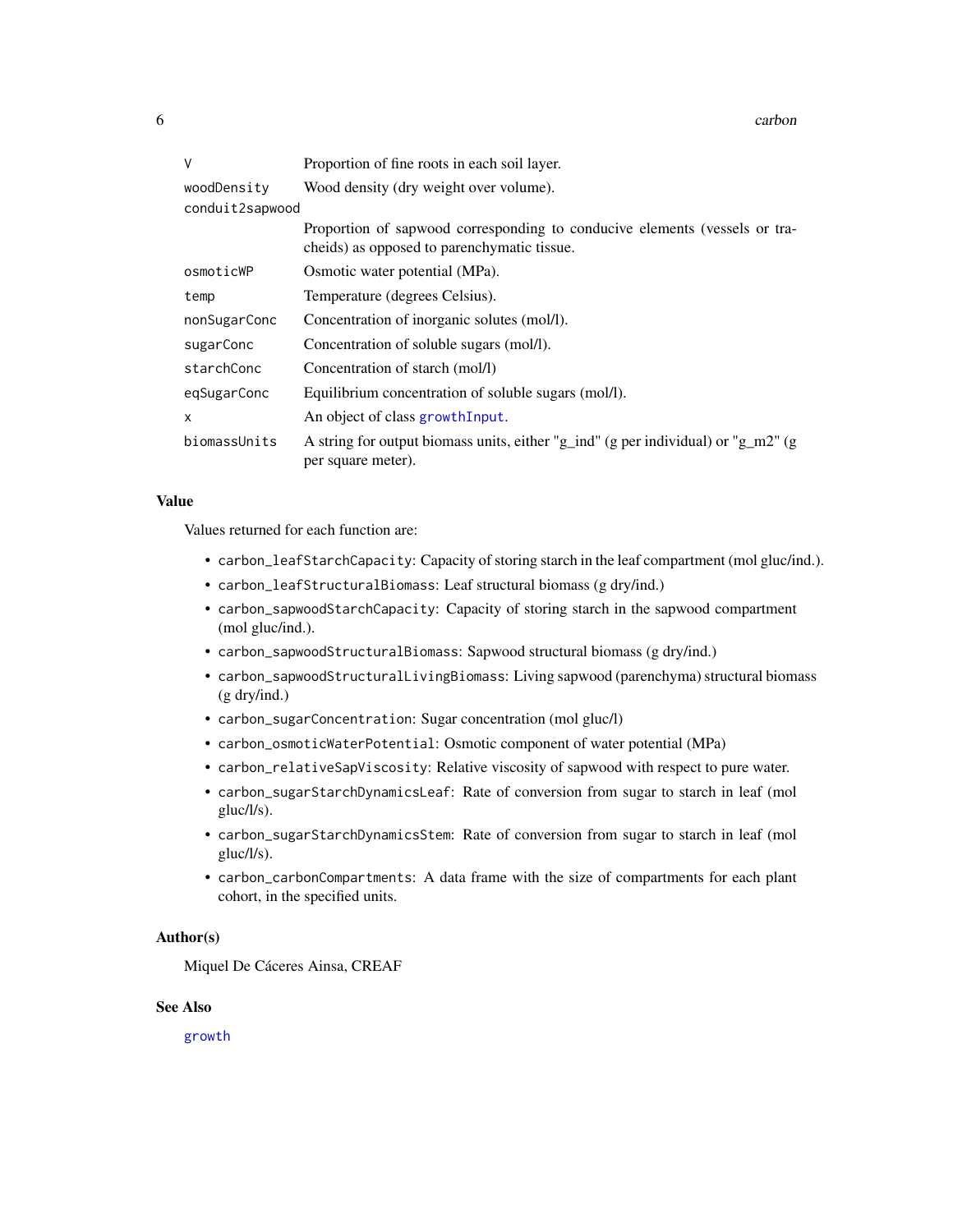<span id="page-6-0"></span>conductancefunctions *Hydraulic confuctance functions*

# Description

Set of functions used in the calculation of soil and plant hydraulic conductance.

#### Usage

```
hydraulics_psi2K(psi, Psi_extract, ws = 3.0)
hydraulics_K2Psi(K, Psi_extract, ws = 3.0)
hydraulics_averagePsi(psi, v, c, d)
hydraulics_vulnerabilityCurvePlot(x, soil = NULL, type="leaf",
                                  psiVec = seq(-0.1, -8.0, by =0.01),
                                  relative = FALSE, speciesNames = FALSE,
                               draw = TRUE, ylim = NULL, xlab = NULL, ylab=NULL)
hydraulics_psiCrit(c, d, pCrit = 0.001)
hydraulics_vanGenuchtenConductance(psi, krhizomax, n, alpha)
hydraulics_xylemConductance(psi, kxylemmax, c, d)
hydraulics_xylemPsi(kxylem, kxylemmax, c, d)
hydraulics_correctConductanceForViscosity(kxylem, temp)
hydraulics_psi2Weibull(psi50, psi88 = NA, psi12 = NA)
```
# Arguments

| psi          | A scalar (or a vector, depending on the function) with water potential (in MPa).                                  |
|--------------|-------------------------------------------------------------------------------------------------------------------|
| K            | Whole-plant relative conductance $(0-1)$ .                                                                        |
| Psi_extract  | Soil water potential (in MPa) corresponding to 50% whole-plant relative con-<br>ductance.                         |
| WS           | Exponent of the whole-plant relative conductance Weibull function.                                                |
| $\mathsf{V}$ | Proportion of fine roots within each soil layer.                                                                  |
| krhizomax    | Maximum rhizosphere hydraulic conductance (defined as flow per leaf surface<br>unit and per pressure drop).       |
| kxylemmax    | Maximum xylem hydraulic conductance (defined as flow per leaf surface unit<br>and per pressure drop).             |
| c, d         | Parameters of the Weibull function (generic xylem vulnerability curve).                                           |
| n, alpha     | Parameters of the Van Genuchten function (rhizosphere vulnerability curve).                                       |
| kxylem       | Xylem hydraulic conductance (defined as flow per surface unit and per pressure<br>drop).                          |
| X            | An object of class spwbInput.                                                                                     |
| soil         | A list containing the description of the soil (see soil).                                                         |
| type         | Plot type for hydraulics_vulnerabilityCurvePlot, either "leaf", "stem",<br>"root", "rootlayer" or "rhizosphere"). |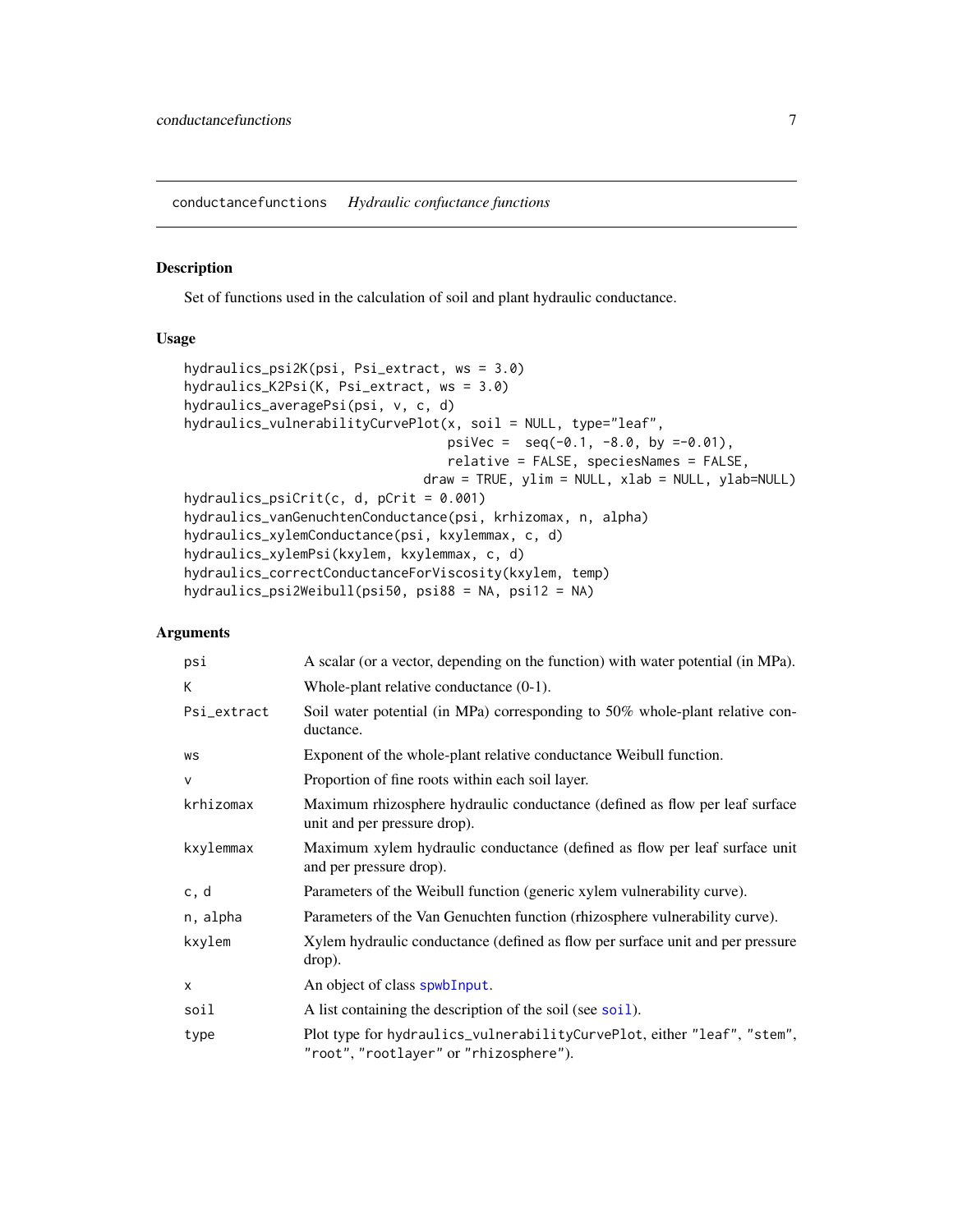| psiVec            | Vector of water potential values to evaluate for the vulnerability curve.                  |  |
|-------------------|--------------------------------------------------------------------------------------------|--|
| relative          | A flag to relativize vulnerability curves to the [0-1] interval.                           |  |
| speciesNames      | A flag to indicate the use of species names instead of cohort names in plots.              |  |
| draw              | A flag to indicate whether the vulnerability curve should be drawn or just re-<br>turned.  |  |
| ylim, xlab, ylab  |                                                                                            |  |
|                   | Graphical parameters to override function defaults.                                        |  |
| pCrit             | Proportion of maximum conductance considered critical for hydraulic function-<br>ing.      |  |
| psi50,psi88,psi12 |                                                                                            |  |
|                   | Water potentials (in MPa) corresponding to 50%, 88% and 12% percent conduc-<br>tance loss. |  |
| temp              | Temperature (in degrees Celsius).                                                          |  |
|                   |                                                                                            |  |

# Details

Details of the hydraulic model are given in a vignette. Function hydraulics\_vulnerabilityCurvePlot draws a plot of the vulnerability curves for the given soil object and network properties of each plant cohort in x.

#### Value

Values returned for each function are:

- hydraulics\_psi2K: Whole-plant relative conductance (0-1).
- hydraulics\_K2Psi: Soil water potential (in MPa) corresponding to the given whole-plant relative conductance value (inverse of hydraulics\_psi2K()).
- hydraulics\_averagePsi: The average water potential (in MPa) across soil layers.
- hydraulics\_vanGenuchtenConductance: Rhizosphere conductance corresponding to an input water potential (soil vulnerability curve).
- hydraulics\_xylemConductance: Xylem conductance (flow rate per pressure drop) corresponding to an input water potential (plant vulnerability curve).
- hydraulics\_xylemPsi: Xylem water potential (in MPa) corresponding to an input xylem conductance (flow rate per pressure drop).
- hydraulics\_psi2Weibull: Parameters of the Weibull vulnerability curve that goes through the supplied psi50 and psi88 values.

#### Author(s)

Miquel De Cáceres Ainsa, CREAF.

#### References

Sperry, J. S., F. R. Adler, G. S. Campbell, and J. P. Comstock. 1998. Limitation of plant water use by rhizosphere and xylem conductance: results from a model. Plant, Cell and Environment 21:347–359.

Sperry, J. S., and D. M. Love. 2015. What plant hydraulics can tell us about responses to climatechange droughts. New Phytologist 207:14–27.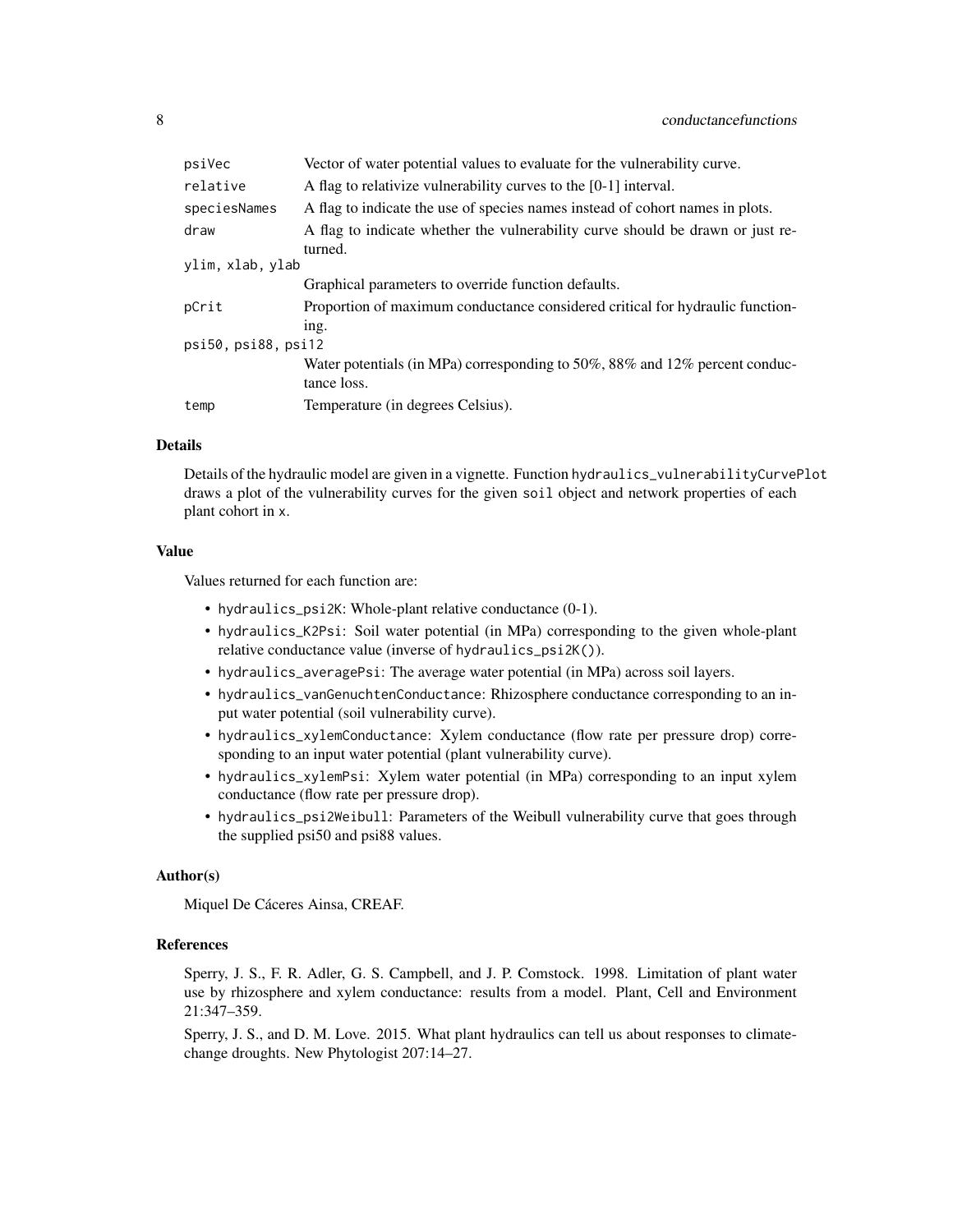# <span id="page-8-0"></span>defaultControl 9

# See Also

[hydraulics\\_supplyFunctionPlot](#page-118-1), [hydraulics\\_maximumStemHydraulicConductance](#page-82-1), [spwb](#page-100-1), [soil](#page-87-1)

### Examples

```
#Manual display of vulnerability curve
kstemmax = 4 # in mmol\cdotm-2\cdots-1\cdotMPa-1
stemc = 3stemd = -4 # in MPa
psiVec = seq(-0.1, -7.0, by =0.01)kstem = unlist(lapply(psiVec, hydraulics_xylemConductance, kstemmax, stemc, stemd))
plot(-psiVec, kstem, type="l",ylab="Xylem conductance (mmol·m-2·s-1·MPa-1)",
xlab="Canopy pressure (-MPa)", lwd=1.5,ylim=c(0,kstemmax))
#Load example dataset
data(exampleforestMED)
#Default species parameterization
data(SpParamsMED)
#Initialize soil with default soil params (2 layers)
examplesoil = soil(defaultSoilParams(2))
#Initialize control parameters
control = defaultControl("Granier")
#Switch to 'Sperry' transpiration mode
control = defaultControl("Sperry")
#Initialize input
x = forest2spwbInput(exampleforestMED,examplesoil, SpParamsMED, control)
#Leaf vulnerability curves
hydraulics_vulnerabilityCurvePlot(x, type="leaf")
#Stem vulnerability curves
hydraulics_vulnerabilityCurvePlot(x, type="stem")
```
<span id="page-8-1"></span>defaultControl *Control parameters for simulation models*

#### **Description**

Creates a list control parameters default values for simulations.

# Usage

```
defaultControl(transpirationMode = "Granier")
```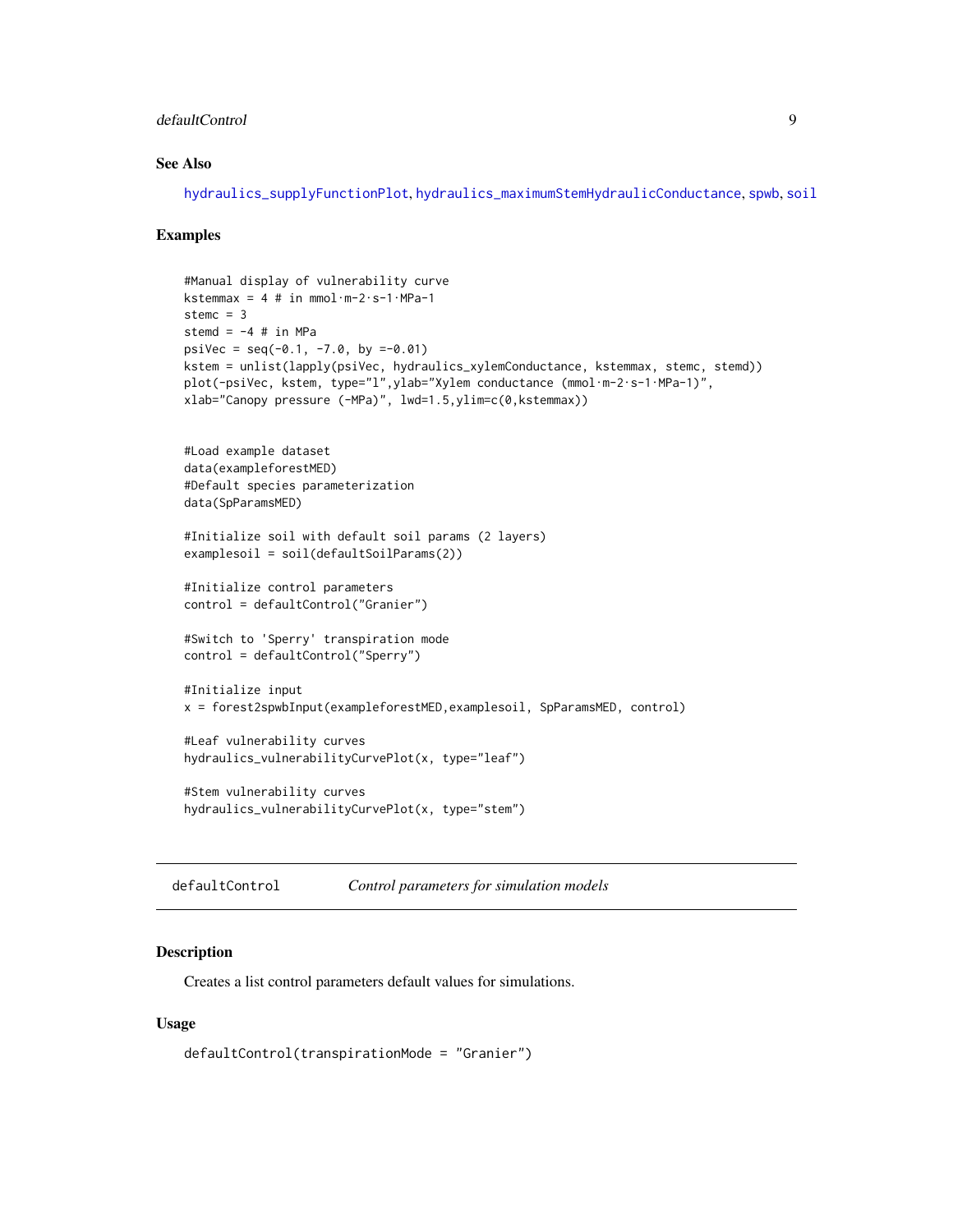#### Arguments

transpirationMode

Transpiration model (either 'Granier' or 'Sperry'). See [spwbInput](#page-48-1).

#### Details

The function returns a list with default parameters. Users can change those defaults that need to be set to other values and use the list as input for model functions. The relevant parameters are different for each model function.

# Value

A list, with the following options (default values in parentheses):

#### General:

- verbose (=TRUE): Boolean flag to indicate console output during calculations. In function fordyn verbose is always set to FALSE.
- fillMissingSpParams (=TRUE): Boolean flag to indicate that functions [spwbInput](#page-48-1) and [growthInput](#page-48-1) should provide estimates for functional parameters if these are lacking in the species parameter table [SpParams](#page-98-1). Note that if fillMissingSpParams is set to FALSE then simulations may fail if the user does not provide values for required parameters.
- subdailyResults (=FALSE): Boolean flag to force subdaily results to be stored (as a list called 'subdaily' of [spwb\\_day](#page-106-1) objects, one by simulated date) in calls to [spwb](#page-100-1). In function fordyn subdailyResults is always set to FALSE.

Water balance (functions [spwb](#page-100-1), [pwb](#page-100-2) or [spwb\\_day](#page-106-1)):

- transpirationMode (="Granier"): Transpiration model (either 'Granier' or 'Sperry'). See [spwbInput](#page-48-1).
- soilFunctions (="SX"): Soil water retention curve and conductivity functions, either 'SX' (for Saxton) or 'VG' (for Van Genuchten). If transpirationMode = "Sperry" then soilFunctions is set by default to 'VG'.
- $-$  defaultWindSpeed (= 2.5): Default wind speed value (in m/s) to be used when missing from data.
- snowpack (=TRUE): Boolean flag to indicate the simulation of snow accumulation and melting.
- leafPhenology (=TRUE): Boolean flag to indicate the simulation of leaf phenology for winter-deciduous species.
- rockyLayerDrainage (=TRUE): Boolean flag to indicate the simulation of drainage from rocky layers (> 95% of rocks).
- unlimitedSoilWater (=FALSE): Boolean flag to indicate the simulation of plant transpiration assuming that soil water is always at field capacity.
- unfoldingDD (=300): Degree-days for complete leaf unfolding after budburst has occurred.
- rhizosphereOverlap (="total"): A string indicating the degree of rhizosphere spatial overlap between plant cohorts:
	- \* "none" no overlap (independent water pools).
	- \* "partial" partial overlap determined by coarse root volume.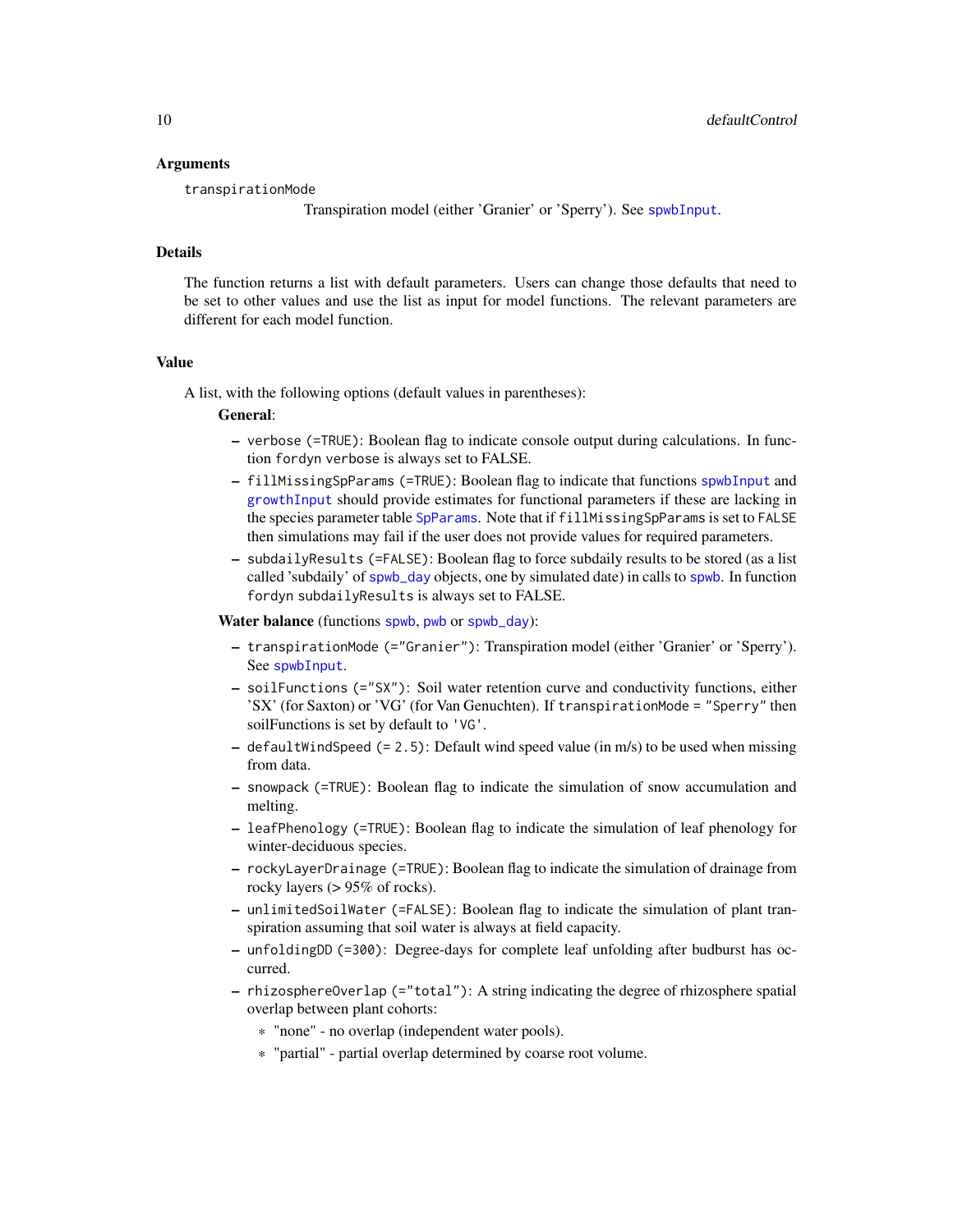- \* "total" total overlap (plants extract from common soil pools).
- verticalLayerSize (= 100): Size of vertical layers (in cm) for the calculation of light extinction (and photosynthesis).
- windMeasurementHeight (=200): Height (in cm) over the canopy corresponding to wind measurements.
- cavitationRefill (= "total"): A string indicating how refilling of embolized conduits is done:
	- \* "none" no refilling.
	- \* "annual" every first day of the year.
	- \* "rate" following a rate of new sapwood formation.
	- \* "total" instantaneous complete refilling.

Water balance (functions [spwb](#page-100-1), [pwb](#page-100-2) or [spwb\\_day](#page-106-1) when traspirationMode = "Sperry"):

- ndailysteps (= 24): Number of steps into which each day is divided for determination of stomatal conductance, transpiration and photosynthesis (24 equals 1-hour intervals).
- nsubsteps (= 3600): Number of substeps into which each step is divided for multi-layer canopy energy balance solving.
- capacitance (=FALSE): Whether the effect of plant water compartments is considered in simulations.
- multiLayerBalance (=FALSE): Flag to indicate multiple canopy energy balance. If FALSE, canopy is considered a single layer for energy balance.
- cochard (=FALSE): Boolean flag to indicate the stomatal closure when leaf water potential is below turgor loss point so that transpiration depends on cuticular properties (Martin-StPaul et al. 2017).
- taper (= TRUE): Whether taper of xylem conduits is accounted for when calculating aboveground stem conductance from xylem conductivity.
- gainModifier, costModifier (= 1): Modifiers (exponents) of the gain and cost functions defined in Sperry et al. (2016).
- klatstem (= 0.01): Stem symplastic-apoplastic lateral conductance (in mmol·s-1·m-2·MPa-1). Only relevant when capacitance = TRUE.
- klatleaf (= 0.01): Leaf symplastic-apoplastic lateral conductance (in mmol·s-1·m-2·MPa-1). Only relevant when capacitance = TRUE.
- numericParams: A list with the following elements:
	- $*$  maxNsteps (= 400): Maximum number of steps in supply function.
	- \* ntrial (= 200): Number of iteration trials when finding root of equation system.
	- \* psiTol (= 0.0001): Tolerance value for water potential.
	- $*$  ETol (= 0.0001): Tolerance value for flow.
- thermalCapacityLAI (=1000000): Thermal canopy capacitance per LAI unit.
- Catm (=386): Default atmospheric (abovecanopy) CO2 concentration (in micromol·mol- $1 = ppm$ ). This value will be used whenever CO2 concentration is not specified in the weather input.
- fracLeafResistance (= NA): Fraction of plant total resistance (leaf+stem+root) that corresponds to leaves. This fraction is used if VCleaf\_kmax = NA.
- fracRootResistance (=0.40): Fraction of plant total resistance (leaf+stem+root) that corresponds to root system.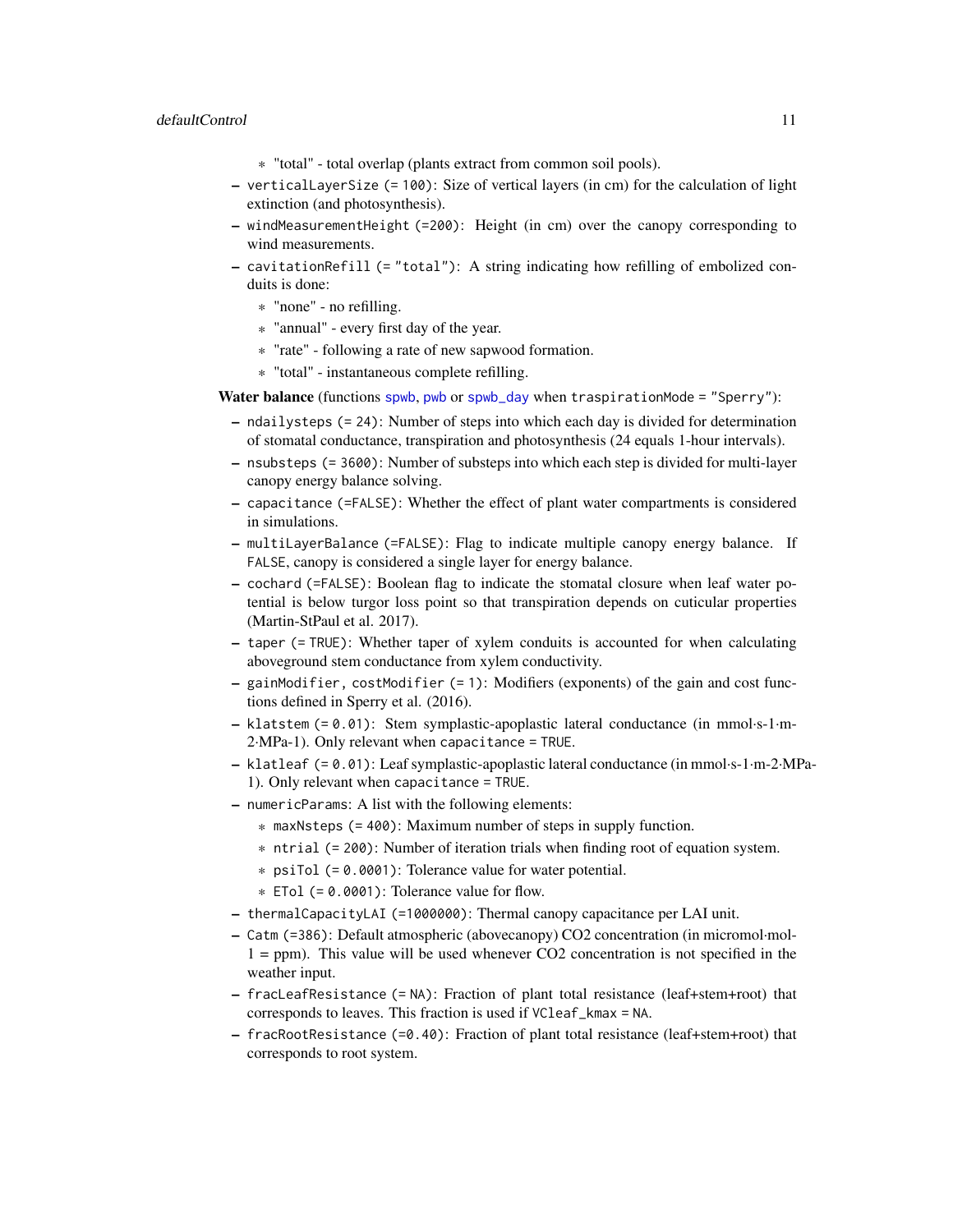- averageFracRhizosphereResistance (=0.15): Fraction to total continuum (leaf+stem+root+rhizosphere) resistance that corresponds to rhizosphere (averaged across soil water potential values).
- boundaryLayerSize (= 2000): Size of the boundary layer (in cm) over the canopy (relevant for multi-layer canopy energy balance).
- $-$  refillMaximumRate (= 0.05): Maximum rate of daily refilling of embolized conduits as sapwood area per leaf area (in cm2·m-2·day-1).

Forest growth (functions [growth](#page-37-1) or [growth\\_day](#page-106-2)):

- allowDessication (=TRUE): Boolean flag to indicate that mortality by dessication is allowed.
- allowStarvation (=TRUE): Boolean flag to indicate that mortality by starvation is allowed.
- allowDefoliation (=TRUE): Boolean flag to indicate that complete drought-driven defoliation is allowed.
- sinkLimitation (=TRUE): Boolean flag to indicate that temperature and turgor limitations to growth are applied.
- shrubDynamics [= TRUE]: Boolean flag to allow the application of demographic processes to shrubs.
- allocationStrategy (="Plant\_kmax"): Strategy for allocation (either "Plant\_kmax", for constant maximum plant conductance, or "Al2As" for constant Huber value).
- nonStomatalPhotosynthesisLimitation (=TRUE): A flag to apply limitations of photosynthesis when leaf sugar levels become too high.
- $-$  phloemConductanceFactor (=  $0.2$ )): Factor to transform stem xylem conductance to stem phloem conductance (only for transpirationMode = "Sperry").
- nonSugarConcentration (= 0.25): Non-sugar (inorganic) solute concentration (mol·l-1) in cells.
- $-$  equilibriumOsmoticConcentration [= c(leaf = 0.8, sapwood = 0.6)]: Equilibrium osmotic concentrations (mol·l-1) for leaf and sapwood cells. The difference between leaf and sapwood values helps maintaining phloem transport. The equilibrium sugar concentration is equilibriumOsmoticConcentration - nonSugarConcentration defaults to  $[= c(leaf = 0.55, sapwood = 0.35)].$
- minimumRelativeStarchForGrowth [= 0.50]: Default minimum concentration of storage carbon (starch), relative to the maximum storage capacity, for sapwood growth to occur, when not specified via SpParams (RSSG).
- $-$  constructionCosts  $[= c(leaf = 1.5,$  sapwood  $= 1.47,$  fineroot  $= 1.30)$ ]: Default construction costs, including respiration and structural carbon, per dry weight of new tissue (g gluc  $\cdot$  g dry -1) when not specified via SpParams (CCleaf, CCsapwood and CCfineroot).
- senescenceRates [= c(sapwood = 0.0001261398, fineroot = 0.001897231)]: Default senescence rates (day-1) for sapwood and fineroots when not specified via SpParams (SRsapwood and SRfineroot). Defaults are equivalent to 9%, 5% and 50% annual turnover for gymnosperm sapwood, angiosperm sapwood and fine roots, respectively.
- $-$  maximumRelativeGrowthRates  $[= c(leaf = 0.03,$  cambium = 0.005, sapwood = 0.002, fineroot =  $(0.1)$ ]: Default maximum relative growth rates for leaves (m2 leaf  $\cdot$ cm-2 sapwood· day-1), tree sapwood (cm2 sapwood· cm-1 cambium · day-1), shrub sapwood (cm2 sapwood · cm-2 sapwood· day-1) and fine roots (g dw · g dw -1 · day -1) when not specified via SpParams (RGRleafmax, RGRcambiummax , RGRsapwoodmax and RGRfinerootmax, respectively).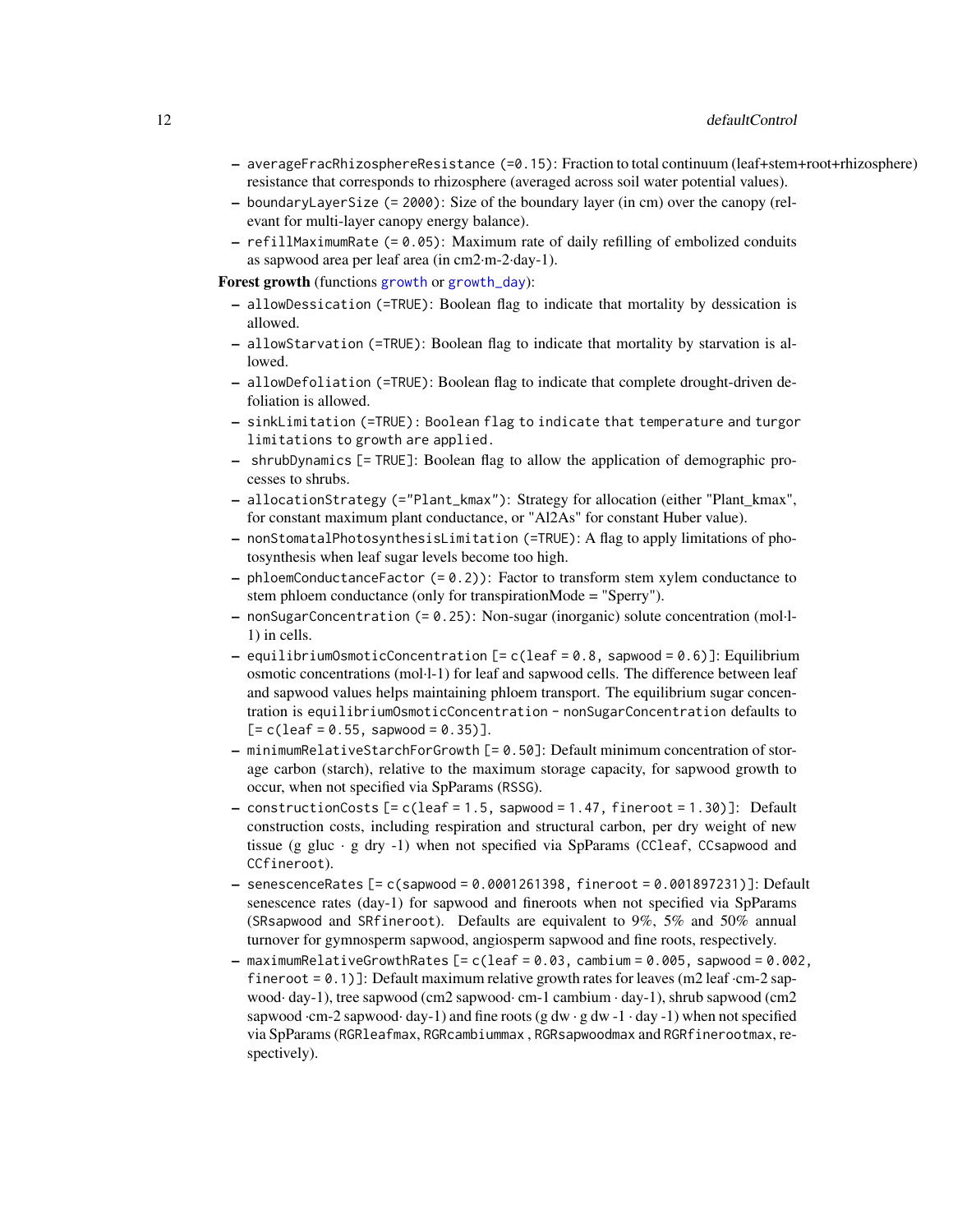# defaultControl 13

- mortalityMode [= "density/deterministic"]: String describing how mortality is applied. Current accepted values are combinations of "cohort" vs "density" (for wholecohort mortality vs reduction of stem density) and "deterministic" vs. "stochastic".
- mortalityBaselineRate [= 0.0015]: Default deterministic proportion or probability specifying the baseline reduction of cohort's density occurring in a year (for mortalityMode = "density/deterministic" or "density/stochastic").
- $-$  mortalityRelativeSugarThreshold  $[= 0.3]$ : Threshold of stem sugar concentration, in relation to the equilibrium sugar concentration, resulting in an increased mortality rate/probability whenever levels are below.
- $-$  mortalityRWCThreshold  $[-0.3]$ : Threshold of stem relative water content resulting in increased mortality rate/probability whenever levels are below.

#### Forest dynamics (function [fordyn](#page-29-1)):

- allowRecruitment (=TRUE): Boolean flag to indicate that recruitment is allowed.
- recruitmentMode [= "stochastic"]: String describing how recruitment is applied. Current accepted values are "deterministic" or "stochastic".
- removeEmptyCohorts [= TRUE]: Boolean flag to indicate the removal of cohorts whose density is too low.
- minimumCohortDensity [= 1]: Threshold of density resulting in cohort removal.
- seedRain [= NULL]: Vector of species codes whose seed rain is to be simulated. If NULL the species identity of seed rain is taken from species currently present in the forest stand and with minimum size (see below).
- seedProductionTreeHeight [= 300]: Default minimum tree height for producing seeds (when species parameter SeedProductionHeight is missing).
- seedProductionShrubHeight [= 30]: Default minimum shrub height for producing seeds (when species parameter SeedProductionHeight is missing).
- $-$  probRecr =  $[0.05]$ : Default annual probability of recruitment (when species parameter ProbRecr is missing).
- $-$  minTempRecr  $[= 0]$ : Default threshold of minimum average temperature of the coldest month necessary for recruiting (when species parameter MinTempRecr is missing).
- minMoistureRecr [= 0.3]: Default threshold of minimum moisture index (annual precipitation over annual ETP) necessary for recruiting (when species parameter MinMoistureRecr is missing).
- minFPARRecr [= 10]: Default threshold of minimum fraction of PAR (in  $\%$ ) reaching the ground necessary for recruiting (when species parameter MinFPARRecr is missing).
- recrTreeDBH [= 1]: Default DBH (cm) for recruited trees (when species parameter RecrTreeDBH is missing).
- recrTreeDensity [= 100]: Default density (ind·ha-1) for recruited trees (when species parameter RecrTreeDensity is missing).
- recrTreeHeight [= 100]: Default height (cm) for recruited trees (when species parameter RecrTreeHeight is missing).
- recrShrubCover  $\lbrack = 1 \rbrack$ : Default cover  $(\%)$  for recruited shrubs (when species parameter RecrShrubCover is missing).
- recrShrubHeight [= 25]: Default height (cm) for recruited shrubs (when species parameter RecrShrubHeight is missing).
- recrTreeZ50 [= 100]: Default value for Z50 (mm) in recruited trees (when species parameter RecrZ50 is missing).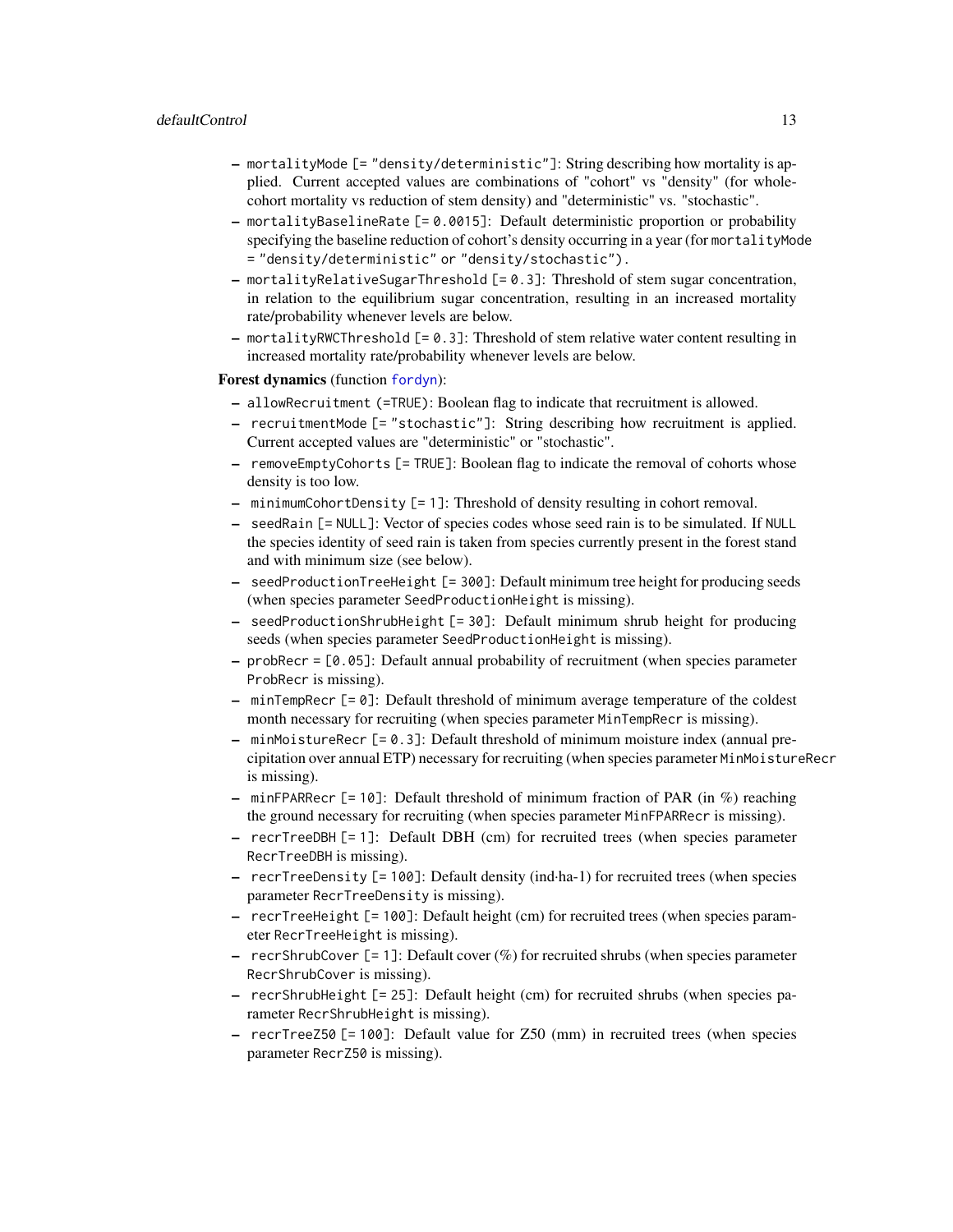- <span id="page-13-0"></span>– recrShrubZ50 [= 50]: Default value for Z50 (mm) in recruited shrubs (when species parameter RecrZ50 is missing).
- recrTreeZ95 [= 1000]: Default value for Z95 (mm) in recruited trees (when species parameter RecrZ50 is missing).
- recrShrubZ50 [= 500]: Default value for Z95 (mm) in recruited shrubs (when species parameter RecrZ50 is missing).

## Author(s)

Miquel De Cáceres Ainsa, CREAF

#### See Also

[spwbInput](#page-48-1), [spwb](#page-100-1), [growth](#page-37-1), [fordyn](#page-29-1)

<span id="page-13-1"></span>defaultManagementFunction

*Default forest management actions*

#### Description

Function defaultManagementFunction implements management actions for 'regular' and 'irregular' monospecific stands, whereas function defaultManagementArguments returns a list with default values for the parameters regulating management. Both functions are meant to be used in simulations with [fordyn](#page-29-1).

#### Usage

```
defaultManagementFunction(x, args, verbose = FALSE)
defaultManagementArguments()
```
#### Arguments

| $\mathsf{x}$ | An object of class forest                                                                                  |
|--------------|------------------------------------------------------------------------------------------------------------|
| args         | A list of arguments regulating management actions, e.g. the list returned by<br>defaultManagementArguments |
| verbose      | A boolean flag enabling console printing.                                                                  |

#### Details

This function implements silvicultural actions following either 'regular' or 'irregular' management models. Irregular models are implemented by executing thinning operations only, whereas regular models include a set of final cuts. Thinning occurs anytime a stand-level metric (e.g. basal area) crosses a given threshold, and different kinds of thinning operations are allowed. Unrealistic high frequency thinning can be avoided by setting a minimum number of years to happen between thinning operations. Final cuts start whenever mean DBH exceeds a given threshold, and may include different cuts separated a number of years. Planting is only allowed under regular management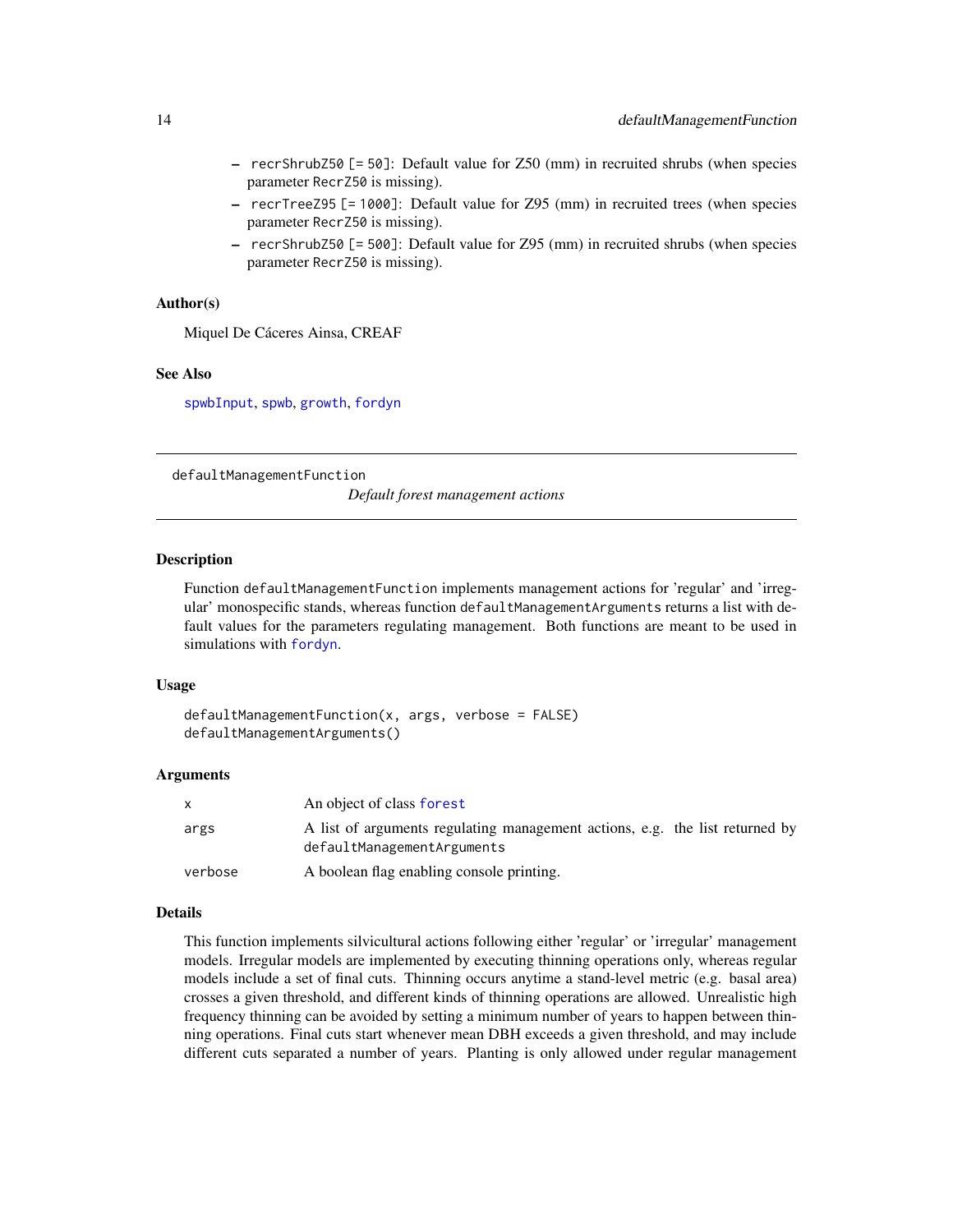models, and is applied after the last final cut. Understory clearings are assumed to occur anytime there is an intervention on trees, an only a residual shrub cover is left.

*Thinning types*:

- above: Extract largest trees (according to DBH) until thinning objective is met.
- below: Extract smallest trees (according to DBH) until thinning objective is met.
- systematic: Extract equally from all size classes until thinning objective is met.
- above-systematic: Extract half the objective as systematic thinning and the other hald as above thinning.
- below-systematic: Extract half the objective as systematic thinning and the other hald as below thinning.
- free string: A string specifying the proportion of tree cuts from size classes, with size classes separated by "/" and each one composed of a number specifying the upper limit and a number indicating its proportion, separated by "-" (e.g. "10-50/40-30/60-20").

#### Value

Function defaultManagementFunction returns a list with the following items:

- "action": A string identifying the action performed (e.g. "thinning").
- "N\_tree\_cut": A vector with the density of trees removed.
- "Cover\_shrub\_cut": A vector with the cover of shrubs removed.
- "planted\_forest": An object of class [forest](#page-32-1) with the new plant cohorts resulting from tree/shrub planting.
- "management\_args": A list of management arguments to be used in the next call to the management function.

Function defaultManagementArguments returns a list with default arguments:

- "type": Management model, either 'regular' or 'irregular'.
- "thinning": Kind of thinning to be applied in irregular models or in regular models before the final cuts. Options are 'below', 'above', 'systematic', 'below-systematic', 'above-systematic' or a string with the proportion of cuts to be applied to different diameter sizes (see details).
- "thinningMetric": The stand-level metric used to decide whether thinning is applied, either 'BA' (basal area), 'N' (density) or 'HB' (Hart-Becking index).
- "thinningThreshold": The threshold value of the stand-level metric causing the thinning decision.
- "thinningPerc": Percentage of stand's basal area to be removed in thinning operations.
- "minThinningInterval": Minimum number of years between thinning operations.
- "yearsSinceThinning": State variable to count the years since the last thinning ocurred.
- "finalMeanDBH": Mean DBH threshold to start final cuts.
- "finalPerc": String with percentages of basal area to be removed in final cuts, separated by '-' (e.g. "40-60-100").
- "finalPreviousStage": Integer state variable to store the stage of final cuts ('0' before starting final cuts).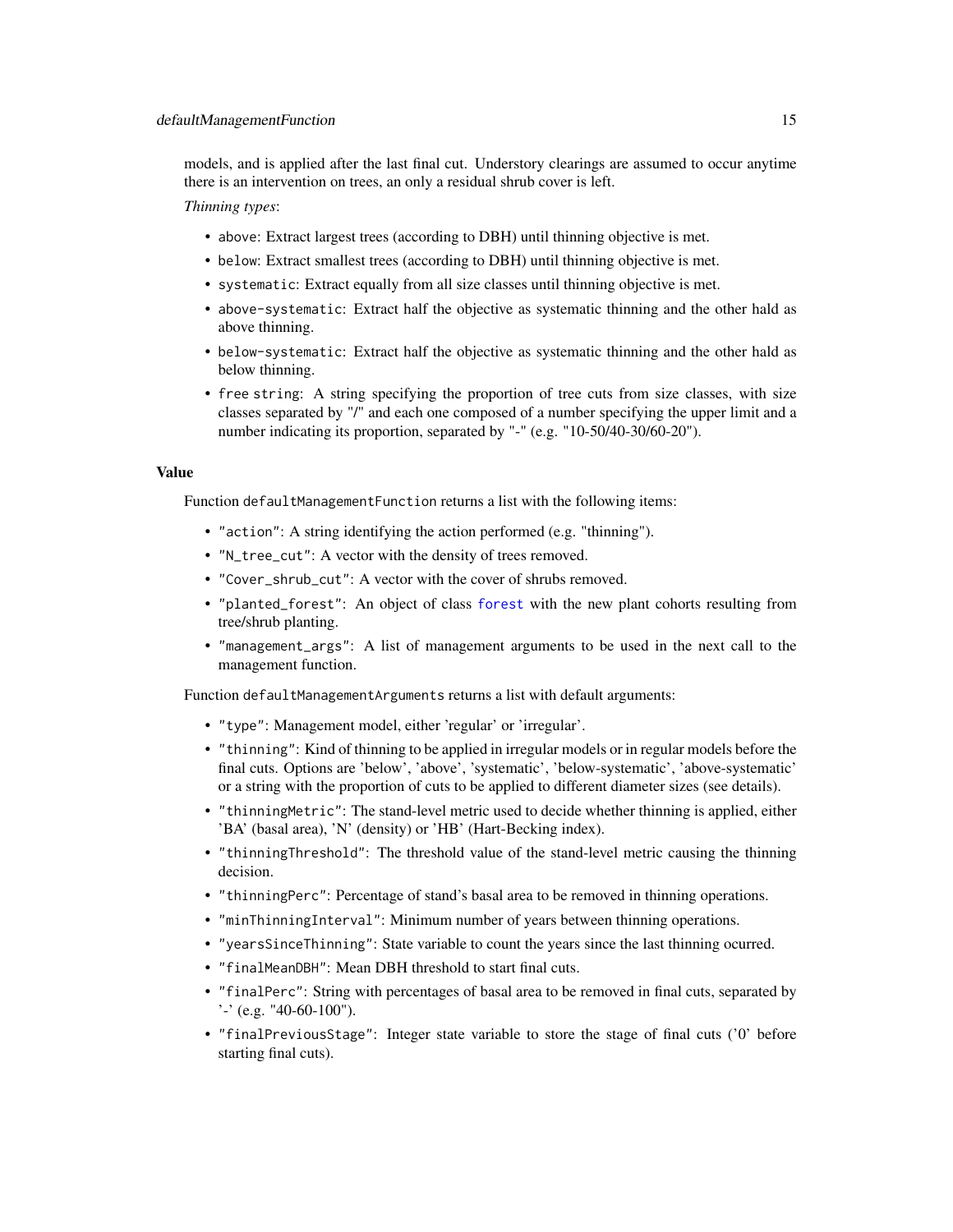- <span id="page-15-0"></span>• "finalYearsBetweenCuts": Number of years separating final cuts.
- "finalYearsToCut": State variable to count the years to be passed before new final cut is applied.
- "plantingSpecies": Species code to be planted. If missing, planting does not occur and only natural regeneration is allowed.
- "plantingDBH": Initial DBH (cm) of planted species.
- "plantingHeight": Initial height (cm) of planted species.
- "plantingDensity": Initial density (ind./ha) of the planted species.
- "understoryMaxCover": Percentage of overall shrub cover to be left after any silvicultural intervention.

#### Author(s)

Miquel De Cáceres Ainsa, CREAF

Aitor Améztegui, UdL

Jose-Ramon Gonzalez Olabarria, CTFC

# See Also

[fordyn](#page-29-1)

defaultSoilParams *Default soil parameters*

# Description

Creates a data frame with default soil physical description for model functions.

#### Usage

```
defaultSoilParams(n = 4)
```
# Arguments

n An integer with the number of soil layers (between two and five).

# Details

The function returns a data frame with default physical soil description, with soil layers in rows. Users can change those that need to be set to other values and use the list as input for function [soil](#page-87-1).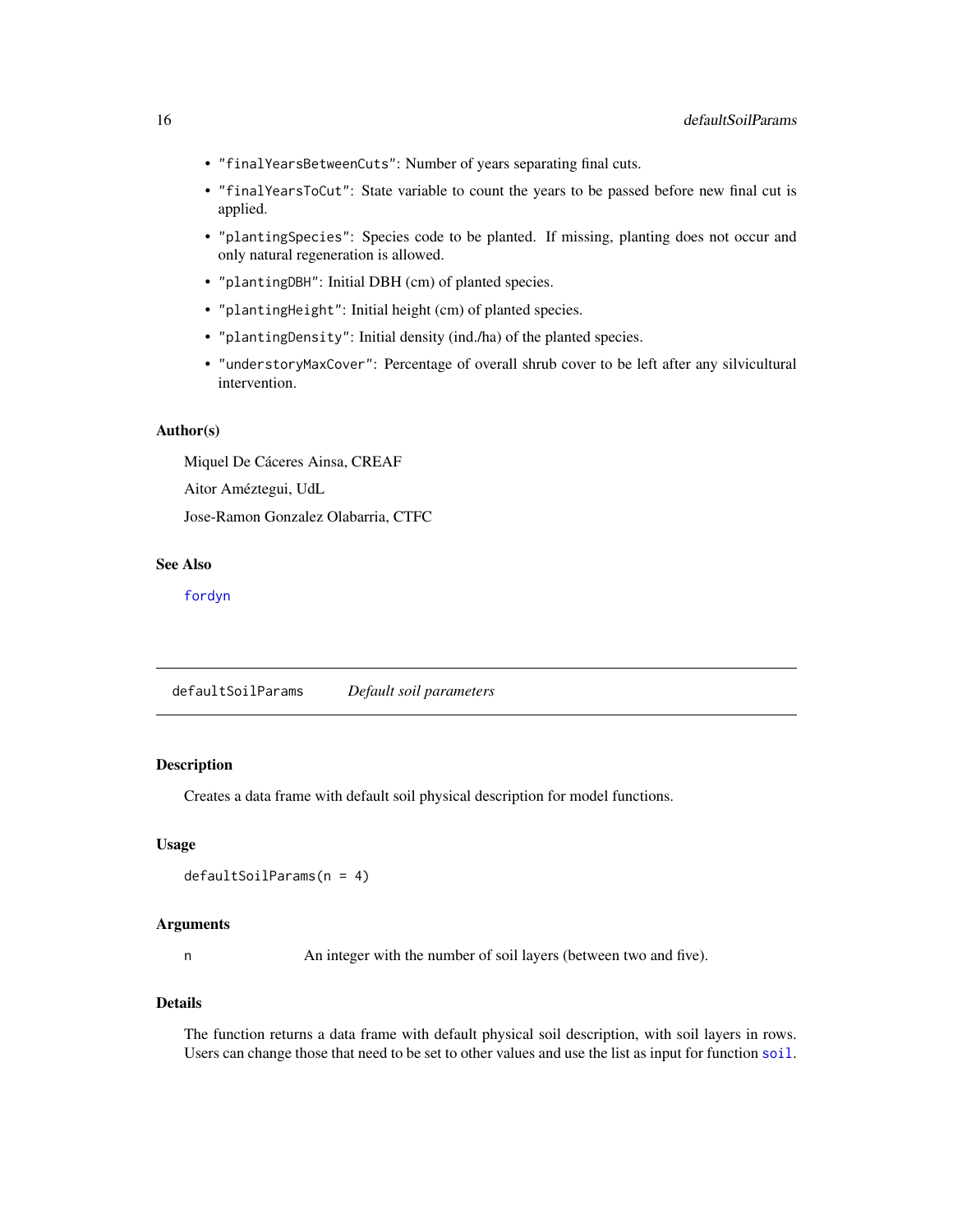# <span id="page-16-0"></span>droughtStress 17

# Value

A data frame with layers in rows and the following columns (and default values):

- widths (= c(300,700,1000,2000): Width of soil layers (in mm).
- clay (= 25): Clay percentage for each layer (in  $\%$ ).
- sand  $(= 25)$ : Sand percentage for each layer (in %).
- om  $(=\mathsf{NA})$ : Organic matter percentage for each layer (in %).
- bd (= 1.5): Bulk density for each layer (in g/cm3).
- rfc (= c(20,40,60,85)): Percentage of rock fragment content (volume basis) for each layer.

# Note

While this function is limited to five soil layers, user defined data frames can discretize soils using an unlimited number of soil layers.

#### Author(s)

Miquel De Cáceres Ainsa, CREAF

# See Also

[soil](#page-87-1), [defaultControl](#page-8-1), [SpParamsMED](#page-98-2)

#### Examples

defaultSoilParams(4)

droughtStress *Drought stress indices*

# Description

Calculates plant drought stress indices, at different temporal scales, from simulation results.

## Usage

```
droughtStress(x, index = "NDD", freq = "years", bySpecies = FALSE, draw = TRUE)
```
#### Arguments

| x         | An object of class spwb, pwb, growth or fordyn.                                                                                    |
|-----------|------------------------------------------------------------------------------------------------------------------------------------|
| index     | A string with the index to be calculated, either "DI", "NDD", "ADS", "MDS" or<br>"WSI" (see details).                              |
| freg      | Frequency of stress statistics (see cut. Date). Normally, either "years" or<br>"months" for yearly-based or monthly-based indices. |
| bySpecies | Allows aggregating output by species.                                                                                              |
| draw      | A boolean flag to indicate that a plot should be returned.                                                                         |
|           |                                                                                                                                    |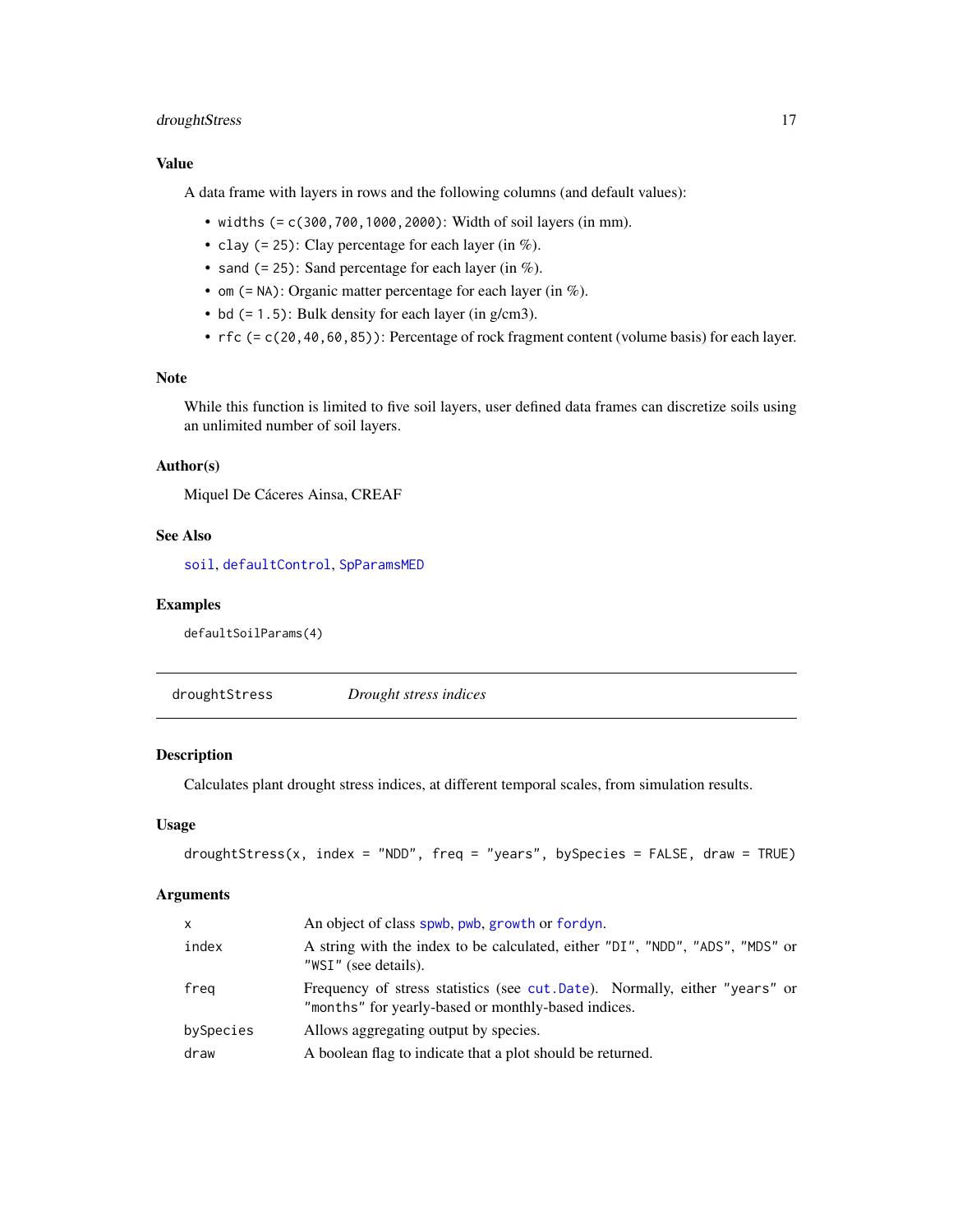#### <span id="page-17-0"></span>18 evaluation and the contract of the contract of the contract of the contract of the contract of the contract of the contract of the contract of the contract of the contract of the contract of the contract of the contract

# Details

The currently available drought stress indices are:

- "ADS": Average of daily drought stress values for the period considered.
- "MDS": Maximum daily drought stress during the period considered.
- "DI": Drought intensity, as defined in De Cáceres et al. (2015).
- "NDD": Number of drought days, as defined in De Cáceres et al. (2015).
- "WSI": Water stress integral, as defined in Myers (1988).

# Value

A data frame with periods (e.g., years or months) in rows and plant cohorts (or species) in columns. Values are the calculated stress index. If draw=TRUE a ggplot is returned instead.

# Author(s)

Miquel De Cáceres Ainsa, CREAF

#### References

De Cáceres M, Martínez-Vilalta J, Coll L, Llorens P, Casals P, Poyatos R, Pausas JG, Brotons L. (2015) Coupling a water balance model with forest inventory data to predict drought stress: the role of forest structural changes vs. climate changes. Agricultural and Forest Meteorology 213: 77-90 (doi:10.1016/j.agrformet.2015.06.012).

Myers BJ (1988) Water stress integral - a link between short-term stress and long-term growth. Tree Physiology 4: 315–323 (doi: 10.1093/treephys/4.4.315)

#### See Also

[summary.spwb](#page-117-1), [waterUseEfficiency](#page-136-1)

<span id="page-17-1"></span>evaluation *Evaluation of simulations results*

#### **Description**

Functions to compare model predictions against observed values.

#### Usage

```
evaluation_table(out, measuredData, type = "SWC", cohort = NULL,
                 temporalResolution = "day")
evaluation_stats(out, measuredData, type="SWC", cohort = NULL,
                 temporalResolution = "day")
evaluation_plot(out, measuredData, type="SWC", cohort = NULL,
                temporalResolution = "day",
```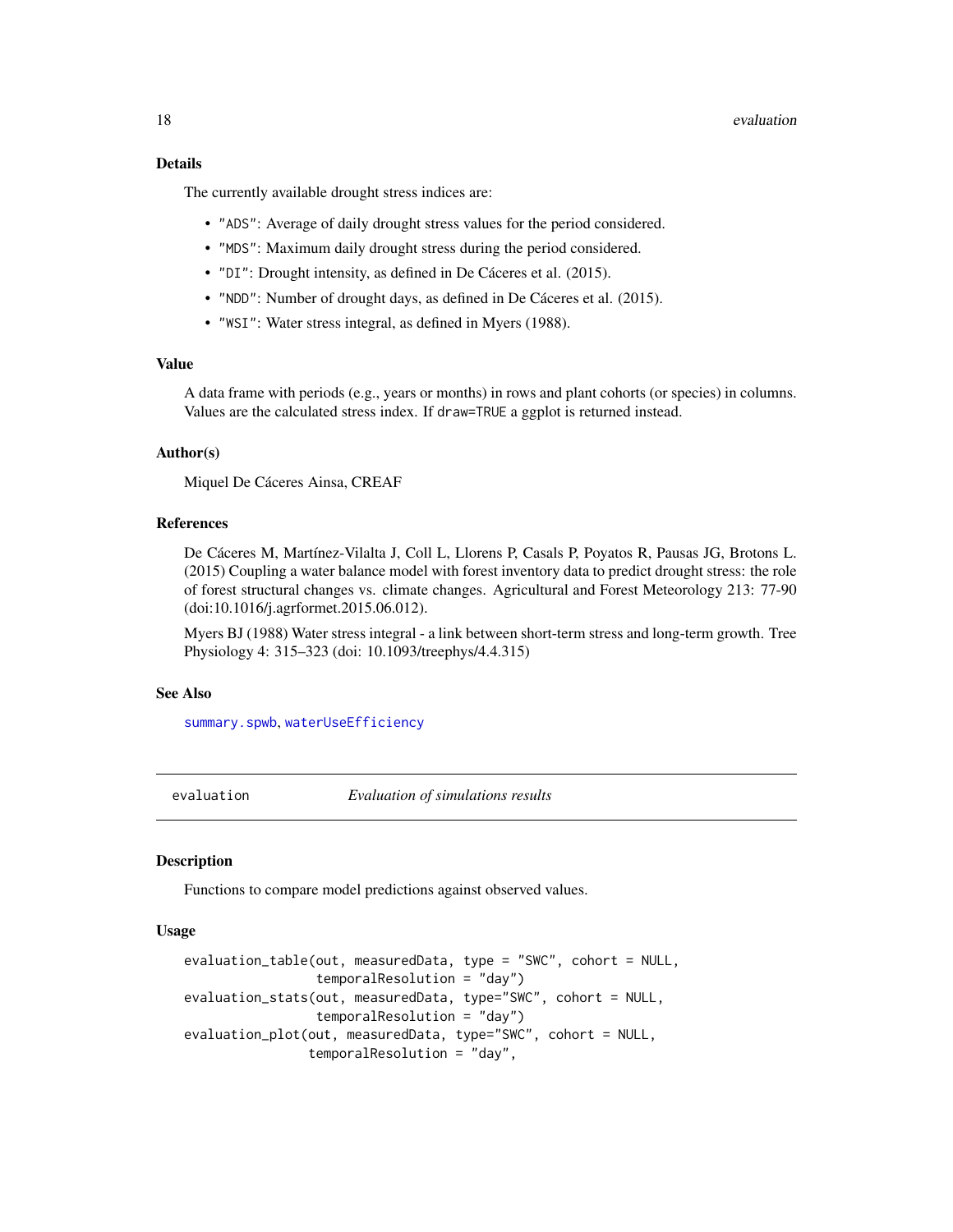#### evaluation and the contract of the contract of the contract of the contract of the contract of the contract of the contract of the contract of the contract of the contract of the contract of the contract of the contract of

```
plotType = "dynamics")
evaluation_metric(out, measuredData, type="SWC", cohort=NULL,
                  temporalResolution = "day",
                  metric = "loglikelihood")
```
# Arguments

| out                | An object of class spwb, growth or pwb.                                                                                                                                                                                                                                                                                                                                                                                                                                                                                       |
|--------------------|-------------------------------------------------------------------------------------------------------------------------------------------------------------------------------------------------------------------------------------------------------------------------------------------------------------------------------------------------------------------------------------------------------------------------------------------------------------------------------------------------------------------------------|
| measuredData       | A data frame with observed/measured values. Dates should be in row names,<br>whereas columns should be named according to the type of output to be evalu-<br>ated (see details).                                                                                                                                                                                                                                                                                                                                              |
| type               | A string with the kind of model output to be evaluated. Accepted values are<br>"SWC" (soil moisture content), "REW" relative extractable water, "ETR" (total<br>evapotranspiration), "SE+TR" (modelled soil evaporation + transpiration against<br>observed total evapotranspiration), "E" (transpiration per leaf area), "LFMC"<br>(Live fuel moisture content), "WP" (plant water potentials), "BAI" (basal area<br>increment), "DI" (diameter increment), "DBH" (diameter at breast height) or<br>"Height" (plant height). |
| cohort             | A string of the cohort to be compared (e.g. "T1_68"). If NULL results for the first                                                                                                                                                                                                                                                                                                                                                                                                                                           |
|                    | cohort will be evaluated.                                                                                                                                                                                                                                                                                                                                                                                                                                                                                                     |
| temporalResolution |                                                                                                                                                                                                                                                                                                                                                                                                                                                                                                                               |
|                    | A string to indicate the temporal resolution of the model evaluation, which can<br>be "day", "week", "month" or "year". Observed and modelled values are aggre-<br>gated temporally (using either means or sums) before comparison.                                                                                                                                                                                                                                                                                           |
| plotType           | Plot type to draw, either "dynamics" or "scatter".                                                                                                                                                                                                                                                                                                                                                                                                                                                                            |
| metric             | An evaluation metric:                                                                                                                                                                                                                                                                                                                                                                                                                                                                                                         |
|                    | • "MAE": Mean absolute error.                                                                                                                                                                                                                                                                                                                                                                                                                                                                                                 |
|                    | • "MAE.rel": Mean absolute error in relative terms.                                                                                                                                                                                                                                                                                                                                                                                                                                                                           |
|                    | • "r": Pearson's linear correlation coefficient.                                                                                                                                                                                                                                                                                                                                                                                                                                                                              |
|                    | · "NSE": Nash-Sutcliffe model efficiency coefficient.                                                                                                                                                                                                                                                                                                                                                                                                                                                                         |
|                    | · "NSE. abs": Modified Nash-Sutcliffe model efficiency coefficient (L1 norm)<br>(Legates & McCabe 1999).                                                                                                                                                                                                                                                                                                                                                                                                                      |
|                    | • "loglikelihood": Logarithm of the likelihood of observing the data given                                                                                                                                                                                                                                                                                                                                                                                                                                                    |
|                    | the model predictions, assuming independent Gaussian errors.                                                                                                                                                                                                                                                                                                                                                                                                                                                                  |

#### Details

Users should provide the appropriate columns in measuredData, depending on the type of output to be evaluated:

- "SWC" or "REW": A column named "SWC" should be present, containing soil moisture content in percent volume. When type="REW", observed values are divided by the 90% quantile, which is assumed to be the moisture content at field capacity.
- "ETR" or "SE+TR": A column named "ETR" should be present, containing stand's evapotranspiration in mm/day (or mm/week, mm/month, etc, depending on the temporal resolution). If type="ETR" observed values will be compared against modelled evapotranspiration (i.e. sum of transpiration, soil evaporation and interception loss), whereas if type= "SE+TR" observed values will be compared against the sum of transpiration and soil evaporation only.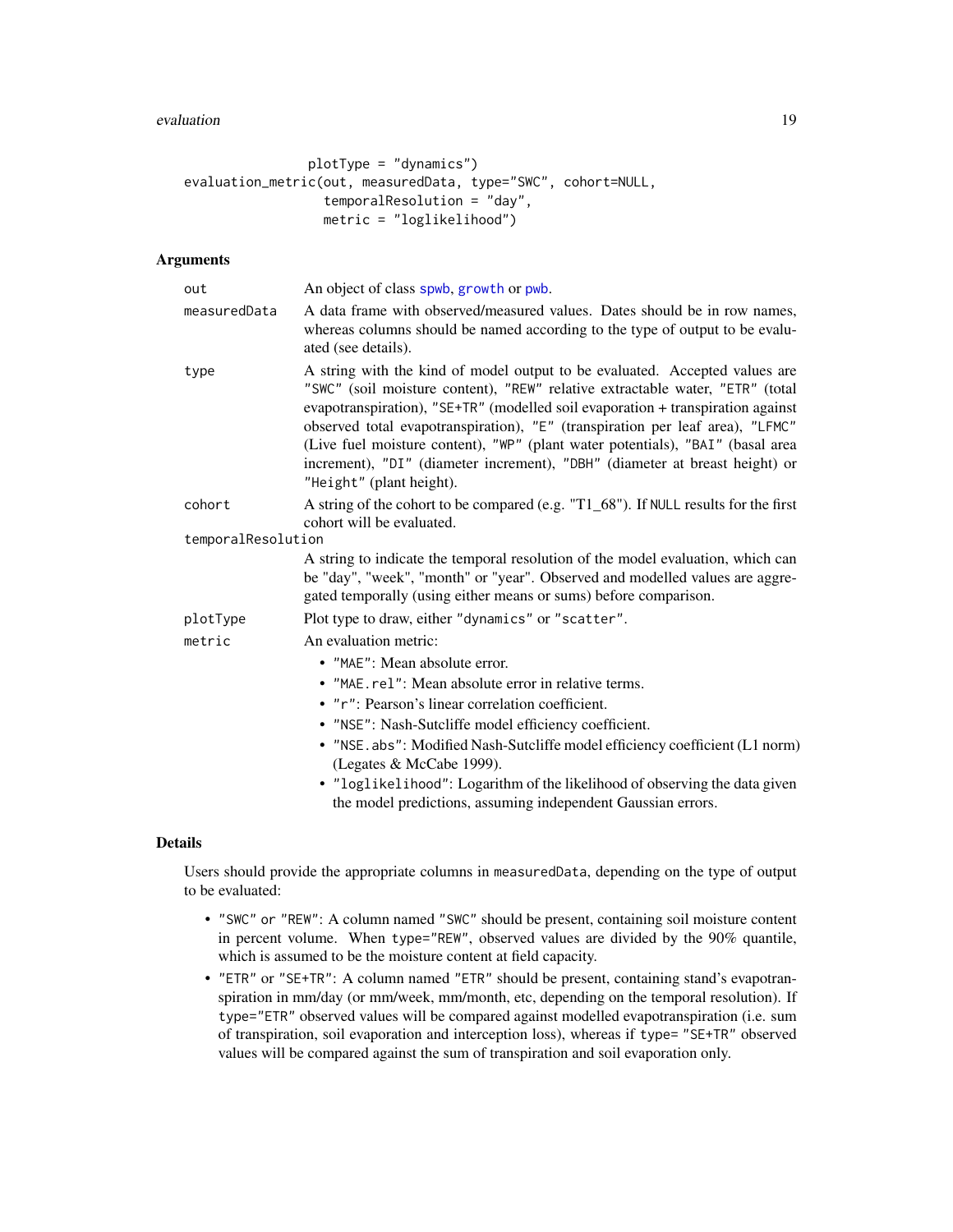- "E": For each plant cohort whose transpiration is to be evaluated, a column starting with "E\_" and continuing with a cohort name (e.g. "E\_T1\_68") with transpiration in L/m2/day on a leaf area basis (or L/m2/week, L/m2/month, etc, depending on the temporal resolution).
- "LFMC": For each plant cohort whose transpiration is to be evaluated, a column starting with "FCM\_" and continuing with a cohort name (e.g. "FMC\_T1\_68") with fuel moisture content as percent of dry weight.
- "WP": For each plant cohort whose transpiration is to be evaluated, two columns, one starting with "PD\_" (for pre-dawn) and the other with "MD\_" (for midday), and continuing with a cohort name (e.g. "PD\_T1\_68"). They should contain leaf water potential values in MPa. These are compared against sunlit water potentials.
- "BAI": For each plant cohort whose growth is to be evaluated, a column starting with "BAI\_" and continuing with a cohort name (e.g. "BAI\_T1\_68") with basal area increment in cm2/day, cm2/week, cm2/month or cm2/year, depending on the temporal resolution.
- "DI": For each plant cohort whose growth is to be evaluated, a column starting with "DI\_" and continuing with a cohort name (e.g. "DI\_T1\_68") with basal area increment in cm/day, cm/week, cm/month or cm/year, depending on the temporal resolution.
- "DBH": For each plant cohort whose growth is to be evaluated, a column starting with "DBH\_" and continuing with a cohort name (e.g. "DBH\_T1\_68") with DBH values in cm.
- "Height": For each plant cohort whose growth is to be evaluated, a column starting with "Height\_" and continuing with a cohort name (e.g. "Height\_T1\_68") with Height values in cm.

Additional columns may exist with the standard error of measured quantities. These should be named as the referred quantity, followed by "\_err" (e.g. "PD\_T1\_68\_err"), and are used to draw confidence intervals around observations.

Row names in measuredData indicate the date of measurement (in the case of days). If measurements refer to months or years, row names should also be in a "year-month-day" format, although with "01" for days and/or months (e.g. "2001-02-01" for february 2001, or "2001-01-01" for year 2001).

# Value

- Function evaluation\_table returns a data frame with dates, observed and predicted values.
- Function evaluation\_stats returns evaluation statistics (a vector or a data frame depending on type):
	- Bias: Mean deviation (positive values correspond to model overestimations).
	- $-$  Bias.rel: Bias in relative terms  $(\%).$
	- MAE: Mean absolute error.
	- MAE.rel: Mean absolute error in relative terms (%).
	- r: Pearson's linear correlation coefficient.
	- NSE: Nash-Sutcliffe model efficiency coefficient.
	- $-$  NSE. abs: Modified Nash-Sutcliffe model efficiency coefficient (L1 norm) (Legates & McCabe 1999).
- Function evaluation\_plot returns a ggplot object.
- Function evaluation\_metric returns a scalar with the desired metric.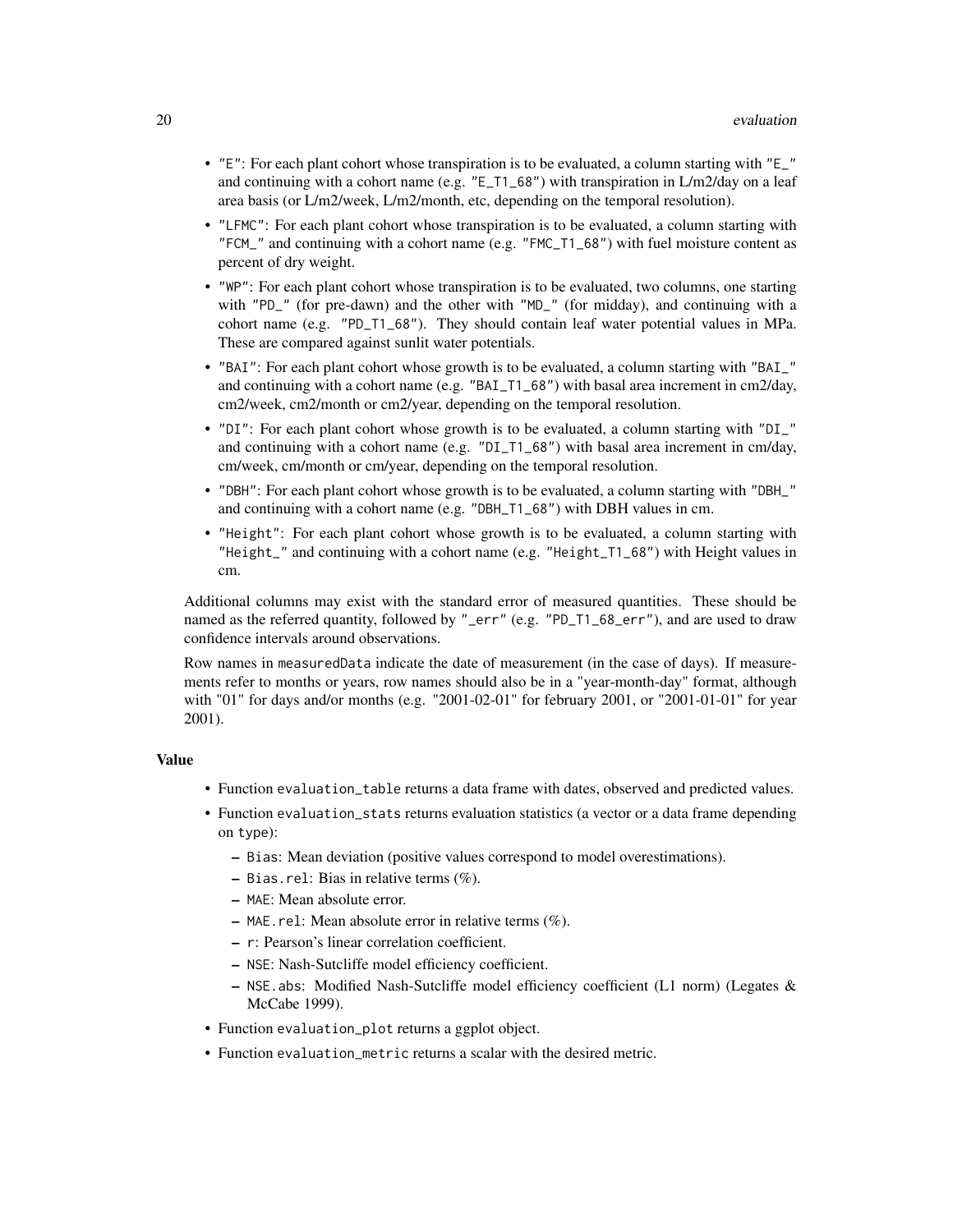#### evaluation  $21$

#### Author(s)

Miquel De Cáceres Ainsa, CREAF

#### References

Legates, D.R., McCabe, G.J., 1999. Evaluating the use of "goodness-of-fit" measures in hydrologic and hydroclimatic model validation. Water Resour. Res. 35, 233–241.

#### See Also

[spwb](#page-100-1), [growth](#page-37-1), [optimization](#page-56-1), [exampleobs](#page-22-1)

#### Examples

```
#Load example daily meteorological data
data(examplemeteo)
```
#Load example plot plant data data(exampleforestMED)

#Default species parameterization data(SpParamsMED)

```
#Initialize soil with default soil params (4 layers)
examplesoil = soil(defaultSoilParams(4))
```

```
#Initialize control parameters
control = defaultControl("Granier")
```

```
#Initialize input
x1 = forest2spwbInput(exampleforestMED,examplesoil, SpParamsMED, control)
```

```
#Call simulation function
S1<-spwb(x1, examplemeteo, latitude = 41.82592, elevation = 100)
```

```
#Load observed data (in this case the same simulation results with some added error)
data(exampleobs)
```

```
#Evaluation statistics for soil water content
evaluation_stats(S1, exampleobs)
```

```
#NSE only
evaluation_metric(S1, exampleobs, metric="NSE")
```
#Comparison of temporal dynamics evaluation\_plot(S1, exampleobs)

```
#Loglikelihood value
evaluation_metric(S1, exampleobs)
```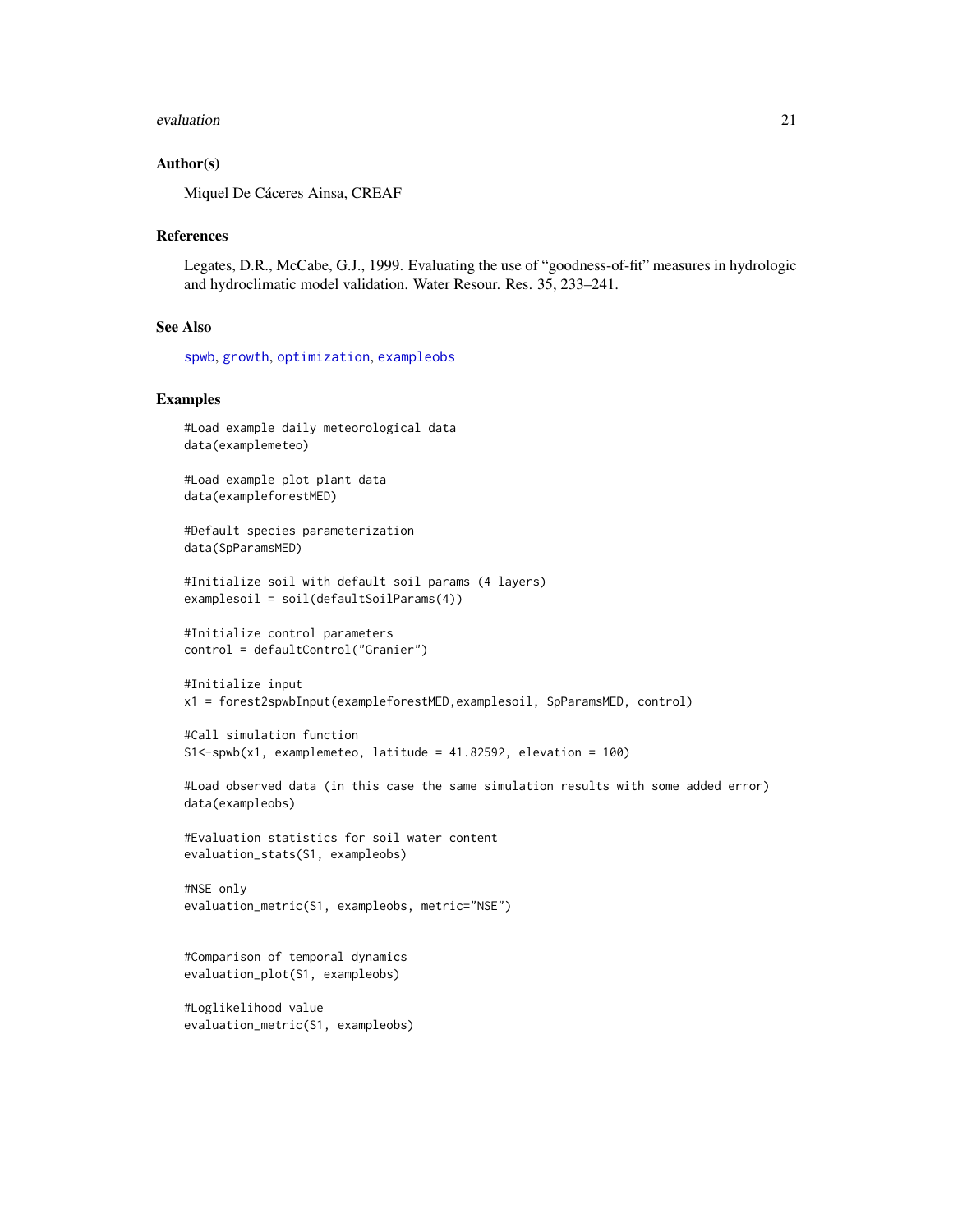<span id="page-21-0"></span>

# <span id="page-21-1"></span>Description

Data set for illustration of model behaviour. Includes a description of the plant cohorts of a forest stand.

# Usage

```
data(exampleforestMED)
data(exampleforestUS)
```
# Format

An object of class [forest](#page-32-1) containing the description of the tree, sapling and shrub cohorts of a forest patch.

#### Source

DGCN (2005). Tercer Inventario Forestal Nacional (1997-2007): Catalunya. Dirección General de Conservación de la Naturaleza, Ministerio de Medio Ambiente, Madrid.

#### See Also

[forest](#page-32-1), [spwb](#page-100-1), [forest2spwbInput](#page-48-1)

# Examples

data(exampleforestMED)

examplemeteo *Example daily meteorology data*

# Description

Example data set of meteorological input.

# Usage

data(examplemeteo)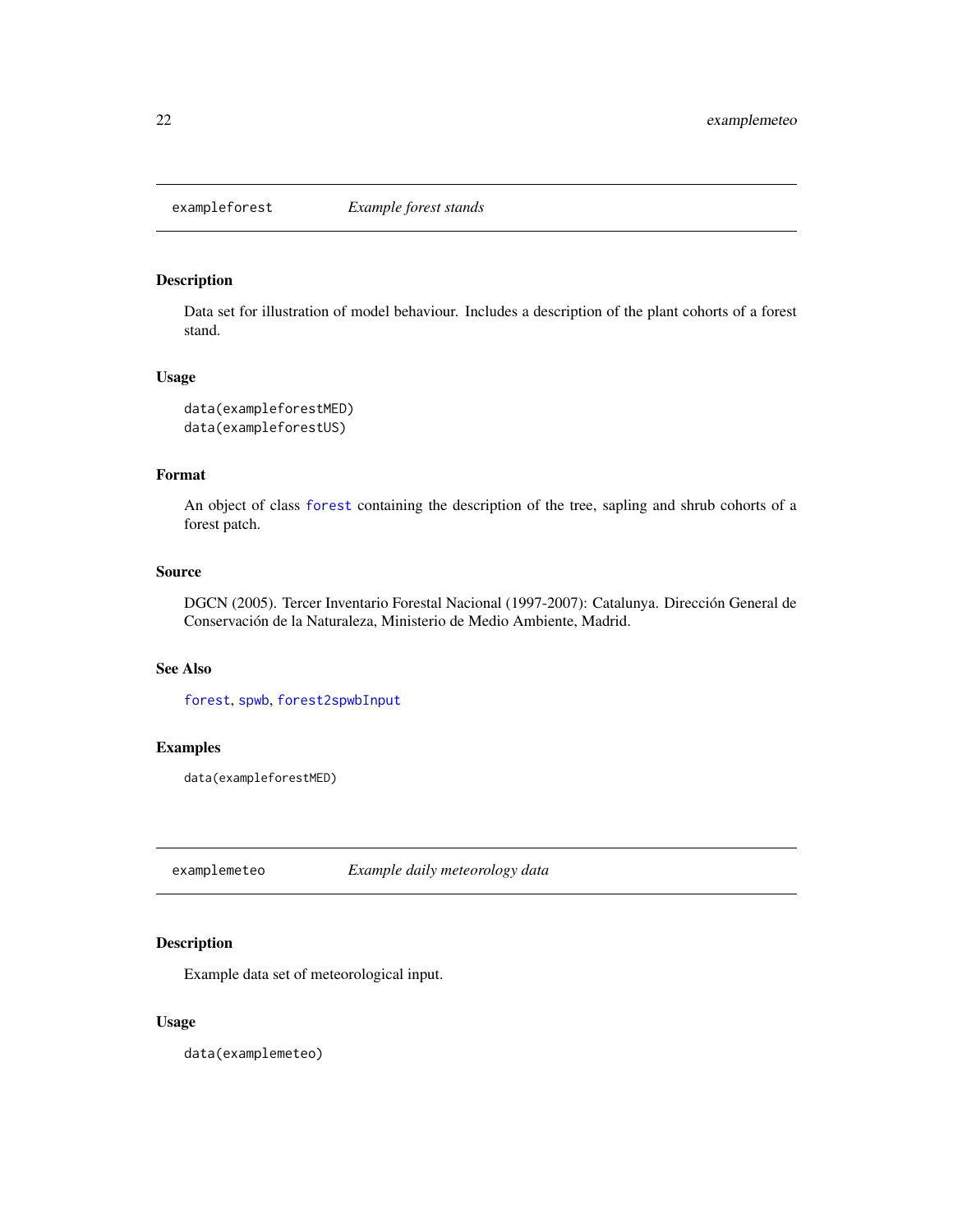#### <span id="page-22-0"></span>exampleobs 23

#### Format

A data frame containing daily meteorology of a location in Catalonia (Spain) for year 2001.

MeanTemperature Mean daily temperature (in degrees Celsius).

MinTemperature Minimum daily temperature (in degrees Celsius).

MaxTemperature Maximum daily temperature (in degrees Celsius).

Precipitation Daily precipitation (in mm of water).

MeanRelativeHumidity Mean daily relative humidity (in percent).

MinRelativeHumidity Minimum daily relative humidity (in percent).

MaxRelativeHumidity Maximum daily relative humidity (in percent).

Radiation Incoming radiation (in MJ/m2).

WindSpeed Wind speed (in m/s).

WindDirection Wind direction (in degrees from North).

PET Potential evapo-transpiration (in mm of water).

# Source

Interpolated from weather station data (Spanish and Catalan meteorology agencies) using package 'meteoland'.

#### See Also

[spwb](#page-100-1)

# Examples

data(examplemeteo)

<span id="page-22-1"></span>exampleobs *Example observed data*

# Description

Example (fake) data set of variables measured in a plot.

#### Usage

data(exampleobs)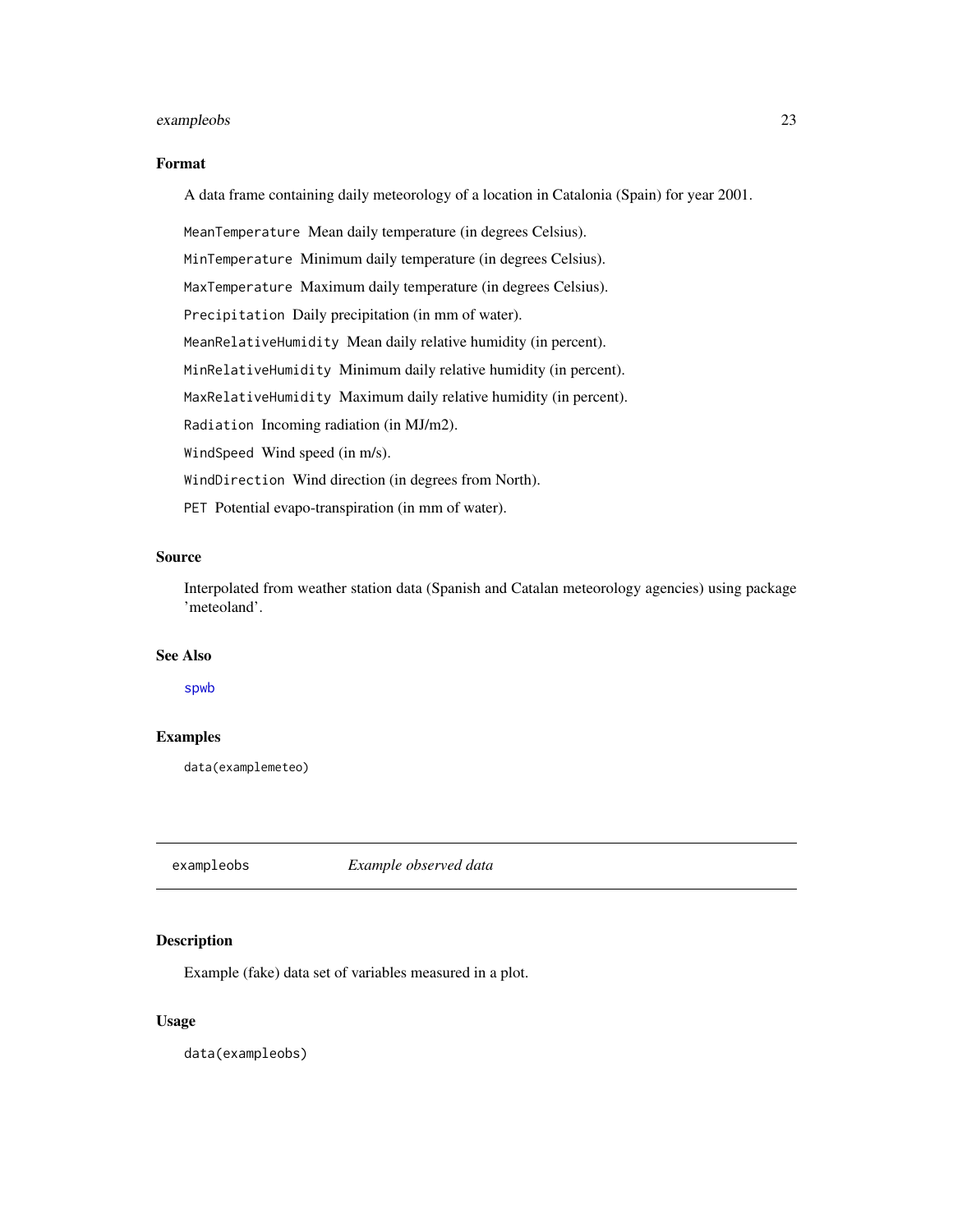# Format

A data frame containing daily 'observed' values for year 2001.

SWC Soil moisture content (in m3/m3).

ETR Total evapotranspiration (mm).

E\_T1\_148 Transpiration of Pinus halepensis cohort 'T1\_148' (L/m2 of leaf area).

E\_T2\_168 Transpiration of Quercus ilex cohort 'T2\_168' (L/m2 of leaf area).

FMC\_T1\_148 Fuel moisture content of Pinus halepensis cohort 'T1\_148' (in percent).

FMC\_T2\_168 Fuel moisture content of Quercus ilex cohort 'T2\_168' (in percent).

BAI\_T1\_148 Basal area increment for Pinus halepensis cohort 'T1\_148' (in cm2).

BAI\_T2\_168 Basal area increment for Quercus ilex cohort 'T2\_168' (in cm2).

DI\_T1\_148 Diameter increment for Pinus halepensis cohort 'T1\_148' (in cm).

DI\_T2\_168 Diameter increment for Quercus ilex cohort 'T2\_168' (in cm).

# Source

This data set was actually created by running a simulation and adding some gaussian error to the outputs.

# See Also

[evaluation](#page-17-1)

#### Examples

data(exampleobs)

extractSubdaily *Extracts subdaily output*

#### Description

Given the result of simulations, this function extracts subdaily output corresponding to each simulated day and returns it as a data frame.

#### Usage

```
extractSubdaily(x, output = "E", dates = NULL)
```
# Arguments

|        | An object returned by simulation functions spwb, pwb or growth.                                |
|--------|------------------------------------------------------------------------------------------------|
| output | See options in section details.                                                                |
| dates  | A date vector indicating the subset of simulated days for which subdaily output<br>is desired. |

<span id="page-23-0"></span>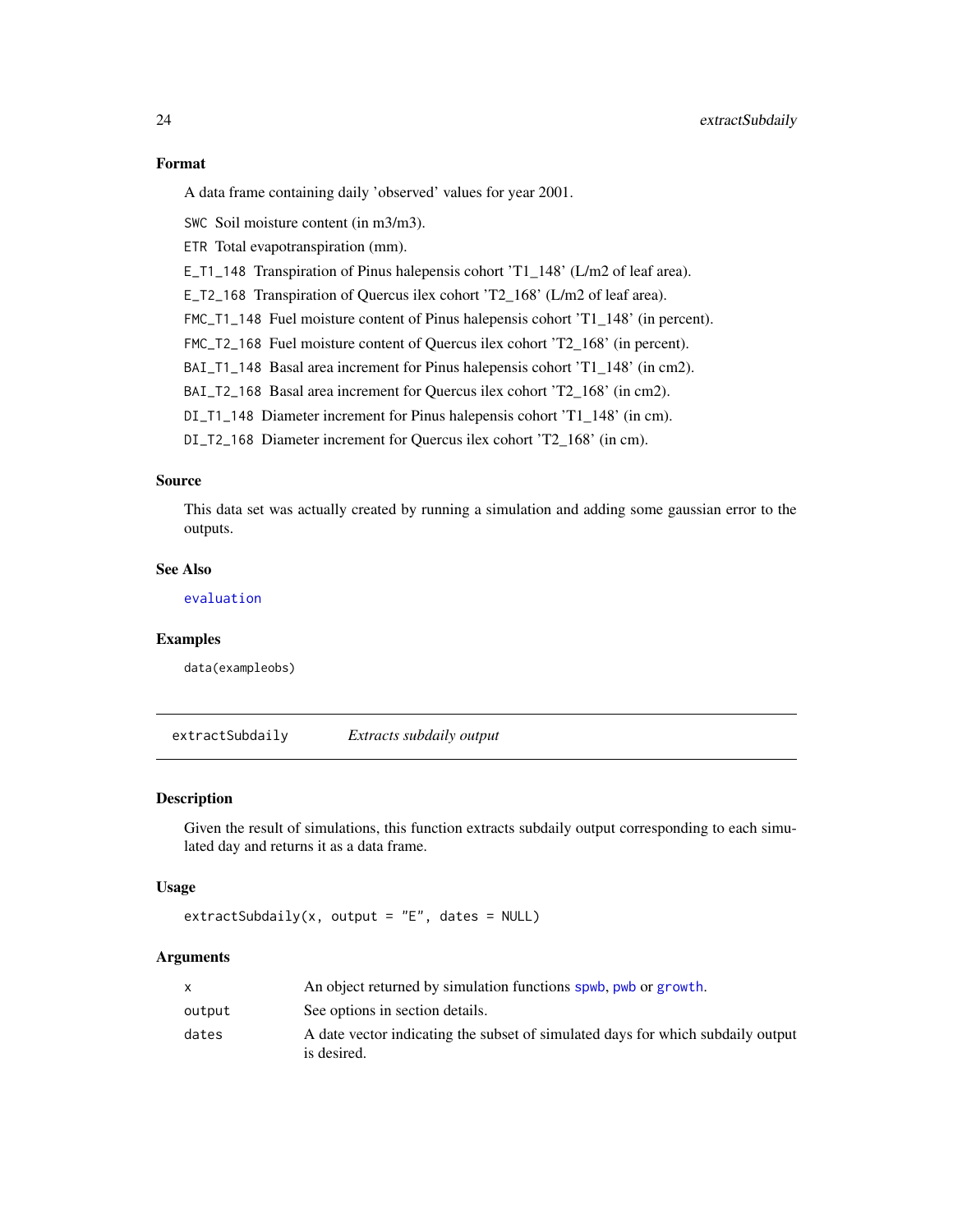#### <span id="page-24-0"></span>fireHazard 25

# Details

This function only works when simulations have been carried using control option 'subdailyResults = TRUE' (see [defaultControl](#page-8-1)). Subdaily simulation results will then be stored as elements of the a list called 'subdaily' in the simulation output. Function extractSubdaily will assemble subdaily results from this list and return them as a data frame. Options for parameter 'output' are the following:

- Functions pwb() and spwb(): "E","Ag","An","dEdP","RootPsi","StemPsi","LeafPsi","StemPLC","StemRWC","LeafRV "Temperature", "ExtractionInst".
- Additional options for shade and sunlit leaves in pwb() and spbw(): Either "SunlitLeaves\$x" or "ShadeLeaves\$x" where 'x' is one of the following: "Abs\_SWR","Net\_LWR","E","Ag","An","Ci","Gsw","VPD","Tem
- Additional options for function growth(): "GrossPhotosynthesis", "MaintenanceRespiration", "GrowthCosts", "LabileCarbonBalance","SugarLeaf", "SugarSapwood", "StarchLeaf", "Starch-Sapwood","SugarTransport".

#### Value

A data frame with a column 'datetime' and as many columns as plant cohorts.

#### Author(s)

Miquel De Cáceres Ainsa, CREAF

# See Also

[summary.spwb](#page-117-1)

fireHazard *Fire hazard*

# Description

Estimates potential fire behaviour at each daily step of a simulation

#### Usage

```
fireHazard(x, SpParams, forest = NULL, standardConditions = FALSE,
           freq="days", fun = "max")
```
#### **Arguments**

| <b>X</b>           | An object of class spwb, pwb, growth or fordyn.                                     |
|--------------------|-------------------------------------------------------------------------------------|
| SpParams           | A data frame with species parameters (see SpParamsDefinition and SpParamsMED).      |
| forest             | An object of class forest (needed if x is of class spwb, pwb or growth).            |
| standardConditions |                                                                                     |
|                    | A flag to indicate that standard fire weather conditions are to be used (instead of |
|                    | deriving fuel moisture and windspeed from x).                                       |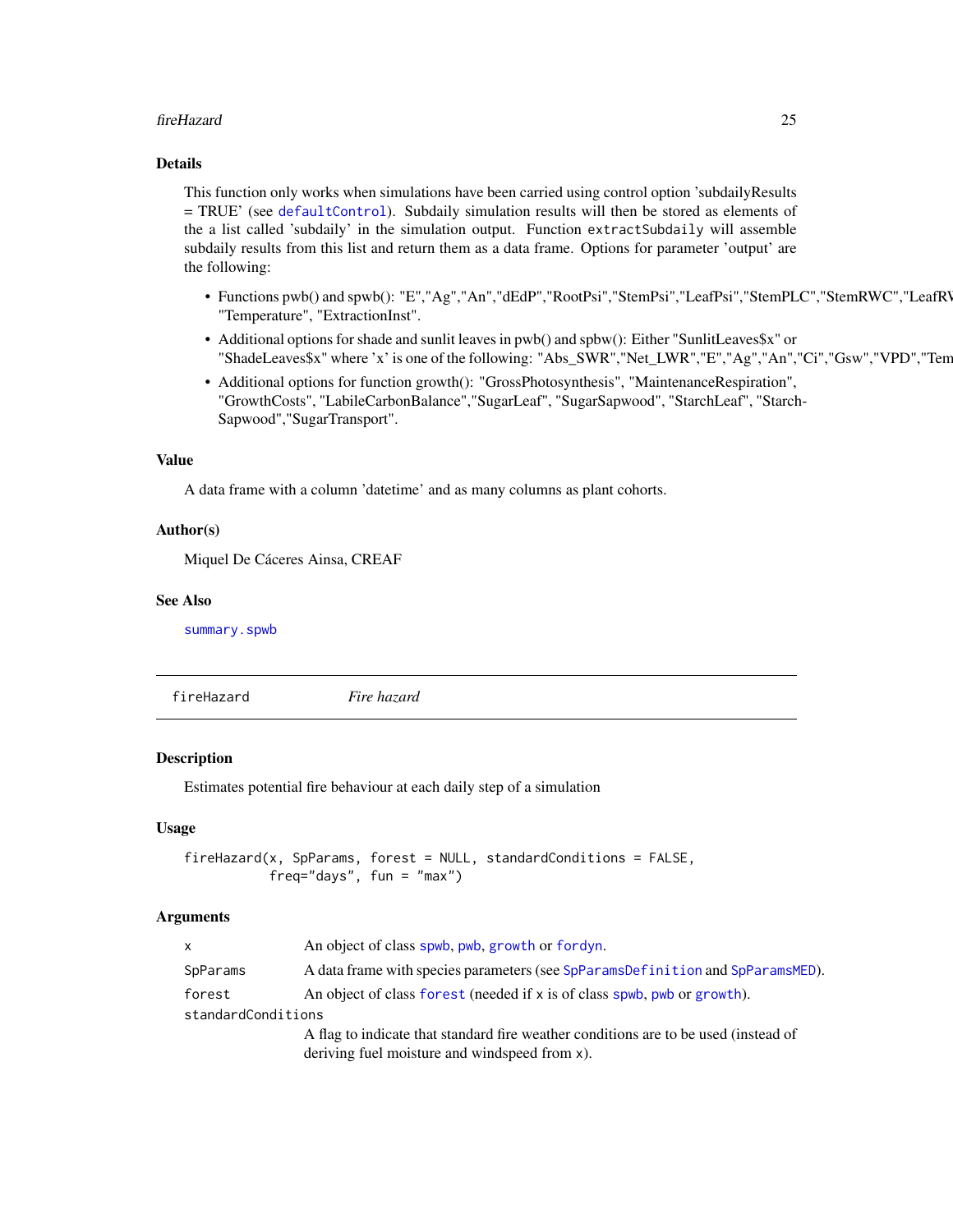<span id="page-25-0"></span>

| freg | Frequency of summary statistics (see cut. Date). |
|------|--------------------------------------------------|
| fun  | Summary function (by default, maximum values).   |

# Details

Live fuel moisture of shrub and canopy layers is estimated from plant water status. Dead fuel moisture is estimated following Resco-de-Dios et al. (2015).

#### Value

A matrix with fire behaviour variables (columns) for each simulated day (rows) or coarser time steps if summaries are requested.

#### Author(s)

Miquel De Cáceres Ainsa, CREAF

#### References

Resco de Dios, V., A. W. Fellows, R. H. Nolan, M. M. Boer, R. A. Bradstock, F. Domingo, and M. L. Goulden. 2015. A semi-mechanistic model for predicting the moisture content of fine litter. Agricultural and Forest Meteorology 203:64–73.

## See Also

[spwb](#page-100-1), [fuel\\_FCCS](#page-34-1), [fire\\_FCCS](#page-25-1)

fire\_behaviour *Fire behaviour functions*

#### <span id="page-25-1"></span>Description

Function fire\_FCCS() implements a modification of the fire behavior models described for the Fuel Characteristics Classification System (FCCS) in Prichard et al. (2013). Function fire\_Rothermel() implements Rothermel's (1972) fire behaviour model (modified from package 'Rothermel' (Giorgio Vacchiano, Davide Ascoli)).

# Usage

```
fire_FCCS(FCCSpropsSI, MliveSI = as.numeric(c(90, 90, 60)),
         MdeadSI = as.numeric(c(6, 6, 6, 6, 6)),
         slope = 0, windSpeedSI = 11)
fire_Rothermel(modeltype, wSI, sSI, delta, mx_dead,
               hSI, mSI, u, windDir, slope, aspect)
```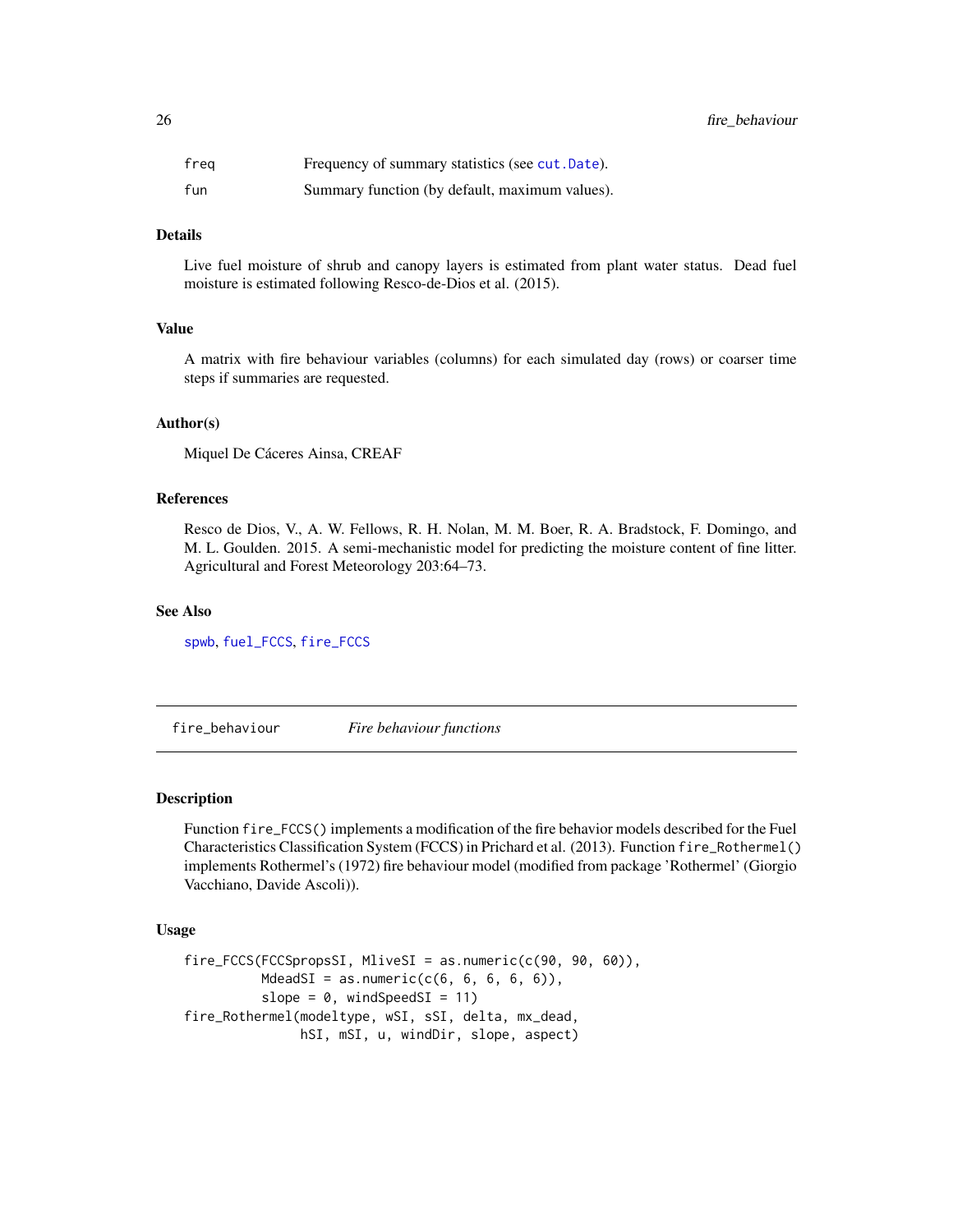# fire\_behaviour 27

#### **Arguments**

| FCCSpropsSI | A data frame describing the properties of five fuel strata (canopy, shrub, herbs,<br>dead woody and litter) returned by fuel_FCCS.                                                                                                                      |
|-------------|---------------------------------------------------------------------------------------------------------------------------------------------------------------------------------------------------------------------------------------------------------|
| MliveSI     | Moisture of live fuels (in percent of dry weight) for canopy, shrub, and herb<br>strata. Live moisture values are drawn from column ActFCM in FCCSpropsSI<br>if available (see fuel_FCCS). Otherwise, moisture values supplied for MliveSI<br>are used. |
| MdeadSI     | Moisture of dead fuels (in percent of dry weight) for canopy, shrub, herb, woody<br>and litter strata.                                                                                                                                                  |
| slope       | Slope (in degrees).                                                                                                                                                                                                                                     |
| windSpeedSI | Wind speed (in m/s) at 20 ft (6 m) over vegetation (default 11 m/s = 40 km/h)                                                                                                                                                                           |
| modeltype   | 'S'(tatic) or 'D'(ynamic)                                                                                                                                                                                                                               |
| wSI         | A vector of fuel load (t/ha) for five fuel classes.                                                                                                                                                                                                     |
| sSI         | A vector of surface-to-volume ratio $(m2/m3)$ for five fuel classes.                                                                                                                                                                                    |
| delta       | A value of fuel bed depth (cm).                                                                                                                                                                                                                         |
| mx_dead     | A value of dead fuel moisture of extinction (percent).                                                                                                                                                                                                  |
| hSI         | A vector of heat content (kJ/kg) for five fuel classes.                                                                                                                                                                                                 |
| mST         | A vector of percent moisture on a dry weight basis (percent) for five fuel classes.                                                                                                                                                                     |
| u           | A value of windspeed (m/s) at midflame height.                                                                                                                                                                                                          |
| windDir     | Wind direction (in degrees from north). North means blowing from north to<br>south.                                                                                                                                                                     |
| aspect      | Aspect (in degrees from north).                                                                                                                                                                                                                         |

# Details

Default moisture, slope and windspeed values are benchmark conditions used to calculate fire potentials (Sandberg et al. 2007) and map vulnerability to fire.

# Value

Both functions return list with fire behavior variables. In the case of fire\_FCCS, the function returns the variables in three blocks (lists SurfaceFire, CrownFire and FirePotentials), and the values are:

- SurfaceFire\$`midflame\_WindSpeed [m/s]`: Midflame wind speed in the surface fire.
- SurfaceFire\$phi\_wind: Spread rate modifier due to wind.
- SurfaceFire\$phi\_slope: Spread rate modifier due to slope.
- SurfaceFire\$`I\_R\_surf [kJ/m2/min]`: Intensity of the surface fire reaction.
- SurfaceFire\$`I\_R\_litter [kJ/m2/min]`: Intensity of the litter fire reaction.
- SurfaceFire\$`q\_surf [kJ/m2]`: Heat sink of the surface fire.
- SurfaceFire\$`q\_litter [kJ/m2]`: Heat sink of the litter fire.
- SurfaceFire\$xi\_surf: Propagating flux ratio of the surface fire.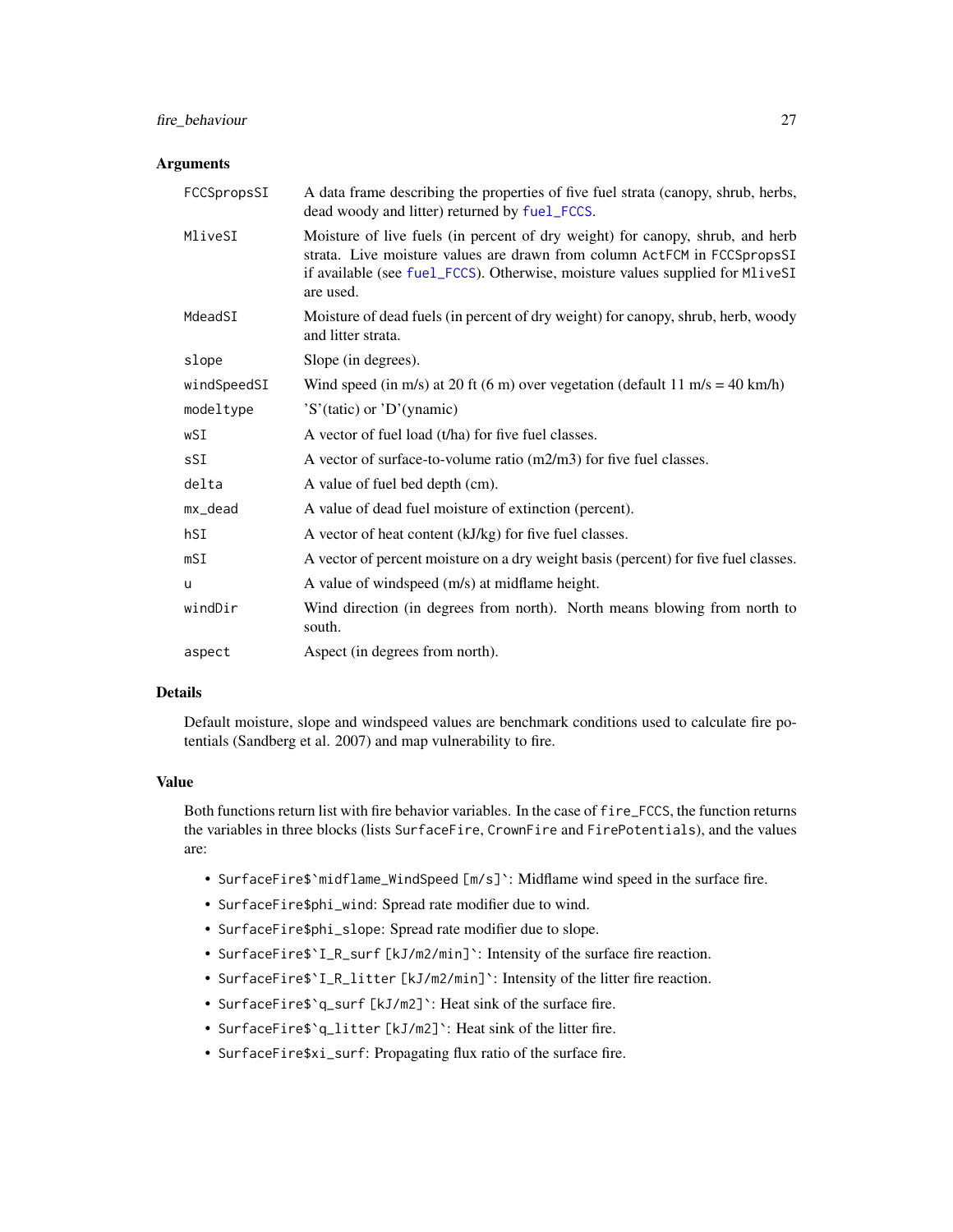- SurfaceFire\$xi\_litter: Propagating flux ratio of the litter fire.
- SurfaceFire\$`ROS\_surf [m/min]`: Spread rate of the surface fire(without accounting for faster spread in the litter layer).
- SurfaceFire\$`ROS\_litter [m/min]`: Spread rate of the litter fire.
- SurfaceFire\$`ROS\_windslopecap [m/min]`: Maximum surface fire spread rate according to wind speed.
- SurfaceFire\$`ROS [m/min]`: Final spread rate of the surface fire.
- SurfaceFire\$`I\_b [kW/m]`: Fireline intensity of the surface fire.
- SurfaceFire\$'FL [m]': Flame length of the surface fire.
- CrownFire\$`I\_R\_canopy [kJ/m2/min]`: Intensity of the canopy fire reaction.
- CrownFire\$`I\_R\_crown [kJ/m2/min]`: Intensity of the crown fire reaction (adding surface and canopy reactions).
- CrownFire\$`q\_canopy [kJ/m2]`: Heat sink of the canopy fire.
- CrownFire  $\gamma$  a crown [kJ/m2] : Heat sink of the crown fire (adding surface and canopy heat sinks).
- CrownFire\$xi\_surf: Propagating flux ratio of the crown fire.
- CrownFire\$`canopy\_WindSpeed [m/s]`: Wind speed in the canopy fire (canopy top wind speed).
- CrownFire\$WAF: Wind speed adjustment factor for crown fires.
- CrownFire\$`ROS [m/min]`: Spread rate of the crown fire.
- CrownFire\$Ic\_ratio: Crown initiation ratio.
- CrownFire\$`I\_b [kW/m]`: Fireline intensity of the crown fire.
- CrownFire\$'FL [m]': Flame length of the crown fire.
- FirePotentials\$RP: Surface fire reaction potential ([0-9]).
- FirePotentials\$SP: Surface fire spread rate potential ([0-9]).
- FirePotentials\$FP: Surface fire flame length potential ([0-9]).
- FirePotentials\$SFP: Surface fire potential ([0-9]).
- FirePotentials\$IC: Crown initiation potential ([0-9]).
- FirePotentials\$TC: Crown-to-crown transmission potential ([0-9]).
- FirePotentials\$RC: Crown fire spread rate potential ([0-9]).
- FirePotentials\$CFC: Crown fire potential ([0-9]).

# Note

Default moisture, slope and windspeed values are benchmark conditions used to calculate fire potentials (Sandberg et al. 2007) and map vulnerability to fire.

# Author(s)

Miquel De Cáceres Ainsa, CREAF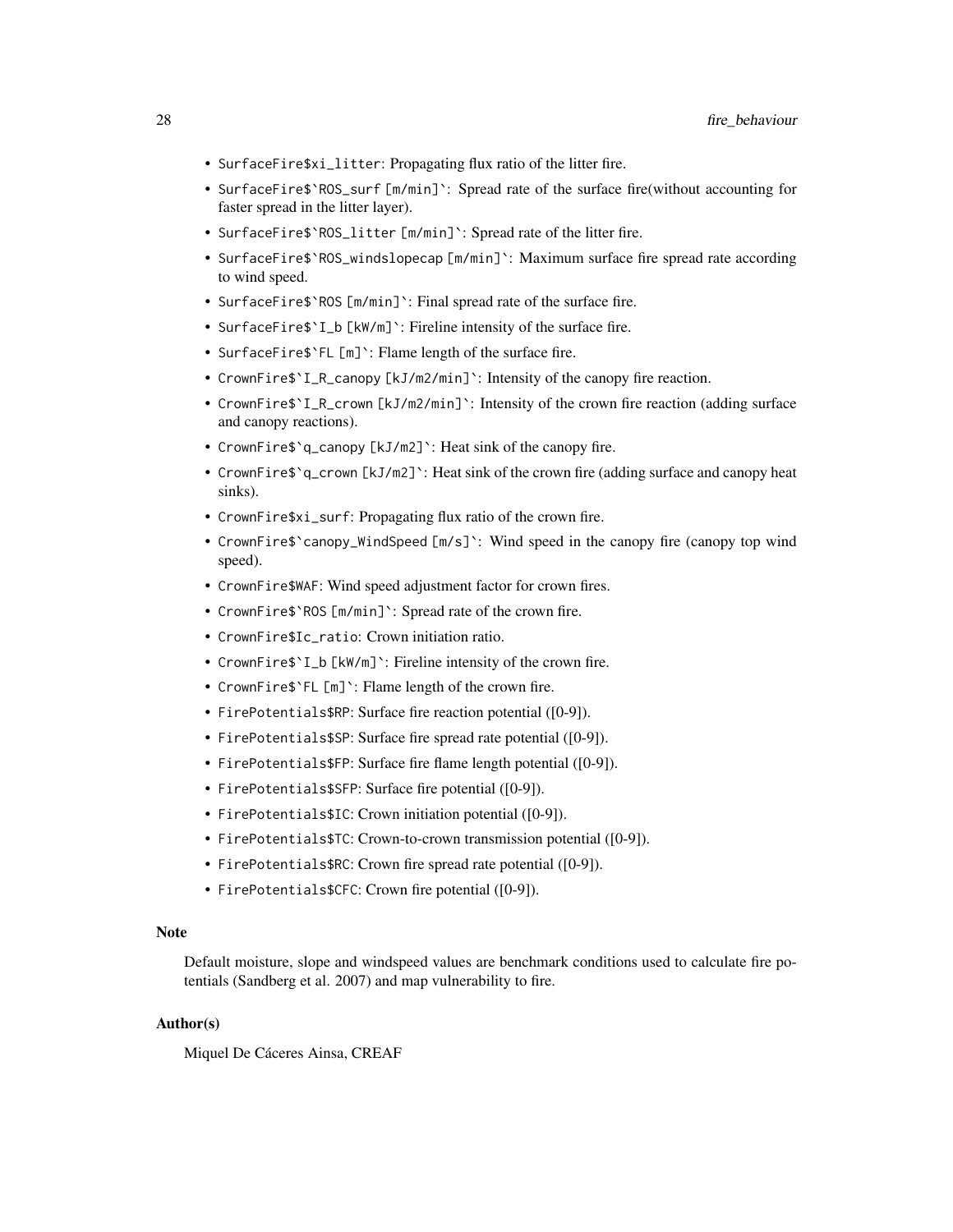## fire\_behaviour 29

#### References

Albini, F. A. (1976). Computer-based models of wildland fire behavior: A users' manual. Ogden, UT: US Department of Agriculture, Forest Service, Intermountain Forest and Range Experiment Station.

Rothermel, R. C. 1972. A mathematical model for predicting fire spread in wildland fuels. USDA Forest Service Research Paper INT USA.

Prichard, S. J., D. V Sandberg, R. D. Ottmar, E. Eberhardt, A. Andreu, P. Eagle, and K. Swedin. 2013. Classification System Version 3.0: Technical Documentation.

#### See Also

[fuel\\_FCCS](#page-34-1)

#### Examples

```
#Load example plot plant data
data(exampleforestMED)
#Default species parameterization
data(SpParamsMED)
#Calculate fuel properties according to FCCS
fccs = fuel_FCCS(exampleforestMED, SpParamsMED)
#Calculate fire behavior according to FCCS
fire_FCCS(fccs)
#Load fuel model parameter data
data(SFM_metric)
#Fuel stratification (returns heights in cm)
fs = fuel_stratification(exampleforestMED, SpParamsMED)
#Correct windspeed (transform heights to m)
u = 11 #m/s
umf = u*fuel_windAdjustmentFactor(fs$surfaceLayerTopHeight/100, fs$canopyBaseHeight/100,
                                  fs$canopyTopHeight/100, 60)
#Call Rothermel function using fuel model 'A6'
fire_Rothermel(modeltype="D", wSI = as.numeric(SFM_metric["A6",2:6]),
                    sSI = as.numeric(SFM_metric["A6",7:11]),
                    delta = as.numeric(SFM_metric["A6",12]),
                    mx_dead = as.numeric(SFM_metric["A6",13]),
                    hSI = as.numeric(SFM_metric["A6",14:18]),
                    mSI = c(10, 10, 10, 30, 60),
                    u=umf, windDir=0, slope=0, aspect=0)
```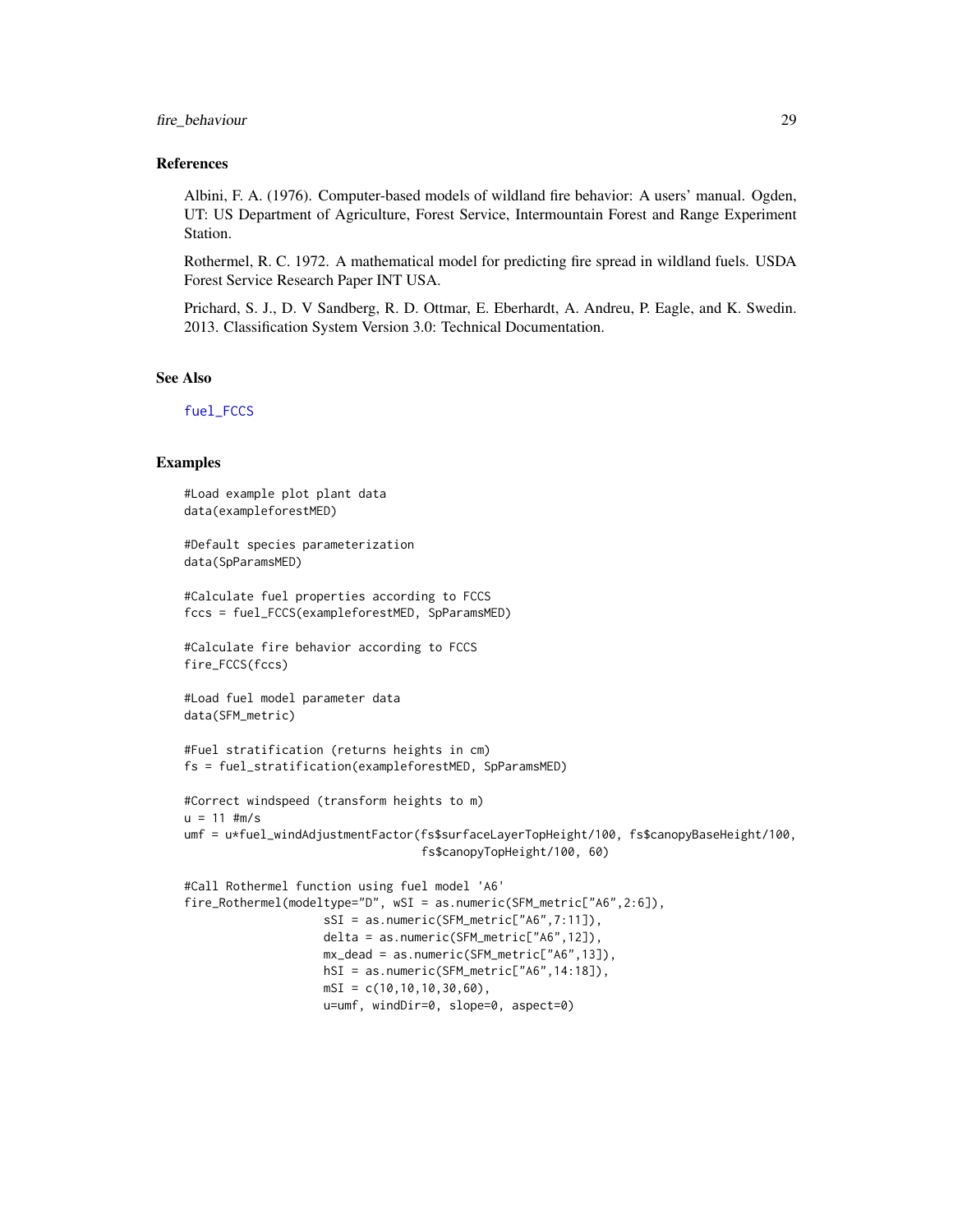<span id="page-29-1"></span><span id="page-29-0"></span>

#### Description

Function fordyn implements a forest dynamics model that simulates growth, mortality, recruitment and (optionally) management actions in a given forest stand during a period specified in the input climatic data.

#### Usage

```
fordyn(forest, soil, SpParams, meteo, control,
       latitude , elevation = NA, slope = NA, aspect = NA,
       management_function = NULL, management_args = NULL)
```
# Arguments

| forest                   | An object of class forest. Alternatively, the output of a previous run, if contin-<br>uing a previous simulation.                                                                                                          |  |
|--------------------------|----------------------------------------------------------------------------------------------------------------------------------------------------------------------------------------------------------------------------|--|
| soil                     | An object of class soil.                                                                                                                                                                                                   |  |
| SpParams                 | A data frame with species parameters (see SpParamsMED and SpParamsDefinition).                                                                                                                                             |  |
| meteo                    | A data frame with daily meteorological data series. Row names of the data<br>frame should correspond to date strings with format "yyyy-mm-dd" (see Date).                                                                  |  |
| control                  | A list with default control parameters (see default Control).                                                                                                                                                              |  |
| latitude                 | Latitude (in degrees). Required when $x$ \$TranspirationMode = "Sperry".                                                                                                                                                   |  |
| elevation, slope, aspect |                                                                                                                                                                                                                            |  |
|                          | Elevation above sea level (in m), slope (in degrees) and aspect (in degrees from<br>North). Required when x\$TranspirationMode = "Sperry". Elevation is also<br>required for 'Granier' if snowpack dynamics are simulated. |  |
| management_function      |                                                                                                                                                                                                                            |  |
|                          | A function that implements forest management actions (see details).                                                                                                                                                        |  |
| management_args          |                                                                                                                                                                                                                            |  |
|                          | A list of additional arguments to be passed to the management_function.                                                                                                                                                    |  |

#### Details

Function fordyn simulates forest dynamics for annual time steps, building on other simulation functions. For each simulated year, the function performs the following steps:

- 1. Calls function [growth](#page-37-1) to simulate daily water/carbon balance, growth and mortality processes and update the forest object.
- 2. If required, calls function management\_function, using as parameters the forest object and management\_args, which may result in a density reduction for existing plant cohorts and/or a set of new planted cohorts.
- 3. Simulate natural recruitment (for species present in the stand or given in a seed rain input).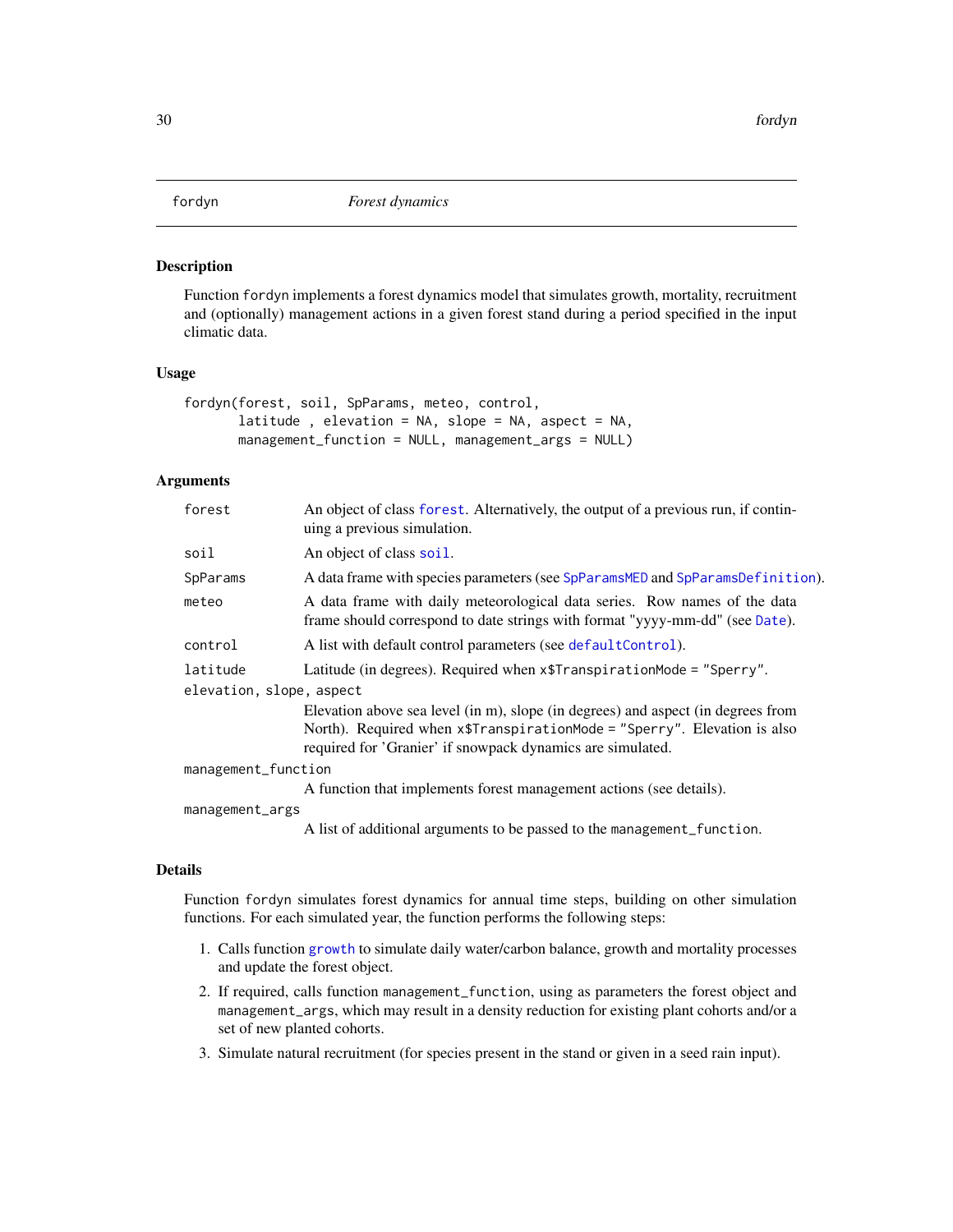- 4. Prepares the input of function [growth](#page-37-1) for the next annual time step.
- 5. Store forest status, management arguments, and summaries.

To enable forest management, the user needs to provide a function that implements it, which is passed to fordyn via its argument management\_function. Such function should have the following arguments:

- "x": the [forest](#page-32-1) object representing the stand to be managed.
- "args": a list of parameters regulating the behavior of the management function.
- "verbose": a logical flag to enable console output during the execution of the management function.

and return a list with the following elements:

- "action": A string identifying the action performed (e.g. "thinning").
- "N\_tree\_cut": A vector with the density of trees removed.
- "Cover\_shrub\_cut": A vector with the cover of shrubs removed.
- "planted\_forest": An object of class [forest](#page-32-1) with the new plant cohorts resulting from tree/shrub planting.
- "management\_args": A list of management arguments to be used in the next call to the management function.

An example of management function is provided in [defaultManagementFunction](#page-13-1).

#### Value

A list of class 'fordyn' with the following elements:

- "StandSummary": A data frame with stand-level summaries (tree basal area, tree density, shrub cover, etc.) at the beginning of the simulation and after each simulated year.
- "SpeciesSummary": A data frame with species-level summaries (tree basal area, tree density, shrub cover, etc.) at the beginning of the simulation and after each simulated year.
- "CohortSummary": A data frame with cohort-level summaries (tree basal area, tree density, shrub cover, etc.) at the beginning of the simulation and after each simulated year.
- "TreeTable": A data frame with tree-cohort data (species, density, diameter, height, etc.) at the beginning of the simulation (if any) and after each simulated year.
- "DeadTreeTable": A data frame with dead tree-cohort data (species, density, diameter, height, etc.) at the beginning of the simulation and after each simulated year.
- "CutTreeTable": A data frame with cut tree data (species, density, diameter, height, etc.) after each simulated year.
- "ShrubTable": A data frame with shrub-cohort data (species, density, cover, height, etc.) at the beginning of the simulation and after each simulated year.
- "DeadShrubTable": A data frame with dead shrub-cohort data (species, density, cover, height, etc.) at the beginning of the simulation (if any) and after each simulated year.
- "CutShrubTable": A data frame with cut shrub data (species, density, cover, height, etc.) after each simulated year.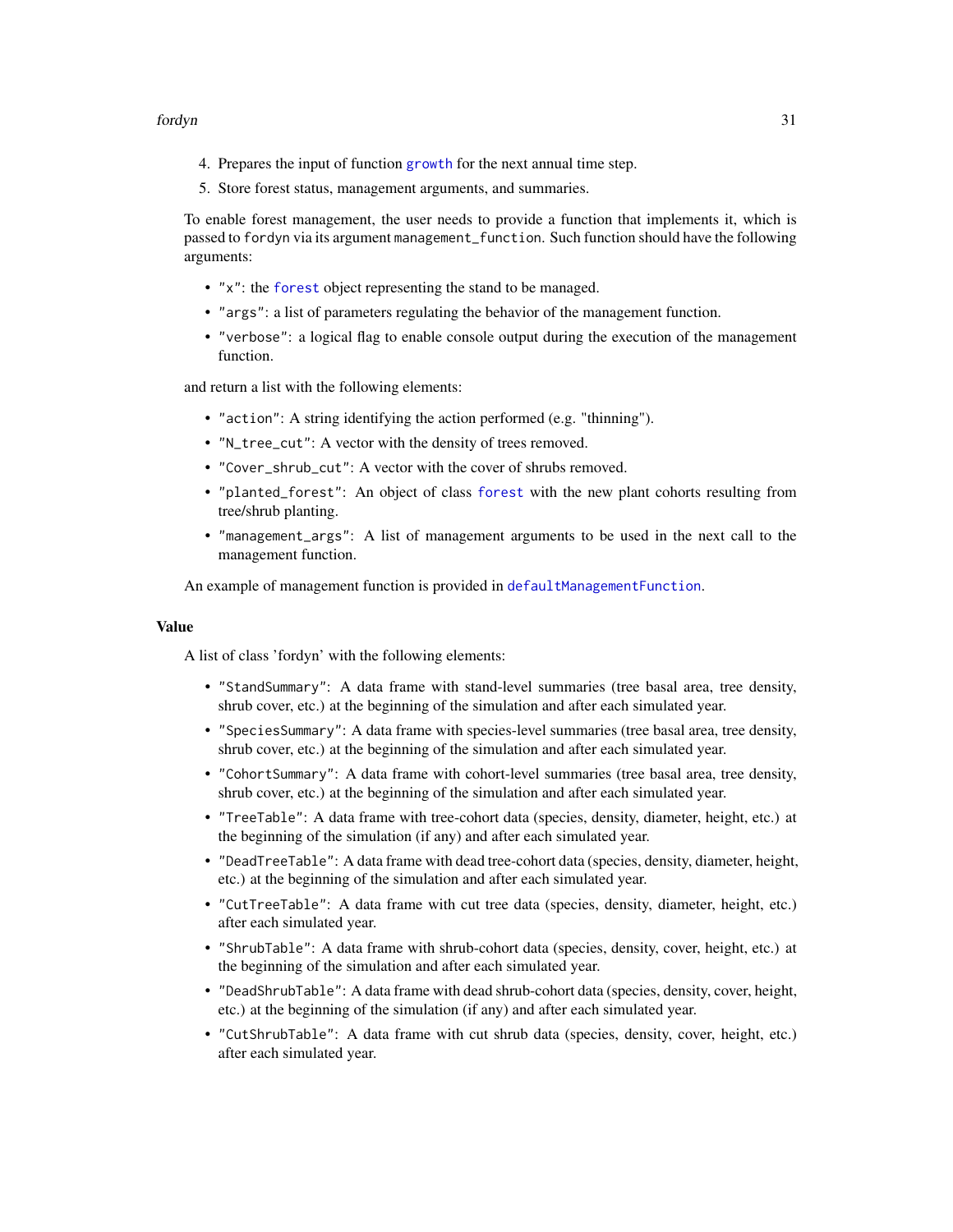- "ForestStructures": A list with the [forest](#page-32-1) object of the stand at the beginning of the simulation and after each simulated year.
- "GrowthResults": A list with the results of calling function [growth](#page-37-1) for each simulated year.
- "ManagementArgs": A list of management arguments to be used in another call to fordyn.
- "NextInputObject": An object of class growthInput to be used in a subsequent simulation.
- "NextForestObject": An object of class forest to be used in a subsequent simulation.

#### Author(s)

Miquel De Cáceres Ainsa, CREAF

#### See Also

[growth](#page-37-1), [recruitment](#page-76-1), [plot.growth](#page-69-1), [defaultManagementFunction](#page-13-1)

#### Examples

```
## Not run:
#Load example daily meteorological data
data(examplemeteo)
#Prepare a two-year meteorological data with half precipitation during
#the second year
meteo2001 = examplemeteo
meteo2002 = examplemeteo
meteo2002$Precipitation = meteo2002$Precipitation/2
row.names(meteo2002) = seq(as.Date("2002-01-01"),
                           as.Date("2002-12-31"), by="day")
meteo_01_02 = rbind(meteo2001, meteo2002)
#Load example plot plant data
data(exampleforestMED)
#Default species parameterization
data(SpParamsMED)
#Initialize control parameters
control = defaultControl("Granier")
#Initialize soil with default soil params (4 layers)
examplesoil = soil(defaultSoilParams(4))
#Call simulation function
fd<-fordyn(exampleforestMED, examplesoil,
           SpParamsMED, meteo_01_02, control,
           latitude = 41.82592, elevation = 100)
#Stand-level summaries
fd$StandSummary
#Tree table by annual steps
fd$TreeTable
```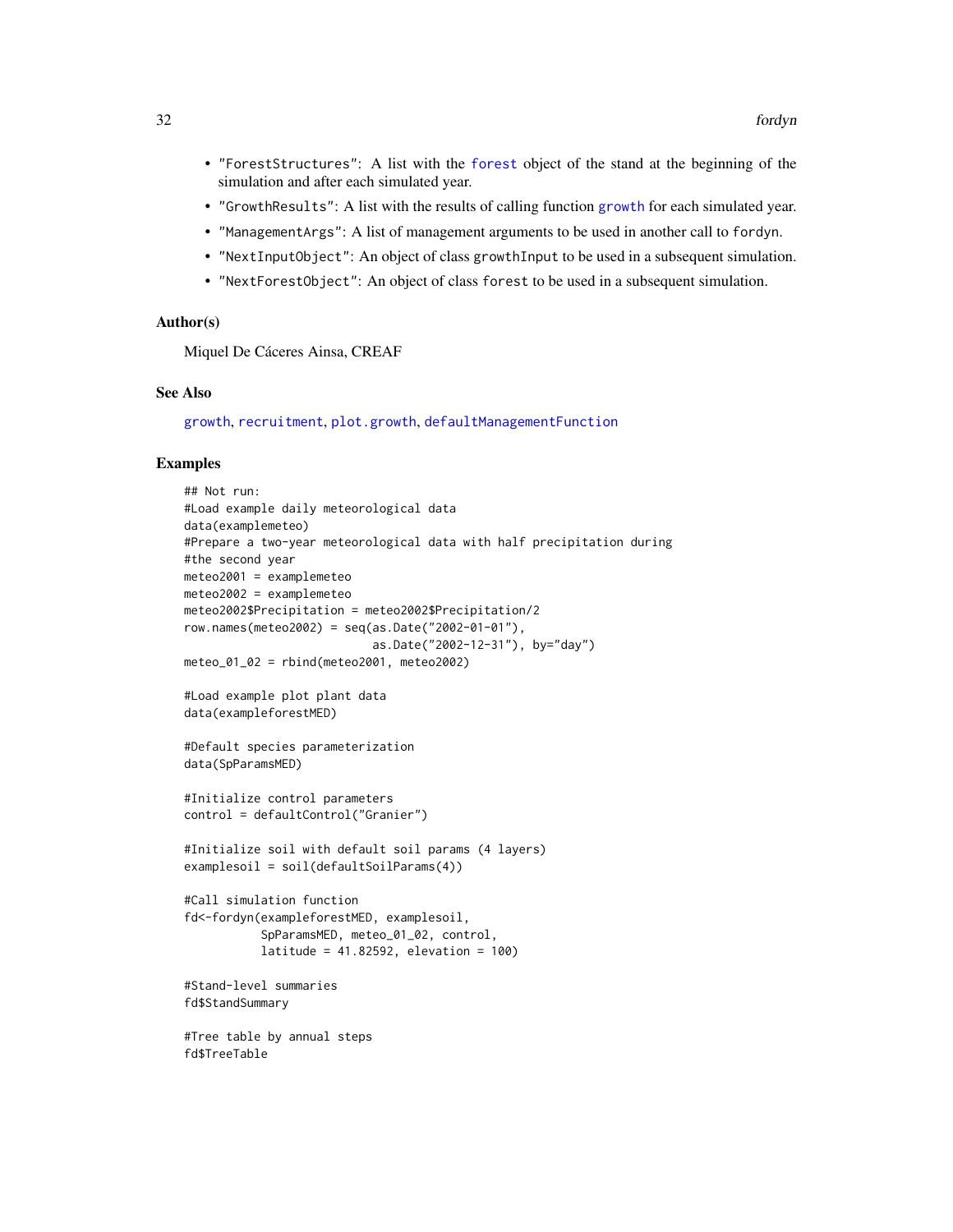<span id="page-32-0"></span>forest 33

#Dead tree table by annual steps fd\$DeadTreeTable

## End(Not run)

<span id="page-32-1"></span>forest *Forest description*

# <span id="page-32-2"></span>Description

Description of a forest stand.

# Usage

```
## S3 method for class 'forest'
summary(object, SpParams, mode = "MED", detailed=FALSE, ...)
## S3 method for class 'summary.forest'
print(x, digits = getOption("digits"), ...)
emptyforest(ID="", patchsize=10000, ntree = 0, nshrub = 0)
```
# Arguments

| object | An object of class forest has the following structure:                                                              |
|--------|---------------------------------------------------------------------------------------------------------------------|
|        | • ID: An identifier of the forest stand (a string).                                                                 |
|        | • patchsize: The area that forest stand description represents, in square me-<br>ters.                              |
|        | • treeData: A data frame of tree cohorts (in rows) and the following columns:                                       |
|        | - Species: Non-negative integer for tree species identity (i.e., $0,1,2,$ ).                                        |
|        | - Height: Total height (in cm).                                                                                     |
|        | - DBH: Diameter at breast height (in cm).                                                                           |
|        | - N: Density (number of individuals/cell).                                                                          |
|        | $-$ Z50: Depth (in mm) corresponding to 50% of fine roots.                                                          |
|        | - Z95: Depth (in mm) corresponding to 95% of fine roots.                                                            |
|        | • shrubData: A data frame of shrub cohorts (in rows) and the following<br>columns:                                  |
|        | - Species: Non-negative integer for shrub species identity (i.e., $0,1,2,$ ).                                       |
|        | - Height: Total height (in cm).                                                                                     |
|        | - Cover: Percent cover.                                                                                             |
|        | $-$ Z50: Depth (in mm) corresponding to 50% of fine roots.                                                          |
|        | - Z95: Depth (in mm) corresponding to 95% of fine roots.                                                            |
|        | • seedBank: A data frame containing the abundance of seeds for each species<br>(in rows) and the following columns: |
|        | - Species: Non-negative integer for shrub species identity (i.e., $0,1,2,$ ).                                       |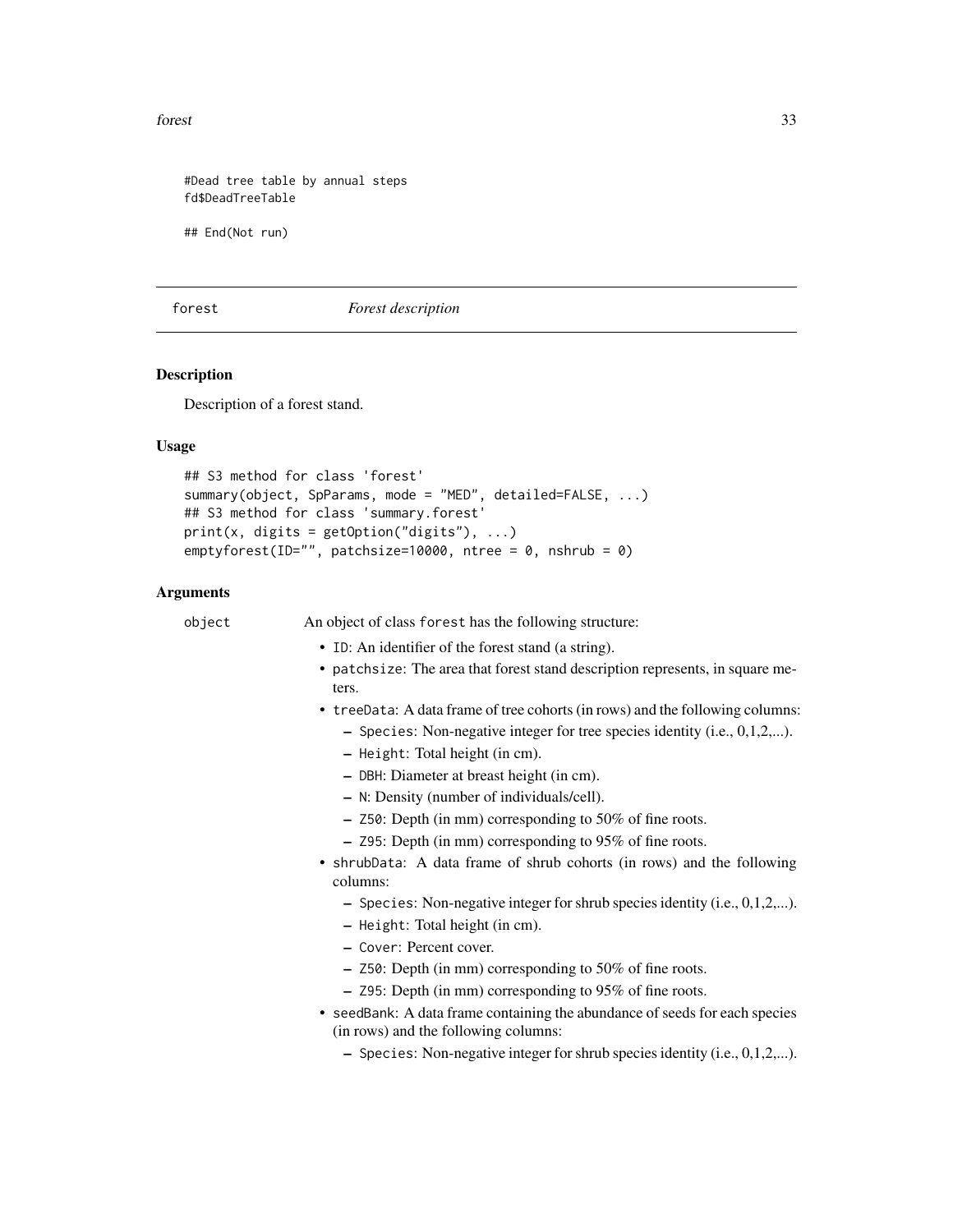|               | - Abundance: Abundance class (0 - none; 1 - low; 2 - medium; 3 - high;<br>$4$ - very high). |
|---------------|---------------------------------------------------------------------------------------------|
|               | • herbCover: Percent cover of the herb layer.                                               |
|               | • herbHeight: Mean height (in cm) of the herb layer.                                        |
| SpParams      | A data frame with species parameters (see SpParamsMED).                                     |
| mode          | Calculation mode, either "MED" or "US".                                                     |
| detailed      | A boolean flag to indicate that a detailed summary is desired.                              |
| X             | The object returned by summary. forest.                                                     |
| digits        | Minimal number of significant digits.                                                       |
| $\cdots$      | Additional parameters for functions summary and print.                                      |
| ΙD            | An identifier of the forest stand (a string).                                               |
| patchsize     | The area of the forest stand, in square meters.                                             |
| ntree, nshrub | Number of tree and shrub cohorts, respectively.                                             |

# Details

Function summary.forest can be used to summarize a forest object in the console. Function emptyforest creates an empty forest object.

# Value

Function summary. forest returns a list with several structural attributes, such as the basal area and LAI of the forest. Function emptyforest returns an empty forest object.

# Author(s)

Miquel De Cáceres Ainsa, CREAF

# See Also

[exampleforestMED](#page-21-1), [forest\\_mergeTrees](#page-34-2), [plot.forest](#page-68-1)

# Examples

```
data(exampleforestMED)
data(SpParamsMED)
```
summary(exampleforestMED, SpParamsMED)

34 forest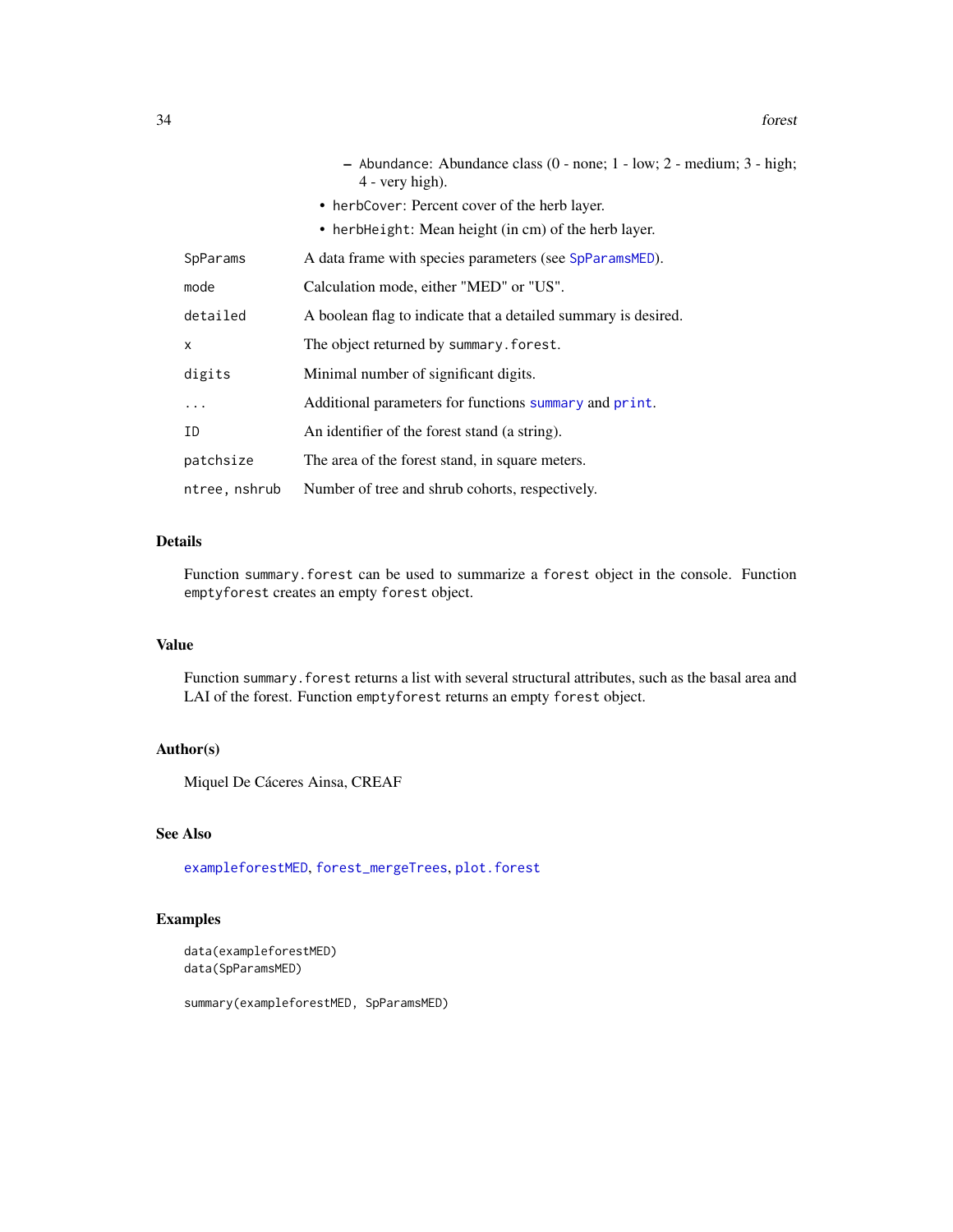#### <span id="page-34-2"></span><span id="page-34-0"></span>Description

Functions to manipulate a [forest](#page-32-1) object.

# Usage

```
forest_mergeTrees(x, byDBHclass = TRUE)
forest_mergeShrubs(x, byHeightclass = TRUE)
```
#### Arguments

| X             | An object of class forest.                                                              |
|---------------|-----------------------------------------------------------------------------------------|
| byDBHclass    | Boolean flag to indicate that 5-cm tree DBH classes should be kept separated.           |
| byHeightclass | Boolean flag to indicate that 10-cm shrub height classes should be kept sepa-<br>rated. |

# Value

Another [forest](#page-32-1) object with merged trees or shrubs, depending on the function.

#### Author(s)

Miquel De Cáceres Ainsa, CREAF

#### See Also

[spwb](#page-100-1), [forest](#page-32-1), [fordyn](#page-29-1), [summary.forest](#page-32-2)

fuel\_properties *Fuel stratification and fuel characteristics*

# <span id="page-34-1"></span>Description

Function fuel\_stratification provides a stratification of the stand into understory and canopy strata. Function fuel\_FCCS calculates fuel characteristics from a forest object following an adaptation of the protocols described for the Fuel Characteristics Classification System (Prichard et al. 2013). Function fuel\_windAdjustmentFactor determines the adjustment factor of wind for surface fires, according to Andrews (2012).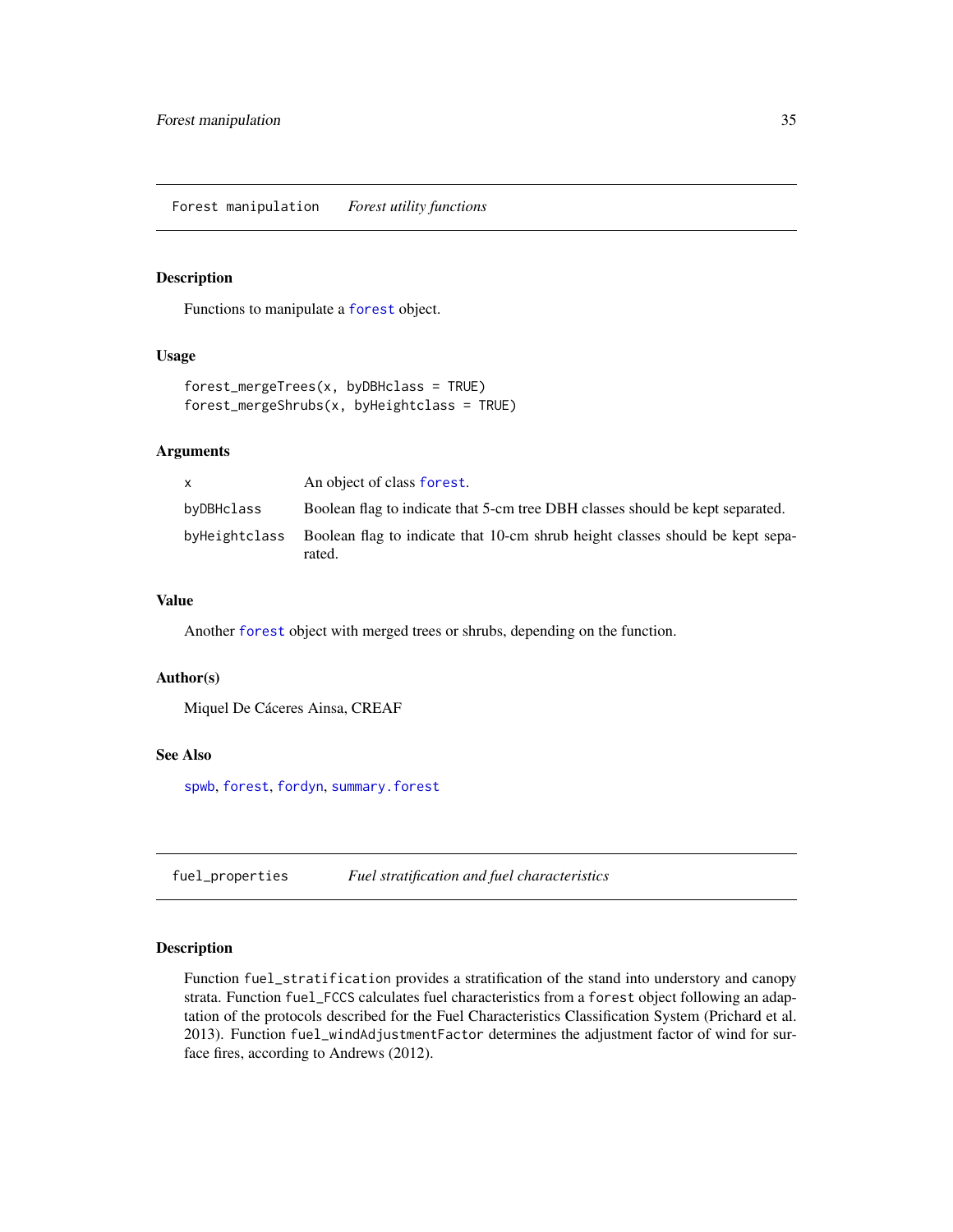# Usage

```
fuel_stratification(object, SpParams, gdd = NA, mode = "MED",
                     heightProfileStep = 10.0, maxHeightProfile = 5000.0,
                     bulkDensityThreshold = 0.05)
fuel_FCCS(object, SpParams, cohortFMC = as.numeric(c()),
        gdd = NA, mode = "MED", heightProfileStep = 10, maxHeightProfile = 5000,
         bulkDensityThreshold = 0.05, depthMode = "crownaverage")
fuel_windAdjustmentFactor(topShrubHeight, bottomCanopyHeight, topCanopyHeight,
                          canopyCover)
```
# Arguments

| object               | An object of class forest                                                                                     |
|----------------------|---------------------------------------------------------------------------------------------------------------|
| SpParams             | A data frame with species parameters (see SpParamsMED).                                                       |
| cohortFMC            | A numeric vector of (actual) fuel moisture content by cohort.                                                 |
| gdd                  | Growth degree-days.                                                                                           |
| mode                 | Calculation mode, either "MED" or "US".                                                                       |
| heightProfileStep    |                                                                                                               |
|                      | Precision for the fuel bulk density profile.                                                                  |
| maxHeightProfile     |                                                                                                               |
|                      | Maximum height for the fuel bulk density profile.                                                             |
| bulkDensityThreshold |                                                                                                               |
|                      | Minimum fuel bulk density to delimit fuel strata.                                                             |
| depthMode            | Specifies how fuel depth (and therefore canopy and understory bulk density)<br>should be estimated:           |
|                      | • "crownaverage": As weighed average of crown lengths using loadings as<br>weights.                           |
|                      | • "profile": As the difference of base and top heights in bulk density pro-<br>files.                         |
|                      | • "absoluteprofile": As the difference of absolute base and absolute top<br>heights in bulk density profiles. |
|                      | topShrubHeight Shrub stratum top height (in m).                                                               |
| bottomCanopyHeight   |                                                                                                               |
|                      | Canopy base height (in m).                                                                                    |
| topCanopyHeight      |                                                                                                               |
|                      | Canopy top height (in m).                                                                                     |
| canopyCover          | Canopy percent cover.                                                                                         |
|                      |                                                                                                               |

# Details

Details are described in a vignette.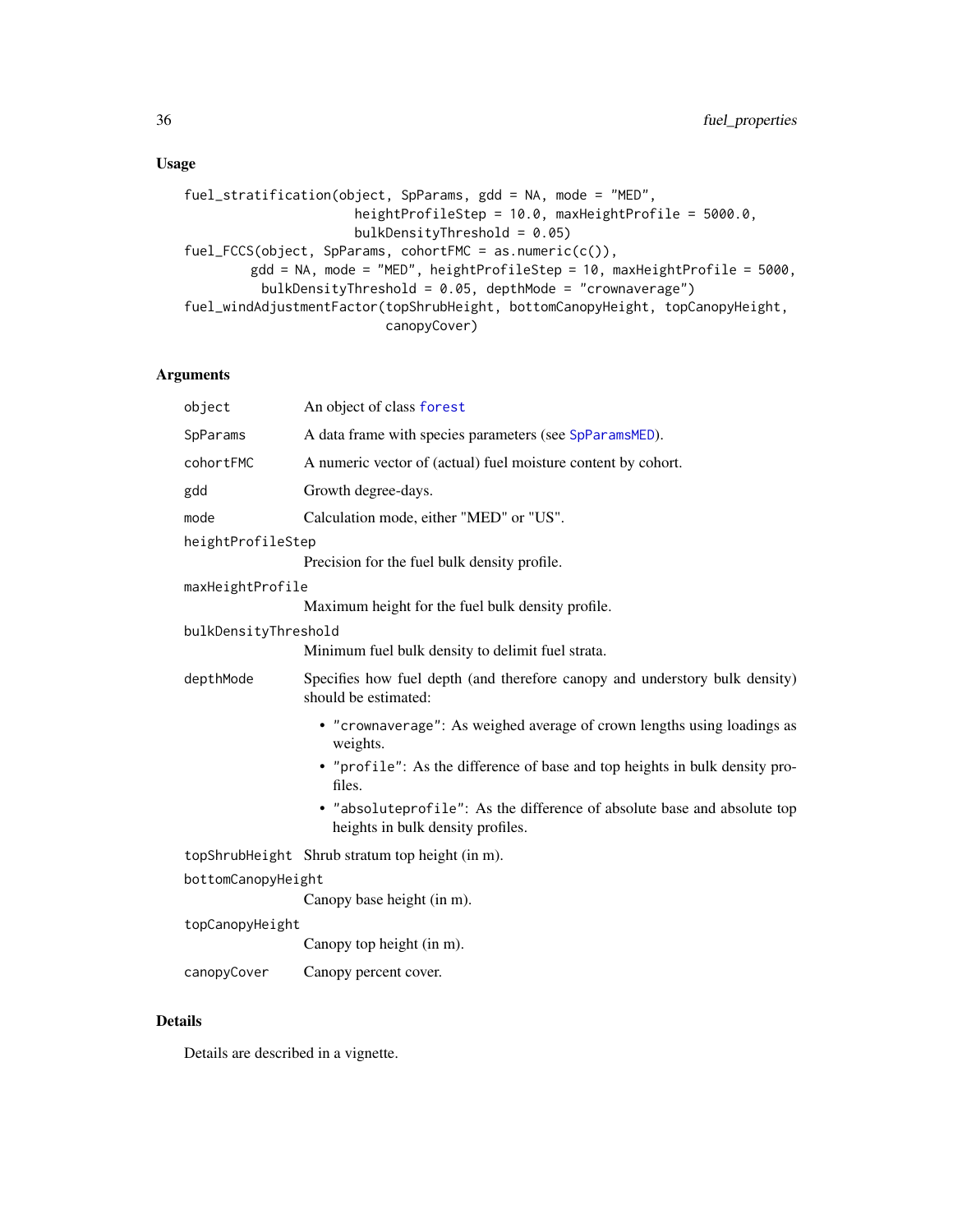## fuel\_properties 37

# Value

Function fuel\_FCCS returns a data frame with five rows corresponding to fuel layers: canopy, shrub, herb, woody and litter. Columns correspond fuel properties:

- w: Fine fuel loading (in kg/m2).
- cover: Percent cover.
- hbc: Height to base of crowns (in m).
- htc: Height to top of crowns (in m).
- delta: Fuel depth (in m).
- rhob: Fuel bulk density (in kg/m3).
- rhop: Fuel particle density (in kg/m3).
- PV: Particle volume (in m3/m2).
- beta: Packing ratio (unitless).
- betarel: Relative packing ratio (unitless).
- etabetarel: Reaction efficiency (unitless).
- sigma: Surface area-to-volume ratio (m2/m3).
- pDead: Proportion of dead fuels.
- FAI: Fuel area index (unitless).
- h: High heat content (in kJ/kg).
- RV: Reactive volume (in m3/m2).
- MinFMC: Minimum fuel moisture content (as percent over dry weight).
- MaxFMC: Maximum fuel moisture content (as percent over dry weight).
- ActFMC: Actual fuel moisture content (as percent over dry weight). These are set to NA if parameter cohortFMC is empty.

Function fuel\_stratification returns a list with the following items:

- surfaceLayerBaseHeight: Base height of crowns of shrubs in the surface layer (in cm).
- surfaceLayerTopHeight: Top height of crowns of shrubs in the surface layer (in cm).
- understoryLAI: Cumulated LAI of the understory layer (i.e. leaf area comprised between surface layer base and top heights).
- canopyBaseHeight: Base height of tree crowns in the canopy (in cm).
- canopyTopHeight: Top height of tree crowns in the canopy (in cm).
- canopyLAI: Cumulated LAI of the canopy (i.e. leaf area comprised between canopy base and top heights).

Function fuel\_cohortFineFMC returns a list with three matrices (for leaves, twigs and fine fuels). Each of them contains live moisture content values for each day (in rows) and plant cohort (in columns).

Function fuel\_windAdjustmentFactor returns a value between 0 and 1.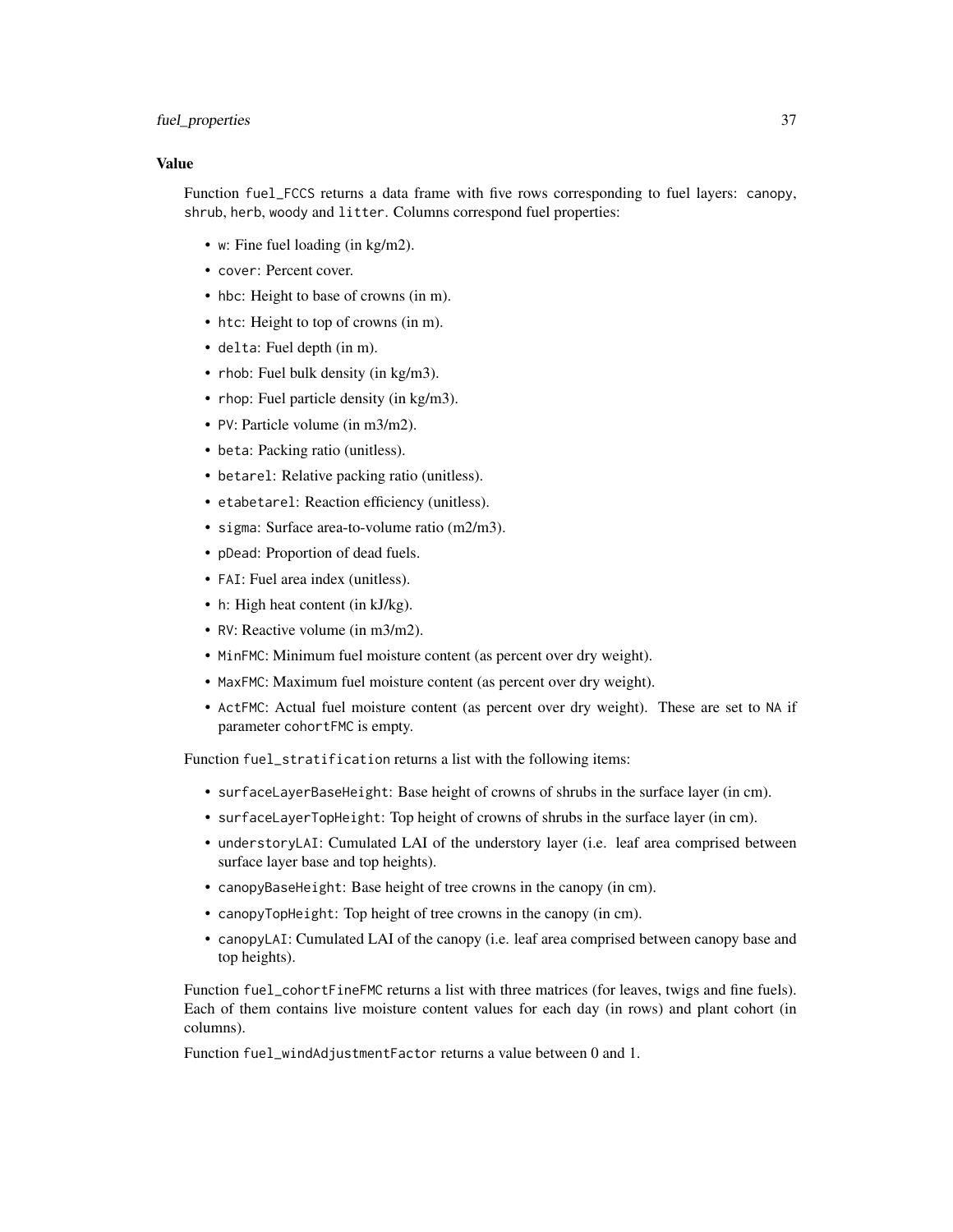#### Author(s)

Miquel De Cáceres Ainsa, CREAF

### References

Andrews, P. L. 2012. Modeling wind adjustment factor and midflame wind speed for Rothermel's surface fire spread model. USDA Forest Service - General Technical Report RMRS-GTR:1–39.

Prichard, S. J., D. V Sandberg, R. D. Ottmar, E. Eberhardt, A. Andreu, P. Eagle, and K. Swedin. 2013. Classification System Version 3.0: Technical Documentation.

Reinhardt, E., D. Lutes, and J. Scott. 2006. FuelCalc: A method for estimating fuel characteristics. Pages 273–282.

#### See Also

[fire\\_FCCS](#page-25-0), [spwb](#page-100-0)

## Examples

```
#Load example plot plant data
data(exampleforestMED)
#Default species parameterization
data(SpParamsMED)
#Show stratification of fuels
fuel_stratification(exampleforestMED, SpParamsMED)
#Calculate fuel properties according to FCCS
fccs = fuel_FCCS(exampleforestMED, SpParamsMED)
```

```
fccs
```

```
fuel_windAdjustmentFactor(fccs$htc[2], fccs$hbc[1], fccs$htc[1], fccs$cover[1])
```
<span id="page-37-0"></span>

growth *Forest growth*

#### **Description**

Function growth is a process-based model that performs energy, water and carbon balances; and determines changes in water/carbon pools, functional variables (leaf area, sapwood area, root area) and structural ones (tree diameter, tree height, shrub cover) for woody plant cohorts in a given forest stand during a period specified in the input climatic data.

#### Usage

```
growth(x, meteo, latitude, elevation = NA, slope = NA, aspect = NA)
```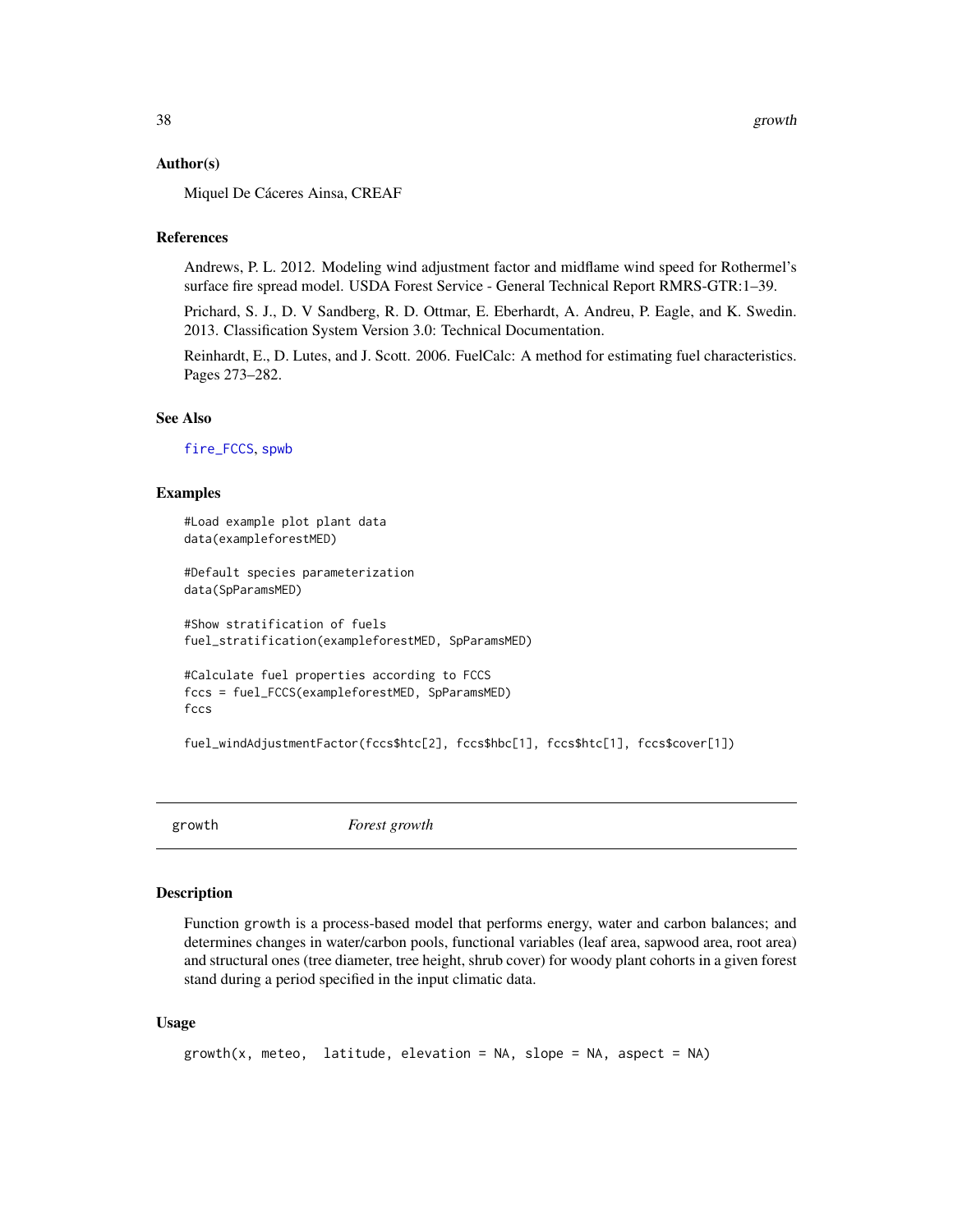#### growth 39

# **Arguments**

| а динениз                |                                                                                                                                                                                                                                        |
|--------------------------|----------------------------------------------------------------------------------------------------------------------------------------------------------------------------------------------------------------------------------------|
| X                        | An object of class growth Input.                                                                                                                                                                                                       |
| meteo                    | A data frame with daily meteorological data series. Row names of the data frame<br>should correspond to date strings with format "yyyy-mm-dd" (see Date). When<br>x\$TranspirationMode = "Granier" the following columns are required: |
|                          | • MeanTemperature: Mean temperature (in degrees Celsius).                                                                                                                                                                              |
|                          | • Precipitation: Precipitation (in mm).                                                                                                                                                                                                |
|                          | • Radiation: Solar radiation (in MJ/m2/day), required only if snowpack =<br>TRUE.                                                                                                                                                      |
|                          | • PET: Potential evapotranspiration (in mm).                                                                                                                                                                                           |
|                          | • WindSpeed: Wind speed (in m/s). If not available, this column can be left<br>with NA values.                                                                                                                                         |
|                          | When x\$TranspirationMode = "Sperry" the following columns are required:                                                                                                                                                               |
|                          | • MeanTemperature: Mean temperature(in degrees Celsius).                                                                                                                                                                               |
|                          | • MinTemperature: Minimum temperature (in degrees Celsius).                                                                                                                                                                            |
|                          | • MaxTemperature: Maximum temperature (in degrees Celsius).                                                                                                                                                                            |
|                          | • MinRelativeHumidity: Minimum relative humidity (in percent).                                                                                                                                                                         |
|                          | • MaxRelativeHumidity: Maximum relative humidity (in percent).                                                                                                                                                                         |
|                          | • Precipitation: Precipitation (in mm).                                                                                                                                                                                                |
|                          | • Radiation: Solar radiation (in MJ/m2/day).                                                                                                                                                                                           |
|                          | • WindSpeed: Wind speed (in m/s). If not available, this column can be left<br>with NA values.                                                                                                                                         |
|                          | • CO2: Atmospheric (abovecanopy) CO2 concentration (in ppm). This col-<br>umn may not exist, or can be left with NA values. In both cases simulations<br>will assume a constant value specified in defaultControl.                     |
| latitude                 | Latitude (in degrees). Required when x\$TranspirationMode = "Sperry".                                                                                                                                                                  |
| elevation, slope, aspect |                                                                                                                                                                                                                                        |
|                          | Elevation above sea level (in m), slope (in degrees) and aspect (in degrees from<br>North). Required when x\$TranspirationMode = "Sperry". Elevation is also<br>required for 'Granier' if snowpack dynamics are simulated.             |
|                          |                                                                                                                                                                                                                                        |

# Details

Detailed model description is available in the vignettes section. Simulations using the 'Sperry' transpiration mode are computationally much more expensive than those using the simple transpiration mode.

# Value

A list of class 'growth' with the following elements:

- "latitude": Latitude (in degrees) given as input.
- "topography": Vector with elevation, slope and aspect given as input.
- "weather": A copy of the input weather data frame.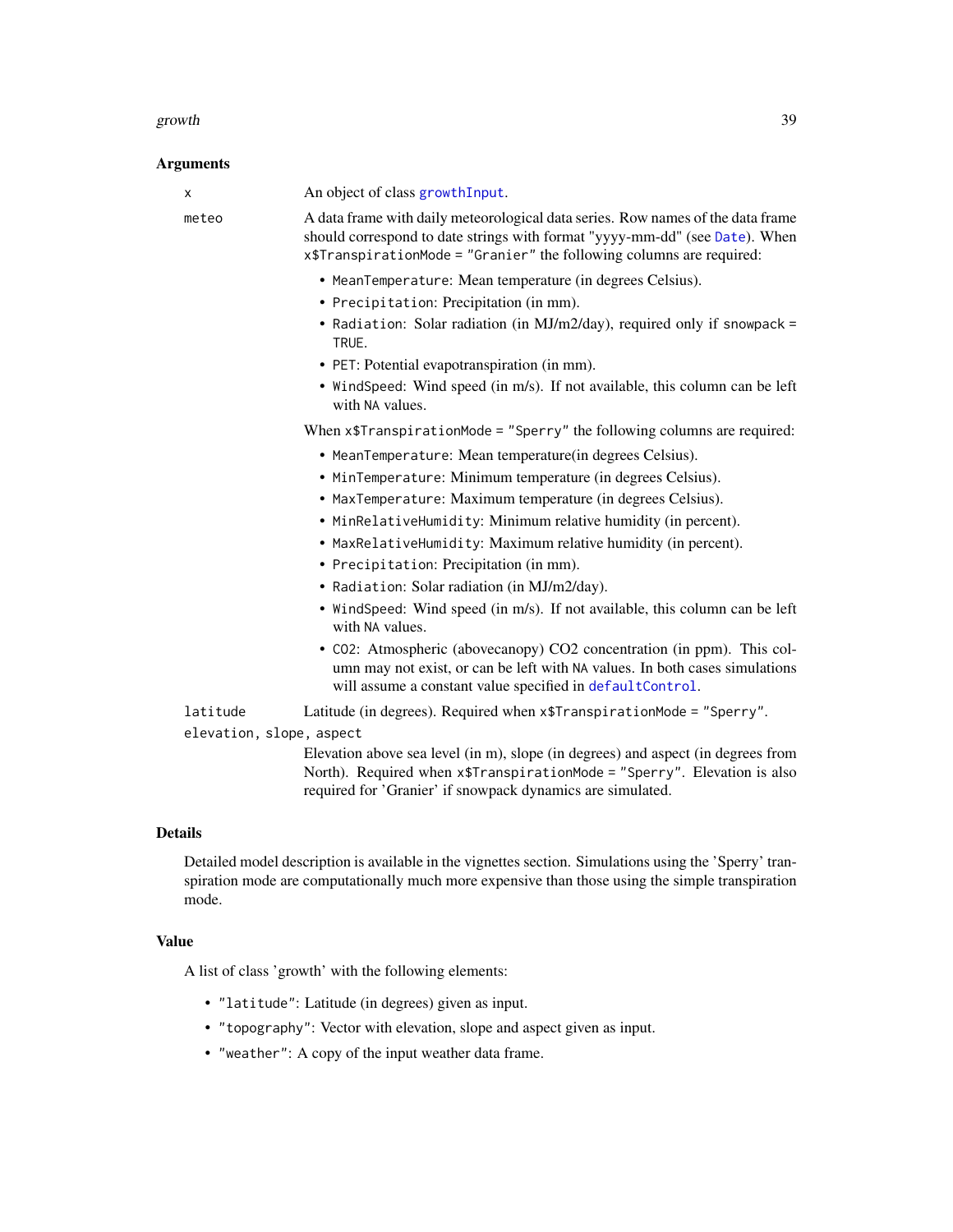- "growthInput": A copy of the object x of class [growthInput](#page-48-0) given as input.
- "growthOutput": An copy of the final state of the object x of class [growthInput](#page-48-0).
- "WaterBalance": A data frame where different water balance variables (see [spwb](#page-100-0)).
- "EnergyBalance": A data frame with the daily values of energy balance components for the soil and the canopy (only for transpirationMode = "Sperry"; see [spwb](#page-100-0)).
- "BiomassBalance": A data frame with the daily values of biomass balance components.
- "Temperature": A data frame with the daily values of minimum/mean/maximum temperatures for the atmosphere (input), canopy and soil (only for transpirationMode = "Sperry"; see [spwb](#page-100-0)).
- "Soil": A data frame where different soil variables (see [spwb](#page-100-0)).
- "Stand": A data frame where different stand-level variables (see [spwb](#page-100-0)).
- "Plants": A list of daily results for plant cohorts (see [spwb](#page-100-0)).
- "SunlitLeaves" and "ShadeLeaves": A list with daily results for sunlit and shade leaves (only for transpirationMode = "Sperry"; see [spwb](#page-100-0)).
- "LabileCarbonBalance": A list of daily labile carbon balance results for plant cohorts, with elements:
	- "GrossPhotosynthesis": Daily gross photosynthesis per dry weight of living biomass  $(g$  gluc  $\cdot$  g dry-1).
	- "MaintentanceRespiration": Daily maintenance respiration per dry weight of living biomass (g gluc  $\cdot$  g dry-1).
	- "GrowthCosts": Daily growth costs per dry weight of living biomass (g gluc · g dry-1).
	- $-$  "RootExudation": Root exudation per dry weight of living biomass (g gluc  $\cdot$  g dry-1).
	- "LabileCarbonBalance": Daily labile carbon balance (photosynthesis maintenance respiration - growth costs - root exudation) per dry weight of living biomass (g gluc  $\cdot$  g dry-1).
	- "SugarLeaf": Sugar concentration (mol·l-1) in leaves.
	- "StarchLeaf": Starch concentration (mol·l-1) in leaves.
	- "SugarSapwood": Sugar concentration (mol·l-1) in sapwood.
	- "StarchSapwood": Starch concentration (mol·l-1) in sapwood.
	- "SugarTransport": Average instantaneous rate of carbon transferred between leaves and stem compartments via floem (mol gluc·s-1).
	- "LeafPI0": Osmotic potential at full turgor of symplastic leaf tissue (MPa).
	- "StemPI0": Osmotic potential at full turgor of symplastic stem tissue (MPa).
- "PlantBiomassBalance": A list of daily plant biomass balance results for plant cohorts, with elements:
	- "StructuralBiomassBalance": Daily structural biomass balance (g dry · m-2).
	- "LabileBiomassBalance": Daily labile biomass balance (g dry · m-2).
	- "PlantBiomassBalance": Daily plant biomass balance, i.e. labile change + structural change (g dry  $\cdot$  m-2).
	- "MortalityBiomassLoss": Biomass loss due to mortality (g dry · m-2).
	- "CohortBiomassBalance": Daily cohort biomass balance (including mortality) (g dry · m-2).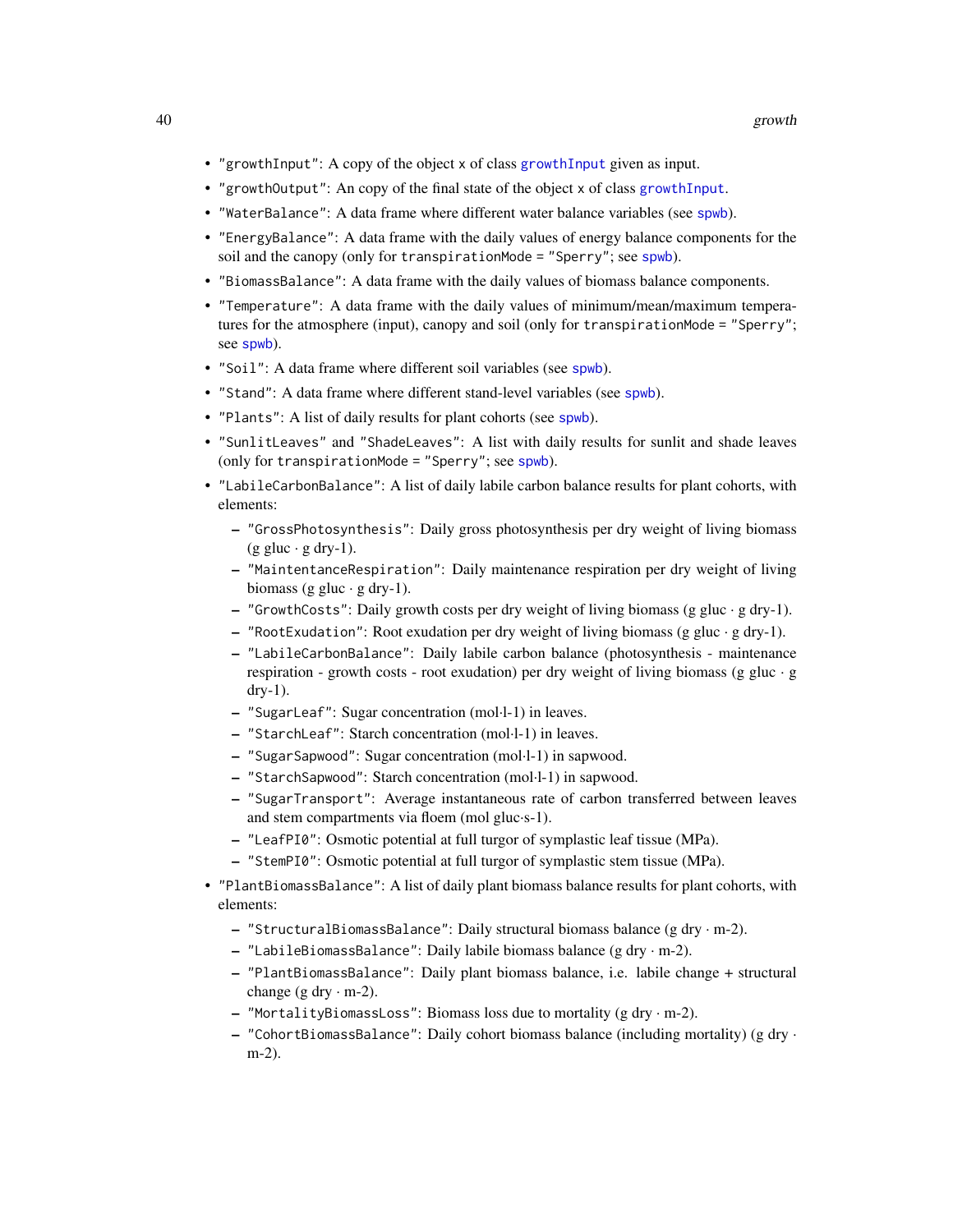#### growth the state of the state of the state of the state of the state of the state of the state of the state of the state of the state of the state of the state of the state of the state of the state of the state of the sta

- "PlantStructure": A list of daily area and biomass values for compartments of plant cohorts, with elements:
	- "LeafBiomass": Daily amount of leaf structural biomass (in g dry) for an average individual of each plant cohort.
	- "SapwoodBiomass": Daily amount of sapwood structural biomass (in g dry) for an average individual of each plant cohort.
	- "FineRootBiomass": Daily amount of fine root biomass (in g dry) for an average individual of each plant cohort.
	- "LeafArea": Daily amount of leaf area (in m2) for an average individual of each plant cohort.
	- "SapwoodArea": Daily amount of sapwood area (in cm2) for an average individual of each plant cohort.
	- "FineRootArea": Daily amount of fine root area (in m2) for an average individual of each plant cohort.
	- "HuberValue": The ratio of sapwood area to (target) leaf area (in cm2/m2).
	- "RootAreaLeafArea": The ratio of fine root area to (target) leaf area (in m2/m2).
	- "DBH": Diameter at breast height (in cm) for an average individual of each plant cohort.
	- "Height": Height (in cm) for an average individual of each plant cohort.
- "GrowthMortality": A list of daily growth and mortality rates for plant cohorts, with elements:
	- "LAgrowth": Leaf area growth (in m2·day-1) for an average individual of each plant cohort.
	- "SAgrowth": Sapwood area growth rate (in cm2·day-1) for an average individual of each plant cohort.
	- "FRAgrowth": Fine root area growth (in m2·day-1) for an average individual of each plant cohort.
	- "StarvationRate": Daily mortality rate from starvation (ind/d-1).
	- "DessicationRate": Daily mortality rate from dessication (ind/d-1).
	- "MortalityRate": Daily mortality rate (any cause) (ind/d-1).
- "subdaily": A list of objects of class [growth\\_day](#page-106-0), one per day simulated (only if required in control parameters, see [defaultControl](#page-8-0)).

## Author(s)

Miquel De Cáceres Ainsa, CREAF

# See Also

[growthInput](#page-48-0), [growth\\_day](#page-106-0), [plot.growth](#page-69-0)

## Examples

#Load example daily meteorological data data(examplemeteo)

#Load example plot plant data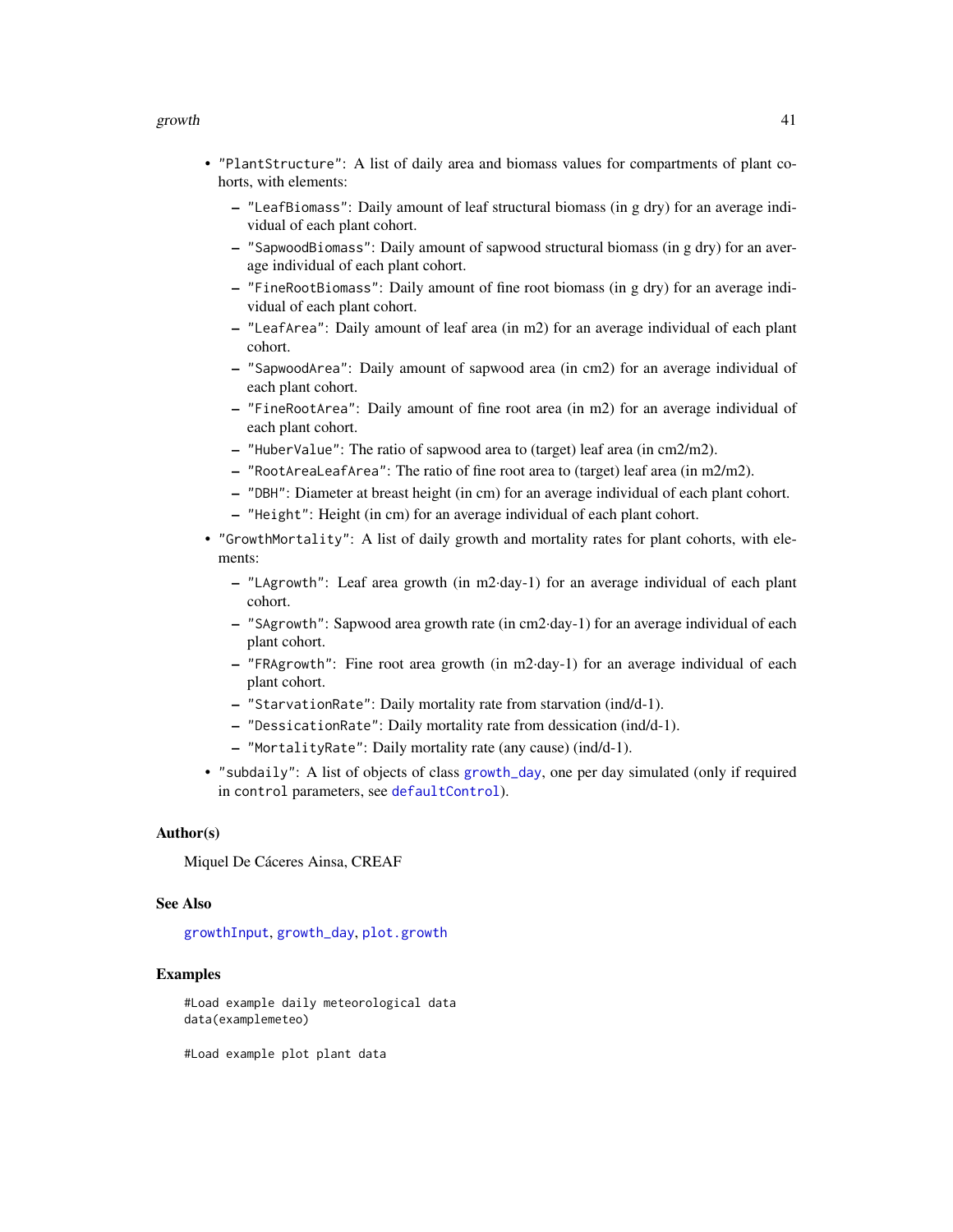```
data(exampleforestMED)
#Default species parameterization
data(SpParamsMED)
#Initialize control parameters
control = defaultControl("Granier")
#Initialize soil with default soil params (4 layers)
examplesoil = soil(defaultSoilParams(4))
#Initialize vegetation input
x1 = forest2growthInput(exampleforestMED, examplesoil, SpParamsMED, control)
#Call simulation function
G1<-growth(x1, examplemeteo, latitude = 41.82592, elevation = 100)
## Not run:
#Switch to 'Sperry' transpiration mode
control = defaultControl("Sperry")
#Initialize vegetation input
x2 = forest2growthInput(exampleforestMED,examplesoil, SpParamsMED, control)
#Call simulation function (11 days)
d = 100:110G2 <- growth(x2, examplemeteo[d,], latitude = 41.82592, elevation = 100)
## End(Not run)
```
<span id="page-41-0"></span>hydrology\_rainInterception *Rainfall interception*

### Description

Function hydrology\_rainInterception calculates the amount of rainfall intercepted daily by the canopy, given a rainfall and canopy characteristics. Two canopy interception models are currently available: the sparse Gash (1995) model and the Liu (2001) model. In both cases the current implementation assumes no trunk interception.

# Usage

```
hydrology_rainInterception(Rainfall, Cm, p, ER=0.05, method="Gash1995")
hydrology_erFactor(doy, pet, prec, Rconv = 5.6, Rsyn = 1.5)
hydrology_interceptionPlot(x, SpParams, ER = 0.05, gdd = NA, throughfall = FALSE)
```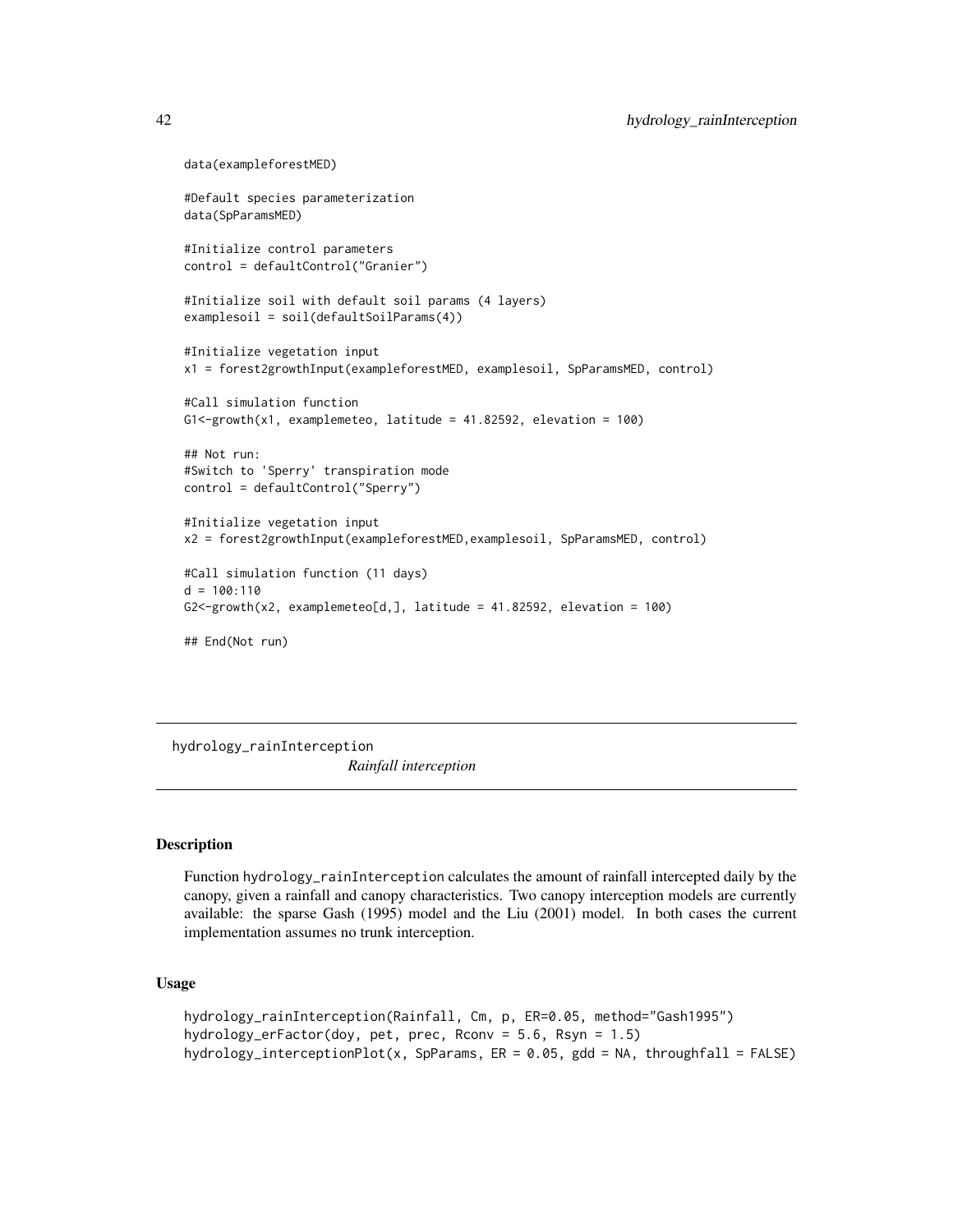## Arguments

| Rainfall      | A numeric vector of (daily) rainfall.                                                       |
|---------------|---------------------------------------------------------------------------------------------|
| $\mathsf{Cm}$ | Canopy water storage capacity.                                                              |
| p             | Proportion of throughfall (normally $1 - c$ , where c is the canopy cover).                 |
| ER.           | The ratio of evaporation rate to rainfall rate.                                             |
| method        | Rainfall interception method (either "Gash1995" or "Liu2001").                              |
| doy           | Day of the year.                                                                            |
| pet           | Potential evapotranspiration for a given day (mm).                                          |
| prec          | Precipitation for a given day (mm).                                                         |
| Rconv, Rsyn   | Rainfall rate for convective storms and synoptic storms, respectively, in mm/h.             |
| x             | An object of class spwbInput.                                                               |
| SpParams      | A data frame with species parameters (see SpParamsMED and SpParamsMED).                     |
| gdd           | Growth degree days (in Celsius).                                                            |
| throughfall   | Boolean flag to plot relative throughfall instead of percentage of intercepted<br>rainfall. |

# Details

Function hydrology\_rainInterception can accept either vectors or scalars as parameters Cm, p and ER. If they are supplied as vectors they should be of the same length as Rainfall.

Function hydrology\_erFactor calculates the evaporation-to-rainfall ratio for input values of potential evapotranspiration and rainfall, while accounting for seasonal variation in rainfall intensity (mm/h). Default values Rconv = 5.6 and Rsyn = 1.5 come from Miralles et al. (2010).

## Value

Function hydrology\_rainInterception returns a vector of the same length as Rainfall containing intercepted rain values. Function hydrology\_erFactor returns a scalar with the evaporationto-rainfall ratio.

### Author(s)

Miquel De Cáceres Ainsa, CREAF

#### References

Liu (2001). Evaluation of the Liu model for predicting rainfall interception in forests world-wide. - Hydrol. Process. 15: 2341-2360.

Gash (1979). An analytical model of rainfall interception by forests. - Quarterly Journal of the Royal Meteorological Society.

Gash et al. (1995). Estimating sparse forest rainfall interception with an analytical model. - Journal of Hydrology.

Miralles DG, Gash JH, Holmes TRH, et al (2010) Global canopy interception from satellite observations. J Geophys Res 115:D16122. doi: 10.1029/2009JD013530.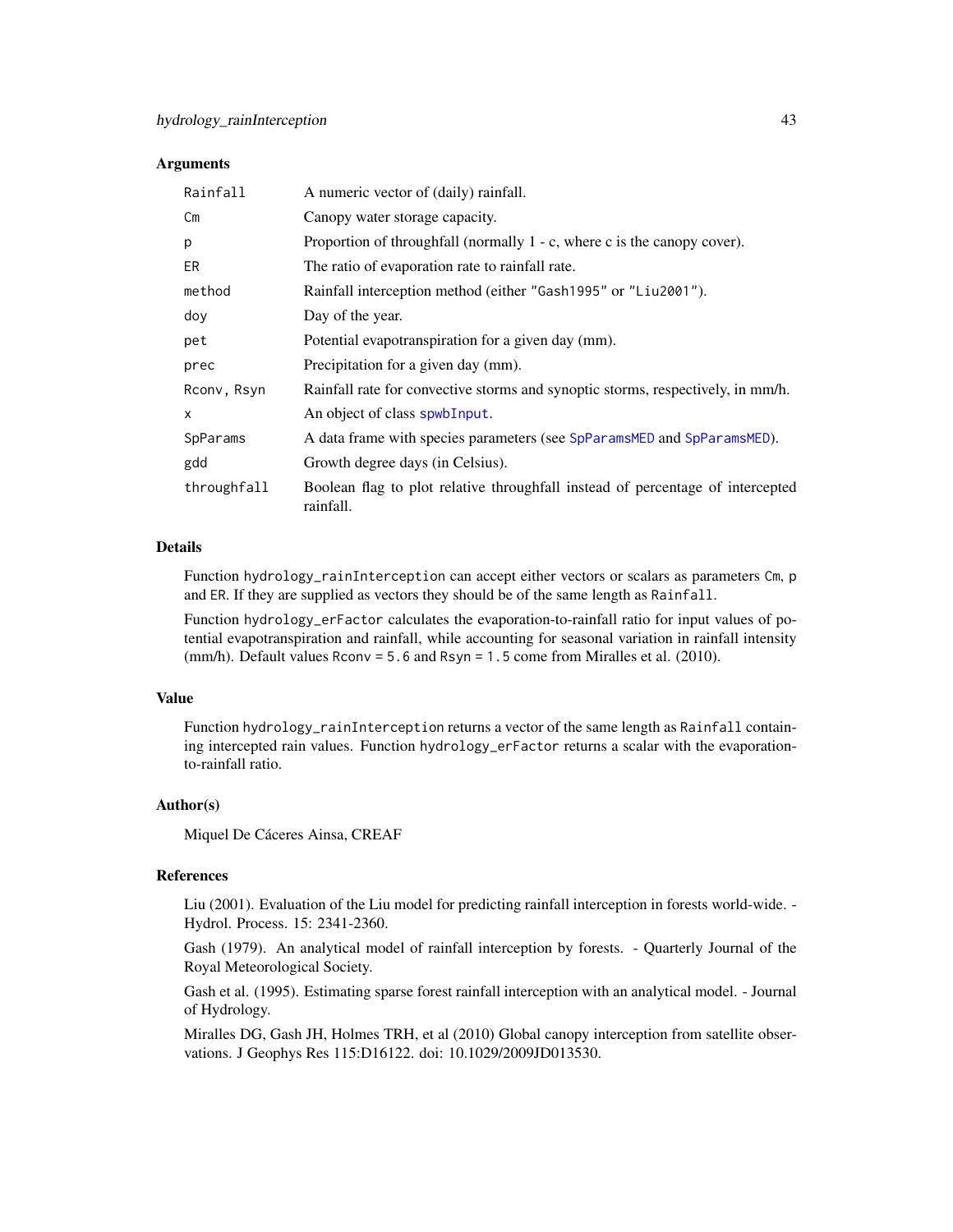## See Also

[spwb](#page-100-0)

## Examples

#Load example plot plant data data(exampleforestMED)

#Default species parameterization data(SpParamsMED)

#Draw rainfall interception for two values of the E/R ratio hydrology\_interceptionPlot(exampleforestMED, SpParamsMED, ER = c(0.05, 0.2))

hydrology\_soilWaterInputs

*Soil water processes*

#### Description

High-level functions for hydrological processes. Function hydrology\_soilWaterInputs performs canopy water interception and snow accumulation/melt. Function hydrology\_soilInfiltrationPercolation performs soil infiltration and percolation from the input given by the previous function.

# Usage

```
hydrology_soilWaterInputs(soil, soilFunctions, prec, er, tday, rad,
                          elevation, Cm, LgroundPAR, LgroundSWR, runon = 0,
                          snowpack = TRUE, modifySoil = TRUE)
hydrology_soilInfiltrationPercolation(soil, soilFunctions, waterInput,
                                  rockyLayerDrainage = TRUE, modifySoil = TRUE)
```
# Arguments

| soil          | A list containing the description of the soil (see soil).                                                       |
|---------------|-----------------------------------------------------------------------------------------------------------------|
| soilFunctions | Soil water retention curve and conductivity functions, either 'SX' (for Saxton)<br>or 'VG' (for Van Genuchten). |
| prec          | Precipitation for a given day (mm)                                                                              |
| waterInput    | Soil water input for a given day (mm).                                                                          |
| er            | The ratio of evaporation rate to rainfall rate.                                                                 |
| tday          | Average day temperature $(C)$ .                                                                                 |
| rad           | Solar radiation (in MJ/m2/day).                                                                                 |
| elevation     | Altitude above sea level (m).                                                                                   |
| $\mathsf{Cm}$ | Canopy water storage capacity.                                                                                  |
| LgroundPAR    | Percentage of photosynthetically-acvive radiation (PAR) reaching the ground.                                    |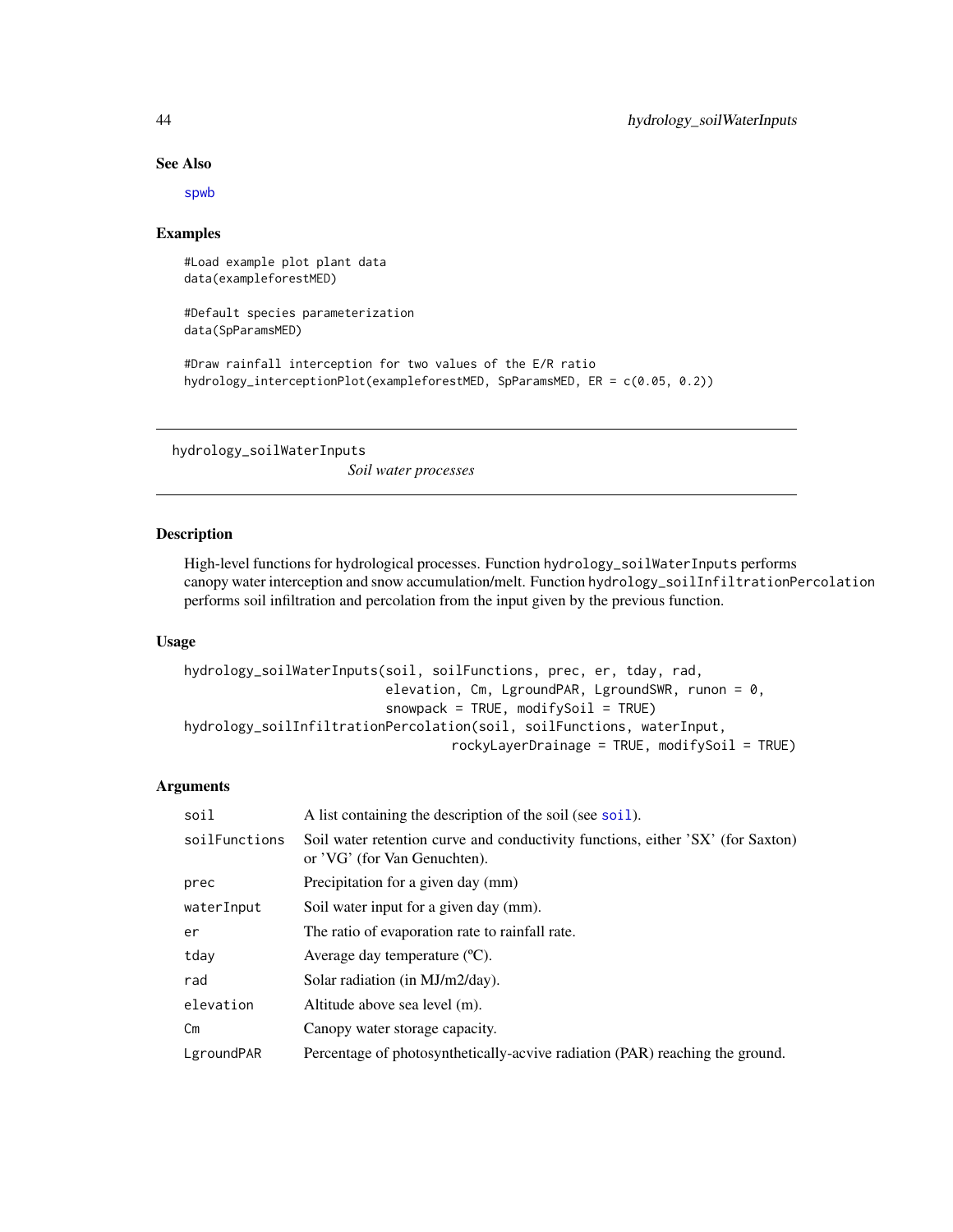| LgroundSWR         | Percentage of short-wave radiation (SWR) reaching the ground.                                    |  |
|--------------------|--------------------------------------------------------------------------------------------------|--|
| runon              | Surface water amount running on the target area from upslope (in mm).                            |  |
| snowpack           | Boolean flag to indicate the simulation of snow accumulation and melting.                        |  |
| rockyLayerDrainage |                                                                                                  |  |
|                    | Boolean flag to indicate the simulation of drainage from rocky layers (>95% of<br>rocks).        |  |
| modifySoil         | Boolean flag to indicate that the input soil object should be modified during<br>the simulation. |  |

# Details

The function simulates different vertical hydrological processes, which are described separately in other functions. If modifySoil = TRUE the function will modify the soil object (including both soil moisture and the snowpack on its surface) as a result of simulating hydrological processes.

## Value

Function hydrology\_soilWaterInputs returns a named vector with the following elements, all in mm:

| Rain         | Precipitation as rainfall.                                      |
|--------------|-----------------------------------------------------------------|
| Snow         | Precipitation as snow.                                          |
| Interception | Rainfall water intercepted by the canopy and evaporated.        |
| NetRain      | Rainfall reaching the ground.                                   |
| Snowmelt     | Snow melted during the day, and added to the water infiltrated. |
| Runon        | Surface water amount running on the target area from upslope.   |
| Input        | Total soil input, including runon, snowmelt and net rain.       |

Function hydrology\_soilInfiltrationPercolation returns a named vector with the following elements, all in mm:

| Infiltration | Water infiltrated into the soil (i.e. throughfall $+$ runon $+$ snowmelt - runoff). |
|--------------|-------------------------------------------------------------------------------------|
| Runoff       | Surface water leaving the target area.                                              |
| DeepDrainage | Water leaving the target soil towards the water table.                              |

#### Author(s)

Miquel De Cáceres Ainsa, CREAF

# See Also

[spwb\\_day](#page-106-1), [hydrology\\_rainInterception](#page-41-0), [hydrology\\_soilEvaporation](#page-89-0)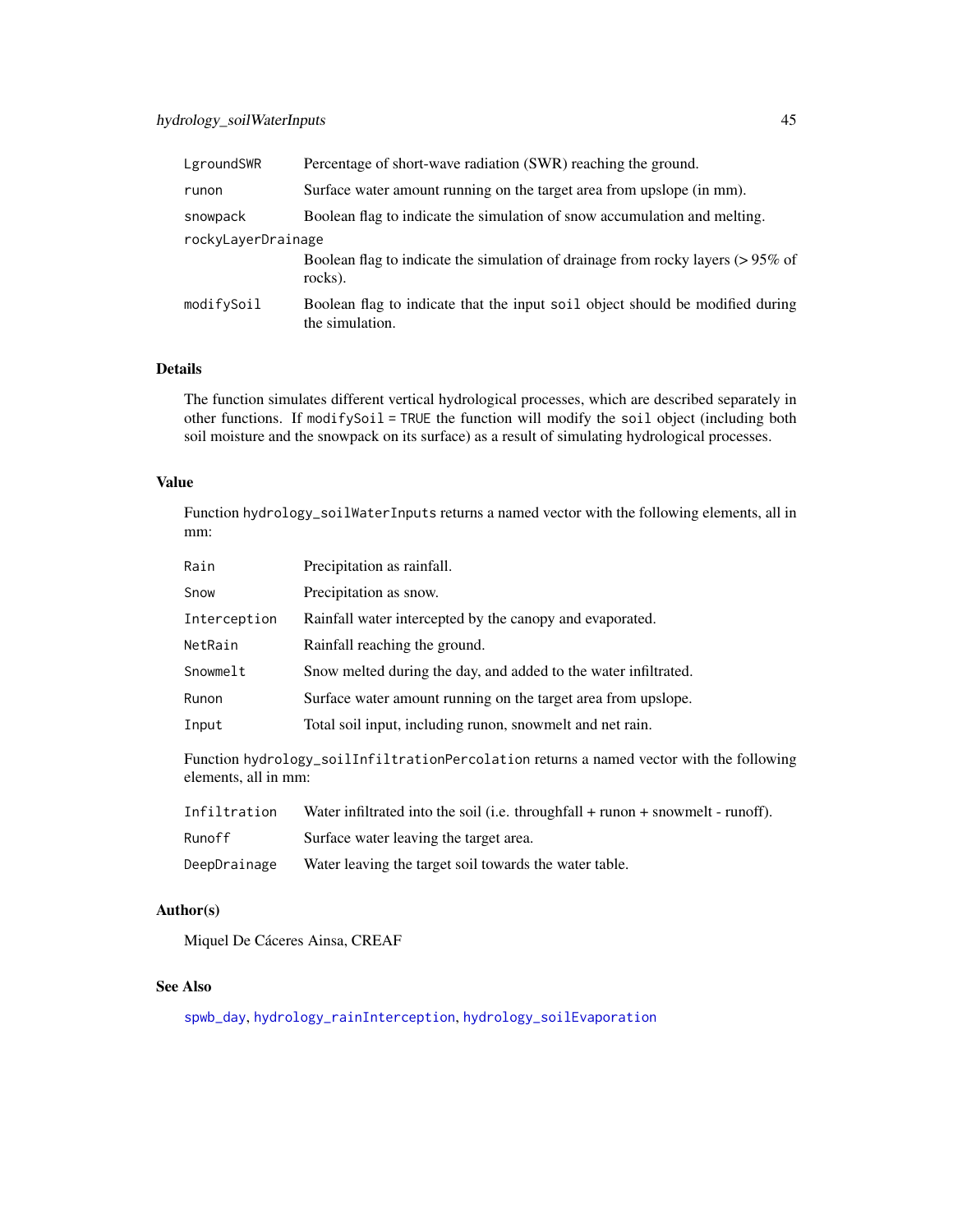## Description

Functions light\_layerIrradianceFraction and light\_layerIrradianceFractionBottomUp calculate the fraction of above-canopy irradiance (and the soil irradiance, respectively) reaching each vegetation layer. Function light\_layerSunlitFraction calculates the proportion of sunlit leaves in each vegetation layer. Function light\_cohortSunlitShadeAbsorbedRadiation calculates the amount of radiation absorved by cohort and vegetation layers, while differentiating between sunlit and shade leaves.

# Usage

```
light_layerIrradianceFraction(LAIme, LAImd, LAImx, k, alpha,
                              trunkExtinctionFraction = 0.1)
light_layerIrradianceFractionBottomUp(LAIme, LAImd, LAImx, k, alpha,
                              trunkExtinctionFraction = 0.1)
light_layerSunlitFraction(LAIme, LAImd, kb)
light_cohortSunlitShadeAbsorbedRadiation(Ib0, Id0, Ibf, Idf, beta,
                                         LAIme, LAImd,
                                         kb, kd, alpha, gamma)
light_instantaneousLightExtinctionAbsortion(LAIme, LAImd, LAImx,
                                            kPAR, alphaSWR, gammaSWR,
                                            ddd, ntimesteps = 24,
                                            trunkExtinctionFraction = 0.1)
light_longwaveRadiationSHAW(LAIme, LAImd, LAImx,
                            LWRatm, Tsoil, Tair, trunkExtinctionFraction = 0.1)
light_cohortAbsorbedSWRFraction(z, x, SpParams, gdd = NA)
light\_PARGround(x, SpParams, gdd = NA, mode = "MED")light\_SWRground(x, SpParams, gdd = NA, mode = "MED")light\_PARCohort(x, SpParams, gdd = NA, mode = "MED")
```
#### Arguments

| LAIme | A numeric matrix of live expanded LAI values per vegetation layer (row) and<br>cohort (column). |
|-------|-------------------------------------------------------------------------------------------------|
| LAImd | A numeric matrix of dead LAI values per vegetation layer (row) and cohort<br>(column).          |
| LAImx | A numeric matrix of maximum LAI values per vegetation layer (row) and cohort<br>(column).       |
| k     | A vector of light extinction coefficients.                                                      |
| kb    | A vector of direct light extinction coefficients.                                               |
| kd    | A vector of diffuse light extinction coefficients.                                              |
| Ib0   | Above-canopy direct incident radiation.                                                         |
|       |                                                                                                 |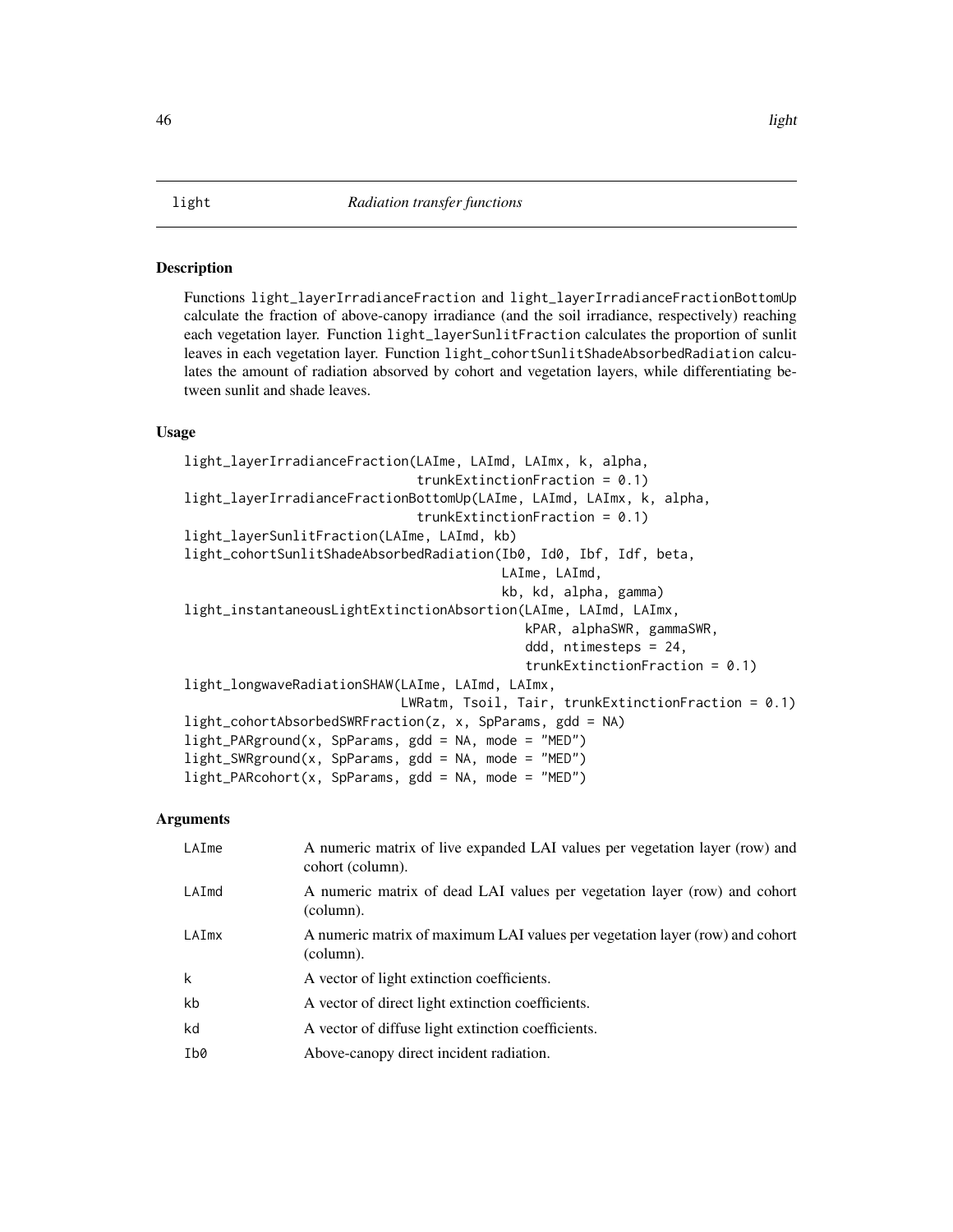## light to the contract of the contract of the contract of the contract of the contract of the contract of the contract of the contract of the contract of the contract of the contract of the contract of the contract of the c

| Id0                     | Above-canopy diffuse incident radiation.                                                                                                           |
|-------------------------|----------------------------------------------------------------------------------------------------------------------------------------------------|
| <b>Ibf</b>              | Fraction of above-canopy direct radiation reaching each vegetation layer.                                                                          |
| Idf                     | Fraction of above-canopy diffuse radiation reaching each vegetation layer.                                                                         |
| alpha                   | A vecfor of leaf absorbance by species.                                                                                                            |
| beta                    | Solar elevation (in radians).                                                                                                                      |
| gamma                   | Vector of canopy reflectance values.                                                                                                               |
| <b>kPAR</b>             | A vector of visible light extinction coefficients for each cohort.                                                                                 |
| alphaSWR                | A vector of hort-wave absorbance coefficients for each cohort.                                                                                     |
| gammaSWR                | A vector of short-wave reflectance coefficients (albedo) for each cohort.                                                                          |
| ddd                     | A dataframe with direct and diffuse radiation for different subdaily time steps<br>(see function radiation_directDiffuseDay in package meteoland). |
| ntimesteps              | Number of subdaily time steps.                                                                                                                     |
| trunkExtinctionFraction |                                                                                                                                                    |
|                         | Fraction of extinction due to trunks (for winter deciduous forests).                                                                               |
| LWRatm                  | Atmospheric downward long-wave radiation (W/m2).                                                                                                   |
| Tsoil                   | Soil temperature (Celsius).                                                                                                                        |
| Tair                    | Canopy layer air temperature vector (Celsius).                                                                                                     |
| X                       | An object of class forest                                                                                                                          |
| SpParams                | A data frame with species parameters (see SpParamsMED).                                                                                            |
| z                       | A numeric vector with height values.                                                                                                               |
| gdd                     | Growth degree days.                                                                                                                                |
| mode                    | Calculation mode, either "MED" or "US".                                                                                                            |
|                         |                                                                                                                                                    |

# Details

Functions for short-wave radiation are adapted from Anten & Bastiaans (2016), whereas long-wave radiation balance follows Flerchinger et al. (2009). Vegetation layers are assumed to be ordered from bottom to top.

# Value

Functions light\_layerIrradianceFraction, light\_layerIrradianceFractionBottomUp and light\_layerSunlitFraction return a numeric vector of length equal to the number of vegetation layers. Function light\_cohortSunlitShadeAbsorbedRadiation returns a list with two elements (matrices): I\_sunlit and I\_shade.

# Author(s)

Miquel De Cáceres Ainsa, CREAF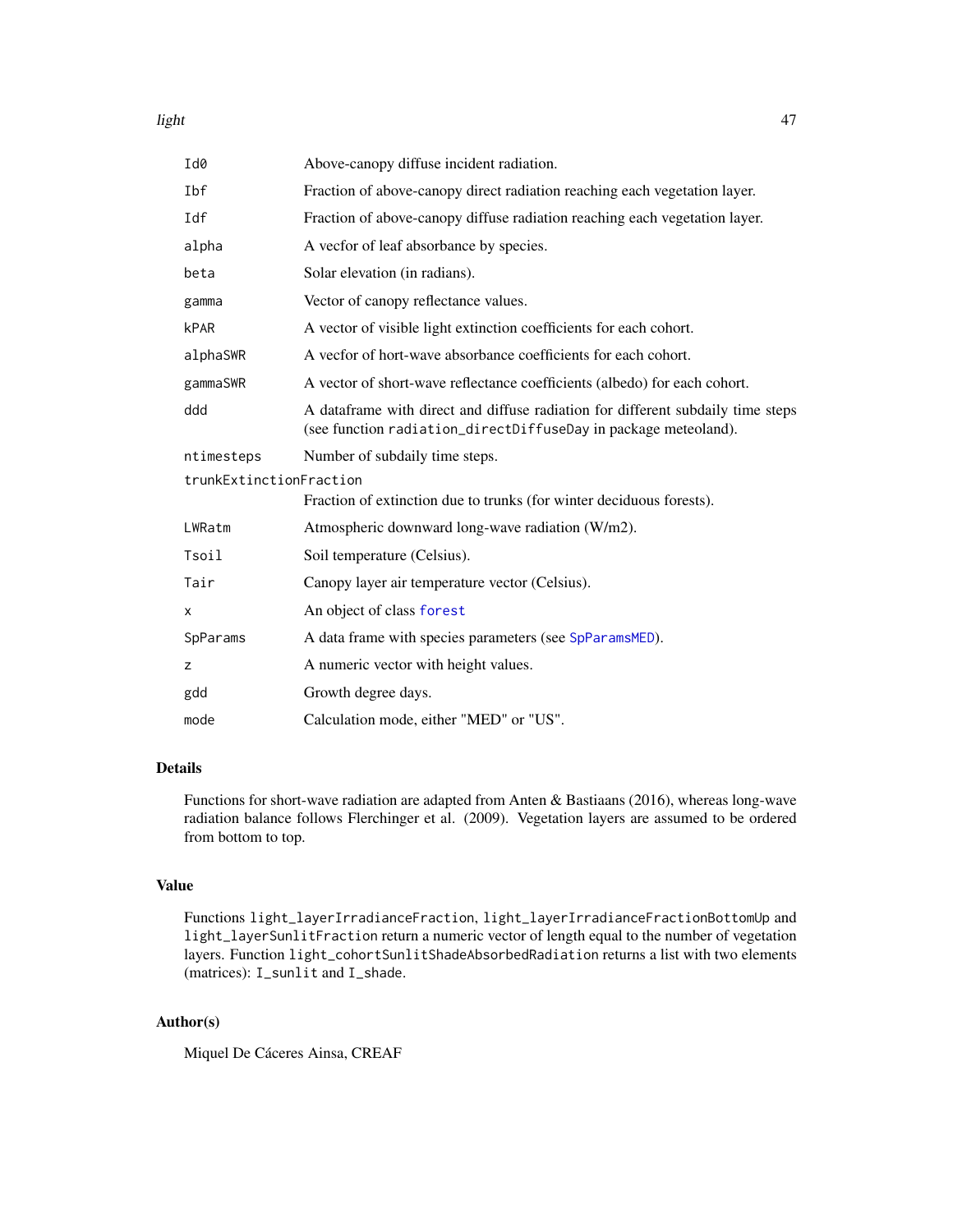## References

Anten, N.P.R., Bastiaans, L., 2016. The use of canopy models to analyze light competition among plants, in: Hikosaka, K., Niinemets, U., Anten, N.P.R. (Eds.), Canopy Photosynthesis: From Basics to Application. Springer, pp. 379–398.

Flerchinger, G. N., Xiao, W., Sauer, T. J., Yu, Q. 2009. Simulation of within-canopy radiation exchange. NJAS - Wageningen Journal of Life Sciences 57 (1): 5–15. https://doi.org/10.1016/j.njas.2009.07.004.

#### See Also

[spwb](#page-100-0)

# Examples

```
LAI = 2nlayer = 10
LAIlayerlive = matrix(rep(LAI/nlayer,nlayer),nlayer,1)
LAIlayerdead = matrix(0, nlayer, 1)kb = 0.8kd PAR = 0.5kd_SWR = kd_PAR/1.35
alpha_PAR = 0.9gamma_PAR = 0.04gamma_SWR = 0.05alpha_SWR = 0.7Ibfpar = light_layerIrradianceFraction(LAIlayerlive,LAIlayerdead,LAIlayerlive,kb, alpha_PAR)
Idfpar = light_layerIrradianceFraction(LAIlayerlive,LAIlayerdead,LAIlayerlive,kd_PAR, alpha_PAR)
Ibfswr = light_layerIrradianceFraction(LAIlayerlive,LAIlayerdead,LAIlayerlive,kb, alpha_SWR)
```

```
Idfswr = light_layerIrradianceFraction(LAIlayerlive,LAIlayerdead,LAIlayerlive,kd_SWR, alpha_SWR)
fsunlit = light_layerSunlitFraction(LAIlayerlive, LAIlayerdead, kb)
```

```
SHarea = (1-fsunlit)*LAIlayerlive[,1]
SLarea = fsunlit*LAIlayerlive[,1]
```

```
par(mar=c(4,4,1,1), mfrow=c(1,2))
plot(Ibfpar*100, 1:nlayer,type="l", ylab="Layer",
    xlab="Percentage of irradiance", xlim=c(0,100), ylim=c(1,nlayer), col="dark green")
lines(Idfpar*100, 1:nlayer, col="dark green", lty=2)
lines(Ibfswr*100, 1:nlayer, col="red")
lines(Idfswr*100, 1:nlayer, col="red", lty=2)
```

```
plot(fsunlit*100, 1:nlayer,type="l", ylab="Layer",
     xlab="Percentage of leaves", xlim=c(0,100), ylim=c(1,nlayer))
lines((1-fsunlit)*100, 1:nlayer, lty=2)
```
solarElevation = 0.67 SWR\_direct = 1100 SWR\_diffuse = 300 PAR direct =  $550$ PAR\_diffuse = 150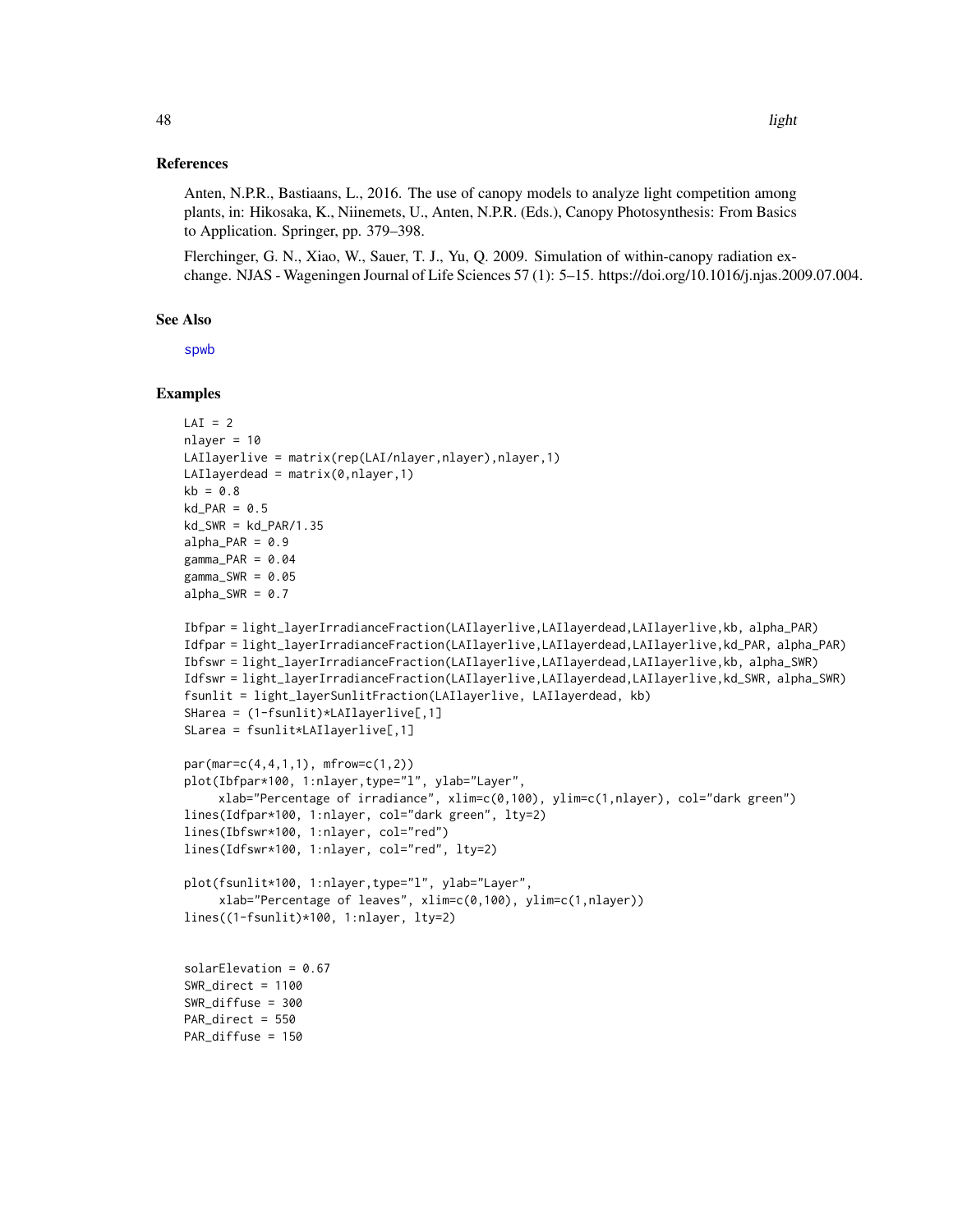```
abs_PAR = light_cohortSunlitShadeAbsorbedRadiation(PAR_direct, PAR_diffuse,
                        Ibfpar, Idfpar, beta = solarElevation,
                        LAIlayerlive, LAIlayerdead, kb, kd_PAR, alpha_PAR, gamma_PAR)
abs_SWR = light_cohortSunlitShadeAbsorbedRadiation(SWR_direct, SWR_diffuse,
                        Ibfswr, Idfswr, beta = solarElevation,
                        LAIlayerlive, LAIlayerdead, kb, kd_SWR, alpha_SWR, gamma_SWR)
par(mar=c(4,4,1,1), mfrow=c(1,2))
absRadSL = abs_SWR$I_sunlit[,1]
absRadSH = abs_SWR$I_shade[,1]
lambda = 546.6507QSL = abs_PAR$I_sunlit[,1]*lambda*0.836*0.01
QSH = abs_PAR$I_shade[,1]*lambda*0.836*0.01
plot(QSL, 1:nlayer,type="l", ylab="Layer",
     xlab="Absorbed PAR quantum flux per leaf area", ylim=c(1,nlayer), col="dark green",
     xlim=c(0,max(QSL)))
lines(QSH, 1:nlayer, col="dark green", lty=2)
plot(absRadSL, 1:nlayer,type="l", ylab="Layer",
     xlab="Absorbed SWR per leaf area (W/m2)", ylim=c(1,nlayer), col="red",
     xlim=c(0,max(absRadSL)))
lines(absRadSH, 1:nlayer, col="red", lty=2)
```

```
modelInput Input for simulation models
```
# <span id="page-48-0"></span>Description

Functions forest2spwbInput and forest2growthInput take an object of class [forest](#page-32-0) and calculate input data for functions [spwb](#page-100-0), [pwb](#page-100-1) and [growth](#page-37-0), respectively. Functions spwbInput and growthInput do the same but starting from different input data. Function forest2aboveground calculates aboveground variables that may be used in spwbInput and growthInput functions. Function forest2belowground calculates belowground fine root distribution.

## Usage

```
forest2aboveground(x, SpParams, gdd = NA, mode = "MED")
forest2belowground(x, soil)
forest2growthInput(x, soil, SpParams, control)
forest2spwbInput(x, soil, SpParams, control, mode = "MED")
growthInput(above, Z50, Z95, soil, SpParams, control)
spwbInput(above, Z50, Z95, soil, SpParams, control)
```
# Arguments

|          | An object of class forest.                                                                                             |
|----------|------------------------------------------------------------------------------------------------------------------------|
| SpParams | A data frame with species parameters (see SpParamsDefinition and SpParamsMED).                                         |
| gdd      | Growth degree days to account for leaf phenology effects (in Celsius). This<br>should be left NA in most applications. |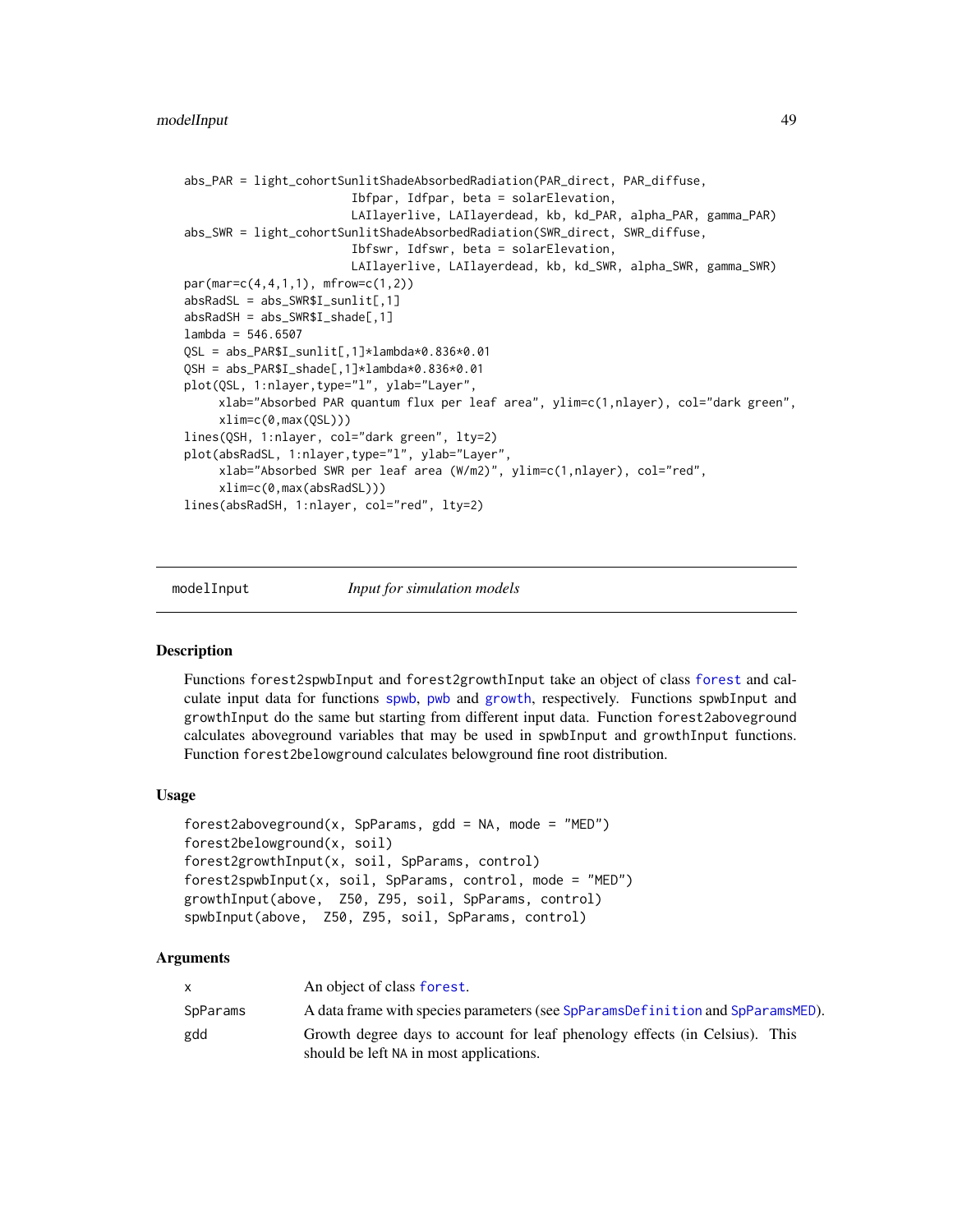| mode     | Calculation mode, either "MED" or "US".                                                                                                                                                                                                                                         |
|----------|---------------------------------------------------------------------------------------------------------------------------------------------------------------------------------------------------------------------------------------------------------------------------------|
| soil     | An object of class soil.                                                                                                                                                                                                                                                        |
| control  | A list with default control parameters (see default Control).                                                                                                                                                                                                                   |
| above    | A data frame with above ground plant information (see the return value of forest 2 above ground<br>below). In the case of spwbInput the variables should include SP, N, LAI_live,<br>LAI_dead, H and CR. In the case of growth Input variables should include DBH<br>and Cover. |
| Z50, Z95 | Numeric vectors with cohort depths (in mm) corresponding to 50% and 95% of<br>fine roots.                                                                                                                                                                                       |

#### Details

Functions forest2spwbInput and forest2abovegroundInput extracts height and species identity from plant cohorts of x, and calculate leaf area index and crown ratio.forest2spwbInput also calculates the distribution of fine roots across soil. Both forest2spwbInput and spwbInput find parameter values for each plant cohort according to the parameters of its species as specified in SpParams. If control\$transpirationMode = "Sperry" the functions also estimate the maximum conductance of rhizosphere, root xylem and stem xylem elements.

# Value

Function forest2aboveground() returns a data frame with the following columns (rows are identified as specified by function [plant\\_ID](#page-65-0)):

- SP: Species identity (an integer) (first species is 0).
- N: Cohort density (ind/ha) (see function [plant\\_density](#page-65-0)).
- DBH: Tree diameter at breast height (cm).
- H: Plant total height (cm).
- CR: Crown ratio (crown length to total height) (between 0 and 1).
- LAI\_live: Live leaf area index (m2/m2) (one-side leaf area relative to plot area), includes leaves in winter dormant buds.
- LAI\_expanded: Leaf area index of expanded leaves (m2/m2) (one-side leaf area relative to plot area).
- LAI\_dead: Dead leaf area index (m2/m2) (one-side leaf area relative to plot area).

Functions forest2spwbInput() and spwbInput() return a list of class spwbInput with the following elements (rows of data frames are identified as specified by function [plant\\_ID](#page-65-0)):

- control: List with control parameters (see [defaultControl](#page-8-0)).
- canopy: A list of stand-level state variables.
- cohorts: A data frame with cohort information, with columns SP and Name.
- above: A data frame with columns H, CR and LAI (see function forest2aboveground).
- below: A data frame with columns Z50, Z95. If control\$transpirationMode = "Sperry" additional columns are fineRootBiomass and coarseRootSoilVolume.
- belowLayers: A list. If control\$transpirationMode = "Granier" it contains elements: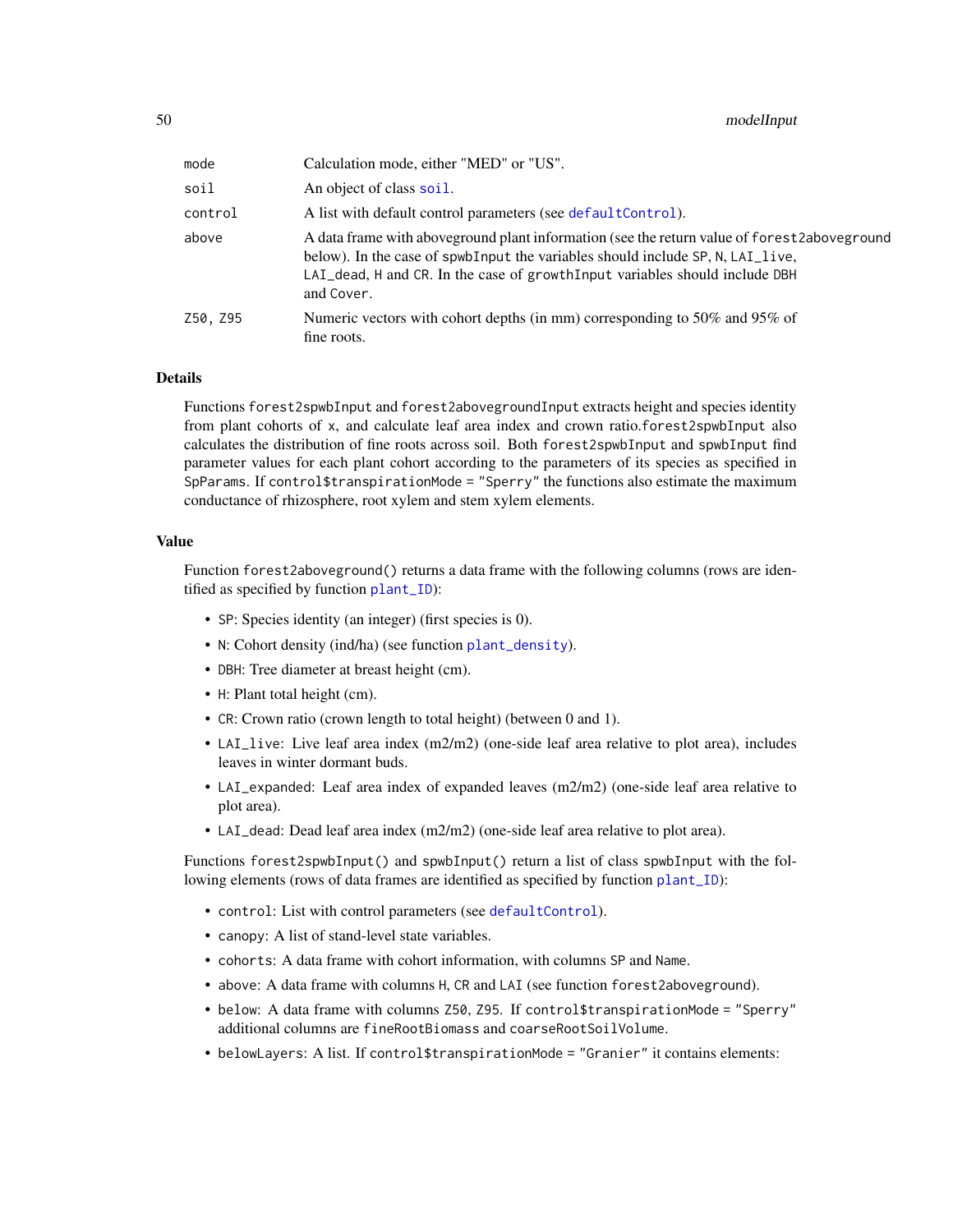#### modelInput 51

- V: A matrix with the proportion of fine roots of each cohort (in rows) in each soil layer (in columns).
- L: A matrix with the length of coarse roots of each cohort (in rows) in each soil layer (in columns).
- Wpool: A matrix with the soil moisture relative to field capacity around the rhizosphere of each cohort (in rows) in each soil layer (in columns).

If control\$transpirationMode = "Sperry" there are the following additional elements:

- VGrhizo\_kmax: A matrix with maximum rhizosphere conductance values of each cohort (in rows) in each soil layer (in columns).
- VGroot\_kmax: A matrix with maximum root xylem conductance values of each cohort (in rows) in each soil layer (in columns).
- RhizoPsi: A matrix with the water potential around the rhizosphere of each cohort (in rows) in each soil layer (in columns).
- paramsPhenology: A data frame with leaf phenology parameters:
	- PhenologyType: Leaf phenology type.
	- LeafDuration: Leaf duration (in years).
	- Sgdd: Degree days needed for leaf budburst (for winter decideous species).
	- Tbgdd: Base temperature for the calculation of degree days to leaf budburst.
	- Ssen: Degree days corresponding to leaf senescence.
	- Phsen: Photoperiod corresponding to start counting senescence degree-days.
	- Tbsen: Base temperature for the calculation of degree days to leaf senescence.
- paramsAnatomy: A data frame with plant anatomy parameters for each cohort:
	- Hmax: Maximum plant height (cm).
	- Hmed: Median plant height (cm).
	- Al2As: Leaf area to sapwood area ratio (in m2·m-2).
	- Ar2Al: Fine root area to leaf area ratio (in m2·m-2).
	- SLA: Specific leaf area  $\text{(mm2/mg)} = \text{m2/kg}$ .
	- LeafWidth: Leaf width (in cm).
	- LeafDensity: Density of leaf tissue (dry weight over volume).
	- WoodDensity: Density of wood tissue (dry weight over volume).
	- FineRootDensity: Density of fine root tissue (dry weight over volume).
	- $-$  SRL: Specific Root length (cm·g-1).
	- RLD: Root length density (cm·cm-3).
	- r635: Ratio between the weight of leaves plus branches and the weight of leaves alone for branches of 6.35 mm.
- paramsInterception: A data frame with rain interception and light extinction parameters for each cohort:
	- kPAR: PAR extinction coefficient.
	- g: Canopy water retention capacity per LAI unit (mm/LAI).
	- If control\$transpirationMode = "Sperry" additional columns are:
		- gammaSWR: Reflectance (albedo) coefficient for SWR .
		- alphaSWR: Absorbance coefficient for SWR .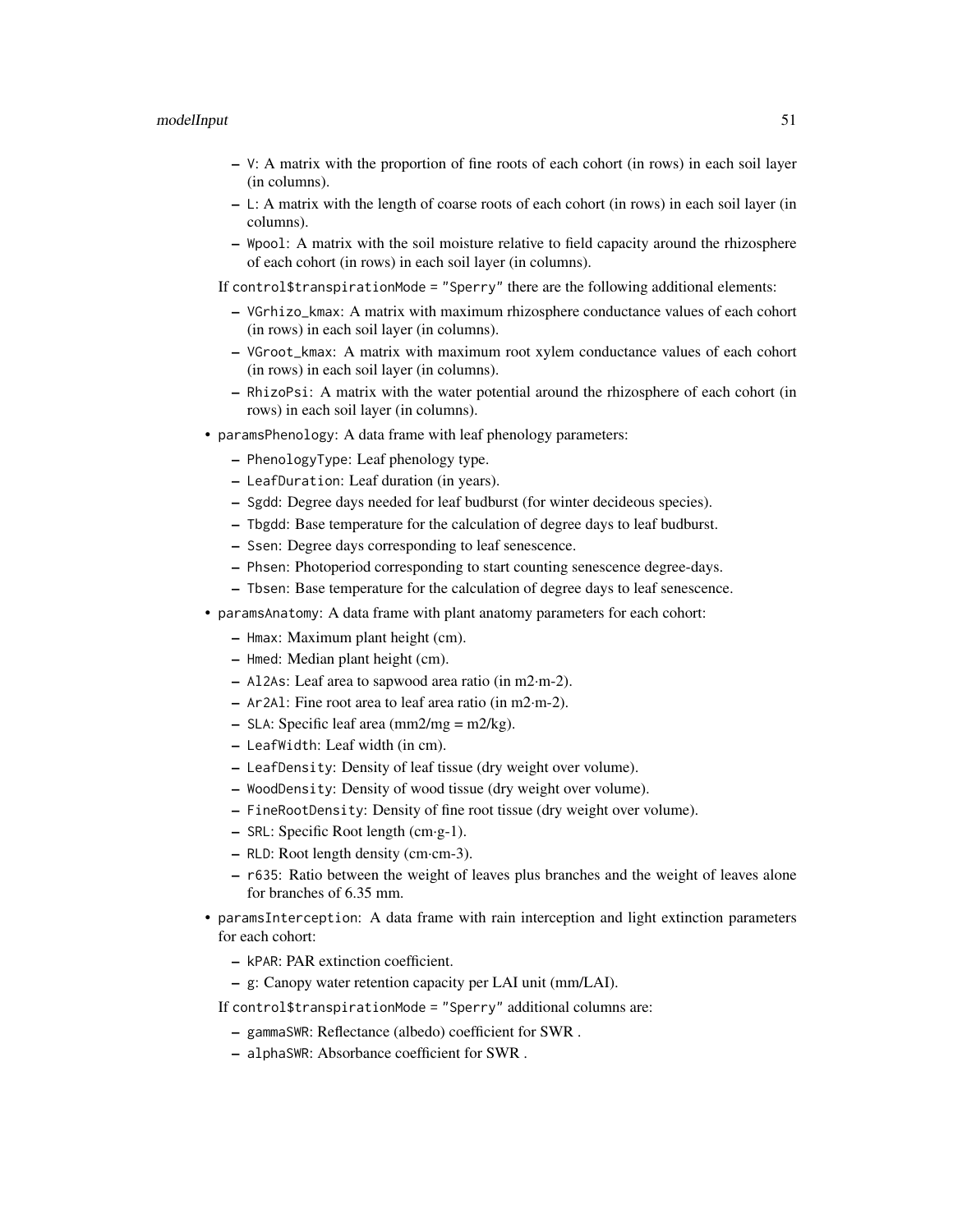- paramsTranspiration: A data frame with parameters for transpiration and photosynthesis. If control\$transpirationMode = "Granier", columns are:
	- Gswmin: Minimum stomatal conductance to water vapor (in mol H2O·m-2·s-1).
	- Tmax\_LAI: Coefficient relating LAI with the ratio of maximum transpiration over potential evapotranspiration.
	- Tmax\_LAIsq: Coefficient relating squared LAI with the ratio of maximum transpiration over potential evapotranspiration.
	- Psi\_Extract: Water potential corresponding to 50% relative conductance (in MPa).
	- Psi\_Critic: Water potential corresponding to 50% of stem cavitation (in MPa).
	- WUE: Water use efficiency for carbon assimilation (g C/mm water).
	- WUE\_decay: Exponential decay coeffient of WUE with PAR.

If control\$transpirationMode = "Sperry" columns are:

- Gswmin: Minimum stomatal conductance to water vapor (in mol H2O·m-2·s-1).
- Gswmax: Maximum stomatal conductance to water vapor (in mol H2O·m-2·s-1).
- Vmax298: Maximum Rubisco carboxilation rate at 25ºC (in micromol CO2·s-1·m-2).
- Jmax298: Maximum rate of electron transport at 25ºC (in micromol photons·s-1·m-2).
- Kmax\_stemxylem: Sapwood-specific hydraulic conductivity of stem xylem (in kg H2O·s- $1·m-2$ ).
- Kmax\_rootxylem: Sapwood-specific hydraulic conductivity of root xylem (in kg H2O·s- $1·m-2$ ).
- VCleaf\_kmax: Maximum leaf hydraulic conductance.
- VCleaf\_c, VCleaf\_d: Parameters of the leaf vulnerability curve.
- VCstem\_kmax: Maximum stem xylem conductance.
- VCstem\_c, VCstem\_d: Parameters of the stem xylem vulnerability curve.
- VCroot\_c, VCroot\_d: Parameters of the root xylem vulnerability curve.
- Plant\_kmax: Maximum whole-plant conductance.
- paramsWaterStorage: A data frame with plant water storage parameters for each cohort (only if control\$transpirationMode = "Sperry"):
	- LeafPI0: Osmotic potential at full turgor of leaves (MPa).
	- LeafEPS: Modulus of elasticity (capacity of the cell wall to resist changes in volume in response to changes in turgor) of leaves (MPa).
	- LeafAF: Apoplastic fraction (proportion of water outside the living cells) in leaves.
	- Vleaf: Storage water capacity in leaves, per leaf area (L/m2).
	- StemPI0: Osmotic potential at full turgor of symplastic xylem tissue (MPa).
	- StemEPS: Modulus of elasticity (capacity of the cell wall to resist changes in volume in response to changes in turgor) of symplastic xylem tissue (Mpa).
	- StemAF: Apoplastic fraction (proportion of water outside the living cells) in stem xylem. – Vstem: Storage water capacity in sapwood, per leaf area (L/m2).
- internalPhenology and internalWater: data frames to store internal state variables.

Functions forest2growthInput and growthInput return a list of class growthInput with the same elements as spwbInput, but with additional information.

• Element above includes the following additional columns: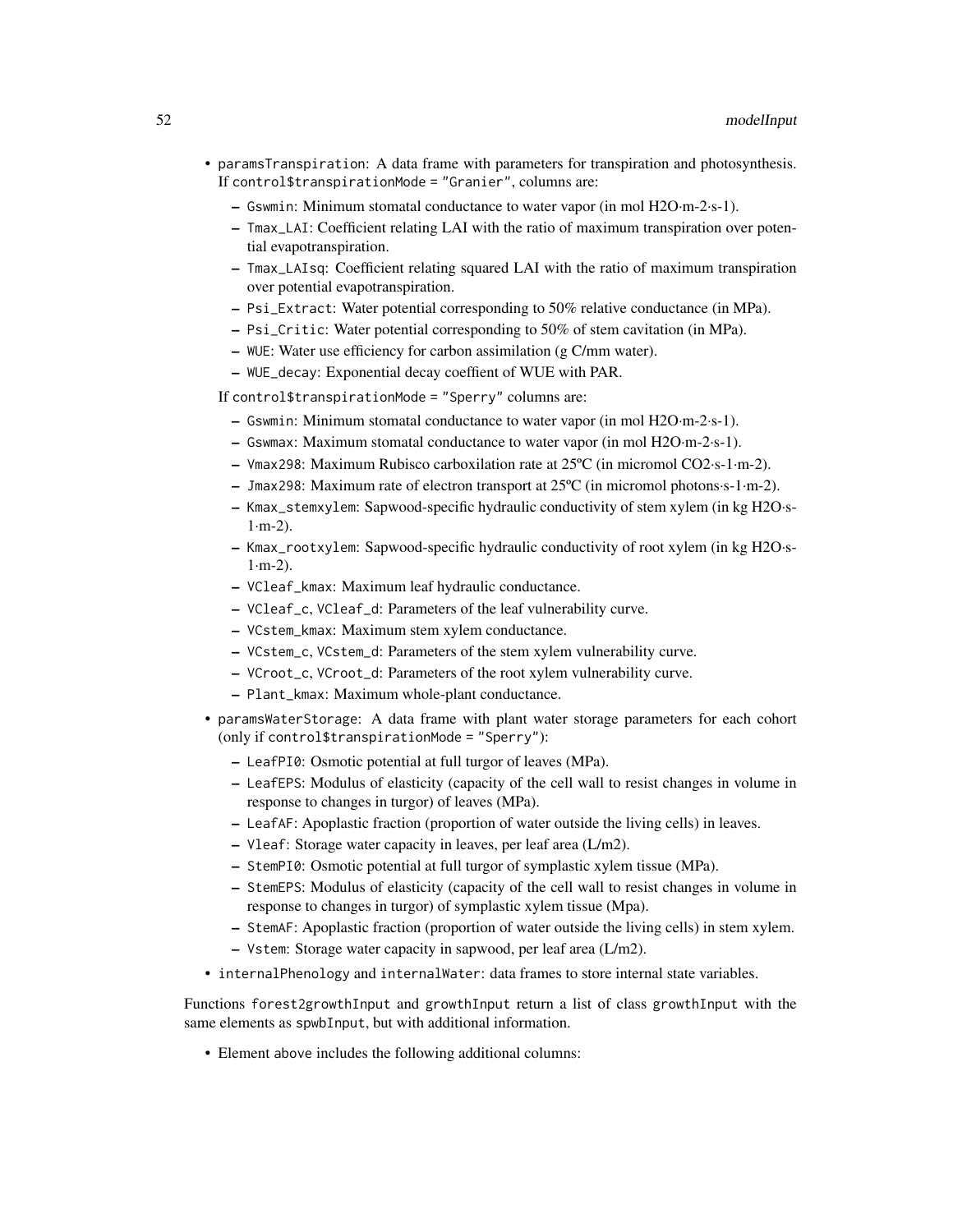- LA\_live: Live leaf area per individual (m2/ind).
- LA\_dead: Dead leaf area per individual (m2/ind).
- SA: Live sapwood area per individual (cm2/ind).
- paramsGrowth: A data frame with growth parameters for each cohort:
	- RER1eaf: Maintenance respiration rates (at  $20^{\circ}$ C) for leaves (in g gluc·g dry-1·day-1).
	- RERsapwood: Maintenance respiration rates (at 20ºC) for sapwood (in g gluc·g dry-1·day-1).
	- RERfineroot: Maintenance respiration rates (at  $20^{\circ}$ C) for fine roots (in g gluc $\cdot$ g dry-1·day-1).
	- CCleaf: Leaf construction costs (in g gluc·g dry-1).
	- CCsapwood: Sapwood construction costs (in g gluc·g dry-1).
	- CCfineroot: Fine root construction costs (in g gluc·g dry-1).
	- RGRleafmax: Maximum leaf relative growth rate (in m2·cm-2·day-1).
	- RGRsapwoodmax: Maximum sapwood relative growth rate (in cm2·cm-2·day-1).
	- RGRfinerootmax: Maximum fine root relative growth rate (in g dry·g dry-1·day-1).
	- SRsapwood: Sapwood daily senescence rate (in day-1).
	- SRfineroot: Fine root daily senescence rate (in day-1).
	- RSSG: Minimum relative starch for sapwood growth (proportion).
	- fHDmin: Minimum value of the height-to-diameter ratio (dimensionless).
	- fHDmax: Maximum value of the height-to-diameter ratio (dimensionless).
	- WoodC: Wood carbon content per dry weight (g  $C/g$  dry).
	- MortalityBaselineRate: Deterministic proportion or probability specifying the baseline reduction of cohort's density occurring in a year.
- paramsAllometry: A data frame with allometric parameters for each cohort:
	- Aash: Regression coefficient relating the square of shrub height with shrub area.
	- Absh, Bbsh: Allometric coefficients relating phytovolume with dry weight of shrub individuals.
	- Acr, B1cr, B2cr, B3cr, C1cr, C2cr: Regression coefficients used to calculate crown ratio of trees.
	- Acw, Bcw: Regression coefficients used to calculated crown width of trees.
- internalAllocation: A data frame with internal allocation variables for each cohort:
	- allocationTarget: Value of the allocation target variable.
	- leafAreaTarget: Target leaf area (m2) per individual.
	- fineRootBiomassTarget: Target fine root biomass (g dry) per individual (only if transpirationMode  $=$  "Sperry").
- internalCarbon and internalRings: data structures to store other internal state variables.

## Author(s)

Miquel De Cáceres Ainsa, CREAF

# See Also

[resetInputs](#page-78-0), [spwb](#page-100-0), [soil](#page-87-0), [forest](#page-32-0), [SpParamsMED](#page-98-0), [defaultSoilParams](#page-15-0), [plant\\_ID](#page-65-0)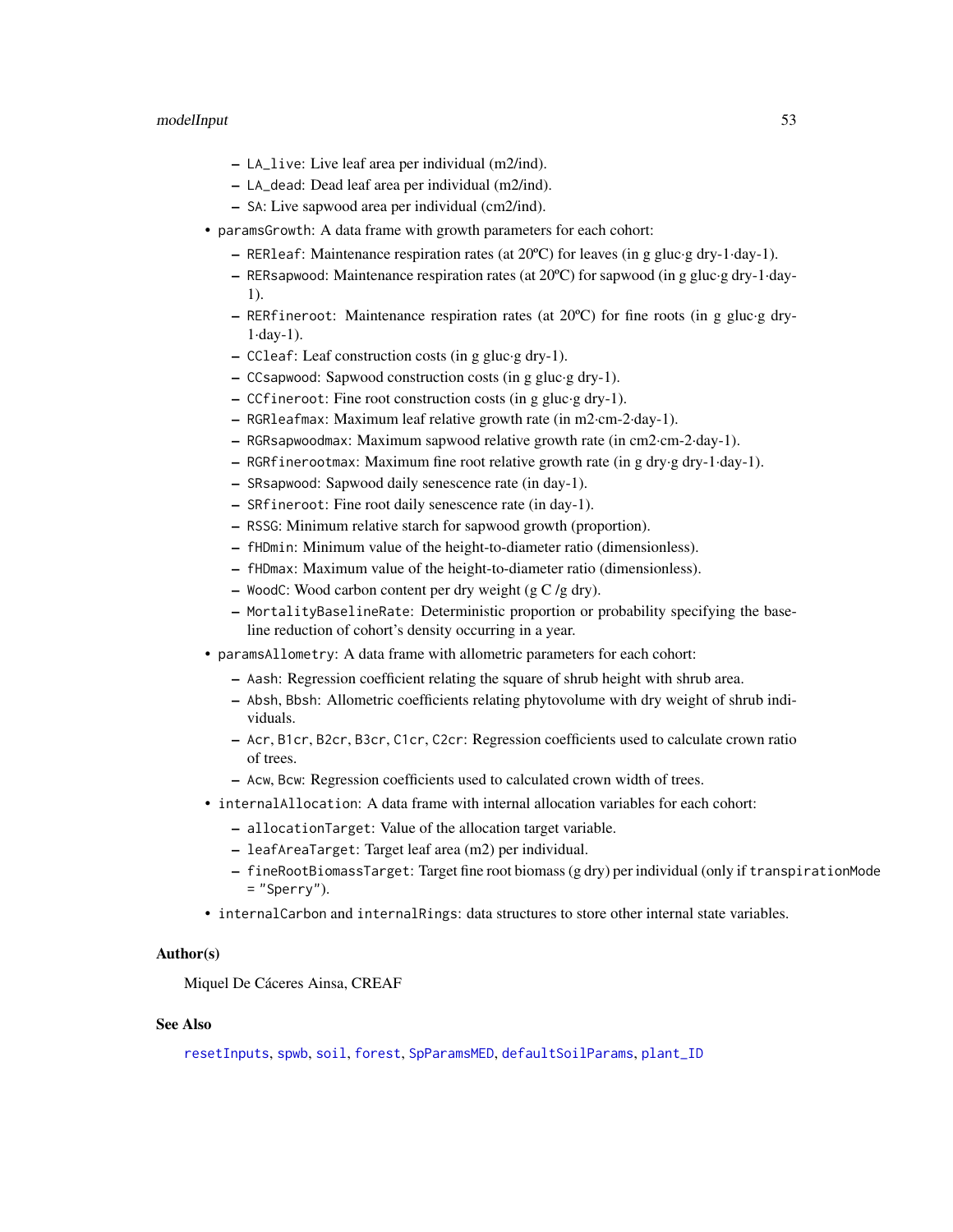# Examples

```
#Load example plot plant data
data(exampleforestMED)
#Default species parameterization
data(SpParamsMED)
# Aboveground parameters
above = forest2aboveground(exampleforestMED, SpParamsMED)
above
# Initialize soil with default soil params
examplesoil = soil(defaultSoilParams())
# Rooting depths
Z50 = c(exampleforestMED$treeData$Z50, exampleforestMED$shrubData$Z50)
Z95 = c(exampleforestMED$treeData$Z95, exampleforestMED$shrubData$Z95)
# Initialize control parameters
control = defaultControl("Granier")
# Prepare spwb input
spwbInput(above, Z50, Z95, examplesoil,SpParamsMED, control)
# When starting from an object of class 'forest' the whole process
# can be simplified:
forest2spwbInput(exampleforestMED, examplesoil, SpParamsMED, control)
# Prepare input for Sperry transpiration mode
control = defaultControl("Sperry")
forest2spwbInput(exampleforestMED,examplesoil,SpParamsMED, control)
```
modifyParams *Modify parameters*

### <span id="page-53-0"></span>Description

Routines to modify species parameter table or model input objects

#### Usage

```
modifySpParams(SpParams, customParams, subsetSpecies = TRUE)
modifyCohortParams(x, customParams, verbose = TRUE)
modifyInputParams(x, customParams, verbose = TRUE)
```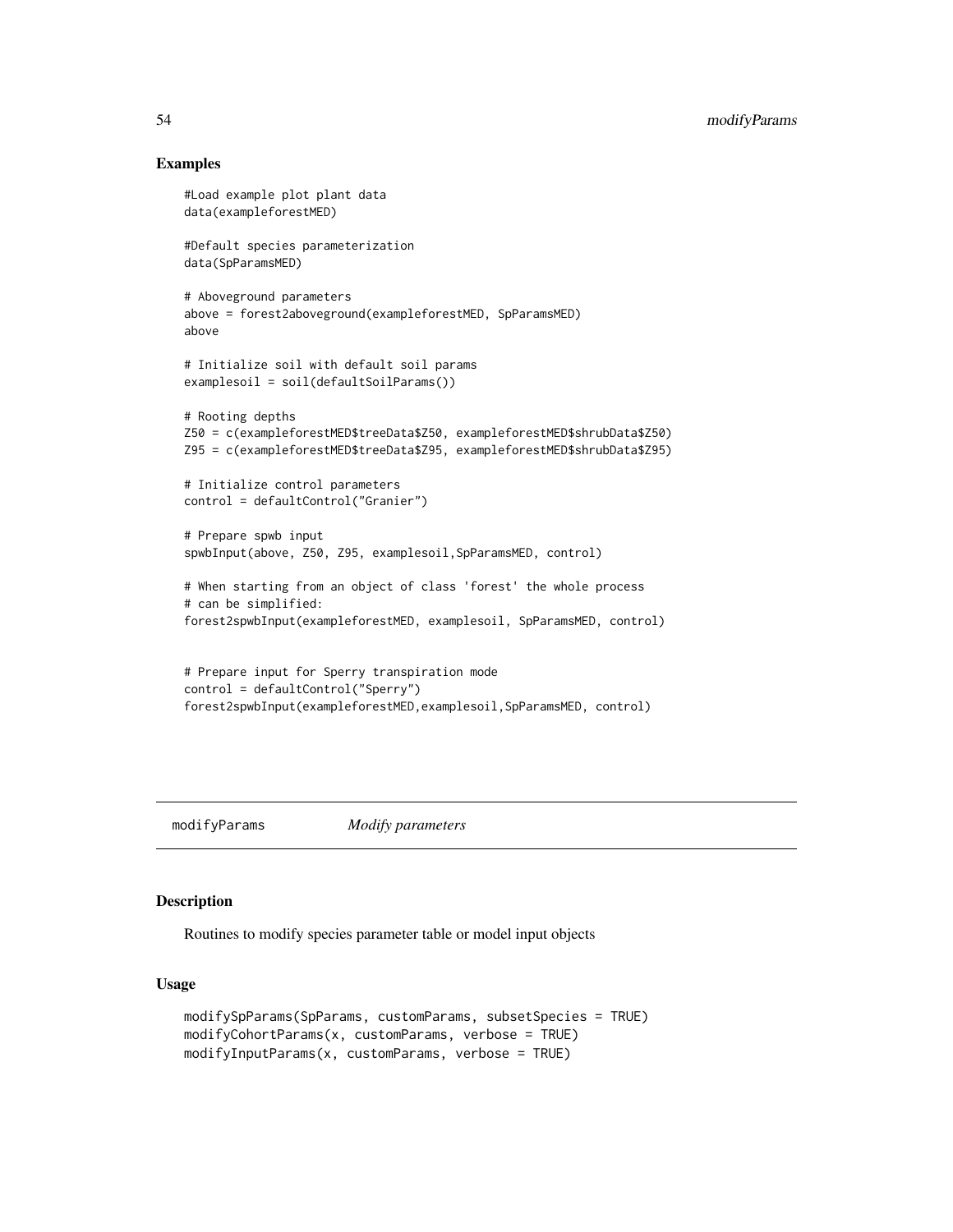## modifyParams 55

#### Arguments

| X             | A model input object of class spwbInput or growthInput.                                                       |
|---------------|---------------------------------------------------------------------------------------------------------------|
| SpParams      | A species parameter data frame, typically SpParamsMED.                                                        |
| customParams  | A data frame or a named vector with new parameter values (see details).                                       |
| subsetSpecies | A flag to indicate that the output data frame should include only those species<br>mentioned in customParams. |
| verbose       | A flag to indicate that messages should be printed on the console.                                            |

#### Details

When calling function modifySpParams, customParams should be a data frame with as many rows as species and as many columns as parameters to modify, plus a column called 'SpIndex' to match species between the two tables.

When calling modifyCohortParams, customParams can be a data frame with as many rows as cohorts and as many columns as parameters to modify, plus a column called 'Cohort' which will be matched with the cohort names given by [spwbInput](#page-48-0) or [growthInput](#page-48-0). Alternatively, customParams can be a named list or named numeric vector as for modifyInputParams.

When calling modifyInputParams, customParams must be either a named list or a named numeric vector. Cohort parameters are specified using the syntax "<cohortName>/<paramName>" for names (e.g. "T2\_176/Z50" to modify parameter  $Z50'$  of cohort  $T2_176'$ ). Soil layer parameters are specified using the syntax "<paramName>@#layer" for names, where #layer is the layer index (e.g. "rfc@1" will modify the rock fragment content of soil layer 1). Control parameters are specified using either "<paramName>" (e.g "phloemConductanceFactor") or "<param-Name>\$<subParamName>" (e.g "maximumRelativeGrowthRates\$leaf"). It may seem unnecessary to modify soil or control parameters via a function, but modifyInputParams is called from optimization functions (see [optimization](#page-56-0)).

## Value

Function modifySpParams returns a modified species parameter data frame.

Functions modifyCohortParams and modifyInputParams return a modified [spwbInput](#page-48-0) or [growthInput](#page-48-0) object. Note that modifications may affect other parameters beyond those indicated in customParams, as a result of parameter dependencies (see examples).

#### Author(s)

Miquel De Cáceres Ainsa, CREAF

### See Also

[spwbInput](#page-48-0), [SpParamsMED](#page-98-0), [optimization](#page-56-0)

## Examples

#Load example daily meteorological data data(examplemeteo)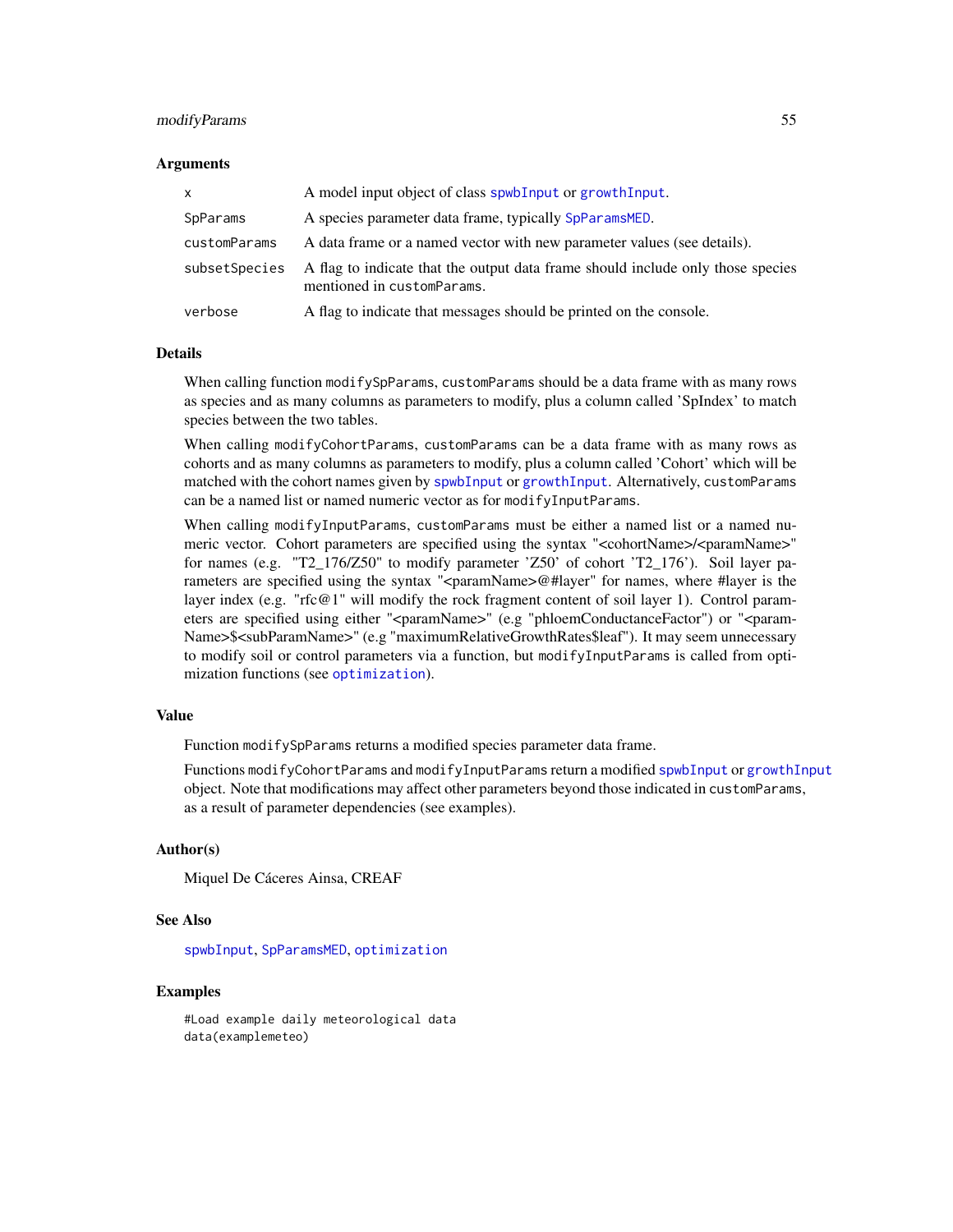### 56 Mortality and the contract of the contract of the contract of the contract of the contract of the contract of the contract of the contract of the contract of the contract of the contract of the contract of the contract

```
#Load example plot plant data
data(exampleforestMED)
#Default species parameterization
data(SpParamsMED)
#Initialize soil with default soil params (4 layers)
examplesoil = soil(defaultSoilParams(4))
#Initialize control parameters
control = defaultControl("Granier")
#Initialize input
x1 = forest2spwbInput(exampleforestMED,examplesoil, SpParamsMED, control)
# Cohort name for Pinus halepensis
PH_coh = paste0("T1_", SpParamsMED$SpIndex[SpParamsMED$Name=="Pinus halepensis"])
PH_coh
# Modify Z50 and Z95 of Pinus halepensis cohort
customParams <- c(200,2000)
names(customParams) <- paste0(PH_coh,c("/Z50", "/Z95"))
x1m <- modifyInputParams(x1, customParams)
# Inspect original and modified objects
x1$below
x1m$below
# Inspect dependencies: fine root distribution across soil layers
x1$belowLayers$V
x1m$belowLayers$V
# Modify rock fragment content and sand proportion of soil layer 1
x1s <- modifyInputParams(x1, c("rfc@1" = 5, "sand@1" = 10))
# Inspect original and modified soils
x1$soil
x1s$soil
# When modifying growth input objects dependencies increase
x1 = forest2growthInput(exampleforestMED,examplesoil, SpParamsMED, control)
customParams <- c(2000,2)
names(customParams) <- paste0(PH_coh,c("/Al2As", "/LAI_live"))
x1m <- modifyInputParams(x1, customParams)
```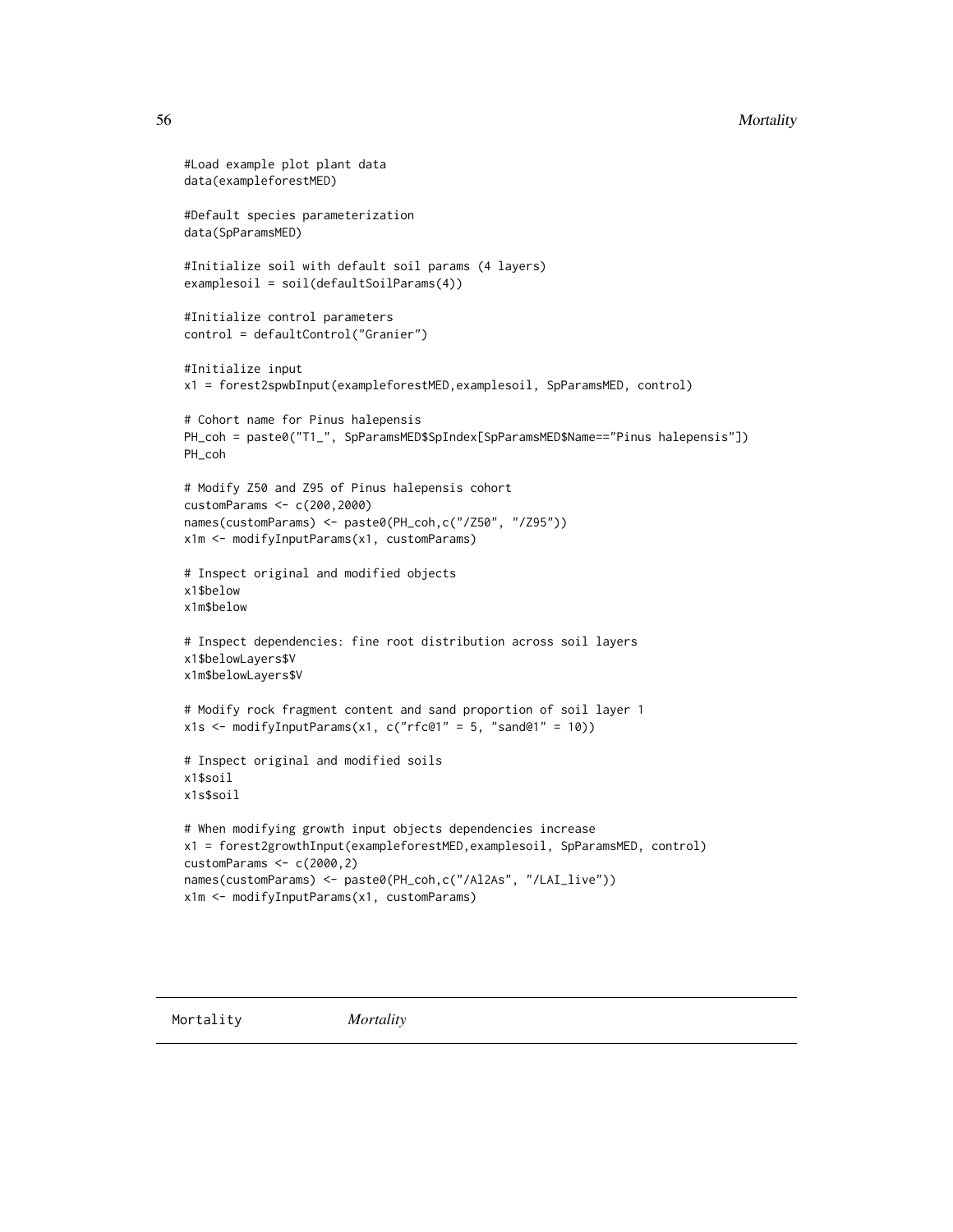# optimization 57

# Description

A simple function to determine a daily mortality likelihood according to the value of a stress variable.

# Usage

```
mortality_dailyProbability(basalMortalityRate, stressValue,
                           stressThreshold, minValue = 0.0,
                           exponent = 10.0)
```
# Arguments

basalMortalityRate

|                 | Basal daily mortality rate per individual.                                                                           |  |
|-----------------|----------------------------------------------------------------------------------------------------------------------|--|
| stressValue     | Current value of the stress variable (lower values indicate stronger stress).                                        |  |
| stressThreshold |                                                                                                                      |  |
|                 | Threshold to indicate that lower values increase mortality likelihood.                                               |  |
| minValue        | Minimum value of the stress variable (i.e. maximum stress), corresponding to<br>probability of mortality equal to 1. |  |
| exponent        | Coefficient modulating the steepness of the relationship.                                                            |  |

#### Value

Returns a probability (between 0 and 1).

# Author(s)

Miquel De Cáceres Ainsa, CREAF

#### See Also

[growth](#page-37-0)

<span id="page-56-0"></span>optimization *Multiple model runs and function factories for optimization routines*

# Description

Function factories to generate functions to be used in model calibration, uncertainty or sensitivity analysis.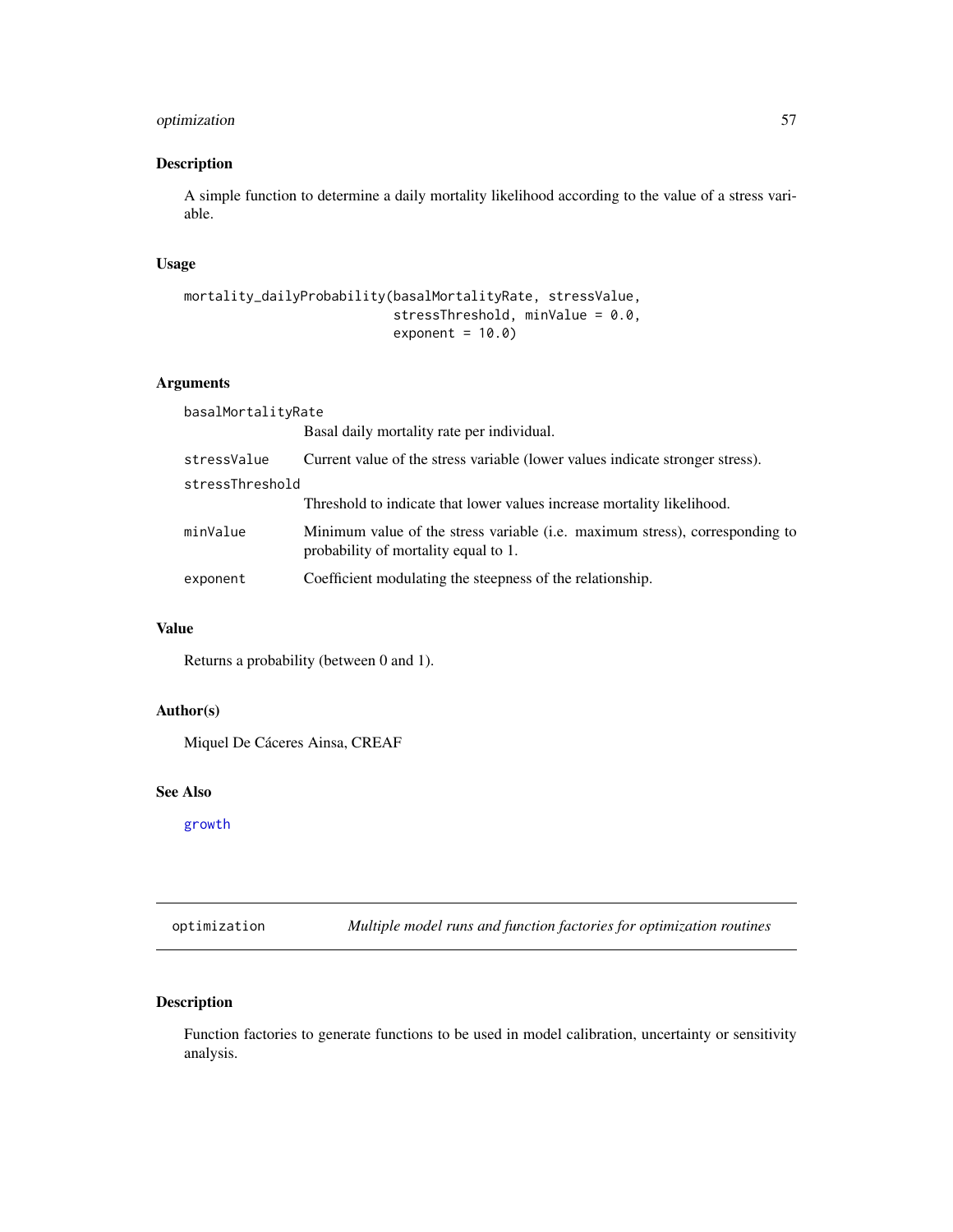## Usage

```
multiple_runs(parMatrix, x,
              meteo, latitude,
              elevation = NA, slope = NA, aspect = NA,
              summary_function = NULL, args = NULL,
              verbose = TRUE)
optimization_function(parNames, x,
                      meteo, latitude,
                      elevation = NA, slope = NA, aspect = NA,
                      summary_function, args= NULL)
optimization_evaluation_function(parNames, x,
                      meteo, latitude,
                      elevation = NA, slope = NA, aspect = NA,
                      measuredData, type = "SWC", cohorts = NULL,
                      temporalResolution = "day",
                      metric = "loglikelihood")
optimization_multicohort_function(cohortParNames, cohortNames, x,
                      meteo, latitude,
                      otherParNames = NULL,
                      elevation = NA, slope = NA, aspect = NA,
                      summary_function, args= NULL)
optimization_evaluation_multicohort_function(cohortParNames, cohortNames, x,
                      meteo, latitude,
                      otherParNames = NULL,
                      elevation = NA, slope = NA, aspect = NA,
                      measuredData, type = "SWC", cohorts = cohortNames,
                      temporalResolution = "day",
                      metric = "loglikelihood")
```
# Arguments

| parMatrix    | A matrix of parameter values with runs in rows and parameters in columns. Col-<br>umn names should follow parameter modification naming rules (see examples<br>and naming rules in modifyInputParams).                                                                                            |
|--------------|---------------------------------------------------------------------------------------------------------------------------------------------------------------------------------------------------------------------------------------------------------------------------------------------------|
| parNames     | A string vector of parameter names (see examples and naming rules in modify Input Params).                                                                                                                                                                                                        |
| $\mathsf{x}$ | An object of class spwbInput or growthInput.                                                                                                                                                                                                                                                      |
|              | meteo, latitude, elevation, slope, aspect<br>Additional parameters to simulation functions spwb or growth.                                                                                                                                                                                        |
| verbose      | A flag to indicate extra console output.                                                                                                                                                                                                                                                          |
| measuredData | A data frame with observed/measured values. Dates should be in row names,<br>whereas columns should be named according to the type of output to be evalu-<br>ated (see details).                                                                                                                  |
| type         | A string with the kind of model output to be evaluated. Accepted values are<br>"SWC" (soil moisture content), "REW" relative extractable water, "ETR" (total<br>evapotranspiration), "E" (transpiration per leaf area), "LFMC" (live fuel moisture<br>content) and "WP" (plant water potentials). |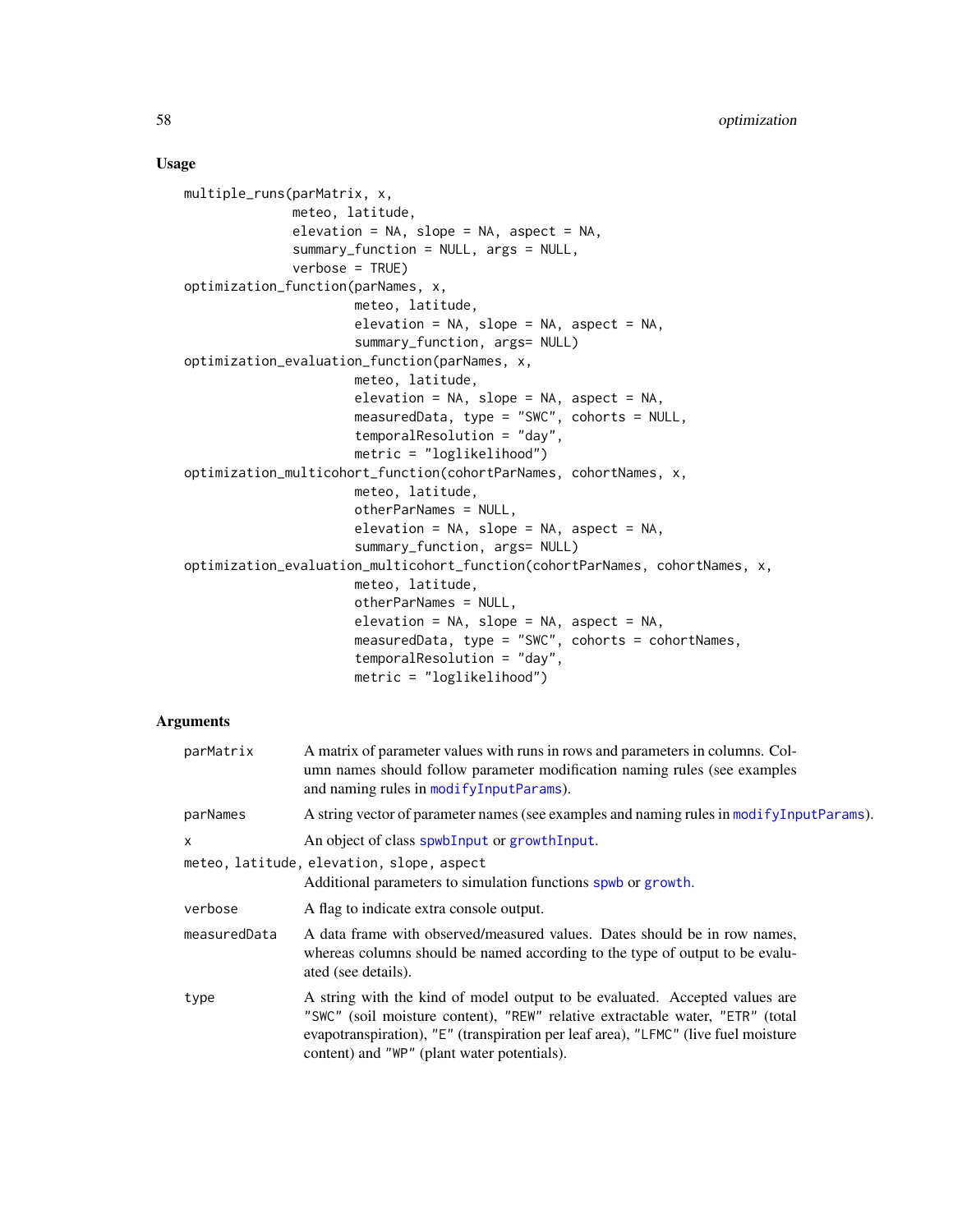| cohorts            | A string or a vector of strings with the cohorts to be compared (e.g. "T1_68"). If<br>several cohort names are provided, the function optimization_cohorts_function<br>evaluates the performance for each one and provides the mean value. If NULL<br>results for the first cohort will be evaluated. |
|--------------------|-------------------------------------------------------------------------------------------------------------------------------------------------------------------------------------------------------------------------------------------------------------------------------------------------------|
| temporalResolution |                                                                                                                                                                                                                                                                                                       |
|                    | A string to indicate the temporal resolution of the model evaluation, which can<br>be "day", "week", "month" or "year". Observed and modelled values are aggre-<br>gated temporally (using either means or sums) before comparison.                                                                   |
| metric             | An evaluation metric (see evaluation_metric).                                                                                                                                                                                                                                                         |
| summary_function   |                                                                                                                                                                                                                                                                                                       |
|                    | A function whose input is the result of spwb or growth. The function must return<br>a numeric scalar in the case of optimization_function, but is not restricted in<br>the case of multiple_runs.                                                                                                     |
| args               | A list of additional arguments of optimization_function.                                                                                                                                                                                                                                              |
|                    | cohortParNames A string vector of vegetation parameter names for cohorts (e.g. 'Z95' or 'psiEx-<br>$\text{tract}$ ).                                                                                                                                                                                  |
| cohortNames        | A string vector of cohort names. All cohorts will be given the same parameter<br>values for each parameter in 'cohortParNames'.                                                                                                                                                                       |
| otherParNames      | A string vector of parameter names (see examples and naming rules in modifyInputParams)<br>for non-vegetation parameters (i.e. control parameters and soil parameters).                                                                                                                               |
|                    |                                                                                                                                                                                                                                                                                                       |

## Details

See [evaluation](#page-17-1) for details regarding how to specify measured data.

Functions produced by these function factories should be useful for sensitivity analyses using package 'sensitivity'.

Parameter naming (i.e. parNames) should follow the rules specified in section details of [modifyInputParams](#page-53-0). The exception to the naming rules applies when multiple cohorts are to be modified to the same values with functions optimization\_multicohort\_function and optimization\_evaluation\_multicohort\_function. Then, only a vector of parameter names is supplied for cohortParNames.

## Value

Function multiple\_runs returns a list, whose elements are either the result of calling simulation models or the result of calling summary\_function afterwards.

Function optimization\_function returns a function whose parameters are parameter values and whose return is a prediction scalar (e.g. total transpiration).

Function optimization\_evaluation\_function returns a function whose parameters are parameter values and whose return is an evaluation metric (e.g. loglikelihood of the data observations given model predictions). If evaluation data contains information for different cohorts (e.g. plant water potentials or transpiration rates) then the evaluation is performed for each cohort and the metrics are averaged.

Function optimization\_multicohorts\_function returns a function whose parameters are parameter values and whose return is a prediction scalar (e.g. total transpiration). The difference with optimization\_function is that multiple cohorts are set to the same parameter values.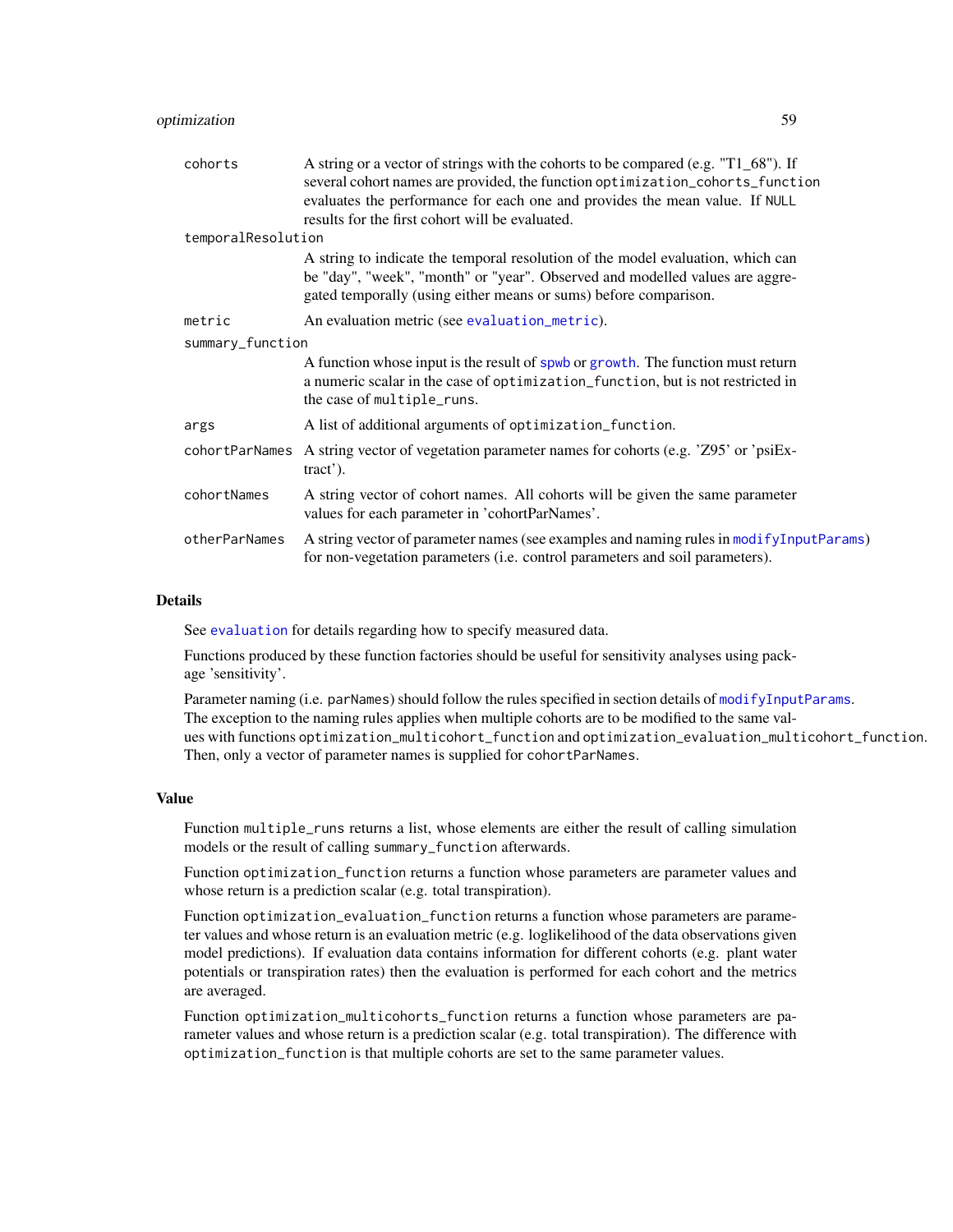Function optimization\_evaluation\_multicohort\_function returns a function whose parameters are parameter values and whose return is an evaluation metric (e.g. loglikelihood of the data observations given model predictions). If evaluation data contains information for different cohorts (e.g. plant water potentials or transpiration rates) then the evaluation is performed for each cohort and the metrics are averaged. The difference with optimization\_evaluation\_function is that multiple cohorts are set to the same parameter values.

# Author(s)

Miquel De Cáceres Ainsa, CREAF

## See Also

[evaluation\\_metric](#page-17-0), [modifyInputParams](#page-53-0), [spwb](#page-100-0), [growth](#page-37-0)

## Examples

```
## Not run:
#Load example daily meteorological data
data(examplemeteo)
#Load example plot plant data
data(exampleforestMED)
#Default species parameterization
data(SpParamsMED)
#Initialize soil with default soil params (4 layers)
examplesoil = soil(defaultSoilParams(4))
#Initialize control parameters
control = defaultControl("Granier")
#Initialize input
x1 = forest2spwbInput(exampleforestMED,examplesoil, SpParamsMED, control)
# Cohort name for Pinus halepensis
PH_coh = paste0("T1_", SpParamsMED$SpIndex[SpParamsMED$Name=="Pinus halepensis"])
PH_coh
#Parameter names of interest
parNames = c(paste0(PH_coh,"/Z50"), paste0(PH_coh,"/Z95"))
#Specify parameter matrix
parMatrix <- cbind(c(200,300), c(500,1000))
colnames(parMatrix) <- parNames
#Define a summary function as the total transpiration over the simulated period
sf<-function(x) {sum(x$WaterBalance$Transpiration, na.rm=TRUE)}
#Perform two runs and evaluate the summary function
```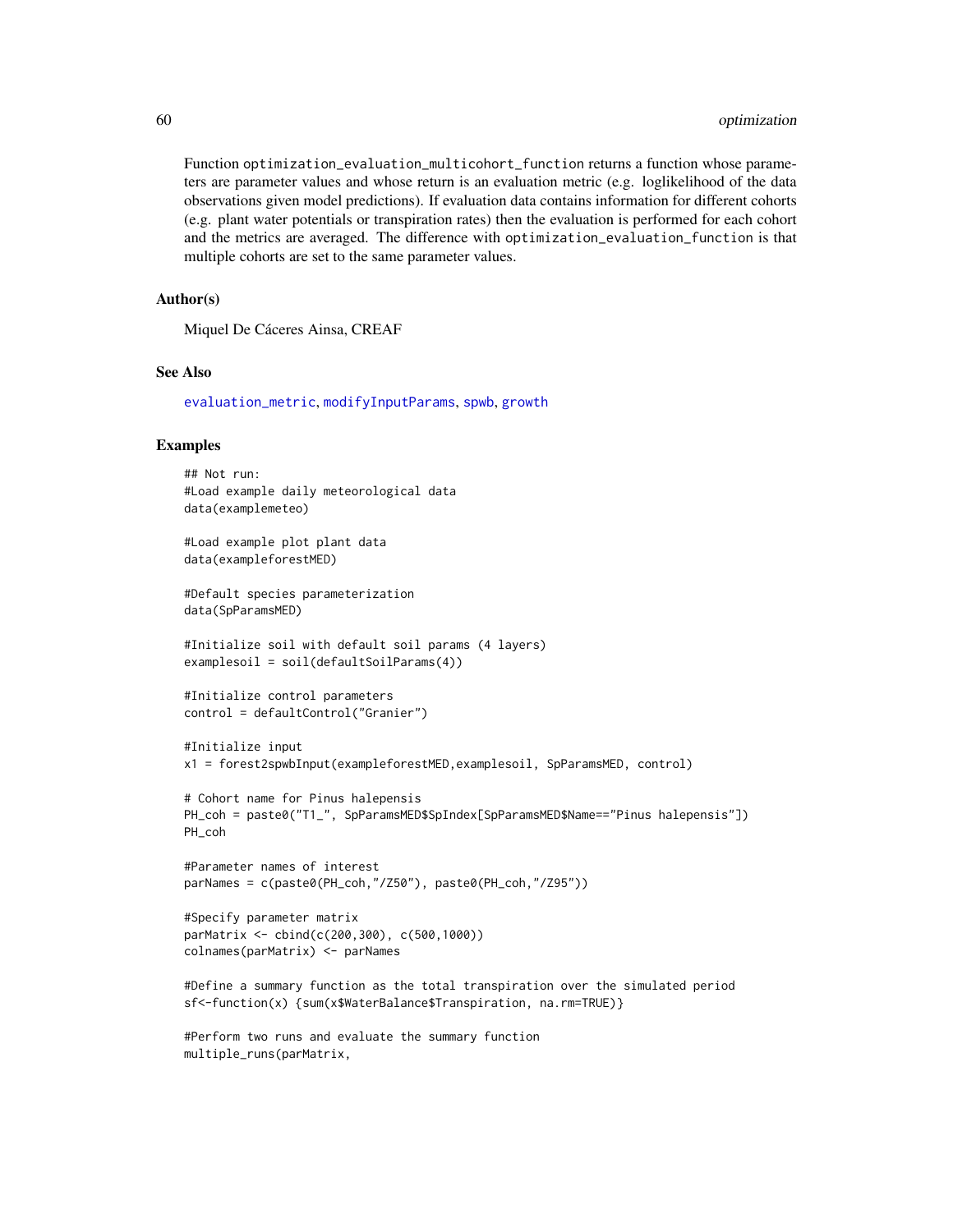```
x1, examplemeteo, latitude = 42, elevation = 100,
              summary_function = sf)
#Load observed data (in this case the same simulation results with some added error)
# Generate a prediction function for total transpiration over the simulated period
# as a function of parameters "Z50" and "Z95" for Pinus halepensis cohort
of<-optimization_function(parNames = parNames,
                          x = x1,
                          meteo = examplemeteo,
                          latitude = 41.82592, elevation = 100,
                          summary_function = sf)
# Evaluate for the values of the parameter matrix
of(parMatrix[1, ])
of(parMatrix)
# Generate a loglikelihood function for soil water content
# as a function of parameters "Z50" and "Z95" for Pinus halepensis cohort
data(exampleobs)
oef<-optimization_evaluation_function(parNames = parNames,
                x = x1,
                meteo = examplemeteo, latitude = 41.82592, elevation = 100,
               measuredData = exampleobs, type = "SWC",
               metric = "loglikelihood")
# Loglikelihood for the values of the parameter matrix
oef(parMatrix[1, ])
oef(parMatrix)
## End(Not run)
```
Parameter means *Parameter average values*

## Description

Internal data set with parameter averages for taxonomic families. This is used by input initialization functions to provide suitable parameter values when missing from species parameter tables.

#### Format

Data frame trait\_family\_means has taxonomic families in rows and parameter names as columns.

#### Source

Same sources as [SpParamsMED](#page-98-0)

# See Also

[SpParamsMED](#page-98-0), [spwbInput](#page-48-0)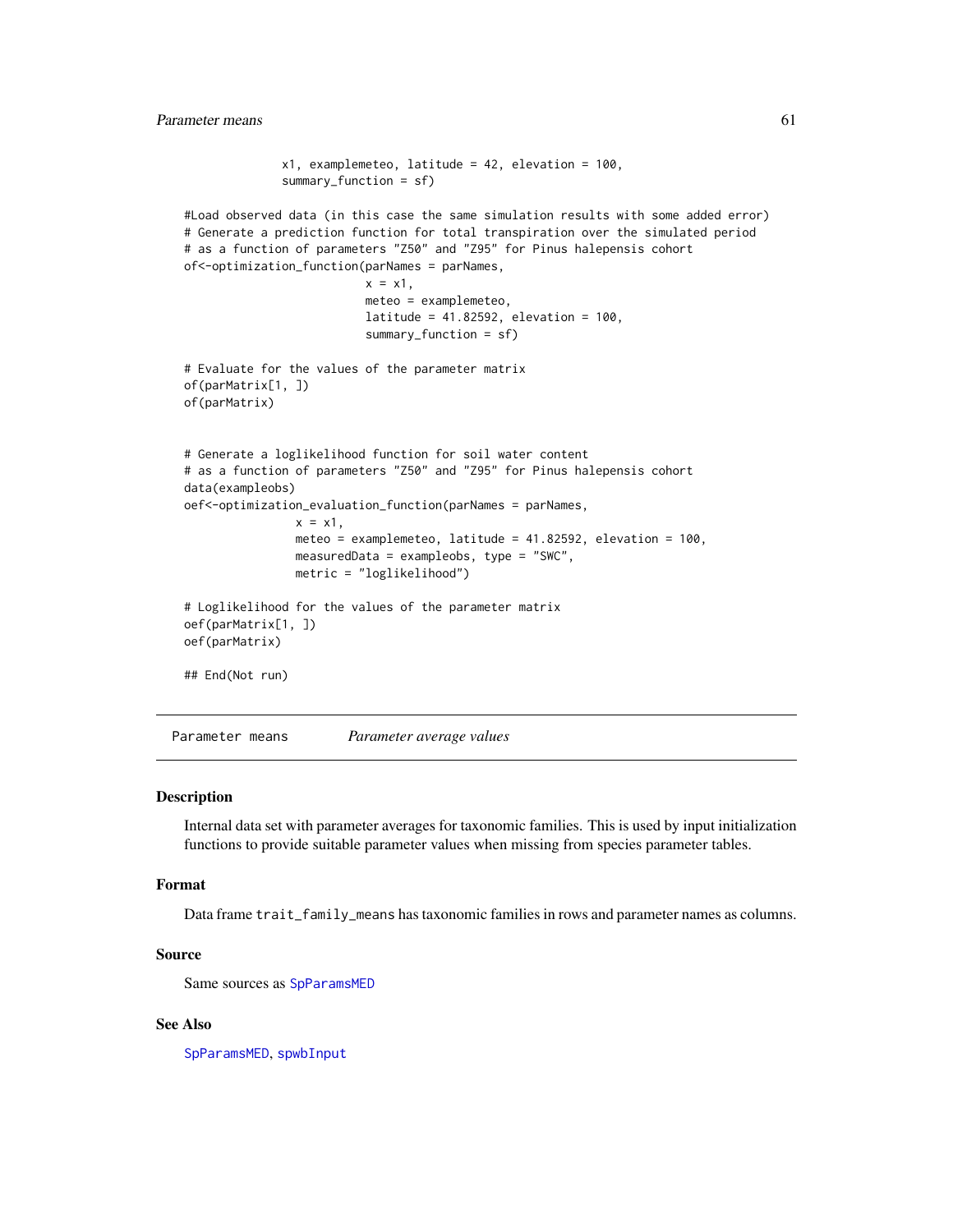# Examples

medfate:::trait\_family\_means

pheno\_updateLeaves *Leaf phenology*

#### **Description**

Function pheno\_leafDevelopmentStatus returns the expanded status (0 to 1) of leaves according to the growth degree days required to start bud burst and leaf unfolding, as dictated by a simple ecodormancy (one-phase) model (Chuine et al. 2013). Function pheno\_leafSenescenceStatus returns the 0/1 senescence status of leaves according to the one-phase senescence model of Delpierre et al. (2009) on the basis of photoperiod and temperature. Function pheno\_updateLeaves updates the status of expanded leaves and dead leaves of object x given the photoperiod, temperature and wind of a given day. It applies the development model for 1 < doy < 180 and the senescence model for  $181 > \text{doy} > 365$ .

## Usage

```
pheno_leafDevelopmentStatus(Sgdd, gdd, unfoldingDD = 300)
pheno_leafSenescenceStatus(Ssen, sen)
pheno_updatePhenology(x, doy, photoperiod, tmean)
pheno_updateLeaves(x, wind, fromGrowthModel)
```
# Arguments

| Sgdd            | Degree days required for leaf budburst (in Celsius).                 |
|-----------------|----------------------------------------------------------------------|
| gdd             | Cumulative degree days (in Celsius)                                  |
| unfoldingDD     | Degree-days for complete leaf unfolding after budburst has occurred. |
| Ssen            | Threshold to start leaf senescence.                                  |
| sen             | Cumulative senescence variable.                                      |
| X               | An object of class spwbInput.                                        |
| dov             | Day of the year.                                                     |
| photoperiod     | Day length (in hours).                                               |
| tmean           | Average day temperature (in Celsius).                                |
| wind            | Average day wind speed (in m/s).                                     |
| fromGrowthModel |                                                                      |
|                 |                                                                      |

Boolean flag to indicate that routine is called from [growth](#page-37-0) simulation function.

# Value

Function pheno\_leafDevelopmentStatus returns a vector of values between 0 and 1, whereas function pheno\_leafSenescenceStatus returns a vector of 0 (senescent) and 1 (expanded) values. The other two functions do not return any value (see details).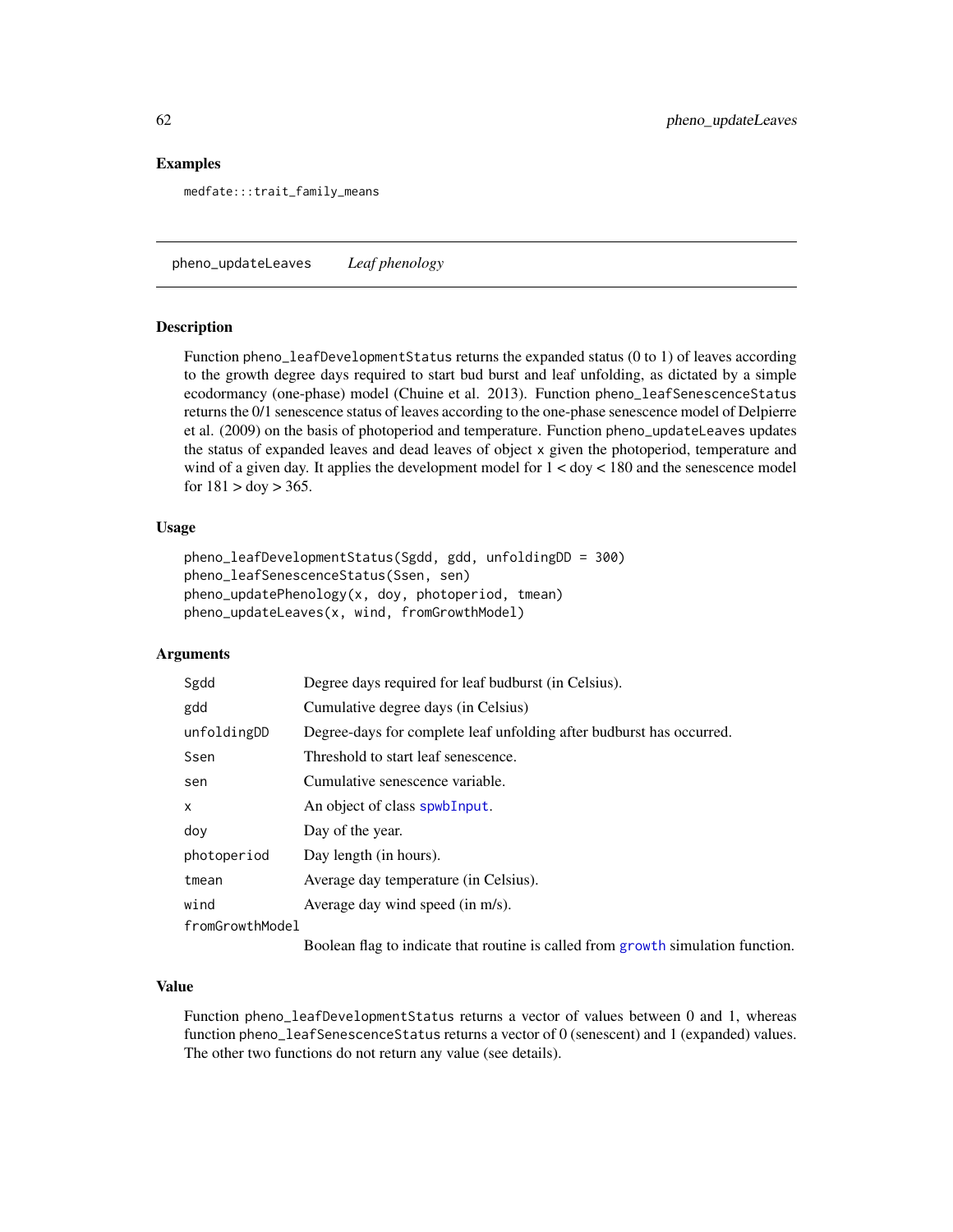#### photo 63

## **Note**

Functions pheno\_updatePhenology and pheno\_updateLeaves modify the input object x. The first modifies phenological state and the second modifies the leaf area accordingly.

#### Author(s)

Miquel De Cáceres Ainsa, CREAF

### References

Chuine, I., De Cortazar-Atauri, I.G., Kramer, K., Hänninen, H., 2013. Plant development models. Phenology: An Integrative Environmental Science. Springer, pp. 275–293.

Delpierre N, Dufrêne E, Soudani K et al (2009) Modelling interannual and spatial variability of leaf senescence for three deciduous tree species in France. Agric For Meteorol 149:938–948. doi:10.1016/j.agrformet.2008.11.014

#### See Also

[spwb](#page-100-0), [spwbInput](#page-48-0)

photo *Photosynthesis submodel functions*

## **Description**

Set of functions used in the calculation of photosynthesis.

### Usage

```
photo_GammaTemp(Tleaf)
photo_KmTemp(Tleaf, Oi = 209)
photo_VmaxTemp(Vmax298, Tleaf)
photo_JmaxTemp(Jmax298, Tleaf)
photo_electronLimitedPhotosynthesis(Q, Ci, GT, Jmax)
photo_rubiscoLimitedPhotosynthesis(Ci, GT, Km, Vmax)
photo_photosynthesis(Q, Catm, Gc, Tleaf, Vmax298, Jmax298, verbose = FALSE)
photo_leafPhotosynthesisFunction(E, psiLeaf, Catm, Patm, Tair, vpa, u,
                             absRad, Q, Vmax298, Jmax298,
                             leafWidth = 1.0, reflexArea = 1, verbose = FALSE)photo_leafPhotosynthesisFunction2(E, psiLeaf, Catm, Patm, Tair, vpa, u,
                             SWRabs, LWRnet, Q, Vmax298, Jmax298,
                             leafWidth = 1.0, refLeafArea = 1, verbose = FALSE)
photo_sunshadePhotosynthesisFunction(E, psiLeaf, Catm, Patm, Tair, vpa,
                                     SLarea, SHarea, u,
                                     absRadSL, absRadSH, QSL, QSH,
                                    Vmax298SL, Vmax298SH, Jmax298SL, Jmax298SH,
                                     leafWidth = 1.0, verbose = FALSE)
```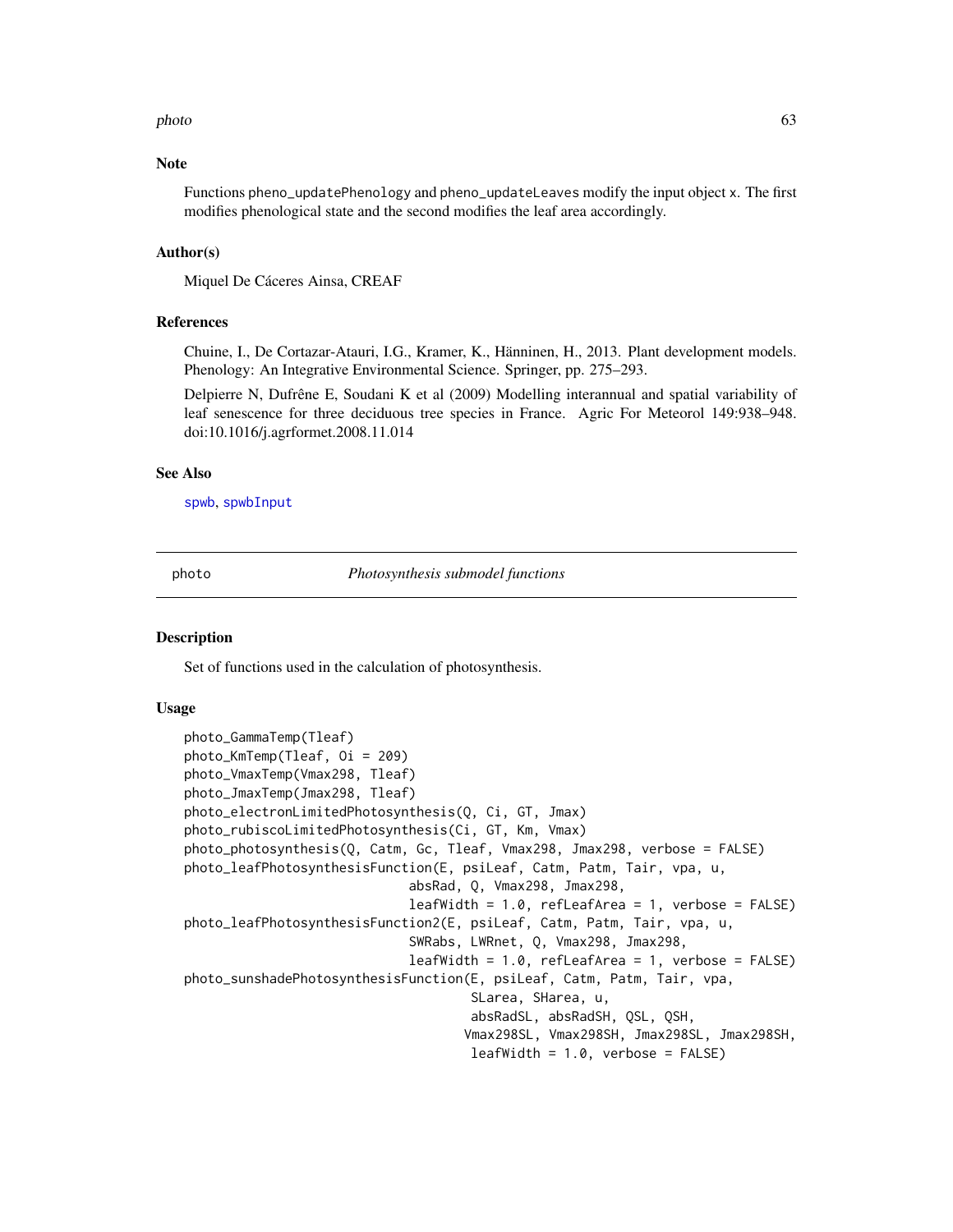64 photo

```
photo_multilayerPhotosynthesisFunction(E, psiLeaf, Catm, Patm, Tair, vpa,
                                      SLarea, SHarea, u,
                                      absRadSL, absRadSH, QSL, QSH,
                                      Vmax298, Jmax298, leafWidth = 1.0,
                                      verbose = FALSE)
```
# Arguments

| Tleaf                         | Leaf temperature (in $^{\circ}C$ ).                                                                                                                                                                                                                  |
|-------------------------------|------------------------------------------------------------------------------------------------------------------------------------------------------------------------------------------------------------------------------------------------------|
| 0i                            | Oxigen concentration (mmol*mol-1).                                                                                                                                                                                                                   |
| Vmax298, Vmax298SL, Vmax298SH |                                                                                                                                                                                                                                                      |
|                               | Maximum Rubisco carboxylation rate per leaf area at 298°K (i.e. 25 °C) (micromol*s-<br>1*m-2) (for each canopy layer in the case of photo_multilayerPhotosynthesisFunction).<br>'SH' stands for shade leaves, whereas 'SL' stands for sunlit leaves. |
| Jmax298, Jmax298SL, Jmax298SH |                                                                                                                                                                                                                                                      |
|                               | Maximum electron transport rate per leaf area at 298°K (i.e. 25 °C) (micromol*s-<br>1*m-2) (for each canopy layer in the case of photo_multilayerPhotosynthesisFunction).<br>'SH' stands for shade leaves, whereas 'SL' stands for sunlit leaves.    |
| Q                             | Active photon flux density (micromol $* s-1 * m-2$ ).                                                                                                                                                                                                |
| Сi                            | CO2 internal concentration (micromol * mol-1).                                                                                                                                                                                                       |
| GT                            | CO2 saturation point corrected by temperature (micromol * mol-1).                                                                                                                                                                                    |
| Jmax                          | Maximum electron transport rate per leaf area (micromol*s-1*m-2).                                                                                                                                                                                    |
| Кm                            | $Km = Kc*(1.0+(0i/Ko))$ - Michaelis-Menten term corrected by temperature (in<br>micromol * mol-1).                                                                                                                                                   |
| Vmax                          | Maximum Rubisco carboxylation rate per leaf area (micromol*s-1*m-2).                                                                                                                                                                                 |
| Catm                          | CO2 air concentration (micromol * mol-1).                                                                                                                                                                                                            |
| Gc                            | CO2 leaf (stomatal) conductance (mol $* s-1 * m-2$ ).                                                                                                                                                                                                |
| Ε                             | Transpiration flow rate per leaf area (mmol*s-1*m-2).                                                                                                                                                                                                |
| psiLeaf                       | Leaf water potential (MPa).                                                                                                                                                                                                                          |
| Patm                          | Atmospheric air pressure (in kPa).                                                                                                                                                                                                                   |
| Tair                          | Air temperature (in °C).                                                                                                                                                                                                                             |
| vpa                           | Vapour pressure deficit (in kPa).                                                                                                                                                                                                                    |
| u                             | Wind speed above the leaf boundary (in m/s) (for each canopy layer in the case<br>of photo_multilayerPhotosynthesisFunction).                                                                                                                        |
| absRad                        | Absorbed long- and short-wave radiation (in $W^*m^2$ ).                                                                                                                                                                                              |
| SWRabs                        | Absorbed short-wave radiation (in W·m-2).                                                                                                                                                                                                            |
| LWRnet                        | Net long-wave radiation balance (in W·m-2).                                                                                                                                                                                                          |
| leafWidth                     | Leaf width (in cm).                                                                                                                                                                                                                                  |
| refLeafArea                   | Leaf reference area.                                                                                                                                                                                                                                 |
| verbose                       | Boolean flag to indicate console output.                                                                                                                                                                                                             |
| SLarea, SHarea                | Leaf area index of sunlit/shade leaves (for each canopy layer in the case of<br>photo_multilayerPhotosynthesisFunction).                                                                                                                             |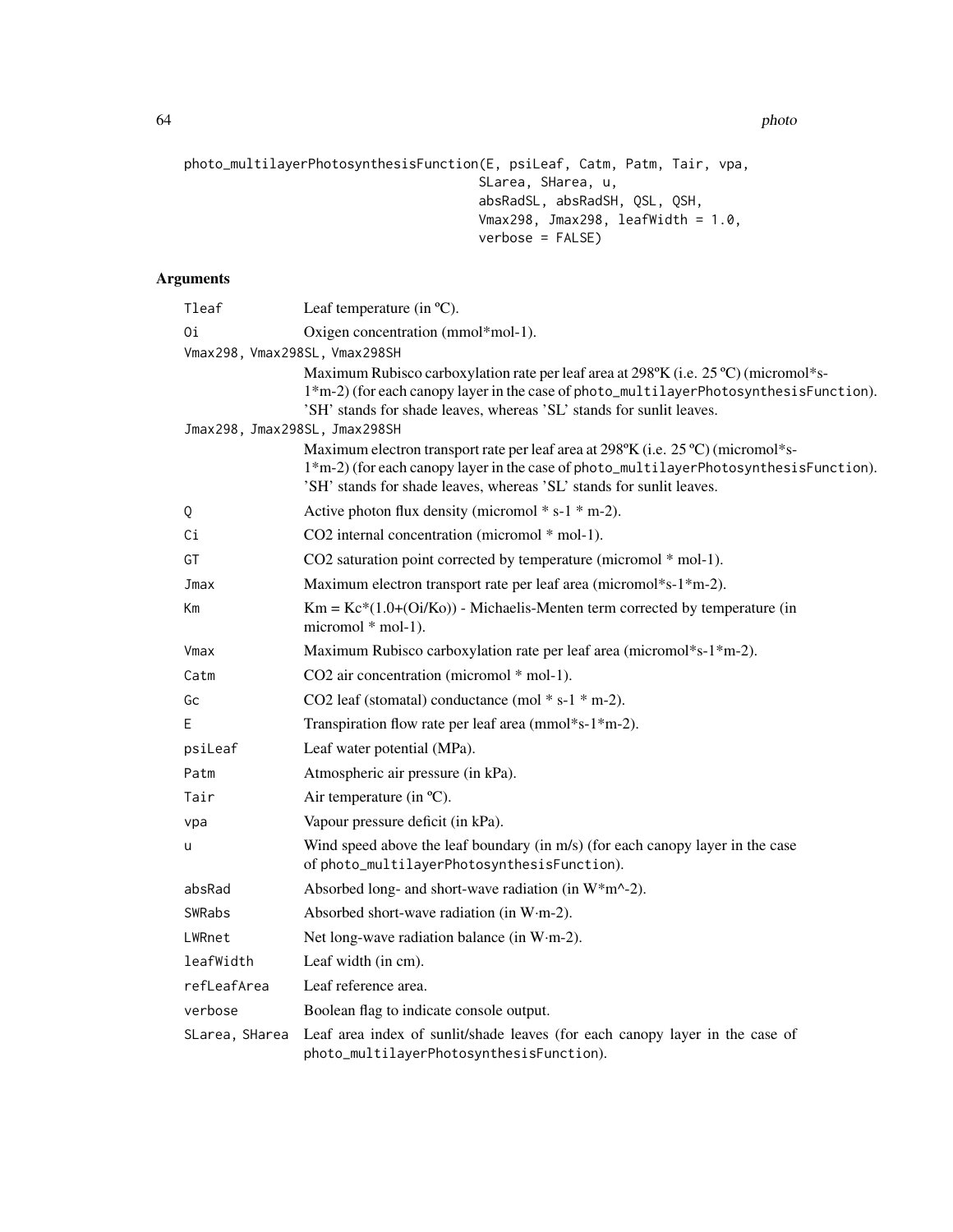#### photo 65

| absRadSL, absRadSH |                                                                                                                                                                           |
|--------------------|---------------------------------------------------------------------------------------------------------------------------------------------------------------------------|
|                    | Instantaneous absorbed radiation $(W \cdot m - 2)$ per unit of sunlit/shade leaf area (for<br>each canopy layer in the case of photo_multilayerPhotosynthesisFunction).   |
| OSL.OSH            | Active photon flux density (micromol $* s-1 * m-2$ ) per unit of sunlit/shade leaf<br>area (for each canopy layer in the case of photo_multilayerPhotosynthesisFunction). |

# Details

Details of the photosynthesis submodel are given in a vignette.

## Value

Values returned for each function are:

- photo\_GammaTemp: CO2 compensation concentration (micromol \* mol-1).
- photo\_KmTemp: Michaelis-Menten coefficients of Rubisco for Carbon (micromol \* mol-1) and Oxigen (mmol \* mol-1).
- photo\_VmaxTemp: Temperature correction of Vmax298.
- photo\_JmaxTemp: Temperature correction of Jmax298.
- photo\_electronLimitedPhotosynthesis: Electron-limited photosynthesis (micromol\*s-1\*m-2) following Farquhar et al. (1980).
- photo\_rubiscoLimitedPhotosynthesis: Rubisco-limited photosynthesis (micromol\*s-1\*m-2) following Farquhar et al. (1980).
- photo\_photosynthesis: Calculates gross photosynthesis (micromol\*s-1\*m-2) following (Farquhar et al. (1980) and Collatz et al (1991).
- photo\_leafPhotosynthesisFunction: Returns a data frame with the following columns:
	- LeafTemperature: Leaf temperature (ºC).
	- LeafVPD: Leaf vapor pressure deficit (kPa).
	- LeafCi: Internal CO2 concentration (micromol \* mol-1).
	- Gsw: Leaf stomatal conductance to water vapor (mol \* s-1 \* m-2).
	- GrossPhotosynthesis: Gross photosynthesis (micromol\*s-1\*m-2).
	- NetPhotosynthesis: Net photosynthesis, after discounting autotrophic respiration (micromol\*s- $1*$ m-2).
- photo\_sunshadePhotosynthesisFunction: Returns a data frame with the following columns:
	- GrossPhotosynthesis: Gross photosynthesis (micromol\*s-1\*m-2).
	- NetPhotosynthesis: Net photosynthesis, after discounting autotrophic respiration (micromol\*s-1\*m-2).
	- LeafCiSL: Sunlit leaf internal CO2 concentration (micromol \* mol-1).
	- LeafCiSH: Shade leaf internal CO2 concentration (micromol \* mol-1).
	- LeafTempSL: Sunlit leaf temperature (ºC).
	- LeafTempSH: Shade leaf temperature (ºC).
	- LeafVPDSL: Sunlit leaf vapor pressure deficit (kPa).
	- LeafVPDSH: Shade leaf vapor pressure deficit (kPa).
- photo\_multilayerPhotosynthesisFunction: Return a data frame with the following columns: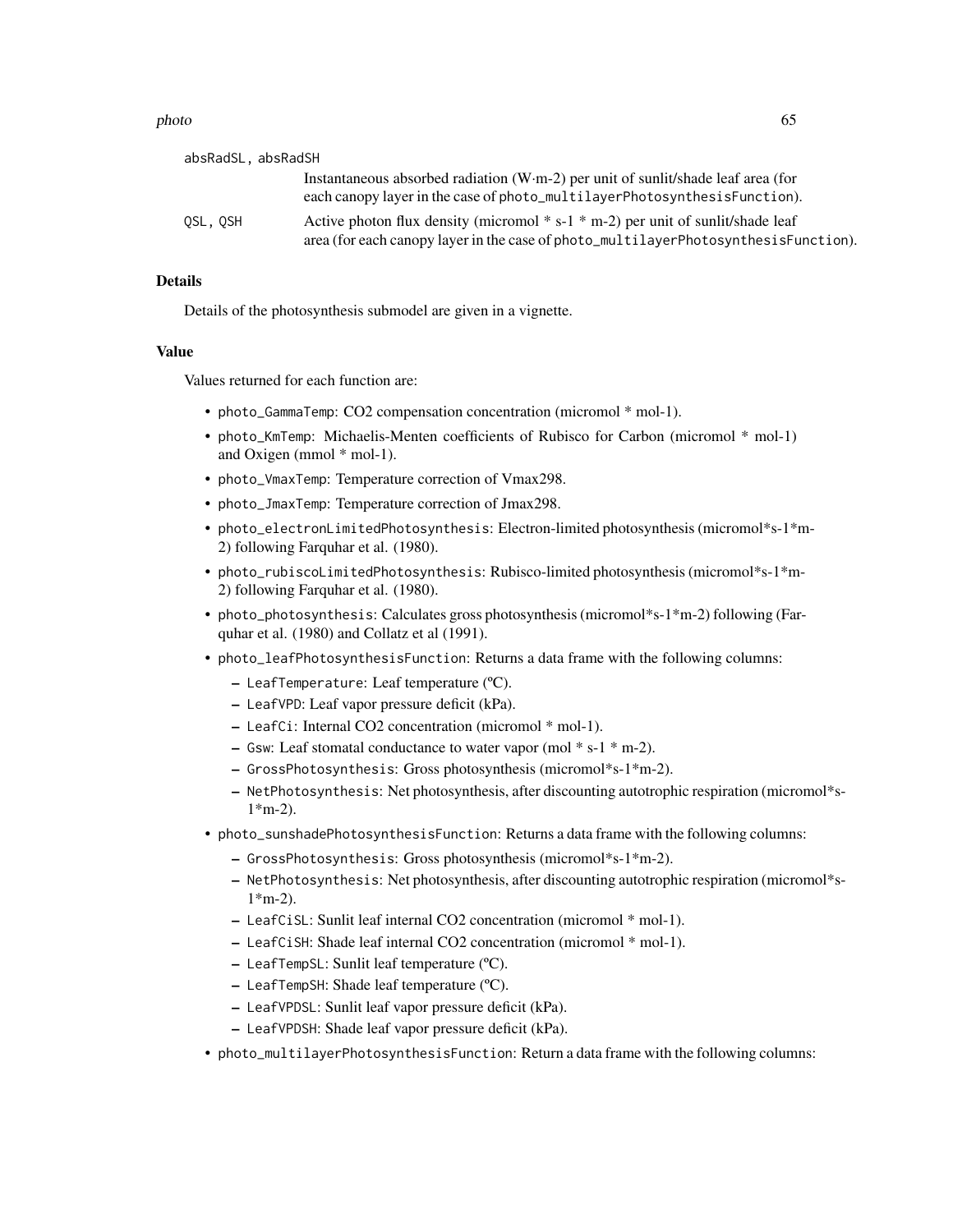- GrossPhotosynthesis: Gross photosynthesis (micromol\*s-1\*m-2).
- NetPhotosynthesis: Net photosynthesis, after discounting autotrophic respiration (micromol\*s-1\*m-2).

# Author(s)

Miquel De Cáceres Ainsa, CREAF

## References

Bernacchi, C. J., E. L. Singsaas, C. Pimentel, A. R. Portis, and S. P. Long. 2001. Improved temperature response functions for models of Rubisco-limited photosynthesis. Plant, Cell and Environment 24:253–259.

Collatz, G. J., J. T. Ball, C. Grivet, and J. A. Berry. 1991. Physiological and environmental regulation of stomatal conductance, photosynthesis and transpiration: a model that includes a laminar boundary layer. Agricultural and Forest Meteorology 54:107–136.

Farquhar, G. D., S. von Caemmerer, and J. A. Berry. 1980. A biochemical model of photosynthetic CO2 assimilation in leaves of C3 species. Planta 149:78–90.

Leuning, R. 2002. Temperature dependence of two parameters in a photosynthesis model. Plant, Cell and Environment 25:1205–1210.

Sperry, J. S., M. D. Venturas, W. R. L. Anderegg, M. Mencuccini, D. S. Mackay, Y. Wang, and D. M. Love. 2016. Predicting stomatal responses to the environment from the optimization of photosynthetic gain and hydraulic cost. Plant Cell and Environment.

# See Also

[hydraulics\\_supplyFunctionNetwork](#page-118-0), [biophysics\\_leafTemperature](#page-2-0), [spwb](#page-100-0)

Plant values *Plant description functions*

### <span id="page-65-0"></span>Description

Functions to calculate attributes of plants in a [forest](#page-32-0) object.

#### Usage

```
plant_basalArea(x)
plant_largerTreeBasalArea(x)
plant_characterParameter(x, SpParams, parName)
plant_cover(x, SpParams, mode = "MED")
plant_crownBaseHeight(x, SpParams, mode = "MED")
plant_crownLength(x, SpParams, mode = "MED")
plant_crownRatio(x, SpParams, mode = "MED")
plant_density(x, SpParams, mode = "MED")
plant_equilibriumLeafLitter(x, SpParams, AET = 800, mode = "MED")
```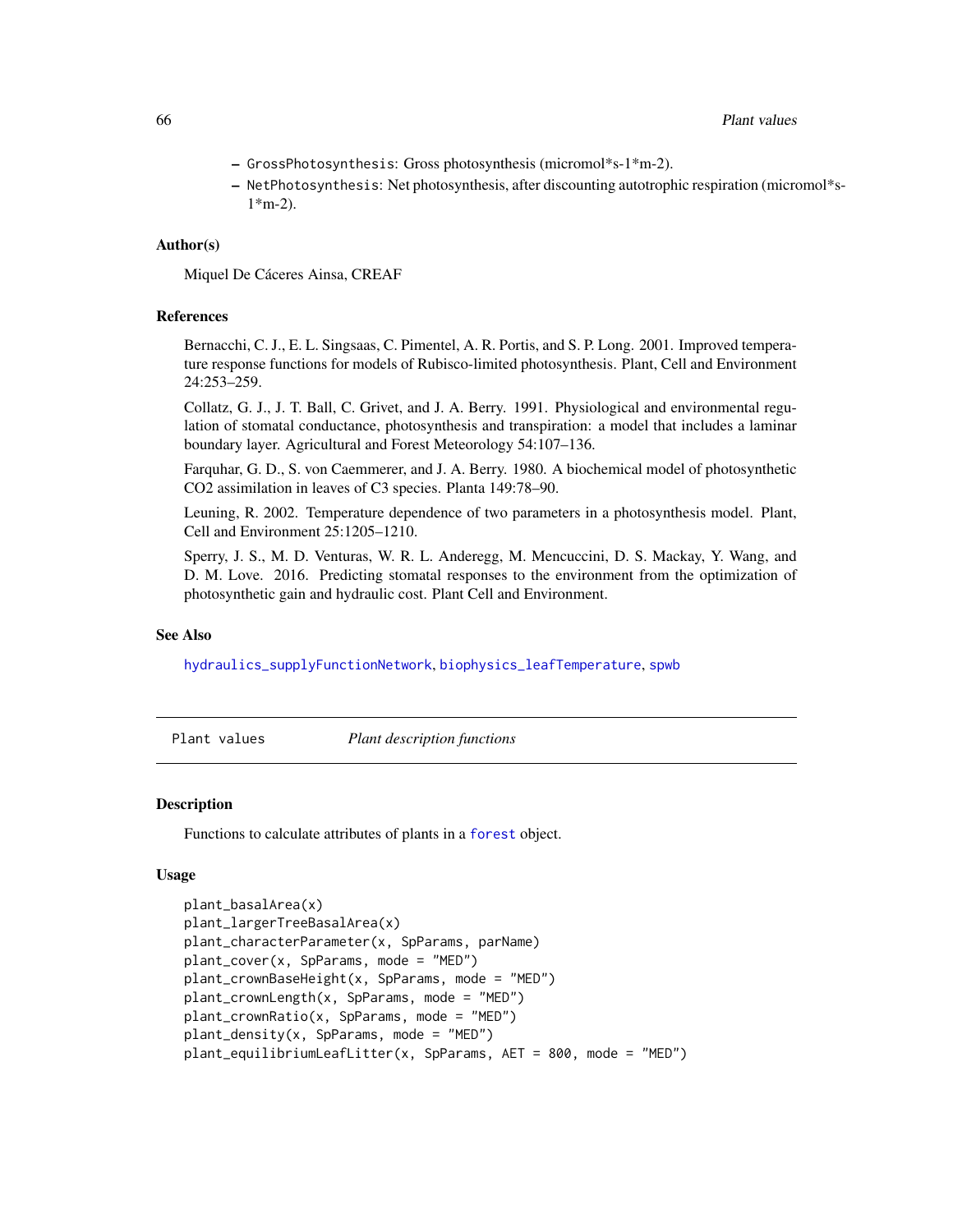## Plant values 67

```
plant_equilibriumSmallBranchLitter(x, SpParams,
                              smallBranchDecompositionRate = 0.81, mode = "MED")
plant_foliarBiomass(x, SpParams, gdd = NA, mode = "MED")
plant_fuel(x, SpParams, gdd = NA, includeDead = TRUE, mode = "MED")
plant_height(x)
plant\_ID(x, treeOffset = 0, shrubOffset = 0)plant_LAI(x, SpParams, gdd = NA, mode = "MED")
plant_individualArea(x, SpParams, mode = "MED")
plant_parameter(x, SpParams, parName, fillMissing = TRUE)
plant_phytovolume(x, SpParams)
plant_species(x)
plant_speciesName(x, SpParams)
```
# **Arguments**

| X                            | An object of class forest.                                                |
|------------------------------|---------------------------------------------------------------------------|
| SpParams                     | A data frame with species parameters (see SpParamsMED).                   |
| parName                      | A string with a parameter name.                                           |
| mode                         | Calculation mode, either "MED" or "US".                                   |
| gdd                          | Growth degree days (to account for leaf phenology effects).               |
| AET                          | Actual annual evapotranspiration (in mm).                                 |
| smallBranchDecompositionRate |                                                                           |
|                              | Decomposition rate of small branches.                                     |
| includeDead                  | A flag to indicate that standing dead fuels (dead branches) are included. |
| treeOffset, shrubOffset      |                                                                           |
|                              | Integers to offset cohort IDs.                                            |
| fillMissing                  | A boolean flag to try imputation on missing values.                       |
|                              |                                                                           |

# Value

A vector with values for each plant of the input [forest](#page-32-0) object:

- plant\_basalArea: Tree basal area (m2/ha).
- plant\_largerTreeBasalArea: Basal area (m2/ha) of trees larger (in diameter) than the tree. Half of the trees of the same record are included.
- plant\_characterParameter: The parameter values of each plant, as strings.
- plant\_cover: Shrub cover (in percent).
- plant\_crownBaseHeight: The height corresponding to the start of the crown (in cm).
- plant\_crownLength: The difference between crown base height and total height (in cm).
- plant\_crownRatio: The ratio between crown length and total height (between 0 and 1).
- plant\_density: Plant density (ind/ha). Tree density is directly taken from the forest object, while the shrub density is estimated from cover and height by calculating the area of a single individual.
- plant\_equilibriumLeafLitter: Litter biomass of leaves at equilibrium (in kg/m2).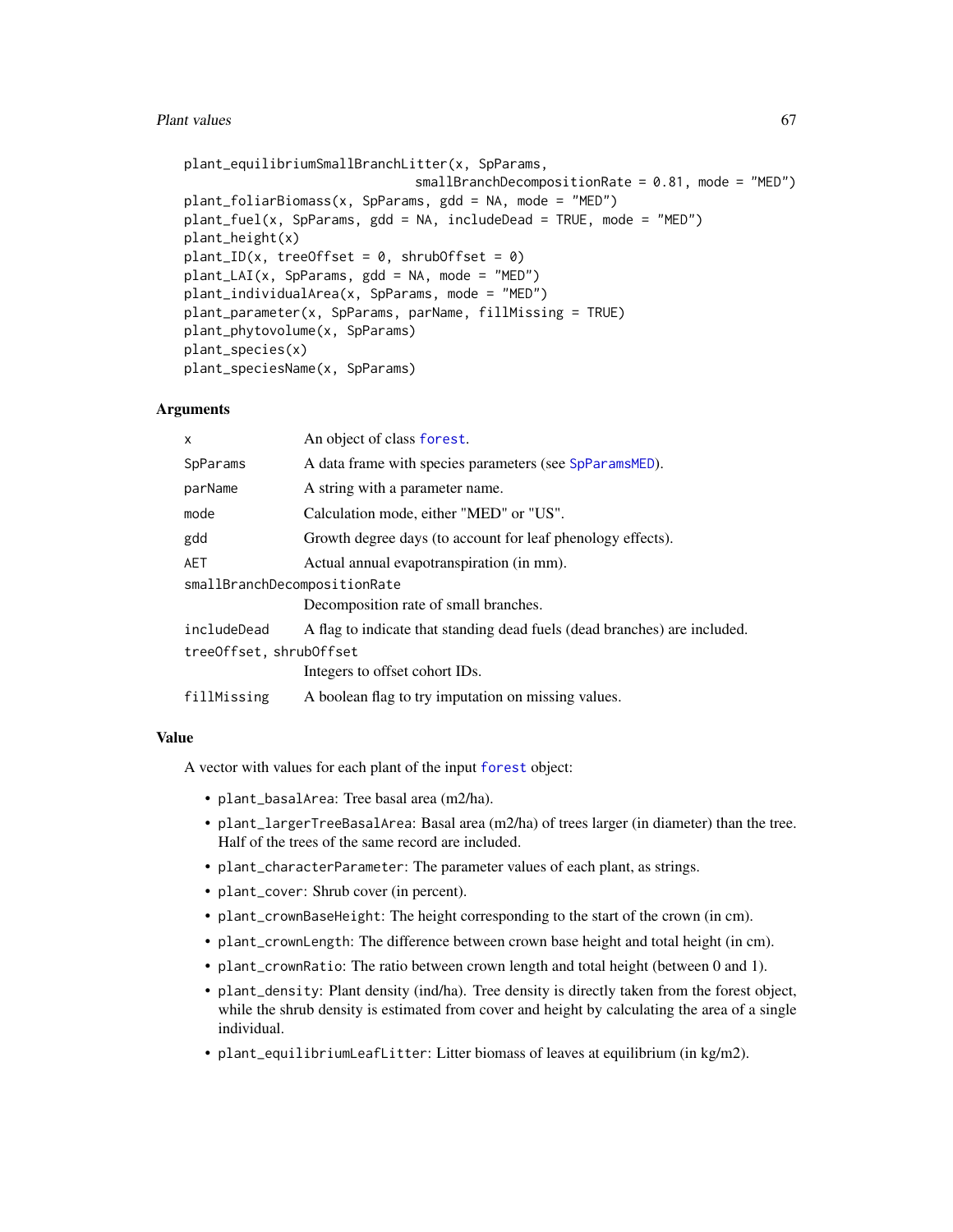- plant\_equilibriumSmallBranchLitter: Litter biomass of small branches (< 6.35 mm diameter) at equilibrium (in kg/m2).
- plant\_foliarBiomass: Standing biomass of leaves (in kg/m2).
- plant\_fuel: Fine fuel load (in kg/m2).
- plant\_height: Total height (in cm).
- plant\_ID: Cohort coding for simulation functions (concatenation of 'T' (Trees) or 'S' (Shrub), cohort index and species index).
- plant\_LAI: Leaf area index (m2/m2).
- plant\_individualArea: Area (m2) occupied by a shrub individual.
- plant\_parameter: The parameter values of each plant, as numeric.
- plant\_phytovolume: Shrub phytovolume (m3/m2).
- plant\_species: Species identity integer (indices start with 0).
- plant\_speciesName: String with species taxonomic name (or a functional group).

## Author(s)

Miquel De Cáceres Ainsa, CREAF

#### See Also

[spwb](#page-100-0), [forest](#page-32-0), [summary.forest](#page-32-1)

# Examples

#Default species parameterization data(SpParamsMED)

#Load example plot data(exampleforestMED)

#A short way to obtain total basal area sum(plant\_basalArea(exampleforestMED), na.rm=TRUE)

#The same forest level function for LAI sum(plant\_LAI(exampleforestMED, SpParamsMED))

#The same forest level function for fuel loading sum(plant\_fuel(exampleforestMED, SpParamsMED))

#Summary function for 'forest' objects can be also used summary(exampleforestMED, SpParamsMED)

plant\_speciesName(exampleforestMED, SpParamsMED)

plant\_ID(exampleforestMED)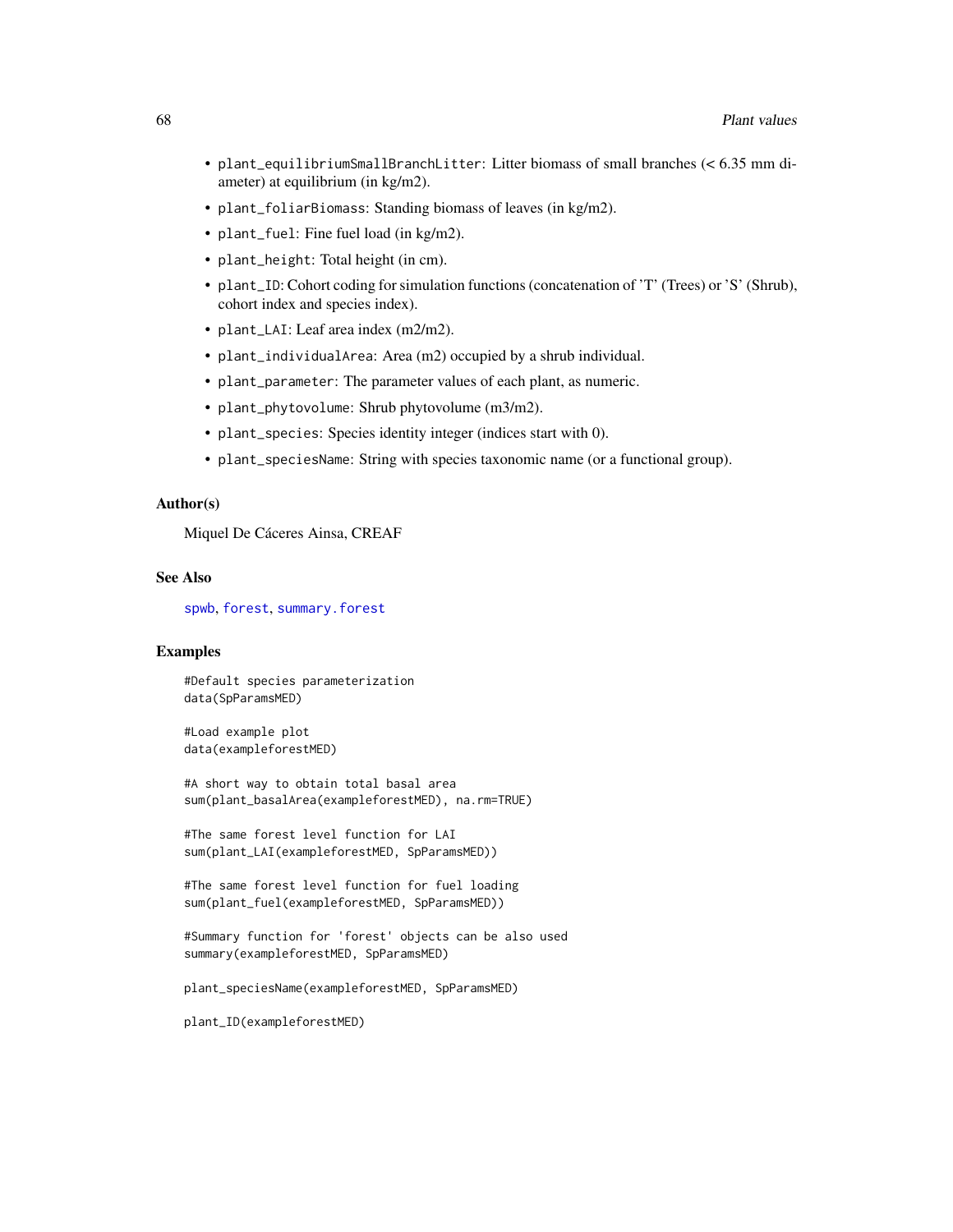# plot.forest *Plot forest attributes*

## Description

Convenient wrappers for vertical forest profiles (see [vprofile\\_leafAreaDensity](#page-134-0)).

# Usage

```
## S3 method for class 'forest'
plot(x, SpParams, type = "LeafAreaDensity",
                      byCohorts = FALSE, bySpecies = FALSE, ...)
## S3 method for class 'forest'
shinyplot(x, SpParams, ...)
```
# Arguments

| x         | An object of class forest.                                                                                                                      |
|-----------|-------------------------------------------------------------------------------------------------------------------------------------------------|
| SpParams  | A data frame with species parameters (see SpParamsMED).                                                                                         |
| type      | A string of the plot type: "LeafAreaDensity", "RootDistribution", "FuelBulk-<br>Density", "PARExtinction", "SWRExtinction" or "WindExtinction". |
| byCohorts | Flag to separate profiles for each cohort.                                                                                                      |
| bySpecies | Flag to aggregate results by species.                                                                                                           |
| $\cdots$  | Additional parameters to vertical profiles                                                                                                      |

# Value

A ggplot or a shiny application, depending on the function.

# Author(s)

Miquel De Cáceres Ainsa, CREAF

#### See Also

[vprofile\\_leafAreaDensity](#page-134-0)

# Examples

```
data(exampleforestMED)
data(SpParamsMED)
plot(exampleforestMED, SpParamsMED)
```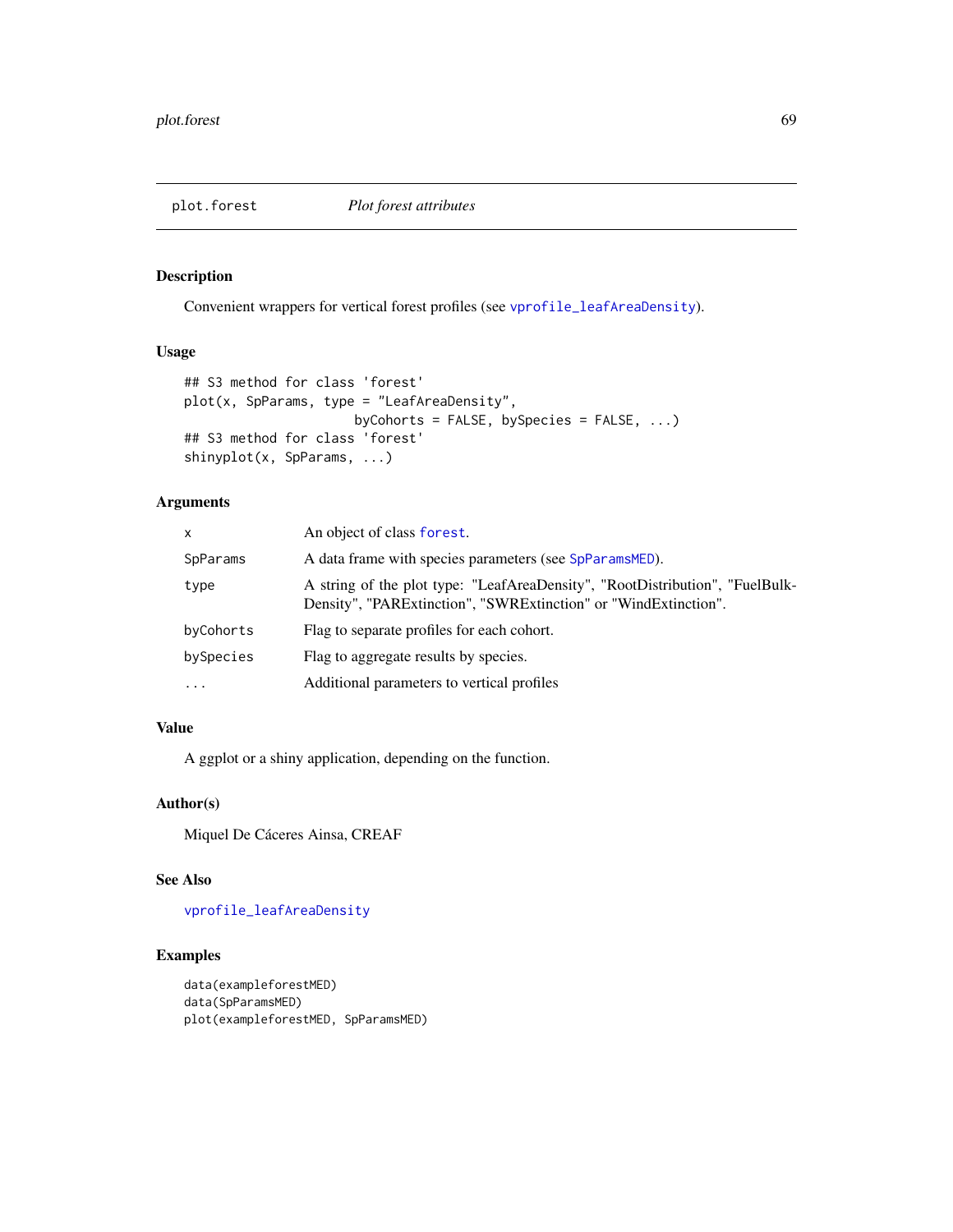#### <span id="page-69-0"></span>Description

Function plot plots time series of the results of the soil plant water balance model (see [spwb](#page-100-0)), plant water balance model (see [pwb](#page-100-1)), the forest growth model (see [growth](#page-37-0)) or the forest dynamics model (see [fordyn](#page-29-0)).

#### Usage

```
## S3 method for class 'spwb'
plot(x, type="PET_Precipitation",
                    cohorts = NULL, bySpecies = FALSE,
                    dates = NULL, subdaily = FALSE,
                    xlim = NULL, ylim=NULL, xlab=NULL, ylab=NULL,
                    summary.freq = NULL, ...)## S3 method for class 'pwb'
plot(x, type="PlantTranspiration",
                   cohorts = NULL, bySpecies = FALSE,
                   dates = NULL, subdaily = FALSE,
                   xlim = NULL, ylim=NULL, xlab=NULL, ylab=NULL,
                   summary.freq = NULL, ...)## S3 method for class 'growth'
plot(x, type="PET_Precipitation",
                      cohorts = NULL, bySpecies = FALSE,
                      dates = NULL, subdaily = FALSE,
                      xlim = NULL, ylim=NULL, xlab=NULL, ylab=NULL,
                      summary.freq = NULL, ...)## S3 method for class 'fordyn'
plot(x, type="StandBasalArea",
                      cohorts = NULL, bySpecies = FALSE, dates = NULL,
                      xlim = NULL, ylim=NULL, xlab=NULL, ylab=NULL,
                      summary.freq = NULL, ...)
```
#### Arguments

| $\mathsf{x}$ | An object of class spwb, pwb, growth or fordyn.                                                                                                                                                                                                                                                       |
|--------------|-------------------------------------------------------------------------------------------------------------------------------------------------------------------------------------------------------------------------------------------------------------------------------------------------------|
| type         | The information to be plotted (see details)                                                                                                                                                                                                                                                           |
| cohorts      | An integer, boolean or character vector to select the plant cohorts to be plotted.<br>If cohorts = $"T"$ (resp. cohorts = $"S"$ ) then all tree (resp. shrub) cohorts will<br>be displayed.                                                                                                           |
| bySpecies    | Allows aggregating output by species, before drawing plots (only has an effect<br>with some values of type). Aggregation can involve a sum (as for plant lai or<br>transpiration) or a LAI-weighted mean (as for plant stress or plant water poten-<br>tial), where LAI values are those of LAI live. |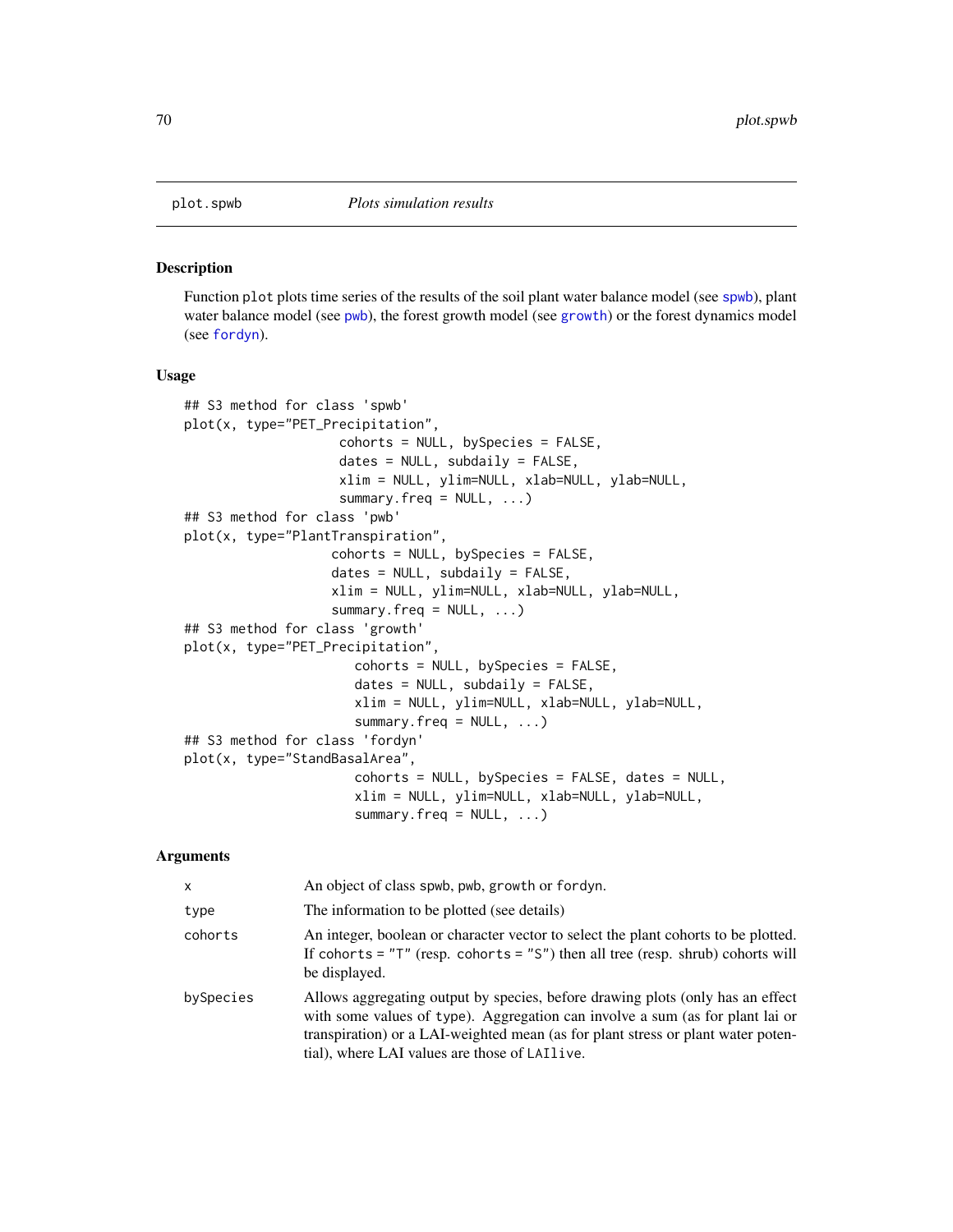#### plot.spwb 71

| dates        | A Date vector with a subset of dates to be plotted.                                                                                                                                                                                                                     |
|--------------|-------------------------------------------------------------------------------------------------------------------------------------------------------------------------------------------------------------------------------------------------------------------------|
| subdaily     | Whether subdaily results should be shown, only for simulations using transpiration Mode<br>= "Sperry" and having set subdaily Results = TRUE in the simulation con-<br>trol object. If subdaily = TRUE, then the valid strings for type are listed in<br>plot.spwb_day. |
| xlim         | Range of values for x.                                                                                                                                                                                                                                                  |
| ylim         | Range of values for y.                                                                                                                                                                                                                                                  |
| xlab         | x-axis label.                                                                                                                                                                                                                                                           |
| ylab         | y-axis label.                                                                                                                                                                                                                                                           |
| summary.freq | Frequency of summary statistics (see cut. Date).                                                                                                                                                                                                                        |
| $\cdot$      | Additional parameters for function plot (not used).                                                                                                                                                                                                                     |

# Details

The following plots are currently available for [spwb](#page-100-0) (most of them also for [pwb](#page-100-1)):

- "PET\_Precipitation": Potential evapotranspiration and Precipitation.
- "PET\_NetRain": Potential evapotranspiration and Net rainfall.
- "Snow": Snow precipitation and snowpack dynamics.
- "Export": Water exported through deep drainage and surface runoff.
- "Evapotranspiration": Plant transpiration and soil evaporation.
- "SoilPsi": Soil water potential.
- "SoilRWC": Soil relative water content (in percent of field capacity).
- "SoilTheta": Soil moisture water content (in percent volume).
- "SoilVol": Soil water volumetric content (in mm).
- "PlantExtraction": Water extracted by plants from each soil layer.
- "WTD": Water table depth.
- "LAI": Expanded and dead leaf area index of the whole stand.
- "PlantLAI": Plant cohort leaf area index (expanded leaves).
- "PlantLAIlive": Plant cohort leaf area index ("live" leaves).
- "PlantStress": Plant cohort average daily drought stress.
- "PlantTranspiration": Plant cohort transpiration.
- "TranspirationPerLeaf": Plant cohort transpiration per leaf area.
- "PlantGrossPhotosynthesis": Plant cohort photosynthesis.
- "GrossPhotosynthesisPerLeaf": Plant cohort photosynthesis per leaf area.
- "StemRWC": Average daily stem relative water content.
- "LeafRWC": Average daily leaf relative water content.
- "LFMC": Live fuel moisture content.

The following plots are available for [spwb](#page-100-0) and [pwb](#page-100-1) *only if* transpirationMode = "Granier":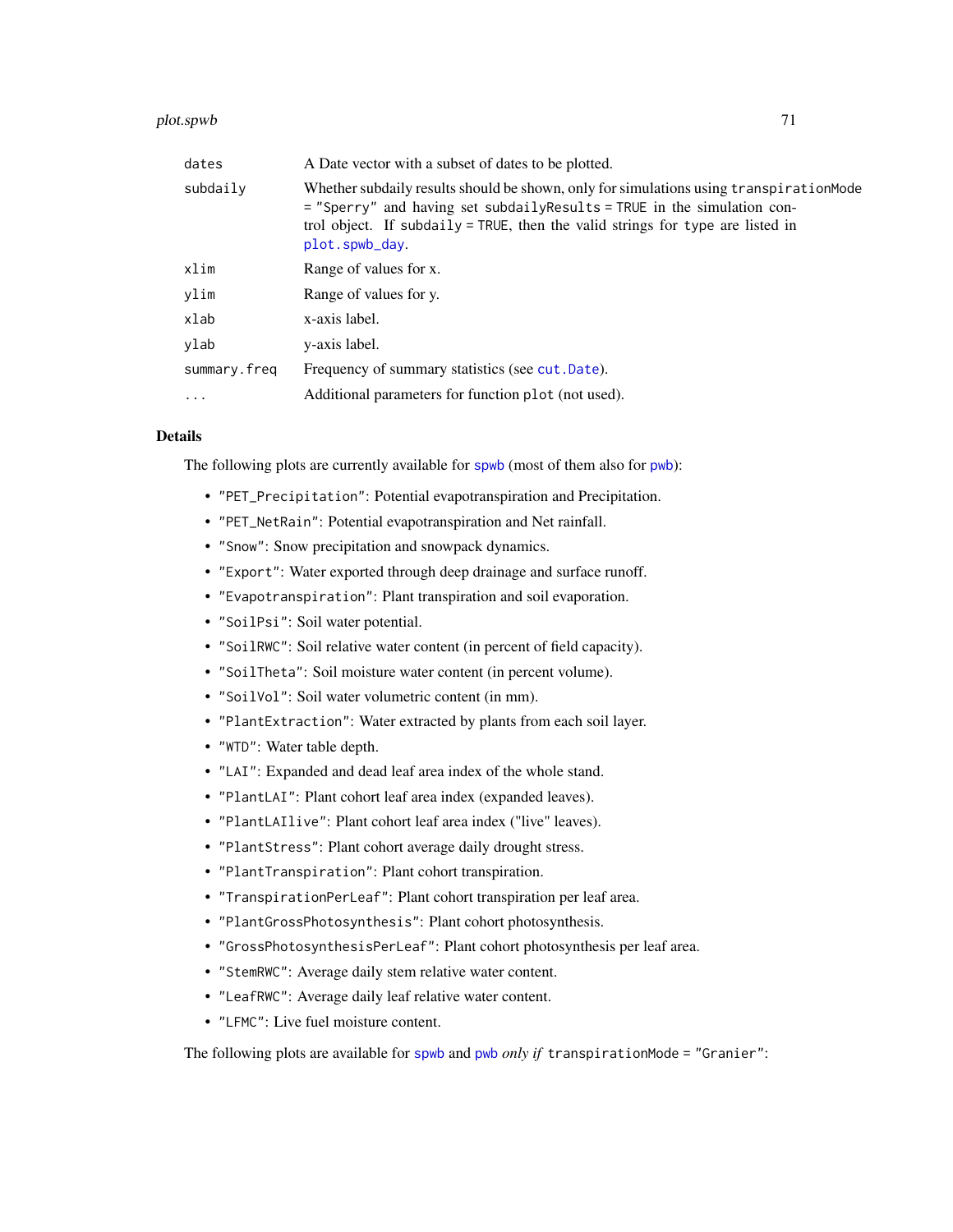- "PlantPsi": Plant cohort water potential.
- "FPAR": Fraction of PAR at the canopy level of each plant cohort.
- "AbsorbedSWRFraction": Fraction of SWR absorbed by each plant cohort.

The following plots are available for [spwb](#page-100-0) and [pwb](#page-100-1) *only if* transpirationMode = "Sperry":

- "HydraulicRedistribution": Water added to each soil layer coming from other soil layers, transported through the plant hydraulic network.
- "SoilPlantConductance": Average instantaneous overall soil plant conductance (calculated as the derivative of the supply function).
- "LeafPsiMin": Midday leaf water potential.
- "LeafPsiMax": Pre-dawn leaf water potential.
- "LeafPsiRange": Range of leaf water potential.
- "LeafPsiMin\_SL": Minimum water potential of sunlit leaves.
- "LeafPsiMax\_SL": Maximum water potential of sunlit leaves.
- "LeafPsiMin\_SH": Minimum water potential of shade leaves.
- "LeafPsiMax\_SH": Maximum water potential of shade leaves.
- "TempMin\_SL": Minimum temperature of sunlit leaves.
- "TempMax\_SL": Maximum temperature of sunlit leaves.
- "TempMin\_SH": Minimum temperature of shade leaves.
- "TempMax\_SH": Maximum temperature of shade leaves.
- "GSWMin\_SL": Minimum stomatal conductance of sunlit leaves.
- "GSWMax\_SL": Maximum stomatal conductance of sunlit leaves.
- "GSWMin SH": Minimum stomatal conductance of shade leaves.
- "GSWMax\_SH": Maximum stomatal conductance of shade leaves.
- "StemPsi": Midday (upper) stem water potential.
- "RootPsi": Midday root crown water potential.
- "PlantNetPhotosynthesis": Plant cohort net photosynthesis.
- "NetPhotosynthesisPerLeaf": Plant cohort net photosynthesis per leaf area.
- "PlantWUE": Plant cohort daily water use efficiency.
- "PlantAbsorbedSWR": Plant cohort absorbed short wave radiation.
- "AbsorbedSWRPerLeaf": Plant cohort absorbed short wave radiation per leaf area.
- "PlantNetLWR": Plant cohort net long wave radiation.
- "NetLWRPerLeaf": Plant cohort net long wave radiation per leaf area.
- "AirTemperature": Minimum/maximum/mean daily temperatures above canopy.
- "CanopyTemperature": Minimum/maximum/mean daily temperatures inside canopy.
- "SoilTemperature": Minimum/maximum/mean daily temperatures inside the first soil layer.
- "CanopyEnergyBalance": Canopy energy balance components.
- "SoilEnergyBalance": Soil energy balance components.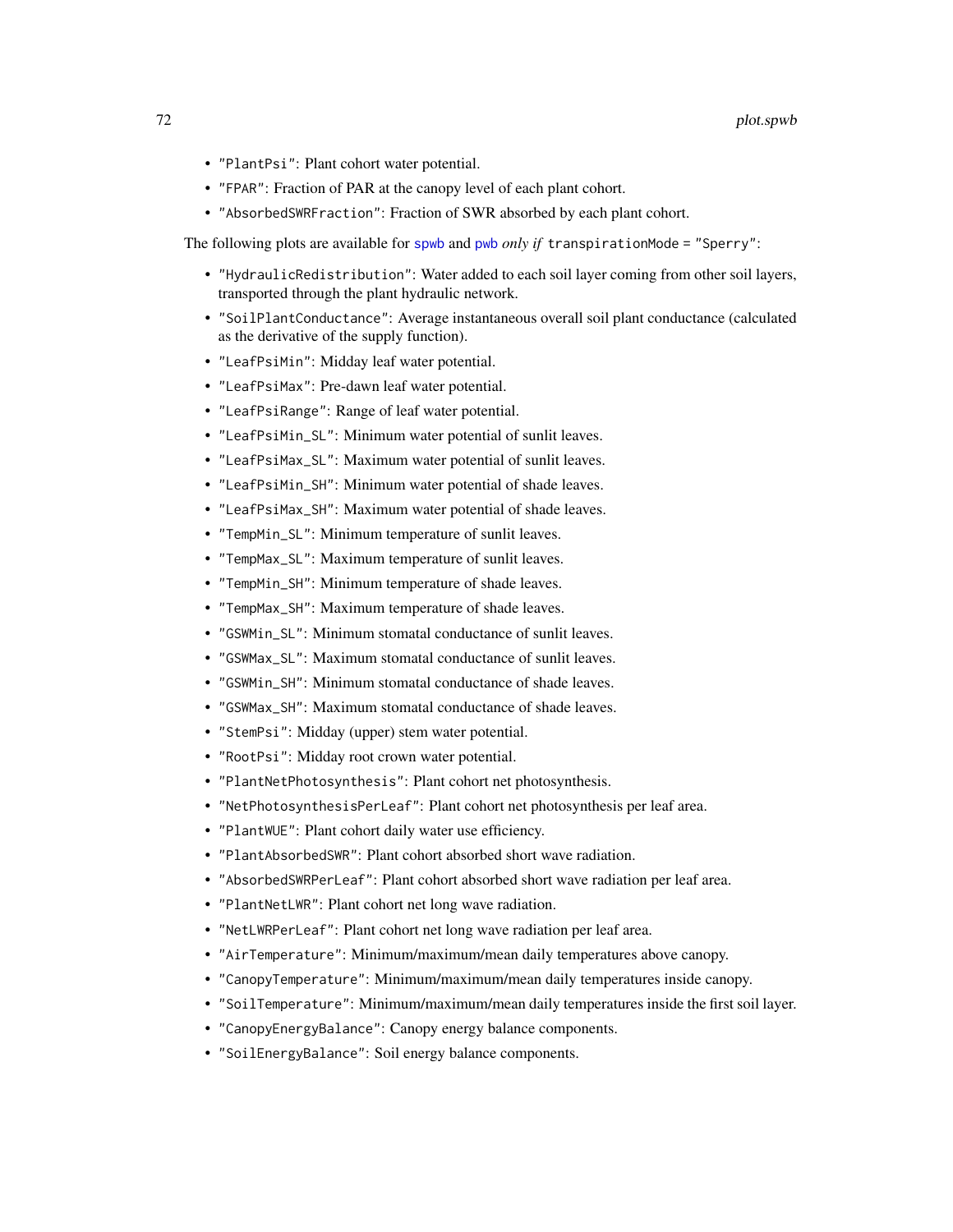#### plot.spwb 73

In addition to the former, the following plots are available for objects [growth](#page-37-0) or [fordyn](#page-29-0):

- "BiomassBalance": Stand-level biomass balance components.
- "GrossPhotosynthesis": Gross photosynthesis rate per dry weight.
- "MaintenanceRespiration": Maintenance respiration cost per dry weight.
- "PhotosynthesisMaintenanceRatio": The ratio of gross photosynthesis over maintenance respiration.
- "RootExudation": Root exudation rate per dry weight.
- "LabileCarbonBalance": Labile carbon balance per dry weight.
- "SugarLeaf": Sugar concentration in leaves.
- "StarchLeaf": Starch concentration in leaves.
- "SugarSapwood": Sugar concentration in sapwood.
- "StarchSapwood": Starch concentration in sapwood.
- "SugarTransport": Phloem sugar transport rate.
- "LeafPI0": Leaf osmotic concentration at full turgor.
- "StemPI0": Sapwood osmotic concentration at full turgor.
- "StructuralBiomassBalance": Daily structural biomass balance (g dry  $\cdot$  ind-2).
- "LabileBiomassBalance": Daily labile biomass balance (g dry  $\cdot$  ind-2).
- "PlantBiomassBalance": Daily plant biomass balance, i.e. labile change + structural change  $(g$  dry  $\cdot$  ind-2).
- "MortalityBiomassLoss": Biomass loss due to mortality (g dry · m-2).
- "PlantBiomassBalance": Daily cohort biomass balance (including mortality) (g dry  $\cdot$  m-2).
- "LeafBiomass": Leaf structural dry biomass per individual.
- "SapwoodBiomass": Sapwood dry biomass per individual.
- "FineRootBiomass": Fine root dry biomass per individual.
- "SapwoodArea": Sapwood area per individual.
- "LeafArea": Leaf area per individual.
- "FineRootArea": Fine root area per individual (only for transpirationMode = "Sperry").
- "DBH": Diameter at breast height (in cm) for an average individual of each plant cohort.
- "Height": Height (in cm) for an average individual of each plant cohort.
- "SAgrowth": Sapwood area growth rate.
- "LAgrowth": Leaf area growth rate.
- "FRAgrowth": Fine root area growth rate (only for transpirationMode = "Sperry").
- "HuberValue": Ratio of leaf area to sapwood area.
- "RootAreaLeafArea": Ratio of fine root area to leaf area (only for transpirationMode = "Sperry").

Finally, the following plots are only available for [fordyn](#page-29-0) simulation results:

• "StandBasalArea": Stand basal area of living trees.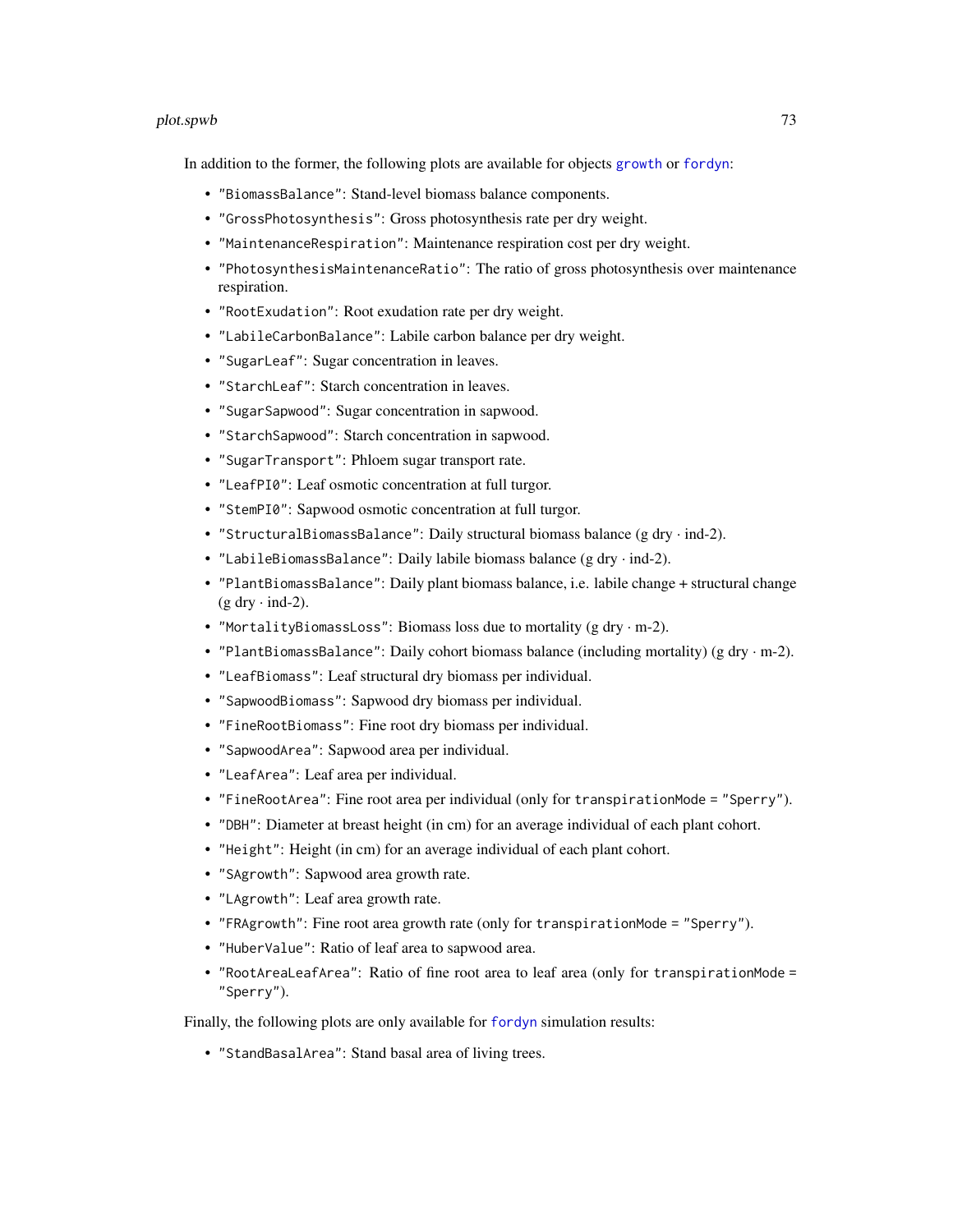- "StandDensity": Stand density of living trees.
- "SpeciesBasalArea": Basal area of living trees by species.
- "SpeciesDensity": Density of living trees by species.
- "CohortBasalArea": Basal area of living trees by plant cohort.
- "CohortDensity": Density of living trees by plant cohort.

# Author(s)

Miquel De Cáceres Ainsa, CREAF

# See Also

[spwb](#page-100-0), [pwb](#page-100-1), [growth](#page-37-0), [fordyn](#page-29-0), [summary.spwb](#page-117-0)

## Examples

```
#Load example daily meteorological data
data(examplemeteo)
```
#Load example plot plant data data(exampleforestMED)

#Default species parameterization data(SpParamsMED)

```
#Initialize soil with default soil params (2 layers)
examplesoil = soil(defaultSoilParams(2))
```

```
#Initialize control parameters
control = defaultControl("Granier")
```

```
#Initialize input
x = forest2spwbInput(exampleforestMED,examplesoil, SpParamsMED, control)
```

```
#Call simulation function
S1<-spwb(x, examplemeteo, latitude = 41.82592, elevation = 100)
#Plot results
plot(S1)
```

```
plot.spwb_day Plots simulation results for one day
```
## Description

Functions to plot the subdaily simulation results of [spwb\\_day](#page-106-0), [growth\\_day](#page-106-1) or the transpiration calculations of [transp\\_transpirationSperry](#page-128-0).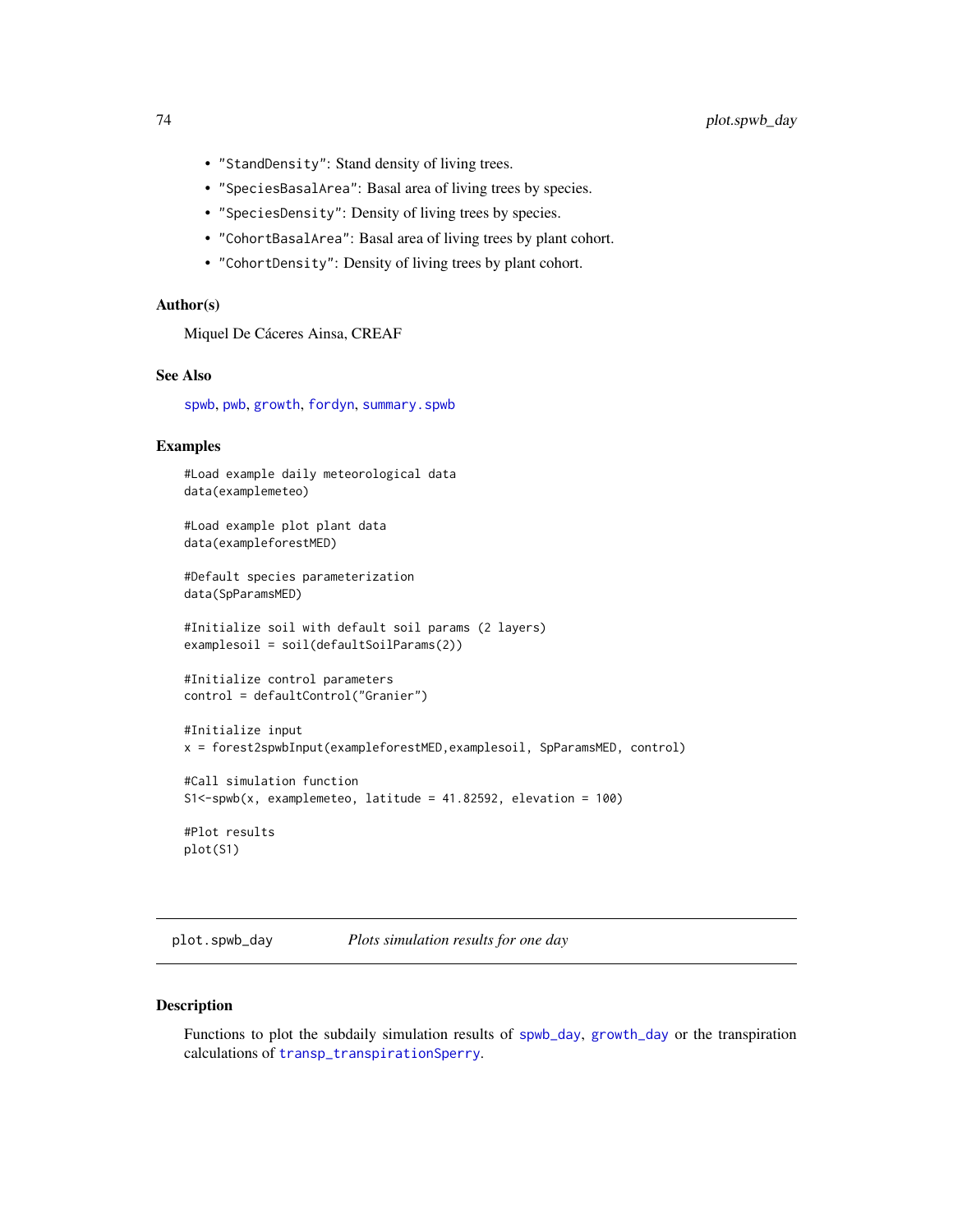# plot.spwb\_day 75

## Usage

```
## S3 method for class 'growth_day'
plot(x, type="PlantTransportation", by Species = FALSE,xlim = NULL, ylim=NULL, xlab = NULL, ylab = NULL, ...)## S3 method for class 'spwb_day'
plot(x, type="PlantTransportation", by Species = FALSE,xlim = NULL, ylim=NULL, xlab = NULL, ylab = NULL, ...)
## S3 method for class 'pwb_day'
plot(x, type="PlantTranspiration", bySpecies = FALSE,
                       xlim = NULL, ylim=NULL, xlab = NULL, ylab = NULL, ...)
```
# Arguments

| X         | An object of class spwb_day, growth_day or pwb_day.                                                                                                                                                        |  |
|-----------|------------------------------------------------------------------------------------------------------------------------------------------------------------------------------------------------------------|--|
| type      | The information to be plotted (see details).                                                                                                                                                               |  |
| bySpecies | Allows aggregating output by species, before drawing plots. Aggregation can<br>involve a sum (as for plant lai or transpiration) or a LAI-weighted mean (as for<br>plant stress or plant water potential). |  |
| xlim      | Range of values for x.                                                                                                                                                                                     |  |
| ylim      | Range of values for y.                                                                                                                                                                                     |  |
| xlab      | x-axis label.                                                                                                                                                                                              |  |
| ylab      | y-axis label.                                                                                                                                                                                              |  |
| $\cdot$   | Additional parameters for function plot.                                                                                                                                                                   |  |
|           |                                                                                                                                                                                                            |  |

## Details

The following plots are available for spwb\_day and pwb\_day:

- "LeafPsi":Leaf water potential (for shade and sunlit leaves).
- "LeafPsiAverage":Average leaf water potential.
- "RootPsi":Root crown water potential.
- "StemPsi":(Upper) stem water potential.
- "StemPLC":(Average) percentage of loss conductance in the stem conduits.
- "StemRWC":(Average) relative water content in the stem.
- "LeafRWC":Relative water content in the leaf.
- "StemSympRWC":(Average) relative water content in the stem symplasm.
- "LeafSympRWC":Relative water content in the leaf symplasm.
- "SoilPlantConductance":Overall soil plant conductance (calculated as the derivative of the supply function).
- "PlantExtraction": Water extracted from each soil layer.
- "PlantTranspiration": Plant cohort transpiration per ground area.
- "TranspirationPerLeaf": Plant cohort transpiration per leaf area.
- "PlantGrossPhotosynthesis": Plant cohort gross photosynthesis per ground area.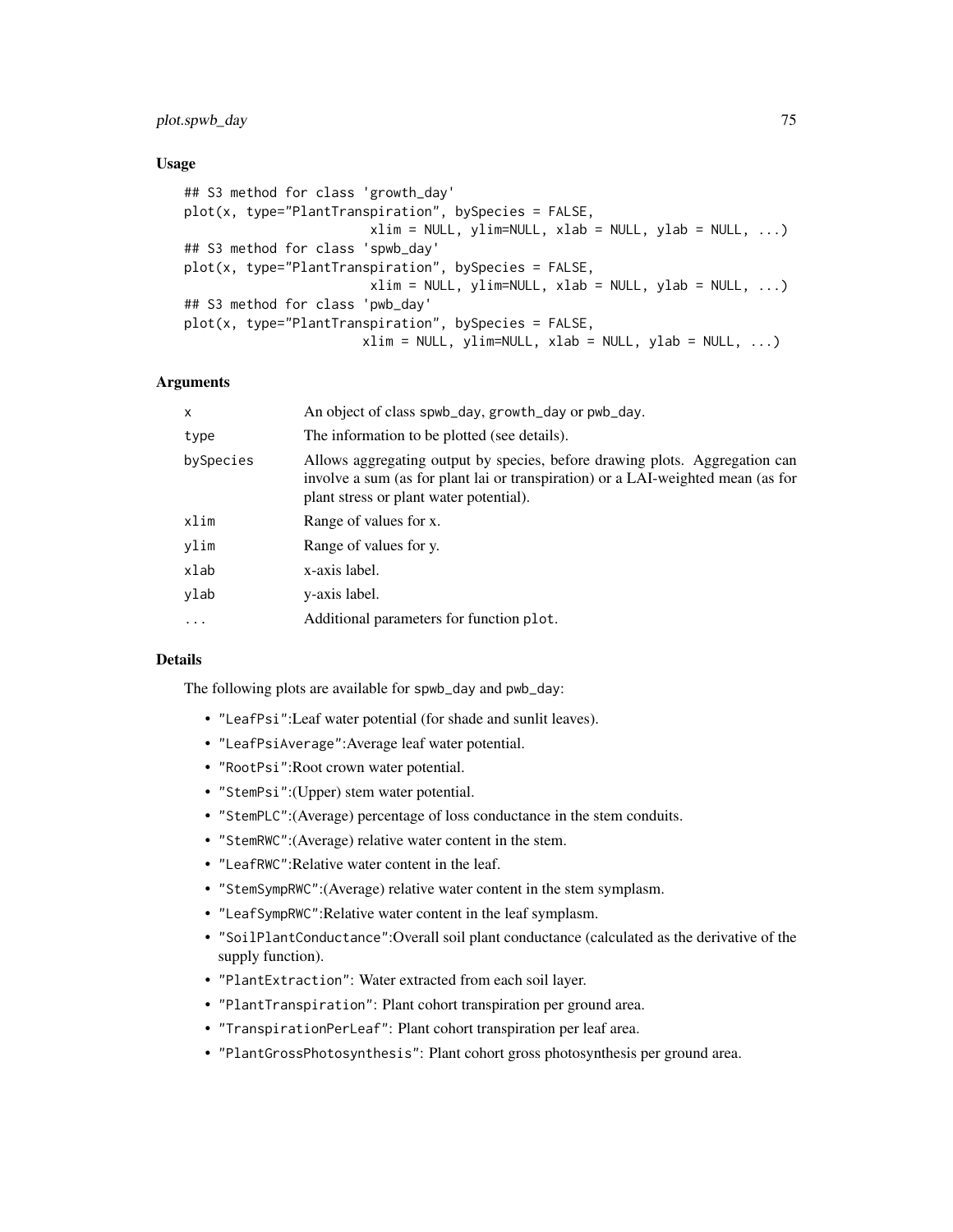- "GrossPhotosynthesisPerLeaf": Plant cohort gross photosynthesis per leaf area.
- "PlantNetPhotosynthesis": Plant cohort net photosynthesis per ground area.
- "NetPhotosynthesisPerLeaf": Plant cohort net photosynthesis per leaf area.
- "LeafTranspiration": Instantaneous transpiration per leaf area (differentiates sunlit and shade leaves).
- "LeafGrossPhotosynthesis": Instantaneous gross photosynthesis per leaf area (differentiates sunlit and shade leaves).
- "LeafNetPhotosynthesis": Instantaneous net photosynthesis per leaf area (differentiates sunlit and shade leaves).
- "LeafAbsorbedSWR": Absorbed short wave radiation per leaf area (differentiates sunlit and shade leaves).
- "LeafNetLWR": Net long wave radiation per leaf area (differentiates sunlit and shade leaves).
- "LeafCi": Leaf intercellular CO2 concentration (differentiates sunlit and shade leaves).
- "LeafIntrinsicWUE": Leaf intrinsic water use efficiency, i.e. the ratio between instantaneous photosynthesis and stomatal conductance (differentiates sunlit and shade leaves).
- "LeafVPD": Leaf vapour pressure deficit (differentiates sunlit and shade leaves).
- "LeafStomatalConductance": Leaf stomatal conductance to water vapour (differentiates sunlit and shade leaves).
- "LeafTemperature": Leaf temperature (differentiates sunlit and shade leaves).
- "Temperature": Above-canopy, inside-canopy and soil temperature.
- "CanopyEnergyBalance": Canopy energy balance components.
- "SoilEnergyBalance": Soil energy balance components.
- "PlantWaterBalance": Difference between water extraction from the soil and transpired water per ground area.
- "WaterBalancePerLeaf": Difference between water extraction from the soil and transpired water per leaf area.

And the following plots are additionally available for growth\_day:

- "GrossPhotosynthesis": Gross photosynthesis rate per dry weight.
- "MaintenanceRespiration": Maintenance respiration cost per dry weight.
- "RootExudation": Root exudation rate per dry weight.
- "LabileCarbonBalance": Labile carbon balance per dry weight.
- "SugarLeaf": Sugar concentration in leaves.
- "StarchLeaf": Starch concentration in leaves.
- "SugarSapwood": Sugar concentration in sapwood.
- "StarchSapwood": Starch concentration in sapwood.
- "SugarTransport": Phloem sugar transport rate.

## **Note**

Only for soil plant water balance simulations using transpirationMode = "Sperry". This function can be used to display subdaily dynamics of corresponding to single days on [spwb](#page-100-0) runs, if control option subdailyResults is set to TRUE. See also option subdaily in [plot.spwb](#page-69-0).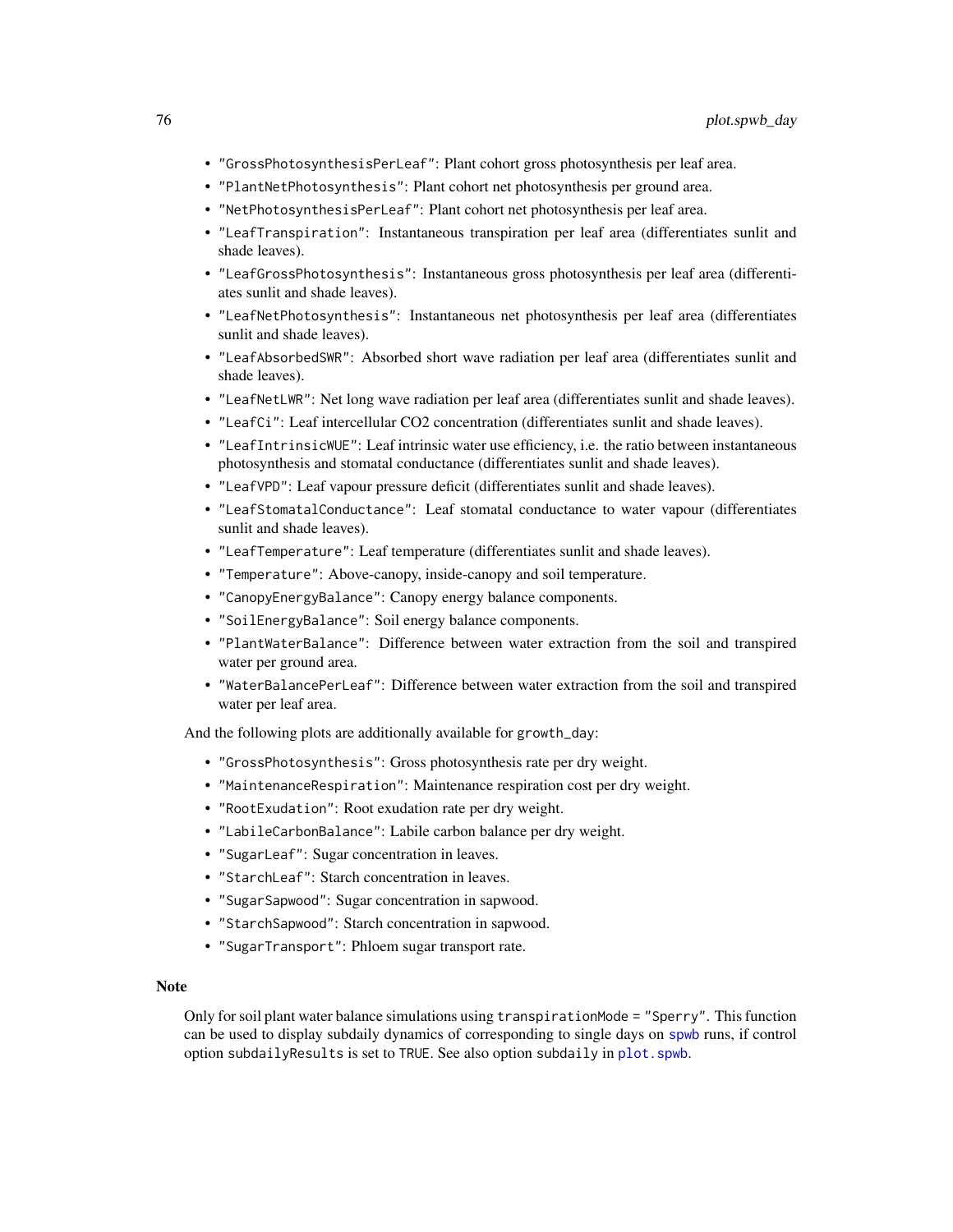#### recruitment 77

## Author(s)

Miquel De Cáceres Ainsa, CREAF

# See Also

[spwb\\_day](#page-106-0), [plot.spwb](#page-69-0)

## Examples

```
#Load example daily meteorological data
data(examplemeteo)
#Load example plot plant data
data(exampleforestMED)
#Default species parameterization
data(SpParamsMED)
#Initialize control parameters
control = defaultControl("Granier")
control$ndailysteps = 24
#Initialize soil with default soil params (2 layers)
examplesoil = soil(defaultSoilParams(2), W=c(0.5,0.5))
#Switch to 'Sperry' transpiration mode
control = defaultControl("Sperry")
#Simulate one day only
x2 = forest2spwbInput(exampleforestMED,examplesoil, SpParamsMED, control)
d = 100sd2<-spwb_day(x2, rownames(examplemeteo)[d],
             examplemeteo$MinTemperature[d], examplemeteo$MaxTemperature[d],
             examplemeteo$MinRelativeHumidity[d], examplemeteo$MaxRelativeHumidity[d],
             examplemeteo$Radiation[d], examplemeteo$WindSpeed[d],
             latitude = 41.82592, elevation = 100,
             slope= 0, aspect = 0, prec = examplemeteo$Precipitation[d])
#Display transpiration for subdaily steps
plot(sd2, "PlantTranspiration")
```
recruitment *Plant recruitment*

## Description

Annual plant recruitment observed in a forest stand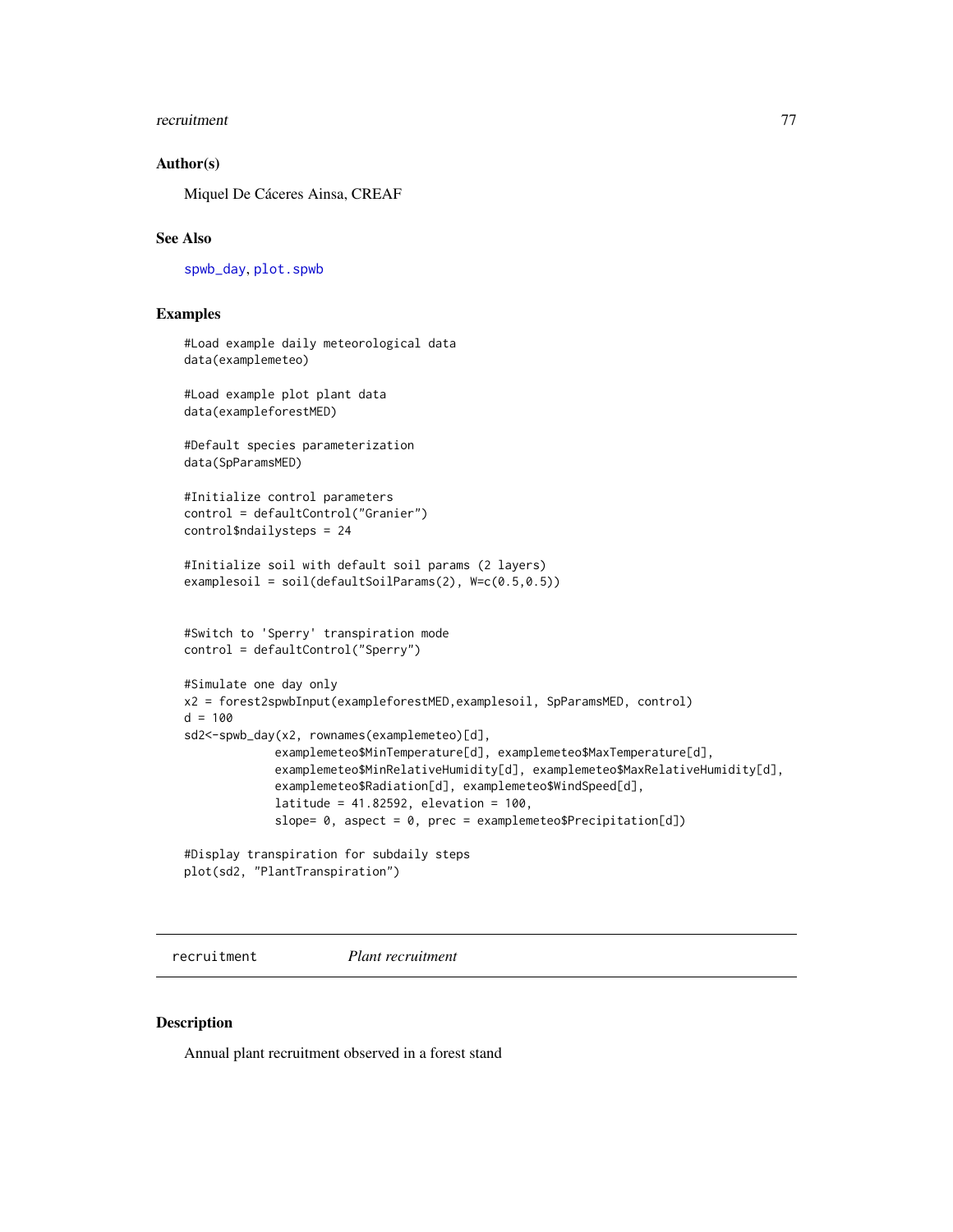#### Usage

```
recruitment(forest, SpParams, control, minMonthTemp, moistureIndex)
```
#### Arguments

| forest        | An object of class forest.                                                      |  |
|---------------|---------------------------------------------------------------------------------|--|
| SpParams      | A data frame with species parameters (see SpParamsMED and SpParamsDefinition).  |  |
| control       | A list with default control parameters (see default Control).                   |  |
| minMonthTemp  | Minimum month temperature.                                                      |  |
| moistureIndex | Moisture index (annual precipitation over annual potential evapotranspiration). |  |

# Details

Species can recruit if adults (sufficiently tall individuals) are present (seed rain can also be specified in a control parameter). Minimum month temperature and moisture index values are used to determine if recruitment was successful. Species also require a minimum amount of light at the ground level.

# Value

An object of class [forest](#page-32-0) with the new plant cohorts.

#### Author(s)

Miquel De Cáceres Ainsa, CREAF

## See Also

#### [fordyn](#page-29-0)

## Examples

```
#Load example plot plant data
data(exampleforestMED)
```
#Default species parameterization data(SpParamsMED)

```
#Initialize control parameters
control = defaultControl("Granier")
```

```
#Recruitment limits
plant_parameter(exampleforestMED, SpParamsMED, "MinTempRecr")
plant_parameter(exampleforestMED, SpParamsMED, "MinMoistureRecr")
```

```
#Compare recruitment outcomes
recruitment(exampleforestMED, SpParamsMED, control, 0, 0.25)
recruitment(exampleforestMED, SpParamsMED, control, 3, 0.25)
```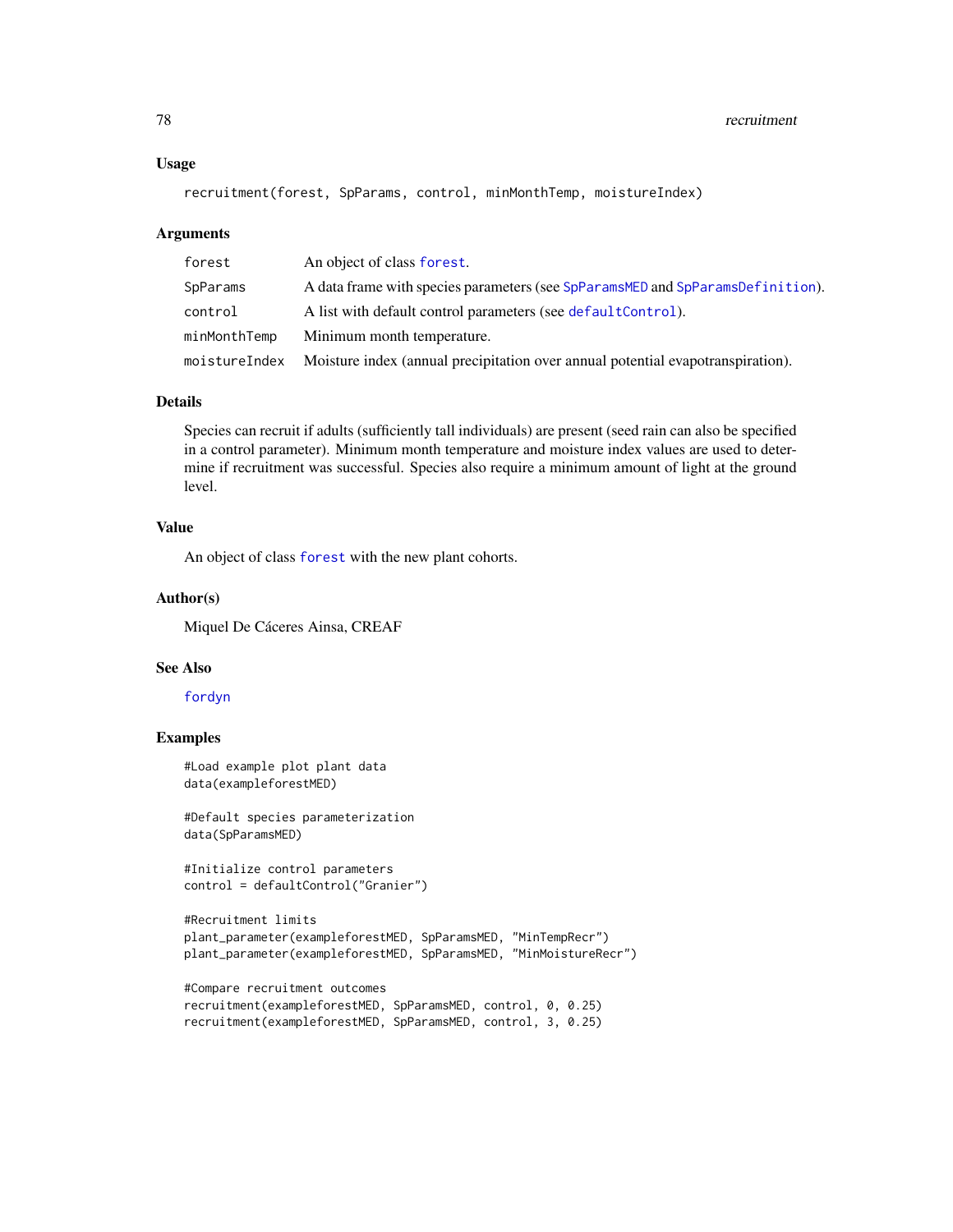# Description

Function resetInputs() allows resetting state variables in x to their defaults.

## Usage

```
resetInputs(x)
```
# Arguments

x An object of class [spwbInput](#page-48-0) or [growthInput](#page-48-0).

## Value

Does not return any value. Instead, it modifies input object x.

# Author(s)

Miquel De Cáceres Ainsa, CREAF

# See Also

[spwbInput](#page-48-0), [growthInput](#page-48-0), [spwb](#page-100-0)

resistances *Soil-plant resistances*

# Description

Calculates and draws rhizosphere, root, stem and leaf resistances for simulation time steps

# Usage

```
resistances(x, cohort, relative = FALSE, draw = FALSE,
           cumulative = FALSE, xlab = NULL, ylab = NULL)
```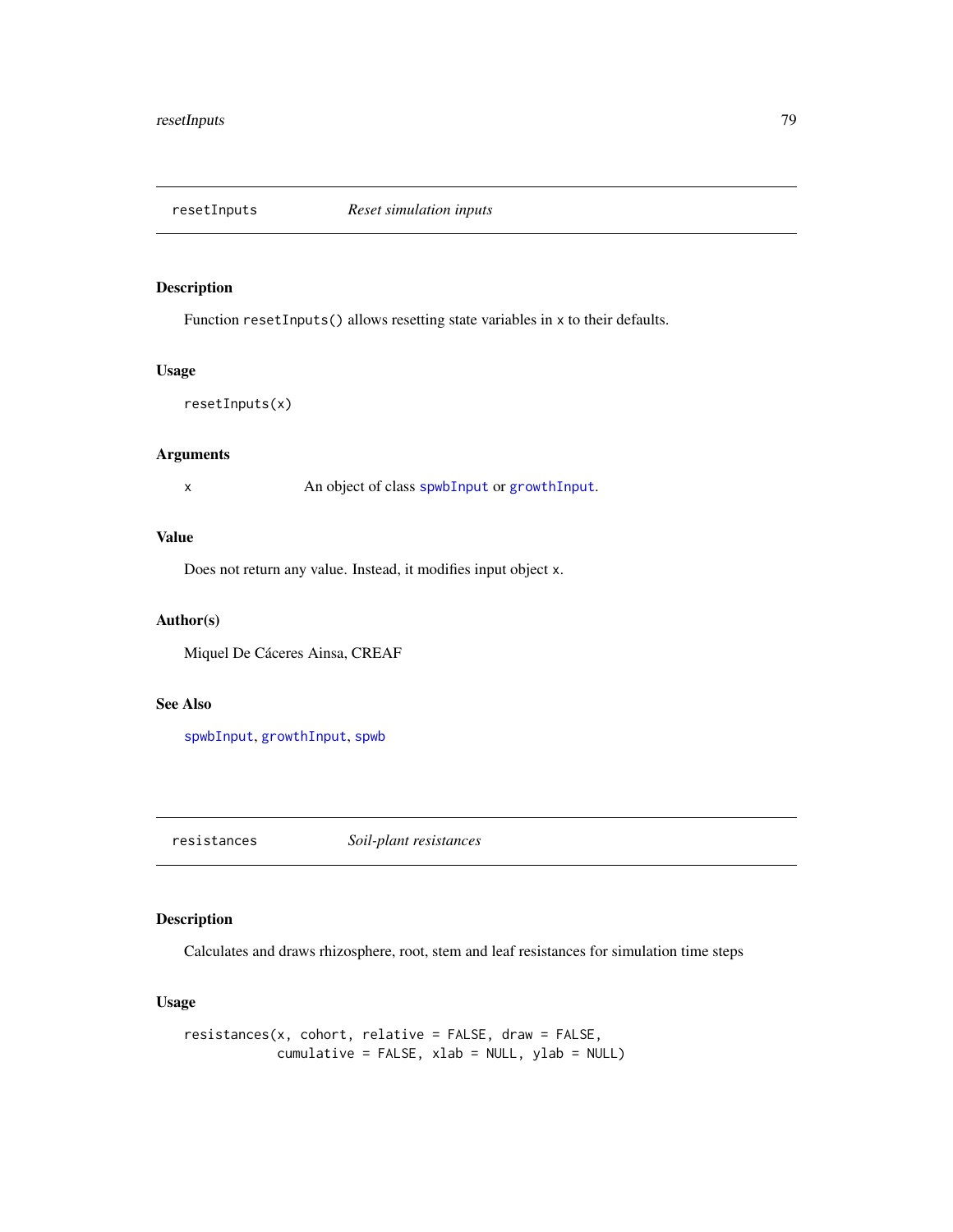## **Arguments**

| $\mathsf{x}$ | An object of class spwb, pwb, growth or fordyn. The function only works with<br>the result of simulations with transpirationMode = "Sperry". |
|--------------|----------------------------------------------------------------------------------------------------------------------------------------------|
| cohort       | An string indicating the cohort for which resistances are desired.                                                                           |
| relative     | A boolean flag to indicate that relative percentages are desired as output                                                                   |
| draw         | A boolean flag to indicate that a plot should be drawn.                                                                                      |
| cumulative   | A flag to indicate that drawn series should be cumulative.                                                                                   |
| xlab         | x-axis label.                                                                                                                                |
| ylab         | y-axis label.                                                                                                                                |

# Details

The function makes internal calls to [hydraulics\\_soilPlantResistances](#page-82-0).

# Value

A data frame with dates in rows and resistance segments in columns (Rhizosphere, Root, Stem and Leaf). Values depend on whether relative = TRUE (percentages) or relative = FALSE (absolute resistance values). If draw = TRUE then a plot object is returned.

## Author(s)

Miquel De Cáceres Ainsa, CREAF

#### See Also

[waterUseEfficiency](#page-136-0), [droughtStress](#page-16-0)

root *Root functions*

#### Description

Functions to calculate properties of fine/coarse roots within the soil, given root system parameters and soil layer definition.

## Usage

```
root_conicDistribution(Zcone, d)
root_ldrDistribution(Z50, Z95, d)
root_coarseRootLengths(v, d, depthWidthRatio = 1.0)
root_coarseRootLengthsFromVolume(VolInd, v, d, rfc)
root_coarseRootSoilVolume(v, d, depthWidthRatio = 1.0)
root_coarseRootSoilVolumeFromConductance(Kmax_rootxylem, VCroot_kmax, Al2As,
                                         v, d, rfc)
```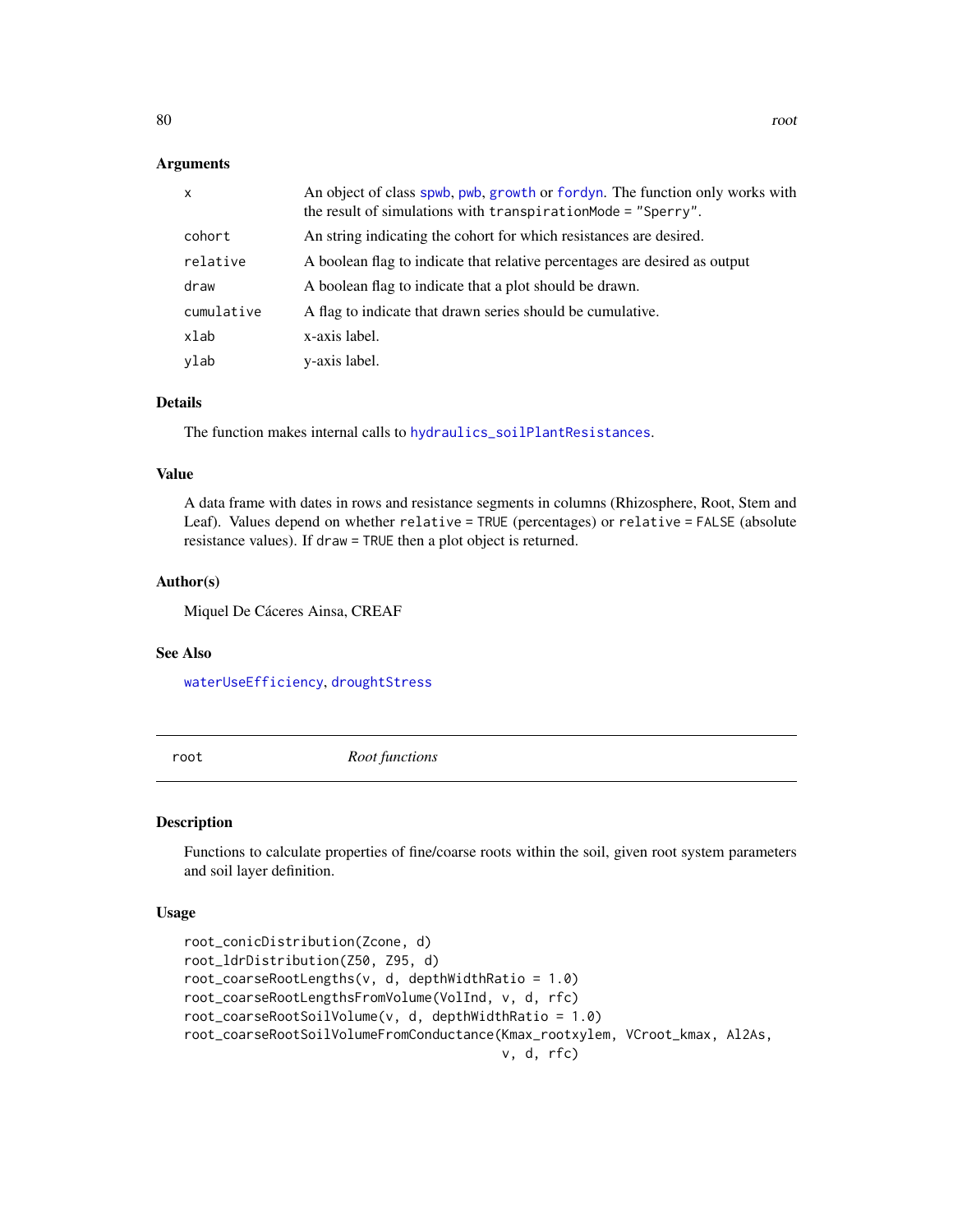```
root_fineRootRadius(specificRootLength, rootTissueDensity)
root_fineRootHalfDistance(rootLengthDensity)
root_fineRootAreaIndex(Ksoil, krhizo, lai,
                       specificRootLength, rootTissueDensity,
                       rootLengthDensity)
root_fineRootBiomass(Ksoil, krhizo, lai, N,
                     specificRootLength, rootTissueDensity, rootLengthDensity)
root_rhizosphereMaximumConductance(Ksoil, fineRootBiomass, lai, N,
                                   specificRootLength, rootTissueDensity,
                                   rootLengthDensity)
root_fineRootSoilVolume(fineRootBiomass, specificRootLength, rootLengthDensity)
root_specificRootSurfaceArea(specificRootLength, rootTissueDensity)
root_individualRootedGroundArea(VolInd, V, d, rfc)
root_horizontalProportions(poolProportions, VolInd, N, V, d, rfc)
```
# Arguments

| Z50                            | A vector of depths (in mm) corresponding to 50% of roots.                                    |  |
|--------------------------------|----------------------------------------------------------------------------------------------|--|
| Z95                            | A vector of depths (in mm) corresponding to 95% of roots.                                    |  |
| Zcone                          | A vector of depths (in mm) corresponding to the root cone tip.                               |  |
| d                              | The width (in mm) corresponding to each soil layer.                                          |  |
| $\vee$                         | Vector of proportions of fine roots in each soil layer.                                      |  |
| depthWidthRatio                |                                                                                              |  |
|                                | Ratio between radius of the soil layer with the largest radius and maximum<br>rooting depth. |  |
| rfc                            | Percentage of rock fragment content (volume basis) for each layer.                           |  |
| Kmax_rootxylem                 | Sapwood-specific hydraulic conductivity of root xylem (in kg H2O·s-1·m-1·MPa-<br>1).         |  |
| VCroot_kmax                    | Root xylem maximum conductance per leaf area (mmol·m-2·s-1·MPa-1).                           |  |
| Al <sub>2</sub> A <sub>s</sub> | Leaf area to sapwood area ratio (in m2·m-2).                                                 |  |
| specificRootLength             |                                                                                              |  |
|                                | Specific fine root length (length of fine roots over weight).                                |  |
| rootTissueDensity              |                                                                                              |  |
|                                | Fine root tissue density (weight over volume at turgidity).                                  |  |
| Ksoil                          | Soil saturated conductivity (mmol·m-1·s-1·MPa-1).                                            |  |
| krhizo                         | Rhizosphere maximum conductance per leaf area (mmol·m-2·s-1·MPa-1).                          |  |
| lai                            | Leaf area index.                                                                             |  |
| rootLengthDensity              |                                                                                              |  |
|                                | Fine root length density (length of fine roots over soil volume; cm/cm3)                     |  |
| fineRootBiomass                |                                                                                              |  |
|                                | Biomass of fine roots $(g)$ .                                                                |  |
| $\vee$                         | Matrix of proportions of fine roots (cohorts x soil layers).                                 |  |
| VolInd                         | Volume of soil (in m3) occupied by coarse roots per individual.                              |  |
| N                              | Density of individuals per hectare.                                                          |  |
| poolProportions                |                                                                                              |  |
|                                | Division of the stand area among plant cohorts (proportions).                                |  |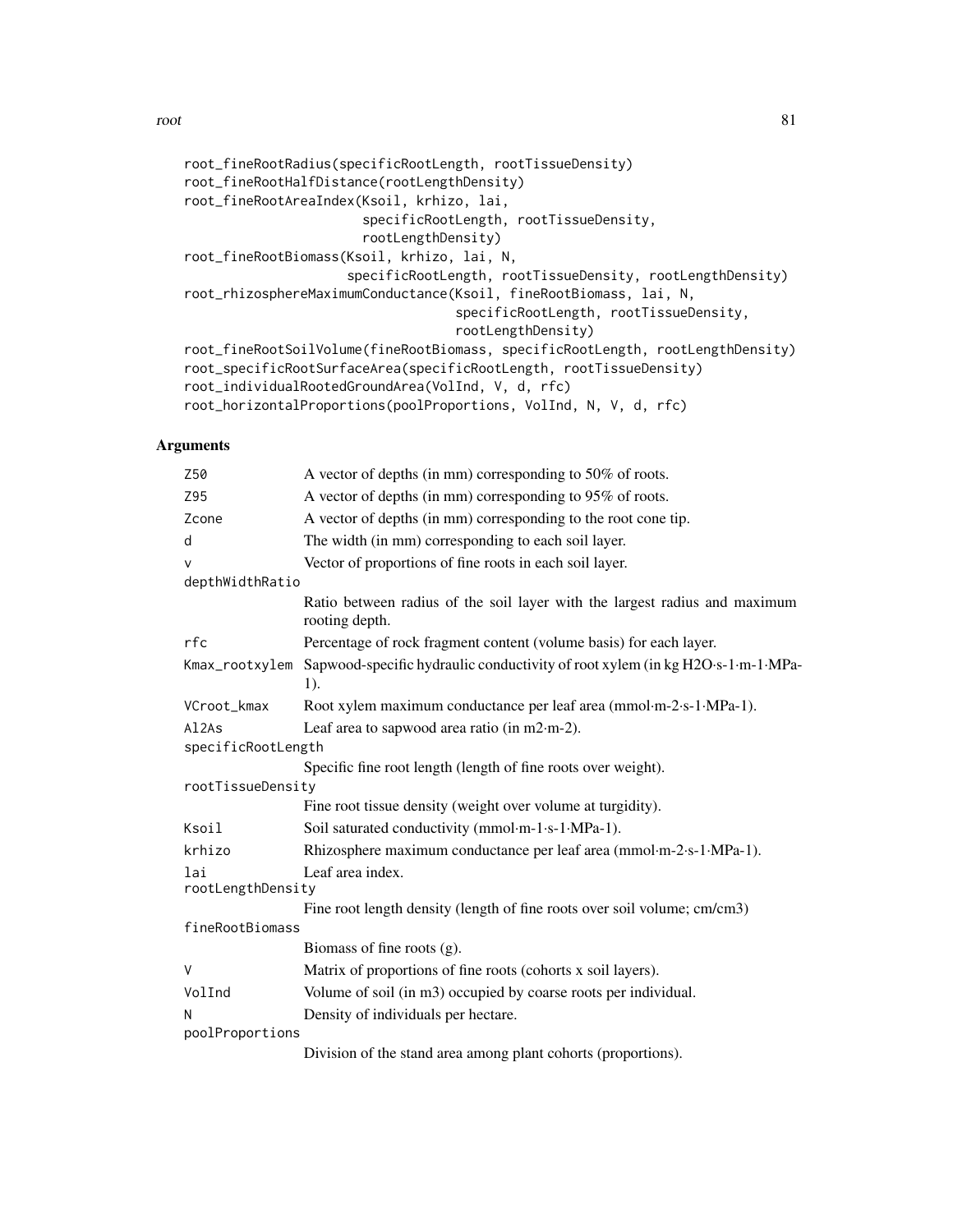## Details

- root\_conicDistribution() assumes a (vertical) conic distribution of fine roots, whereas root\_ldrDistribution() distributes fine roots according to the linear dose response model of Schenck & Jackson (2002). Return a matrix of fine root proportions in each layer with as many rows as elements in Z (or Z50) and as many columns as soil layers.
- root\_coarseRootLengths() and root\_coarseRootLengthsFromVolume() estimate the length of coarse roots (mm) for each soil layer, including axial and radial lengths.
- root\_coarseRootSoilVolume estimates the soil volume (m3) occupied by coarse roots of an individual.
- root\_coarseRootSoilVolumeFromConductance estimates the soil volume (m3) occupied by coarse roots of an individual from root xylem conductance.
- root\_fineRootHalfDistance() calculates the half distance (cm) between neighbouring fine roots.
- root\_fineRootRadius() calculates the radius of fine roots (cm).
- root\_fineRootAreaIndex() estimates the fine root area index for a given soil conductivity and maximum rhizosphere conductance.
- root\_fineRootBiomass() estimates the biomass of fine roots (g dry/individual) for a given soil conductivity and maximum rhizosphere conductance.
- root\_rhizosphereMaximumConductance() is the inverse of the preceeding function, i.e. it estimates rhizosphere conductance from soil conductivity and fine root biomass.
- root\_fineRootSoilVolume() calculates the soil volume (m3) occupied with fine roots.
- root\_specificRootSurfaceArea() returns the specific fine root area (cm2/g).
- root\_individualRootedGroundArea() calculates the area (m2) covered by roots of an individual, for each soil layer.
- root\_horizontalProportions() calculates the (horizontal) proportion of roots of each cohort in the water pool corresponding to itself and that of other cohorts, for each soil layer. Returns a list (with as many elements as cohorts) with each element being a matrix.

#### Author(s)

Miquel De Cáceres Ainsa, CREAF

# References

Schenk, H., Jackson, R., 2002. The global biogeography of roots. Ecol. Monogr. 72, 311–328.

Sperry, J. S., Y. Wang, B. T. Wolfe, D. S. Mackay, W. R. L. Anderegg, N. G. Mcdowell, and W. T. Pockman. 2016. Pragmatic hydraulic theory predicts stomatal responses to climatic water deficits. New Phytologist 212, 577–589.

# See Also

[spwb](#page-100-0), [spwb\\_ldrOptimization](#page-111-0), [forest2spwbInput](#page-48-0), [soil](#page-87-0)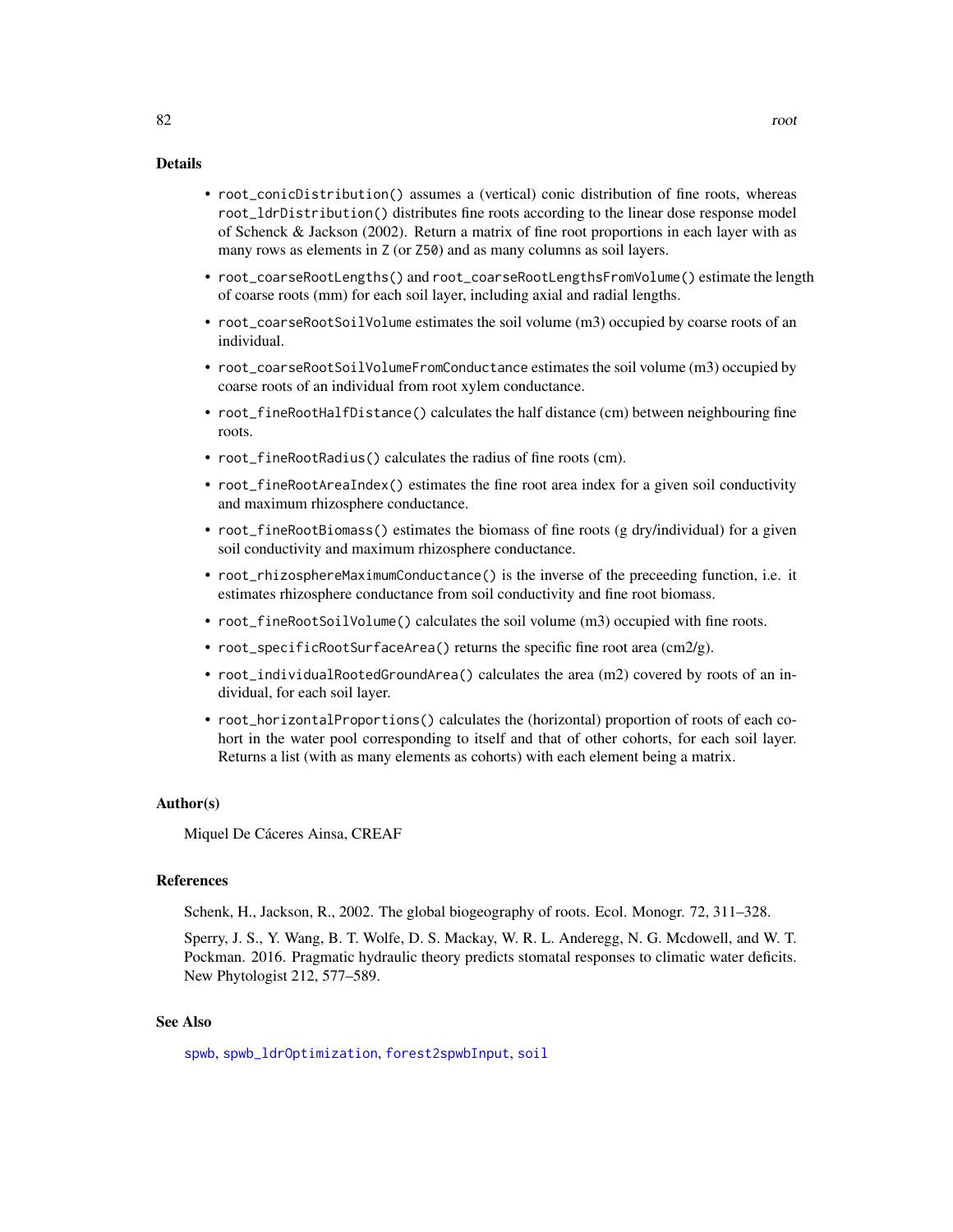# scalingconductance 83

## Examples

```
#Load example plot plant data
data(exampleforestMED)
#Default species parameterization
data(SpParamsMED)
ntree = nrow(exampleforestMED$treeData)
#Initialize soil with default soil params
S = soil(defaultSoilParams())
#Calculate conic root system for trees
V1 = root_conicDistribution(Z=rep(2000,ntree), S$dVec)
print(V1)
#Calculate LDR root system for trees (Schenck & Jackson 2002)
V2 = root\_ldrDistriolution(Z50 = rep(200, ntree),Z95 = rep(1000,ntree), S$dVec)
print(V2)
```
scalingconductance *Scaling from conductivity to conductance*

# <span id="page-82-0"></span>Description

Functions used to scale from tissue conductivity to conductance of different elements of the continuum.

## Usage

```
hydraulics_maximumSoilPlantConductance(krhizomax, krootmax,
                                       kstemmax, kleafmax)
hydraulics_soilPlantResistances(psiSoil, psiRhizo,
                                psiStem, PLCstem, psiLeaf,
                                krhizomax, n, alpha,
                                krootmax, rootc, rootd,
                                kstemmax, stemc, stemd,
                                kleafmax, leafc, leafd)
hydraulics_averageRhizosphereResistancePercent(krhizomax, n, alpha,
                                               krootmax, rootc, rootd,
                                               kstemmax, stemc, stemd,
                                        kleafmax, leafc, leafd, psiStep = -0.01)
hydraulics_findRhizosphereMaximumConductance(averageResistancePercent, n, alpha,
                                             krootmax, rootc, rootd,
                                             kstemmax, stemc, stemd,
                                       kleafmax, leafc, leafd, initialValue = 0)
hydraulics_maximumStemHydraulicConductance(xylemConductivity, refheight, Al2As, height,
```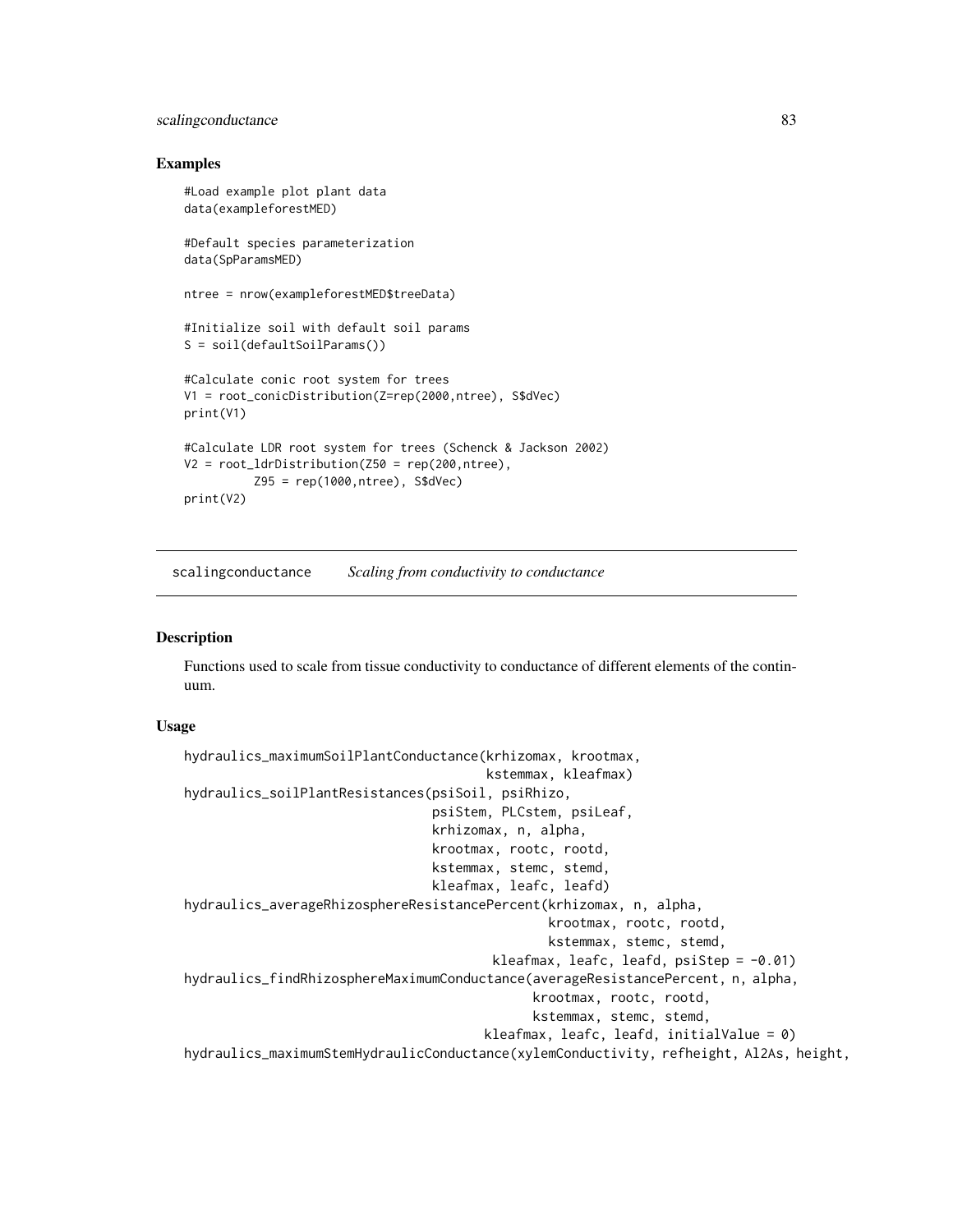```
taper = FALSE)
hydraulics_rootxylemConductanceProportions(L, V)
hydraulics_referenceConductivityHeightFactor(refheight, height)
hydraulics_terminalConduitRadius(height)
hydraulics_taperFactorSavage(height)
```
# Arguments

| psiSoil                        | Soil water potential (in MPa). A scalar or a vector depending on the function.                                                                                  |  |
|--------------------------------|-----------------------------------------------------------------------------------------------------------------------------------------------------------------|--|
| psiRhizo                       | Water potential (in MPa) in the rhizosphere (root surface).                                                                                                     |  |
| psiStem                        | Water potential (in MPa) in the stem.                                                                                                                           |  |
| psiLeaf                        | Water potential (in MPa) in the leaf.                                                                                                                           |  |
| PLCstem                        | Percent loss of conductance (in $\%$ ) in the stem.                                                                                                             |  |
| L                              | Vector with the length of coarse roots (mm) for each soil layer.                                                                                                |  |
| ٧                              | Vector with the proportion $[0-1]$ of fine roots within each soil layer.                                                                                        |  |
| krhizomax                      | Maximum rhizosphere hydraulic conductance (defined as flow per leaf surface<br>unit and per pressure drop).                                                     |  |
| kleafmax                       | Maximum leaf hydraulic conductance (defined as flow per leaf surface unit and<br>per pressure drop).                                                            |  |
| kstemmax                       | Maximum stem xylem hydraulic conductance (defined as flow per leaf surface<br>unit and per pressure drop).                                                      |  |
| krootmax                       | Maximum root xylem hydraulic conductance (defined as flow per leaf surface<br>unit and per pressure drop).                                                      |  |
| psiStep                        | Water potential precision (in MPa).                                                                                                                             |  |
| rootc, rootd                   | Parameters of the Weibull function for roots (root xylem vulnerability curve).                                                                                  |  |
| stemc, stemd                   | Parameters of the Weibull function for stems (stem xylem vulnerability curve).                                                                                  |  |
| leafc, leafd                   | Parameters of the Weibull function for leaves (leaf vulnerability curve).                                                                                       |  |
| n, alpha                       | Parameters of the Van Genuchten function (rhizosphere vulnerability curve).                                                                                     |  |
| averageResistancePercent       |                                                                                                                                                                 |  |
|                                | Average (across water potential values) resistance percent of the rhizosphere,<br>with respect to total resistance (rhizosphere $+$ root xylem $+$ stem xylem). |  |
| initialValue                   | Initial value of rhizosphere conductance.                                                                                                                       |  |
| xylemConductivity              |                                                                                                                                                                 |  |
|                                | Xylem conductivity as flow per length of conduit and pressure drop (in kg·m-<br>$1 \cdot s - 1 \cdot MPa - 1$ .                                                 |  |
| Al <sub>2</sub> A <sub>s</sub> | Leaf area to sapwood area (in $m2 \cdot m-2$ ).                                                                                                                 |  |
| height                         | Plant height (in cm).                                                                                                                                           |  |
| refheight                      | Reference plant height of measurement of xylem conductivity (in cm).                                                                                            |  |
| taper                          | A boolean flag to indicate correction by taper of xylem conduits (Christoffersen<br>et al. 2017).                                                               |  |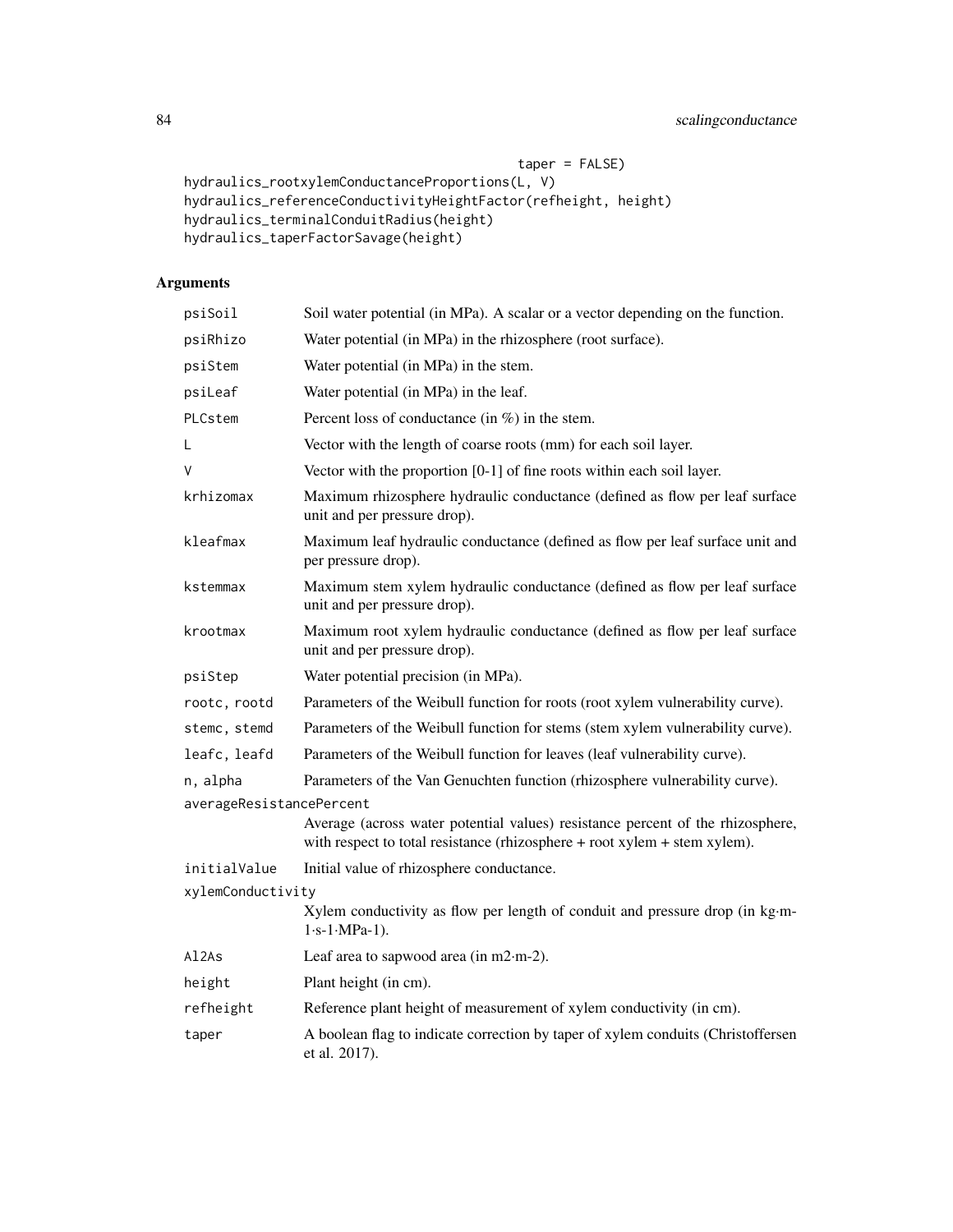#### Details

Details of the hydraulic model are given in a vignette.

# Value

Values returned for each function are:

- hydraulics\_maximumSoilPlantConductance: The maximum soil-plant conductance, in the same units as the input segment conductances.
- hydraulics\_averageRhizosphereResistancePercent: The average percentage of resistance due to the rhizosphere, calculated across water potential values.
- hydraulics\_findRhizosphereMaximumConductance: The maximum rhizosphere conductance value given an average rhizosphere resistance and the vulnerability curves of rhizosphere, root and stem elements.
- hydraulics\_taperFactorSavage: Taper factor according to Savage et al. (2010).

#### Author(s)

Miquel De Cáceres Ainsa, CREAF

#### References

Christoffersen, B. O., M. Gloor, S. Fauset, N. M. Fyllas, D. R. Galbraith, T. R. Baker, L. Rowland, R. A. Fisher, O. J. Binks, S. A. Sevanto, C. Xu, S. Jansen, B. Choat, M. Mencuccini, N. G. McDowell, and P. Meir. 2016. Linking hydraulic traits to tropical forest function in a size-structured and trait-driven model (TFS v.1-Hydro). Geoscientific Model Development Discussions 9: 4227–4255.

Savage, V. M., L. P. Bentley, B. J. Enquist, J. S. Sperry, D. D. Smith, P. B. Reich, and E. I. von Allmen. 2010. Hydraulic trade-offs and space filling enable better predictions of vascular structure and function in plants. Proceedings of the National Academy of Sciences of the United States of America 107:22722–7.

Olson, M.E., Anfodillo, T., Rosell, J.A., Petit, G., Crivellaro, A., Isnard, S., León-Gómez, C., Alvarado-Cárdenas, L.O., and Castorena, M. 2014. Universal hydraulics of the flowering plants: Vessel diameter scales with stem length across angiosperm lineages, habits and climates. Ecology Letters 17: 988–997.

# See Also

[hydraulics\\_psi2K](#page-6-0), [hydraulics\\_supplyFunctionPlot](#page-118-0), [spwb](#page-100-0), [soil](#page-87-0)

#### Examples

```
kstemmax = 4 # in mmol\cdotm-2\cdots-1\cdotMPa-1
stemc = 3stemd = -4 # in MPa
```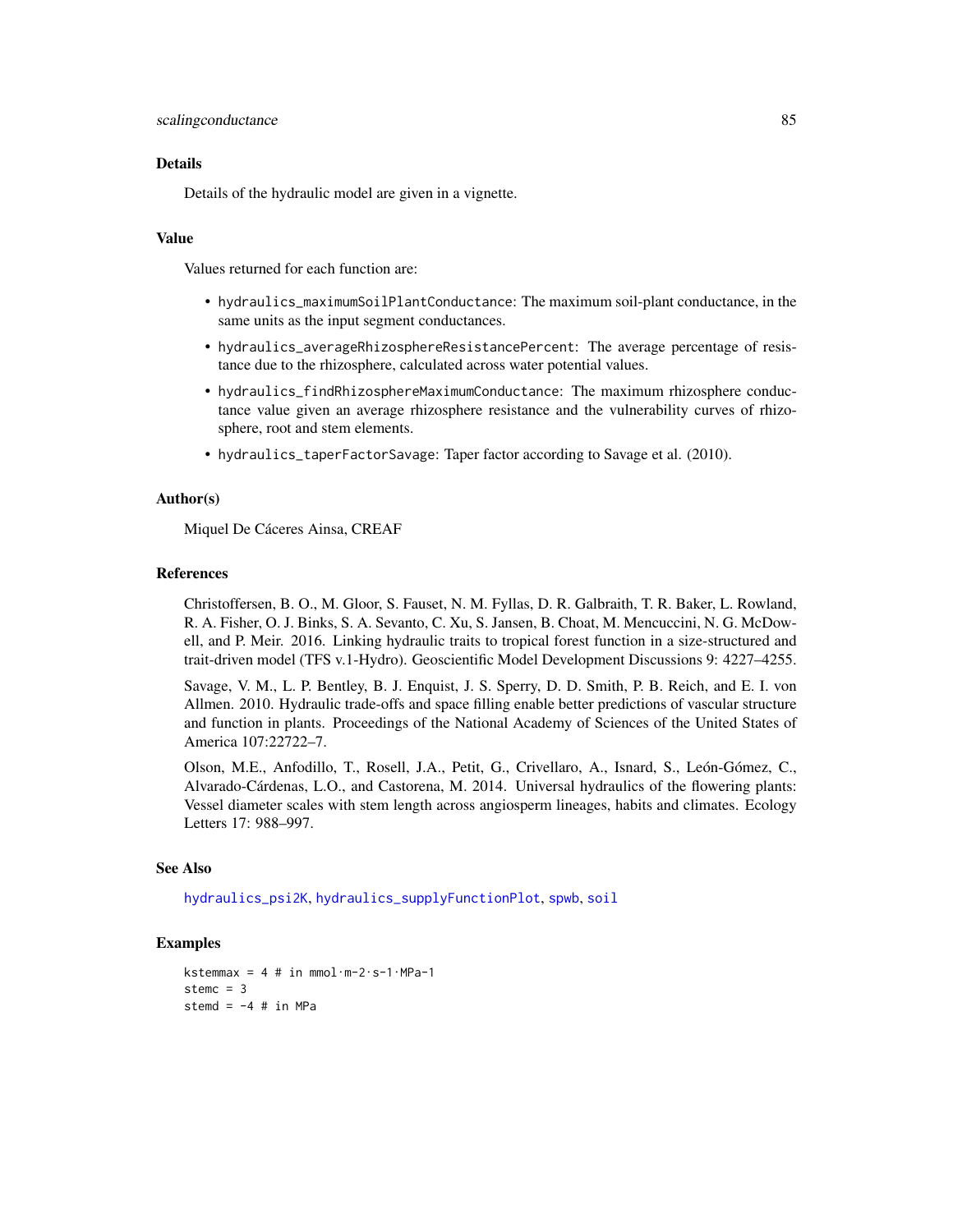#### **Description**

Standard fuel models converted to metric system. Copied from package 'Rothermel' (Giorgio Vacchiano, Davide Ascoli).

#### Usage

data("SFM\_metric")

#### Format

A data frame including standard fuel models as in Albini (1976) and Scott and Burgan (2005), to be used as input of [fire\\_Rothermel](#page-25-0) function. All values converted to metric format.

Fuel\_Model\_Type A factor with levels D (for dynamic) or S (for static).

Load\_1h Loading of 1h fuel class [t/ha].

Load\_10h Loading of 10h fuel class [t/ha].

Load\_100h Loading of 100h fuel class [t/ha]

Load\_Live\_Herb Loading of herbaceous fuels [t/ha]

Load\_Live\_Woody Loading of woody fuels [t/ha]

'SA/V\_1h' Surface area to volume ratio of 1h fuel class [m2/m3]

'SA/V\_10h' Surface area to volume ratio of 10h fuel class [m2/m3]

'SA/V\_100h' Surface area to volume ratio of 100h fuel class [m2/m3]

'SA/V\_Live\_Herb' Surface area to volume ratio of herbaceous fuels [m2/m3]

'SA/V\_Live\_Woody' Surface area to volume ratio of woody fuels [m2/m3]

Fuel\_Bed\_Depth Fuel bed depth [cm]

Mx\_dead Dead fuel moisture of extinction [percent]

Heat\_1h Heat content of 1h fuel class [kJ/kg]

Heat\_10h Heat content of 10h fuel class [kJ/kg]

Heat\_100h Heat content of 100h fuel class [kJ/kg]

Heat\_Live\_Herb Heat content of herbaceous fuels [kJ/kg]

Heat\_Live\_Woody Heat content of woody fuels [kJ/kg]

# Source

Albini, F. A. (1976). Computer-based models of wildland fire behavior: A users' manual. Ogden, UT: US Department of Agriculture, Forest Service, Intermountain Forest and Range Experiment Station.

Scott, J., and Burgan, R. E. (2005). A new set of standard fire behavior fuel models for use with Rothermel's surface fire spread model. Gen. Tech. Rep. RMRSGTR-153. Fort Collins, CO: US Department of Agriculture, Forest Service, Rocky Mountain Research Station.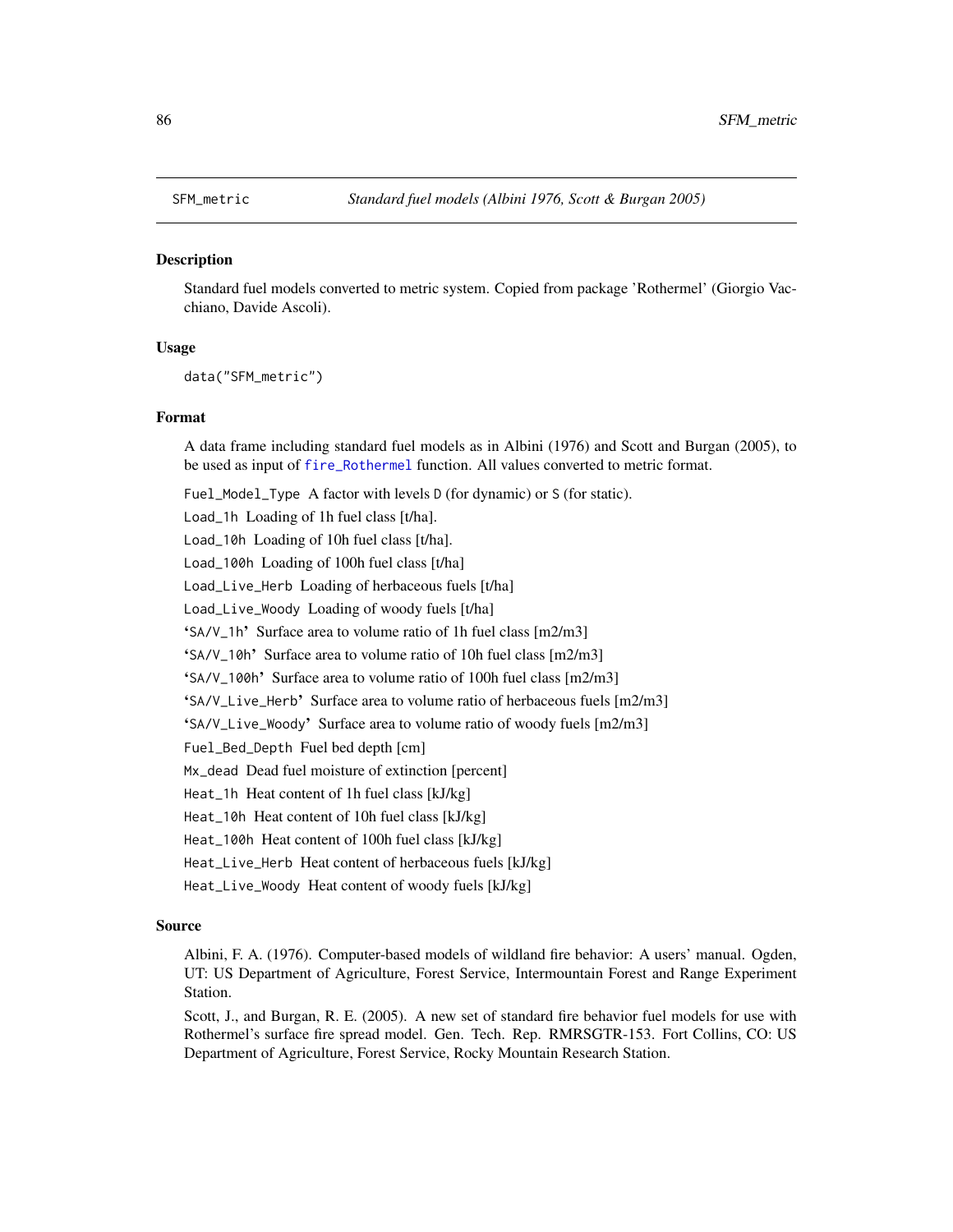#### shinyplot 87

# See Also

[fire\\_Rothermel](#page-25-0)

# Examples

data(SFM\_metric)

shinyplot *Shiny app with interactive plots*

# Description

Creates a shiny app with interactive plots for simulation results and evaluation

# Usage

```
## S3 method for class 'spwb'
shinyplot(x, measuredData = NULL, ...)## S3 method for class 'pwb'
shinyplot(x, measuredData = NULL, ...)## S3 method for class 'growth'
shinyplot(x, measuredData = NULL, ...)## S3 method for class 'fordyn'
shinyplot(x, measuredData = NULL, ...)## S3 method for class 'spwb_day'
shinyplot(x, ...)
## S3 method for class 'pwb_day'
shinyplot(x, ...)
## S3 method for class 'growth_day'
shinyplot(x, ...)
```
# Arguments

| X            | An object of the right class.                                     |  |
|--------------|-------------------------------------------------------------------|--|
| measuredData | A data frame with observed/measured values (see evaluation plot). |  |
| $\cdots$     | Additional parameters.                                            |  |

# Details

Only run this function in interactive mode. When measuredData is not NULL, an additional panel is shown for evaluation plots.

## Value

An object that represents the shiny app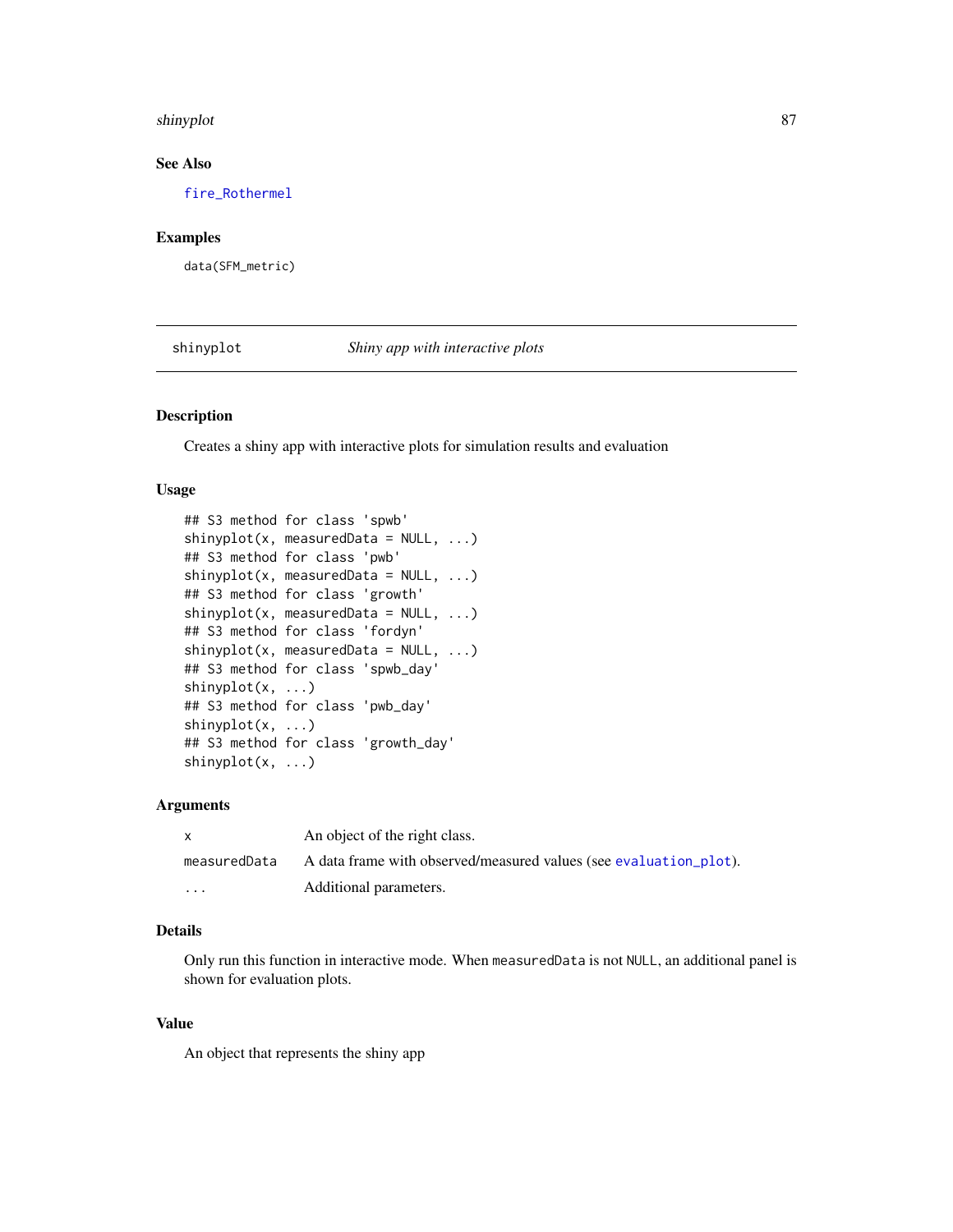# Author(s)

Miquel De Cáceres Ainsa, CREAF

# See Also

[plot.spwb](#page-69-0), [evaluation\\_plot](#page-17-0)

# Examples

```
## Only run this example in interactive R sessions
## Not run:
#Load example daily meteorological data
data(examplemeteo)
#Load example plot plant data
data(exampleforestMED)
#Default species parameterization
data(SpParamsMED)
#Initialize soil with default soil params (4 layers)
examplesoil = soil(defaultSoilParams(4))
#Initialize control parameters
control = defaultControl("Granier")
#Initialize input
x1 = forest2spwbInput(exampleforestMED, examplesoil, SpParamsMED, control)
#Call simulation function
S1<-spwb(x1, examplemeteo, latitude = 41.82592, elevation = 100)
#Load observed data (in this case the same simulation results with some added error)
data(exampleobs)
#Call interactive plot shiny app
shinyplot(S1, exampleobs)
## End(Not run)
```
<span id="page-87-0"></span>soil *Soil initialization*

#### Description

Initializes soil parameters and state variables for its use in simulations.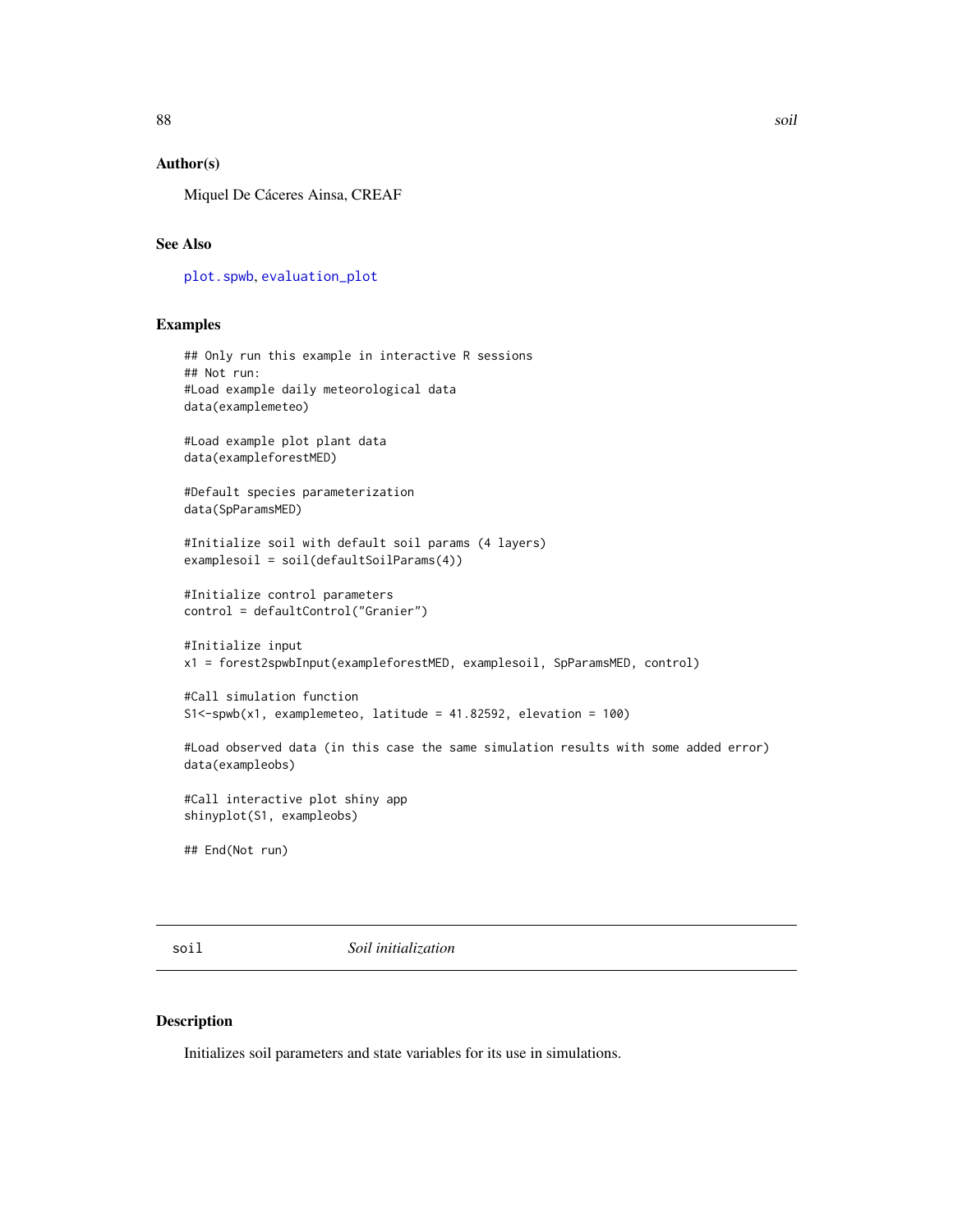# Usage

```
soil(SoilParameters, VG_PTF = "Toth", W = as.numeric(c(1)), SWE = 0)## S3 method for class 'soil'
print(x, model="SX", ...)redefineSoilLayers(SoilParams, widths = c(300, 700, 1000, 2000))
```
# Arguments

| SoilParams | A data frame of soil parameters (see an example in default SoilParams).                                                                                          |  |
|------------|------------------------------------------------------------------------------------------------------------------------------------------------------------------|--|
| VG_PTF     | Pedotransfer functions to obtain parameters for the van Genuchten-Mualem equa-<br>tions. Either "Carsel" (Carsel and Parrish 1988) or "Toth" (Toth et al. 2015). |  |
| W          | A numerical vector with the initial relative water content of each soil layer.                                                                                   |  |
| <b>SWE</b> | Initial snow water equivalent of the snow pack on the soil surface (mm).                                                                                         |  |
| X          | An object of class soil.                                                                                                                                         |  |
| model      | Either 'SX' or 'VG' for Saxton or Van Genuchten pedotransfer models.                                                                                             |  |
| widths     | A numeric vector indicating the desired layer widths, in <i>mm</i> .                                                                                             |  |
| $\ddots$ . | Additional parameters to print.                                                                                                                                  |  |

## Details

Function print prompts a description of soil characteristics and state variables (water content and temperature) according to a water retention curve (either Saxton's or Van Genuchten's). Volume at field capacity is calculated assuming a soil water potential equal to -0.033 MPa. Parameter Temp is initialized as missing for all soil layers. Function redefineSoilLayers allows redefining soil layer widths of an input data frame of soil parameters.

## Value

Function soil returns a list of class soil with the following elements:

- SoilDepth: Soil depth (in mm).
- W: State variable with relative water content of each layer (in as proportion relative to FC).
- Temp: State variable with temperature (in ºC) of each layer.
- Ksoil: Kappa parameter for infiltration.
- Gsoil: Gamma parameter for infiltration.
- dVec: Width of soil layers (in mm).
- sand: Sand percentage for each layer (in percent volume).
- clay: Clay percentage for each layer (in percent volume).
- om: Organic matter percentage for each layer (in percent volume).
- VG\_alpha, VG\_n, VG\_theta\_res, VG\_theta\_sat: Parameters for van Genuchten's pedotransfer functions, for each layer, corresponding to the USDA texture type.
- Ksat: Saturated soil conductivity for each layer (estimated using function [soil\\_saturatedConductivitySX](#page-92-0).
- macro: Macroporosity for each layer (estimated using Stolf et al. 2011).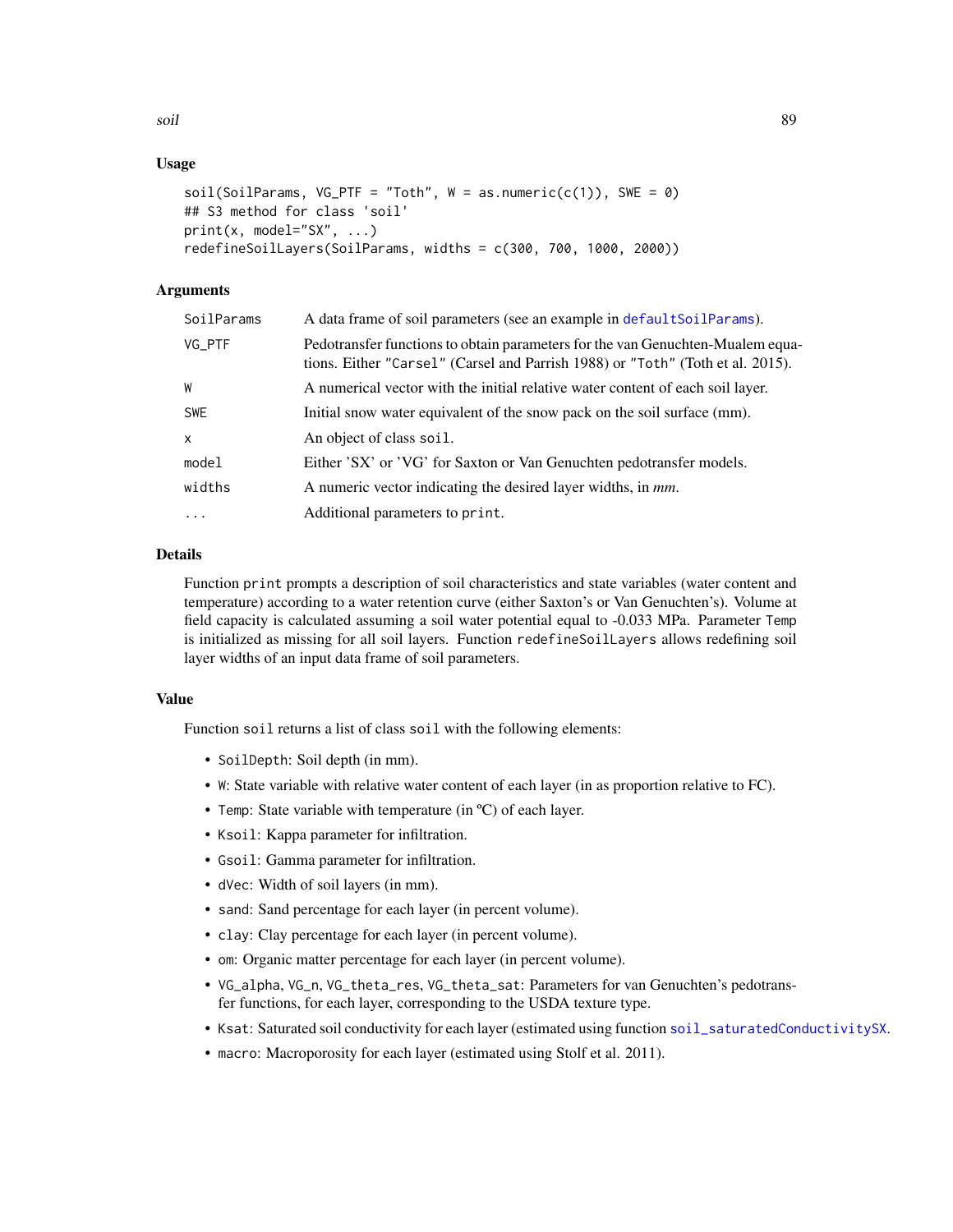- rfc: Percentage of rock fragment content for each layer.
- Kdrain: Saturated vertical hydraulic conductivity (mm/day) (i.e. how easy is deep drainage towards groundwater). Function soil estimates it as a function of soil saturated hydraulic conductivity, but should be parametrized as a function of bedrock material.

## Author(s)

Miquel De Cáceres Ainsa, CREAF

#### References

Carsel, R.F., and Parrish, R.S. 1988. Developing joint probability distributions of soil water retention characteristics. Water Resources Research 24: 755–769.

Tóth, B., Weynants, M., Nemes, A., Makó, A., Bilas, G., and Tóth, G. 2015. New generation of hydraulic pedotransfer functions for Europe. European Journal of Soil Science 66: 226–238.

Stolf, R., Thurler, A., Oliveira, O., Bacchi, S., Reichardt, K., 2011. Method to estimate soil macroporosity and microporosity based on sand content and bulk density. Rev. Bras. Ciencias do Solo 35, 447–459.

#### See Also

[soil\\_psi2thetaSX](#page-92-0), [soil\\_psi2thetaVG](#page-92-0), [spwb](#page-100-0), [defaultSoilParams](#page-15-0)

## Examples

```
# Initializes soil
s = soil(defaultSoilParams())
```

```
# Prints soil characteristics according to Saxton's water retention curve
print(s, model="SX")
```
# Prints soil characteristics according to Van Genuchten's water retention curve print(s, model="VG")

soil hydrology *Soil infiltration and bare soil evaporation*

## Description

Function hydrology\_infiltrationAmount calculates the amount of water that infiltrates into the topsoil, according to the USDA SCS curve number method (Boughton 1989). The remaining is assumed to be lost as surface runoff. Function hydrology\_soilEvaporationAmount calculates the amount of evaporation from bare soil, following Ritchie (1972). Function hydrology\_snowMelt calculates the maximum amount of snowmelt according to Kergoat (1998).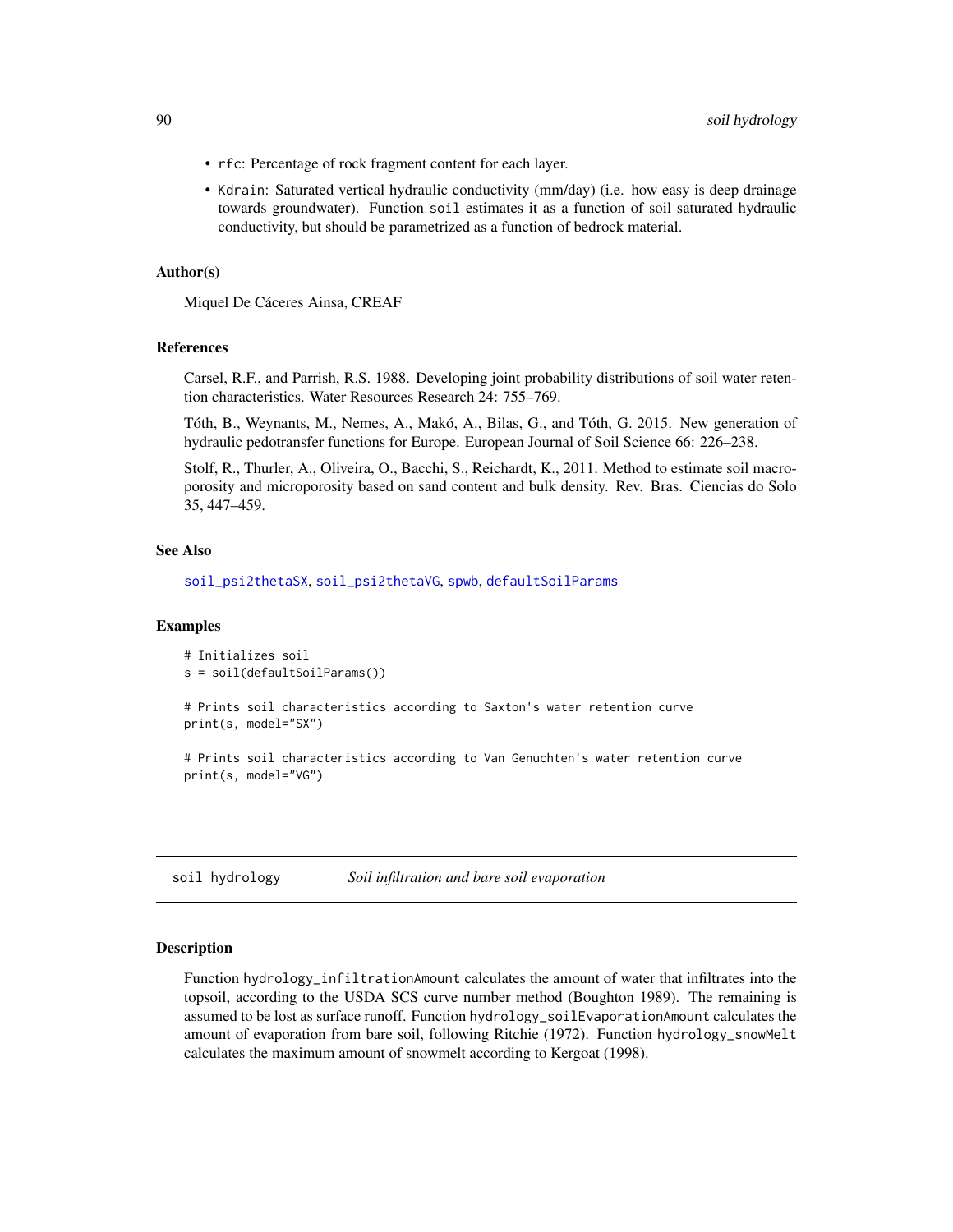# soil hydrology 91

# Usage

```
hydrology_infiltrationAmount(input, Ssoil)
hydrology_infiltrationRepartition(I, dVec, macro, a = -0.005, b = 3)
hydrology_soilEvaporationAmount(DEF,PETs, Gsoil)
hydrology_soilEvaporation(soil, soilFunctions, pet, LgroundSWR, modifySoil = TRUE)
hydrology_snowMelt(tday, rad, LgroundSWR, elevation)
```
# Arguments

| input                  | A numeric vector of (daily) water input (in mm of water).                                                       |  |
|------------------------|-----------------------------------------------------------------------------------------------------------------|--|
| Ssoil                  | Soil water storage capacity (can be referred to topsoil) (in mm of water).                                      |  |
| DEF                    | Water deficit in the (topsoil) layer.                                                                           |  |
| <b>PET<sub>s</sub></b> | Potential evapotranspiration at the soil surface.                                                               |  |
| Gsoil                  | Gamma parameter (maximum daily evaporation).                                                                    |  |
| I                      | Soil infiltration (in mm of water).                                                                             |  |
| dVec                   | Width of soil layers (in mm).                                                                                   |  |
| macro                  | Macroporosity of soil layers (in $%$ ).                                                                         |  |
| soil                   | An object of class soil.                                                                                        |  |
| soilFunctions          | Soil water retention curve and conductivity functions, either 'SX' (for Saxton)<br>or 'VG' (for Van Genuchten). |  |
| pet                    | Potential evapotranspiration for a given day (mm)                                                               |  |
| LgroundSWR             | Percentage of short-wave radiation (SWR) reaching the ground.                                                   |  |
| modifySoil             | Boolean flag to indicate that the input soil object should be modified during<br>the simulation.                |  |
| tday                   | Average day temperature (°C).                                                                                   |  |
| rad                    | Solar radiation (in MJ/m2/day).                                                                                 |  |
| elevation              | Altitude above sea level (m).                                                                                   |  |
| a, b                   | Parameters of the extinction function used for water infitration.                                               |  |

#### Details

See description of infiltration and soil evaporation processes in De Caceres et al. (2015).

#### Value

Function hydrology\_infiltrationAmount a vector of the same length as input containing the daily amount of water that infiltrates into the soil (in mm of water). Function hydrology\_infiltrationRepartition estimates the amount of infiltrated water that reaches each soil layer. Function hydrology\_soilEvaporationAmount returns the amount of water evaporated from the soil. Function hydrology\_soilEvaporation returns a vector of water evaporated from each soil layer.

# Author(s)

Miquel De Cáceres Ainsa, CREAF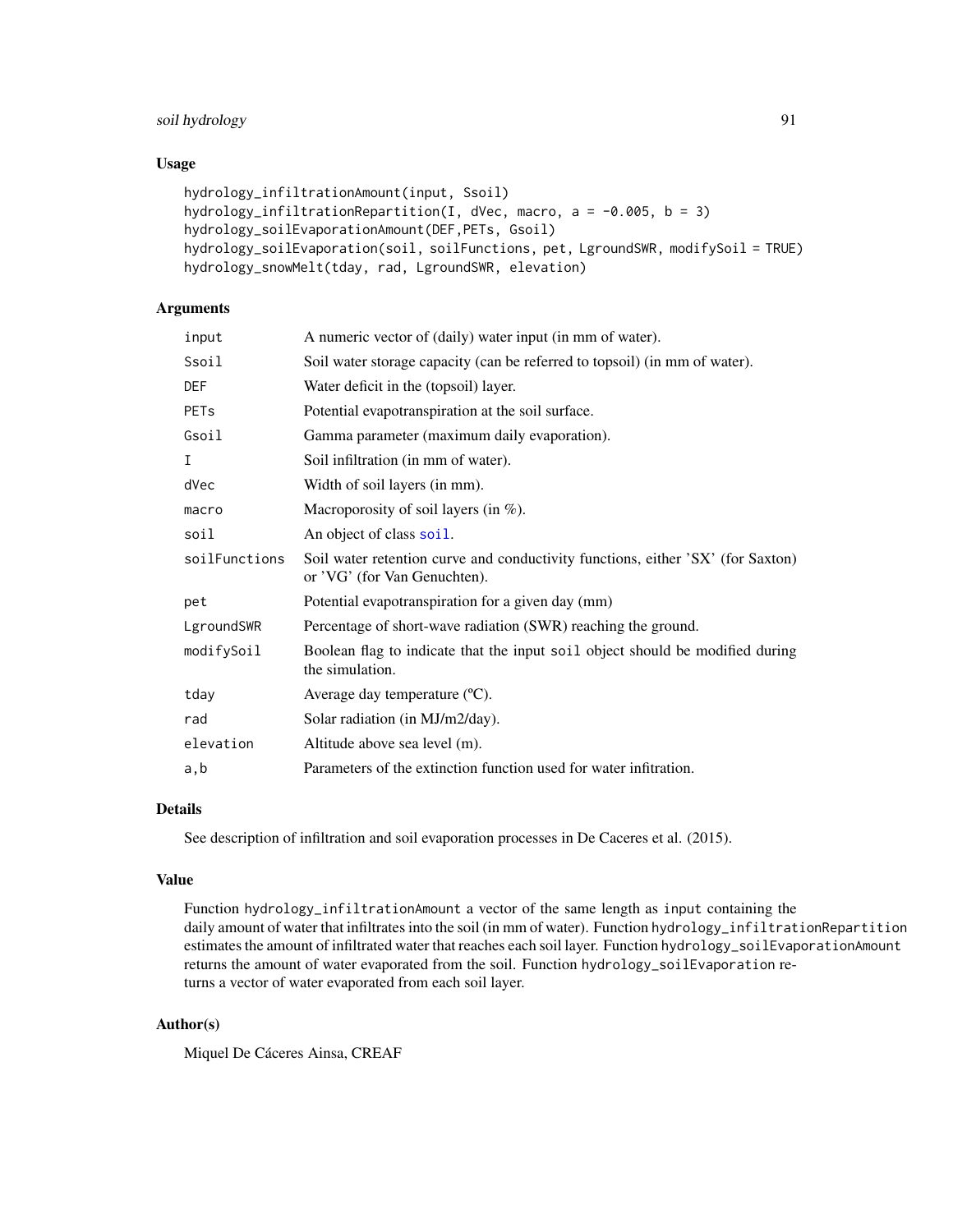#### References

Boughton (1989). A review of the USDA SCS curve number method. - Australian Journal of Soil Research 27: 511-523.

De Cáceres M, Martínez-Vilalta J, Coll L, Llorens P, Casals P, Poyatos R, Pausas JG, Brotons L. (2015) Coupling a water balance model with forest inventory data to evaluate plant drought stress at the regional level. Agricultural and Forest Meteorology.

Kergoat L. (1998). A model for hydrological equilibrium of leaf area index on a global scale. Journal of Hydrology 212–213: 268–286.

Ritchie (1972). Model for predicting evaporation from a row crop with incomplete cover. - Water resources research.

## See Also

[spwb](#page-100-0), [hydrology\\_soilWaterInputs](#page-43-0)

## Examples

```
SoilDepth = c(200,400,800,1200,1500)
#TOPSOIL LAYERS
d1 = pmin(SoilDepth, 300) #<300
#SUBSOIL LAYERS
d2 = pmax(0, pmin(SoilDepth-300,1200)) #300-1500 mm
#ROCK LAYER
d3 = 4000 - (d1 + d2) #From SoilDepth down to 4.0 m
TS\_clay = 15TS\_sand = 25SS_{clay} = 15SS\_sand = 25RL\_clav = 15RL\_sand = 25TS_{gravel} = 20SS\_gravel = 40RL_gravel = 95
Theta_FC1=soil_psi2thetaSX(TS_clay, TS_sand, -33) #in m3/m3
Theta_FC2=soil_psi2thetaSX(SS_clay, SS_sand, -33) #in m3/m3
Theta_FC3=soil_psi2thetaSX(RL_clay, RL_sand, -33) #in m3/m3
pcTS_gravel = 1-(TS_gravel/100)
pcSS_gravel = 1-(SS_gravel/100)
pcRL_gravel = 1-(RL_gravel/100)
MaxVol1 = (d1*Theta_FC1*pcTS_gravel)
MaxVol2 = (d2*Theta_FC2*pcSS_gravel)
MaxVol3 = (d3*Theta_FC3*pcRL_gravel)
V = MaxVol1+MaxVol2+MaxVol3
par(mar=c(5,5,1,1), mfrow=c(1,2))
NP = seq(0, 60, by=1)plot(NP,hydrology_infiltrationAmount(NP, V[1]), type="l", xlim=c(0,60), ylim=c(0,60),
```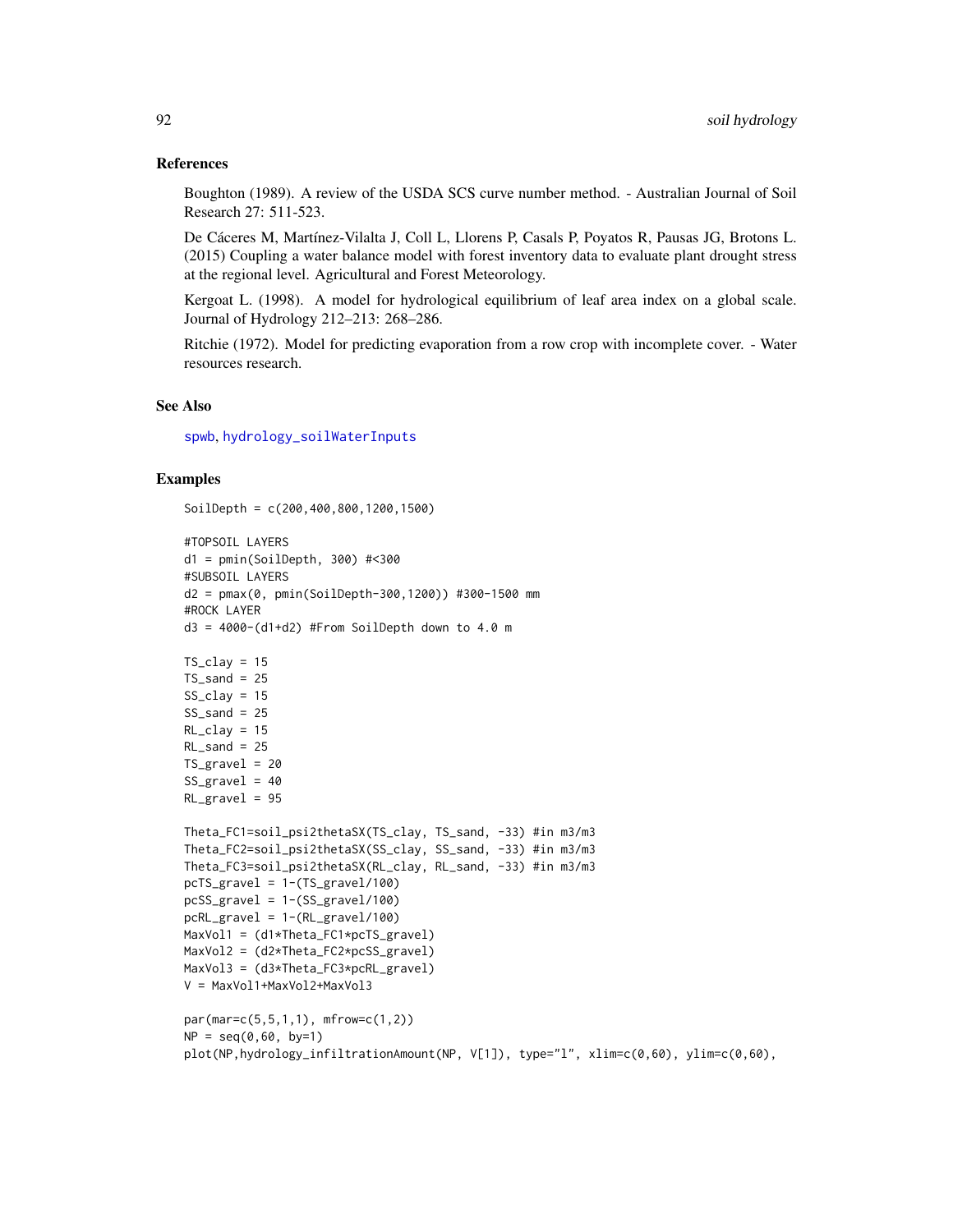```
ylab="Infiltration (mm)", xlab="Net rainfall (mm)", frame=FALSE)
lines(NP,hydrology_infiltrationAmount(NP, V[2]), lty=2)
lines(NP,hydrology_infiltrationAmount(NP, V[3]), lty=3)
lines(NP,hydrology_infiltrationAmount(NP, V[4]), lty=4)
lines(NP,hydrology_infiltrationAmount(NP, V[5]), lty=5)
legend("topleft", bty="n", lty=1:5,
      legend=c(paste("d =", SoilDepth, "Vsoil =",round(V),"mm")))
plot(NP,NP-hydrology_infiltrationAmount(NP, V[1]), type="l", xlim=c(0,60), ylim=c(0,60),
     ylab="Runoff (mm)", xlab="Net rainfall (mm)", frame=FALSE)
lines(NP,NP-hydrology_infiltrationAmount(NP, V[2]), lty=2)
lines(NP,NP-hydrology_infiltrationAmount(NP, V[3]), lty=3)
lines(NP,NP-hydrology_infiltrationAmount(NP, V[4]), lty=4)
lines(NP,NP-hydrology_infiltrationAmount(NP, V[5]), lty=5)
legend("topleft", bty="n", lty=1:5,
      legend=c(paste("d =", SoilDepth,"Vsoil =",round(V),"mm")))
```
soil texture and hydraulics *Soil texture and hydraulics*

## <span id="page-92-0"></span>Description

Collection of functions relating soil texture with soil hydraulics and soil water content (see description of each function in details).

#### Usage

```
soil_psi2thetaSX(clay, sand, psi, om = NA)
soil_psi2thetaVG(n, alpha, theta_res, theta_sat, psi)
soil_theta2psiSX(clay, sand, theta, om = NA)
soil_theta2psiVG(n, alpha, theta_res, theta_sat, theta)
soil_saturatedConductivitySX(clay, sand, om = NA, mmol = TRUE)
soil_unsaturatedConductivitySX(theta, clay, sand, om = NA, mmol = TRUE)
soil_USDAType(clay, sand)
soil_vanGenuchtenParamsCarsel(soilType)
soil_vanGenuchtenParamsToth(clay, sand, om, bd, topsoil)
soil_psi(soil, model="SX")
soil_theta(soil, model="SX")
soil_conductivity(soil)
soil_water(soil, model="SX")
soil_waterFC(soil, model="SX")
soil_waterWP(soil, model="SX")
soil_waterSAT(soil, model="SX")
soil_waterExtractable(soil, model="SX", minPsi = -5.0)
soil_thetaFC(soil, model="SX")
soil_thetaWP(soil, model="SX")
```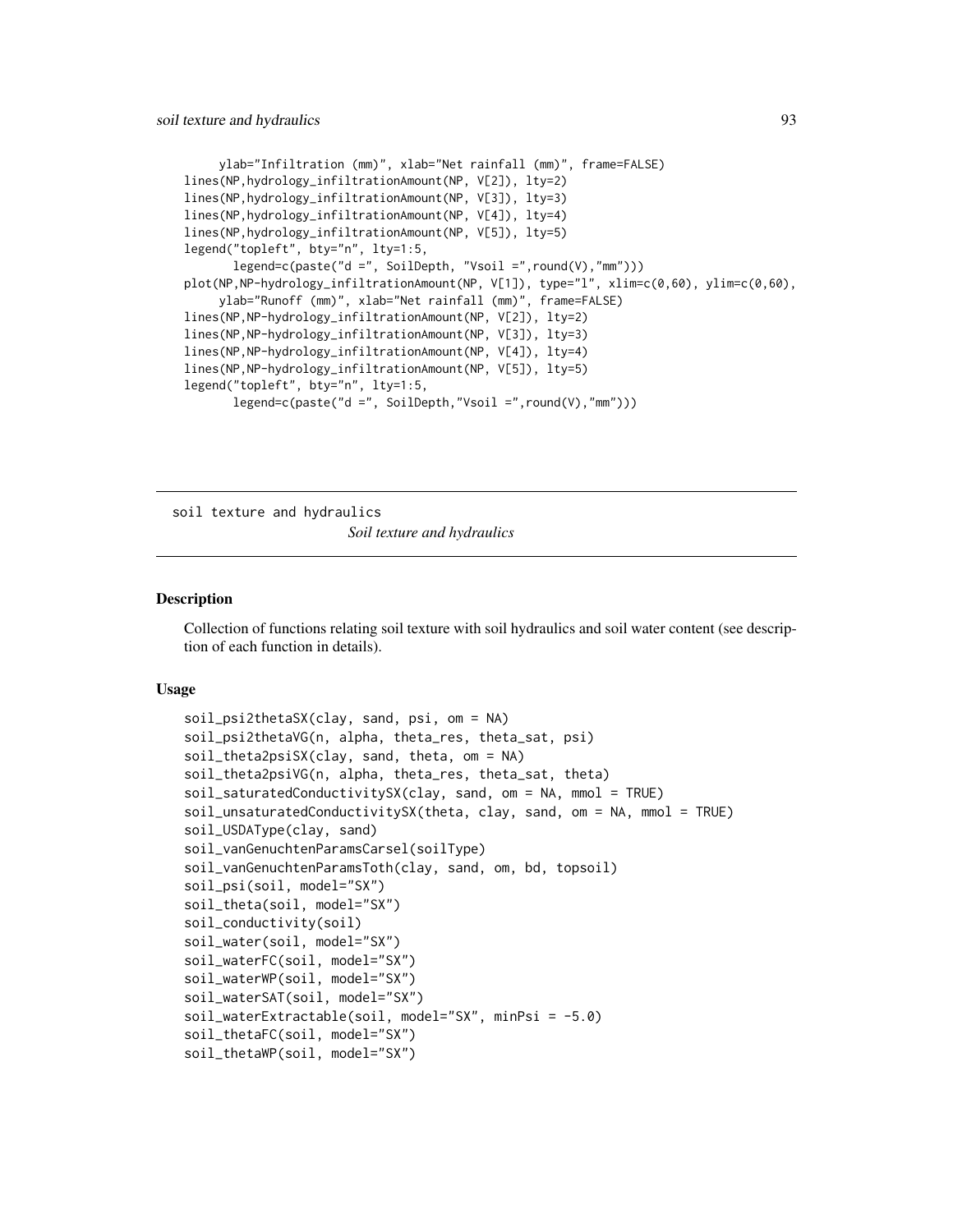```
soil_thetaSAT(soil, model="SX")
soil_thetaSATSX(clay, sand, om = NA)
soil_waterTableDepth(soil, model="SX")
soil_rockWeight2Volume(pWeight, bulkDensity, rockDensity = 2.3)
soil_retentionCurvePlot(soil, model="SX", layer = 1,
                        psi = seq(0, -6.0, by=-0.01),relative = TRUE, to = "SAT")
```
## Arguments

| clay           | Percentage of clay (in percent weight).                                                                                                  |  |
|----------------|------------------------------------------------------------------------------------------------------------------------------------------|--|
| sand           | Percentage of sand (in percent weight).                                                                                                  |  |
|                | n, alpha, theta_res, theta_sat                                                                                                           |  |
|                | Parameters of the Van Genuchten-Mualem model ( $m = 1 - 1/n$ ).                                                                          |  |
| psi            | Water potential (in MPa).                                                                                                                |  |
| theta          | Relative water content (in percent volume).                                                                                              |  |
| O <sub>m</sub> | Percentage of organic matter (optional, in percent weight).                                                                              |  |
| mmol           | Boolean flag to indicate that saturated conductivity units should be returned in<br>mmol/m/s/MPa. If mmol = FALSE then units are cm/day. |  |
| bd             | Bulk density (in g/cm3).                                                                                                                 |  |
| topsoil        | A boolean flag to indicate topsoil layer.                                                                                                |  |
| soilType       | A string indicating the soil type.                                                                                                       |  |
| soil           | Soil object (returned by function soil).                                                                                                 |  |
| model          | Either 'SX' or 'VG' for Saxton's or Van Genuchten's water retention models; or<br>'both' to plot both retention models.                  |  |
| layer          | Soil layer to be plotted.                                                                                                                |  |
| relative       | Boolean flag to indicate that retention curve should be relative to field capacity<br>or saturation.                                     |  |
| to             | Either 'SAT' (saturation) or 'FC' (field capacity).                                                                                      |  |
| minPsi         | Minimum water potential (in MPa) to calculate the amount of extractable water.                                                           |  |
| pWeight        | Percentage of corresponding to rocks, in weight.                                                                                         |  |
| bulkDensity    | Bulk density of the soil fraction (g/cm3).                                                                                               |  |
| rockDensity    | Rock density (g/cm3).                                                                                                                    |  |

# Details

- soil\_psi2thetaSX() and soil\_theta2psiSX() calculate water potentials (MPa) and water contents (theta) using texture data the formulae of Saxton et al. (1986) or Saxton & Rawls (2006) depending on whether organic matter is available.
- soil\_psi2thetaVG() and soil\_theta2psiVG() to the same calculations as before, but using the Van Genuchten - Mualem equations (Wösten & van Genuchten 1988).
- soil\_saturatedConductivitySX() returns the saturated conductivity of the soil (in cm/day or mmol/m/s/MPa), estimated from formulae of Saxton et al. (1986) or Saxton & Rawls (2006) depending on whether organic matter is available.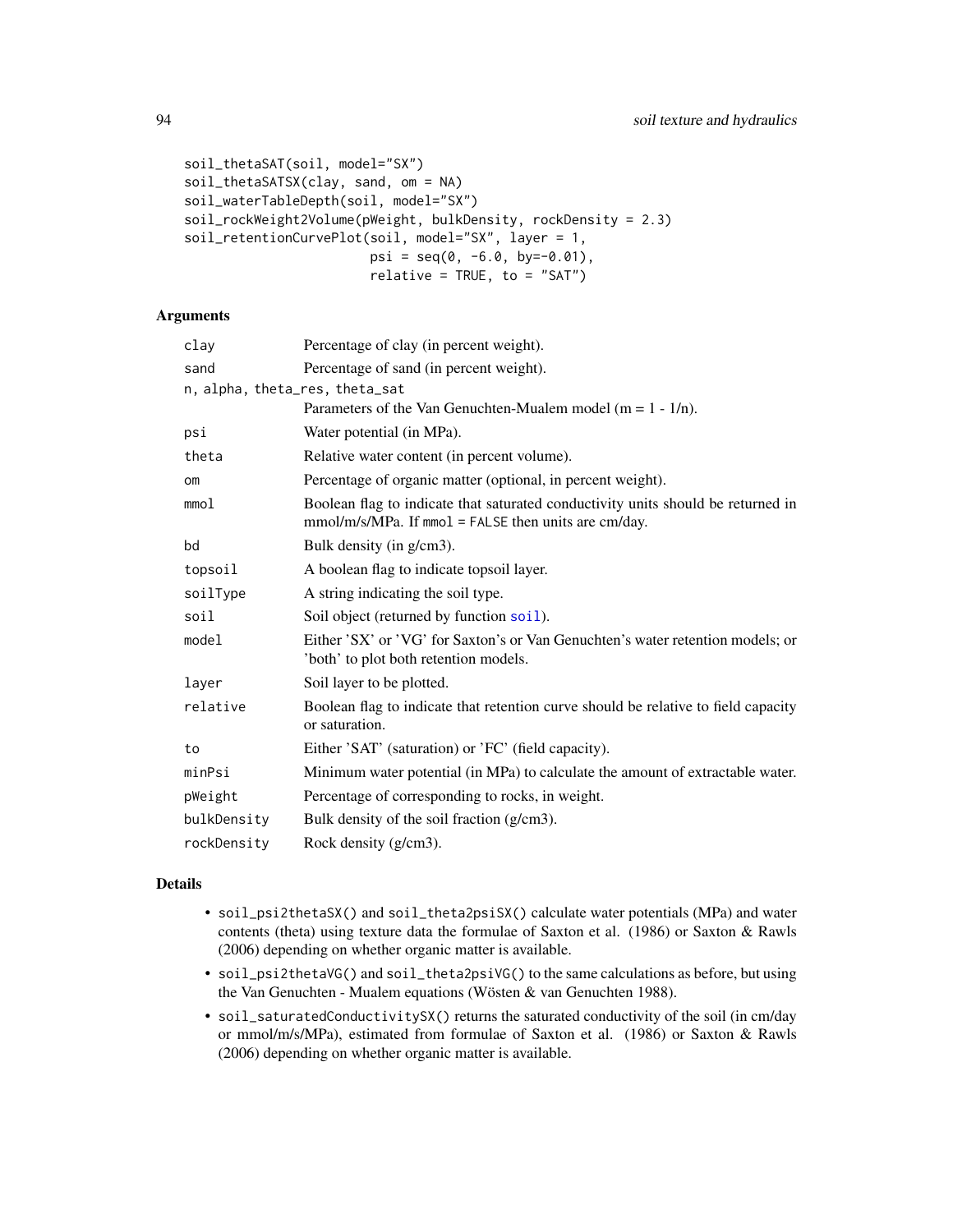- soil\_unsaturatedConductivitySX() returns the unsaturated conductivity of the soil (in cm/day or mmol/m/s/MPa), estimated from formulae of Saxton et al. (1986) or Saxton & Rawls (2006) depending on whether organic matter is available.
- soil\_USDAType() returns the USDA type (a string) for a given texture.
- soil\_vanGenuchtenParamsCarsel() gives parameters for van Genuchten-Mualem equations (alpha, n, theta\_res and theta\_sat, where alpha is in MPa-1) for a given texture type (Leij et al. 1996)
- soil\_vanGenuchtenParamsToth() gives parameters for van Genuchten-Mualem equations (alpha, n, theta\_res and theta\_sat, where alpha is in MPa-1) for a given texture, organic matter and bulk density (Toth et al. 2015).
- soil\_psi() returns the water potential (MPa) of each soil layer, according to its water retention model.
- soil\_theta() returns the moisture content (as percent of soil volume) of each soil layer, according to its water retention model.
- soil\_water() returns the water volume (mm) of each soil layer, according to its water retention model.
- soil\_conductivity() returns the conductivity of each soil layer (mmol/m/s/MPa), according the Saxton model.
- soil\_waterExtractable() returns the water volume (mm) extractable from the soil according to its water retention curves and up to a given soil water potential.
- soil\_waterFC() and soil\_thetaFC() calculate the water volume (in mm) and moisture content (as percent of soil volume) of each soil layer at field capacity, respectively.
- soil\_waterWP() and soil\_thetaWP() calculate the water volume (in mm) and moisture content (as percent of soil volume) of each soil layer at wilting point (-1.5 MPa), respectively.
- soil\_waterSAT(), soil\_thetaSATSX() and soil\_thetaSAT() calculate the saturated water volume (in mm) and moisture content (as percent of soil volume) of each soil layer.
- soil\_waterTableDepth() returns water table depth in mm from surface.
- soil\_rockWeight2Volume() transforms rock percentage from weight to volume basis.
- soil\_retentionCurvePlot() allows ploting the water retention curve of a given soil layer.

## Value

Depends on the function (see details).

#### Author(s)

Miquel De Cáceres Ainsa, CREAF

# References

Leij, F.J., Alves, W.J., Genuchten, M.T. Van, Williams, J.R., 1996. The UNSODA Unsaturated Soil Hydraulic Database User's Manual Version 1.0.

Saxton, K.E., Rawls, W.J., Romberger, J.S., Papendick, R.I., 1986. Estimating generalized soilwater characteristics from texture. Soil Sci. Soc. Am. J. 50, 1031–1036.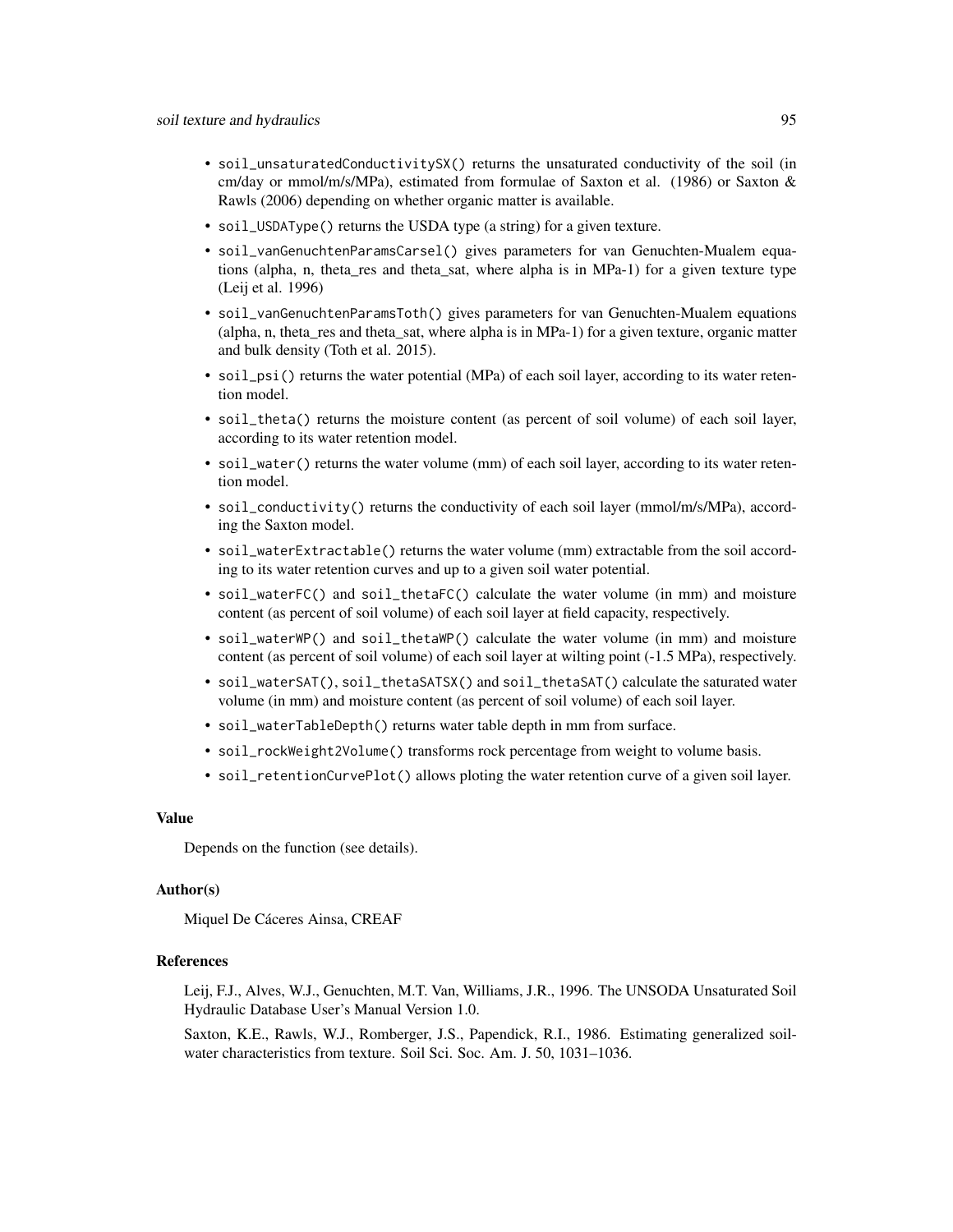Saxton, K.E., Rawls, W.J., 2006. Soil water characteristic estimates by texture and organic matter for hydrologic solutions. Soil Sci. Soc. Am. J. 70, 1569. doi:10.2136/sssaj2005.0117

Wösten, J.H.M., & van Genuchten, M.T. 1988. Using texture and other soil properties to predict the unsaturated soil hydraulic functions. Soil Science Society of America Journal 52: 1762–1770.

Tóth, B., Weynants, M., Nemes, A., Makó, A., Bilas, G., and Tóth, G. 2015. New generation of hydraulic pedotransfer functions for Europe. European Journal of Soil Science 66: 226–238.

#### See Also

[soil](#page-87-0)

# Examples

```
#Determine USDA soil texture type
type = soil_USDAType(clay=40, sand=10)
type
#Van Genuchten's params (bulk density = 1.3 g/cm)
vg = soil_vanGenuchtenParamsToth(40,10,1,1.3,TRUE)
vg
# Initialize soil object with default params
s = soil(defaultSoilParams())
# Plot Saxton's and Van Genuchten's water retention curves
soil_retentionCurvePlot(s, model="both")
```
soil thermodynamics *Soil thermodynamic functions*

#### Description

Functions soil\_thermalConductivity and soil\_thermalCapacity calculate thermal conductivity and thermal capacity for each soil layer, given its texture and water content. Functions soil\_temperatureGradient and soil\_temperatureChange are used to calculate soil temperature gradients (in  ${}^{\circ}C/m$ ) and temporal temperature change (in  ${}^{\circ}C/s$ ) given soil layer texture and water content (and possibly including heat flux from above).

# Usage

```
soil_thermalConductivity(soil, model = "SX")
soil_thermalCapacity(soil, model = "SX")
soil_temperatureChange(dVec, Temp, sand, clay, W, Theta_FC, Gdown)
soil_temperatureGradient(dVec, Temp)
```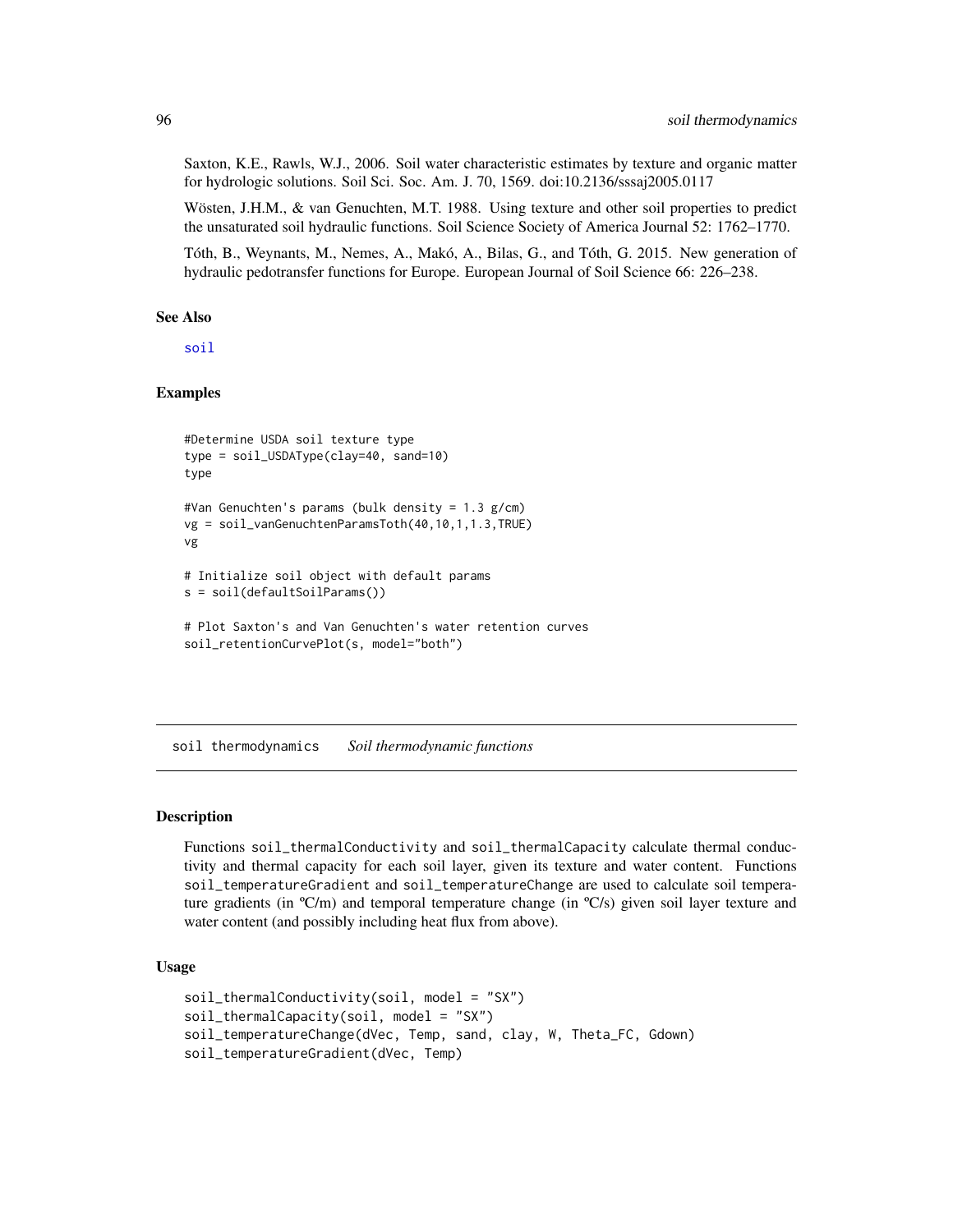#### **Arguments**

| soil     | Soil object (returned by function soil).                                     |  |
|----------|------------------------------------------------------------------------------|--|
| model    | Either 'SX' or 'VG' for Saxton's or Van Genuchten's pedotransfer models.     |  |
| dVec     | Width of soil layers (in mm).                                                |  |
| Temp     | Temperature (in $\rm{^{\circ}C}$ ) for each soil layer.                      |  |
| clay     | Percentage of clay (in percent weight) for each layer.                       |  |
| sand     | Percentage of sand (in percent weight) for each layer.                       |  |
| W        | Soil moisture (in percent of field capacity) for each layer.                 |  |
| Theta_FC | Relative water content (in percent volume) at field capacity for each layer. |  |
| Gdown    | Downward heat flux from canopy to soil (in W·m-2).                           |  |

# Value

Function soil\_thermalConductivity returns a vector with values of thermal conductivity  $(W/m^oK)$ for each soil layer. Function soil\_thermalCapacity returns a vector with values of heat storage capacity (J/m3/ºK) for each soil layer. Function soil\_temperatureGradient returns a vector with values of temperature gradient between consecutive soil layers. Function soil\_temperatureChange returns a vector with values of instantaneous temperature change (ºC/s) for each soil layer.

## Author(s)

Miquel De Cáceres Ainsa, CREAF

# References

Cox, P.M., Betts, R.A., Bunton, C.B., Essery, R.L.H., Rowntree, P.R., and Smith, J. 1999. The impact of new land surface physics on the GCM simulation of climate and climate sensitivity. Climate Dynamics 15: 183–203.

Dharssi, I., Vidale, P.L., Verhoef, A., MacPherson, B., Jones, C., and Best, M. 2009. New soil physical properties implemented in the Unified Model at PS18. 9–12.

#### See Also

[soil](#page-87-0)

#### Examples

```
examplesoil = soil(defaultSoilParams())
soil_thermalConductivity(examplesoil)
soil_thermalCapacity(examplesoil)
```

```
#Values change when altering water content (drier layers have lower conductivity and capacity)
examplesoil$W = c(0.1, 0.4, 0.7, 1.0)
soil_thermalConductivity(examplesoil)
soil_thermalCapacity(examplesoil)
```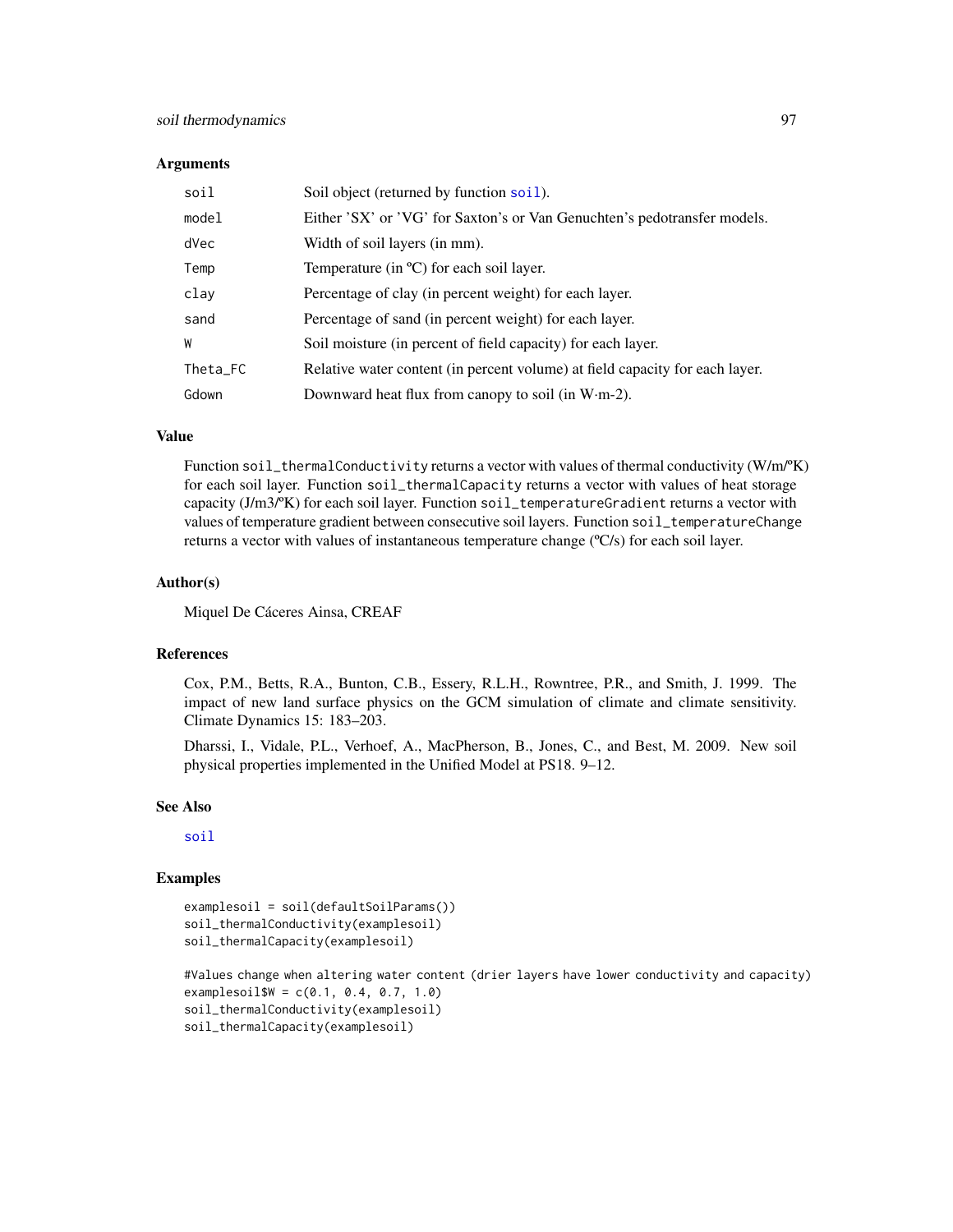#### Description

Functions to calculate attributes of a [forest](#page-32-0) object by species or to extract species parameters from a species parameter table ([SpParamsMED](#page-98-0)).

## Usage

```
species_basalArea(x, SpParams)
species_cover(x, SpParams, mode = "MED")
species\_density(x, SpParams, mode = "MED")species_foliarBiomass(x, SpParams, gdd = NA, mode = "MED")
species_fuel(x, SpParams, gdd = NA, includeDead = TRUE, mode = "MED")
species_LAI(x, SpParams, gdd = NA, mode = "MED")species_phytovolume(x, SpParams)
species_parameter(SP, SpParams, parName, fillMissing = TRUE)
species_characterParameter(SP, SpParams, parName)
```
# Arguments

| $\mathsf{x}$ | An object of class forest.                                                |  |
|--------------|---------------------------------------------------------------------------|--|
| SpParams     | A data frame with species parameters (see SpParamsMED).                   |  |
| gdd          | Growth degree days (to account for leaf phenology effects).               |  |
| includeDead  | A flag to indicate that standing dead fuels (dead branches) are included. |  |
| mode         | Calculation mode, either "MED" or "US".                                   |  |
| <b>SP</b>    | An integer vector of species codes.                                       |  |
| parName      | A string with a parameter name.                                           |  |
| fillMissing  | A boolean flag to try imputation on missing values.                       |  |

#### Value

A vector with values for each species in SpParams:

- species\_basalArea: Species basal area (m2/ha).
- species\_cover: Shrub cover (in percent).
- species\_density: Plant density (ind/ha). Tree density is directly taken from the forest object, while the shrub density is estimated from cover and height by calculating the area of a single individual.
- species\_foliarBiomass: Standing biomass of leaves (in kg/m2).
- species\_fuel: Fine fuel load (in kg/m2).
- species\_LAI: Leaf area index (m2/m2).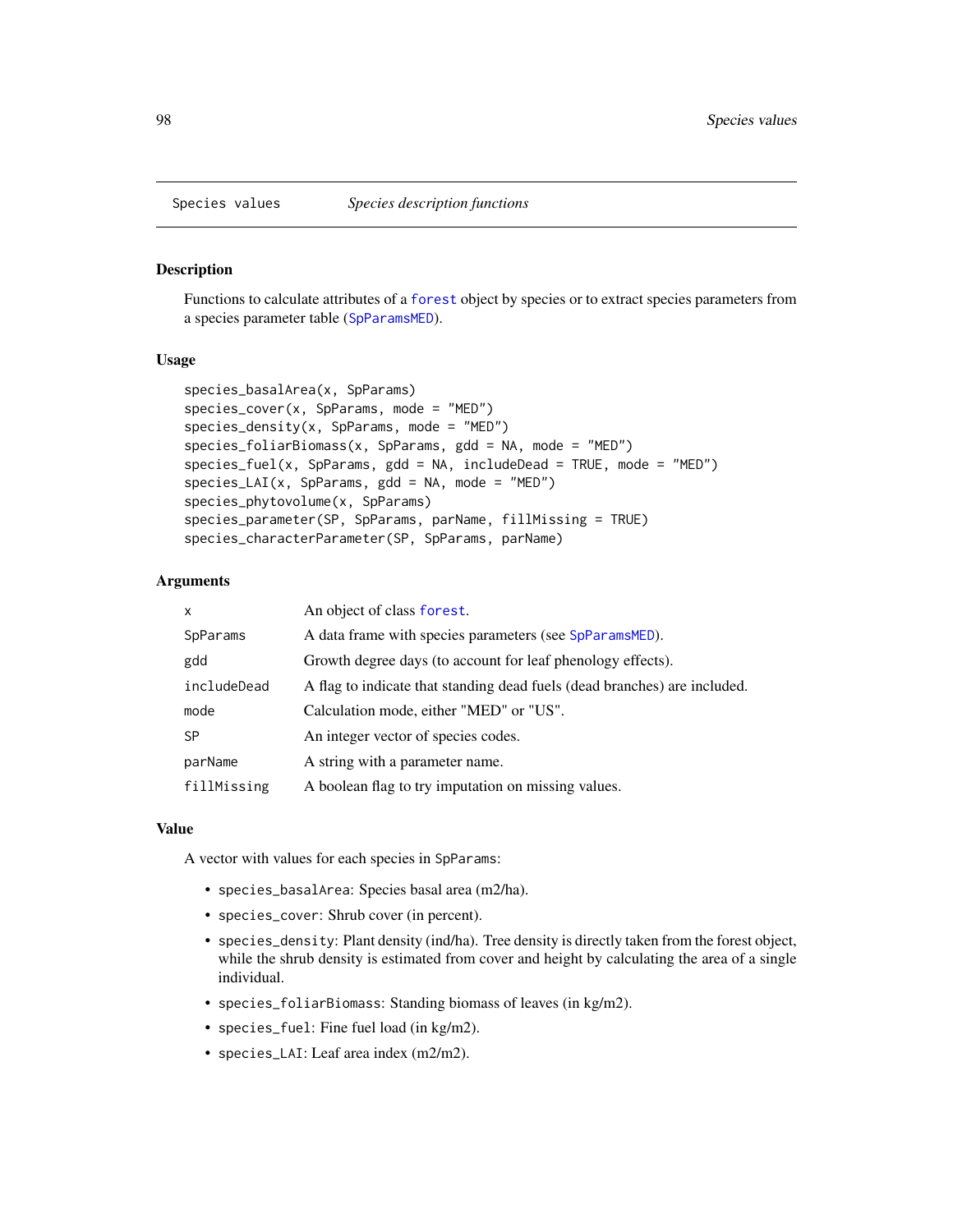#### SpParams 99

- species\_phytovolume: Shrub phytovolume (m3/m2).
- species\_parameter: A numeric vector with the parameter values of each input species.
- species\_characterParameter: A character vector with the parameter values of each input species.

## Author(s)

Miquel De Cáceres Ainsa, CREAF

#### See Also

[spwb](#page-100-0), [forest](#page-32-0), [plant\\_basalArea](#page-65-0), [summary.forest](#page-32-1)

## Examples

```
# Default species parameterization
data(SpParamsMED)
# Load example plot
data(exampleforestMED)
# Species basal area in the forest plot
species_basalArea(exampleforestMED, SpParamsMED)
# Value of parameter "Psi_Extract" for species 157 (Pinus halepensis)
# and 176 (Quercus ilex)
species_parameter(c(157,176), SpParamsMED, "Psi_Extract")
```

| SpParams |  |
|----------|--|
|----------|--|

Data tables with species parameter definition and values for Mediter*ranean and US*

#### <span id="page-98-0"></span>Description

A data sets of species parameter definition and values, the latter resulting from existing databases, fit to empirical data or expert-based guesses.

#### Usage

```
data("SpParamsDefinition")
data("SpParamsMED")
data("SpParamsUS")
```
# Format

Data frame SpParamsDefinition has parameters in rows and columns 'ParameterName', 'ParameterGroup', 'Definition', 'Type' and 'Units'. Data frames SpParamsMED and SpParamsUS have species or genus as rows and column names equal to parameter names in SpParamsDefinition.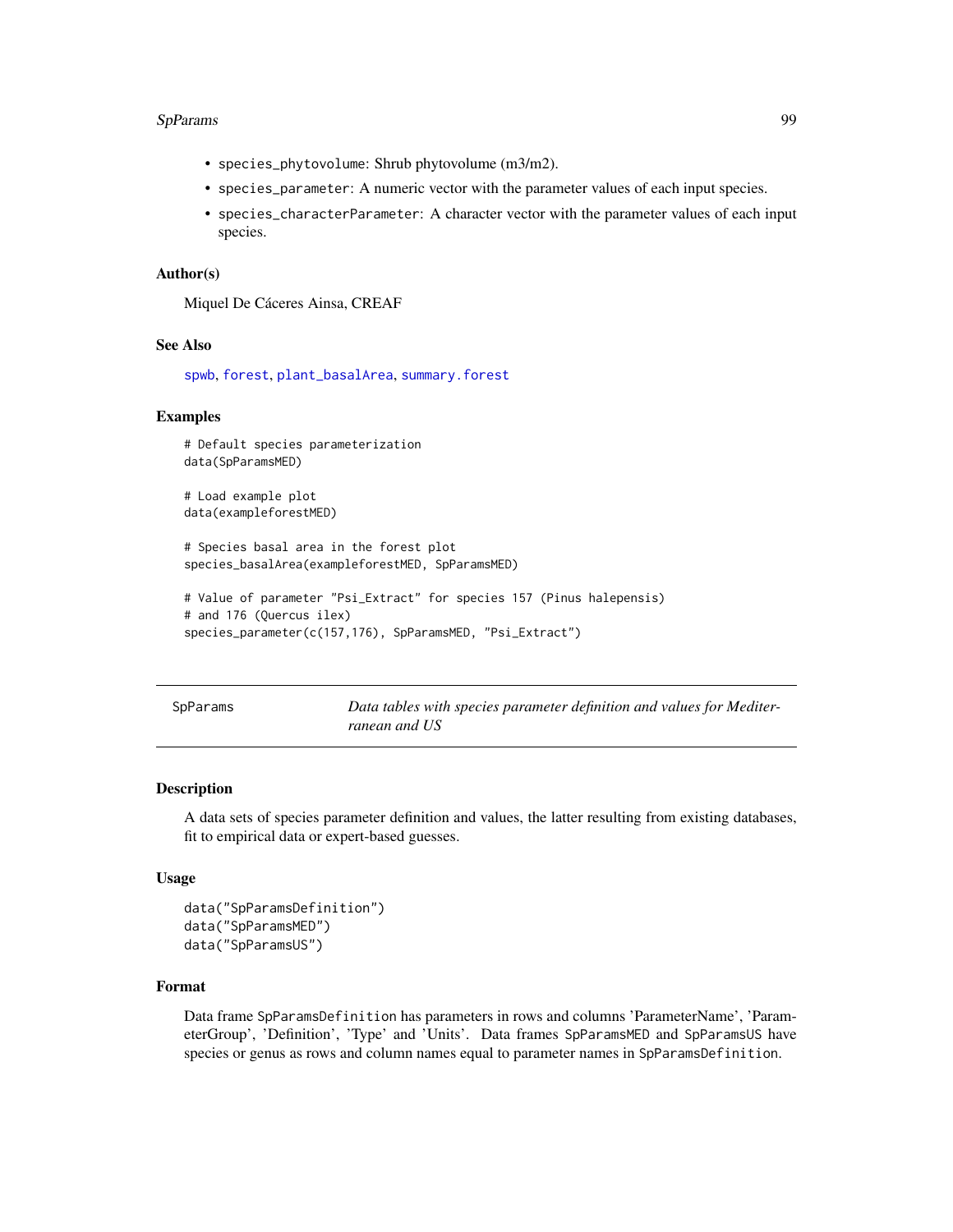#### 100 SpParams SpParams SpParams SpParams SpParams SpParams SpParams SpParams SpParams SpParams SpParams SpParams Sp

#### Details

Plant trait parameter sources are listed in the bibliography section. Details of the procedures used to obtain the species parameter tables can be found in the article 'Species parameterization for Spain' at https://emf-creaf.github.io/medfate/.

#### Source

Asse, D., Randin, C. F., Bonhomme, M., Delestrade, A., and Chuine, I. (2020). Process-based models outcompete correlative models in projecting spring phenology of trees in a future warmer climate. Agricultural and Forest Meteorology, 285–286(January), 107931. https://doi.org/10.1016/j.agrformet.2020.107931

Bartlett, Megan K, Christine Scoffoni, and Lawren Sack. 2012. The determinants of leaf turgor loss point and prediction of drought tolerance of species and biomes: a global meta-analysis. Ecology Letters 15 (5): 393–405. https://doi.org/10.1111/j.1461-0248.2012.01751.x.

Choat, Brendan, Steven Jansen, Tim J Brodribb, Hervé Cochard, Sylvain Delzon, Radika Bhaskar, Sandra J Bucci, et al. 2012. Global convergence in the vulnerability of forests to drought. Nature 491 (7426): 752–55. https://doi.org/10.1038/nature11688.

De Cáceres M, Casals P, Gabriel E, Castro X (2019) Scaling-up individual-level allometric equations to predict stand-level fuel loading in Mediterranean shrublands. Ann For Sci 76:87 (doi:10.1007/s13595- 019-0873-4).

Delpierre, N., Dufrêne, E., Soudani, K., Ulrich, E., Cecchini, S., Boé, J., & François, C. (2009). Modelling interannual and spatial variability of leaf senescence for three deciduous tree species in France. Agricultural and Forest Meteorology, 149(6–7), 938–948. https://doi.org/10.1016/j.agrformet.2008.11.014

DGCN (2005). Tercer Inventario Forestal Nacional (1997-2007): Catalunya. Dirección General de Conservación de la Naturaleza, Ministerio de Medio Ambiente, Madrid.

Duursma, Remko A., Christopher J. Blackman, Rosana López, Nicolas K. Martin-StPaul, Hervé Cochard, and Belinda E. Medlyn. 2018. On the minimum leaf conductance: its role in models of plant water use, and ecological and environmental controls. New Phytologist, no. September. https://doi.org/10.1111/nph.15395.

Hoshika, Yasutomo, Yutaka Osada, Alessandra de Marco, Josep Peñuelas, and Elena Paoletti. 2018. Global diurnal and nocturnal parameters of stomatal conductance in woody plants and major crops. Global Ecology and Biogeography 27 (2): 257–75. https://doi.org/10.1111/geb.12681.

Kattge, J., S. Díaz, S. Lavorel, I. C. Prentice, P. Leadley, G. Bonisch, E. Garnier, et al. 2011. TRY - a global database of plant traits. Global Change Biology 17 (9): 2905–35. https://doi.org/10.1111/j.1365- 2486.2011.02451.x.

Manzoni, Stefano, Giulia Vico, Amilcare Porporato, and Gabriel Katul. 2013. Biological constraints on water transport in the soil-plant-atmosphere system. Advances in Water Resources 51: 292–304. https://doi.org/10.1016/j.advwatres.2012.03.016.

Martin-StPaul, Nicolas, Sylvain Delzon, and Hervé Cochard. 2017. Plant resistance to drought depends on timely stomatal closure. Ecology Letters 20 (11): 1437–47. https://doi.org/10.1111/ele.12851.

Mencuccini, Maurizio, Teresa Rosas, Lucy Rowland, Brendan Choat, Hans Cornelissen, Steven Jansen, Koen Kramer, et al. 2019. Leaf economics and plant hydraulics drive leaf : wood area ratios. New Phytologist. https://doi.org/10.1111/nph.15998.

Pausas, Juli G., R. Brandon Pratt, Jon E. Keeley, Anna L. Jacobsen, Aaron R. Ramirez, Alberto Vilagrosa, Susana Paula, Iolana N. Kaneakua-Pia, and Stephen D. Davis. 2016. Towards understanding resprouting at the global scale. New Phytologist 209 (3): 945–54. https://doi.org/10.1111/nph.13644.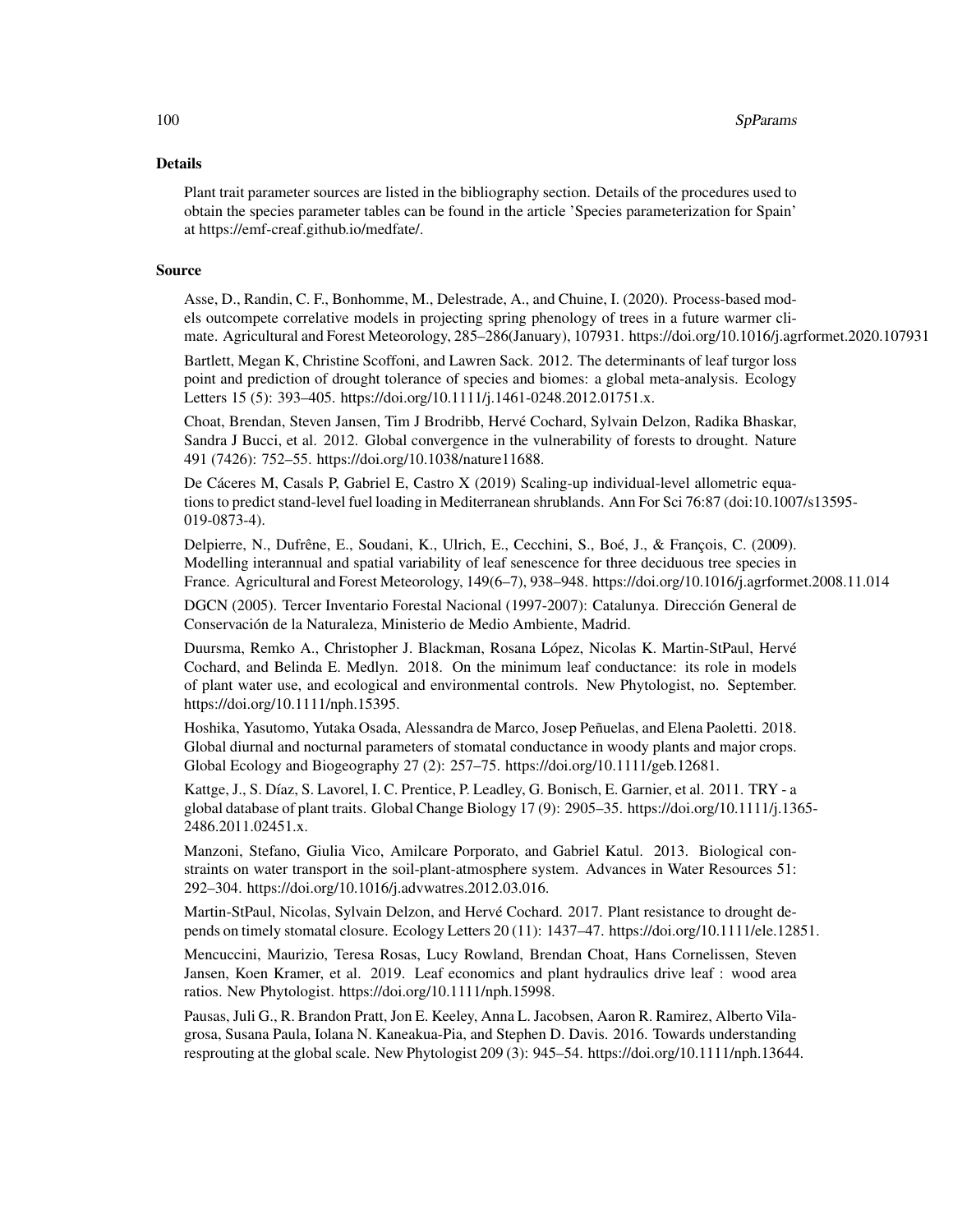$s$ pwb 101

Sanchez-Martínez, Pablo, Jordi Martínez-Vilalta, Kyle G. Dexter, Ricardo A. Segovia, and Maurizio Mencuccini. 2020. Adaptation and coordinated evolution of plant hydraulic traits. Ecology Letters, August, ele.13584. https://doi.org/10.1111/ele.13584.

Tavşanoğlu, Çağatay, and Juli G. Pausas. 2018. A functional trait database for Mediterranean Basin plants. Scientific Data 5: 1–18. https://doi.org/10.1038/sdata.2018.135.

Vitasse, Y., François, C., Delpierre, N., Dufrêne, E., Kremer, A., Chuine, I., and Delzon, S. (2011). Assessing the effects of climate change on the phenology of European temperate trees. Agricultural and Forest Meteorology, 151(7), 969–980. https://doi.org/10.1016/j.agrformet.2011.03.003

Yebra, Marta, Gianluca Scortechini, Abdulbaset Badi, Maria Eugenia Beget, Matthias M. Boer, Ross Bradstock, Emilio Chuvieco, et al. 2019. Globe-LFMC, a global plant water status database for vegetation ecophysiology and wildfire applications. Scientific Data 6 (1): 155. https://doi.org/10.1038/s41597- 019-0164-9.

Zanne, A. E., G. Lopez-Gonzalez, D. A. Coomes, J. Ilic, S. Jansen, S. L. Lewis, R. B. Miller, N. G. Swenson, M. C. Wiemann, and J. Chave. 2009. Global wood density database. http://datadryad.org/handle/10255/dryad.235.

#### See Also

[spwb](#page-100-0)

# Examples

data(SpParamsMED)

<span id="page-100-0"></span>

spwb *Soil-plant water balance*

#### <span id="page-100-1"></span>**Description**

Function spwb() is a water balance model that determines changes in soil moisture, soil water potentials, plant transpiration and drought stress at daily steps for a given forest stand during a period specified in the input climatic data. Function pwb() performs plant water balance only (i.e. soil moisture dynamics is an input) at daily steps for a given forest stand during a period specified in the input climatic data. On both simulation functions plant transpiration and photosynthesis processes are conducted with different level of detail depending on the transpiration mode.

## Usage

```
spub(x, meteo, latitude, elevation = NA, slope = NA, aspect = NA)pwb(x, meteo, W, latitude, elevation = NA, slope = NA, aspect = NA,canopy Evaporation = numeric(0),
   snowMelt = numeric(0),
   soilEvaporation = numeric(0)
```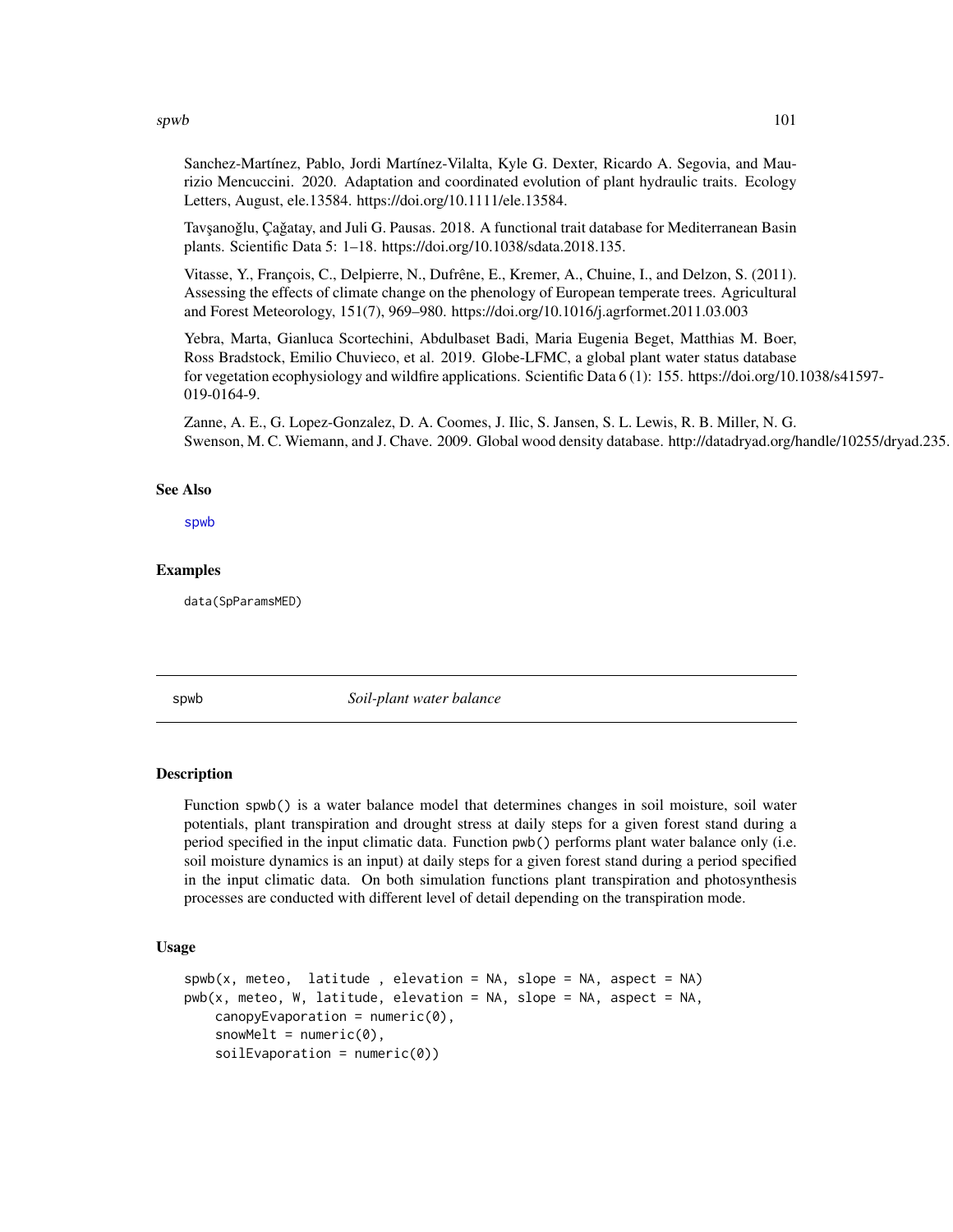| <b>Arguments</b>  |                                                                                                                                                                                                                                              |
|-------------------|----------------------------------------------------------------------------------------------------------------------------------------------------------------------------------------------------------------------------------------------|
| X                 | An object of class spwbInput.                                                                                                                                                                                                                |
| meteo             | A data frame with daily meteorological data series. Row names of the data frame<br>should correspond to date strings with format "yyyy-mm-dd" (see Date). When<br>using the 'Granier' transpiration mode the following columns are required: |
|                   | • MeanTemperature: Mean temperature (in degrees Celsius).                                                                                                                                                                                    |
|                   | • Precipitation: Precipitation (in mm).                                                                                                                                                                                                      |
|                   | • Radiation: Solar radiation (in MJ/m2/day), required only if snowpack =<br>TRUE.                                                                                                                                                            |
|                   | · PET: Potential evapotranspiration (in mm).                                                                                                                                                                                                 |
|                   | When using the 'Sperry' transpiration mode the following columns are required:                                                                                                                                                               |
|                   | • MeanTemperature: Mean temperature (in degrees Celsius).                                                                                                                                                                                    |
|                   | · MinTemperature: Minimum temperature (in degrees Celsius).                                                                                                                                                                                  |
|                   | • MaxTemperature: Maximum temperature (in degrees Celsius).                                                                                                                                                                                  |
|                   | • MinRelativeHumidity: Minimum relative humidity (in percent).                                                                                                                                                                               |
|                   | • MaxRelativeHumidity: Maximum relative humidity (in percent).                                                                                                                                                                               |
|                   | • Precipitation: Precipitation (in mm).                                                                                                                                                                                                      |
|                   | • Radiation: Solar radiation (in MJ/m2/day).                                                                                                                                                                                                 |
|                   | • WindSpeed: Wind speed (in m/s). If not available, this column can be left<br>with NA values.                                                                                                                                               |
|                   | • CO2: Atmospheric (abovecanopy) CO2 concentration (in ppm). This col-<br>umn may not exist, or can be left with NA values. In both cases simulations<br>will assume a constant value specified in defaultControl.                           |
| W                 | A matrix with the same number of rows as meteo and as many columns as soil<br>layers, containing the soil moisture of each layer as proportion of field capacity.                                                                            |
| latitude          | Latitude (in degrees).                                                                                                                                                                                                                       |
|                   | elevation, slope, aspect                                                                                                                                                                                                                     |
|                   | Elevation above sea level (in m), slope (in degrees) and aspect (in degrees from<br>North). Required when using the 'Sperry' transpiration mode. Elevation is also<br>required for 'Granier' if snowpack dynamics are simulated.             |
| canopyEvaporation |                                                                                                                                                                                                                                              |
|                   | A vector of daily canopy evaporation (from interception) values (mm). The<br>length should match the number of rows in meteo.                                                                                                                |
| soilEvaporation   |                                                                                                                                                                                                                                              |
|                   | A vector of daily bare soil evaporation values (mm). The length should match<br>the number of rows in meteo.                                                                                                                                 |
| snowMelt          | A vector of daily snow melt values (mm). The length should match the number<br>of rows in meteo.                                                                                                                                             |

# Details

The model using 'Granier' transpiration mode is illustrated by function [transp\\_transpirationGranier](#page-128-0) and described in De Caceres et al. (2015). Simulations using the 'Sperry' transpiration mode are computationally much more expensive, are described in De Cáceres et al. (2021) and are illustrated by function [transp\\_transpirationSperry](#page-128-0).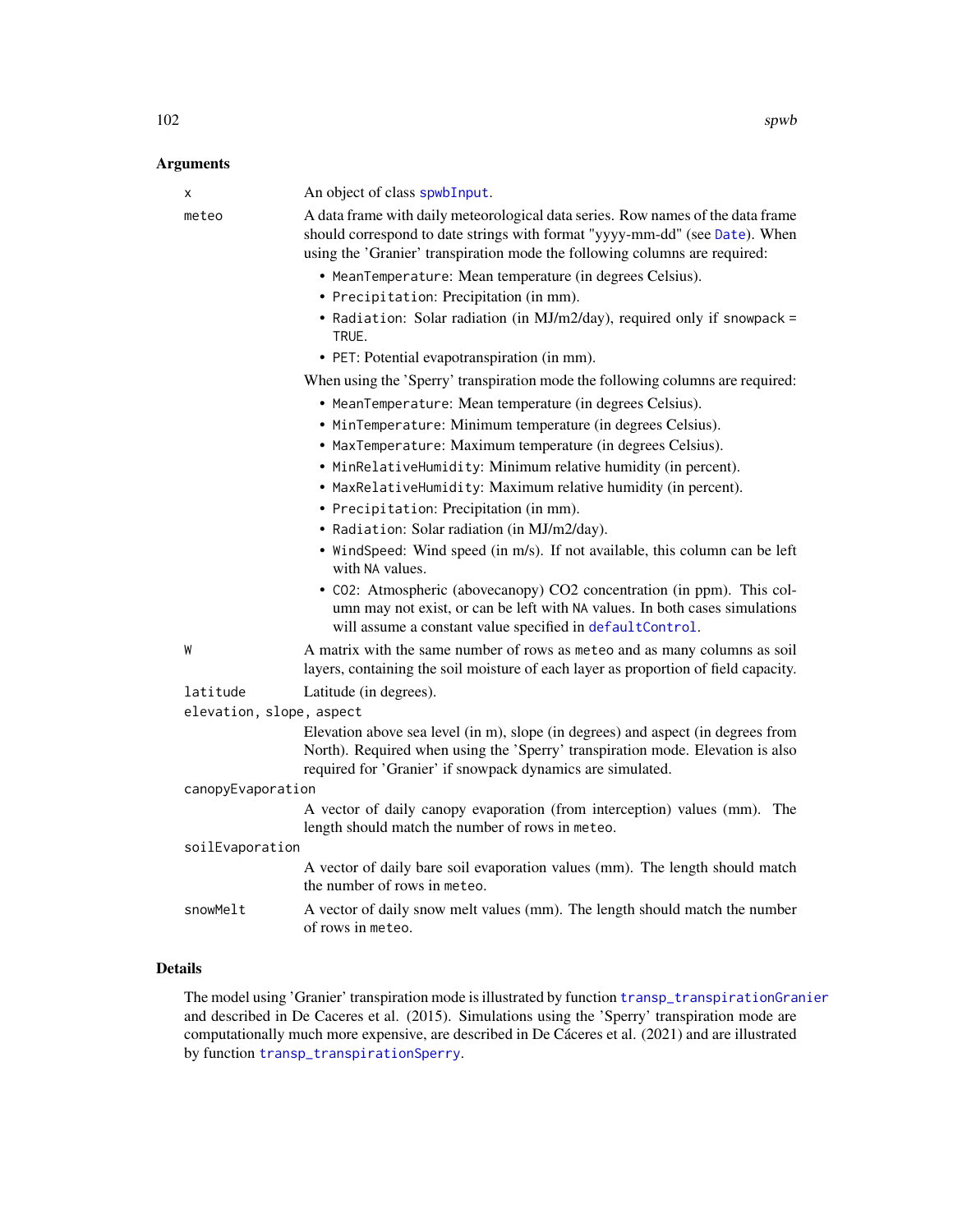# Value

Function spwb returns a list of class 'spwb' whereas Function pwb returns a list of class 'pwb'. There are many elements in common in these lists, so they are listed here together:

- "latitude": Latitude (in degrees) given as input.
- "topography": Vector with elevation, slope and aspect given as input.
- "weather": A copy of the input weather data frame.
- "[spwbInput](#page-48-0)": An copy of the object x of class spwbInput given as input.
- "spwbOutput": An copy of the final state of the object x of class [spwbInput](#page-48-0).
- "WaterBalance": A data frame where different variables (in columns) are given for each simulated day (in rows):
	- "PET": Potential evapotranspiration (in mm).
	- "Precipitation": Input precipitation (in mm).
	- "Rain": Precipitation as rain (in mm).
	- "Snow": Precipitation as snow (in mm).
	- "NetRain": Net rain, after accounting for interception (in mm).
	- "Infiltration": The amount of water infiltrating into the soil (in mm).
	- "Runoff": The amount of water exported via surface runoff (in mm).
	- "DeepDrainage": The amount of water exported via deep drainage (in mm).
	- "Evapotranspiration": Evapotranspiration (in mm).
	- "SoilEvaporation": Bare soil evaporation (in mm).
	- "PlantExtraction": Amount of water extracted from soil by plants (in mm) (can only be different from transpiration for transpirationMode = "Sperry" when capacitance is considered).
	- "Transpiration": Plant transpiration (considering all soil layers) (in mm).
	- "HydraulicRedistribution": Water redistributed among soil layers, transported through the plant hydraulic network (only for transpirationMode = "Sperry").
- "EnergyBalance": A data frame with the daily values of energy balance components for the soil and the canopy (only for transpirationMode = "Sperry").
- "Temperature": A data frame with the daily values of minimum/mean/maximum temperatures for the atmosphere (input), canopy and soil (only for transpirationMode = "Sperry").
- "Soil": A data frame where different variables (in columns) are given for each simulated day (in rows):
	- "W.1", ..., "W.k": Relative soil moisture content (relative to field capacity) in each soil layer.
	- "ML.1", ..., "ML.k": Soil water volume in each soil layer (in L/m2).
	- "MLTot": Total soil water volume (in L/m2).
	- "SWE": Snow water equivalent (mm) of the snow pack.
	- "PlantExt.1", ..., "PlantExt.k": Plant extraction from each soil layer (in mm).
	- "HydraulicInput.1", ..., "HydraulicInput.k": Water that entered the layer coming from other layers and transported via the plant hydraulic network (in mm) (only for transpirationMode = "Sperry").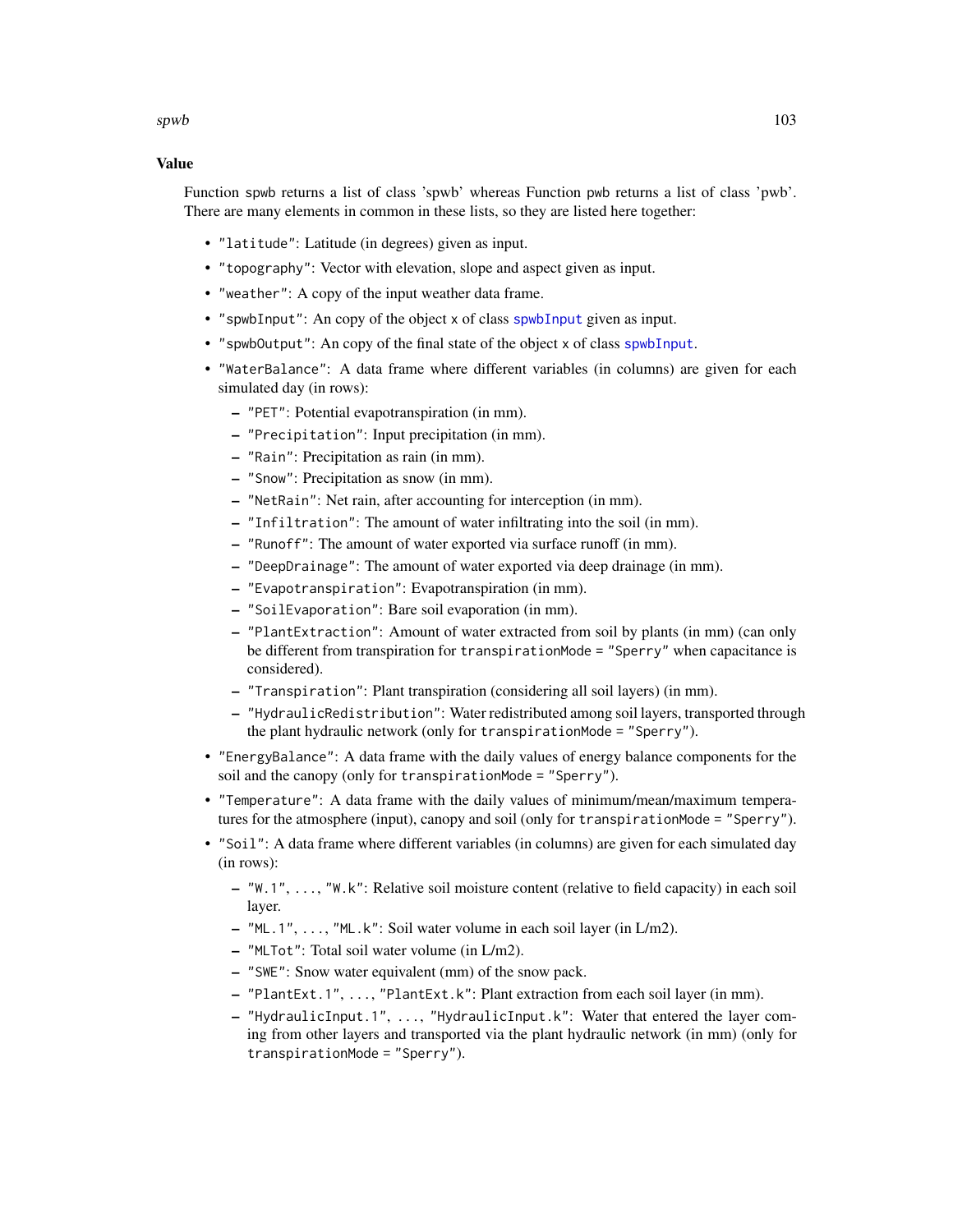- "psi.1", ..., "psi.k": Soil water potential in each soil layer (in MPa).
- "Stand": A data frame where different variables (in columns) are given for each simulated day (in rows):
	- "LAI": LAI of the stand (including live and dead leaves) (in m2/m2).
	- "LAIlive": LAI of the stand assuming all leaves are unfolded (in m2/m2).
	- "LAIexpanded": LAI of the stand of leaves actually unfolded (in m2/m2).
	- "LAIdead": LAI of the stand corresponding to dead leaves (in m2/m2).
	- "Cm": Water retention capacity of the canopy (in mm) (accounting for leaf phenology).
	- "LgroundPAR": The percentage of PAR that reaches the ground (accounting for leaf phenology).
	- "LgroundSWR": The percentage of SWR that reaches the ground (accounting for leaf phenology).
- "Plants": A list of daily results for plant cohorts (see below).
- "subdaily": A list of objects of class [spwb\\_day](#page-106-0), one per day simulated (only if required in control parameters, see [defaultControl](#page-8-0)).

When transpirationMode = "Granier", element "Plants" is a list with the following subelements:

- "LAI": A data frame with the daily leaf area index for each plant cohort.
- "LAIlive": A data frame with the daily leaf area index for each plant cohort, assuming all leaves are unfolded (in m2/m2).
- "FPAR": A data frame with the fraction of PAR at the canopy level of each plant cohort.
- "AbsorbedSWRFraction": A data frame with the fraction of SWR absorbed by each plant cohort.
- "Transpiration": A data frame with the amount of daily transpiration (in mm) for each plant cohort.
- "GrossPhotosynthesis": A data frame with the amount of daily gross photosynthesis (in g C·m-2) for each plant cohort.
- "PlantPsi": A data frame with the average daily water potential of each plant (in MPa).
- "StemPLC": A data frame with the average daily proportion of stem conductance loss of each plant ([0-1]).
- "PlantWaterBalance": A data frame with the daily balance between transpiration and soil water extraction for each plant cohort.
- "LeafRWC": A data frame with the average daily leaf relative water content of each plant (in percent).
- "StemRWC": A data frame with the average daily stem relative water content of each plant (in percent).
- "LFMC": A data frame with the daily live fuel moisture content (in percent of dry weight).
- "PlantStress": A data frame with the amount of daily stress [0-1] suffered by each plant cohort (relative whole-plant conductance).

If transpirationMode="Sperry", element "Plants" is a list with the following subelements: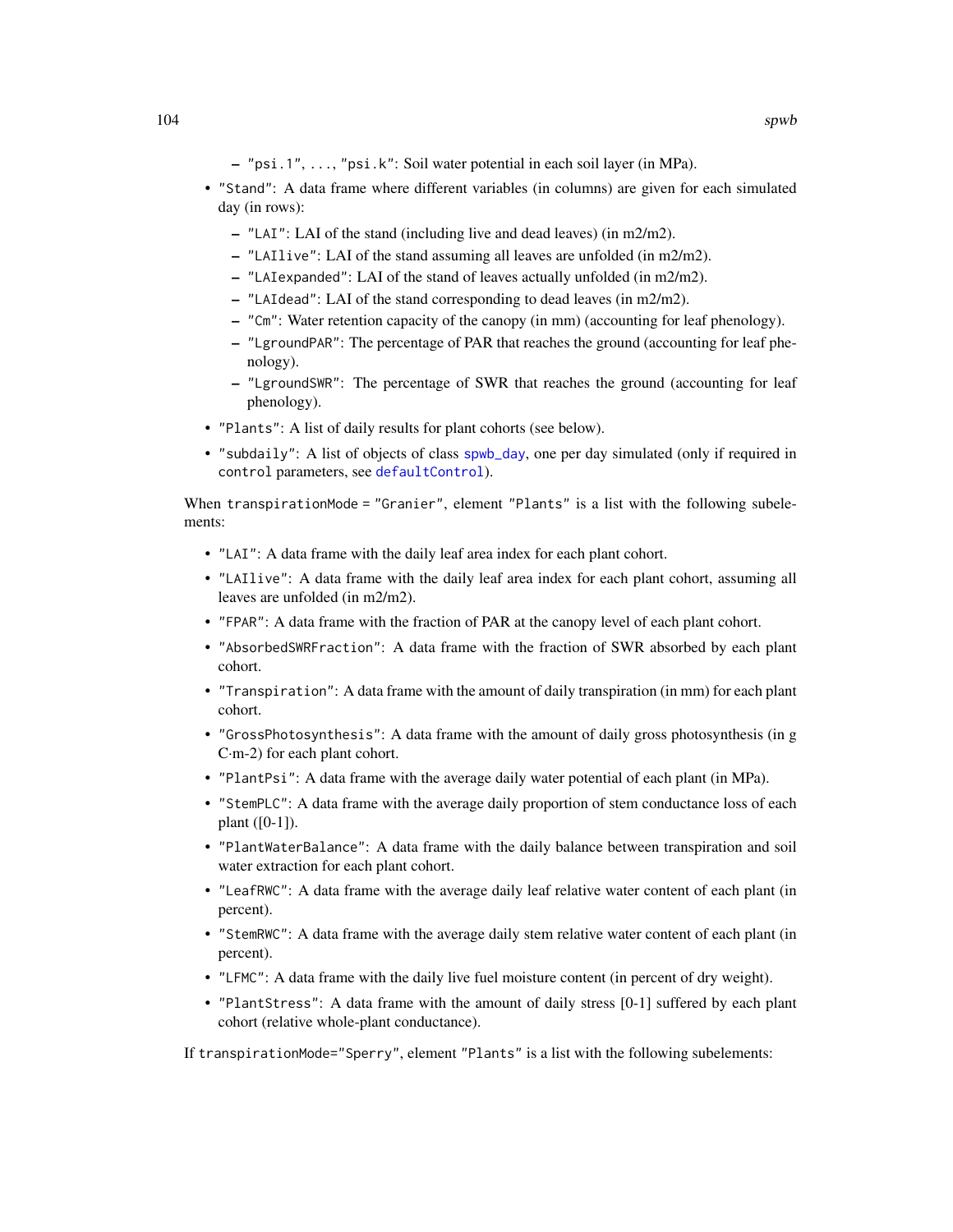- "LAI": A data frame with the daily leaf area index for each plant cohort.
- "AbsorbedSWR": A data frame with the daily SWR absorbed by each plant cohort.
- "NetLWR": A data frame with the daily net LWR by each plant cohort.
- "Transpiration": A data frame with the amount of daily transpiration (in mm) for each plant cohorts.
- "GrossPhotosynthesis": A data frame with the amount of daily gross photosynthesis (in g C·m-2) for each plant cohort.
- "NetPhotosynthesis": A data frame with the amount of daily net photosynthesis (in g C·m-2) for each plant cohort.
- "dEdP": A data frame with mean daily values of soil-plant conductance (derivative of the supply function) for each plant cohort.
- "PlantWaterBalance": A data frame with the daily balance between transpiration and soil water extraction for each plant cohort.
- "SunlitLeaves" and "ShadeLeaves": A list with daily results for sunlit and shade leaves:
	- "PsiMin": A data frame with the minimum (midday) daily sunlit or shade leaf water potential (in MPa).
	- "PsiMax": A data frame with the maximum (predawn) daily sunlit or shade leaf water potential (in MPa).
- "LeafPsiMin": A data frame with the minimum (midday) daily (average) leaf water potential of each plant (in MPa).
- "LeafPsiMax": A data frame with the maximum (predawn) daily (average) leaf water potential of each plant (in MPa).
- "LeafRWC": A data frame with the average daily leaf relative water content of each plant (in percent).
- "StemRWC": A data frame with the average daily stem relative water content of each plant (in percent).
- "LFMC": A data frame with the daily live fuel moisture content (in percent of dry weight).
- "StemPsi": A data frame with the minimum daily stem water potential of each plant (in MPa).
- "StemPLC": A data frame with the average daily proportion of stem conductance loss of each plant ([0-1]).
- "RootPsi": A data frame with the minimum daily root water potential of each plant (in MPa).
- "RhizoPsi": A list of data frames (one per plant cohort) with the minimum daily root water potential of each plant (in MPa).
- "PlantStress": A data frame with the amount of daily stress [0-1] suffered by each plant cohort (relative whole-plant conductance).

#### Author(s)

Miquel De Cáceres Ainsa, CREAF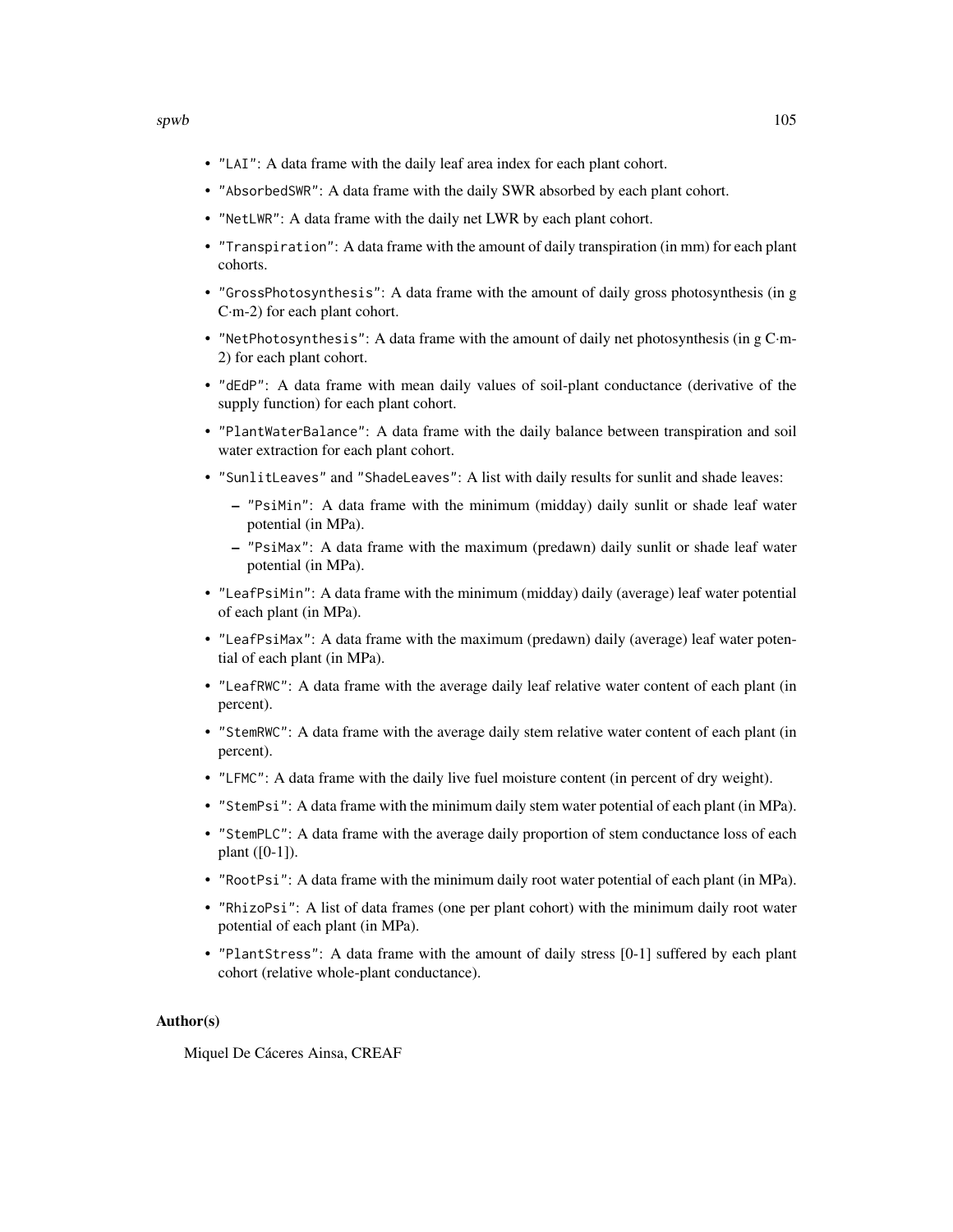## References

De Cáceres M, Martínez-Vilalta J, Coll L, Llorens P, Casals P, Poyatos R, Pausas JG, Brotons L. (2015) Coupling a water balance model with forest inventory data to predict drought stress: the role of forest structural changes vs. climate changes. Agricultural and Forest Meteorology 213: 77-90 (doi:10.1016/j.agrformet.2015.06.012).

De Cáceres M, Mencuccini M, Martin-StPaul N, Limousin JM, Coll L, Poyatos R, Cabon A, Granda V, Forner A, Valladares F, Martínez-Vilalta J (2021) Unravelling the effect of species mixing on water use and drought stress in holm oak forests: a modelling approach. Agricultural and Forest Meteorology 296 (doi:10.1016/j.agrformet.2020.108233).

#### See Also

[spwbInput](#page-48-0), [spwb\\_day](#page-106-0), [plot.spwb](#page-69-0), [spwb\\_ldrOptimization](#page-111-0), [forest](#page-32-0)

# Examples

```
#Load example daily meteorological data
data(examplemeteo)
```
#Load example plot plant data data(exampleforestMED)

#Default species parameterization data(SpParamsMED)

#Initialize soil with default soil params (4 layers) examplesoil = soil(defaultSoilParams(4))

```
#Initialize control parameters
control = defaultControl("Granier")
```

```
#Initialize input
x1 = forest2spwbInput(exampleforestMED,examplesoil, SpParamsMED, control)
```

```
#Call simulation function
S1<-spwb(x1, examplemeteo, latitude = 41.82592, elevation = 100)
```
#Plot results plot(S1)

```
#Monthly summary (averages) of soil water balance
summary(S1, freq="months",FUN=mean, output="Soil")
```

```
## Not run:
#Switch to 'Sperry' transpiration mode
control = defaultControl("Sperry")
```

```
#Initialize input
x2 = forest2spwbInput(exampleforestMED,examplesoil, SpParamsMED, control)
```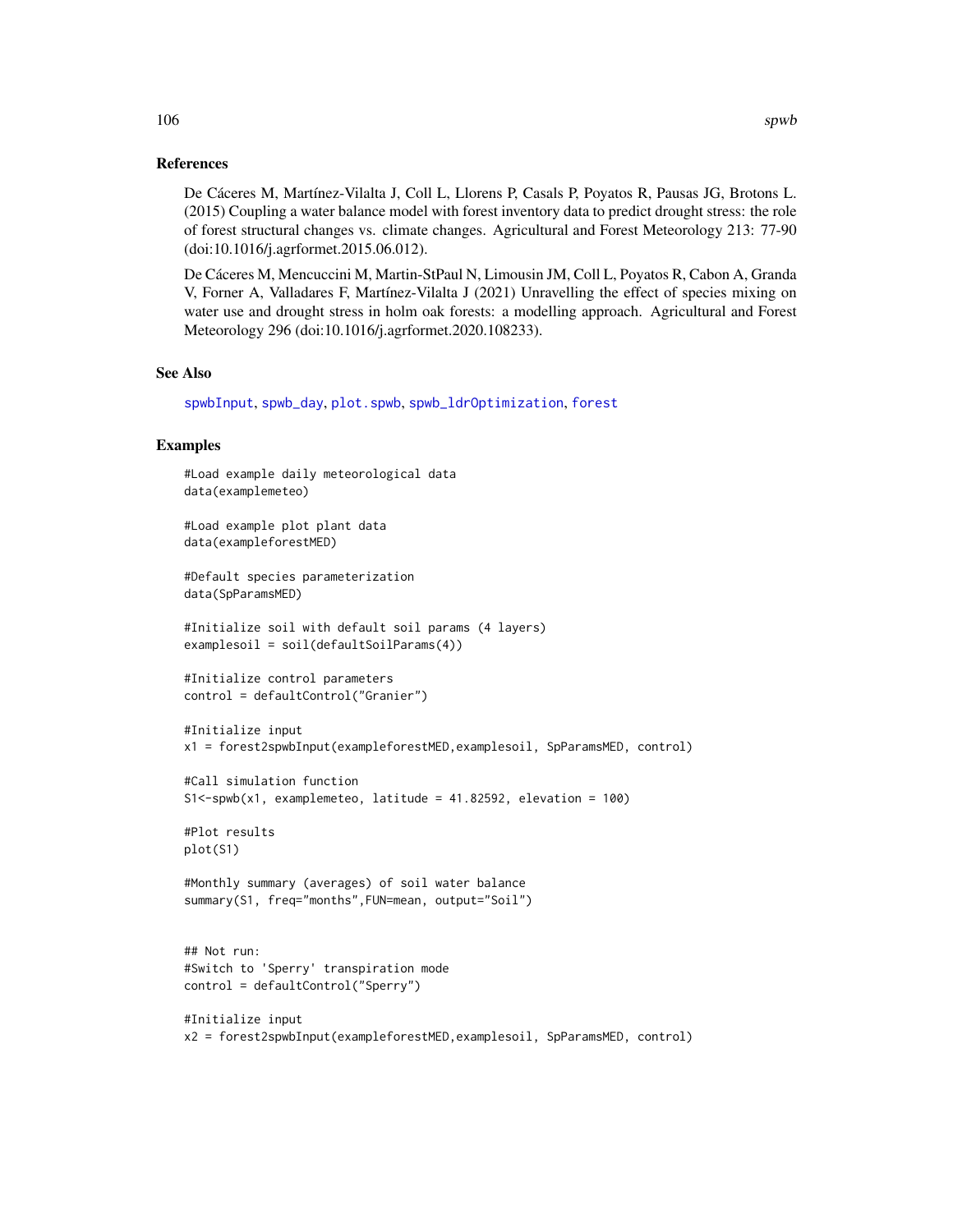#### spwb\_day 107

```
#Call simulation function (11 days)
d = 100:110S2<-spwb(x2, examplemeteo[d,], latitude = 41.82592, elevation = 100)
# Run the model with 'Sperry' transpiration mode using the water balance of
# simulated with the 'Granier' model
WS = as.matrix(S1$Soil[, c("W.1", "W.2", "W.3", "W.4")])
P2 <-pwb(x2, examplemeteo[d,], latitude = 41.82592, elevation = 100,
        W = WSLd, \exists,
        canopyEvaporation = S1$WaterBalance$Interception[d],
        snowMelt = S1$WaterBalance$Snowmelt[d],
        soilEvaporation = S1$WaterBalance$SoilEvaporation[d])
```
## End(Not run)

<span id="page-106-0"></span>spwb\_day *Single day simulation*

# <span id="page-106-1"></span>Description

Function spwb\_day performs water balance for a single day and growth\_day performs water and carbon balance for a single day.

#### Usage

```
spwb_day(x, date, tmin, tmax, rhmin, rhmax, rad, wind,
         latitude, elevation, slope, aspect, prec, runon = 0.0,
         modifyInput = TRUE)
growth_day(x, date, tmin, tmax, rhmin, rhmax, rad, wind,
           latitude, elevation, slope, aspect, prec, runon = 0.0,
          modifyInput = TRUE)
```
## Arguments

| X                        | An object of class spwbInput or growthInput.                                     |
|--------------------------|----------------------------------------------------------------------------------|
| date                     | Date as string "yyyy-mm-dd".                                                     |
| tmin, tmax               | Minimum and maximum temperature (in degrees Celsius).                            |
| rhmin, rhmax             | Minimum and maximum relative humidity (in percent).                              |
| rad                      | Solar radiation (in MJ/m2/day).                                                  |
| wind                     | Wind speed (in $m/s$ ).                                                          |
| prec                     | Precipitation (in mm).                                                           |
| latitude                 | Latitude (in degrees). Required when using the 'Sperry' transpiration mode.      |
| elevation, slope, aspect |                                                                                  |
|                          | Elevation above sea level (in m), slope (in degrees) and aspect (in degrees from |
|                          | North). Required when using the 'Sperry' transpiration mode.                     |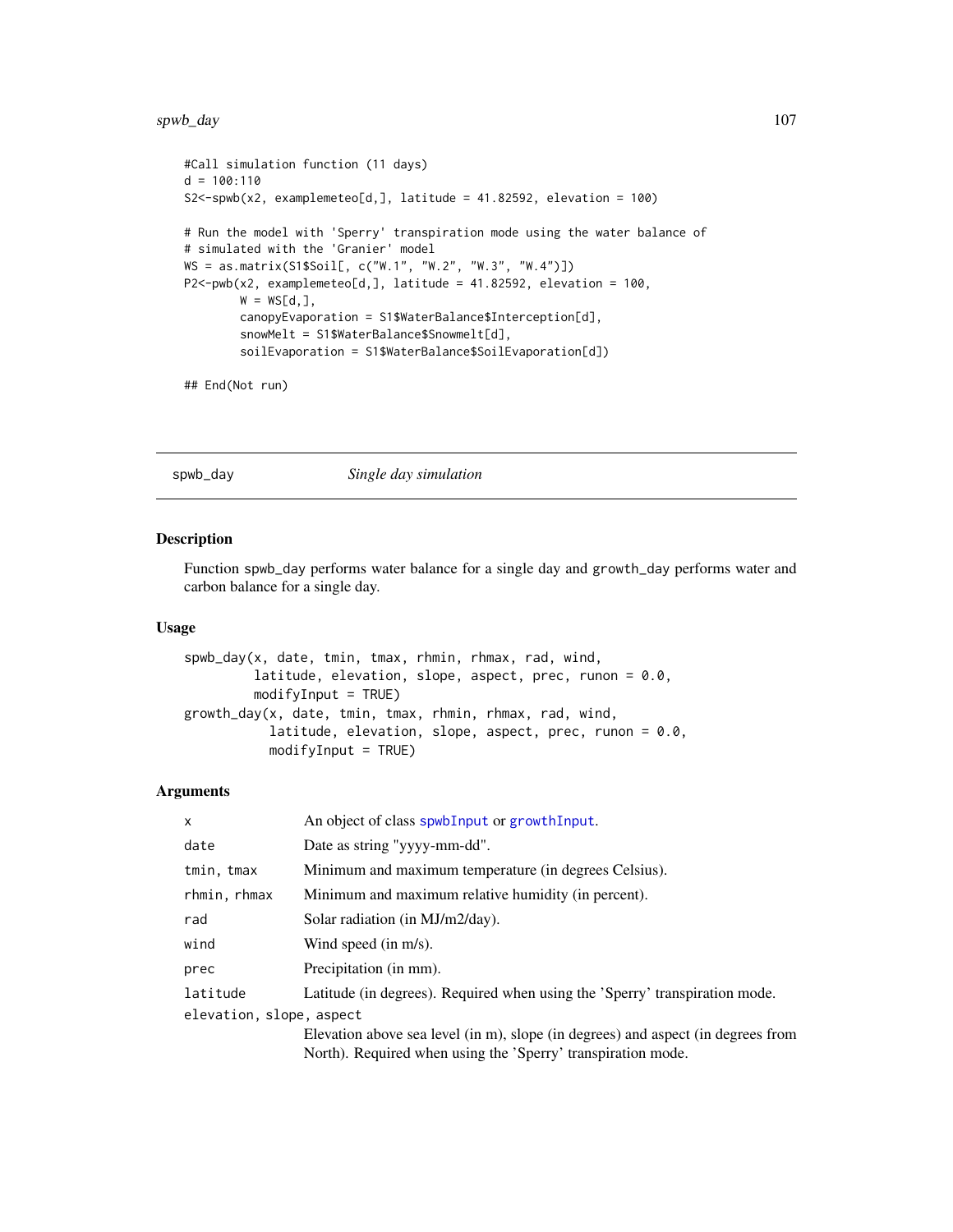108 spwb\_day spwb\_day

| runon       | Surface water amount running on the target area from upslope (in mm).             |
|-------------|-----------------------------------------------------------------------------------|
| modifyInput | Boolean flag to indicate that the input x object is allowed to be modified during |
|             | the simulation.                                                                   |

#### Details

Detailed model description is available in the vignettes section. The model using 'Granier' transpiration mode is described in De Caceres et al. (2015). Simulations using the 'Sperry' transpiration mode are computationally much more expensive, are described in De Cáceres et al. (2021) and are illustrated by function [transp\\_transpirationSperry](#page-128-0).

## Value

Function spwb\_day() returns a list of class spwb\_day with the following elements:

- "cohorts": A data frame with cohort information, copied from [spwbInput](#page-48-0).
- "WaterBalance": A vector of water balance components (rain, snow, net rain, infiltration, ...) for the simulated day, equivalent to one row of 'WaterBalance' object given in [spwb](#page-100-0).
- "Soil": A data frame with results for each soil layer:
	- "SoilEvaporation": Water evaporated from the soil surface (in mm).
	- "HydraulicInput": Water entering each soil layer from other layers, transported via plant hydraulic network (in mm) (only for transpirationMode = "Sperry").
	- "HydraulicOutput": Water leaving each soil layer (going to other layers or the transpiration stream) (in mm) (only for transpirationMode = "Sperry").
	- "PlantExtraction": Water extracted by plants from each soil layer (in mm).
	- "psi": Soil water potential (in MPa).
- "Stand": A named vector with with stand values for the simulated day, equivalent to one row of 'Stand' object returned by [spwb](#page-100-0).
- "Plants": A data frame of results for each plant cohort (see [transp\\_transpirationGranier](#page-128-0) or [transp\\_transpirationSperry](#page-128-0)).

The following items are only returned when transpirationMode = "Sperry":

- "EnergyBalance": Energy balance of the stand (see [transp\\_transpirationSperry](#page-128-0)).
- "RhizoPsi": Minimum water potential (in MPa) inside roots, after crossing rhizosphere, per cohort and soil layer.
- "SunlitLeaves" and "ShadeLeaves": For each leaf type, a data frame with values of LAI, Vmax298 and Jmax298 for leaves of this type in each plant cohort.
- "ExtractionInst": Water extracted by each plant cohort during each time step.
- "PlantsInst": A list with instantaneous (per time step) results for each plant cohort (see [transp\\_transpirationSperry](#page-128-0)).
- "LightExtinction": A list of information regarding radiation balance through the canopy, as returned by function [light\\_instantaneousLightExtinctionAbsortion](#page-45-0).
- "CanopyTurbulence": Canopy turbulence (see [wind\\_canopyTurbulence](#page-137-0)).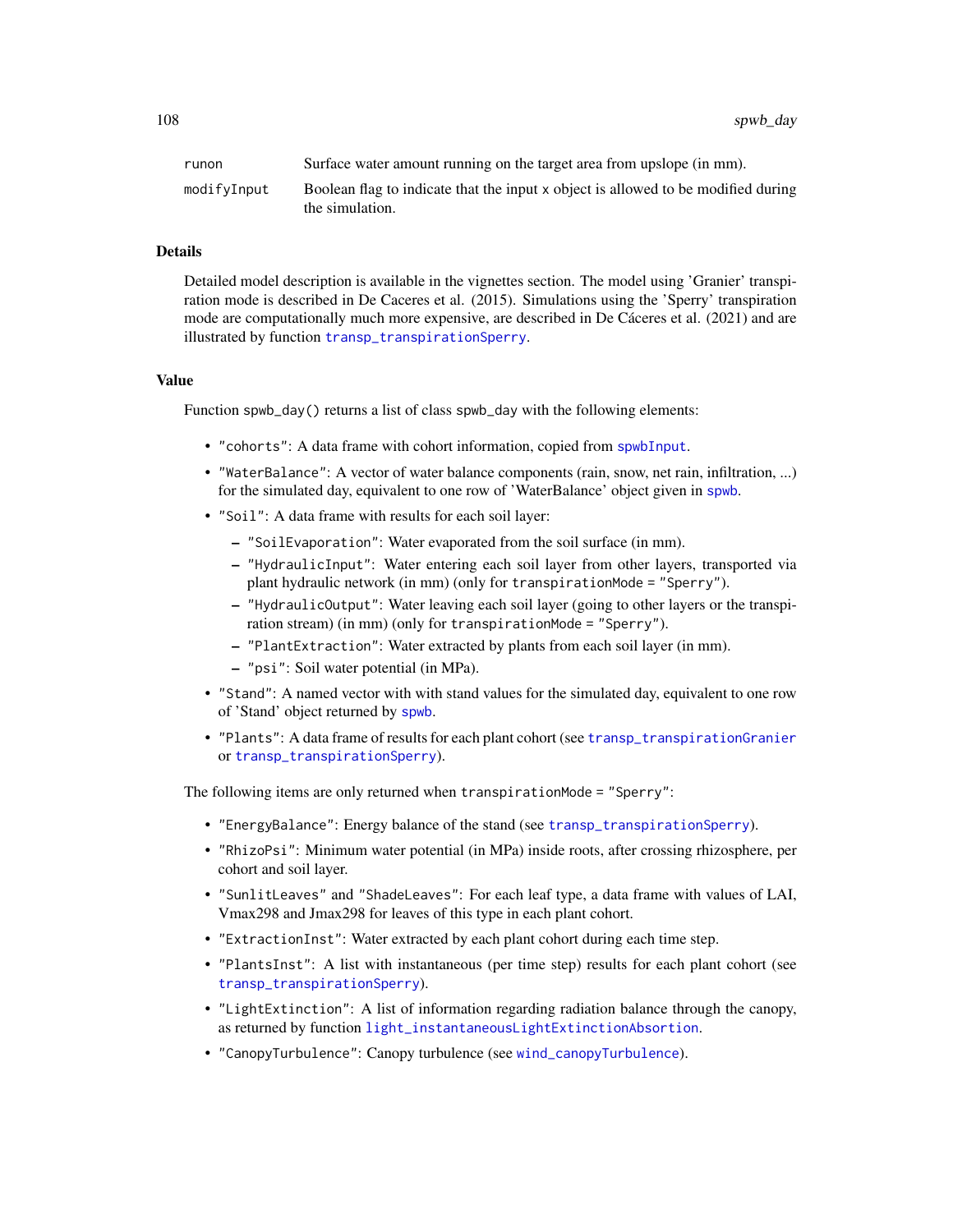#### <span id="page-108-0"></span>spwb\_day 109

#### Author(s)

Miquel De Cáceres Ainsa, CREAF

# References

De Cáceres M, Martínez-Vilalta J, Coll L, Llorens P, Casals P, Poyatos R, Pausas JG, Brotons L. (2015) Coupling a water balance model with forest inventory data to predict drought stress: the role of forest structural changes vs. climate changes. Agricultural and Forest Meteorology (doi:10.1016/j.agrformet.2015.06.012).

De Cáceres M, Mencuccini M, Martin-StPaul N, Limousin JM, Coll L, Poyatos R, Cabon A, Granda V, Forner A, Valladares F, Martínez-Vilalta J (2021) Unravelling the effect of species mixing on water use and drought stress in holm oak forests: a modelling approach. Agricultural and Forest Meteorology 296 (doi: 10.1016/j.agrformet.2020.108233).

# See Also

[spwbInput](#page-48-0), [spwb](#page-100-0), [plot.spwb\\_day](#page-73-0), [growthInput](#page-48-0), [growth](#page-37-0), [plot.growth\\_day](#page-73-1)

#### Examples

```
#Load example daily meteorological data
data(examplemeteo)
```
#Load example plot plant data data(exampleforestMED)

#Default species parameterization data(SpParamsMED)

```
#Initialize control parameters
control = defaultControl("Granier")
```

```
# Day to be simulated
d = 100
```

```
#Simulate water balance one day only (Granier)
examples oil = soil (defaultSoilParameters(4))x1 = forest2spwbInput(exampleforestMED,examplesoil, SpParamsMED, control)
sd1<-spwb_day(x1, rownames(examplemeteo)[d],
             examplemeteo$MinTemperature[d], examplemeteo$MaxTemperature[d],
             examplemeteo$MinRelativeHumidity[d], examplemeteo$MaxRelativeHumidity[d],
             examplemeteo$Radiation[d], examplemeteo$WindSpeed[d],
             latitude = 41.82592, elevation = 100, slope=0, aspect=0,
             prec = examplemeteo$Precipitation[d])
```

```
#Simulate water balance for one day only (Sperry's mode)
control = defaultControl("Sperry")
x2 = forest2spwbInput(exampleforestMED,examplesoil, SpParamsMED, control)
sd2<-spwb_day(x2, rownames(examplemeteo)[d],
```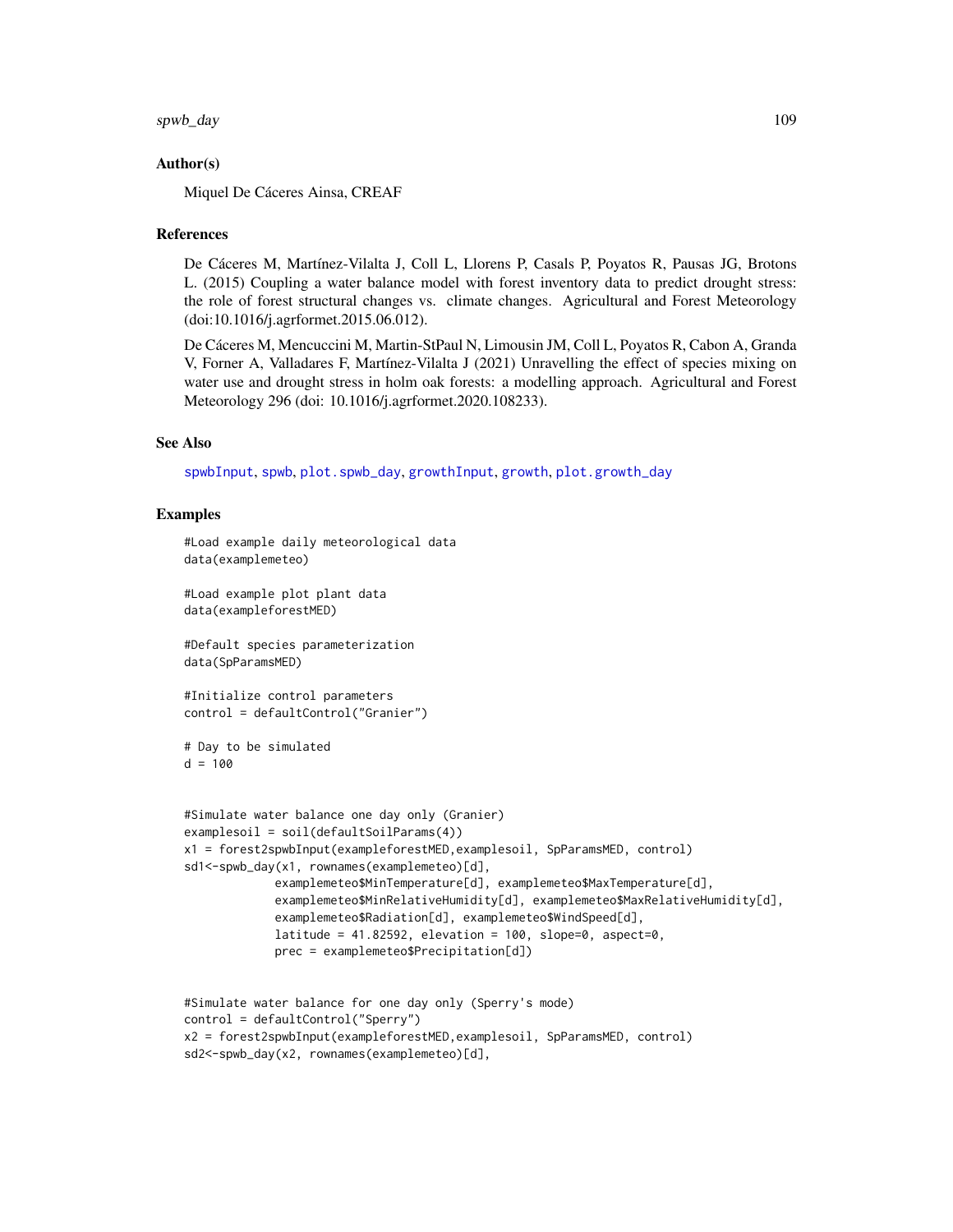```
examplemeteo$MinTemperature[d], examplemeteo$MaxTemperature[d],
             examplemeteo$MinRelativeHumidity[d], examplemeteo$MaxRelativeHumidity[d],
             examplemeteo$Radiation[d], examplemeteo$WindSpeed[d],
             latitude = 41.82592, elevation = 100, slope=0, aspect=0,
             prec = examplemeteo$Precipitation[d])
#Plot plant transpiration (see function 'plot.swb.day()')
plot(sd2)
#Simulate water and carbon balance for one day only
x3 = forest2growthInput(exampleforestMED,examplesoil, SpParamsMED, control)
sd3<-growth_day(x3, rownames(examplemeteo)[d],
             examplemeteo$MinTemperature[d], examplemeteo$MaxTemperature[d],
             examplemeteo$MinRelativeHumidity[d], examplemeteo$MaxRelativeHumidity[d],
             examplemeteo$Radiation[d], examplemeteo$WindSpeed[d],
             latitude = 41.82592, elevation = 100, slope=0, aspect=0,
             prec = examplemeteo$Precipitation[d])
```
spwb\_ldrCalibration *Calibration of root distribution*

# **Description**

The function spwb\_ldrCalibration calibrates the species root distribution within [spwb](#page-100-0), given the arguments x, meteo, psi\_crit, obs and calibVar. This calibration is based on reference measured values. These reference measured values can be Soil water content, Total tranpiration or Transpiration by cohort. Return the calibrated root distribution for each tree species (no shrub calibration is done), expressed as parameters of the function [root\\_ldrDistribution](#page-79-0).

# Usage

```
spwb_ldrCalibration(x, meteo, calibVar, obs,
                   RZmin = 301, RZmax = 4000,
                   V1min = 0.01, V1max = 0.94, resolution = 20, heat_stop = 0,
                   transformation = "identity", verbose = FALSE)
```
#### Arguments

| $\mathsf{x}$ | An object of class spwb Input.                                                                                                         |
|--------------|----------------------------------------------------------------------------------------------------------------------------------------|
| meteo        | A data frame with daily meteorological data series. When using the 'Granier'<br>transpiration mode the following columns are required: |
|              | • DOY: Day of the year (Julian day).                                                                                                   |
|              | • Precipitation: Precipitation (in mm).                                                                                                |
|              | • MeanTemperature: Mean temperature (in degrees Celsius).                                                                              |
|              | • PET: Potential evapotranspiration (in mm).                                                                                           |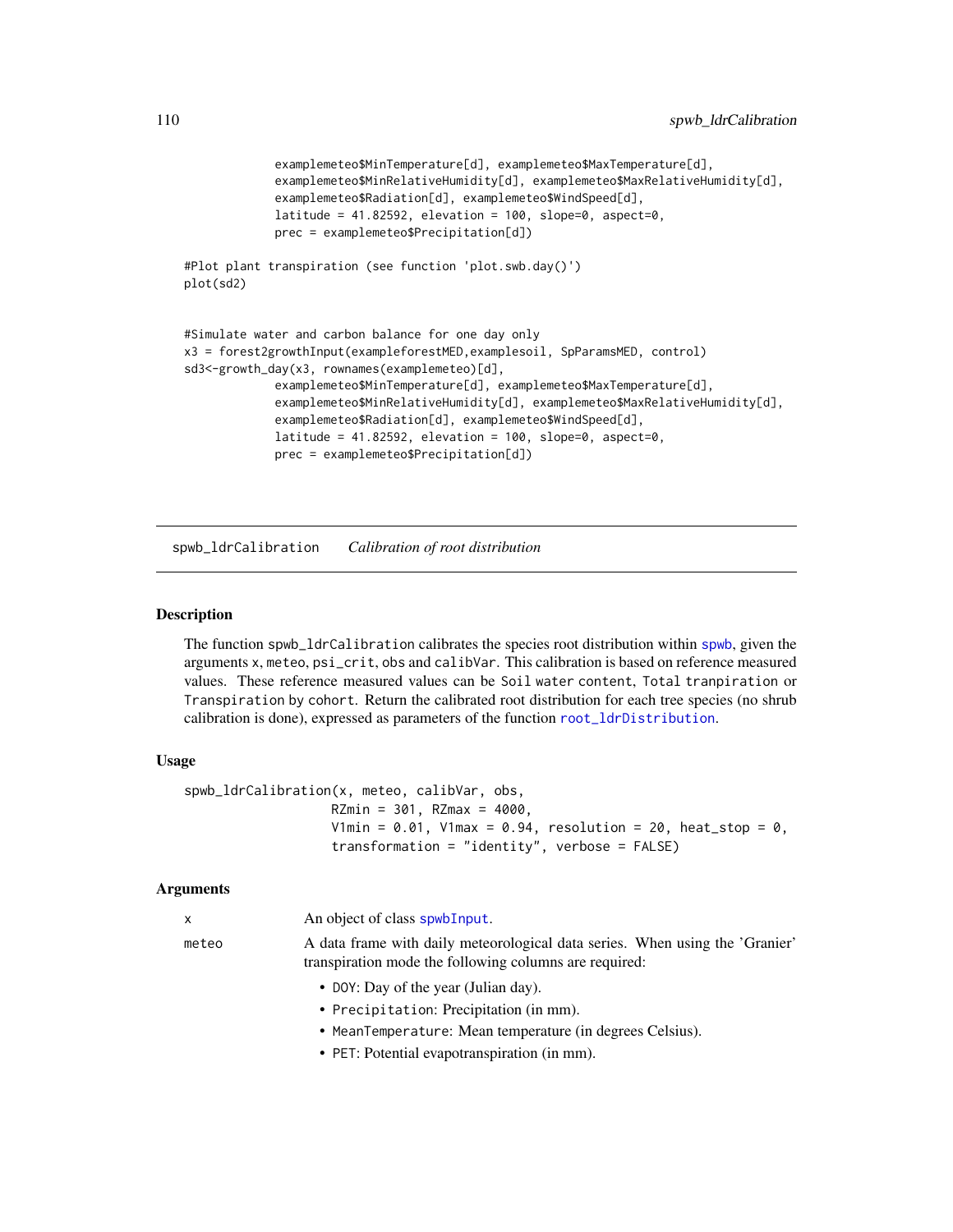| calibVar   | A character string indicating the calibration variable to be used. It can be one of<br>the following: SWC, Eplanttot or Cohorts.                                                                                                                                                                                              |
|------------|-------------------------------------------------------------------------------------------------------------------------------------------------------------------------------------------------------------------------------------------------------------------------------------------------------------------------------|
| obs        | Measured calibration variable. Depending on the value of calibVar it can be a<br>numeric vector with the measured SWC values (if calibVar = "SWC"), or a data<br>frame with the first column containing the measured total transpiration (named<br>Eplanttot) and the following columns containing the cohorts transpiration. |
| RZmin      | The minimum value of RZ (the rooting depth) to be explored (in mm)                                                                                                                                                                                                                                                            |
| RZmax      | The maximum value of RZ (the rooting depth) to be explored (in mm)                                                                                                                                                                                                                                                            |
| V1min      | The minimum value of V1 (the root proportion in the first soil layer) to be ex-<br>plored                                                                                                                                                                                                                                     |
| $V1$ max   | The maximum value of V1 (the root proportion in the first soil layer) to be<br>explored                                                                                                                                                                                                                                       |
| resolution | An integer defining the number of values to obtain by discretization of the root<br>parameters RZ and V1. The number of parameter combinations and therefore<br>the computation cost increases increase with the square of resolution                                                                                         |
|            | transformation Function to modify the size of Z intervals to be explored (by default, bins are<br>equal).                                                                                                                                                                                                                     |
| heat_stop  | An integer defining the number of days during to discard from the calculation<br>of the optimal root distribution. Usefull if the soil water content initialization is<br>not certain                                                                                                                                         |
| verbose    | A logical value. Print the internal messages of the function?                                                                                                                                                                                                                                                                 |

# Details

This function performs three different kinds of calibration, selecting those root distribution parameters that minimize the MAE between the predicted values and the measured values provided in obs argument. If calibVar = "SWC" different V1 values are tested running [spwb](#page-100-0) maintaining the total soil depth provided in x and assuming that value is also the depth containing 95 percent of the roots. If calibVar = "Eplanttot" or calibVar = 'Cohorts' different combinations of RZ and V1 values are tested for each tree cohort and the root paramters are selected based on the MAE between the total transpiration or the cohort transpiration.

# Value

THe function returns a data frame containing the species index used in medfate, calibrated values for Z50, Z95 and V1 and the MAE value for that combination.

# Author(s)

Víctor Granda, CREAF Antoine Cabon, CTFC-CREAF Miquel De Cáceres Ainsa, CREAF

# See Also

[spwb\\_ldrOptimization](#page-111-0) for when no measured data is available, [spwb](#page-100-0), [soil](#page-87-0), [root\\_ldrDistribution](#page-79-0)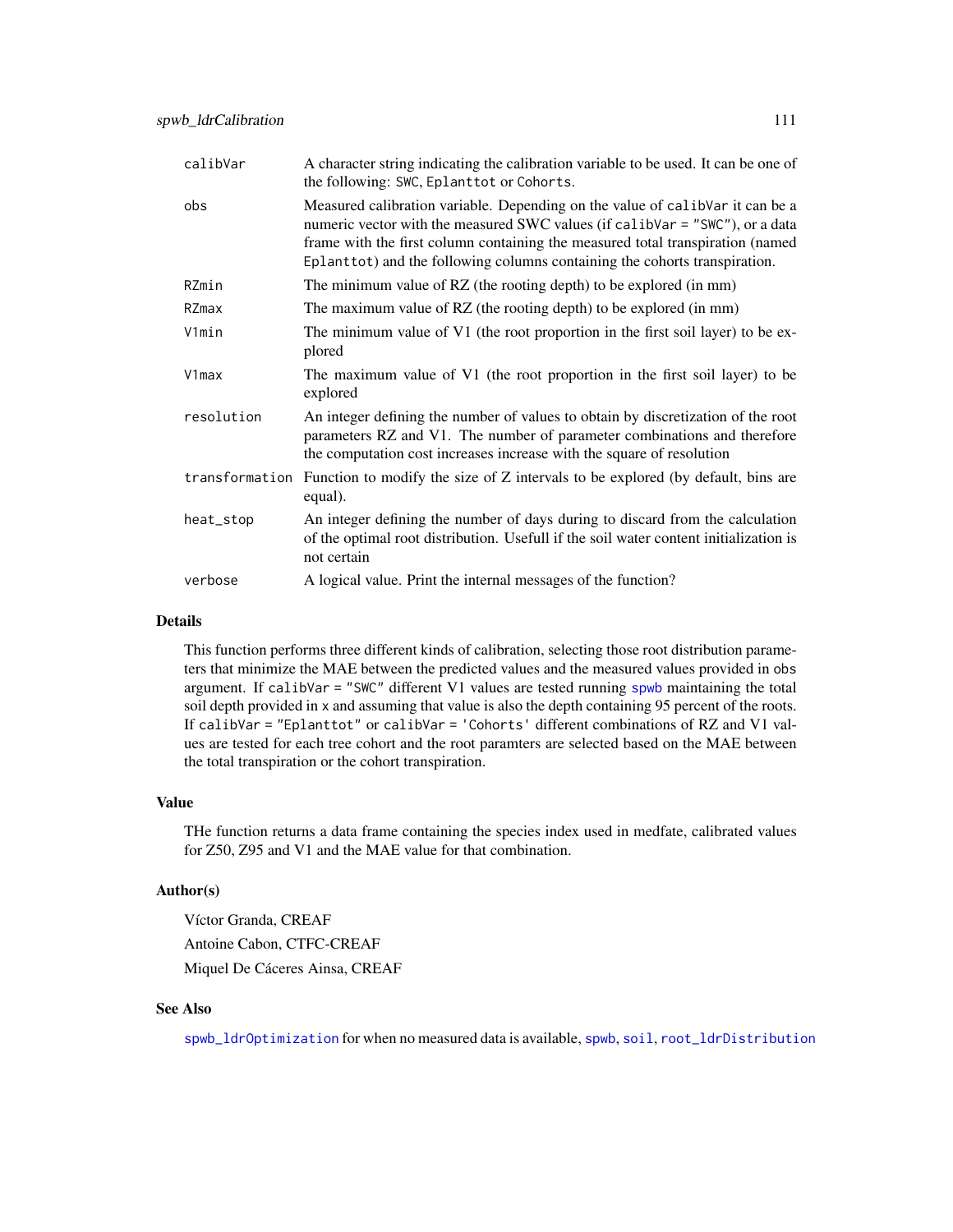<span id="page-111-0"></span>spwb\_ldrOptimization *Optimization of root distribution*

# Description

Functions spwb\_ldrExploration and spwb\_ldrOptimization are used to find optimum the species root distribution within spwb, given the arguments x, meteo and psi\_crit.

# Usage

```
spwb_ldrExploration(x, meteo, cohorts = NULL,
                     RZmin = 301, RZmax = 4000,
                    V1min = 0.01, V1max = 0.94, resolution = 10, heat_stop = 0,
                     transformation = "identity",
                     verbose = FALSE, ...)spwb_ldrOptimization(y, psi_crit, opt_mode = 1)
```
# Arguments

| X          | An object of class spwbInput.                                                                                                                                                                                                         |
|------------|---------------------------------------------------------------------------------------------------------------------------------------------------------------------------------------------------------------------------------------|
| meteo      | A data frame with daily meteorological data series (see spwb).                                                                                                                                                                        |
| cohorts    | A character string with the names of cohorts to be explored. If NULL then all<br>cohorts are explored.                                                                                                                                |
| RZmin      | The minimum value of RZ (the rooting depth) to be explored (in mm)                                                                                                                                                                    |
| RZmax      | The maximum value of RZ (the rooting depth) to be explored (in mm)                                                                                                                                                                    |
| V1min      | The minimum value of V1 (the root proportion in the first soil layer) to be ex-<br>plored                                                                                                                                             |
| V1max      | The maximum value of V1 (the root proportion in the first soil layer) to be<br>explored                                                                                                                                               |
| resolution | An integer defining the number of values to obtain by discretization of the root<br>parameters RZ and V1. The number of parameter combinations and therefore<br>the computation cost increases increase with the square of resolution |
|            | transformation Function to modify the size of Z intervals to be explored (by default, bins are<br>equal).                                                                                                                             |
| heat_stop  | An integer defining the number of days during to discard from the calculation<br>of the optimal root distribution. Usefull if the soil water content initialization is<br>not certain                                                 |
|            | Additional parameters to function spwb.                                                                                                                                                                                               |
| У          | The result of calling spwb_ldrExploration.                                                                                                                                                                                            |
| psi_crit   | A numerical vector of length iqual to the number of species in the plot containing<br>the species values of water potential inducing hydraulic failure (in MPa). Use<br>NA values to skip optimization for particular plant cohorts.  |
| opt_mode   | Optimization mode:                                                                                                                                                                                                                    |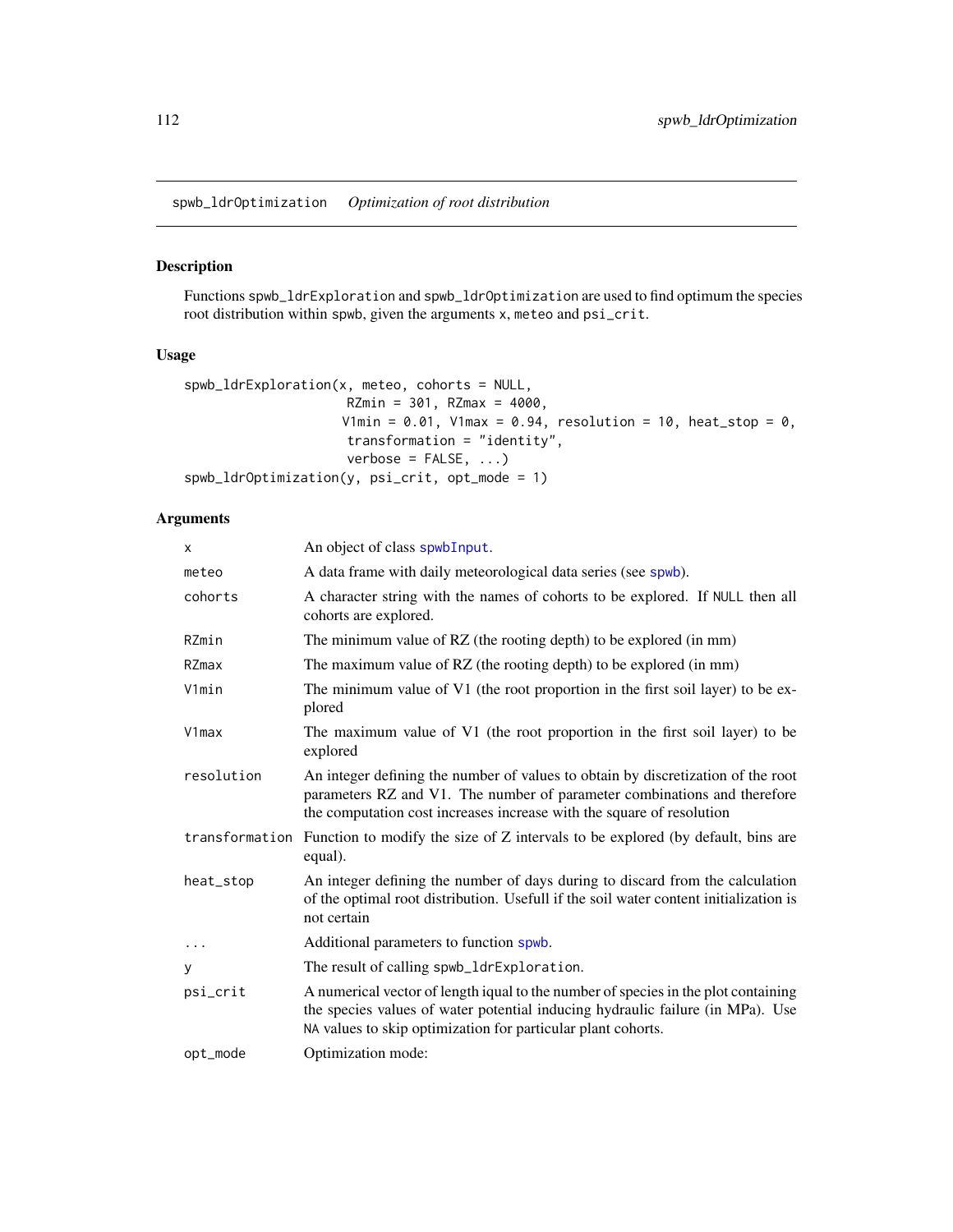|         | • opt_mode = 1 maximizes transpiration along the line of stress equal to psi_crit<br>(Cabon et al. 2018). The optimization is based on the eco-hydrological<br>equilibrium hypothesis (Eagleson, 1982), which is formulated here as the<br>root distribution for which plant transpiration is maximized while the plant<br>water potential is close to the species-defined critical value $psi_C$ : $crit$ (Cabon<br>et al., 2018). |
|---------|-------------------------------------------------------------------------------------------------------------------------------------------------------------------------------------------------------------------------------------------------------------------------------------------------------------------------------------------------------------------------------------------------------------------------------------|
|         | • opt_mode = 2 maximizes transpiration among combinations with stress ac-<br>cording to psi_crit).                                                                                                                                                                                                                                                                                                                                  |
|         | • opt_mode = 3 maximizes photosynthesis among combinations with stress<br>according to psi_crit).                                                                                                                                                                                                                                                                                                                                   |
|         | • opt_mode = 4 maximizes transpiration, subject to root construction con-<br>strains, among combinations with stress according to psi_crit).                                                                                                                                                                                                                                                                                        |
|         | • opt_mode = 5 maximizes photosynthesis, subject to root construction con-<br>strains, among combinations with stress according to psi_crit).                                                                                                                                                                                                                                                                                       |
| verbose | A logical value. Print the internal messages of the function?                                                                                                                                                                                                                                                                                                                                                                       |
|         |                                                                                                                                                                                                                                                                                                                                                                                                                                     |

# Details

For each combination of the parameters RZ and V1 the function spwb\_ldrExploration runs spwb, setting the total soil depth equal to RZ. The root proportion in each soil layer is derived from V1, the depth of the first soil layer and RZ using the LDR root distribution model (Schenk and Jackson, 2002) and assuming that the depth containing 95 percent of the roots is equal to RZ. Function spwb\_ldrOptimization takes the result of the exploration and tries to find optimum root distribution parameters. psi\_crit, the species specific water potential inducing hydraulic failure, can be approached by the water potential inducing 50 percent of loss of conductance for the and gymnosperms and 88 percent for the angiosperms (Urli et al., 2013, Brodribb et al., 2010). Details of the hypothesis and limitations of the optimization method are given in Cabon et al. (2019).

# Value

Function spwb\_ldrExploration returns a list containing a list containing the explored RZ and V1 combinations as well as arrays with the values of average daily plant transpiration, average daily net photosynthesis and the minimum plant water potential for each cohort and parameter combination.

Function spwb\_ldrOptimization returns a data frame with containing the species index used in medfate, psi\_crit and the optimized values of V1 and the LDR parameters Z50 and Z95 (see [root\\_ldrDistribution](#page-79-0)) and as many rows as the number of species.

#### Author(s)

Antoine Cabon, CREAF

Miquel De Cáceres Ainsa, CREAF

#### References

Brodribb, T.J., Bowman, D.J.M.S., Nichols, S., Delzon, S., Burlett, R., 2010. Xylem function and growth rate interact to determine recovery rates after exposure to extreme water deficit. New Phytol. 188, 533–542. doi:10.1111/j.1469-8137.2010.03393.x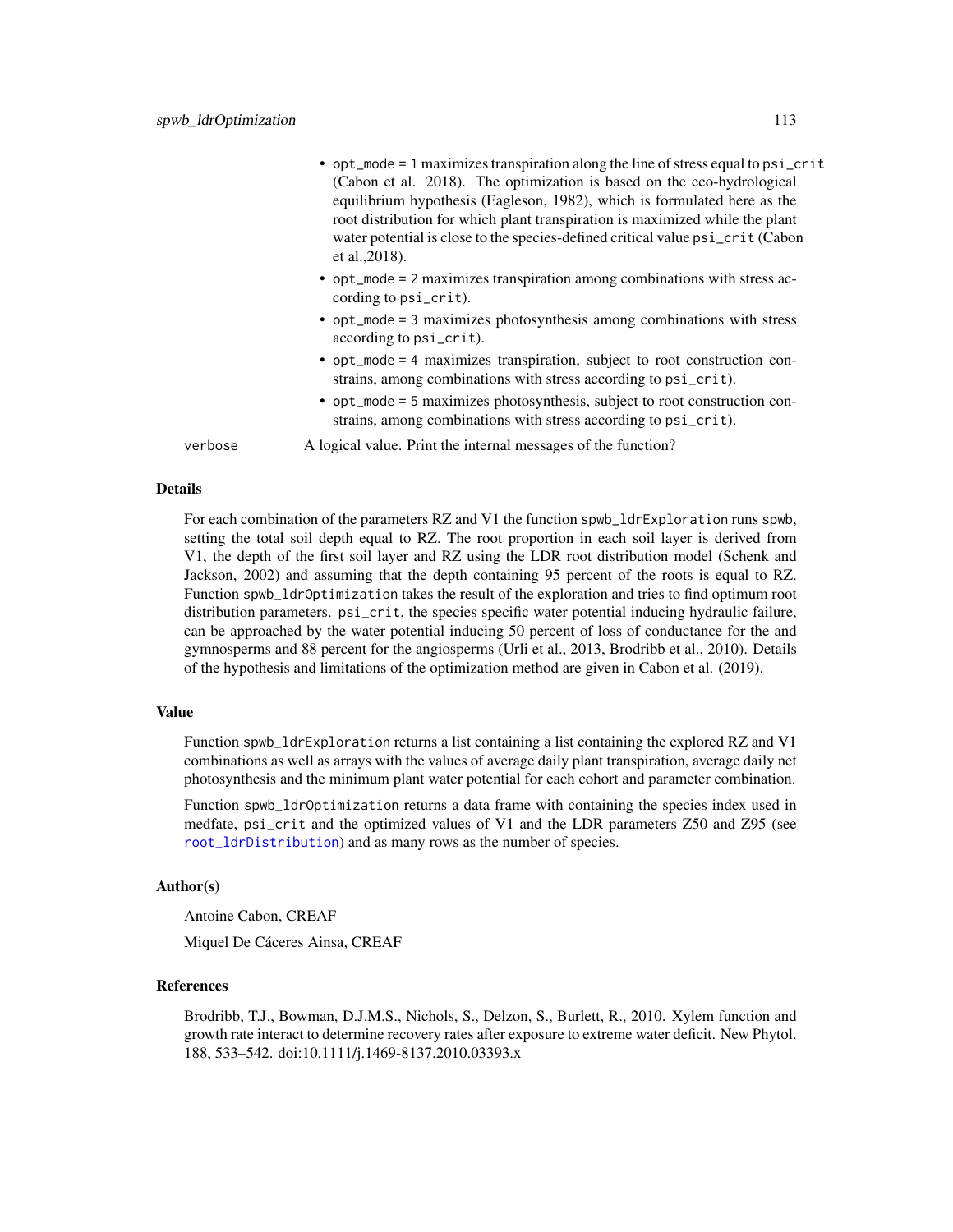Cabon, A., Martínez-Vilalta, J., Poyatos, R., Martínez de Aragón, J., De Cáceres, M. (2018) Applying the eco-hydrological equilibrium hypothesis to estimate root ditribution in water-limited forests. Ecohydrology 11: e2015.

Eagleson, P.S., 1982. Ecological optimality in water-limited natural soil-vegetation systems: 1. Theory and hypothesis. Water Resour. Res. 18, 325–340. doi:10.1029/WR018i002p00325

Schenk, H.J., Jackson, R.B., 2002. The Global Biogeography of Roots. Ecol. Monogr. 72, 311. doi:10.2307/3100092

Urli, M., Porte, A.J., Cochard, H., Guengant, Y., Burlett, R., Delzon, S., 2013. Xylem embolism threshold for catastrophic hydraulic failure in angiosperm trees. Tree Physiol. 33, 672–683. doi:10.1093/treephys/tpt030

# See Also

[spwb](#page-100-0), [soil](#page-87-0), [root\\_ldrDistribution](#page-79-0)

# Examples

```
## Not run:
#Load example daily meteorological data
data(examplemeteo)
#Load example plot plant data
data(exampleforestMED)
#Default species parameterization
data(SpParamsMED)
#Initialize soil with default soil params
examplesoil = soil(defaultSoilParams(2))
#Initialize control parameters
control = defaultControl("Granier")
#Initialize input
x = forest2spwbInput(exampleforestMED,examplesoil, SpParamsMED, control)
#Run exploration
y =spwb_ldrExploration(x = x, meteo = examplemeteo,
                        elevation = 100, latitude = 41.82592)
#Optimization under different modes
spub_ldrOptimization(y = y, psi_ccrit = c(-2, -3, -4), opt_model = 1)spub\_ldroptimization(y = y, psi\_crit = c(-2, -3, -4), opt\_mode = 2)spub_ldrOptimization(y = y, psi_crit = c(-2, -3, -4), opt_mode = 3)
```
## End(Not run)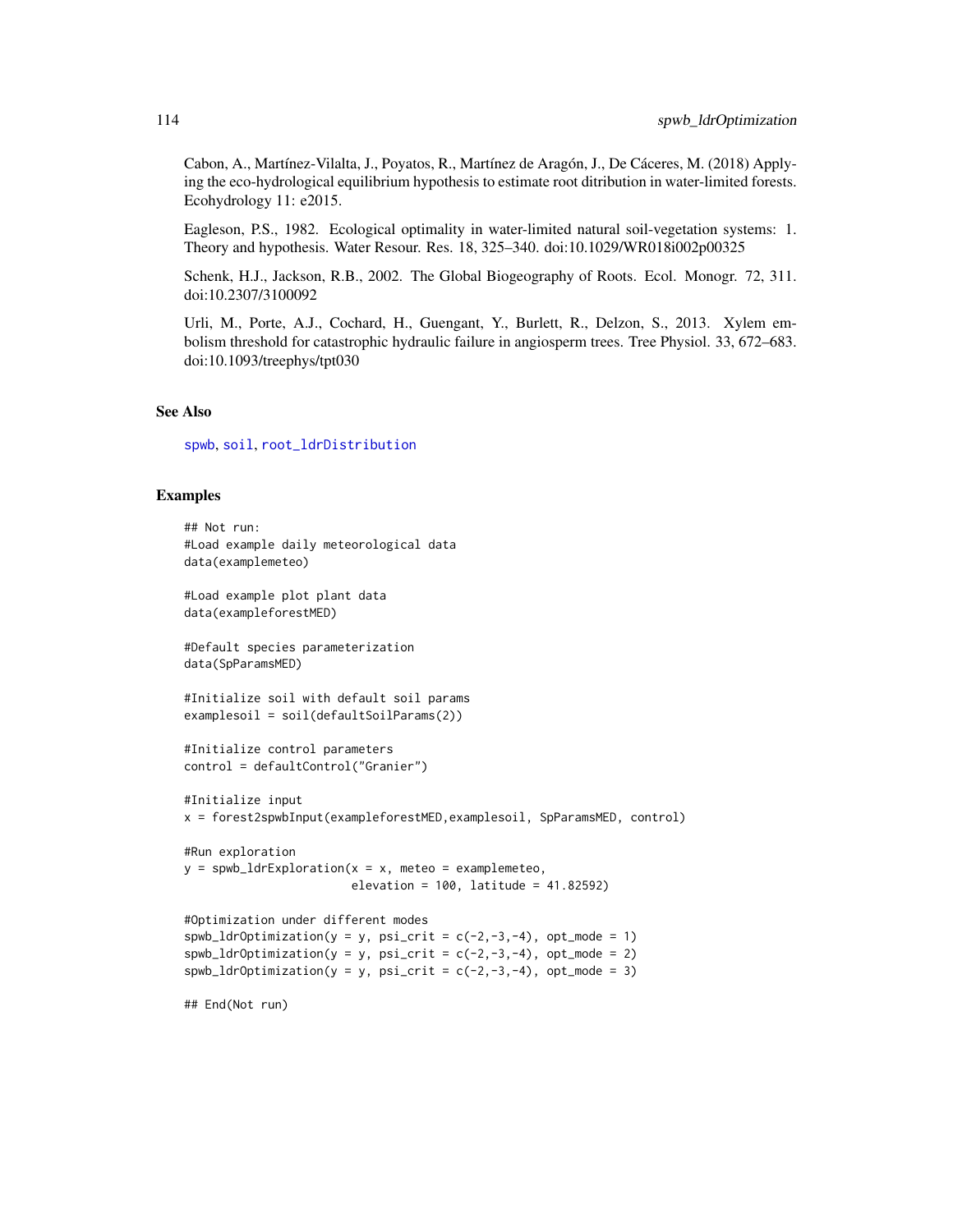spwb\_sensitivity *Sensitivity analysis for soil plant water balance simulations*

# Description

Performs a set of calls to [spwb](#page-100-0) with the aim to determine the sensitivity to particular parameters.

# Usage

```
spwb_sensitivity(x, soil, meteo,
                  paramType = "above", paramName = "LAI\_live", cohort = 1,p_{\text{1}}change = c(-80,-40,-20,0,20,40,80),
                  summary.fun = NULL, simplify=TRUE,...)
```
# Arguments

| $\mathsf{x}$ | An object of class spwbInput.                                         |
|--------------|-----------------------------------------------------------------------|
| soil         | A list containing the description of the soil (see soil).             |
| meteo        | A data frame with daily meteorological data series (see spwb).        |
| paramType    | Data frame of x to modify.                                            |
| paramName    | Name of the parameter to modify.                                      |
| cohort       | Integer with the cohort to modify.                                    |
| p_change     | Numerical vector with percentages of change.                          |
| summary.fun  | Summary function to be applied to the results of each simulation.     |
| simplify     | Whether the result of summary. fun should be simplified (see sapply). |
| $\cdots$     | Additional parameters to function spwb.                               |

# Details

Due to parameter dependence, modifying some parameters affects others:

- Setting paramName = "Z50/Z95" affects belowLayers\$V, belowLayers\$VCroot\_kmax and belowLayers\$VGrhizo\_kmax.
- Modifying LAI\_live also affects LAI\_expanded.
- Modifying VCroot\_kmax from paramsTranspiration affects both VCroot\_kmax and belowLayers\$VCroot\_kmax.
- Modifying WaterStorage affects simultaneously Vleaf and Vsapwood from paramsWaterStorage.
- Modifying c from paramsTranspiration affects simultaneously VCleaf\_c, VCstem\_c and VCroot\_c.
- Modifying d from paramsTranspiration affects simultaneously VCleaf\_d, VCstem\_d and VCroot\_d.
- Modifying Plant\_kmax from paramsTranspiration affects VCleaf\_kmax, VCstem\_kmax, VCroot\_kmax and belowLayers\$VCroot\_kmax.
- Modifying Al2As from paramsAnatomy affects Vsapwood in paramsWaterStorage, VCstem\_kmax and VCroot\_kmax of paramsTranspiration and belowLayers\$VCroot\_kmax.
- Setting paramName = "Vmax298/Jmax298" affects both Vmax298 and Jmax298 from paramsTranspiration.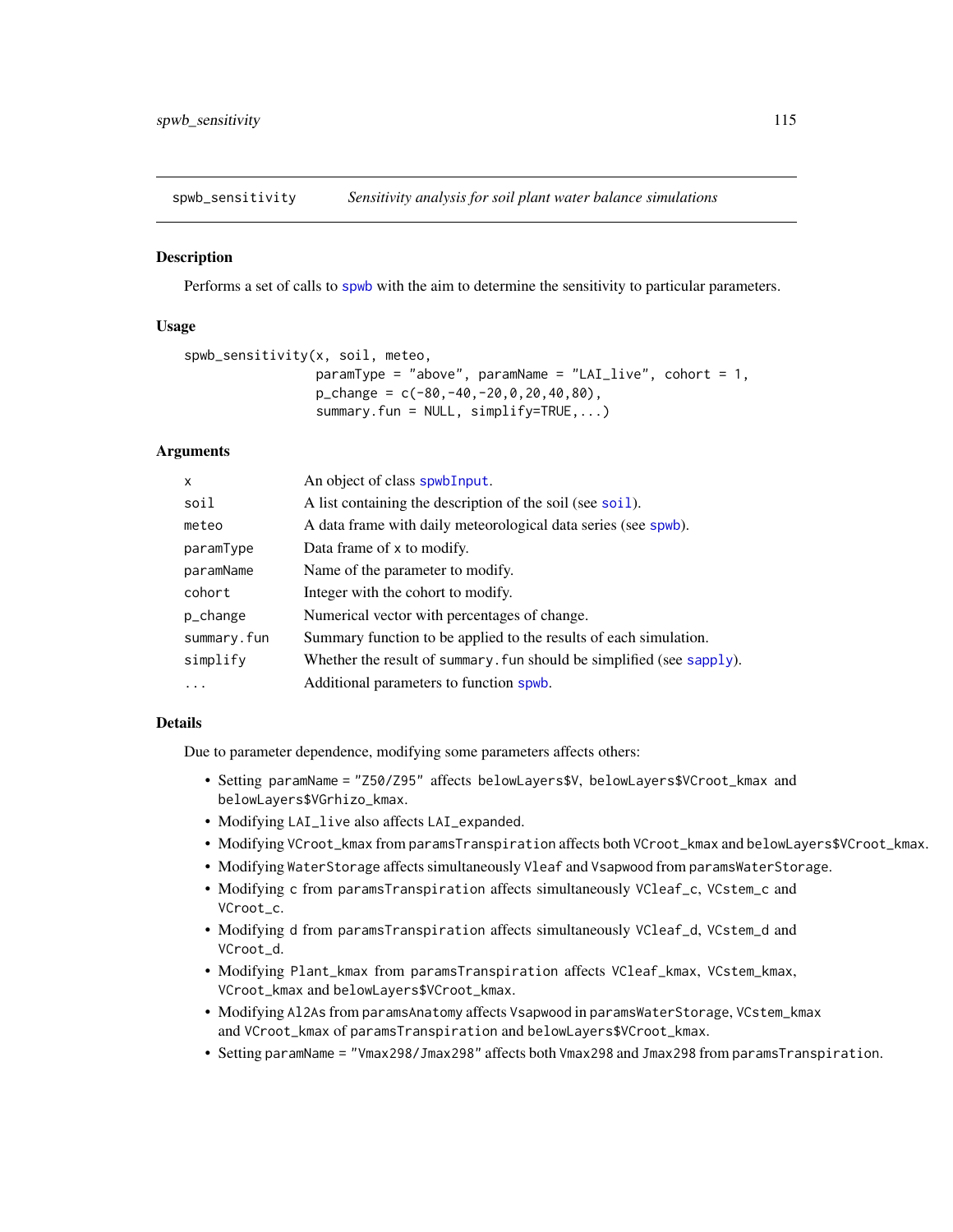#### <span id="page-115-0"></span>Value

If summary.fun = NULL the function returns a list whose elements are the result of calling [spwb](#page-100-0). Otherwise, the function applies summary.fun to each simulation result and returns these summaries (actually, a call to [sapply](#page-0-0) is done).

#### Author(s)

Miquel De Cáceres Ainsa, CREAF

# See Also

[spwb](#page-100-0), [summary.spwb](#page-117-0)

#### Examples

```
## Not run:
#Load example data and species parameters
data(examplemeteo)
data(exampleforestMED)
data(SpParamsMED)
#Initialize input
examplesoil = soil(defaultSoilParams(2))
control = defaultControl("Granier")
x = forest2spwbInput(exampleforestMED,examplesoil, SpParamsMED, control)
#Perform sensitivity analysis
res = spwb_sensitivity(x, examplesoil, examplemeteo, latitude = 41, elevation = 100)
```
## End(Not run)

Stand values *Stand values*

#### Description

Functions to calculate stand attributes of a [forest](#page-32-0) object.

#### Usage

```
stand_basalArea(x, minDBH = 7.5)
stand_dominantTreeHeight(x, minDBH = 7.5)
stand_dominantTreeDiameter(x, minDBH = 7.5)
stand_quadraticMeanTreeDiameter(x, minDBH = 7.5)
stand_hartBeckingIndex(x, minDBH = 7.5)
stand_foliarBiomass(x, SpParams, gdd = NA, mode = "MED")
stand_fuel(x, SpParams, gdd = NA, includeDead = TRUE, mode = "MED")
stand_LAI(x, SpParams, \text{gdd} = \text{NA}, mode = "MED")
stand_phytovolume(x, SpParams)
```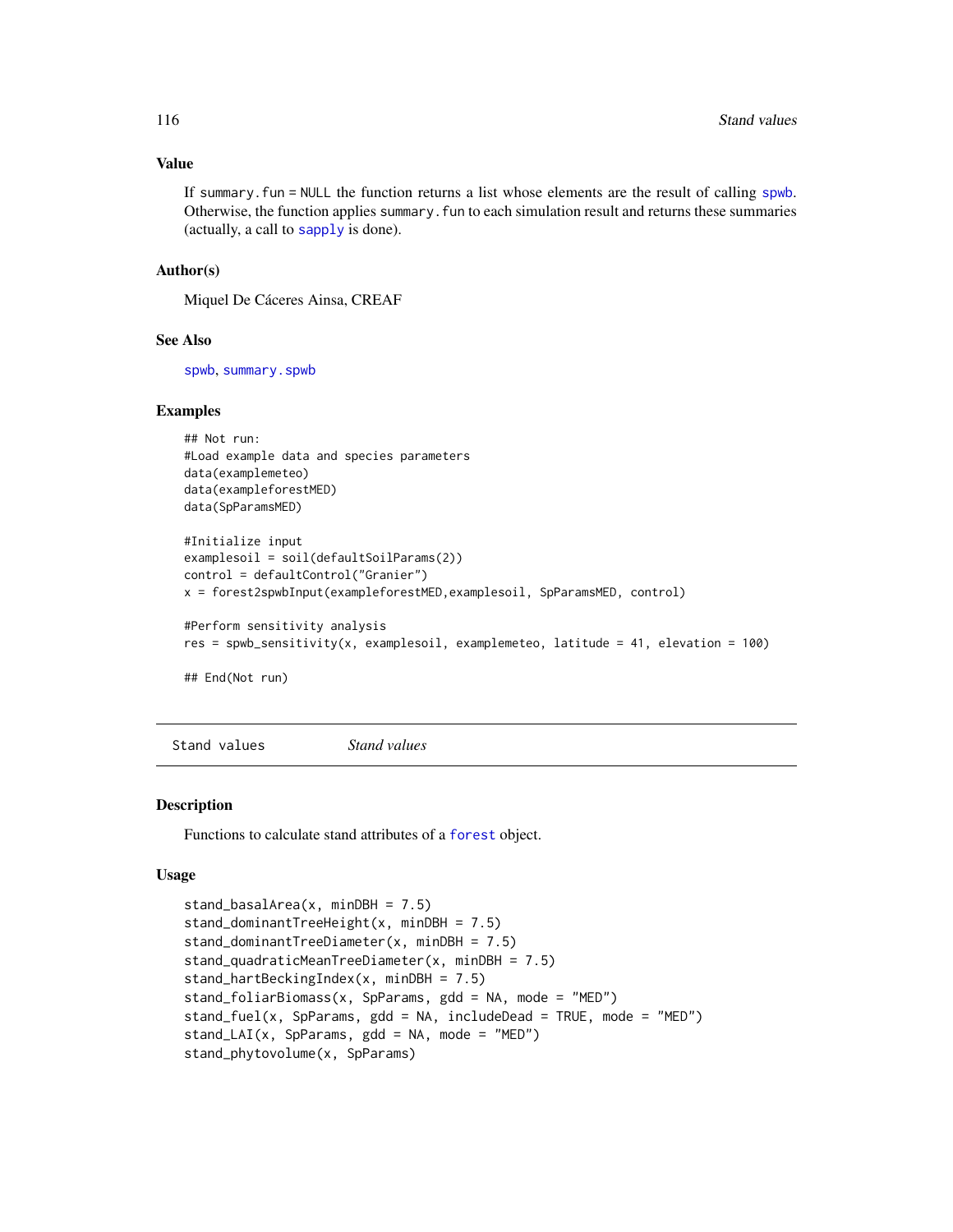#### <span id="page-116-0"></span>Stand values 2008 and 2008 and 2008 and 2008 and 2008 and 2008 and 2008 and 2008 and 2008 and 2008 and 2008 and 2008 and 2008 and 2008 and 2008 and 2008 and 2008 and 2008 and 2008 and 2008 and 2008 and 2008 and 2008 and 20

#### **Arguments**

| $\mathsf{x}$ | An object of class forest.                                                |
|--------------|---------------------------------------------------------------------------|
| minDBH       | Minimum diameter at breast height (in cm) to include in estimation.       |
| SpParams     | A data frame with species parameters (see SpParamsMED).                   |
| gdd          | Growth degree days (to account for leaf phenology effects).               |
| includeDead  | A flag to indicate that standing dead fuels (dead branches) are included. |
| mode         | Calculation mode, either "MED" or "US".                                   |

# Value

- stand\_basalArea: Stand basal area (m2/ha).
- stand\_dominantTreeDiameter: Dominant tree diameter, i.e the average diameter of the 100 widest trees (in cm).
- stand\_quadraticMeanTreeDiameter: Quadratic mean tree diameter, i.e. the diameter value corresponding to the current basal area and density.
- stand\_dominantTreeHeight: Dominant tree height, i.e the average height of the 100 tallest trees (in cm).
- stand\_hartBeckingIndex: Hart becking index.
- stand\_foliarBiomass: Standing biomass of leaves (in kg/m2).
- stand\_fuel: Stand fine fuel load (in kg/m2).
- stand\_LAI: Stand leaf area index (m2/m2).
- stand\_phytovolume: Stand shrub phytovolume (m3/m2).

# Author(s)

Miquel De Cáceres Ainsa, CREAF

# See Also

[forest](#page-32-0), [plant\\_basalArea](#page-65-0), [summary.forest](#page-32-1)

# Examples

#Default species parameterization data(SpParamsMED)

#Load example plot data(exampleforestMED)

#A short way to obtain total basal area stand\_basalArea(exampleforestMED)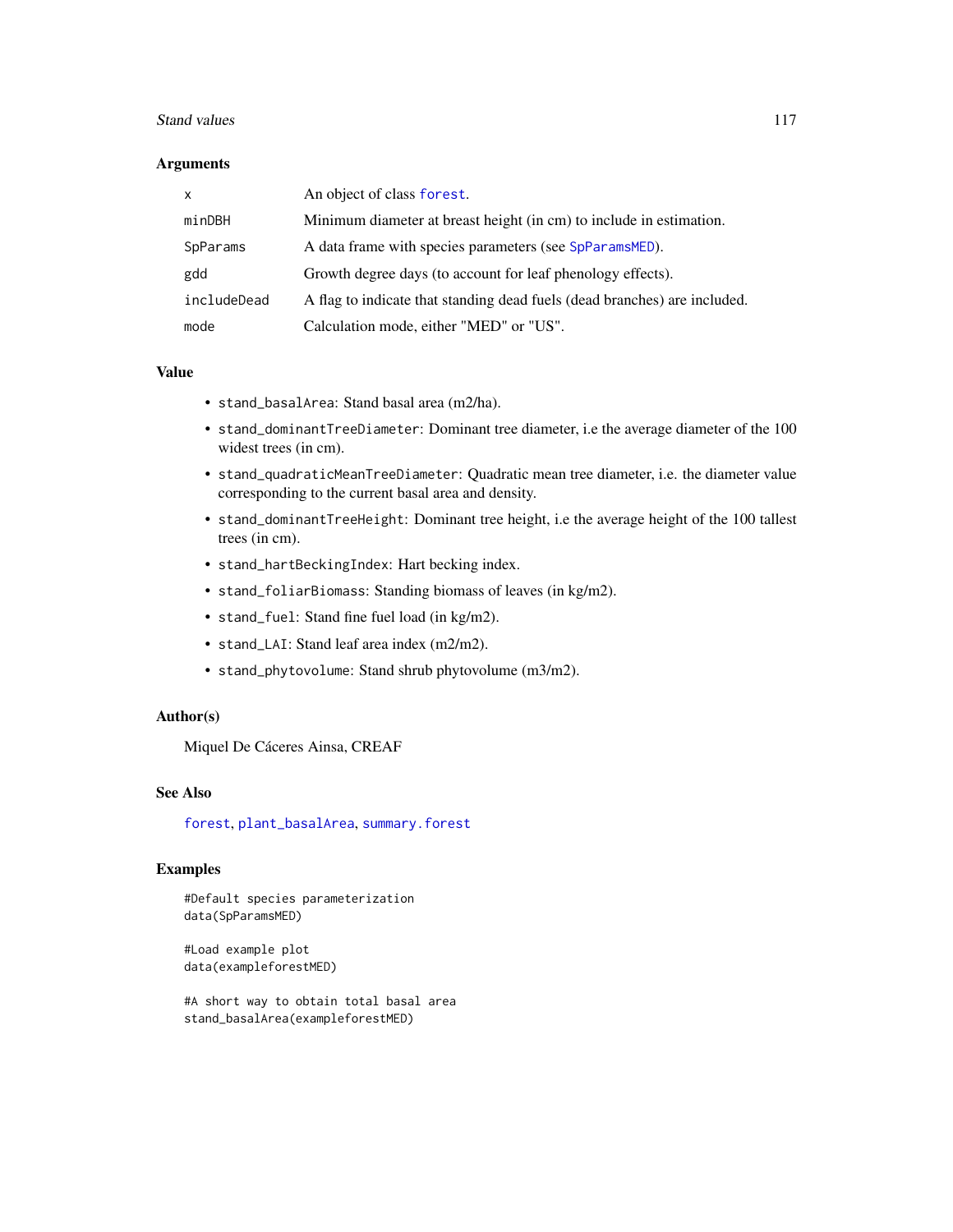#### <span id="page-117-1"></span><span id="page-117-0"></span>Description

Function summary summarizes the model's output in different temporal steps (i.e. weekly, annual, ...).

# Usage

```
## S3 method for class 'pwb'
summary(object, freq="years", output="WaterBalance", FUN=sum, bySpecies = FALSE, ...)
## S3 method for class 'spwb'
summary(object, freq="years", output="WaterBalance", FUN=sum, bySpecies = FALSE, ...)
## S3 method for class 'growth'
summary(object, freq="years", output="WaterBalance", FUN=sum, bySpecies = FALSE, ...)
## S3 method for class 'fordyn'
summary(object, freq="years", output="WaterBalance", FUN=sum, bySpecies = FALSE, ...)
```
# Arguments

| An object of class spwb, pwb, growth or fordyn.                                                                                                                                                                                                                                   |
|-----------------------------------------------------------------------------------------------------------------------------------------------------------------------------------------------------------------------------------------------------------------------------------|
| Frequency of summary statistics (see cut. Date).                                                                                                                                                                                                                                  |
| The data table to be summarized. Accepted values are the path to data tables<br>in object, such as 'WaterBalance', 'Soil', 'Stand' or 'Plants\$LAI'. It is also<br>possible to use strings like 'Transpiration' and the function will interpret it as<br>'Plants\$Transpiration'. |
| The function to summarize results (e.g., sum, mean, )                                                                                                                                                                                                                             |
| Allows aggregating output by species before calculating summaries (only has<br>an effect with some values of output). Aggregation can involve a sum (as for<br>plant lai or transpiration) or a LAI-weighted mean (as for plant stress or plant<br>water potential).              |
| Additional parameters for function summary.                                                                                                                                                                                                                                       |
|                                                                                                                                                                                                                                                                                   |

# Note

When applied to [fordyn](#page-29-0) objects, the summary function can be used to gather the results of different yearly steps into a single table while keeping a daily resolution (i.e. using freq = "days".

#### Author(s)

Miquel De Cáceres Ainsa, CREAF

# See Also

[spwb](#page-100-0), [pwb](#page-100-1), [growth](#page-37-0), [fordyn](#page-29-0), [plot.spwb](#page-69-0), [extractSubdaily](#page-23-0)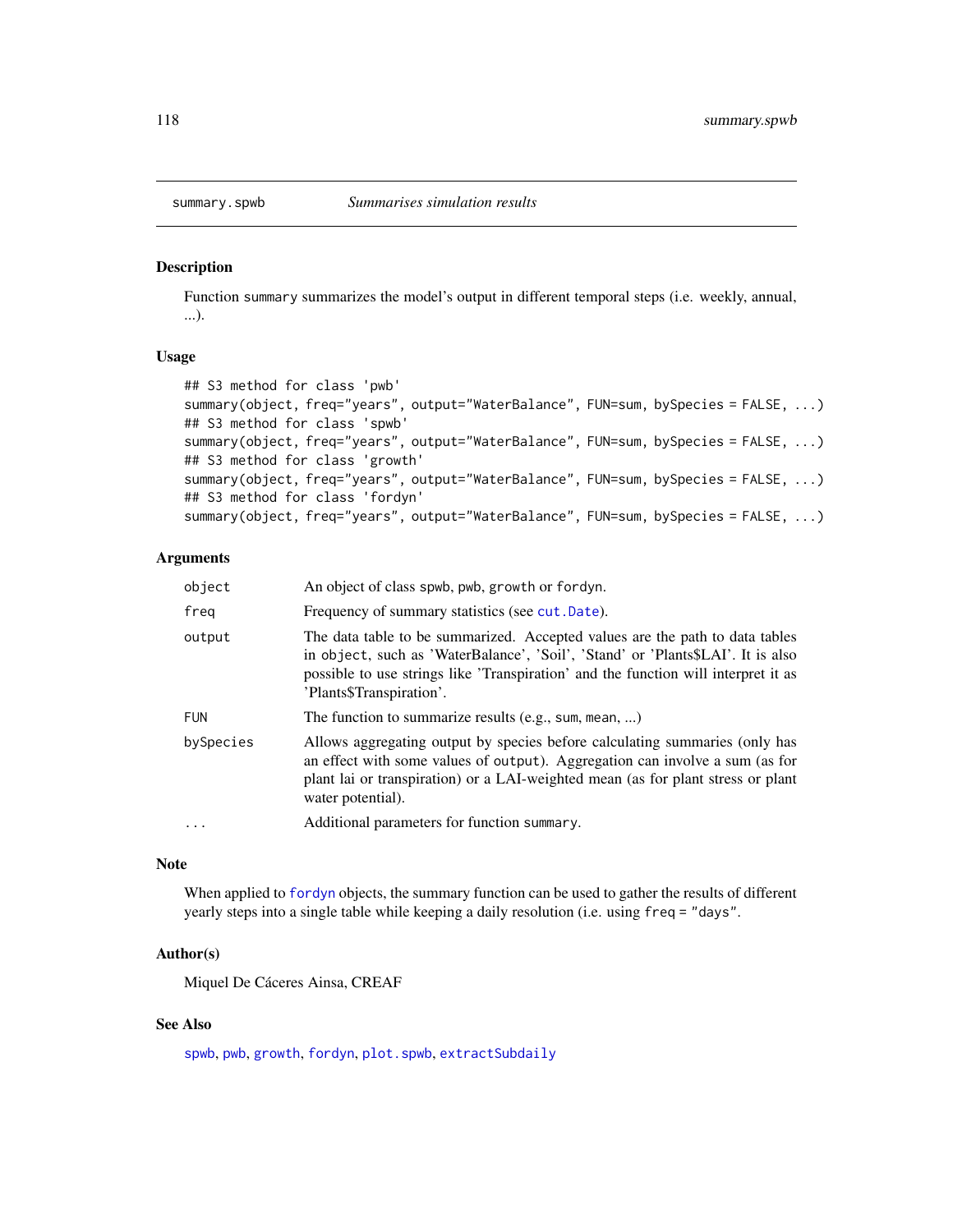# <span id="page-118-1"></span>supplyfunctions and the supplyfunctions of  $\sim$  119

# Examples

```
#Load example daily meteorological data
data(examplemeteo)
#Load example plot plant data
data(exampleforestMED)
#Default species parameterization
data(SpParamsMED)
#Initialize soil with default soil params (2 layers)
examplesoil = soil(defaultSoilParams(2))
#Initialize control parameters
control = defaultControl("Granier")
#Initialize input
x = forest2spwbInput(exampleforestMED,examplesoil, SpParamsMED, control)
#Call simulation function
S1<-spwb(x, examplemeteo, latitude = 41.82592, elevation = 100)
#Monthly summary (averages) of soil status
summary(S1, freq="months",FUN=mean, output="Soil")
#Queries the tables in 'Plants'
names(S1$Plants)
#Monthly summary (averages) of plant stress
summary(S1, freq="months",FUN=mean, output="Plants$PlantStress",
       bySpecies = TRUE)
```
supplyfunctions *Hydraulic supply functions*

#### <span id="page-118-0"></span>Description

Set of functions used in the implementation of hydraulic supply functions (Sperry \& Love 2015).

#### Usage

```
hydraulics_EXylem(psiPlant, psiUpstream,
                  kxylemmax, c, d, allowNegativeFlux = TRUE,
                 psi = 0)
hydraulics_EVanGenuchten(psiRhizo, psiSoil, krhizomax,
                     n, alpha, 1 = 0.5)hydraulics_ECapacitance(psi, psiPrev, PLCprev,
                       V, fapo, c, d,
```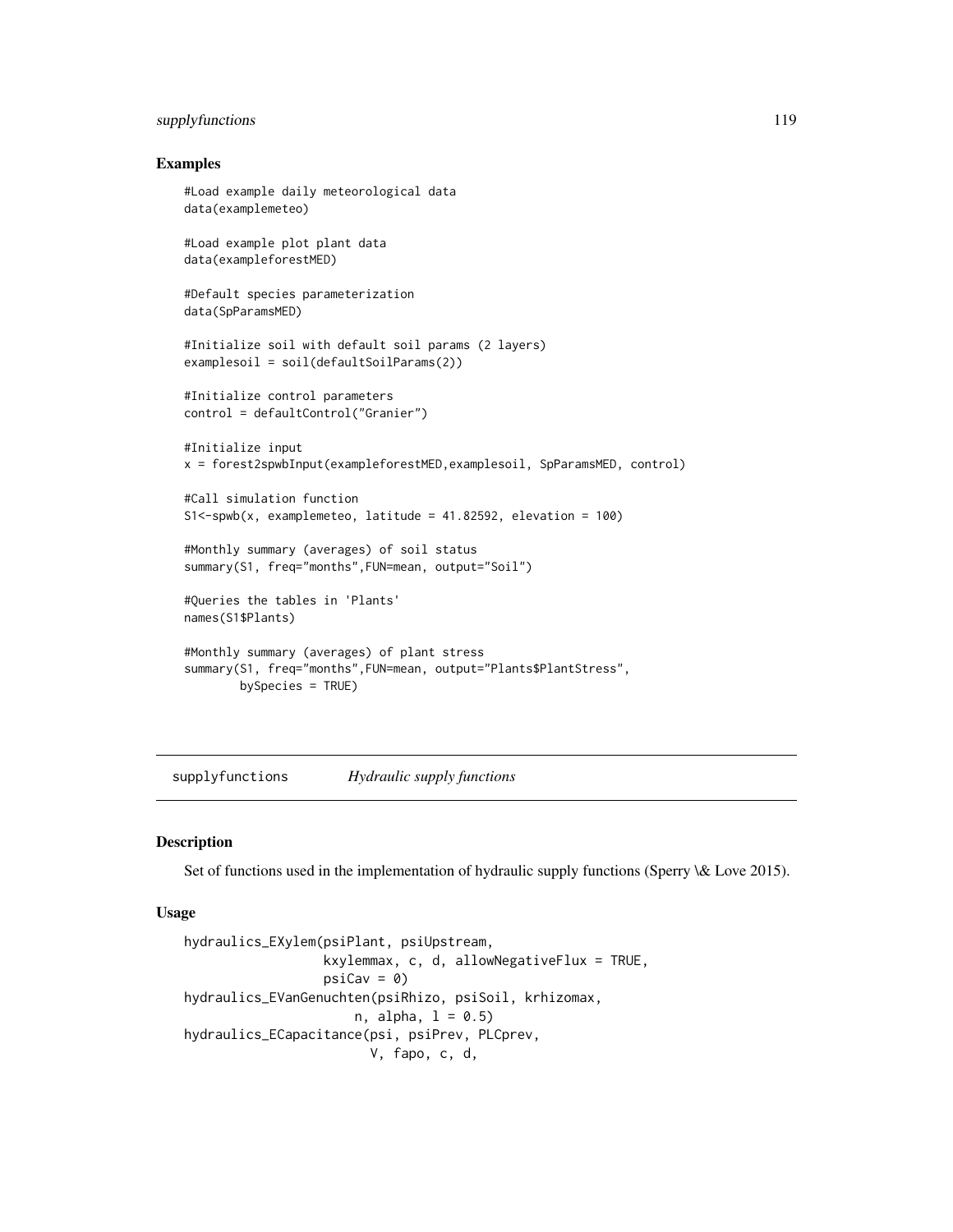pi0, eps, timestep) hydraulics\_ECrit(psiUpstream, kxylemmax, c, d, pCrit = 0.001) hydraulics\_E2psiXylem(E, psiUpstream, kxylemmax, c, d,  $psicav = 0$ ) hydraulics\_E2psiXylemUp(E, psiDownstream, kxylemmax, c, d,  $psicav = 0$ ) hydraulics\_E2psiVanGenuchten(E, psiSoil, krhizomax, n, alpha,  $psislep = -0.0001$ ,  $psiMax = -10.0$ hydraulics\_E2psiTwoElements(E, psiSoil, krhizomax, kxylemmax, n, alpha, c, d,  $psicav = 0$ ,  $psistep = -1e-04$ ,  $psima = -10.0$ hydraulics\_E2psiFineRootLeaf(E, psiFineRoot, krootmax, rootc, rootd, kstemmax, stemc, stemd, kleafmax, leafc, leafd, PLCstem) hydraulics\_E2psiBelowground(E, psiSoil, krhizomax, nsoil, alphasoil, krootmax, rootc, rootd,  $psi = as.numeric(c(\theta))$ ,  $ntrial = 10$ ,  $psiTol = 0.0001$ ,  $ETol = 0.0001$ ) hydraulics\_E2psiAboveground(E, psiRootCrown, kstemmax, stemc, stemd, kleafmax, leafc, leafd, PLCstem) hydraulics\_E2psiNetwork(E, psiSoil, krhizomax, nsoil, alphasoil, krootmax, rootc, rootd, kstemmax, stemc, stemd, kleafmax, leafc, leafd, PLCstem,  $psilon = as.numeric(c(\theta)),$  $ntrial = 10,$ psiTol = 0.0001, ETol = 0.0001) hydraulics\_E2psiNetworkStem1(E, psiSoil, krhizomax, nsoil, alphasoil, krootmax, rootc, rootd, kstemmax, stemc, stemd, PLCstem,  $psilon = as.numeric(c(\theta)),$  $ntrial = 10,$ psiTol = 0.0001, ETol = 0.0001) hydraulics\_supplyFunctionOneXylem(psiSoil, v, kstemmax, stemc, stemd,  $psicav = 0$ , maxNsteps=200, dE=0.01) hydraulics\_supplyFunctionTwoElements(Emax, psiSoil, krhizomax, kxylemmax, n, alpha, c, d,  $psi = 0$ ,  $dE = 0.1$ ,  $psi = -10.0$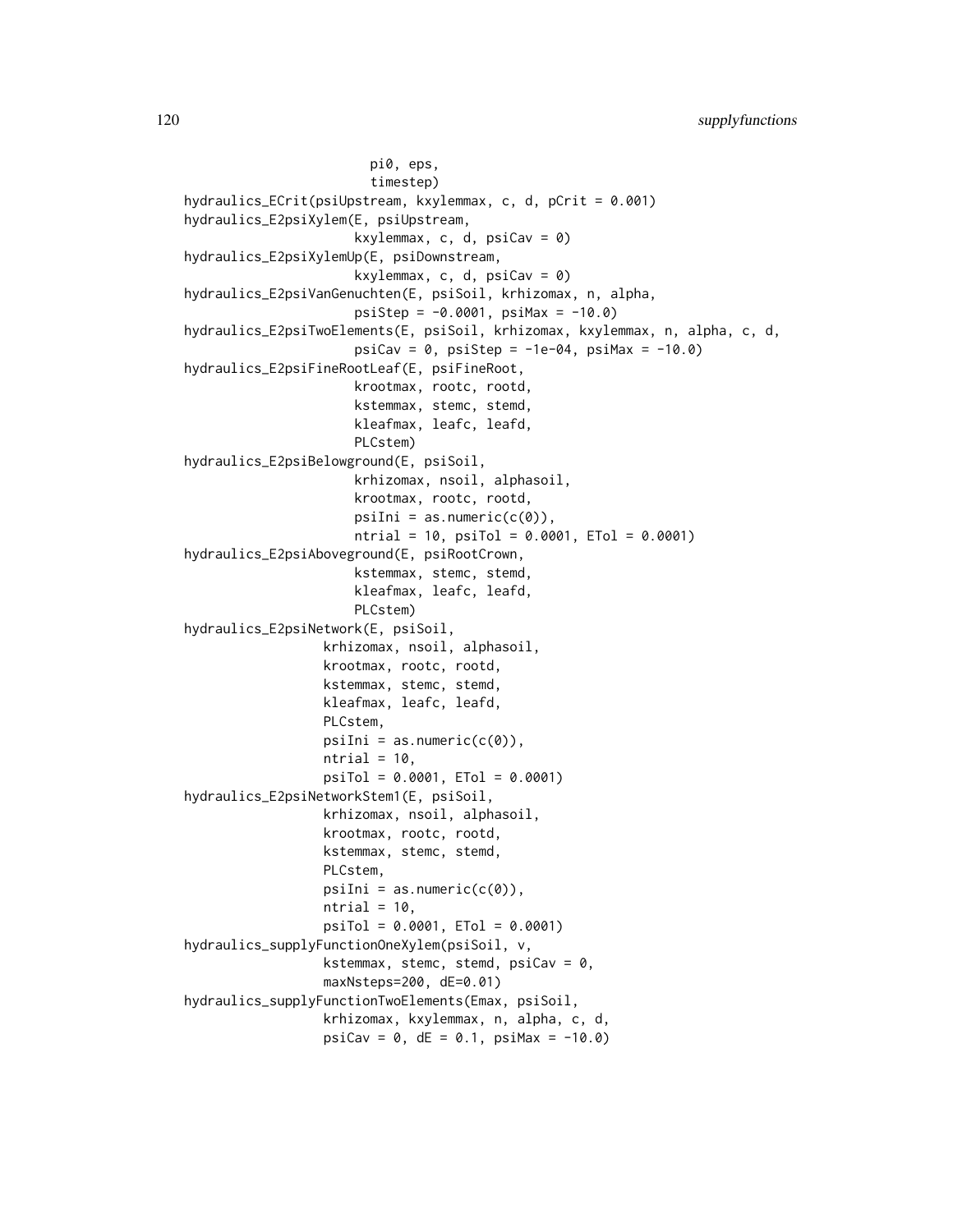```
hydraulics_supplyFunctionThreeElements(Emax, psiSoil,
                  krhizomax, kxylemmax, kleafmax,
                  n, alpha, stemc, stemd, leafc, leafd,
                  psi = 0, dE = 0.1, psi = -10.0hydraulics_supplyFunctionBelowground(psiSoil,
                  krhizomax, nsoil, alphasoil,
                  krootmax, rootc, rootd,
                  minFlow = 0.0, maxNsteps=400,
                  ntrial = 10, psiTol = 0.0001, ETol = 0.0001, pCrit = 0.001)
hydraulics_supplyFunctionAboveground(Erootcrown, psiRootCrown,
                  kstemmax, stemc, stemd,
                  kleafmax, leafc, leafd,
                  PLCstem)
hydraulics_supplyFunctionFineRootLeaf(psiFineRoot,
                   krootmax, rootc, rootd,
                    kstemmax, stemc, stemd,
                   kleafmax, leafc, leafd,
                   PLCstem,
                   minFlow = 0.0, maxNsteps=400,
                   ETO1 = 0.0001, pCrit = 0.001hydraulics_supplyFunctionNetworkStem1(psiSoil,
                   krhizomax, nsoil, alphasoil,
                   krootmax, rootc, rootd,
                   kstemmax, stemc, stemd,
                   PLCstem,
                   minFlow = 0.0, maxNsteps=400,ntrial = 200, psiTol = 0.0001, ETol = 0.0001, pCrit = 0.001)
hydraulics_supplyFunctionNetwork(psiSoil,
                  krhizomax, nsoil, alphasoil,
                  krootmax, rootc, rootd,
                  kstemmax, stemc, stemd,
                  kleafmax, leafc, leafd,
                  PLCstem, minFlow = 0.0, maxNsteps=400,
                  ntrial = 200, psiTol = 0.0001, ETol = 0.0001, pCrit = 0.001)
hydraulics_supplyFunctionPlot(x, soil, draw = TRUE, type = "E",
                              speciesNames = FALSE, ylim=NULL)
hydraulics_regulatedPsiXylem(E, psiUpstream, kxylemmax, c, d, psiStep = -0.01)
hydraulics_regulatedPsiTwoElements(Emax, psiSoil, krhizomax, kxylemmax, n, alpha,
                                  c, d, dE = 0.1, psi = -10.0
```
#### Arguments

v Proportion of fine roots within each soil layer.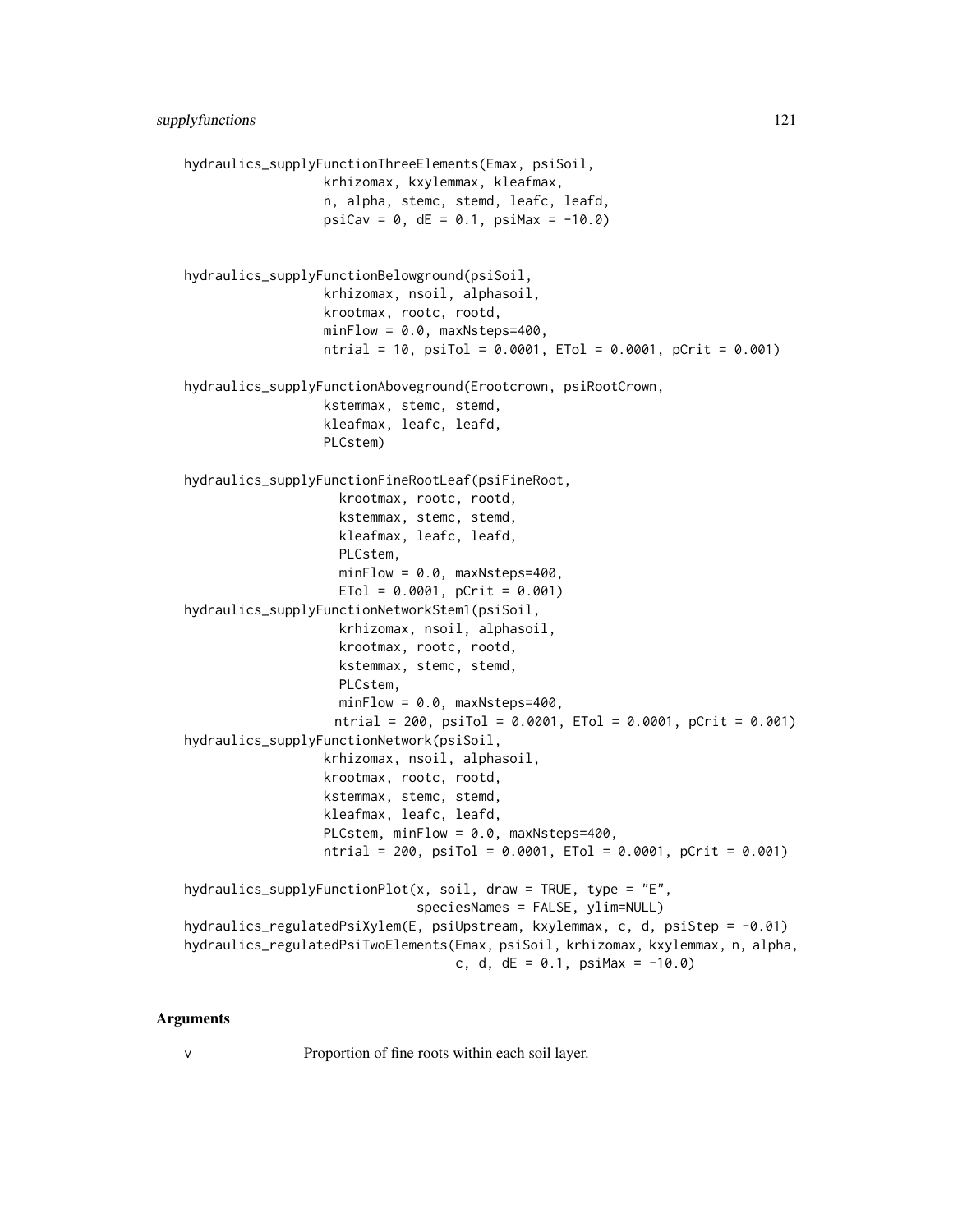| krhizomax     | Maximum rhizosphere hydraulic conductance (defined as flow per leaf surface<br>unit and per pressure drop).                                                              |
|---------------|--------------------------------------------------------------------------------------------------------------------------------------------------------------------------|
| kxylemmax     | Maximum xylem hydraulic conductance (defined as flow per leaf surface unit<br>and per pressure drop).                                                                    |
| kleafmax      | Maximum leaf hydraulic conductance (defined as flow per leaf surface unit and<br>per pressure drop).                                                                     |
| kstemmax      | Maximum stem xylem hydraulic conductance (defined as flow per leaf surface<br>unit and per pressure drop).                                                               |
| krootmax      | Maximum root xylem hydraulic conductance (defined as flow per leaf surface<br>unit and per pressure drop).                                                               |
| Ε             | Flow per surface unit.                                                                                                                                                   |
| Emax          | Maximum flow per surface unit.                                                                                                                                           |
| Erootcrown    | Flow per surface unit at the root crown.                                                                                                                                 |
| psi           | Water potential (in MPa).                                                                                                                                                |
| psiPrev       | Water potential (in MPa) in the previous time step.                                                                                                                      |
| psiDownstream | Water potential upstream (in MPa).                                                                                                                                       |
| psiUpstream   | Water potential upstream (in MPa). In a one-component model corresponds to<br>soil potential. In a two-component model corresponds to the potential inside the<br>roots. |
| psiCav        | Minimum water potential (in MPa) experienced (for irreversible cavitation).                                                                                              |
| minFlow       | Minimum flow in supply function.                                                                                                                                         |
| psiPlant      | Plant water potential (in MPa).                                                                                                                                          |
| psiFineRoot   | Water potential (in MPa) inside fine roots.                                                                                                                              |
| psiSoil       | Soil water potential (in MPa). A scalar or a vector depending on the function.                                                                                           |
| psiRhizo      | Soil water potential (in MPa) in the rhizosphere (root surface).                                                                                                         |
| psiRootCrown  | Soil water potential (in MPa) at the root crown.                                                                                                                         |
| psiStep       | Water potential precision (in MPa).                                                                                                                                      |
| psiTol        | Precision for water potential estimates (in MPa).                                                                                                                        |
| psiIni        | Vector of initial water potential values (in MPa).                                                                                                                       |
| psiMax        | Minimum (maximum in absolute value) water potential to be considered (in<br>MPa).                                                                                        |
| pCrit         | Critical water potential (in MPa).                                                                                                                                       |
| PLCstem       | Proportion of loss conductance in the stem [0-1].                                                                                                                        |
| PLCprev       | Previous proportion of loss conductance [0-1].                                                                                                                           |
| V             | Capacity of the compartment per leaf area (in L/m2).                                                                                                                     |
| fapo          | Apoplastic fraction (proportion) in the segment.                                                                                                                         |
| pi0           | Full turgor osmotic potential (MPa).                                                                                                                                     |
| eps           | Bulk modulus of elasticity (MPa).                                                                                                                                        |
| dE            | Increment of flow per surface unit.                                                                                                                                      |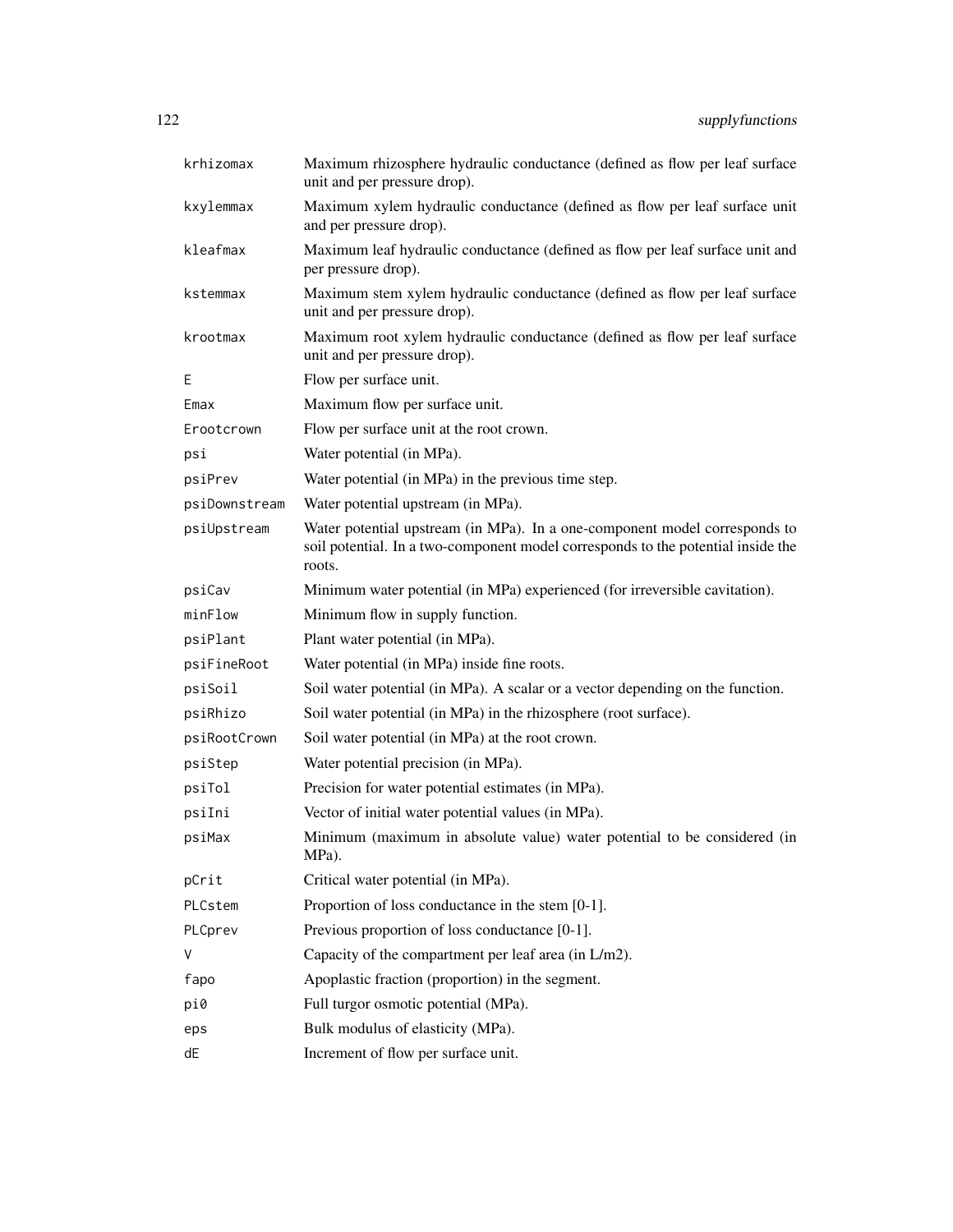| ETol              | Precision for water flow per surface unit.                                                                               |  |
|-------------------|--------------------------------------------------------------------------------------------------------------------------|--|
| c, d              | Parameters of the Weibull function (generic xylem vulnerability curve).                                                  |  |
| rootc, rootd      | Parameters of the Weibull function for roots (root xylem vulnerability curve).                                           |  |
| stemc, stemd      | Parameters of the Weibull function for stems (stem xylem vulnerability curve).                                           |  |
| leafc, leafd      | Parameters of the Weibull function for leaves (leaf vulnerability curve).                                                |  |
| n, alpha, l       | Parameters of the Van Genuchten function (rhizosphere vulnerability curve).                                              |  |
| nsoil, alphasoil  |                                                                                                                          |  |
|                   | Parameter vectors of the Van Genuchten function (rhizosphere vulnerability<br>curve) with one value for each soil layer. |  |
| allowNegativeFlux |                                                                                                                          |  |
|                   | A boolean to indicate wether negative flux (i.e. from plant to soil) is allowed.                                         |  |
| maxNsteps         | Maximum number of steps in the construction of supply functions.                                                         |  |
| ntrial            | Maximum number of steps in Newton-Raphson optimization.                                                                  |  |
| X                 | An object of class spwbInput.                                                                                            |  |
| soil              | A list containing the description of the soil (see soil).                                                                |  |
| type              | Plot type for hydraulics_supplyFunctionPlot, either "E", "ERhizo", "psiStem",<br>"psiRoot", "psiRhizo" or "dEdP").       |  |
| draw              | A flag to indicate whether the supply function should be drawn or just returned.                                         |  |
| speciesNames      | A flag to indicate the use of species names instead of cohort names in plots.                                            |  |
| ylim              | Graphical parameter to override function defaults.                                                                       |  |
| timestep          | Time step in seconds.                                                                                                    |  |

#### Details

Function hydraulics\_supplyFunctionPlot draws a plot of the supply function for the given soil object and network properties of each plant cohort in x. Function hydraulics\_vulnerabilityCurvePlot draws a plot of the vulnerability curves for the given soil object and network properties of each plant cohort in x.

# Value

Values returned for each function are:

- hydraulics\_E2psiXylem: The plant (leaf) water potential (in MPa) corresponding to the input flow, according to the xylem supply function and given an upstream (soil or root) water potential.
- hydraulics\_E2psiVanGenuchten: The root water potential (in MPa) corresponding to the input flow, according to the rhizosphere supply function and given a soil water potential.
- hydraulics\_E2psiTwoElements: The plant (leaf) water potential (in MPa) corresponding to the input flow, according to the rhizosphere and plant supply functions and given an input soil water potential.
- hydraulics\_E2psiNetwork: The rhizosphere, root crown and plant (leaf water potential (in MPa) corresponding to the input flow, according to the vulnerability curves of rhizosphere, root and stem elements in a network.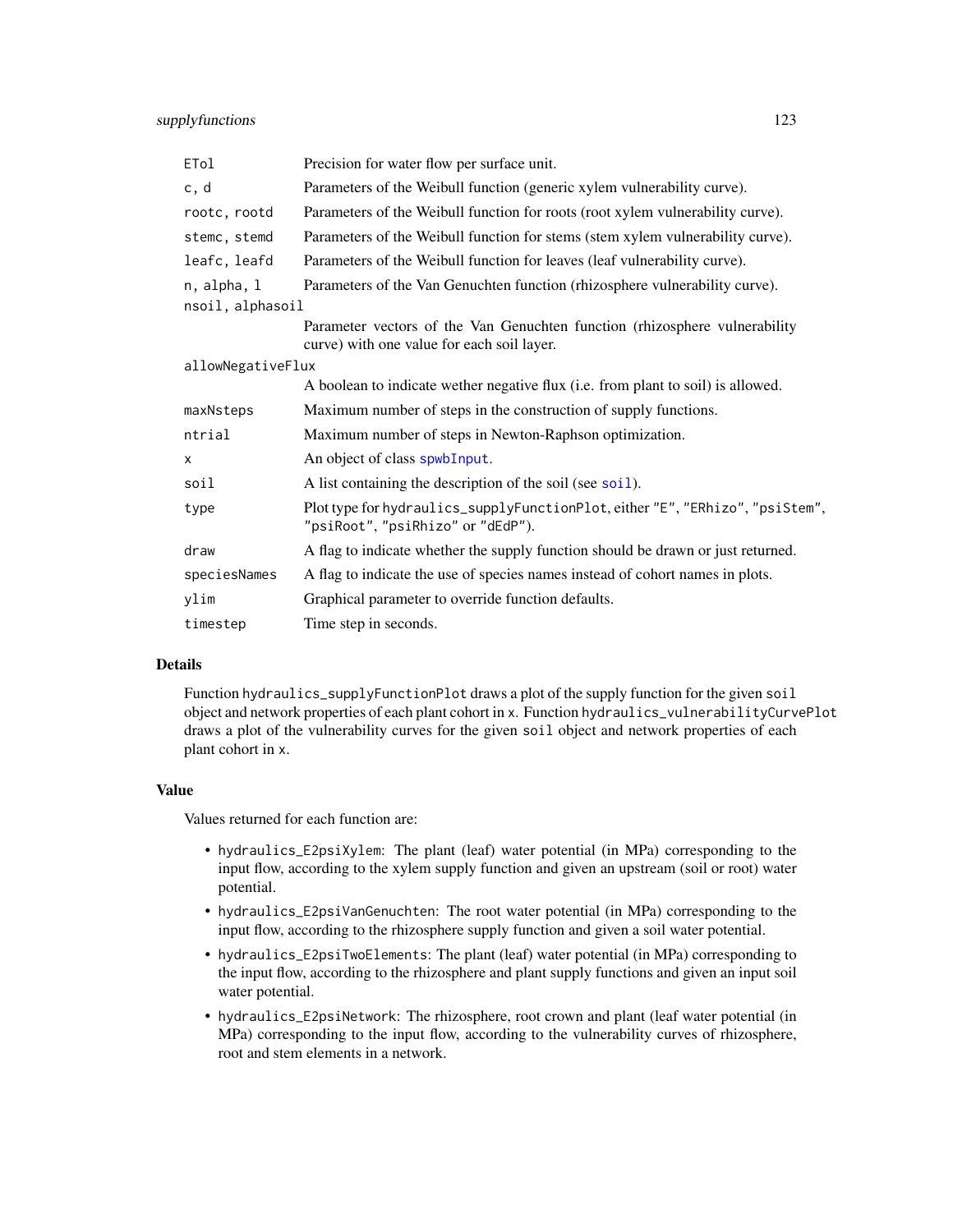- <span id="page-123-0"></span>• hydraulics\_Ecrit: The critical flow according to the xylem supply function and given an input soil water potential.
- hydraulics\_EVanGenuchten: The flow (integral of the vulnerability curve) according to the rhizosphere supply function and given an input drop in water potential (soil and rhizosphere).
- hydraulics\_EXylem: The flow (integral of the vulnerability curve) according to the xylem supply function and given an input drop in water potential (rhizosphere and plant).
- hydraulics\_supplyFunctionOneXylem, hydraulics\_supplyFunctionTwoElements and hydraulics\_supplyFunc A list with different numeric vectors with information of the two-element supply function:
	- E: Flow values (supply values).
	- FittedE: Fitted flow values (for hydraulics\_supplyFunctionTwoElements).
	- Elayers: Flow values across the roots of each soil layer (only for hydraulics\_supplyFunctionNetwork).
	- PsiRhizo: Water potential values at the root surface (only for hydraulics\_supplyFunctionNetwork).
	- PsiRoot: Water potential values inside the root crown (not for hydraulics\_supplyFunctionOneXylem).
	- PsiPlant: Water potential values at the canopy (leaf).
	- dEdP: Derivatives of the supply function.
- hydraulics\_supplyFunctionPlot: If draw = FALSE a list with the result of calling hydraulics\_supplyFunctionNet for each cohort.
- hydraulics\_regulatedPsiXylem: Plant water potential after regulation (one-element loss function) given an input water potential.
- hydraulics\_regulatedPsiTwoElements: Plant water potential after regulation (two-element loss function) given an input soil water potential.

#### Author(s)

Miquel De Cáceres Ainsa, CREAF.

# References

Sperry, J. S., F. R. Adler, G. S. Campbell, and J. P. Comstock. 1998. Limitation of plant water use by rhizosphere and xylem conductance: results from a model. Plant, Cell \& Environment 21:347–359.

Sperry, J. S., and D. M. Love. 2015. What plant hydraulics can tell us about responses to climatechange droughts. New Phytologist 207:14–27.

# See Also

[hydraulics\\_psi2K](#page-6-0), [hydraulics\\_maximumStemHydraulicConductance](#page-82-0), [spwb](#page-100-0), [soil](#page-87-0)

# Examples

```
kstemmax = 4 # in mmol·m-2·s-1·MPa-1
stemc = 3
stemd = -4 # in MPa
psiVec = seq(-0.1, -7.0, by =0.01)
```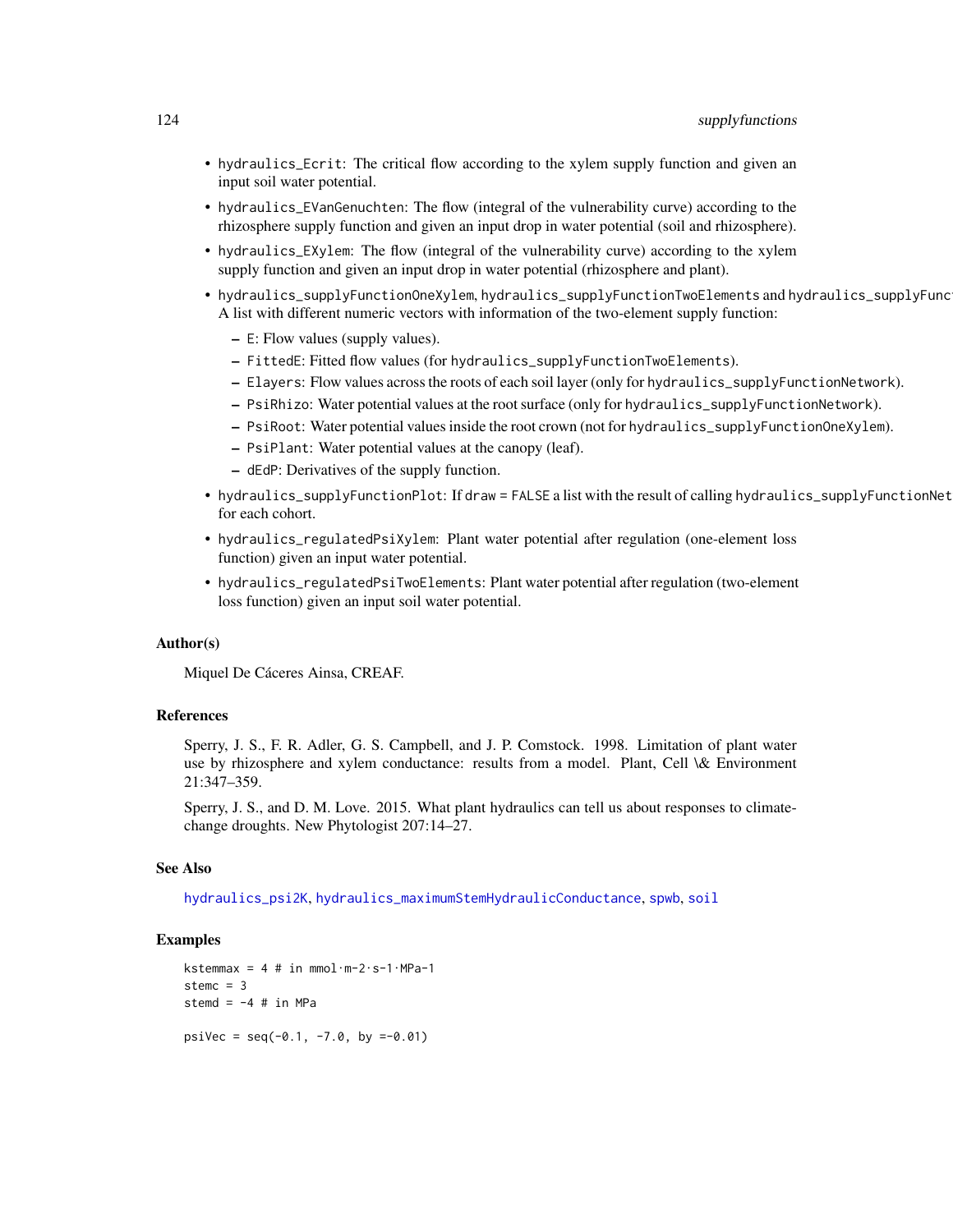# tissuemoisture 125

```
#Vulnerability curve
kstem = unlist(lapply(psiVec, hydraulics_xylemConductance, kstemmax, stemc, stemd))
plot(-psiVec, kstem, type="l",ylab="Xylem conductance (mmol·m-2·s-1·MPa-1)",
xlab="Canopy pressure (-MPa)", lwd=1.5,ylim=c(0,kstemmax))
```
tissuemoisture *Tissue moisture functions*

# Description

Set of functions used to calculate tissue moisture from water potential and viceversa.

# Usage

```
moisture_symplasticRWC(psiSym, pi0, epsilon)
moisture_symplasticPsi(RWC, pi0, epsilon)
moisture_apoplasticRWC(psiApo, c, d)
moisture_apoplasticPsi(RWC, c, d)
moisture_turgorLossPoint(pi0, epsilon)
moisture_tissueRWC(psiSym, pi0, epsilon,
                   psiApo, c, d,
                   af, femb = 0)
moisture_pressureVolumeCurvePlot(x, segment="leaf",
                    fraction = "all",
                    psiVec = seq(-0.1, -8.0, by =0.01),
                    speciesNames = FALSE)
moisture_sapwoodWaterCapacity(Al2As, height, V, L, wd)
moisture_leafWaterCapacity(SLA, ld)
```
# Arguments

| psiSym, psiApo | Symplastic or apoplastic water potential (MPa).                               |
|----------------|-------------------------------------------------------------------------------|
| <b>RWC</b>     | Relative water content $[0-1]$ .                                              |
| pi0            | Full turgor osmotic potential (MPa).                                          |
| epsilon        | Bulk modulus of elasticity (MPa).                                             |
| c,d            | Parameters of the xylem vulnerability curve.                                  |
| af             | Apoplastic fraction (proportion) in the segment (e.g. leaf or stem).          |
| femb           | Fraction of embolized conduits.                                               |
| $\mathsf{x}$   | An object of class spwbInput.                                                 |
| segment        | Segment whose relative water content curve to plot, either "stem" or "leaf".  |
| fraction       | Tissue fraction, either "symplastic", "apoplastic" or "all".                  |
| psiVec         | Vector of water potential values to evaluate for the pressure-volume curve.   |
| speciesNames   | A flag to indicate the use of species names instead of cohort names in plots. |
| L              | Vector with the length of coarse roots (mm) for each soil layer.              |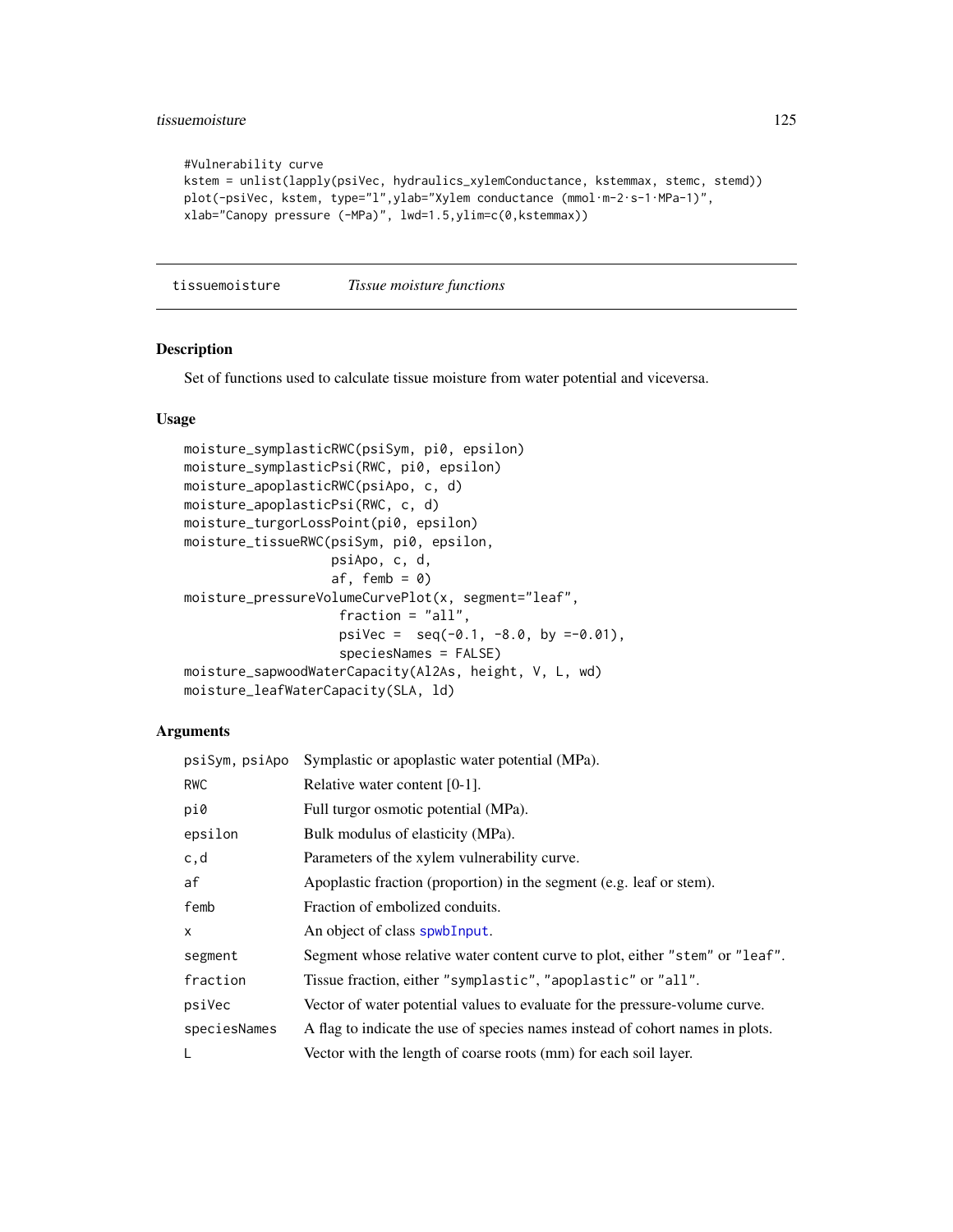# <span id="page-125-0"></span>126 tissuemoisture

| v      | Vector with the proportion $[0-1]$ of fine roots within each soil layer. |
|--------|--------------------------------------------------------------------------|
| Al2As  | Leaf area to sapwood area (in $m2 \cdot m-2$ ).                          |
| height | Plant height (in cm).                                                    |
| SLA    | Specific leaf area $(mm2·mg-1)$ .                                        |
| wd     | Wood density $(g\text{-}cm-3)$ .                                         |
| ld     | Leaf tissue density $(g\text{-}cm-3)$ .                                  |

#### Value

Values returned for each function are:

- moisture\_symplasticRWC: Relative water content [0-1] of the symplastic fraction.
- moisture\_apoplasticRWC: Relative water content [0-1] of the apoplastic fraction.
- moisture\_symplasticWaterPotential: Water potential (in MPa) of the symplastic fraction.
- moisture\_apoplasticWaterPotential: Water potential (in MPa) of the apoplastic fraction.
- moisture\_turgorLossPoint: Water potential (in MPa) corresponding to turgor loss point.
- moisture\_segmentRWC: Segment relative water content [0-1].

# Author(s)

Miquel De Cáceres Ainsa, CREAF

# References

Bartlett, M.K., Scoffoni, C., Sack, L. 2012. The determinants of leaf turgor loss point and prediction of drought tolerance of species and biomes: a global meta-analysis. Ecology Letters 15: 393–405.

Hölttä, T., Cochard, H., Nikinmaa, E., Mencuccini, M. 2009. Capacitive effect of cavitation in xylem conduits: Results from a dynamic model. Plant, Cell and Environment 32: 10–21.

Martin-StPaul, N., Delzon, S., Cochard, H. 2017. Plant resistance to drought depends on timely stomatal closure. Ecology Letters 20: 1437–1447.

# See Also

[hydraulics\\_psi2K](#page-6-0), [hydraulics\\_supplyFunctionPlot](#page-118-0), [spwb](#page-100-0), [soil](#page-87-0)

# Examples

```
psi = seq(-10, 0, by=0.1)rwc_s = rep(NA, length(psi))for(i in 1:length(psi)) rwc_s[i] = moisture_symplasticRWC(psi[i],-3,12)
plot(psi, rwc_s, type="l", xlab="Water potential (MPa)", ylab = "Symplasmic RWC")
```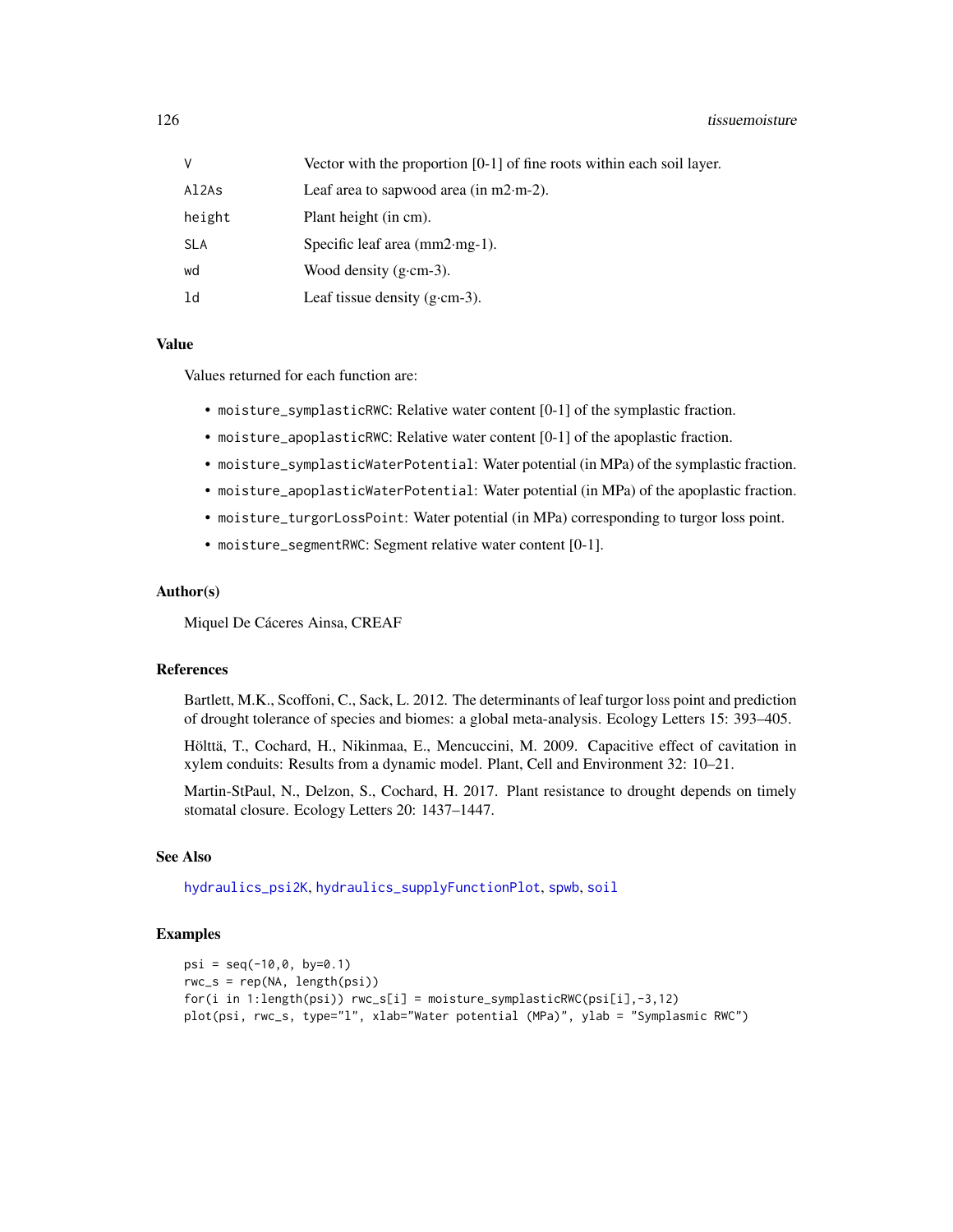transp\_maximumTranspirationModel

*Maximum transpiration vs. LAI*

# **Description**

Builds a model of maximum transpiration (Tmax) over potential evapotranspiration (PET) for increasing leaf area index (LAI) values for each plant cohort.

# Usage

```
transp_maximumTranspirationModel(x, meteo, latitude, elevation, slope, aspect,
                                LAI_seq = c(0.1, 0.25, seq(0.5, 10, by = 0.5)),
                                 draw = TRUE)
```
# Arguments

| $\mathsf{x}$             | An object of class spwb Input, built using the 'Sperry' transpiration mode.                 |  |
|--------------------------|---------------------------------------------------------------------------------------------|--|
| meteo                    | A data frame with daily meteorological data series.                                         |  |
| latitude                 | Latitude (in degrees).                                                                      |  |
| elevation, slope, aspect |                                                                                             |  |
|                          | Elevation above sea level (in m), slope (in degrees) and aspect (in degrees from<br>North). |  |
| $LAI\_seq$               | Sequence of stand LAI values to be tested.                                                  |  |
| draw                     | Boolean flag to indicate plotting of results.                                               |  |

# Details

This function performs a meta-modelling exercise using the Sperry transpiration model, with the aim to estimate coefficients for the equation used in the Granier transpiration model (Granier et al. 1999). The model to be fitted is:  $y \sim a \times LAI + b \times LAI^2$ , where y is the ratio between maximum transpiration (Tmax) and Penman's potential evapotranspiration (PET) and LAI is the stand LAI. Unlike the original equation of Granier et al. (1999), we fit a zero intercept model so that  $LAI = 0$ translates into zero plant transpiration.

The function fits the model for each cohort separately, assuming it represents the whole stand. For each stand LAI value in the input sequence, the function uses simulations with Sperry transpiration and the input weather to estimate  $y = Tmax/PET$  as a function of stand's LAI (deciduous stands include leaf phenology). Once simulations have been conducted for each stand LAI value, the function fits a Generalized Linear Model with the above equation, assuming a Gamma distribution of residuals and an identity link.

The coefficients of the model can be used to parametrize Granier's transpiration, since coefficients a and b in the equation above correspond to parameters Tmax\_LAI and Tmax\_LAIsq, respectively (see [SpParamsMED](#page-98-0)).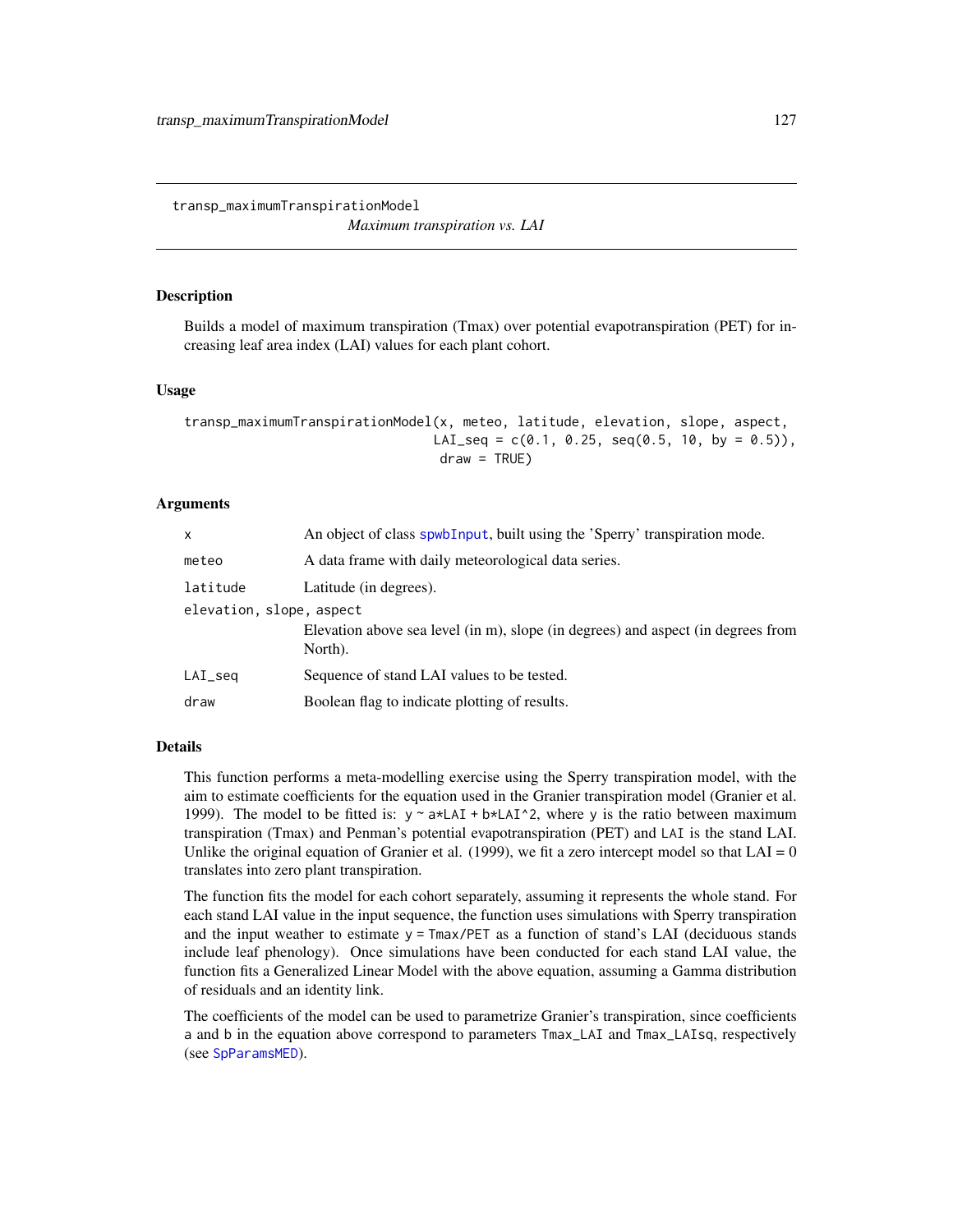# <span id="page-127-0"></span>Value

Returns a list with as many elements as plant cohorts, each element being a  $g1m$  model.

# Author(s)

Miquel De Cáceres Ainsa, CREAF

# References

Granier A, Bréda N, Biron P, Villette S (1999) A lumped water balance model to evaluate duration and intensity of drought constraints in forest stands. Ecol Modell 116:269–283. https://doi.org/10.1016/S0304- 3800(98)00205-1.

# See Also

[spwb](#page-100-0), [transp\\_transpirationGranier](#page-128-0), [transp\\_transpirationSperry](#page-128-0), [SpParamsMED](#page-98-0)

# Examples

```
## Not run:
#Load example daily meteorological data
data(examplemeteo)
# Load example plot plant data
data(exampleforestMED)
# Load default species parameters
data(SpParamsMED)
# Initialize soil with default soil params
examplesoil = soil(defaultSoilParams(4))
# Initialize control parameters for 'Sperry' transpiration mode
control = defaultControl(transpirationMode="Sperry")
# Initialize input
x2 = forest2spwbInput(exampleforestMED,examplesoil, SpParamsMED, control)
# Estimate maximum transpiration ratio models for each cohort
m = transp_maximumTranspirationModel(x2, examplemeteo,
                                     41.82592, elevation = 100,
                                     slope = 0, aspect = 0)
# Inspect the model for first cohort
m[[1]]
## End(Not run)
```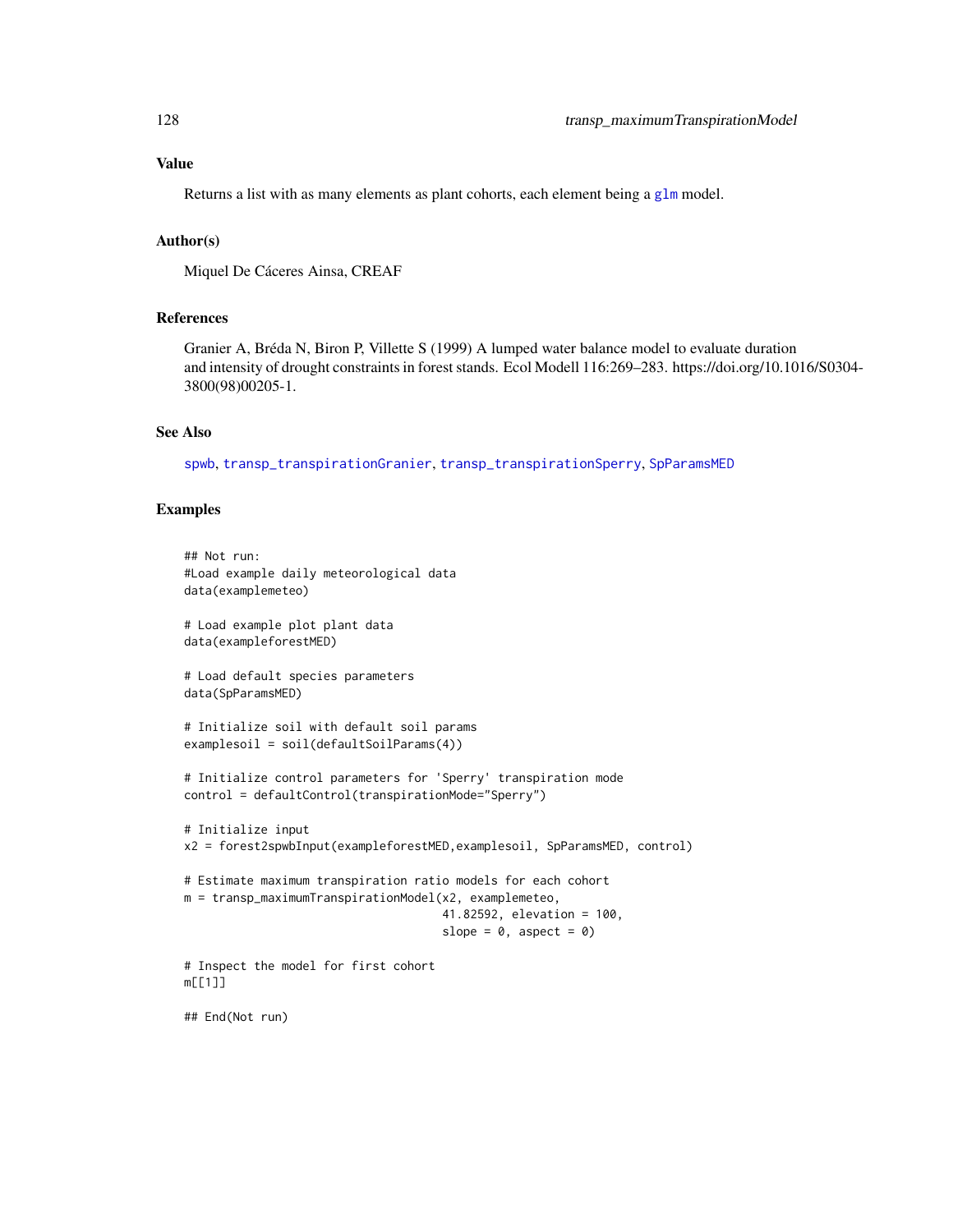<span id="page-128-1"></span>

# <span id="page-128-0"></span>Description

High-level sub-models to represent transpiration, plant hydraulics and water relations within plants. The two submodels represent a very different degree of complexity, and correspond to Granier et al. (1999) or Sperry et al. (2017).

# Usage

```
transp_transpirationGranier(x, meteo, day,
                            elevation, modifyInput = TRUE)
transp_transpirationSperry(x, meteo, day,
                           latitude, elevation, slope, aspect,
                       canopyEvaporation = 0, snowMelt = 0, soilEvaporation = 0,
                           stepFunctions = NA,
                           modifyInput = TRUE)
```
# Arguments

| X                        | An object of class spwbInput or growthInput, built using the 'Granier' or<br>'Sperry' transpiration modes, depending on the function to be called. |
|--------------------------|----------------------------------------------------------------------------------------------------------------------------------------------------|
| meteo                    | A data frame with daily meteorological data series:                                                                                                |
|                          | • DOY: Day of the year (Julian day).                                                                                                               |
|                          | • Precipitation: Precipitation (in mm).                                                                                                            |
|                          | • MeanTemperature: Mean temperature (in degrees Celsius).                                                                                          |
|                          | • MinTemperature: Minimum temperature (in degrees Celsius).                                                                                        |
|                          | • MaxTemperature: Maximum temperature (in degrees Celsius).                                                                                        |
|                          | • MinRelativeHumidity: Minimum relative humidity (in percent).                                                                                     |
|                          | • MaxRelativeHumidity: Maximum relative humidity (in percent).                                                                                     |
|                          | • Radiation: Solar radiation (in MJ/m2/day).                                                                                                       |
|                          | • WindSpeed: Wind speed (in m/s). If not available, this column can be left<br>with NA values.                                                     |
| day                      | An integer to identify a day within meteo.                                                                                                         |
| latitude                 | Latitude (in degrees).                                                                                                                             |
| elevation, slope, aspect |                                                                                                                                                    |
|                          | Elevation above sea level (in m), slope (in degrees) and aspect (in degrees from<br>North).                                                        |
| canopyEvaporation        |                                                                                                                                                    |
|                          | Canopy evaporation (from interception) for day (mm).                                                                                               |
| soilEvaporation          |                                                                                                                                                    |
|                          | Bare soil evaporation for day (mm).                                                                                                                |
| snowMelt                 | Snow melt values for day (mm).                                                                                                                     |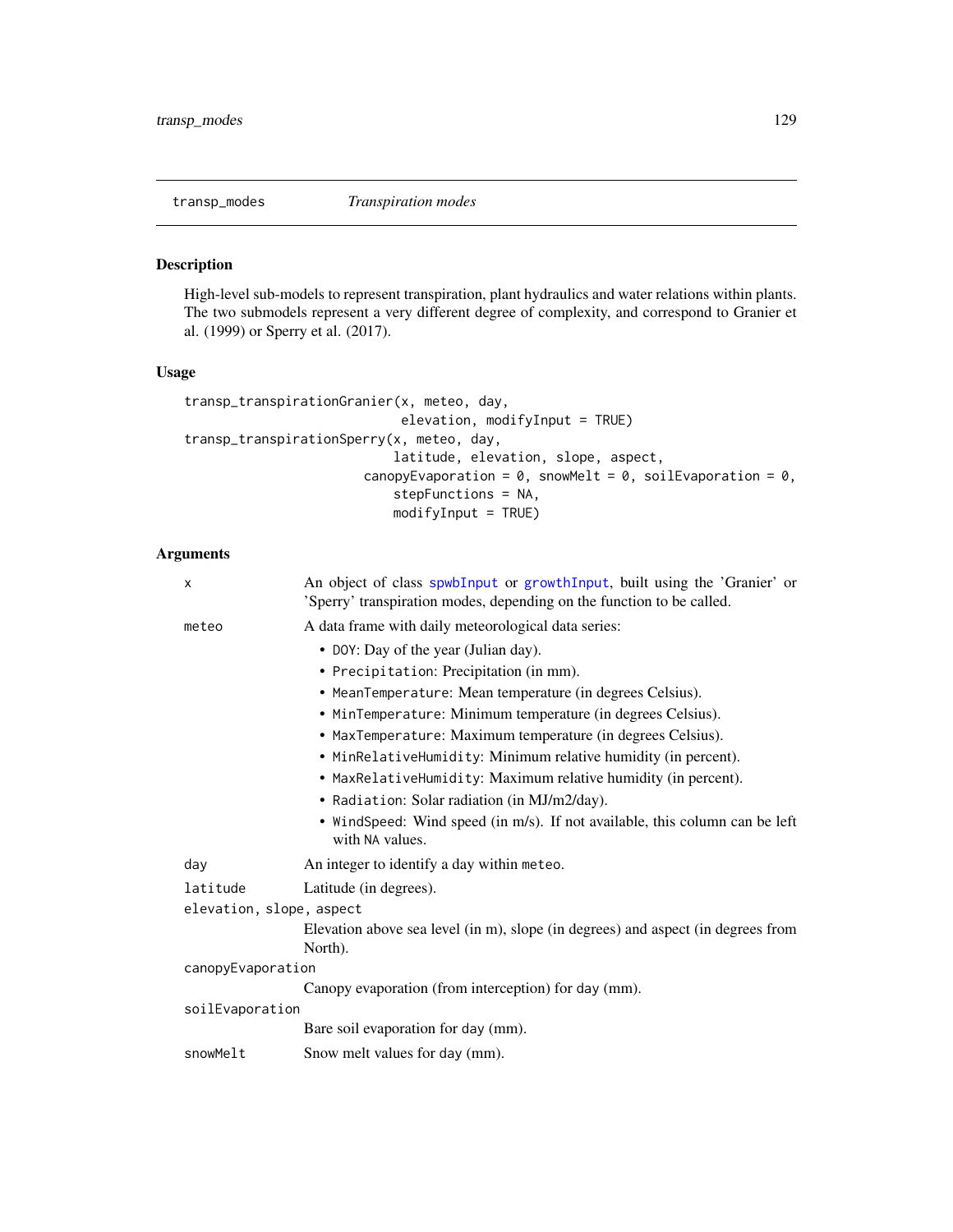130 transp\_modes

| stepFunctions | An integer to indicate a simulation step for which photosynthesis and profit max-<br>imization functions are desired. |
|---------------|-----------------------------------------------------------------------------------------------------------------------|
| modifyInput   | Boolean flag to indicate that the input x object is allowed to be modified during<br>the simulation.                  |

# Value

Function transp\_transpirationGranier and transp\_transpirationSperry return a list with the following elements:

- "cohorts": A data frame with cohort information, copied from [spwbInput](#page-48-0).
- "Stand": A vector of stand-level variables.
- "Plants": A data frame of results for each plant cohort. When using transp\_transpirationGranier, element "Plants" includes:
	- "LAI": Leaf area index of the plant cohort.
	- "LAIlive": Leaf area index of the plant cohort, assuming all leaves are unfolded.
	- "AbsorbedSWRFraction": Fraction of SWR absorbed by each cohort.
	- "Transpiration": Transpirated water (in mm) corresponding to each cohort.
	- "GrossPhotosynthesis": Gross photosynthesis (in gC/m2) corresponding to each cohort.
	- "psi": Water potential (in MPa) of the plant cohort (average over soil layers).
	- "DDS": Daily drought stress [0-1] (relative whole-plant conductance).

When using transp\_transpirationSperry, element "Plants" includes:

- "LAI": Leaf area index of the plant cohort.
- "LAIlive": Leaf area index of the plant cohort, assuming all leaves are unfolded.
- "Extraction": Water extracted from the soil (in mm) for each cohort.
- "Transpiration": Transpirated water (in mm) corresponding to each cohort.
- "GrossPhotosynthesis": Gross photosynthesis (in gC/m2) corresponding to each cohort.
- "NetPhotosynthesis": Net photosynthesis (in gC/m2) corresponding to each cohort.
- "RootPsi": Minimum water potential (in MPa) at the root collar.
- "StemPsi": Minimum water potential (in MPa) at the stem.
- "StemPLC": Proportion of conductance loss in stem.
- "LeafPsiMin": Minimum (predawn) water potential (in MPa) at the leaf (representing an average leaf).
- "LeafPsiMax": Maximum (midday) water potential (in MPa) at the leaf (representing an average leaf).
- "LeafPsiMin\_SL": Minimum (predawn) water potential (in MPa) at sunlit leaves.
- "LeafPsiMax\_SL": Maximum (midday) water potential (in MPa) at sunlit leaves.
- "LeafPsiMin\_SH": Minimum (predawn) water potential (in MPa) at shade leaves.
- "LeafPsiMax\_SH": Maximum (midday) water potential (in MPa) at shade leaves.
- "dEdP": Overall soil-plant conductance (derivative of the supply function).
- "DDS": Daily drought stress [0-1] (relative whole-plant conductance).
- "StemRWC": Relative water content of stem tissue (including symplasm and apoplasm).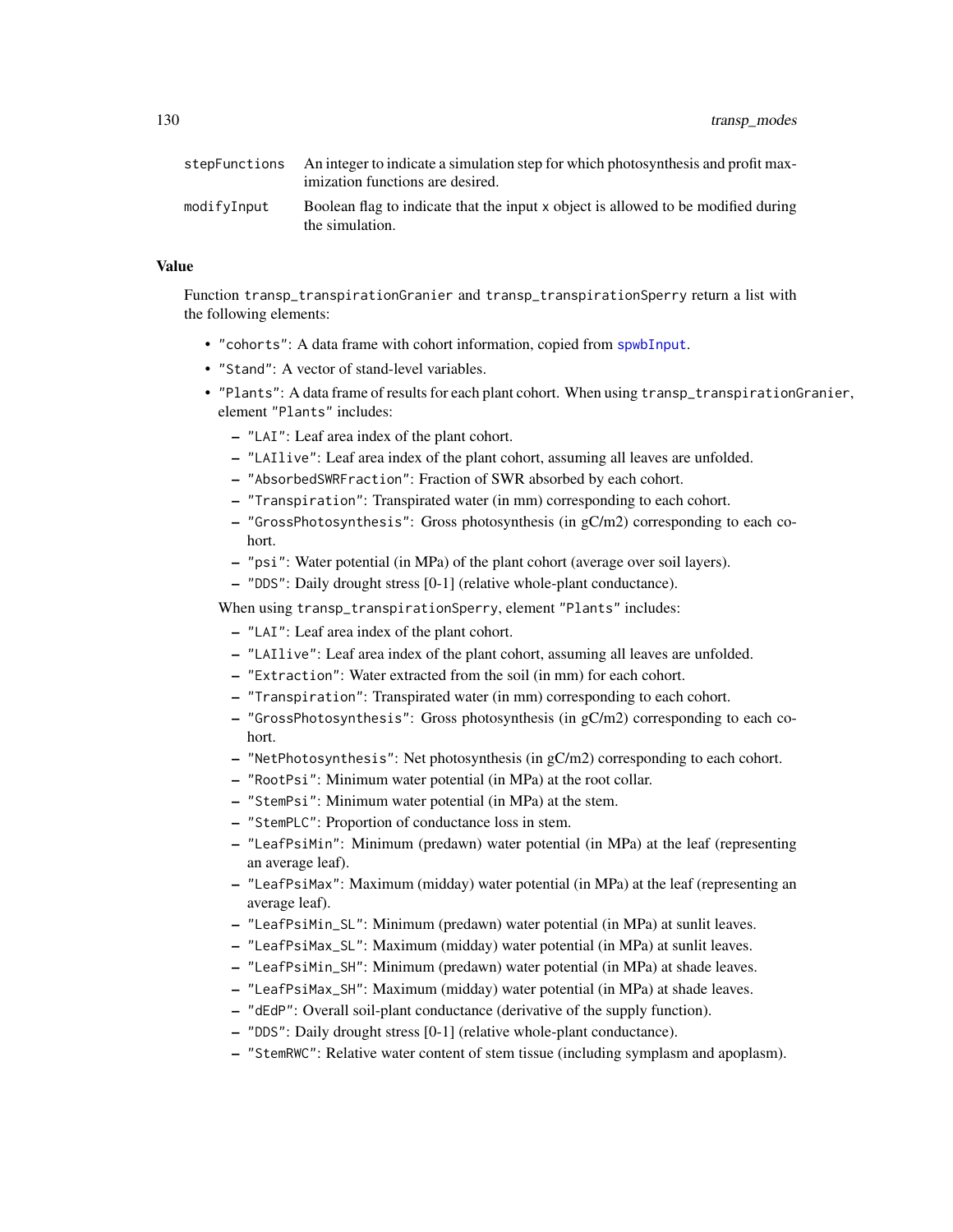- "LeafRWC": Relative water content of leaf tissue (including symplasm and apoplasm).
- "LFMC": Live fuel moisture content (in percent of dry weight).
- "WaterBalance": Plant water balance (extraction transpiration).
- "Extraction": A data frame with mm of water extracted from each soil layer (in columns) by each cohort (in rows).

The remaining items are only given by transp\_transpirationSperry:

- "EnergyBalance": When using the 'Sperry' transpiration mode, the model performs energy balance of the stand and 'EnergyBalance' is a list with the following:
	- "Temperature": A data frame with the temperature of the atmosphere ('Tatm'), canopy ('Tcan') and soil ('Tsoil.1', 'Tsoil.2', ...) for each time step.
	- "CanopyEnergyBalance": A data frame with the components of the canopy energy balance (in W/m2) for each time step.
	- "SoilEnergyBalance": A data frame with the components of the soil energy balance (in W/m2) for each time step.
- "RhizoPsi": Minimum water potential (in MPa) inside roots, after crossing rhizosphere, per cohort and soil layer.
- "Sunlitleaves" and "ShadeLeaves": Data frames for sunlit leaves and shade leaves and the following columns per cohort:
	- "LAI": Cumulative leaf area index of sunlit/shade leaves.
	- "Vmax298": Average maximum carboxilation rate for sunlit/shade leaves.
	- "Jmax298": Average maximum electron transport rate for sunlit/shade leaves.
- "ExtractionInst": Water extracted by each plant cohort during each time step.
- "PlantsInst": A list with instantaneous (per time step) results for each plant cohort:
	- "E": A data frame with the cumulative transpiration (mm) for each plant cohort during each time step.
	- $-$  "Ag": A data frame with the cumulative gross photosynthesis (gC/m2) for each plant cohort during each time step.
	- "An": A data frame with the cumulative net photosynthesis (gC/m2) for each plant cohort during each time step.
	- "Sunlitleaves" and "ShadeLeaves": Lists with instantaneous (for each time step) results for sunlit leaves and shade leaves and the following items:
		- \* "Abs\_SWR": A data frame with instantaneous absorbed short-wave radiation (SWR).
		- \* "Net\_LWR": A data frame with instantaneous net long-wave radiation (LWR).
		- \* "An": A data frame with instantaneous net photosynthesis (in micromol/m2/s).
		- \* "Ci": A data frame with instantaneous intercellular CO2 concentration (in ppm).
		- \* "GW": A data frame with instantaneous stomatal conductance (in mol/m2/s).
		- \* "VPD": A data frame with instantaneous vapour pressure deficit (in kPa).
		- \* "Temp": A data frame with leaf temperature (in degrees Celsius).
		- \* "Psi": A data frame with leaf water potential (in MPa).
	- "dEdP": A data frame with the slope of the plant supply function (an estimation of wholeplant conductance).
	- "RootPsi": A data frame with root crown water potential (in MPa) for each plant cohort during each time step.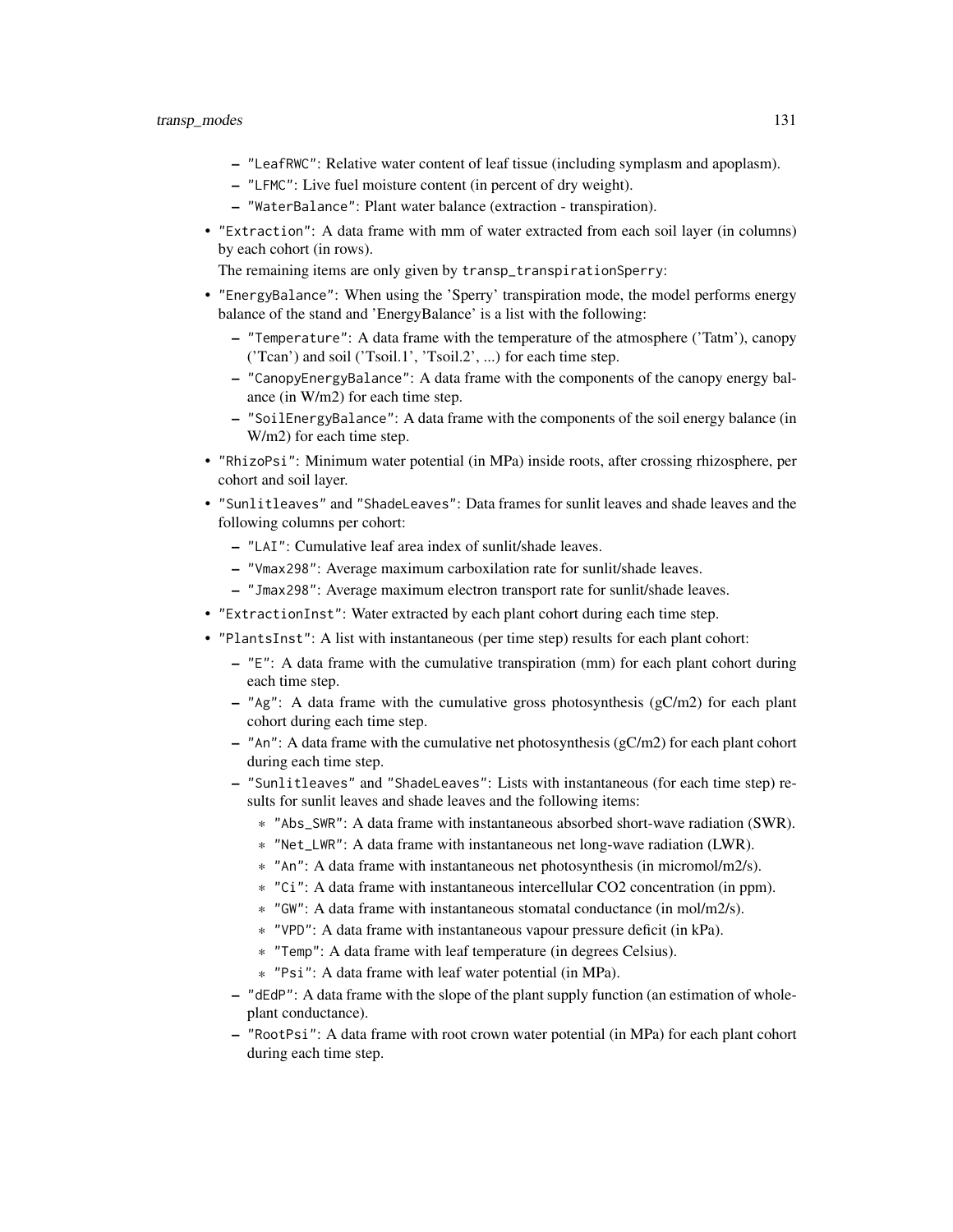- "StemPsi": A data frame with stem water potential (in MPa) for each plant cohort during each time step.
- "LeafPsi": A data frame with leaf (average) water potential (in MPa) for each plant cohort during each time step.
- "StemPLC": A data frame with the proportion loss of conductance [0-1] for each plant cohort during each time step.
- "StemRWC": A data frame with the (average) relative water content of stem tissue [0-1] for each plant cohort during each time step.
- "LeafRWC": A data frame with the relative water content of leaf tissue [0-1] for each plant cohort during each time step.
- "StemSympRWC": A data frame with the (average) relative water content of symplastic stem tissue [0-1] for each plant cohort during each time step.
- "LeafSympRWC": A data frame with the relative water content of symplastic leaf tissue [0-1] for each plant cohort during each time step.
- "PWB": A data frame with plant water balance (extraction transpiration).
- "LightExtinction": A list of information regarding radiation balance through the canopy, as returned by function [light\\_instantaneousLightExtinctionAbsortion](#page-45-0).
- "CanopyTurbulence": Canopy turbulence (see [wind\\_canopyTurbulence](#page-137-0)).
- "SupplyFunctions": If stepFunctions is not missing, a list of supply functions, photosynthesis functions and profit maximization functions.

#### Author(s)

Miquel De Cáceres Ainsa, CREAF

# References

Granier A, Bréda N, Biron P, Villette S (1999) A lumped water balance model to evaluate duration and intensity of drought constraints in forest stands. Ecol Modell 116:269–283. https://doi.org/10.1016/S0304- 3800(98)00205-1.

Sperry, J. S., M. D. Venturas, W. R. L. Anderegg, M. Mencuccini, D. S. Mackay, Y. Wang, and D. M. Love. 2017. Predicting stomatal responses to the environment from the optimization of photosynthetic gain and hydraulic cost. Plant Cell and Environment 40, 816-830 (doi: 10.1111/pce.12852).

#### See Also

[spwb\\_day](#page-106-0), [plot.spwb\\_day](#page-73-0)

# Examples

#Load example daily meteorological data data(examplemeteo)

#Load example plot plant data data(exampleforestMED)

#Default species parameterization data(SpParamsMED)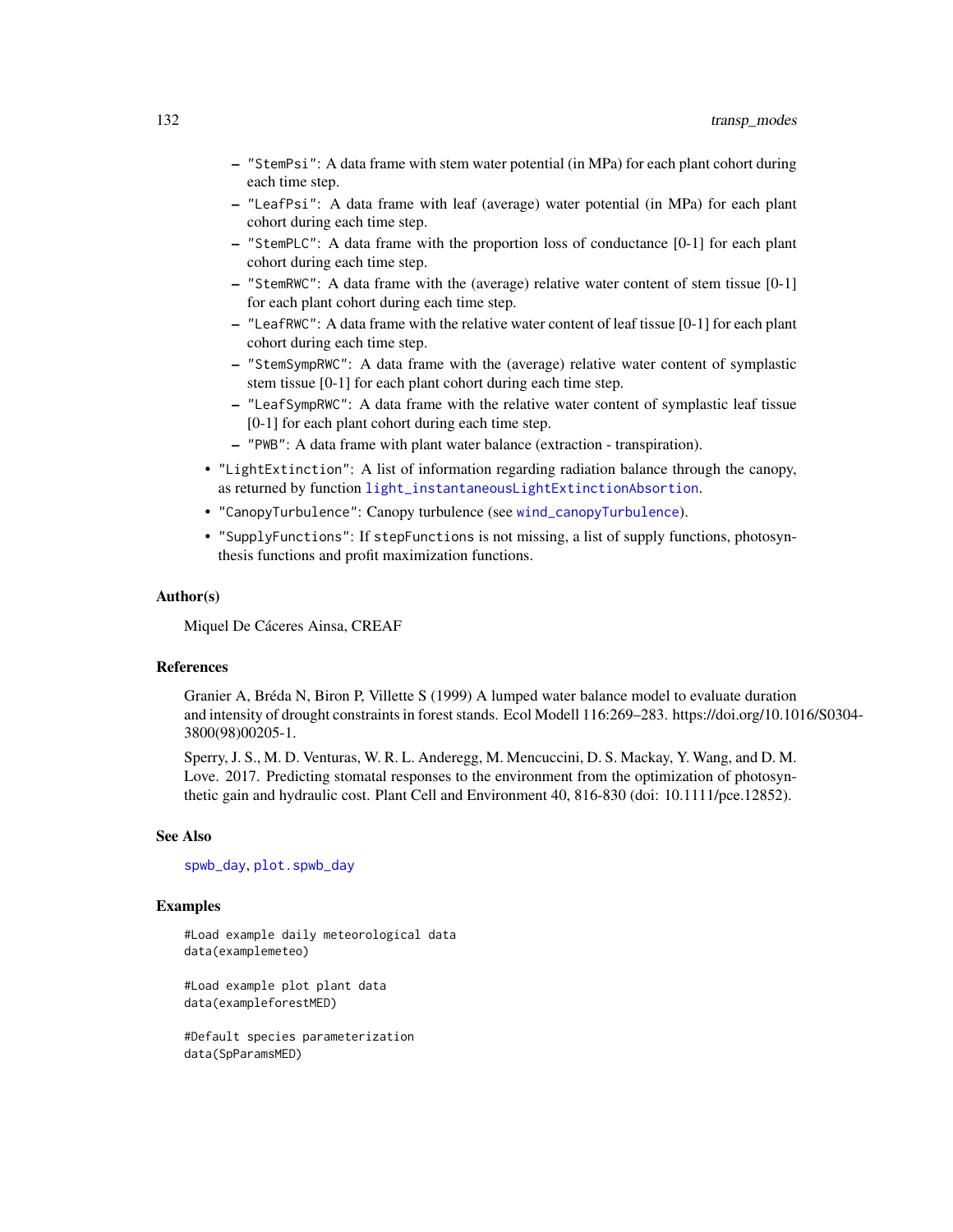```
#Initialize soil with default soil params (4 layers)
examplesoil = soil(defaultSoilParams(4))
#Initialize control parameters
control = defaultControl("Granier")
#Initialize input
x1 = forest2spwbInput(exampleforestMED,examplesoil, SpParamsMED, control)
# Transpiration according to Granier's model, plant water potential
# and plant stress for a given day
t1 = transp_transpirationGranier(x1, examplemeteo, 1,
                                 elevation = 100, modifyInput = FALSE)
#Switch to 'Sperry' transpiration mode
control = defaultControl("Sperry")
#Initialize input
x2 = forest2spwbInput(exampleforestMED,examplesoil, SpParamsMED, control)
# Transpiration according to Sperry's model
t2 = transp_transpirationSperry(x2, examplemeteo, 1,
                           latitude = 41.82592, elevation = 100, slope = 0, aspect = 0,
                           modifyInput = FALSE)
```
transp\_stomatalregulation

*Stomatal regulation*

# Description

Set of high-level functions used in the calculation of stomatal conductance and transpiration. Function transp\_profitMaximization calculates gain and cost functions, as well as profit maximization from supply and photosynthesis input functions. Function transp\_stomatalRegulationPlot produces a plot with the cohort supply functions against water potential and a plot with the cohort photosynthesis functions against water potential, both with the maximum profit values indicated.

#### Usage

```
transp_profitMaximization(supplyFunction, photosynthesisFunction, Gswmin, Gswmax,
                     gainModifier = 1.0, costModifier = 1.0, costWater = "dEdP")
transp_stomatalRegulationPlot(x, meteo, day, timestep,
                              latitude, elevation, slope = NA, aspect = NA,
                              type="E")
```
# Arguments

supplyFunction Water supply function (see [hydraulics\\_supplyFunctionNetwork](#page-118-0)).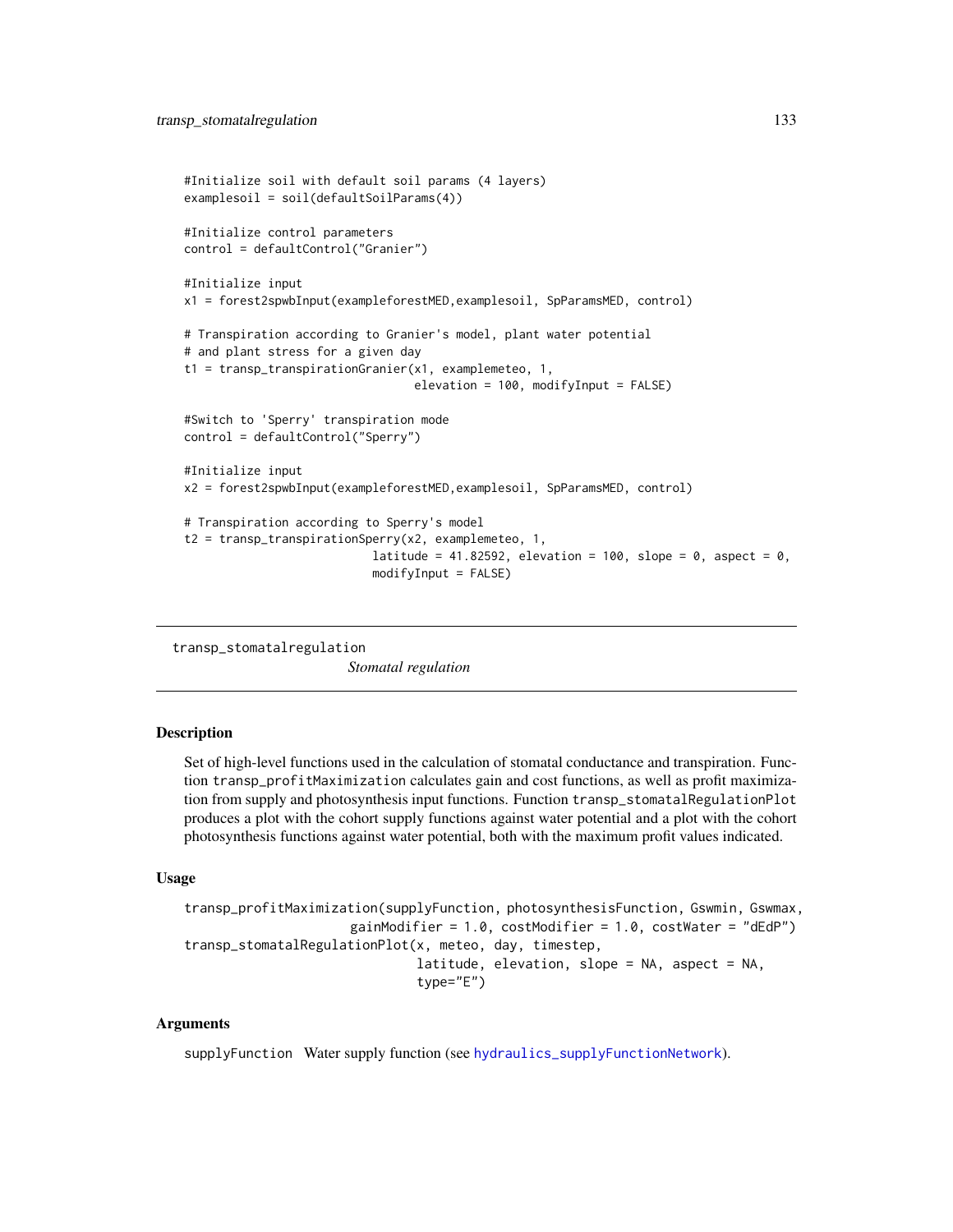<span id="page-133-0"></span>

| photosynthesisFunction     |                                                                                                                                                                                                                                    |
|----------------------------|------------------------------------------------------------------------------------------------------------------------------------------------------------------------------------------------------------------------------------|
|                            | Function returned by photo_photosynthesisFunction().                                                                                                                                                                               |
| Gswmin, Gswmax             | Minimum and maximum stomatal conductance to water vapour (mol·m-2·s-1).                                                                                                                                                            |
| gainModifier, costModifier |                                                                                                                                                                                                                                    |
|                            | Modifiers (exponents) of the gain and cost functions defined in Sperry et al.<br>(2017).                                                                                                                                           |
| costWater                  | Cost water function, either "dEdP" (default) or "kterm" (experimental).                                                                                                                                                            |
| Χ                          | An object of class spwbInput built using the 'Sperry' transpiration mode.                                                                                                                                                          |
| meteo                      | A data frame with daily meteorological data series:                                                                                                                                                                                |
|                            | • DOY: Day of the year (Julian day).                                                                                                                                                                                               |
|                            | • Precipitation: Precipitation (in mm).                                                                                                                                                                                            |
|                            | • MeanTemperature: Mean temperature (in degrees Celsius).                                                                                                                                                                          |
|                            | • MinTemperature: Minimum temperature (in degrees Celsius).                                                                                                                                                                        |
|                            | • MaxTemperature: Maximum temperature (in degrees Celsius).                                                                                                                                                                        |
|                            | • MinRelativeHumidity: Minimum relative humidity (in percent).                                                                                                                                                                     |
|                            | • MaxRelativeHumidity: Maximum relative humidity (in percent).                                                                                                                                                                     |
|                            | • Radiation: Solar radiation (in MJ/m2/day).                                                                                                                                                                                       |
|                            | • WindSpeed: Wind speed (in m/s). If not available, this column can be left<br>with NA values.                                                                                                                                     |
| day                        | An integer to identify a day within meteo.                                                                                                                                                                                         |
| timestep                   | An integer between 1 and ndailysteps specified in x (see defaultControl).                                                                                                                                                          |
| latitude                   | Latitude (in degrees).                                                                                                                                                                                                             |
| elevation, slope, aspect   |                                                                                                                                                                                                                                    |
|                            | Elevation above sea level (in m), slope (in degrees) and aspect (in degrees from<br>North).                                                                                                                                        |
| type                       | A string with plot type, either "E" (transpiration flow), "Ag" (gross photosynthe-<br>sis), "An" (net photosynthesis), "Gsw" (stomatal conductance to water vapour),<br>"T" (temperature) or "VPD" (leaf vapour pressure deficit). |

# Value

Function transp\_profitMaximization returns a list with the following elements:

- Cost: Cost function [0-1].
- Gain: Gain function [0-1].
- Profit: Profit function [0-1].
- iMaxProfit: Index corresponding to maximum profit (starting from 0).

# Author(s)

Miquel De Cáceres Ainsa, CREAF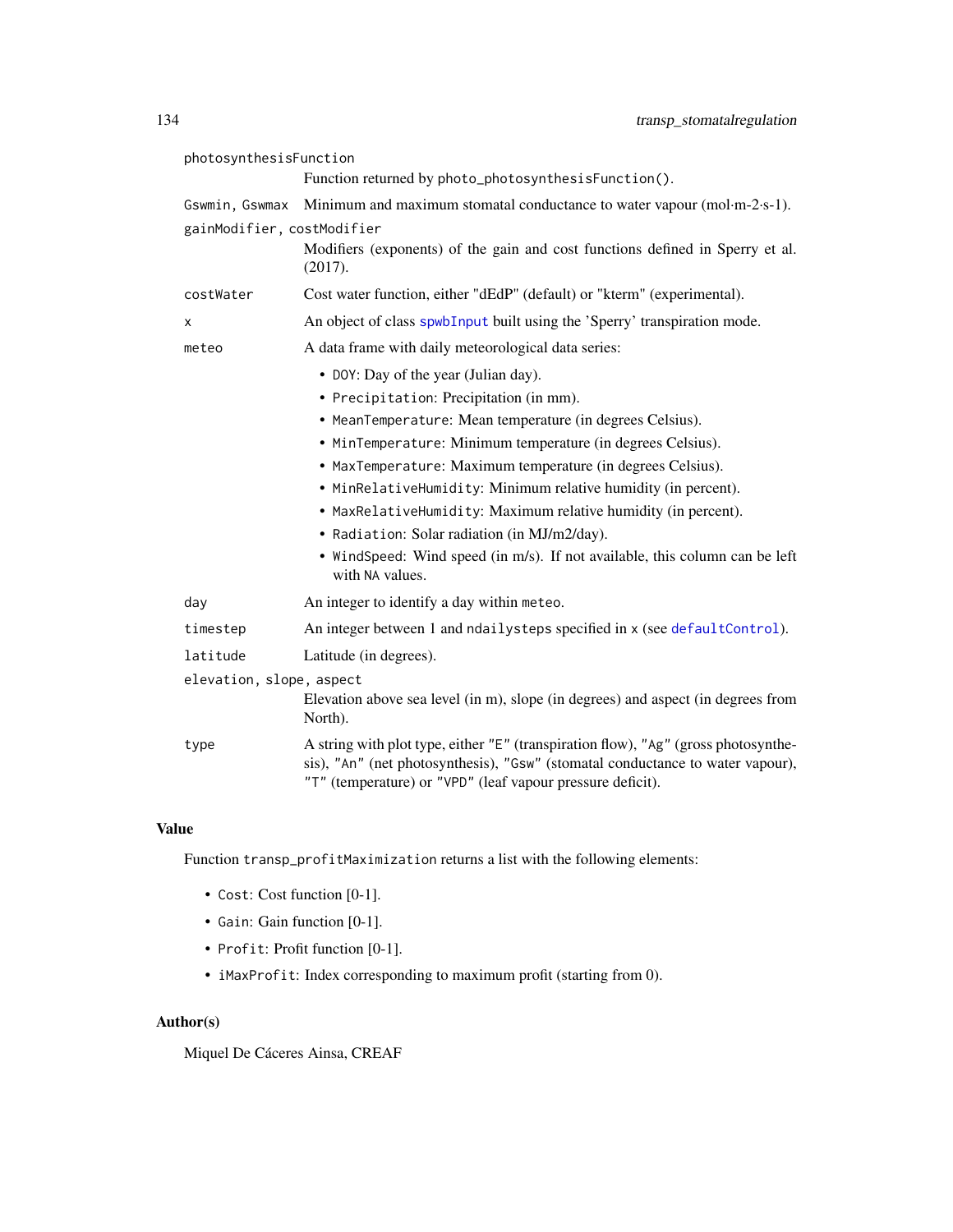# <span id="page-134-1"></span>Vertical profiles 135

#### References

Sperry, J. S., M. D. Venturas, W. R. L. Anderegg, M. Mencuccini, D. S. Mackay, Y. Wang, and D. M. Love. 2017. Predicting stomatal responses to the environment from the optimization of photosynthetic gain and hydraulic cost. Plant Cell and Environment 40, 816-830 (doi: 10.1111/pce.12852).

#### See Also

[transp\\_transpirationSperry](#page-128-0), [hydraulics\\_supplyFunctionNetwork](#page-118-0), [biophysics\\_leafTemperature](#page-2-0), [photo\\_photosynthesis](#page-62-0), [spwb\\_day](#page-106-0), [plot.spwb\\_day](#page-73-0)

# Examples

```
#Load example daily meteorological data
data(examplemeteo)
#Load example plot plant data
data(exampleforestMED)
#Default species parameterization
data(SpParamsMED)
#Initialize soil with default soil params (4 layers)
examplesoil = soil(defaultSoilParams(4))
#Initialize control parameters
control = defaultControl(transpirationMode="Sperry")
#Initialize input
```

```
x2 = forest2spwbInput(exampleforestMED,examplesoil, SpParamsMED, control)
```

```
# Stomatal VPD curve and chosen value for the 12th time step at day 100
transp_stomatalRegulationPlot(x2, examplemeteo, day=100, timestep = 12,
                              latitude = 41.82592, elevation = 100, type="VPD")
```
Vertical profiles *Vertical profiles*

### <span id="page-134-0"></span>**Description**

Functions to generate vertical profiles generated by an input [forest](#page-32-0) object.

# Usage

```
vprofile\_leafAreaDensity(x, SpParams = NULL, z = NULL, gdd = NA, mode = "MED",byCohorts = FALSE, bySpecies = FALSE, draw = TRUE,
                         xlim = NULLvprofile_rootDistribution(x, SpParams, d = NULL, bySpecies = FALSE, draw = TRUE,
                         xlim = NULL
```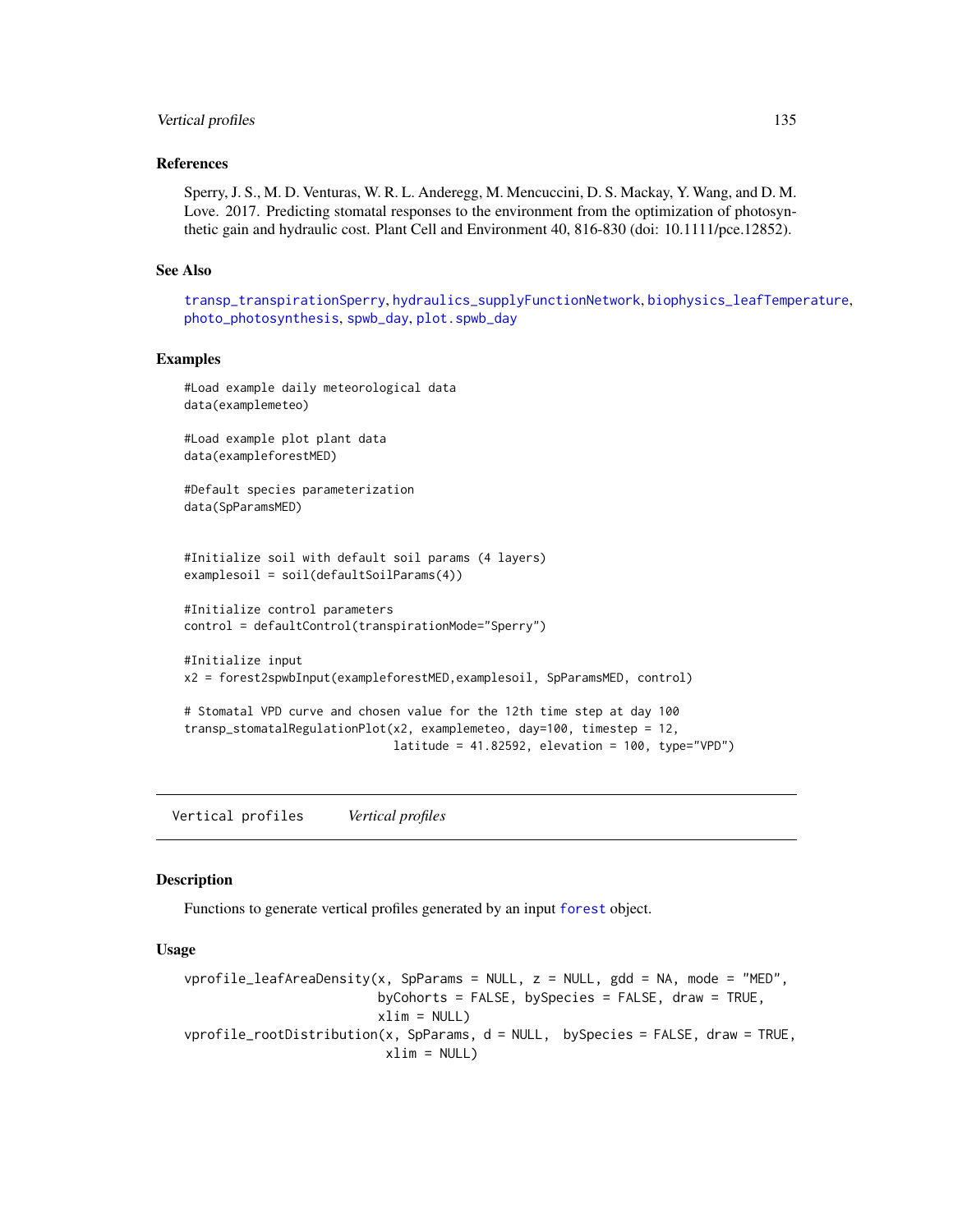vprofile\_fuelBulkDensity(x, SpParams, z = NULL, gdd = NA, mode = "MED",  $draw = TRUE, xlim = NULL)$ vprofile\_PARExtinction(x, SpParams,  $z = NULL$ ,  $gdd = NA$ , mode = "MED",  $draw = TRUE, xlim = c(0,100))$ vprofile\_SWRExtinction(x, SpParams,  $z = NULL$ , gdd = NA, mode = "MED",  $draw = TRUE, xlim = c(0,100))$ vprofile\_windExtinction(x, SpParams,  $u = 1$ , windMeasurementHeight = 200, boundaryLayerSize = 2000, target = "windspeed",  $z = NULL$ ,  $gdd = NA$ , mode = "MED",  $draw = TRUE, xlim = NULL)$ 

# Arguments

| X                     | An object of class forest                                                                                                |
|-----------------------|--------------------------------------------------------------------------------------------------------------------------|
| SpParams              | A data frame with species parameters (see SpParamsMED).                                                                  |
| z                     | A numeric vector with height values.                                                                                     |
| d                     | A numeric vector with soil layer widths.                                                                                 |
| gdd                   | Growth degree days.                                                                                                      |
| mode                  | Calculation mode, either "MED" or "US".                                                                                  |
| byCohorts             | Separate profiles for each cohort.                                                                                       |
| bySpecies             | Aggregate cohort profiles by species.                                                                                    |
| u                     | The value of measured wind speed (in m/s).                                                                               |
| windMeasurementHeight |                                                                                                                          |
|                       | Height corresponding to wind measurement (in cm over the canopy).                                                        |
| boundaryLayerSize     |                                                                                                                          |
|                       | Size of the boundary layer (in cm) over the canopy.                                                                      |
| target                | Wind property to draw, either "windspeed", "kineticenergy" (turbulent kinetic<br>energy) or "stress" (Reynold's stress). |
| draw                  | Logical flag to indicate that a plot is desired.                                                                         |
| xlim                  | Limits of the x-axis.                                                                                                    |
|                       |                                                                                                                          |

#### Value

A numeric vector with values measured at each height. Units depend on the profile function:

- vprofile\_leafAreaDensity: Cumulative LAI (m2/m2) per height bin.
- vprofile\_fuelBulkDensity: Fuel bulk density (kg/m3) per height bin.
- vprofile\_PARExtinction: Percent of photosynthetically active radiation (%) corresponding to each height.
- vprofile\_SWRExtinction: Percent of shortwave radiation (%) corresponding to each height.
- vprofile\_windExtinction: Wind speed (m/s) corresponding to each height.

# Author(s)

Miquel De Cáceres Ainsa, CREAF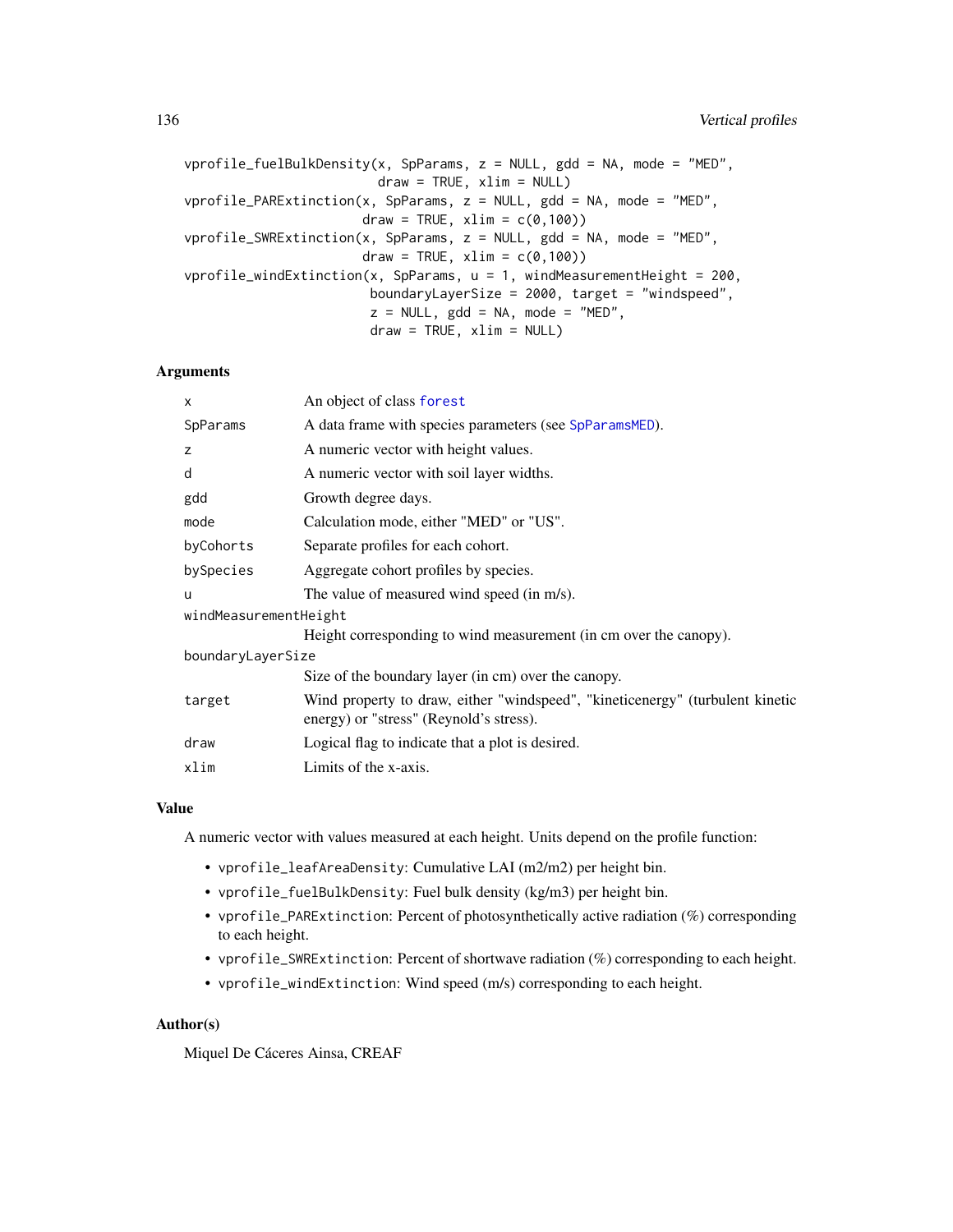# <span id="page-136-0"></span>waterUseEfficiency 137

# See Also

[forest](#page-32-0), [plot.forest](#page-68-0), [wind\\_canopyTurbulence](#page-137-0)

#### Examples

```
#Default species parameterization
data(SpParamsMED)
```
#Load example plot plant data data(exampleforestMED)

```
vprofile_leafAreaDensity(exampleforestMED, SpParamsMED)
vprofile_fuelBulkDensity(exampleforestMED, SpParamsMED)
```

```
vprofile_PARExtinction(exampleforestMED, SpParamsMED)
vprofile_SWRExtinction(exampleforestMED, SpParamsMED)
```

```
vprofile_windExtinction(exampleforestMED, SpParamsMED)
```
waterUseEfficiency *Water use efficiency*

# Description

Calculates plant water use efficiency (WUE), at different temporal scales, from simulation results.

# Usage

waterUseEfficiency(x, type = "Plant Ag/E", leaves = "average", freq = "days",  $draw = TRUE, ylim = NULL)$ 

# Arguments

|  | X    | An object of class spwb, pwb, growth or fordyn.                                                                                                                                                              |
|--|------|--------------------------------------------------------------------------------------------------------------------------------------------------------------------------------------------------------------|
|  | type | A string to indicate the scale of WUE calculation. Either:                                                                                                                                                   |
|  |      | • "Leaf iWUE": Leaf intrinsic WUE, i.e. instantaneous ratio between photo-<br>synthesis and stomatal conductance (only for simulations with transpiration Mode<br>$=$ "Sperry" and subdaily Results = TRUE). |
|  |      | • "Leaf Ci": Leaf intercellular CO2 concentration (only for simulations with<br>$transpirationMode = "Sperry" and subdailyResults = TRUE).$                                                                  |
|  |      | • "Plant An/E": Plant (cohort) net photosynthesis over plant transpiration<br>(only for simulations with transpirationMode = $"Sperry")$                                                                     |
|  |      | • "Stand An/E": Stand net photosynthesis over stand transpiration (only for<br>simulations with transpiration Mode = $"Sperry")$                                                                             |
|  |      | • "Plant Ag/E": Plant (cohort) gross photosynthesis over plant transpiration<br>• "Stand Ag/E": Stand gross photosynthesis over stand transpiration                                                          |
|  |      |                                                                                                                                                                                                              |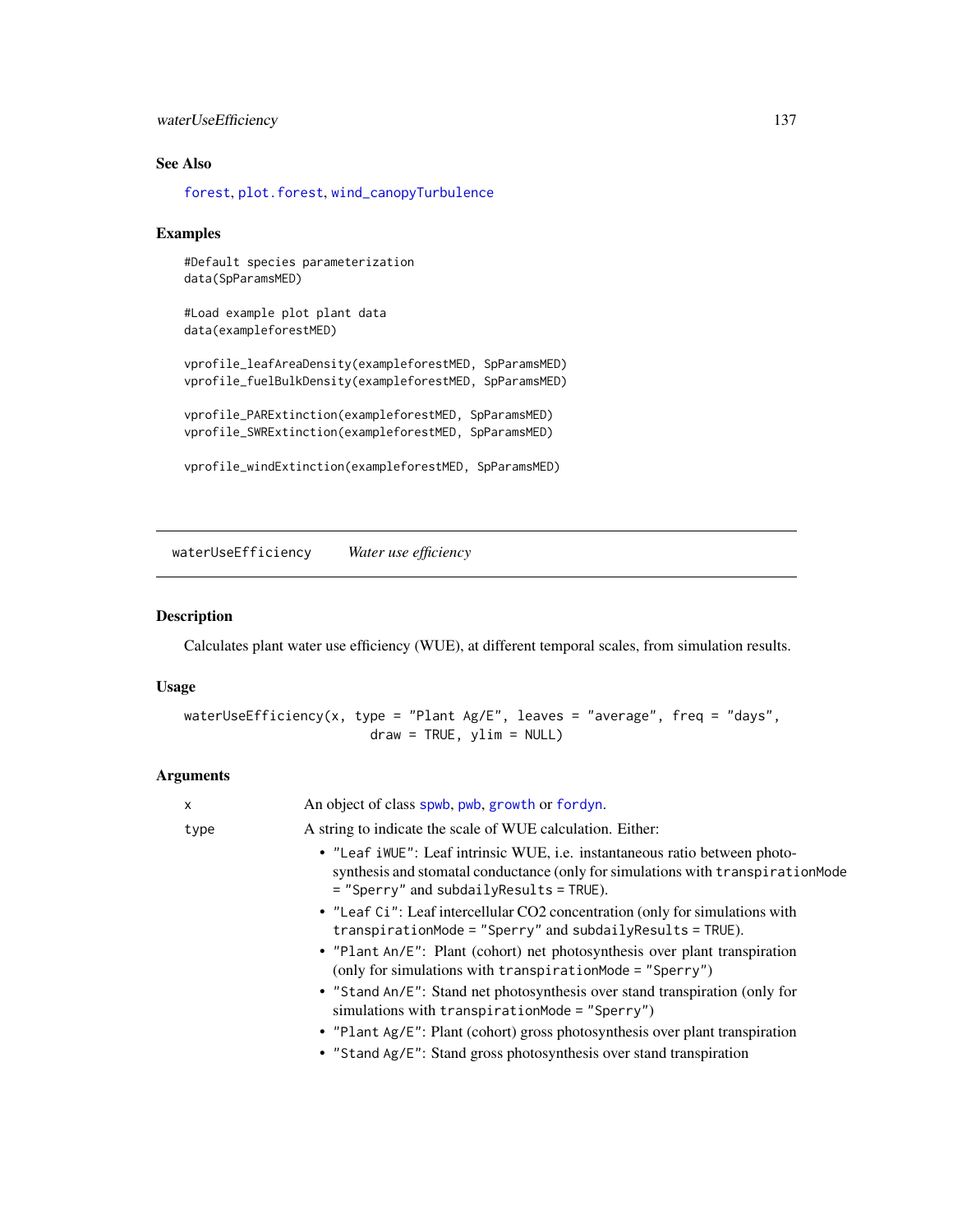<span id="page-137-1"></span>

| leaves | Either "sunlit", "shade" or "average". Refers to the WUE of different leaf<br>types or the average (with weights according to the LAI of sunlit and shade<br>leaves). Only relevant for $type = "iWUE".$ |
|--------|----------------------------------------------------------------------------------------------------------------------------------------------------------------------------------------------------------|
| frea   | Frequency of summary statistics (see cut. Date).                                                                                                                                                         |
| draw   | A boolean flag to indicate that a plot should be returned.                                                                                                                                               |
| vlim   | Range of values for y.                                                                                                                                                                                   |

# Details

Temporal aggregation of WUE values is done differently depending on the value of type. For type = "Plant Ag/E", type = "Stand Ag/E", type = "Plant An/E" and type = "Stand An/E" sums or daily photosynthesis and transpiration are first calculated at the desired temporal scale and the ratio is calculated afterwards. For type = "Leaf iWUE" intrinsic WUE values are first calculated at the daily scale (as averages of instantaneous An/gs ratios weighted by An) and then they are aggregated to the desired scale by calculating weighted averages, where weights are given by daily photosynthesis.

# Value

If draw=TRUE a plot is returned. Otherwise, the function returns a matrix with WUE values, where rows are dates (at the desired temporal scale), and columns are plant cohorts. In the case of type = "Plant Ag/E", type = "Stand Ag/E", type = "Plant An/E" and type = "Stand An/E" values are in gC/L. In the case of type = "Leaf iWUE" values are in micromol of carbon per mmol of water.

# Author(s)

Miquel De Cáceres Ainsa, CREAF

# See Also

[droughtStress](#page-16-0)

Wind models *Models for canopy turbulence*

# <span id="page-137-0"></span>**Description**

Models for canopy turbulence by Katul et al (2004).

#### Usage

```
wind_canopyTurbulenceModel(zm, Cx, hm, d0, z0, model = "k-epsilon")
wind_canopyTurbulence(zmid, LAD, canopyHeight,
                     u, windMeasurementHeight = 200, model = "k-epsilon")
```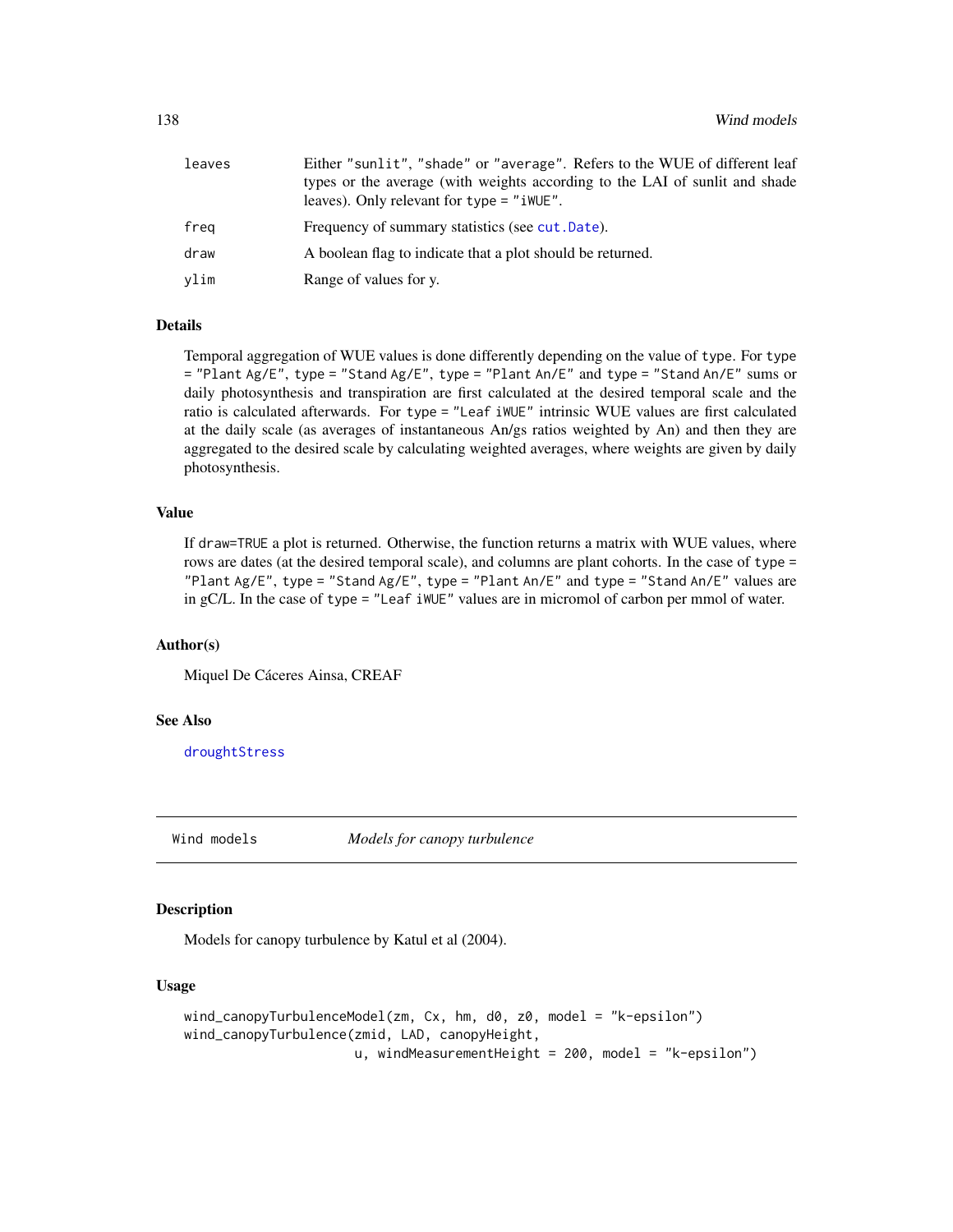# Wind models 2008 and 2008 and 2008 and 2008 and 2008 and 2008 and 2008 and 2008 and 2008 and 2008 and 2008 and 2008 and 2008 and 2008 and 2008 and 2008 and 2008 and 2008 and 2008 and 2008 and 2008 and 2008 and 2008 and 200

#### **Arguments**

| zm                    | A numeric vector with height values (m).                             |
|-----------------------|----------------------------------------------------------------------|
| Cx                    | Effective drag $= Cd$ x leaf area density.                           |
| hm                    | Canopy height (m).                                                   |
| d0                    | Zero displacement height (m).                                        |
| z0                    | Momentum roughness height (m).                                       |
| zmid                  | A numeric vector of mid-point heights (in cm) for canopy layers.     |
| LAD                   | A numeric vector of leaf area density values (m3/m2).                |
| canopyHeight          | Canopy height (in cm).                                               |
| u                     | Measured wind speed (m/s).                                           |
| windMeasurementHeight |                                                                      |
|                       | Height of wind speed measurement with respect to canopy height (cm). |
| model                 | Closure model.                                                       |

# Details

Implementation in Rcpp of the K-epsilon canopy turbulence models by Katul et al (2004) originally in Matlab code (https://nicholas.duke.edu/people/faculty/katul/k\_epsilon\_model.htm).

#### Value

Function wind\_canopyTurbulenceModel returns a data frame of vertical profiles for variables:

- z1: Height values.
- U1: U/u\*, where U is mean velocity and u\* is friction velocity.
- dU1: dUdz/u\*, where dUdz is mean velocity gradient and u\* is friction velocity.
- epsilon1: epsilon/(u^3/h) where epsilon is the turbulent kinetic dissipation rate, u\* is friction velocity and h is canopy height.
- k1:  $k/(u^{*^2})$ , where k is the turbulent kinetic energy and  $u^*$  is friction velocity.
- uw1:  $\langle uw \rangle/(u^* \rangle)$ , where  $\langle uw \rangle$  is the Reynolds stress and  $u^*$  is friction velocity.
- Lmix1: Mixing length.

Function wind\_canopyTurbulence returns a data frame of vertical profiles for transformed variables:

- zmid: Input mid-point heights (in cm) for canopy layers.
- u: Wind speed (m/s).
- du: Mean velocity gradient (1/s).
- epsilon: Turbulent kinetic dissipation rate.
- k: Turbulent kinetic energy.
- uw: Reynolds stress.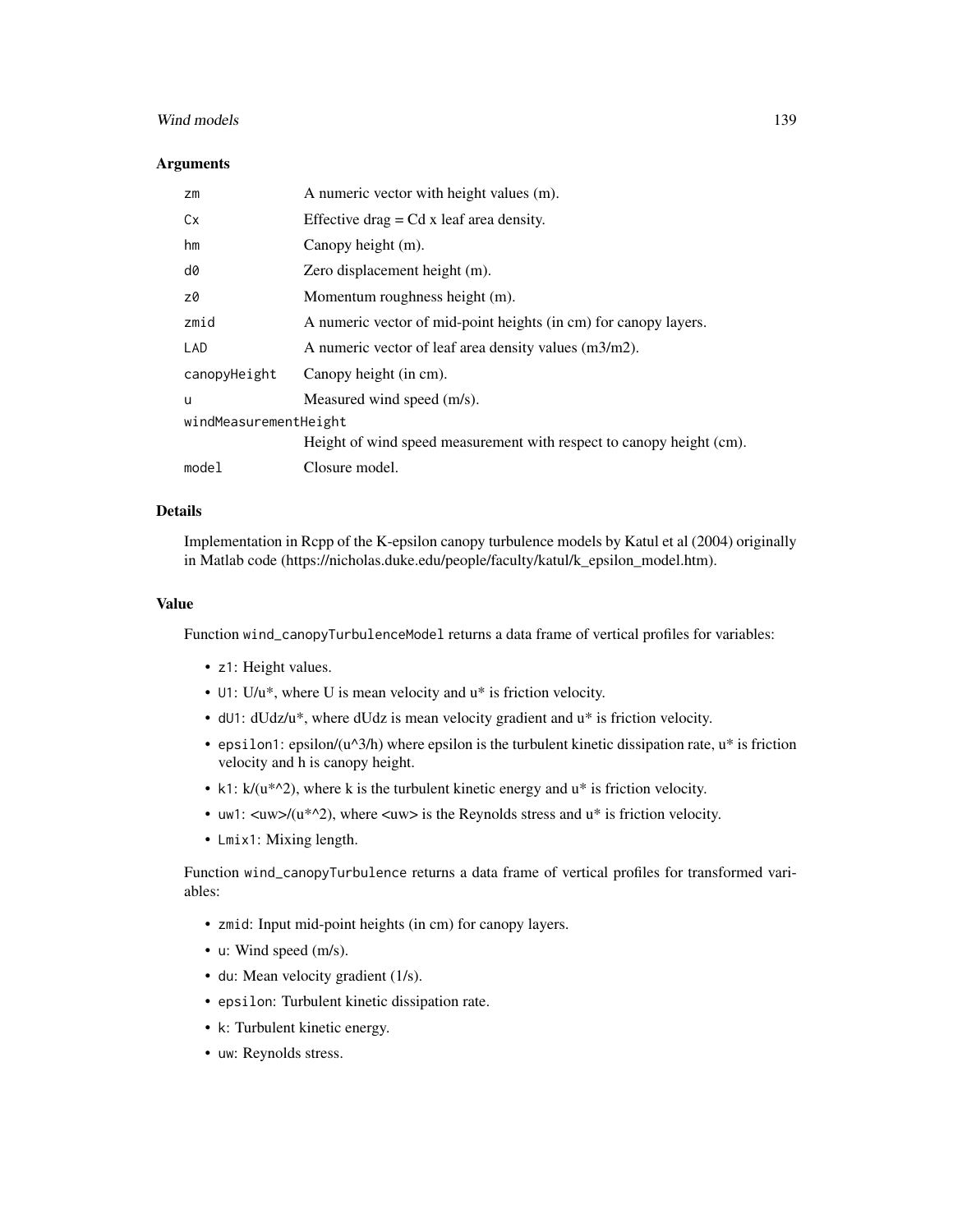# Author(s)

Miquel De Cáceres Ainsa, CREAF

# References

Katul GG, Mahrt L, Poggi D, Sanz C (2004) One- and two-equation models for canopy turbulence. Boundary-Layer Meteorol 113:81–109. https://doi.org/10.1023/B:BOUN.0000037333.48760.e5

# See Also

[vprofile\\_windExtinction](#page-134-0)

### Examples

```
#Default species parameterization
data(SpParamsMED)
#Load example plot plant data
data(exampleforestMED)
#Canopy height (in m)
h= max(exampleforestMED$treeData$Height/100)
d0 = 0.67*hz0 = 0.08*h#Height values (cm)
z = \text{seq}(50, 1000, \text{ by}=50)zm = z/100 # (in m)
# Leaf area density
lad = vprofile_leafAreaDensity(exampleforestMED, SpParamsMED, draw = FALSE,
                                z = c(\emptyset, z)# Effective drag
Cd = 0.2Cx = Cd*lad# canopy turbulence model
wind_canopyTurbulenceModel(zm, Cx,h,d0,z0)
```
Wood formation *Wood formation*

#### Description

Functions to initialize and expand a ring of tracheids to simulate secondary growth.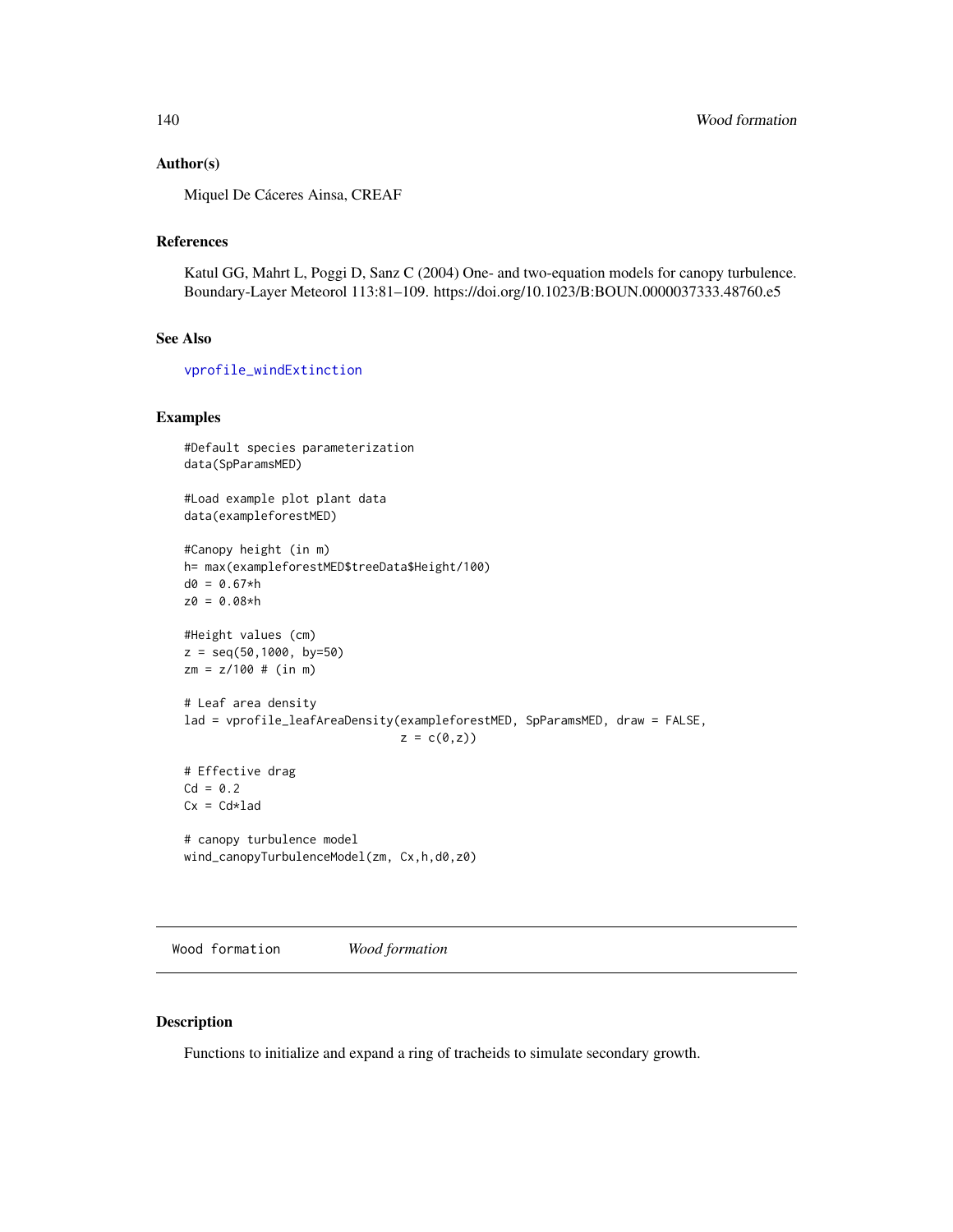# Wood formation and the set of the set of the set of the set of the set of the set of the set of the set of the set of the set of the set of the set of the set of the set of the set of the set of the set of the set of the s

# Usage

```
woodformation_initRing()
woodformation_growRing(ring, psi, Tc,
                       Nc=8.85, phi0=0.13, pi0=-0.8, CRD0=8.3,
                       Y_P=0.05, Y_T=5.0, h=0.043*1.8, s=1.8)
woodformation_relativeExpansionRate(psi, Tc, pi, phi, Y_P, Y_T)
woodformation_temperatureEffect(Tc, Y_T=5.0, DHa=87.5e3, DSd=1.09e3, DHd=333e3)
woodformation_relativeGrowthRate(dbh1, dbh2, yeardiff, lower = -2, upper = 8)
```
# **Arguments**

| An object of class ring returned by function woodformation_initRing.                                                                                                        |
|-----------------------------------------------------------------------------------------------------------------------------------------------------------------------------|
| Water potential (in MPa).                                                                                                                                                   |
| Temperature in Celsius.                                                                                                                                                     |
| Number of active cells in the cambium.                                                                                                                                      |
| Initial value of cell extensibility (in MPa-1 day-1)                                                                                                                        |
| Initial value of cell osmotic potential (in MPa)                                                                                                                            |
| Initial value of cell radial diameter                                                                                                                                       |
| Turgor pressure yield threshold (in MPa)                                                                                                                                    |
| Temperature yield threshold (in Celsius)                                                                                                                                    |
| Cell wall hardening coefficient (in day-1)                                                                                                                                  |
| Cell wall softening coefficient (unitless)                                                                                                                                  |
| Osmotic potential (in MPa)                                                                                                                                                  |
| Cell extensibility (in MPa-1 day-1)                                                                                                                                         |
| Enthalpy of activation, enthalpy difference and entropy difference between the<br>catalytically active and inactive states of the enzymatic system (Parent et al.<br>2010). |
| Initial and final diameter at breast height.                                                                                                                                |
| Interval between dbh measurements, in years.                                                                                                                                |
| Lower and upper bounds for root finding.                                                                                                                                    |
|                                                                                                                                                                             |

# Value

Function woodformation\_initRing() returns a list of class 'ring', that is a list containing a data frame cells and two vectors: P and SA. Dataframe cells contains the columns "formation\_date", "phi", "pi" and "CRD" and as many rows as dates processed. Vectors P and SA contain, respectively, the number of cells produced and the sapwood area corresponding to the ring of cells (assuming a tangencial radius of 20 micrometers). Function woodformation\_growRing() modifies the input 'ring' object according to the environmental conditions given as input. Function woodformation\_relativeExpansionRate() returns a numeric scalar with the relative expansion rate. Function woodformation\_temperatureEffect() returns a scalar between 0 and 1 reflecting the temperature effect on tissue formation rate. Function woodformation\_relativeGrowthRate returns the annual growth rate, relative to cambium perimeter, estimated from initial and final diameter values.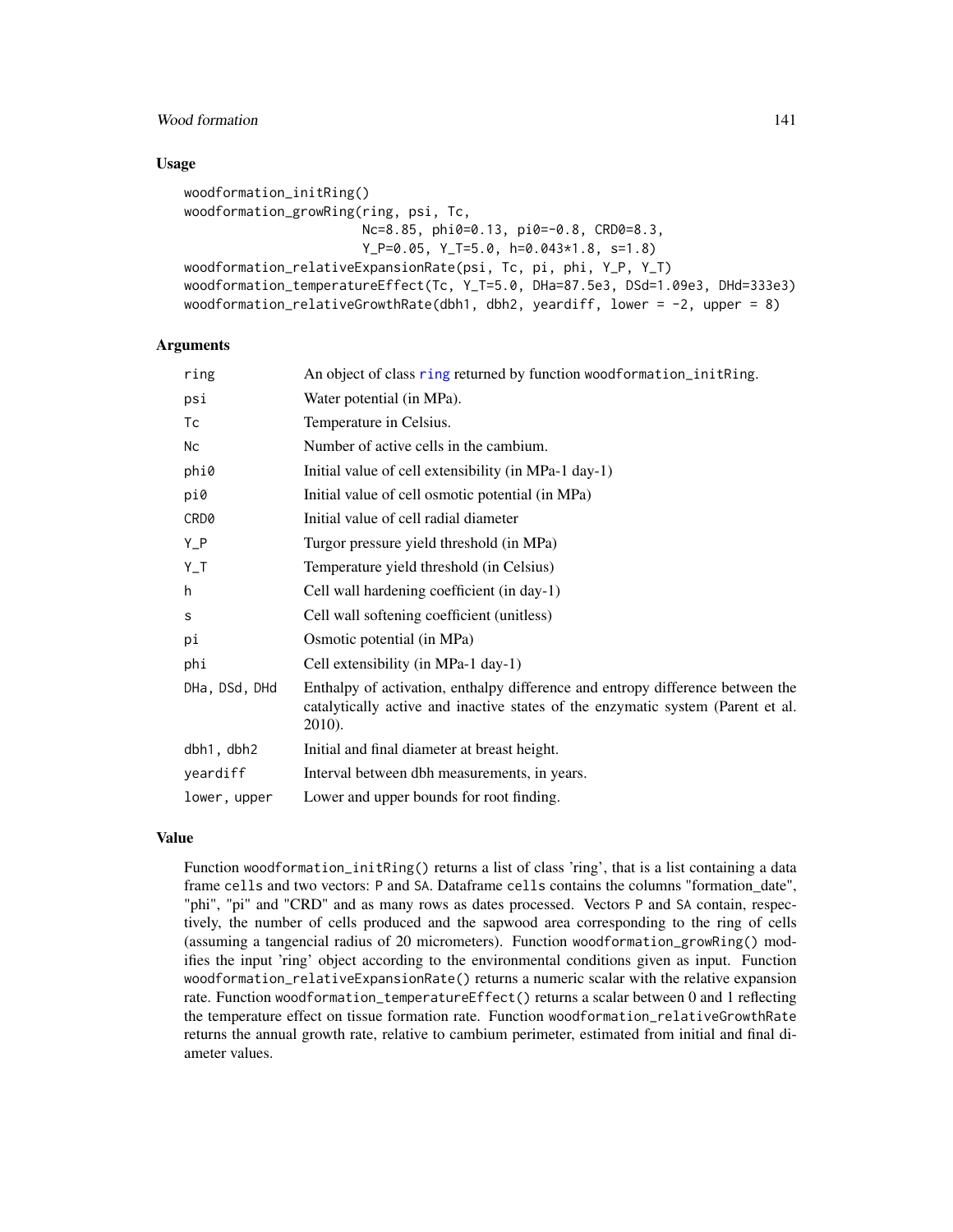# <span id="page-141-0"></span>Note

Code modified from package xylomod by Antoine Cabon, available at GitHub

# Author(s)

Antoine Cabon, CTFC

Miquel De Cáceres Ainsa, CREAF

# References

Cabon A, Fernández-de-Uña L, Gea-Izquierdo G, Meinzer FC, Woodruff DR, Martínez-Vilalta J, De Cáceres M. 2020a. Water potential control of turgor-driven tracheid enlargement in Scots pine at its xeric distribution edge. New Phytologist 225: 209–221.

Cabon A, Peters RL, Fonti P, Martínez-Vilalta J, De Cáceres M. 2020b. Temperature and water potential co-limit stem cambial activity along a steep elevational gradient. New Phytologist: nph.16456.

Parent, B., O. Turc, Y. Gibon, M. Stitt, and F. Tardieu. 2010. Modelling temperature-compensated physiological rates, based on the co-ordination of responses to temperature of developmental processes. Journal of Experimental Botany 61:2057–2069.

#### See Also

[growth](#page-37-0)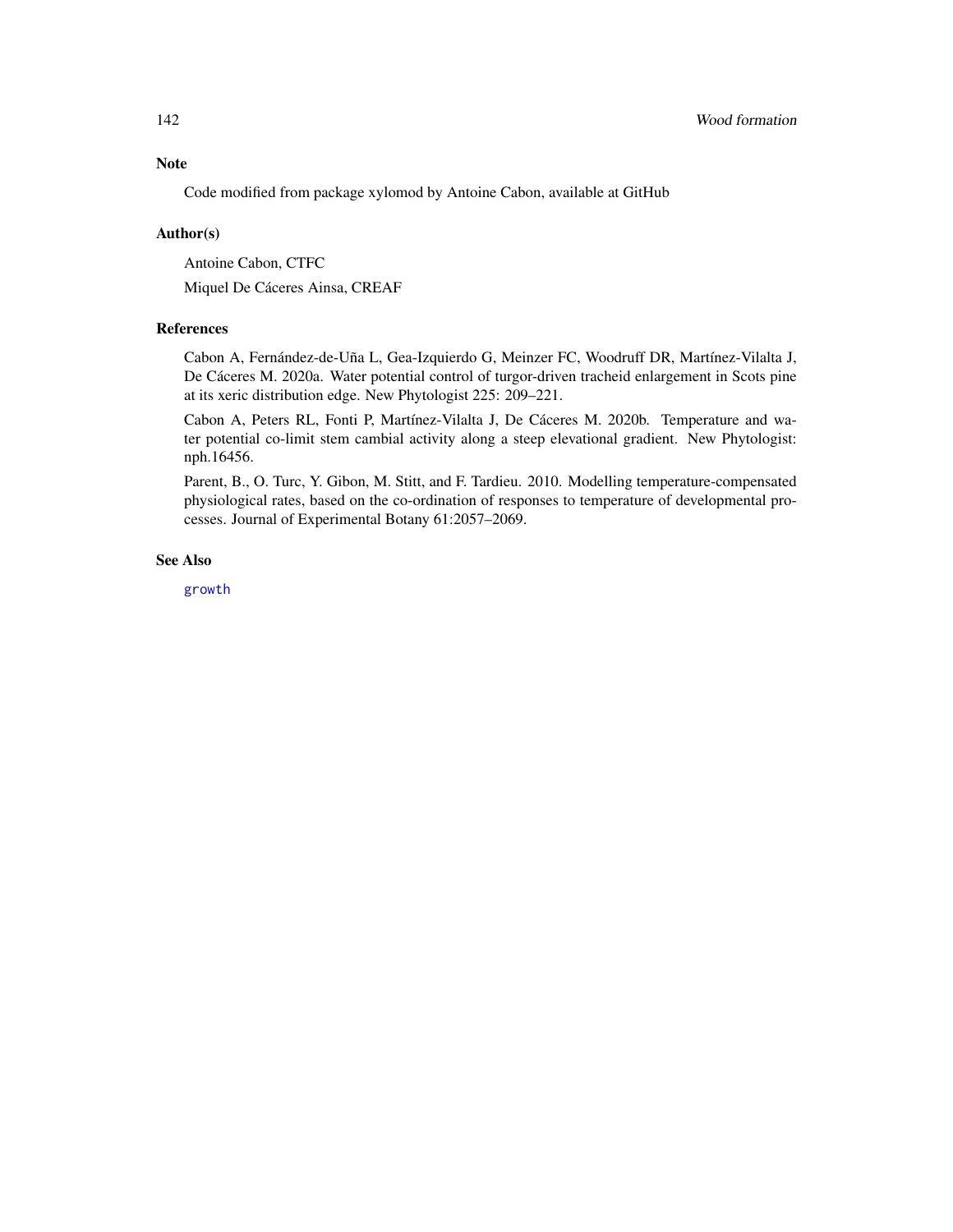# **Index**

∗ datasets exampleforest, [22](#page-21-0) examplemeteo, [22](#page-21-0) exampleobs, [23](#page-22-0) Parameter means, [61](#page-60-0) SFM\_metric, [86](#page-85-0) SpParams, [99](#page-98-1)

biophysics, [3](#page-2-1) biophysics\_irradianceToPhotonFlux *(*biophysics*)*, [3](#page-2-1) biophysics\_leafTemperature, *[66](#page-65-1)*, *[135](#page-134-1)* biophysics\_leafTemperature *(*biophysics*)*, [3](#page-2-1) biophysics\_leafTemperature2 *(*biophysics*)*, [3](#page-2-1) biophysics\_leafVapourPressure *(*biophysics*)*, [3](#page-2-1) biophysics\_radiationDiurnalPattern *(*biophysics*)*, [3](#page-2-1) biophysics\_temperatureDiurnalPattern *(*biophysics*)*, [3](#page-2-1) biophysics\_waterDynamicViscosity *(*biophysics*)*, [3](#page-2-1)

```
carbon, 5
carbon_carbonCompartments (carbon), 5
carbon_leafStarchCapacity (carbon), 5
carbon_leafStructuralBiomass (carbon), 5
carbon_osmoticWaterPotential (carbon), 5
carbon_relativeSapViscosity (carbon), 5
carbon_sapwoodStarchCapacity (carbon), 5
carbon_sapwoodStructuralBiomass
        (carbon), 5
carbon_sapwoodStructuralLivingBiomass
        (carbon), 5
carbon_sugarConcentration (carbon), 5
carbon_sugarStarchDynamicsLeaf
        (carbon), 5
```
carbon\_sugarStarchDynamicsStem *(*carbon*)*, [5](#page-4-0) conductancefunctions, [7](#page-6-1) cut.Date, *[17](#page-16-1)*, *[26](#page-25-0)*, *[71](#page-70-0)*, *[118](#page-117-1)*, *[138](#page-137-1)*

Date, *[30](#page-29-1)*, *[39](#page-38-0)*, *[102](#page-101-0)* defaultControl, [9,](#page-8-1) *[17](#page-16-1)*, *[25](#page-24-0)*, *[30](#page-29-1)*, *[39](#page-38-0)*, *[41](#page-40-0)*, *[50](#page-49-0)*, *[78](#page-77-0)*, *[102](#page-101-0)*, *[104](#page-103-0)*, *[134](#page-133-0)* defaultManagementArguments *(*defaultManagementFunction*)*, [14](#page-13-0) defaultManagementFunction, [14,](#page-13-0) *[31,](#page-30-0) [32](#page-31-0)* defaultSoilParams, [16,](#page-15-0) *[53](#page-52-0)*, *[89,](#page-88-0) [90](#page-89-0)* droughtStress, [17,](#page-16-1) *[80](#page-79-1)*, *[138](#page-137-1)*

emptyforest *(*forest*)*, [33](#page-32-2) evaluation, [18,](#page-17-0) *[24](#page-23-1)*, *[59](#page-58-0)* evaluation\_metric, *[59,](#page-58-0) [60](#page-59-0)* evaluation\_metric *(*evaluation*)*, [18](#page-17-0) evaluation\_plot, *[87,](#page-86-0) [88](#page-87-1)* evaluation\_plot *(*evaluation*)*, [18](#page-17-0) evaluation\_stats *(*evaluation*)*, [18](#page-17-0) evaluation\_table *(*evaluation*)*, [18](#page-17-0) exampleforest, [22](#page-21-0) exampleforestMED, *[34](#page-33-0)* exampleforestMED *(*exampleforest*)*, [22](#page-21-0) exampleforestUS *(*exampleforest*)*, [22](#page-21-0) examplemeteo, [22](#page-21-0) exampleobs, *[21](#page-20-0)*, [23](#page-22-0) extractSubdaily, [24,](#page-23-1) *[118](#page-117-1)*

fire\_behaviour, [26](#page-25-0) fire\_FCCS, *[26](#page-25-0)*, *[38](#page-37-1)* fire\_FCCS *(*fire\_behaviour*)*, [26](#page-25-0) fire\_Rothermel, *[86,](#page-85-0) [87](#page-86-0)* fire\_Rothermel *(*fire\_behaviour*)*, [26](#page-25-0) fireHazard, [25](#page-24-0) fordyn, *[13,](#page-12-0) [14](#page-13-0)*, *[16,](#page-15-0) [17](#page-16-1)*, *[25](#page-24-0)*, [30,](#page-29-1) *[35](#page-34-0)*, *[70](#page-69-1)*, *[73,](#page-72-0) [74](#page-73-2)*, *[78](#page-77-0)*, *[80](#page-79-1)*, *[118](#page-117-1)*, *[137](#page-136-0)* forest, *[14,](#page-13-0) [15](#page-14-0)*, *[22](#page-21-0)*, *[25](#page-24-0)*, *[30](#page-29-1)[–32](#page-31-0)*, [33,](#page-32-2) *[35,](#page-34-0) [36](#page-35-0)*, *[47](#page-46-0)*, *[49](#page-48-1)*, *[53](#page-52-0)*, *[66](#page-65-1)[–69](#page-68-1)*, *[78](#page-77-0)*, *[98,](#page-97-0) [99](#page-98-1)*, *[106](#page-105-0)*, *[116,](#page-115-0) [117](#page-116-0)*, *[135](#page-134-1)[–137](#page-136-0)*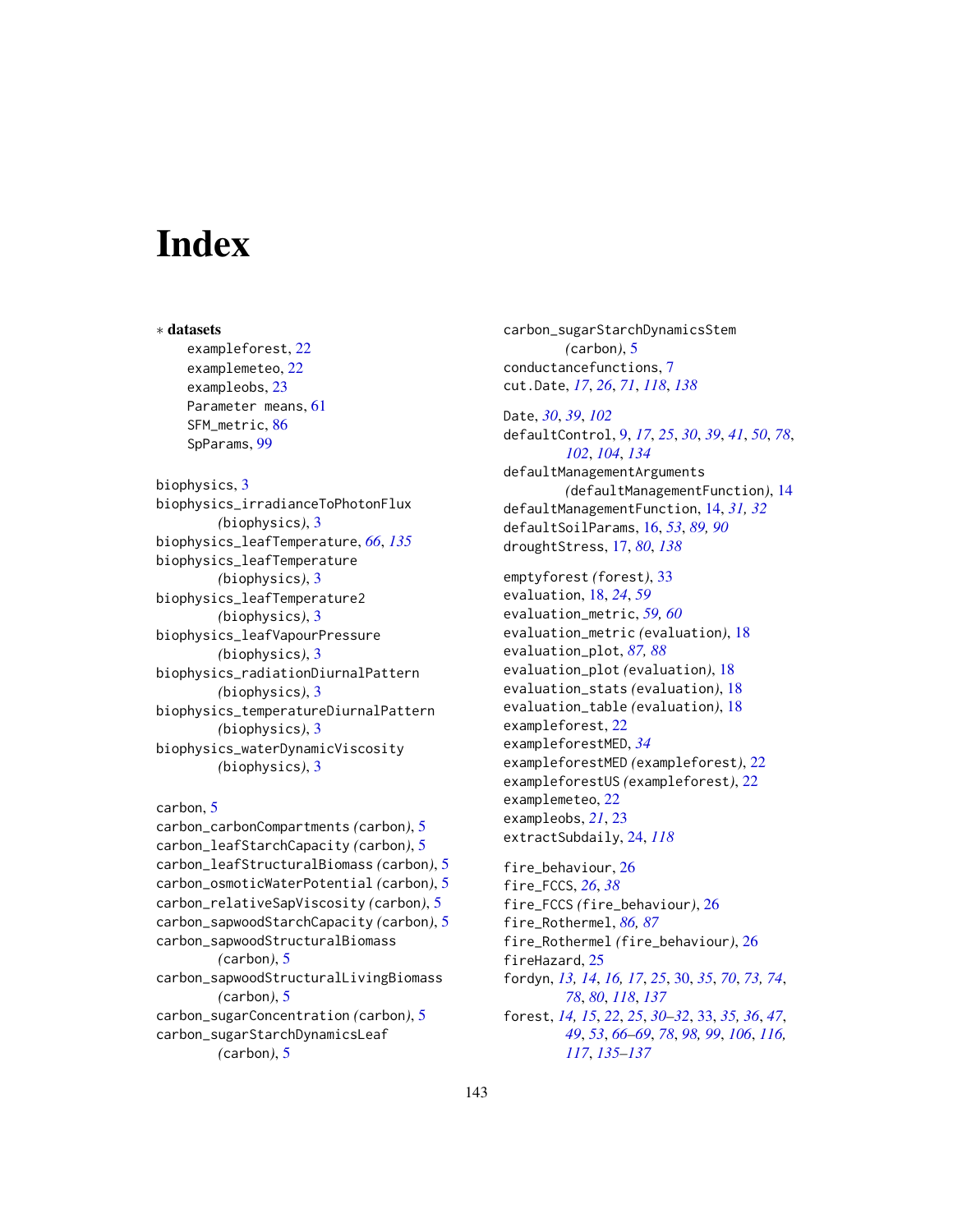# 144 INDEX

Forest manipulation, [35](#page-34-0) forest2aboveground *(*modelInput*)*, [49](#page-48-1) forest2belowground *(*modelInput*)*, [49](#page-48-1) forest2growthInput *(*modelInput*)*, [49](#page-48-1) forest2spwbInput, *[22](#page-21-0)*, *[82](#page-81-0)* forest2spwbInput *(*modelInput*)*, [49](#page-48-1) forest\_mergeShrubs *(*Forest manipulation*)*, [35](#page-34-0) forest\_mergeTrees, *[34](#page-33-0)* forest\_mergeTrees *(*Forest manipulation*)*, [35](#page-34-0) fuel\_FCCS, *[26,](#page-25-0) [27](#page-26-0)*, *[29](#page-28-0)* fuel\_FCCS *(*fuel\_properties*)*, [35](#page-34-0) fuel\_properties, [35](#page-34-0) fuel\_stratification *(*fuel\_properties*)*, [35](#page-34-0) fuel\_windAdjustmentFactor *(*fuel\_properties*)*, [35](#page-34-0)

glm, *[128](#page-127-0)*

growth, *[6](#page-5-0)*, *[12](#page-11-0)*, *[14](#page-13-0)*, *[17](#page-16-1)*, *[19](#page-18-0)*, *[21](#page-20-0)*, *[24,](#page-23-1) [25](#page-24-0)*, *[30–](#page-29-1)[32](#page-31-0)*, [38,](#page-37-1) *[49](#page-48-1)*, *[57](#page-56-0)[–60](#page-59-0)*, *[62](#page-61-0)*, *[70](#page-69-1)*, *[73,](#page-72-0) [74](#page-73-2)*, *[80](#page-79-1)*, *[109](#page-108-0)*, *[118](#page-117-1)*, *[137](#page-136-0)*, *[142](#page-141-0)* growth\_day, *[12](#page-11-0)*, *[41](#page-40-0)*, *[74](#page-73-2)* growth\_day *(*spwb\_day*)*, [107](#page-106-1) growthInput, *[6](#page-5-0)*, *[10](#page-9-0)*, *[39–](#page-38-0)[41](#page-40-0)*, *[55](#page-54-0)*, *[58](#page-57-0)*, *[79](#page-78-0)*, *[107](#page-106-1)*, *[109](#page-108-0)*, *[129](#page-128-1)* growthInput *(*modelInput*)*, [49](#page-48-1) hydraulics\_averagePsi *(*conductancefunctions*)*, [7](#page-6-1) hydraulics\_averageRhizosphereResistancePercent

*(*scalingconductance*)*, [83](#page-82-1) hydraulics\_correctConductanceForViscosity *(*conductancefunctions*)*, [7](#page-6-1) hydraulics\_E2psiAboveground *(*supplyfunctions*)*, [119](#page-118-1) hydraulics\_E2psiBelowground *(*supplyfunctions*)*, [119](#page-118-1) hydraulics\_E2psiFineRootLeaf *(*supplyfunctions*)*, [119](#page-118-1) hydraulics\_E2psiNetwork *(*supplyfunctions*)*, [119](#page-118-1) hydraulics\_E2psiNetworkStem1 *(*supplyfunctions*)*, [119](#page-118-1) hydraulics\_E2psiTwoElements *(*supplyfunctions*)*, [119](#page-118-1) hydraulics\_E2psiVanGenuchten *(*supplyfunctions*)*, [119](#page-118-1)

hydraulics\_E2psiXylem *(*supplyfunctions*)*, [119](#page-118-1) hydraulics\_E2psiXylemUp *(*supplyfunctions*)*, [119](#page-118-1) hydraulics\_ECapacitance *(*supplyfunctions*)*, [119](#page-118-1) hydraulics\_ECrit *(*supplyfunctions*)*, [119](#page-118-1) hydraulics\_EVanGenuchten *(*supplyfunctions*)*, [119](#page-118-1) hydraulics\_EXylem *(*supplyfunctions*)*, [119](#page-118-1) hydraulics\_findRhizosphereMaximumConductance *(*scalingconductance*)*, [83](#page-82-1) hydraulics\_K2Psi *(*conductancefunctions*)*, [7](#page-6-1) hydraulics\_maximumSoilPlantConductance *(*scalingconductance*)*, [83](#page-82-1) hydraulics\_maximumStemHydraulicConductance, *[9](#page-8-1)*, *[124](#page-123-0)* hydraulics\_maximumStemHydraulicConductance *(*scalingconductance*)*, [83](#page-82-1) hydraulics\_psi2K, *[85](#page-84-0)*, *[124](#page-123-0)*, *[126](#page-125-0)* hydraulics\_psi2K *(*conductancefunctions*)*, [7](#page-6-1) hydraulics\_psi2Weibull *(*conductancefunctions*)*, [7](#page-6-1) hydraulics\_psiCrit *(*conductancefunctions*)*, [7](#page-6-1) hydraulics\_referenceConductivityHeightFactor *(*scalingconductance*)*, [83](#page-82-1) hydraulics\_regulatedPsiTwoElements *(*supplyfunctions*)*, [119](#page-118-1) hydraulics\_regulatedPsiXylem *(*supplyfunctions*)*, [119](#page-118-1) hydraulics\_rootxylemConductanceProportions *(*scalingconductance*)*, [83](#page-82-1) hydraulics\_soilPlantResistances, *[80](#page-79-1)* hydraulics\_soilPlantResistances *(*scalingconductance*)*, [83](#page-82-1) hydraulics\_supplyFunctionAboveground *(*supplyfunctions*)*, [119](#page-118-1) hydraulics\_supplyFunctionBelowground *(*supplyfunctions*)*, [119](#page-118-1) hydraulics\_supplyFunctionFineRootLeaf *(*supplyfunctions*)*, [119](#page-118-1) hydraulics\_supplyFunctionNetwork, *[66](#page-65-1)*, *[133](#page-132-0)*, *[135](#page-134-1)* hydraulics\_supplyFunctionNetwork *(*supplyfunctions*)*, [119](#page-118-1)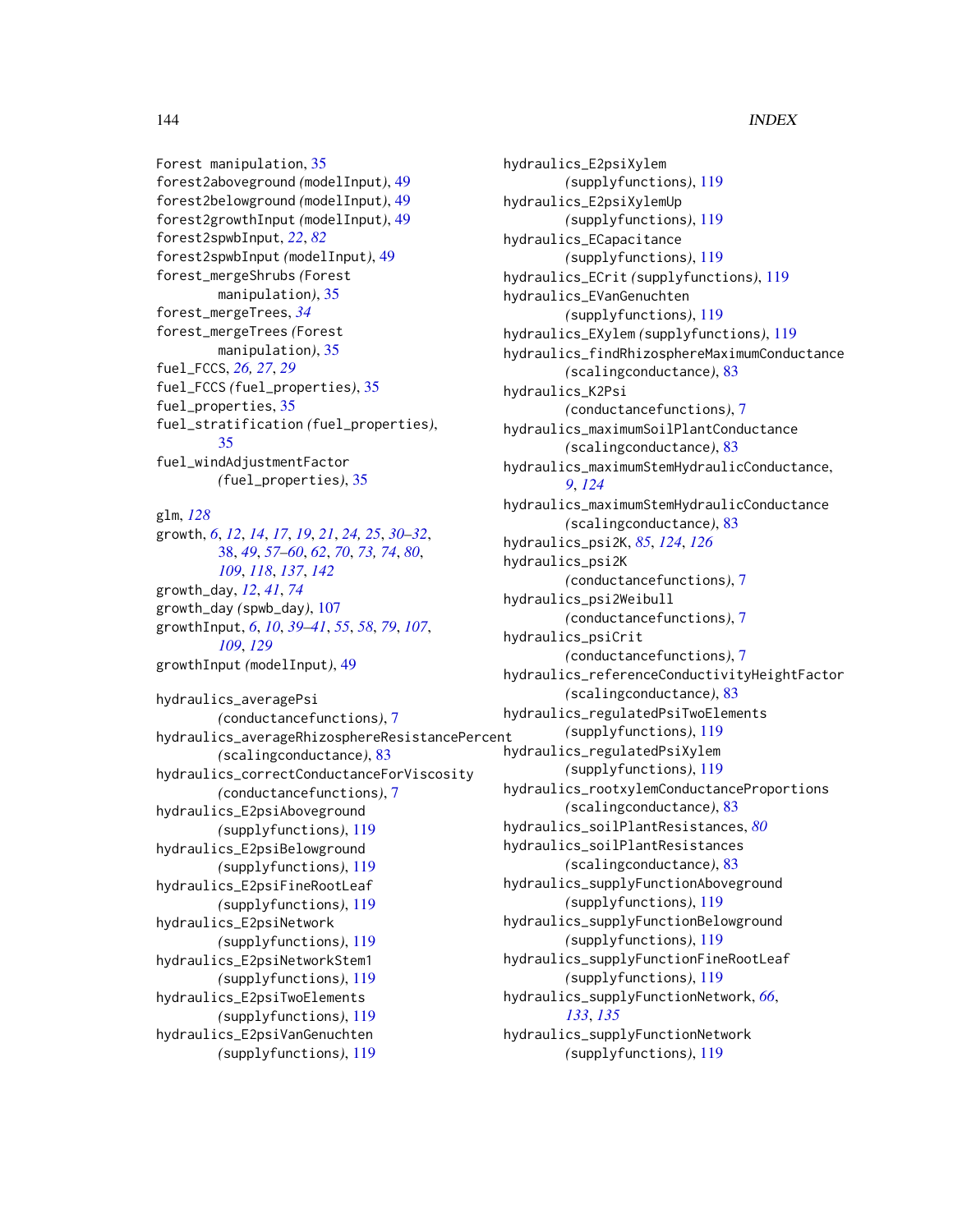## INDEX 145

hydraulics\_supplyFunctionNetworkStem1 *(*supplyfunctions*)*, [119](#page-118-0) hydraulics\_supplyFunctionOneXylem *(*supplyfunctions*)*, [119](#page-118-0) hydraulics\_supplyFunctionPlot, *[9](#page-8-0)*, *[85](#page-84-0)*, *[126](#page-125-0)* hydraulics\_supplyFunctionPlot *(*supplyfunctions*)*, [119](#page-118-0) hydraulics\_supplyFunctionThreeElements *(*supplyfunctions*)*, [119](#page-118-0) hydraulics\_supplyFunctionTwoElements *(*supplyfunctions*)*, [119](#page-118-0) hydraulics\_taperFactorSavage *(*scalingconductance*)*, [83](#page-82-0) hydraulics\_terminalConduitRadius *(*scalingconductance*)*, [83](#page-82-0) hydraulics\_vanGenuchtenConductance *(*conductancefunctions*)*, [7](#page-6-0) hydraulics\_vulnerabilityCurvePlot *(*conductancefunctions*)*, [7](#page-6-0) hydraulics\_xylemConductance *(*conductancefunctions*)*, [7](#page-6-0) hydraulics\_xylemPsi *(*conductancefunctions*)*, [7](#page-6-0) hydrology\_erFactor *(*hydrology\_rainInterception*)*, [42](#page-41-0) hydrology\_infiltrationAmount *(*soil hydrology*)*, [90](#page-89-0) hydrology\_infiltrationRepartition *(*soil hydrology*)*, [90](#page-89-0) hydrology\_interceptionPlot *(*hydrology\_rainInterception*)*, [42](#page-41-0) hydrology\_rainInterception, [42,](#page-41-0) *[45](#page-44-0)* hydrology\_snowMelt *(*soil hydrology*)*, [90](#page-89-0) hydrology\_soilEvaporation, *[45](#page-44-0)* hydrology\_soilEvaporation *(*soil hydrology*)*, [90](#page-89-0) hydrology\_soilEvaporationAmount *(*soil hydrology*)*, [90](#page-89-0) hydrology\_soilInfiltrationPercolation *(*hydrology\_soilWaterInputs*)*, [44](#page-43-0) hydrology\_soilWaterInputs, [44,](#page-43-0) *[92](#page-91-0)*

light, [46](#page-45-0) light\_cohortAbsorbedSWRFraction *(*light*)*, [46](#page-45-0)

light\_cohortSunlitShadeAbsorbedRadiation *(*light*)*, [46](#page-45-0) light\_instantaneousLightExtinctionAbsortion, *[108](#page-107-0)*, *[132](#page-131-0)* light\_instantaneousLightExtinctionAbsortion *(*light*)*, [46](#page-45-0) light\_layerIrradianceFraction *(*light*)*, [46](#page-45-0) light\_layerIrradianceFractionBottomUp *(*light*)*, [46](#page-45-0) light\_layerSunlitFraction *(*light*)*, [46](#page-45-0) light\_longwaveRadiationSHAW *(*light*)*, [46](#page-45-0) light\_PARcohort *(*light*)*, [46](#page-45-0) light\_PARground *(*light*)*, [46](#page-45-0) light\_SWRground *(*light*)*, [46](#page-45-0) modelInput, [49](#page-48-0) modifyCohortParams *(*modifyParams*)*, [54](#page-53-0) modifyInputParams, *[58](#page-57-0)[–60](#page-59-0)* modifyInputParams *(*modifyParams*)*, [54](#page-53-0) modifyParams, [54](#page-53-0) modifySpParams *(*modifyParams*)*, [54](#page-53-0) moisture\_apoplasticPsi *(*tissuemoisture*)*, [125](#page-124-0) moisture\_apoplasticRWC *(*tissuemoisture*)*, [125](#page-124-0) moisture\_leafWaterCapacity *(*tissuemoisture*)*, [125](#page-124-0) moisture\_pressureVolumeCurvePlot *(*tissuemoisture*)*, [125](#page-124-0) moisture\_sapwoodWaterCapacity *(*tissuemoisture*)*, [125](#page-124-0) moisture\_symplasticPsi *(*tissuemoisture*)*, [125](#page-124-0) moisture\_symplasticRWC *(*tissuemoisture*)*, [125](#page-124-0) moisture\_tissueFMC *(*tissuemoisture*)*, [125](#page-124-0) moisture\_tissueRWC *(*tissuemoisture*)*, [125](#page-124-0) moisture\_turgorLossPoint *(*tissuemoisture*)*, [125](#page-124-0) Mortality, [56](#page-55-0) mortality\_dailyProbability *(*Mortality*)*, [56](#page-55-0) multiple\_runs *(*optimization*)*, [57](#page-56-0)

optimization, *[21](#page-20-0)*, *[55](#page-54-0)*, [57](#page-56-0) optimization\_evaluation\_function *(*optimization*)*, [57](#page-56-0)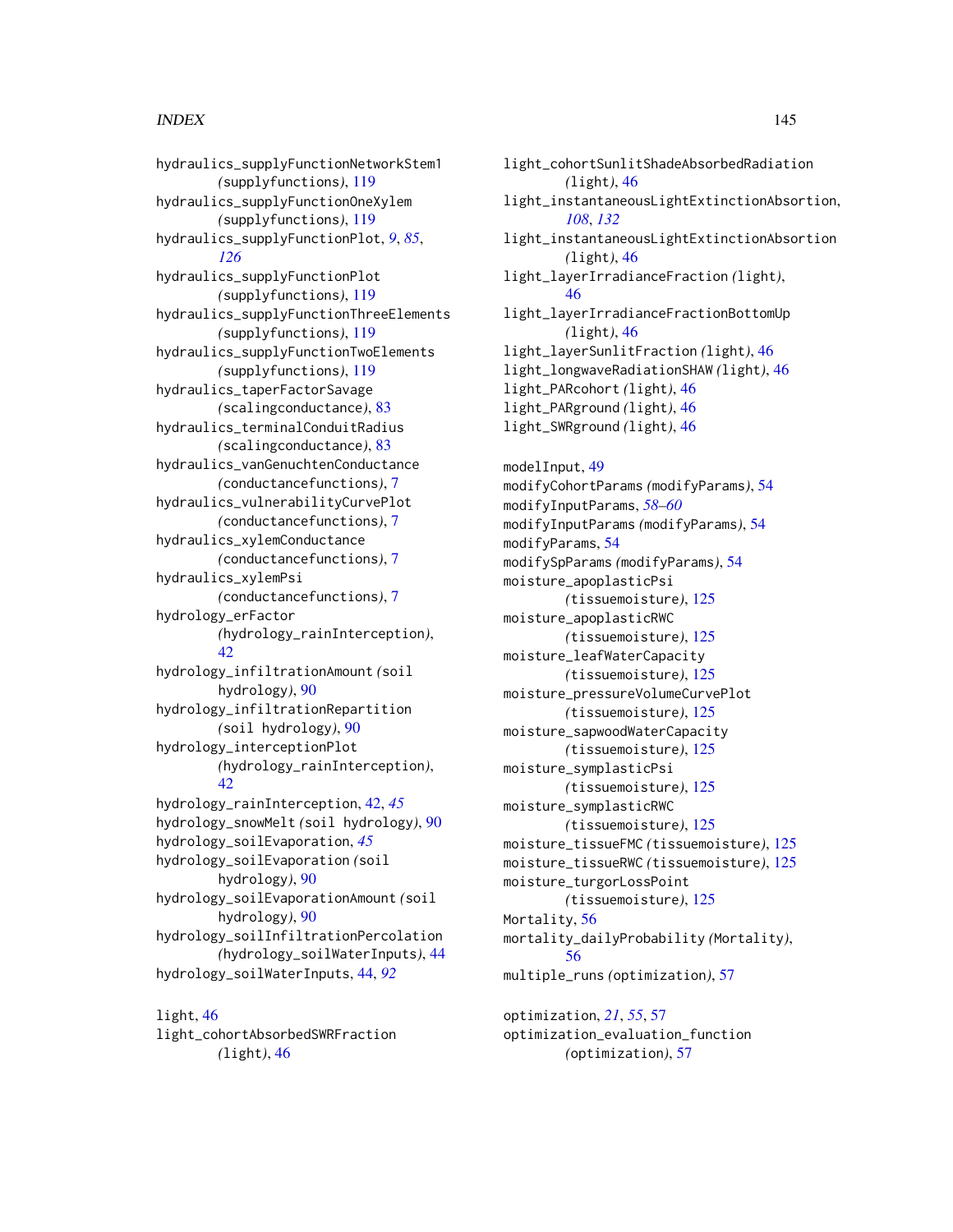optimization\_evaluation\_multicohort\_function plant\_fuel *(*Plant values*)*, [66](#page-65-0) *(*optimization*)*, [57](#page-56-0) optimization\_function *(*optimization*)*, [57](#page-56-0) optimization\_multicohort\_function *(*optimization*)*, [57](#page-56-0) Parameter means, [61](#page-60-0) pheno\_leafDevelopmentStatus *(*pheno\_updateLeaves*)*, [62](#page-61-0) pheno\_leafSenescenceStatus *(*pheno\_updateLeaves*)*, [62](#page-61-0) pheno\_updateLeaves, [62](#page-61-0) pheno\_updatePhenology *(*pheno\_updateLeaves*)*, [62](#page-61-0) photo, [63](#page-62-0) photo\_electronLimitedPhotosynthesis *(*photo*)*, [63](#page-62-0) photo\_GammaTemp *(*photo*)*, [63](#page-62-0) photo\_JmaxTemp *(*photo*)*, [63](#page-62-0) photo\_KmTemp *(*photo*)*, [63](#page-62-0) photo\_leafPhotosynthesisFunction *(*photo*)*, [63](#page-62-0) photo\_leafPhotosynthesisFunction2 *(*photo*)*, [63](#page-62-0) photo\_multilayerPhotosynthesisFunction *(*photo*)*, [63](#page-62-0) photo\_photosynthesis, *[135](#page-134-0)* photo\_photosynthesis *(*photo*)*, [63](#page-62-0) photo\_rubiscoLimitedPhotosynthesis *(*photo*)*, [63](#page-62-0) photo\_sunshadePhotosynthesisFunction *(*photo*)*, [63](#page-62-0) photo\_VmaxTemp *(*photo*)*, [63](#page-62-0) Plant values, [66](#page-65-0) plant\_basalArea, *[99](#page-98-0)*, *[117](#page-116-0)* plant\_basalArea *(*Plant values*)*, [66](#page-65-0) plant\_characterParameter *(*Plant values*)*, [66](#page-65-0) plant\_cover *(*Plant values*)*, [66](#page-65-0) plant\_crownBaseHeight *(*Plant values*)*, [66](#page-65-0) plant\_crownLength *(*Plant values*)*, [66](#page-65-0) plant\_crownRatio *(*Plant values*)*, [66](#page-65-0) plant\_density, *[50](#page-49-0)* plant\_density *(*Plant values*)*, [66](#page-65-0) plant\_equilibriumLeafLitter *(*Plant values*)*, [66](#page-65-0) plant\_equilibriumSmallBranchLitter *(*Plant values*)*, [66](#page-65-0) plant\_foliarBiomass *(*Plant values*)*, [66](#page-65-0) print, *[34](#page-33-0)* ring, *[141](#page-140-0)* root, [80](#page-79-0) root\_fineRootRadius *(*root*)*, [80](#page-79-0)

plant\_height *(*Plant values*)*, [66](#page-65-0) plant\_ID, *[50](#page-49-0)*, *[53](#page-52-0)* plant\_ID *(*Plant values*)*, [66](#page-65-0) plant\_individualArea *(*Plant values*)*, [66](#page-65-0) plant\_LAI *(*Plant values*)*, [66](#page-65-0) plant\_largerTreeBasalArea *(*Plant values*)*, [66](#page-65-0) plant\_parameter *(*Plant values*)*, [66](#page-65-0) plant\_phytovolume *(*Plant values*)*, [66](#page-65-0) plant\_shrubIndividualArea *(*Plant values*)*, [66](#page-65-0) plant\_species *(*Plant values*)*, [66](#page-65-0) plant\_speciesName *(*Plant values*)*, [66](#page-65-0) plot.fordyn *(*plot.spwb*)*, [70](#page-69-0) plot.forest, *[34](#page-33-0)*, [69,](#page-68-0) *[137](#page-136-0)* plot.growth, *[32](#page-31-0)*, *[41](#page-40-0)* plot.growth *(*plot.spwb*)*, [70](#page-69-0) plot.growth\_day, *[109](#page-108-0)* plot.growth\_day *(*plot.spwb\_day*)*, [74](#page-73-0) plot.pwb *(*plot.spwb*)*, [70](#page-69-0) plot.pwb\_day *(*plot.spwb\_day*)*, [74](#page-73-0) plot.spwb, [70,](#page-69-0) *[76,](#page-75-0) [77](#page-76-0)*, *[88](#page-87-0)*, *[106](#page-105-0)*, *[118](#page-117-0)* plot.spwb\_day, *[71](#page-70-0)*, [74,](#page-73-0) *[109](#page-108-0)*, *[132](#page-131-0)*, *[135](#page-134-0)* print.soil *(*soil*)*, [88](#page-87-0) print.summary.forest *(*forest*)*, [33](#page-32-0) pwb, *[10,](#page-9-0) [11](#page-10-0)*, *[17](#page-16-0)*, *[19](#page-18-0)*, *[24,](#page-23-0) [25](#page-24-0)*, *[49](#page-48-0)*, *[70](#page-69-0)[–72](#page-71-0)*, *[74](#page-73-0)*, *[80](#page-79-0)*, *[118](#page-117-0)*, *[137](#page-136-0)* pwb *(*spwb*)*, [101](#page-100-0) recruitment, *[32](#page-31-0)*, [77](#page-76-0) redefineSoilLayers *(*soil*)*, [88](#page-87-0) resetInputs, *[53](#page-52-0)*, [79](#page-78-0) resistances, [79](#page-78-0) root\_coarseRootLengths *(*root*)*, [80](#page-79-0) root\_coarseRootLengthsFromVolume *(*root*)*, [80](#page-79-0) root\_coarseRootSoilVolume *(*root*)*, [80](#page-79-0) root\_coarseRootSoilVolumeFromConductance *(*root*)*, [80](#page-79-0) root\_conicDistribution *(*root*)*, [80](#page-79-0) root\_fineRootAreaIndex *(*root*)*, [80](#page-79-0) root\_fineRootBiomass *(*root*)*, [80](#page-79-0)

root\_fineRootHalfDistance *(*root*)*, [80](#page-79-0)

```
root_fineRootSoilVolume (root), 80
```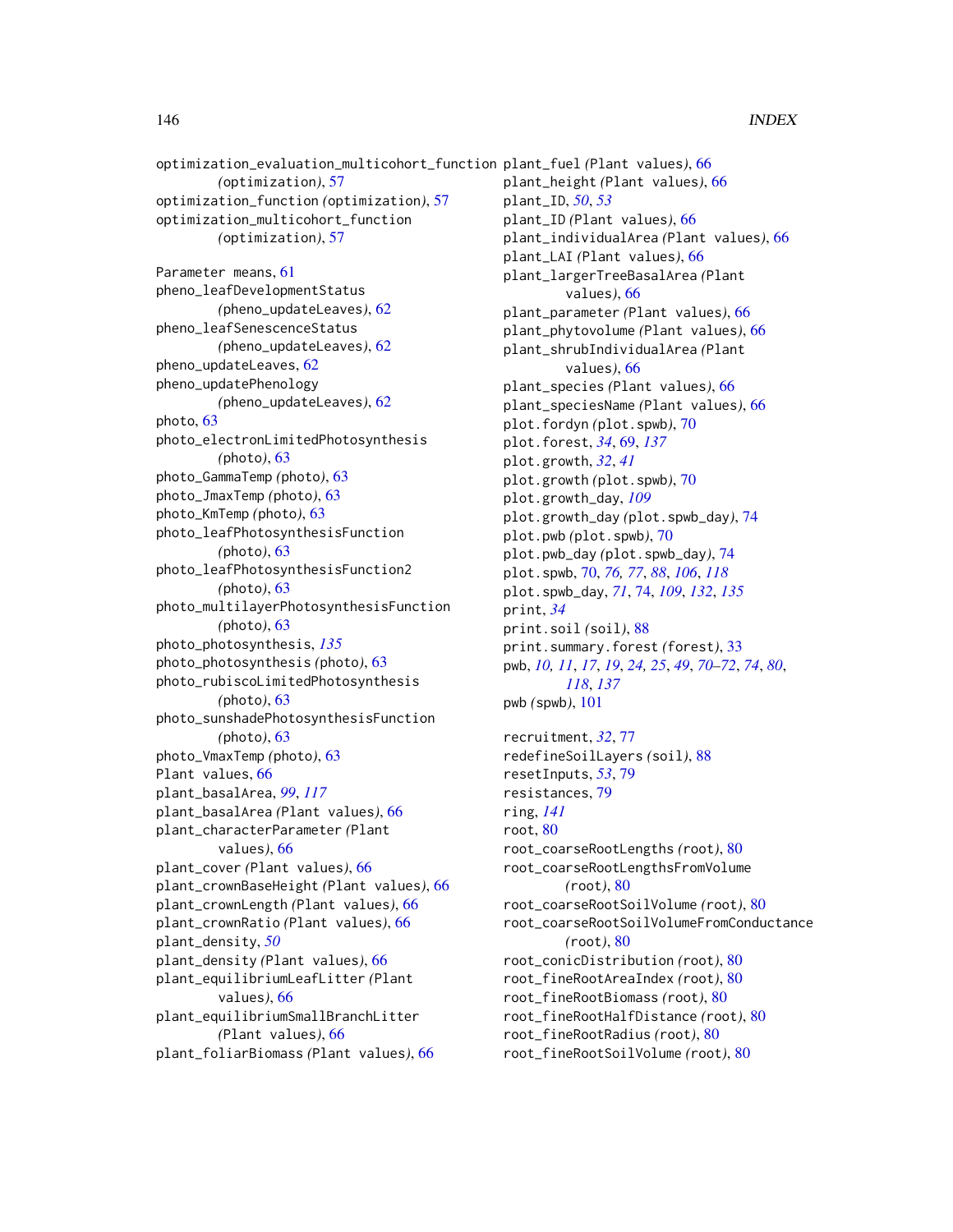## INDEX 147

root\_horizontalProportions *(*root*)*, [80](#page-79-0) root\_individualRootedGroundArea *(*root*)*, [80](#page-79-0) root\_ldrDistribution, *[110,](#page-109-0) [111](#page-110-0)*, *[113,](#page-112-0) [114](#page-113-0)* root\_ldrDistribution *(*root*)*, [80](#page-79-0) root\_rhizosphereMaximumConductance *(*root*)*, [80](#page-79-0) root\_specificRootSurfaceArea *(*root*)*, [80](#page-79-0) sapply, *[115,](#page-114-0) [116](#page-115-0)* scalingconductance, [83](#page-82-0) SFM\_metric, [86](#page-85-0) shinyplot, [87](#page-86-0) shinyplot.forest *(*plot.forest*)*, [69](#page-68-0) soil, *[7](#page-6-0)*, *[9](#page-8-0)*, *[16,](#page-15-0) [17](#page-16-0)*, *[30](#page-29-0)*, *[44](#page-43-0)*, *[50](#page-49-0)*, *[53](#page-52-0)*, *[82](#page-81-0)*, *[85](#page-84-0)*, [88,](#page-87-0) *[91](#page-90-0)*, *[94](#page-93-0)*, *[96,](#page-95-0) [97](#page-96-0)*, *[111](#page-110-0)*, *[114,](#page-113-0) [115](#page-114-0)*, *[123,](#page-122-0) [124](#page-123-0)*, *[126](#page-125-0)* soil hydrology, [90](#page-89-0) soil texture and hydraulics, [93](#page-92-0) soil thermodynamics, [96](#page-95-0) soil\_conductivity *(*soil texture and hydraulics*)*, [93](#page-92-0) soil\_psi *(*soil texture and hydraulics*)*, [93](#page-92-0) soil\_psi2thetaSX, *[90](#page-89-0)* soil\_psi2thetaSX *(*soil texture and hydraulics*)*, [93](#page-92-0) soil\_psi2thetaVG, *[90](#page-89-0)* soil\_psi2thetaVG *(*soil texture and hydraulics*)*, [93](#page-92-0) soil\_retentionCurvePlot *(*soil texture and hydraulics*)*, [93](#page-92-0) soil\_rockWeight2Volume *(*soil texture and hydraulics*)*, [93](#page-92-0) soil\_saturatedConductivitySX, *[89](#page-88-0)* soil\_saturatedConductivitySX *(*soil texture and hydraulics*)*, [93](#page-92-0) soil\_temperatureChange *(*soil thermodynamics*)*, [96](#page-95-0) soil\_temperatureGradient *(*soil thermodynamics*)*, [96](#page-95-0) soil\_thermalCapacity *(*soil thermodynamics*)*, [96](#page-95-0) soil\_thermalConductivity *(*soil thermodynamics*)*, [96](#page-95-0) soil\_theta *(*soil texture and hydraulics*)*, [93](#page-92-0) soil\_theta2psiSX *(*soil texture and hydraulics*)*, [93](#page-92-0)

soil\_theta2psiVG *(*soil texture and hydraulics*)*, [93](#page-92-0) soil\_thetaFC *(*soil texture and hydraulics*)*, [93](#page-92-0) soil\_thetaSAT *(*soil texture and hydraulics*)*, [93](#page-92-0) soil\_thetaSATSX *(*soil texture and hydraulics*)*, [93](#page-92-0) soil\_thetaWP *(*soil texture and hydraulics*)*, [93](#page-92-0) soil\_unsaturatedConductivitySX *(*soil texture and hydraulics*)*, [93](#page-92-0) soil\_USDAType *(*soil texture and hydraulics*)*, [93](#page-92-0) soil\_vanGenuchtenParamsCarsel *(*soil texture and hydraulics*)*, [93](#page-92-0) soil\_vanGenuchtenParamsToth *(*soil texture and hydraulics*)*, [93](#page-92-0) soil\_water *(*soil texture and hydraulics*)*, [93](#page-92-0) soil\_waterExtractable *(*soil texture and hydraulics*)*, [93](#page-92-0) soil\_waterFC *(*soil texture and hydraulics*)*, [93](#page-92-0) soil\_waterSAT *(*soil texture and hydraulics*)*, [93](#page-92-0) soil\_waterTableDepth *(*soil texture and hydraulics*)*, [93](#page-92-0) soil\_waterWP *(*soil texture and hydraulics*)*, [93](#page-92-0) Species values, [98](#page-97-0) species\_basalArea *(*Species values*)*, [98](#page-97-0) species\_characterParameter *(*Species values*)*, [98](#page-97-0) species\_cover *(*Species values*)*, [98](#page-97-0) species\_density *(*Species values*)*, [98](#page-97-0) species\_foliarBiomass *(*Species values*)*, [98](#page-97-0) species\_fuel *(*Species values*)*, [98](#page-97-0) species\_LAI *(*Species values*)*, [98](#page-97-0) species\_parameter *(*Species values*)*, [98](#page-97-0) species\_phytovolume *(*Species values*)*, [98](#page-97-0) SpParams, *[10](#page-9-0)*, [99](#page-98-0) SpParamsDefinition, *[25](#page-24-0)*, *[30](#page-29-0)*, *[49](#page-48-0)*, *[78](#page-77-0)* SpParamsDefinition *(*SpParams*)*, [99](#page-98-0) SpParamsMED, *[17](#page-16-0)*, *[25](#page-24-0)*, *[30](#page-29-0)*, *[34](#page-33-0)*, *[36](#page-35-0)*, *[43](#page-42-0)*, *[47](#page-46-0)*, *[49](#page-48-0)*, *[53](#page-52-0)*, *[55](#page-54-0)*, *[61](#page-60-0)*, *[67](#page-66-0)*, *[69](#page-68-0)*, *[78](#page-77-0)*, *[98](#page-97-0)*, *[117](#page-116-0)*, *[127,](#page-126-0) [128](#page-127-0)*, *[136](#page-135-0)*